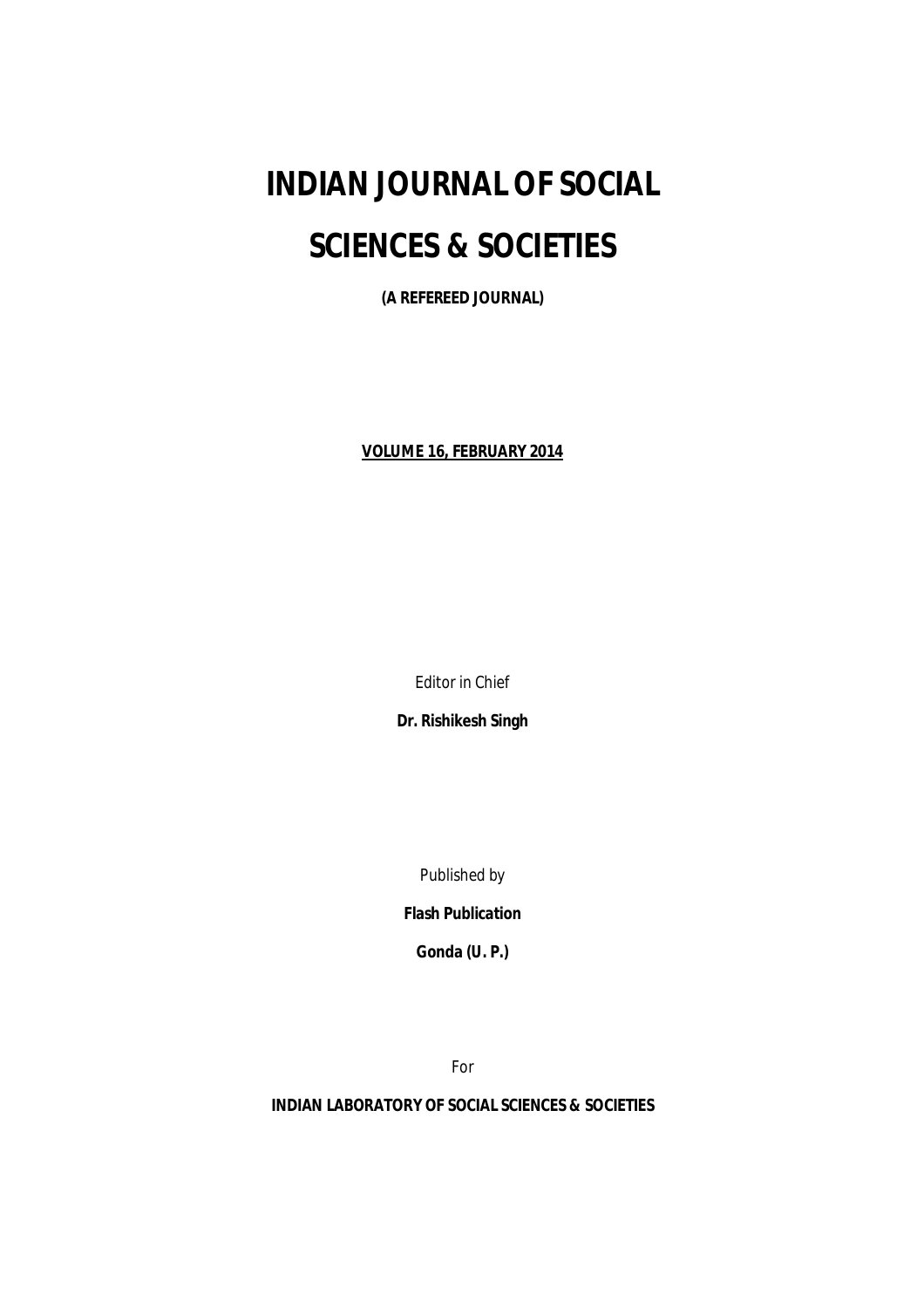*All rights reserved. No part of this publication including its style and presentation, may be reproduced, stored in a retrieval system are transmitted in any form or by any means- electronic, mechanical, photocopying, recording or otherwise without the prior written concern of "Indian Laboratory of Social Sciences and Societies".*

View expressed in research papers are personal opinions of all contributors.

**Volume 16, Feburary 2014**

**Biannual**

**International Standard Serial Number: 0974-7265**

**Prints-1000 copies .**

**Not for sale.** Only for academic use .

- **Edited by: Dr. Rishi Kesh Singh**, Director, **" Indian Laboratory of Social Sciences and Societies. "**  Mob. 09415458974
- **DTP By:** Gopi Nath,Gonda,U.P., Mob.9005856561.
- **Published By**: Flash Publication Basant Vihar, Janaki Nagar Colony, Baharaich Road, Near-Cold Storage, Gonda-271003 (U. P.) Mob.: 09415458974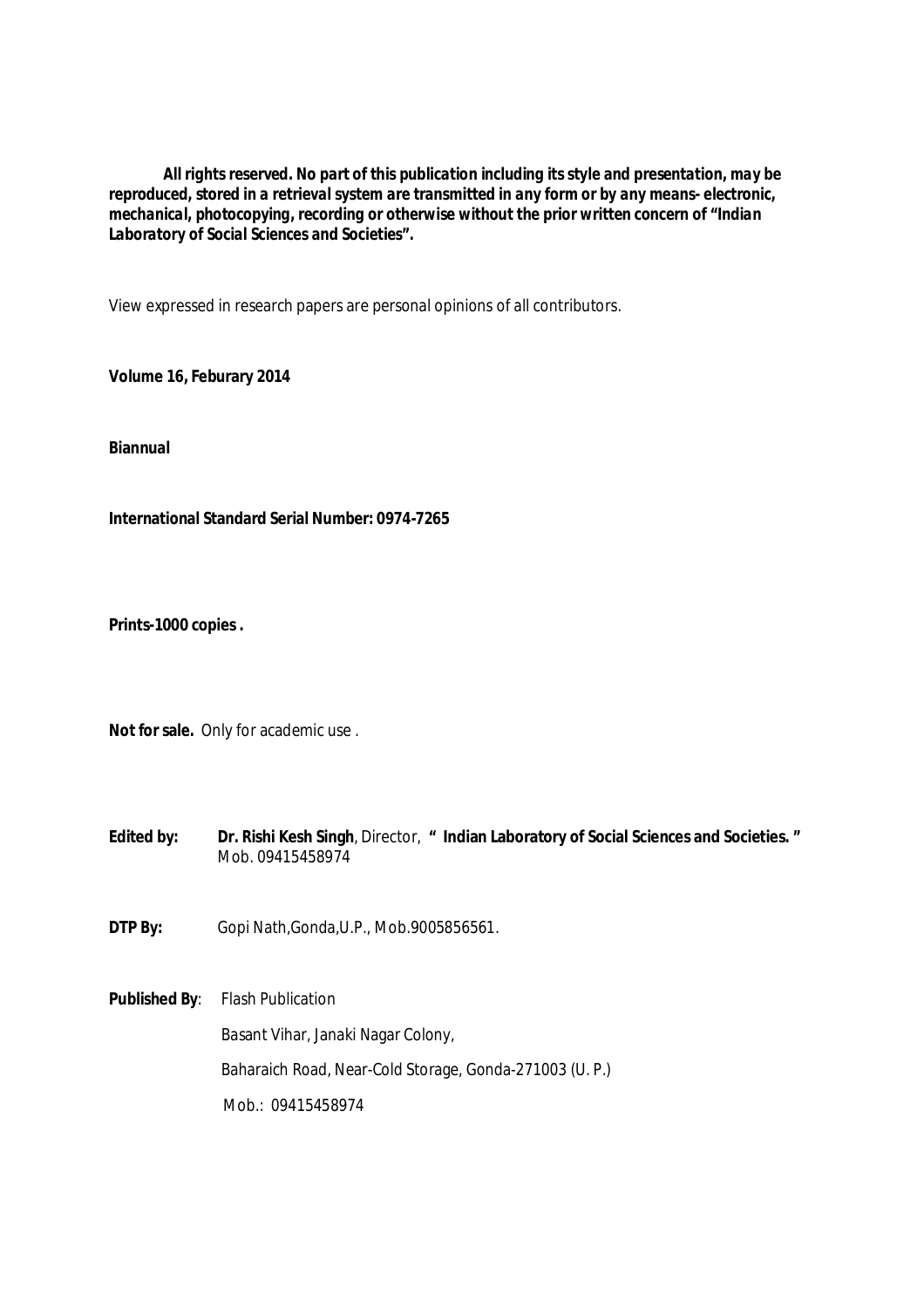#### **Editorial**

I feel a deep sense of pleasure in presenting the 16th volume of "Indian Journal of Social Sciences and Societies" before you. This Journal is published by Flash Publication, Gonda (U. P.) for "Indian Laboratory of Social Sciences and Societies" a research institute. The purpose of the Laboratory is "latest research in social sciences and societies and it shall attempt to achieve this purpose by Organizing Workshops, Seminars, Debates, Exhibitions and Publication of a journal". This journal is an attempt in a achieving the purpose of the Laboratory.

There are so many research journals of various disciplines containing the research papers of only one concerned discipline and not of others. But this type of journals does not satisfy the requirements of Interdisciplinary Approach which is world-wide tendency in the study and researches in recent years. This journal is an attempt to satisfy such said requirements. It is based on Interdisciplinary Approach and it contains the research papers from various disciplines namely Political Science, Sociology, Education, Economics, Psychology, Geography, Military Science, Art Subjects, Commerce, Spiritual Sciences and Natural Sciences etc. with a view to represent perfectness and wholeness of knowledge in the field of research.

I can not part without acknowledging the wholehearted co-operation and steadfast devotion, I received from the members of Governing body, Executive body, Editorial board, Refereed Board, Advisory council of "Indian Laboratory of Social Sciences and Societies" and above all from the honest researchers who sent their papers for publication and got them published here in.

I hope with firm belief that this volume will draw the attention and appreciation of learned scholars of various disciplines and the journal will, considerably, be prompting and promoting the latest researches in the field of study as a whole.

Positive and constructive suggestions are hereby heartedly invited.

 $\begin{picture}(120,10) \put(0,0){\dashbox{0.5}(120,10){ }} \put(15,0){\circle{10}} \put(15,0){\circle{10}} \put(15,0){\circle{10}} \put(15,0){\circle{10}} \put(15,0){\circle{10}} \put(15,0){\circle{10}} \put(15,0){\circle{10}} \put(15,0){\circle{10}} \put(15,0){\circle{10}} \put(15,0){\circle{10}} \put(15,0){\circle{10}} \put(15,0){\circle{10}} \put(15,0){\circle{10}} \put($ 

**Date:** *February 28, 2014* **(Dr. Rishi Kesh Singh)**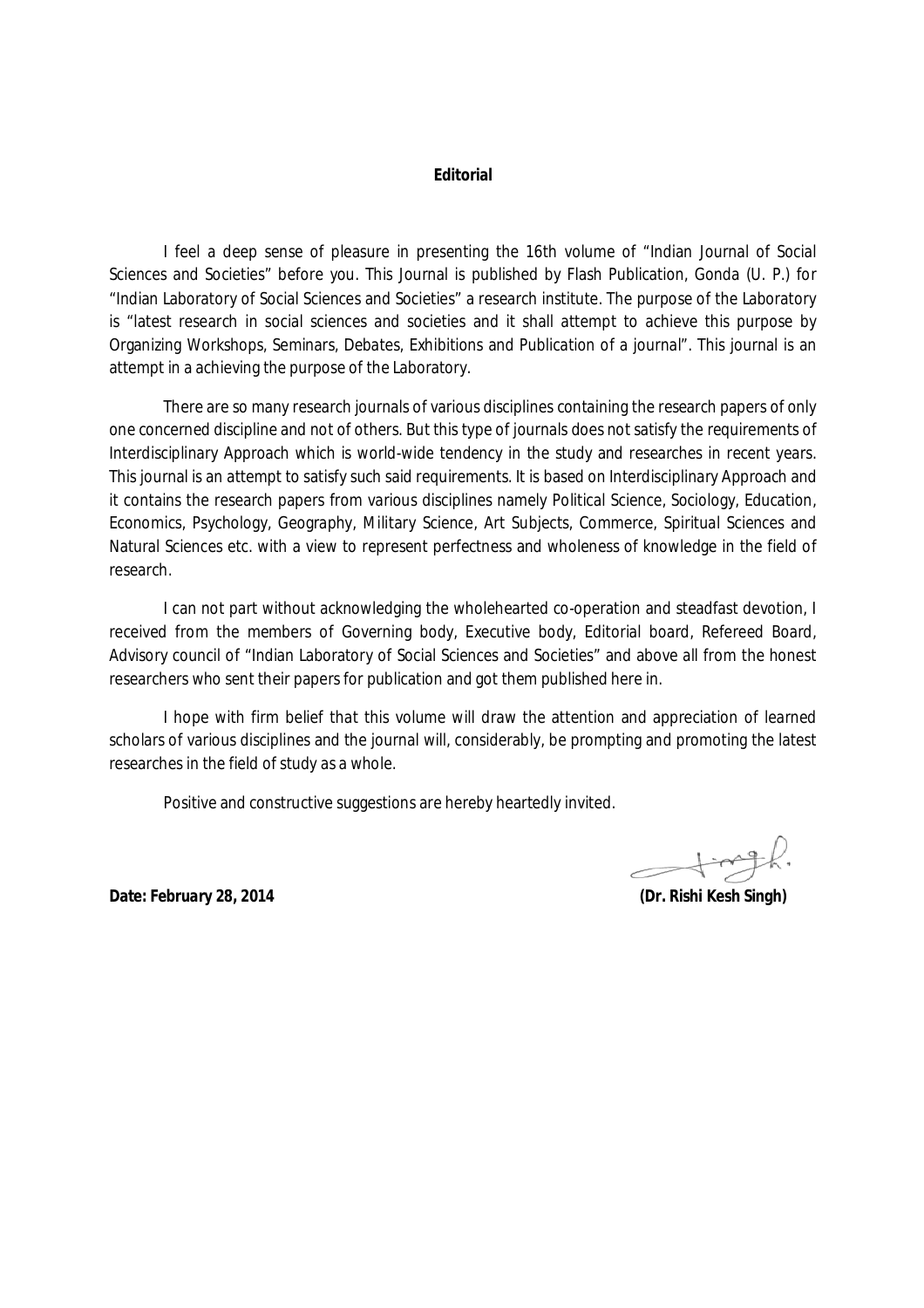# vu@ef.kdk

| Ø-l a  | 'kkk i=                                                                                                                        | " kkkkk ky                     | i'B       |
|--------|--------------------------------------------------------------------------------------------------------------------------------|--------------------------------|-----------|
| 1.     | Man' Identity, Limitations, Ignorance and Boredom<br>in Samual Beckett's Plays                                                 | Dr. Jay Praksash Tiwari        | 1 & 3     |
| 2-     | Selected Novels of Manohar Malgonkar: An                                                                                       | Smt. Binu Singh                | 4 & 7     |
| 3-     | Exclusive Study of Social and Political Relationship<br>chl oh I nh dsmRrjk) leacgjkbp tuin eafk{kk                            | Dr. B. B. Srivastava           | 8 & 13    |
|        | dsfodkl dk bfrgkl                                                                                                              | fot; jkt $y$ {eh               |           |
| 4-     | mPPkrj eW; fed Lrj dsfuth, oal jdkjh<br>fo   ky; kads Nk=&Nk=kvkads xgokrkoj.k dk<br>muds0; fDrRo, oa 'k\${kd miyfC/k ij itkko | MkO fot; k Hkkj}kt             | 14 & 17   |
|        | $dk \vee l$ ; ; u                                                                                                              |                                |           |
| 5-     | m $R$ rj insk e $a$ i; $U$ u m kx dk fodkl %, d<br>$V/$ ; ; u                                                                  | MkO jktWnzfd'kkj; kno          | 18 & 22   |
| 6-     | m $R$ rj insk dhi $E$ [k tutkrh; leL;k,a                                                                                       | jf'e oekl                      | 23 & 31   |
| 7-     | Hkkjr eauDI yokn %I eL; k, oa I ek/kku                                                                                         | MkO __f"kdśk fl g              | 32 & 36   |
| 8-     | pukoka ea efgykvka dh Hkfiedk                                                                                                  | MkO ∨tų̃ feJk                  | 37 & 39   |
| 9.     | 'kgjh ckyd & ckfydkvkadsell'; kadk<br>rwukked $v$ /; ; u                                                                       | nhi doekl                      | 40 & 43   |
| $10-$  | $H$ kijr e $a$ c $f$ u; knh $f'$ k $\{kk$                                                                                      | MKO vftr dękj flą              | 44 & 45   |
| $11 -$ | mRrj insk I gdkjh xke fodkl cid fyfeVM                                                                                         | food JhokLro                   | 46 & 47   |
|        | dh I eL; kvkads I ek/kku gral opko                                                                                             |                                |           |
| $12 -$ | ikFkfed Lrj ij ljdkjh, oax <b>s</b> j ljdkjh                                                                                   | $V'$ kkd dekj                  | 48 & 57   |
|        | fo   ky; kadh JsBrk eal gk; d dkjdks dk                                                                                        |                                |           |
|        | ryukked $v$ /; ; u                                                                                                             |                                |           |
| $13 -$ | tulą̃;k i bztu ∨k§xkehk Hkkjr                                                                                                  | foukn dękj; kno                | 58 & 59   |
| $14-$  | MKO dyke dk urko I Ecl/kh fopkj                                                                                                | MkOU ullgsflog                 | 60 & 63   |
| $15 -$ | 'k§{kd vud akku & Lo: i, oamnns;                                                                                               | f'kokuh JhokLro                | 64 & 66   |
| $16-$  | vk/kh ntju; k dk I p                                                                                                           | MkO d".k dękj                  | 67 & 69   |
| $17 -$ | of'od i; kbj.k vkf xkalkh                                                                                                      | MkOU lat; dękjiky              | 70 & 72   |
| $18-$  | xkeh.k , oauxjh; I kudfr dsfd'kkj ckyd                                                                                         | __"kHkk f <b>la</b> g          | 73 & 81   |
|        | oackfydkykadseW; ] ekufld LokLF; , oa                                                                                          | $MKO \ \vee o/K$ k dękj f=ikBh |           |
|        | fpllrk $Lri$ dk ryukked $v$ ; u                                                                                                |                                |           |
| 19-    | $ek$$ $l$ dkyhu df'k] ; wkuh nf "V                                                                                             | $MKO \ \vee f[ky'k dękj pks]$  | 82 & 84   |
| $20 -$ | I kdz dh I kFkdrk eack/kd vkradokn                                                                                             | fot; dekj frokjh               | 85 & 87   |
|        |                                                                                                                                | MkO 'kqprkik.Ms                |           |
| $21 -$ | d'ehj Hkie ds n'ku'kkL= ds vkpk; l vkj<br>$mudk$ ; k $xnhu$                                                                    | MKO jhrk frokjh                | 88 & 96   |
| $22 -$ | Hkkjrh; jktuhfr eaHk&e.Myhdj.k dh mHkjrh i pfRr;ka                                                                             | <b>Inkk dekj</b> feJ           | 96 & 104  |
|        |                                                                                                                                | $v$ kj $0$ ih $0$ fl $q$       |           |
| $23 -$ | ch0, M0 Nk=kadschi)&Lrjdk mudsfk{k.k vfHkofRr                                                                                  | vfuy dekj frokjh               | 105 & 106 |
|        | I s I ECU/k                                                                                                                    | $Mk0$ to $i$ ho , $u0$ fl $q$  |           |
| $24-$  | $1 k^3$ : & f'kokno; n'k $u$ ; k% l x $\emptyset$ e%                                                                           | do I Ldrk feJk                 | 107& 108  |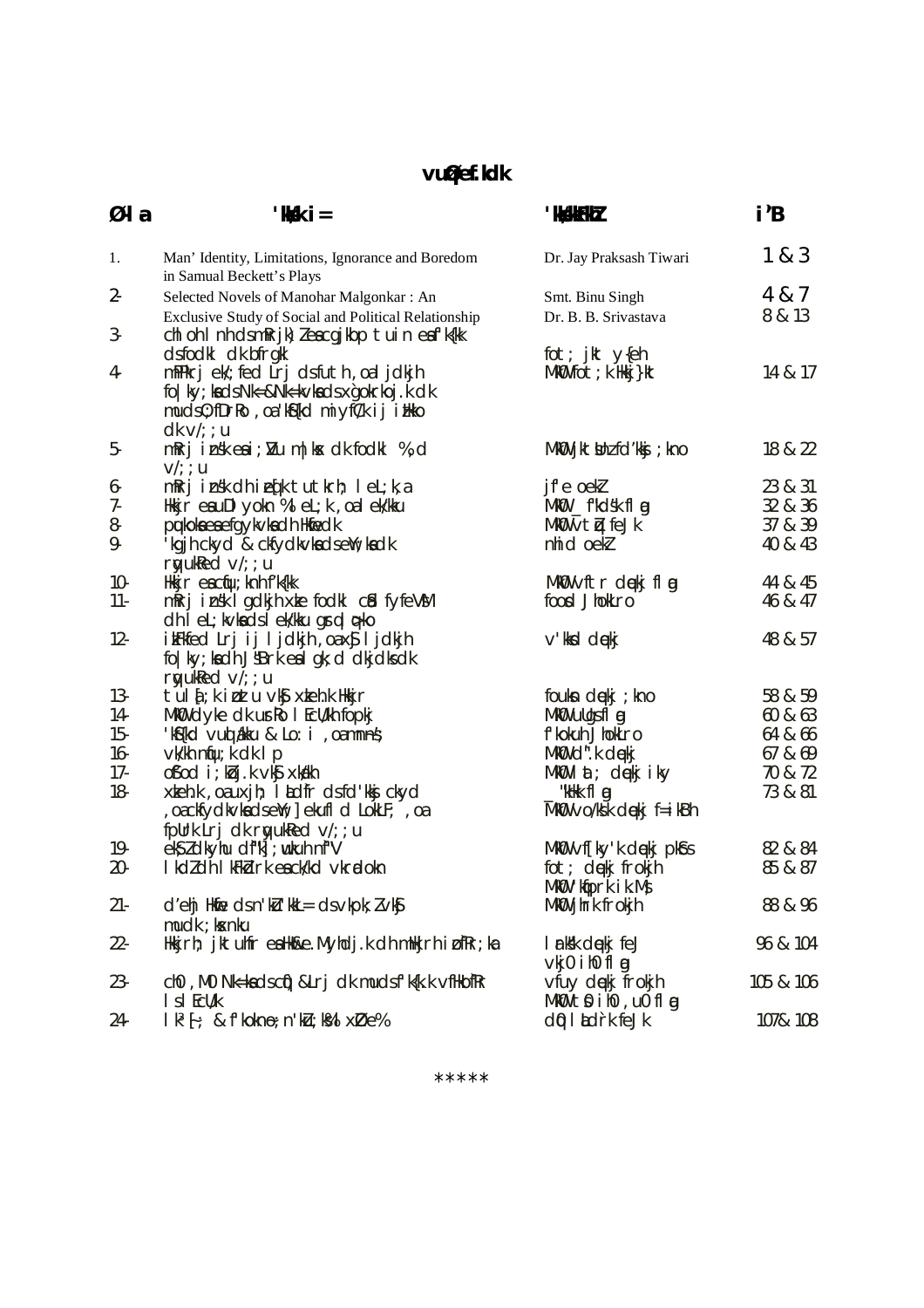# **MAN'S IDENTITY, LIMITATION, IGNORANCE AND BOREDOM IN SAMUAL BECKETT'S PLAYS**

#### **Dr. Jay Prakash Tiwari\***

Samuel Beckett one of the most remarkable modern dramatist came in light with the first performance of his most famous play *waiting for Godot* in 1953 in paris. He belongs to the *School of the Absurd* whose pioneer was Martin Esslin with other leading exponents, the Russian Adamov, the Roman Ionesco and the Frenchman Genet. Harold Pinter and Simpson are the British representative .All these dramatist partake in one form or another of the tradition of the absurd which is described by Esslin as very far flung indeed in corpora ting devices from the circus, mime clowning verbal nonsense and the literature of dream and fantasy which often has a strong allegorical component.

Samuel Beckett's plays radio and television, screen plays have provoked a huge amount of literary criticism. They are pieces of theatre needing to be performed if they are to make their full impact .They don't have universality like Shakespearean drama but they present the modern age's limitations and boredom. Becket has confessed his special concern with human impotence. He was a great disciple of James Joyce (1882-1941) with whom he learned the various modern issues of human behavior. His plays specially *Waiting For Godot*  and *Endgame* are the best example of Man's identity, boredom, limitations and ignorance.

 In *Waiting for Godot,* Pozzo walks with a rope tied round the neck of Lucky as if he is an animal, and the latter, in spite of his brutal treatment, weeps when Pozzo offers to leave him. In Act I Pozzo can see and Lucky can speak but in act II, Pozzo is blind and Lucky is dumb. The boy who comes in Act I, comes again in Act II but Estragon does not recognize him and he himself denies having come earlier as Godot's messenger. The characters also change their identities at least temporarily when the play roles. The many games that Vladimir and Estragon Play also involve their assumption of different roles. They also lead to the theme of appearance and reality and the gap between them. On the other hand the failure of the boy and Estragon to corroborate the events associated with the farmers last visit point to the unreliability of human memory.

Samuel Beckett's plays are absorbing expositions of the visual tyrannizing of the body. In his Drama's Commencing with *waiting for Godot*, Strategies of Surveillance and tyrannizing control are central. the examples of the Chinese torturer in *Eleuthesia* the dumb Lucky and all Powerful Pozzo in Godot, The unnatural bottling of the parents in ashbins in *Endgame*, Dan Rooney as the prime child murderer suspects in *All That Fall* Crook in words and Music an invisible and sadistic hand in *Act without words* 1 teasing a mime, the violent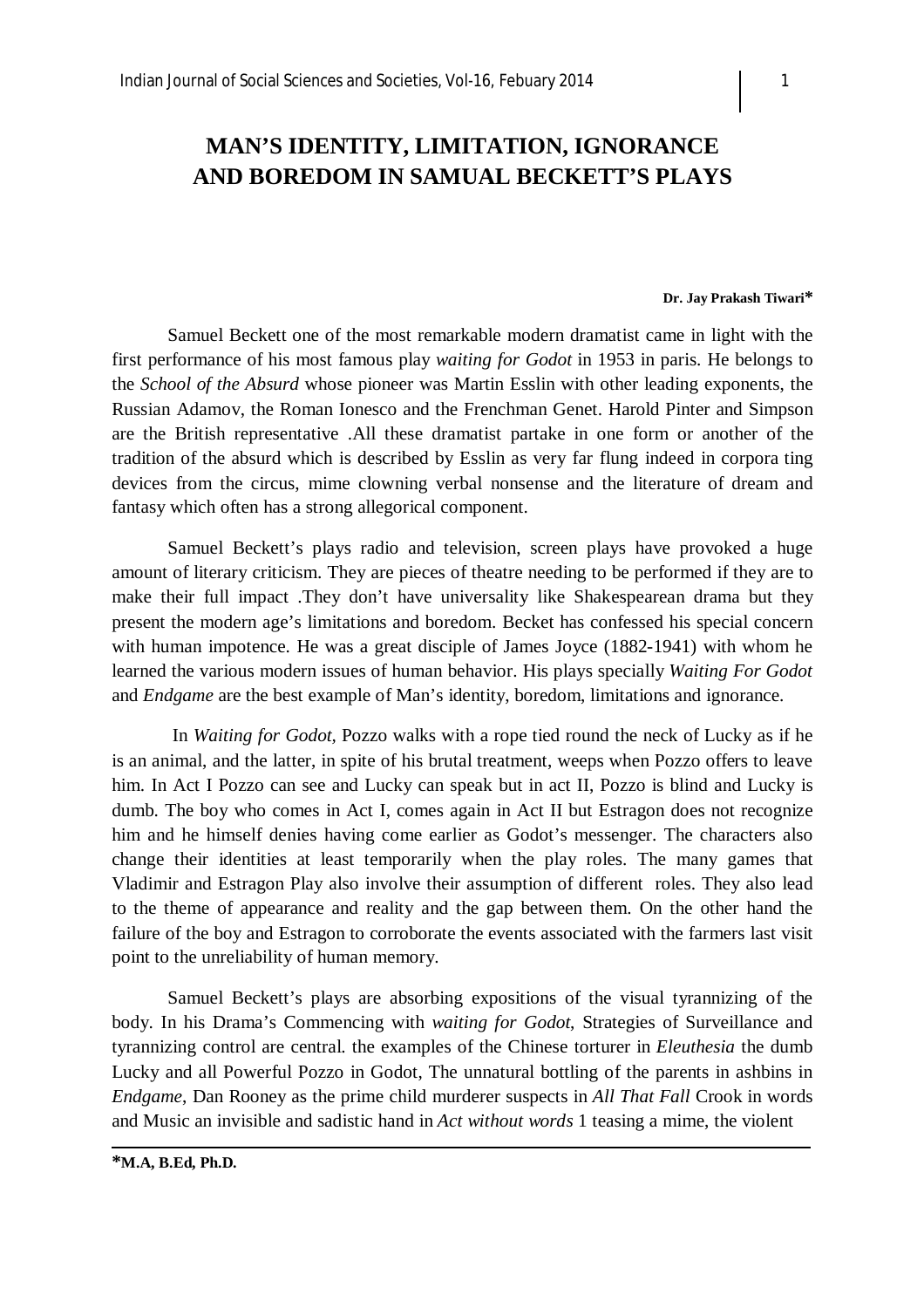attempts at suicide in *Eh Joe* and the protagonist's silencing in catastrophe are all paradigmatic cases .

A central image of waiting For Godot is that of sado-maso-chistic bondage. In this play, the bellowing master Pozzo wields his whip over his shackled slave Lucky, who is reduced to mere a pathetic creature, Unable to think, to react or even to know of any existence beyond being bonded to his master. However being tied to each other by a long rope gives an equivocal dimension to their master slave relationship each is liked by others.

"I am perhaps not particularly human" Pozzo states, "but who cares?"**<sup>1</sup>** This indifference to one's own humanness seems to us a desperate attempt at covering a lurking sense of guilt for what he knows to be his hideous actions. Pozzo also has a Chronometric obsession as he feverishly calculates the hours of his journey, and often consults his watch, often "cuddling" it to his ear. He is concerned with Estragon's age and asks the tramps to guess Luck's age.

The subject of the play is Godot and "waiting" the act of waiting as an essential and characteristic aspect of the human condition. Throughout their lives human beings always wait for something and Godot simply represents the objective of their waiting -an event, a thing, a person, death. More over it is in the act of waiting that people experienence the flow of time in its purest, most evident form. When people are active, they tend to forget the passage of time; but if they are merely passively waiting, they are confronted with the action of time itself .Being subject to the flux of time, human beings are, at no single moment ,identical with themselves. It is significant that the boy who acts as the go between fail to recognize the pair from day to day. The boy who appears in act II is the same as the one in act I, yet the boy denies that he has ever seen the tramps before and insists that this is the first time he has acted as Godot's messenger. As the boy leaves Vladimir tries to impress it upon him, "your are sure you saw me, eh, you won't come and tell me tomorrow that you never saw me before?"**<sup>2</sup>** The boy does not reply and we know that the human beings we meet are the same today as they are yesterday? When Pozzo and Lucky first appear, neither Vladimir nor Estragon seems to recognize them, Estragon even takes Pozzo for Godot. But after they had gone Vladimir comments that they have changed since their last appearance. Estragon insists that they knew them;

#### *Vladimir; Yes, you do know them.*

#### *Estragon; No I don't know them.*

#### *Vladimir; we know them, I tell you forget everything.<sup>3</sup>*

Considering the enigmatic and pessimistic nature of Beckett's plays, the wide popular acceptance of him is amazing. It is worth remembering that Beckett was associated with James Joyce, that he decided to live in France and wrote mostly in French and that he presents in his literature pessimism apparently unrelated to his actual life in which he is the most balanced and serene of men. More than any other dramatist of the school of the absurd,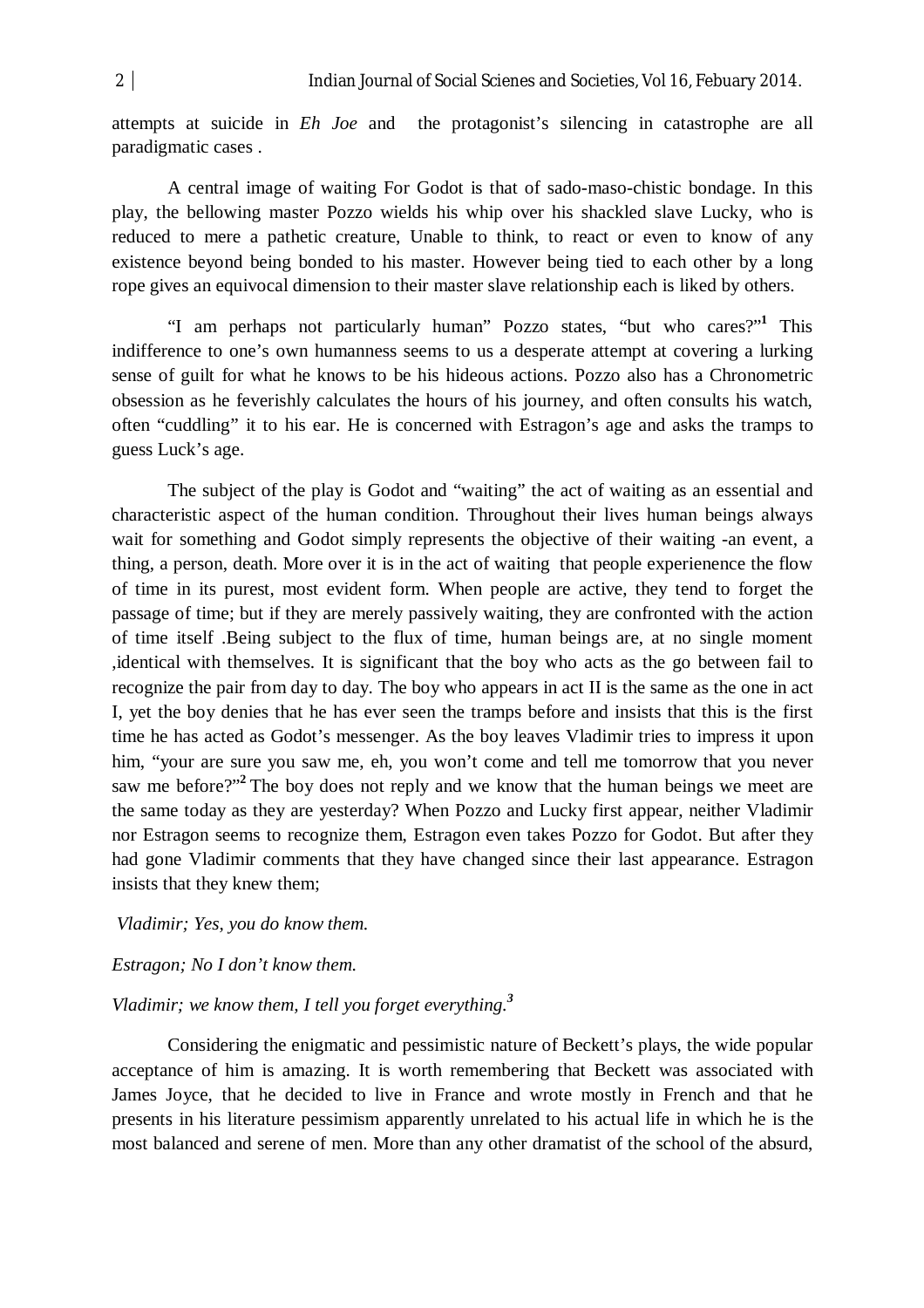Beckett dispenses with plot. As a critic remarks, *waiting for Godot* does not tell a story; it explores a static situation; *"Nothing happens, nobody comes, nobody goes, it is a awful."<sup>4</sup>*

Thus it is clear that Samuel Beckett's plays are full of with the theme of waiting, ignorance, impotence and boredom which are visible and audible on the stage. In his dramas, he does not write about things; he presents the things themselves. In other words, a play by Beckett is a direct expression or presentation of the thing itself as distinct from any description of it or statement about it. The result is that the audience responds directly to what is directly expressed or presented, because the audience recognizes in it their own experience. So, after all, we can discover a common ground between ourselves and the two tramps who are waiting for Godot; we feel with them and with millions of others who have known ignorance, impotence, a loneliness and boredom.

#### **References**

- 1. Samuel Beckett, waiting for Godot (New York: Grove Press, 1954)
- 2. Ibid
- 3. Ibid
- 4. Ibid

\*\*\*\*\*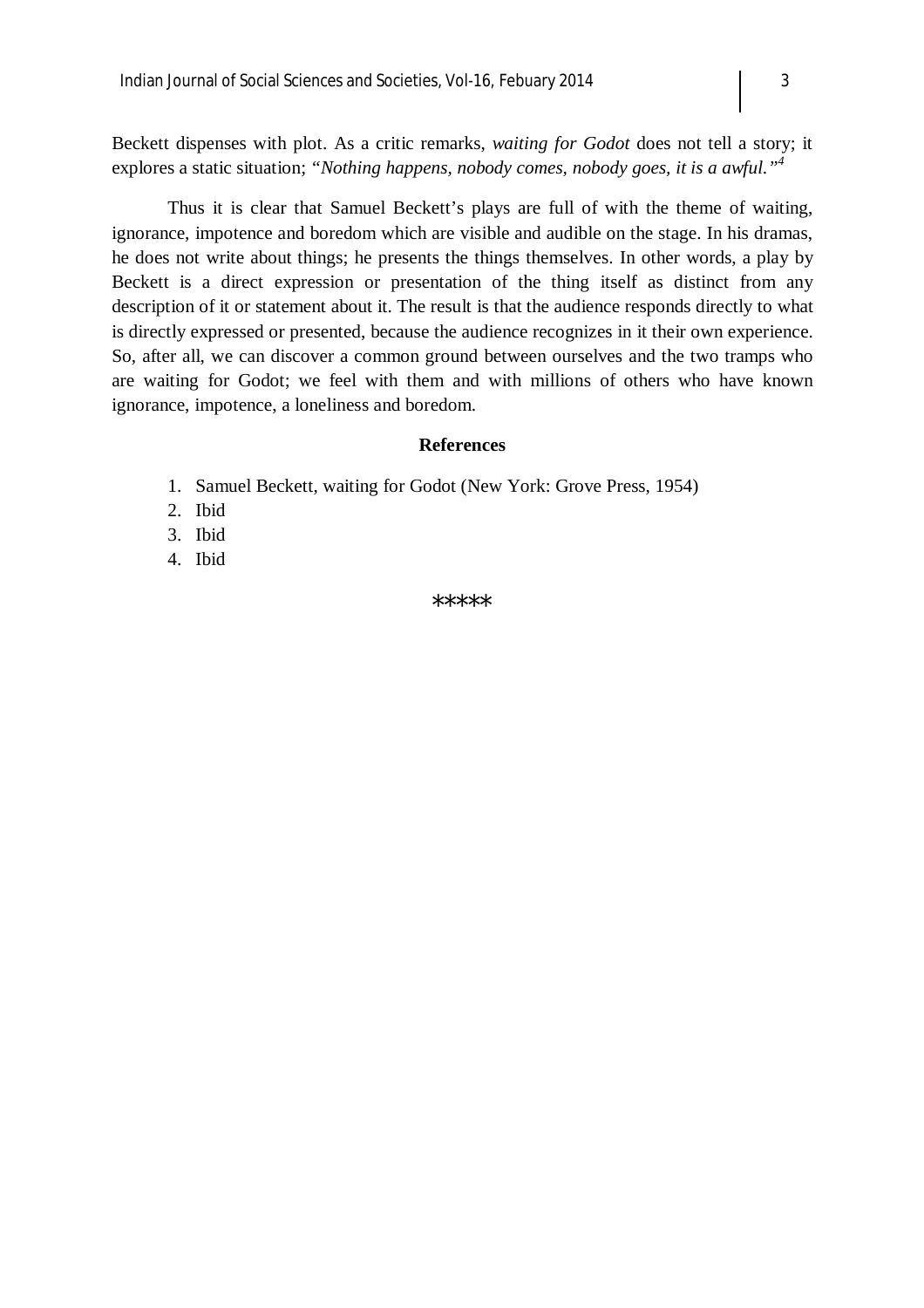### **Selected Novels of Manohar Malgonkar: An Exclusive Study of Social and Political Relationship**

**Smt. Binu Singh\* Dr. B. B. Srivastava\*\***

Malgonkar as a writer has made a deep study of life. He has confidently portrayed the changes in interpersonal relationships in different forms and under different circumstances. The stresses and strains in these relationships are brought out admirably well. His deep knowledge of human nature can be seen in his portrayal of friendship and enmity changing under the pressure of circumstances. Friendship – intercultural and interracial – seems to be what Malgonkar strives for in his fictional world.

The foregoing analysis of the human relationships in Malgonkar's fiction reveals that he is not a merely popular writer, but one who has a firm grasp of human psychology, and the changing conditions of life in India. As a novelist, who has written on historical themes, he shows his keen awareness of the forces of history that shaped the lives of the Indians. He at times is accused of having little of progressive social vision, particularly, because he is a historical novelist. But as N.S.Pradhan says, "his moral vision is to be comprehended by delinking it from the historical boundaries of the old and the new. His world witnesses a breakdown of the old order, and he describes what happens to his characters in that situation. He might seem to deal with a human situation at a particular time and place, but inside it is the eternal human situation which we are brought face to face with."

#### **POLITICAL CONCERN WITH INDO-BRITISH RELATIONSHIP**

Of all the European, the British stayed in India the longest, and they had more contacts with the Indians. They were the rulers, and the Indians, the ruled, who hated their rule. Malgonkar's novels deal with the part of Indian history in which the Indians were trying to throw off the yoke of the foreign rule, and to gain freedom from its supremacy. For most of the writers connected with India, Indo-British relationship or East-West encounter was a favourite theme. "A large number of their novels tend to concentrate on the so called encounter between East and West, not only at the level of people but also at the level of ideas," as observes Meenakshi Mukherjee. While the majority of these writers find a creative challenge in this tension between the two civilizations, Malgonkar does not exploit it as his contemporaries have done. Though the confrontations of the two cultures and values become a major concern, it does not acquire the prime source of tension in his novels.

*Combat of shadows* concentrates on the racial rather than the political side of this relationship that continued to exist in India. But no reader will fail to notice the political context of the book because it is in this larger political context that the racial and cultural prejudices of the characters could be fully understood. As in the former novel,

**<sup>\*</sup>Research Scholar, Dept. of English, L.B.S. P.G. College, Gonda (U.P.)**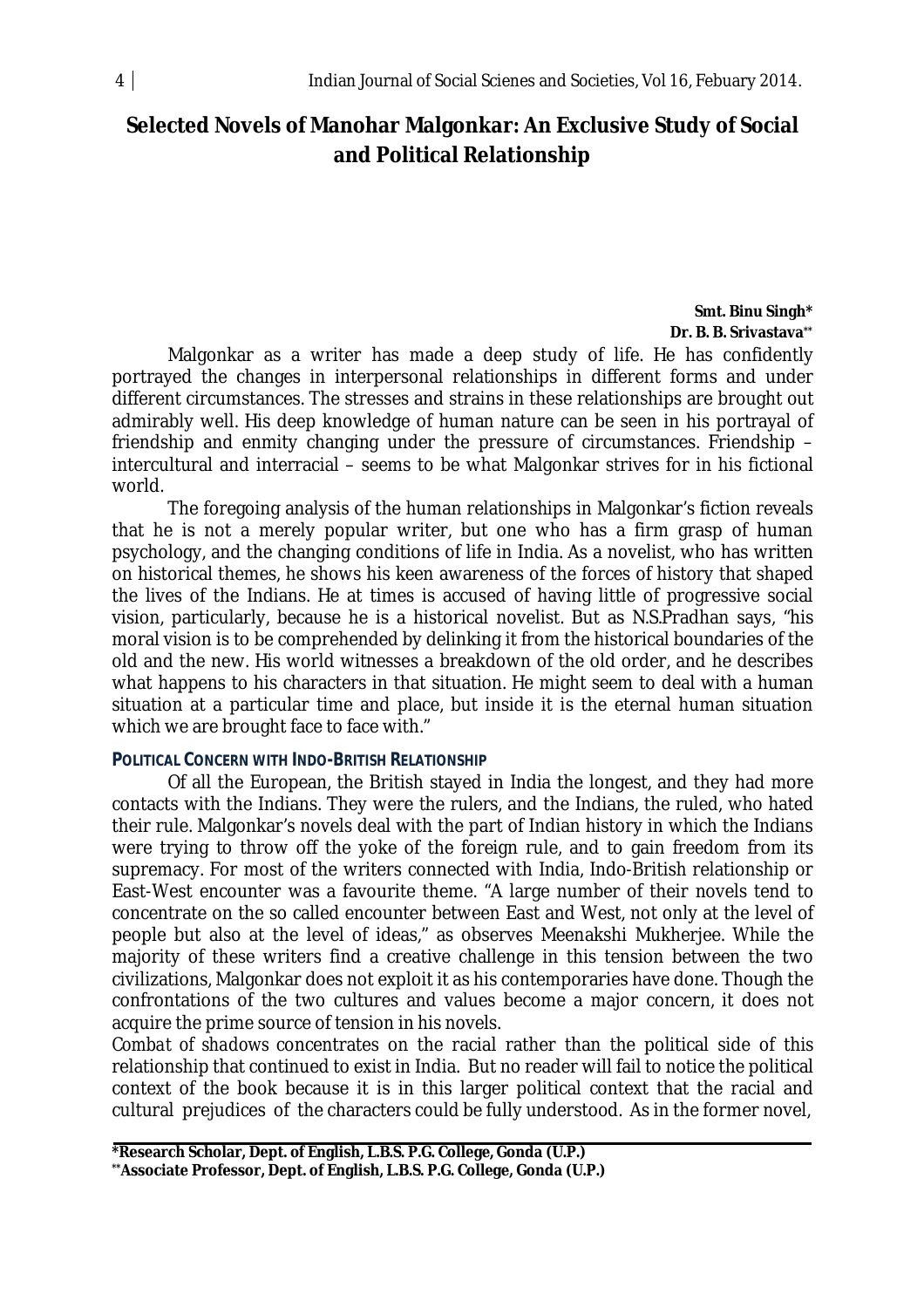there are men and women of the three races: Indian, British and Anglo-Indian. Jugul Kishore, Henry Winton and Eddie Trevor are the most important of the men respectively.

Malgonkar's treatment of Indo-British relationship offers a contrast to Forster's in a Passage to India. Forster, taking up the question of friendship between the Indians and Englishmen, answers in the negative since the two races were interlocked in political affairs. Malgonkar goes many steps forward, and tells us that they can be on friendly terms as shown in Distant Drum and Princes, but in *Combat of Shadows* the British are represented as 'sun-dried bureaucrats' with a wide social gulf between them and the Indians. Henry, like Ronny Heaslop, believes that the British are not to behave pleasantly to the Indians. Both are products of the public school system, which V. A. Shahane observes, created, among good qualities, narrowness and a feeling of superiority to make them blind to the value of personal relationship.

Indo – British relationship portrayed in 'A Bend in the Ganges' is purely political. There are three facets of this relationship portrayed in the novel – the attitude of the ordinary Indian, of the educated and enlightened, and of the Indian capitalist class. Also, the author refers to the two different facets of the attitude of the educated and enlightened, by bringing in Gandhiji and Nehru with their peaceful and non-violent methods; besides, portraying the terrorists dissatisfied with such methods. All these are encapsulated in this story with the Indian Independence Movement as its background.

#### **RELATIONSHIP BETWEEN MAN AND WOMAN**

The ever changing reality of life inevitably reflects itself in literature as Meena Shirwadkar said, 'and Malgonkar's novels are no exception as regards his depiction of man-woman relationship. Like other Indi-English novelists, he too explores the tensions and pretensions in this area of life. That man-woman relationship forms a major theme in his novels can be seen from the numerical index provided by James Y. Dayanand in his analysis of the novelist's themes. All his novels taken up for study here reveal the varied phases of man-woman relationships – marital, premarital, and extra marital.

It is in his novels that we find man-woman relationships portrayed comprehensively. In *The Princes* we see superstitions affecting this relationship so that the marital bond is only an illusion. While men have other means of satisfying their passion, women suffer for lack of it. But when they get an opportunity, they make use of it. In *A Bend in the Ganges* and *Combat of Shadows* pre-marital and extra-marital relationship snap the marital bond. It is seen to continue even after infidelity though not known to each other in Radha-Tekchand relationship in *A Bend in the Ganges*. In Distant Drum he portrays the anguish of two lovers who find it difficult to distil their love in marriage due to the differences in their economic status. Indo-British relationship forms a considerable part of his fictional programme. In his novels we find a variety of familial relationships along with other social relationships among the Indians and the British. In the treatment of these various relationships the seriousness of his purpose as a novelist can be seen. The study of these relationships done in the following chapters is expected to be a revelation of the enlightened mind of the novelist regarding the vital expression of the deeper human perception which the novel has traditionally sought to represent.

There is comprehensive portrayal of man-woman relationship in Malgonkar's novels. He speaks of what it was in the medieval period of India, and how it extended to the modern time without much change. He describes how superstitions and infidelity affected conjugal relationships. We are given a beautiful picture of how some woman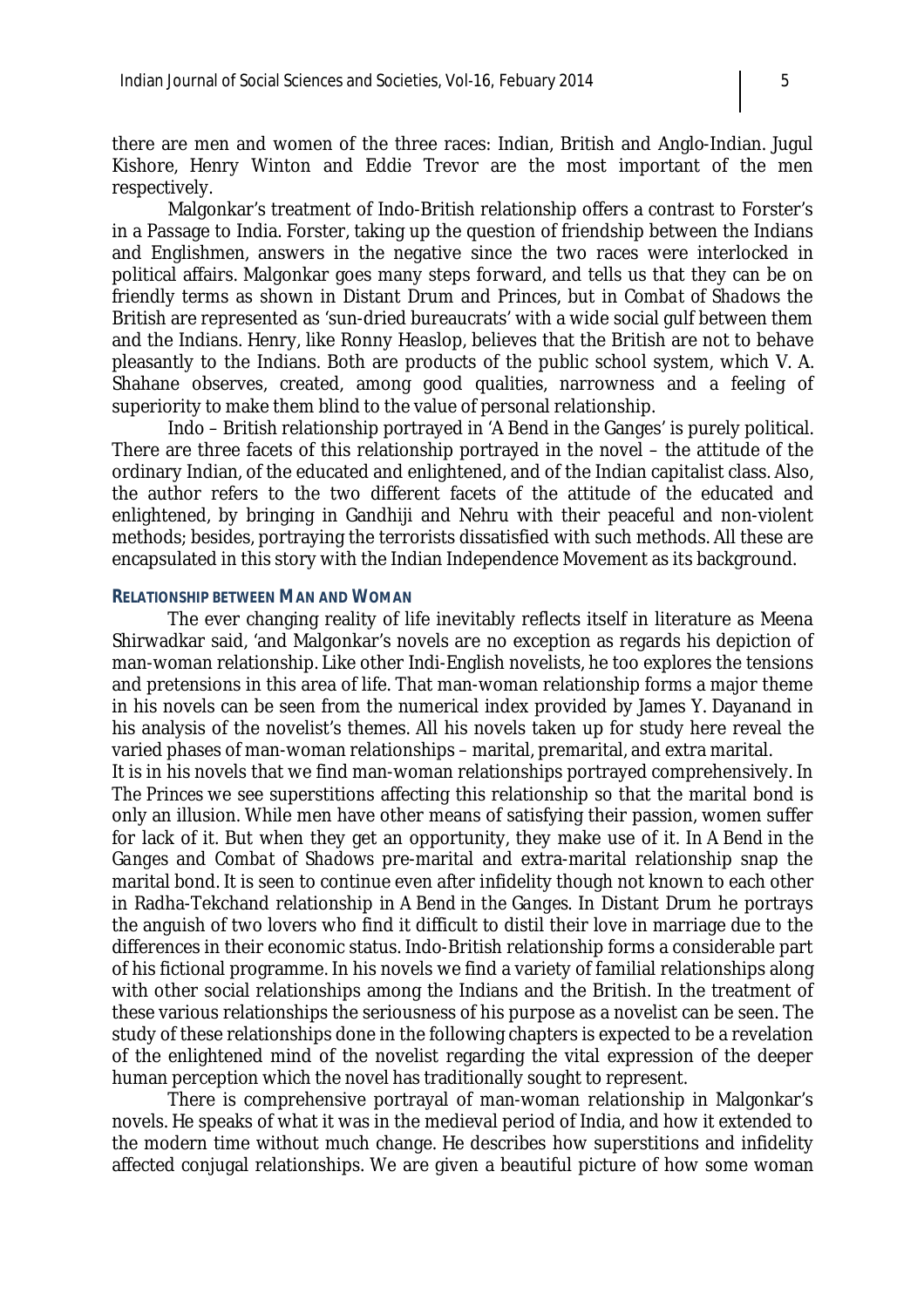reacted to male chauvinism and how others acceded to it. As a novelist with a keen observation of life, he analyses the reason for happy and unhappy marital lives. With the keen insight of psychologist, he portrays premarital and extra-marital relationships, and shows sex as the primary instinct in man-woman relationships.

#### **REPRESENTATION OF FAMILY**

The familial relationships in Malgonkar's novels evince his firm grasp of Indian life. The surrogate mother in the elder sister, as found in Sundari, is not a strange phenomenon in India where familial values are not extinct. In Distant Drum we find Govind Ram Sonal, Bina's father, asking his sister-in-law to find a suitable bridegroom for her. So far they had no contact. How traditional a modem Indian father could be, is seen in him who does not allow her to marry the man of her choice.

The family is the smallest unit of society. Right from the Vedic times it has been accorded pride of place in society and literature. The relationships that existed in this unit of society were based on noble ideals and generous personal conduct. This was made possible by the extinction of the ego for which, extolling of virtues and condemnation of selfish vices were professed and practiced by our sages and 'rishies. The family came to exist in India in its sanctity because of the distinction between Indian and Western social system and values. The type of family we had till modern times was the joint- family which had its own merits and demerits.

"The greatest changes in Indian social structure," says Bettomore, came during the British rule when India came into contact with western ideas of liberal individualism and industrialization. As a result the joint-family system slowly broke up and gave place to the modern nuclear family with the parents and children, without any kinship relations included in. The solidarity of this type of family depended largely upon sexual attraction and companionship between the couple, and companionship between them and their children." Malgonkar tells us about the break-up of the joint family in the story of the Big House in *A Bend in the Ganges* and shows us the defects of the nuclear family in the story of the Kerwads in the same novel. Though familial relationships do not form the focus in Malgonkar as R. K. Narayan, he too depicts these with remarkable subtlety though not in all variety. He portrays the changes in the pattern of familial relationships under the pressure of such varied influences as education, urbanization, ideological clashes etc. *The Princes* is a novel which is wholly devoted to the exposition of parent-child relationship in India at that time.

The whole story of princely life is unfolded before the reader through the actions, arguments, reactions, thoughts, and feelings of the father and son, Maharaja Hiroji, and Abhayraj, thus making their relationship pivotal to the novel. Since the king had laid down a rigid time table for the prince, he was taken to his parents only at fixed times. He saw them very little and never together, for they lived in sealed –off compartments. When he saw his mother who gave him some sweet, he never behaved like he were her son, but rather their talk was just like grown-ups. With the father the greeting was various as warm and perfunctory. Thus he got parental affection rarely though he thirsted for it warmly. But the king made this sort of alienation as a Precaution to protect the prince from palace intrigues. Consequently his early days were a blur of perpetual bewilderment, of an almost constant awareness of inadequacy, of a desperate striving, to make adjustments. (*The Princes* - 35)Yet he gathers the essentials in his reminiscence.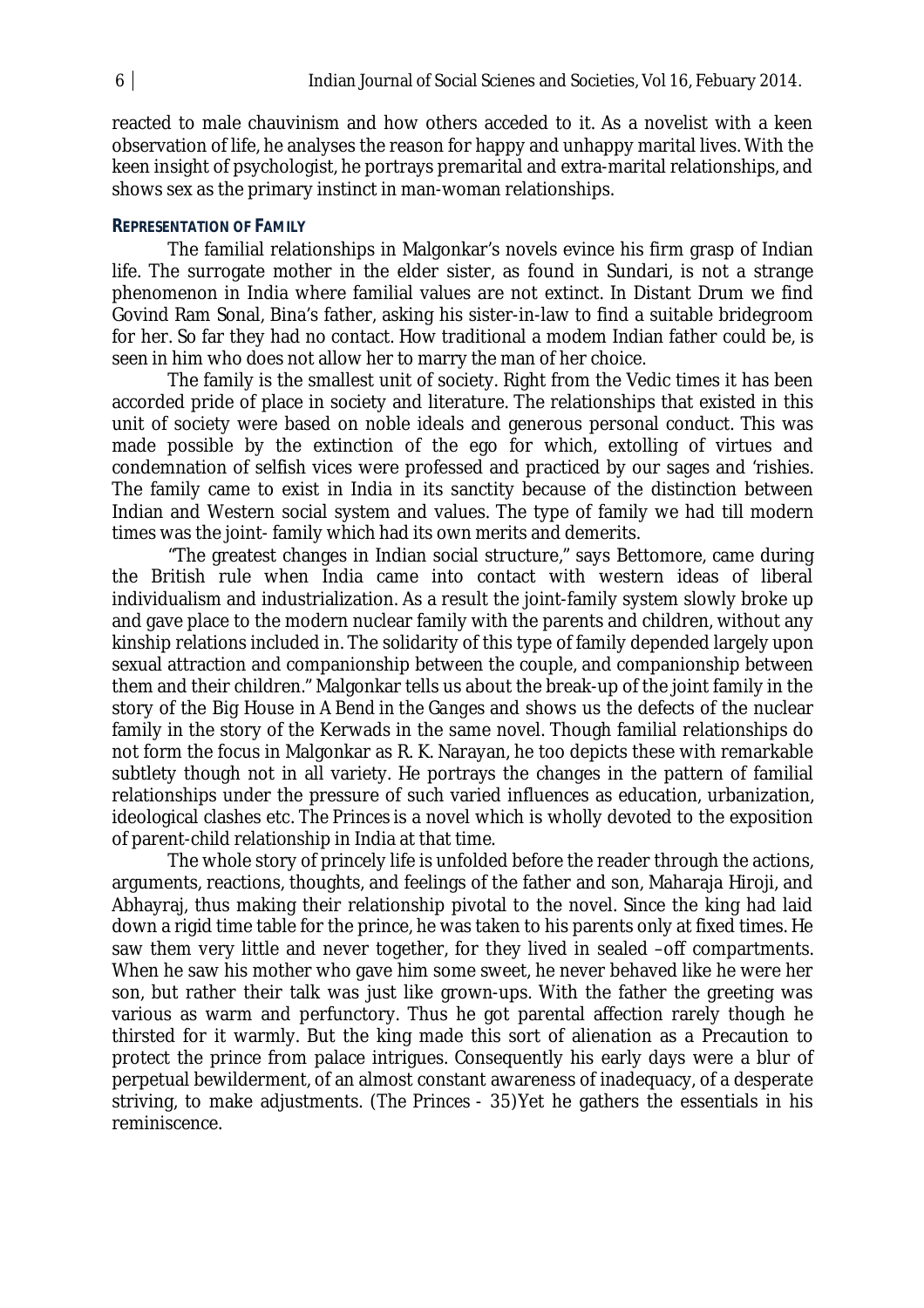#### **CERTAIN SOCIAL RELATIONSHIPS**

Society is the sum-total of individuals, families, and social groups. Social life is the summary of the interaction between them. Since society is the raw-material of a writer, he sure to reflect the peculiarities of it in his writings. The characters created by him are seen occupying a particular position in the place and time of action. Even in the stream of consciousness technique , where characterization achieves by depth what traditional method does by extension, where characters are presented outside time and place, a sensitive and thoughtful writer cannot ignore society altogether. Thus, we can see that the social situation will impinge itself upon the characters. It may be a profile in the existentialists whereas it may be panchromatic in the case of the traditionalists.

Malgonkar is a writer of the traditional school of novelists. His writings, being mostly historical and political, show an authentic picture of the social reality. In his novels we find almost all types of social relationships some of which have already been discussed. These novels contain interpersonal, official, and master-servant relationships also. In his fictional world, human friendship, though rare, is worth analyzing first, not only because he devotes a great part of his first novel, *Distant Drum* for the exposition of this relationship, but also because it is between a Hindu a Muslim, Kiran Garud and Abdul Jamal.

An ideal relationship in Malgonker's fiction is friendship – intercultural and interracial. Nana asks, "Were friends in the ranks of the enemy still friends?" (Devil's140).The question, delved out here, is further discussed in Distant Drum and Princes. The author seems to say that they cannot be so because of the changing political conditions. Kiran's friendship with Jamal and Man Singh is enviable and divine. So is friendship with Bertie and Ropey, Abhay's with Punch and Tony, and Tony's with Jamadar Dongre in Princes.

The social relationships discussed above show Malgonkar as a writer who has made a deep study of life. He has confidently portrayed the changes in interpersonal relationships in different forms and under different circumstances. The stresses and strains in these relationships are brought out admirably well. His deep knowledge of human nature can be seen in his portrayal of friendship and enmity changing under the pressure of circumstances. Friendship, intercultural and inter-racial, seems to be what Malgonkar strives for in his fictional world.

#### **References**

- *Distant Drum* Published by Hind Pocket Books (P) Ltd. 1960 G.T. Road, Delhi-32.
- *Combat of Shadows* First Pub. By Great Britain by Hamish Hamilton Ltd. 90 Great Russell Street, London W.C. 1 1962.
- *The Princes* Pub. By Hind Pocket Books (P) Ltd. G.T. Road, Delhi-32, Orient Paperbacks.1963.
- *A Bend in the Ganges* Published by Orient Paperbacks (A Division of Vision Books Pvt. Ltd.) Madrasa Road, Kashmere Gate, Delhi-110006, 1964.
- Amur, GS, *Manohar Malgonkar*, New Delhi: Arnold Heinemann India, 1973.
- Bhatt, Indira, *Manohar Malgonkar-The Novelist: A Study of Conflict in His Novels*. New Delhi: Creative Books, 1992.
- Bhattacharya, Shankar, *Manohar Malgonkar: A Study of His Mind and Art*, New Delhi: Creative Books, 1994.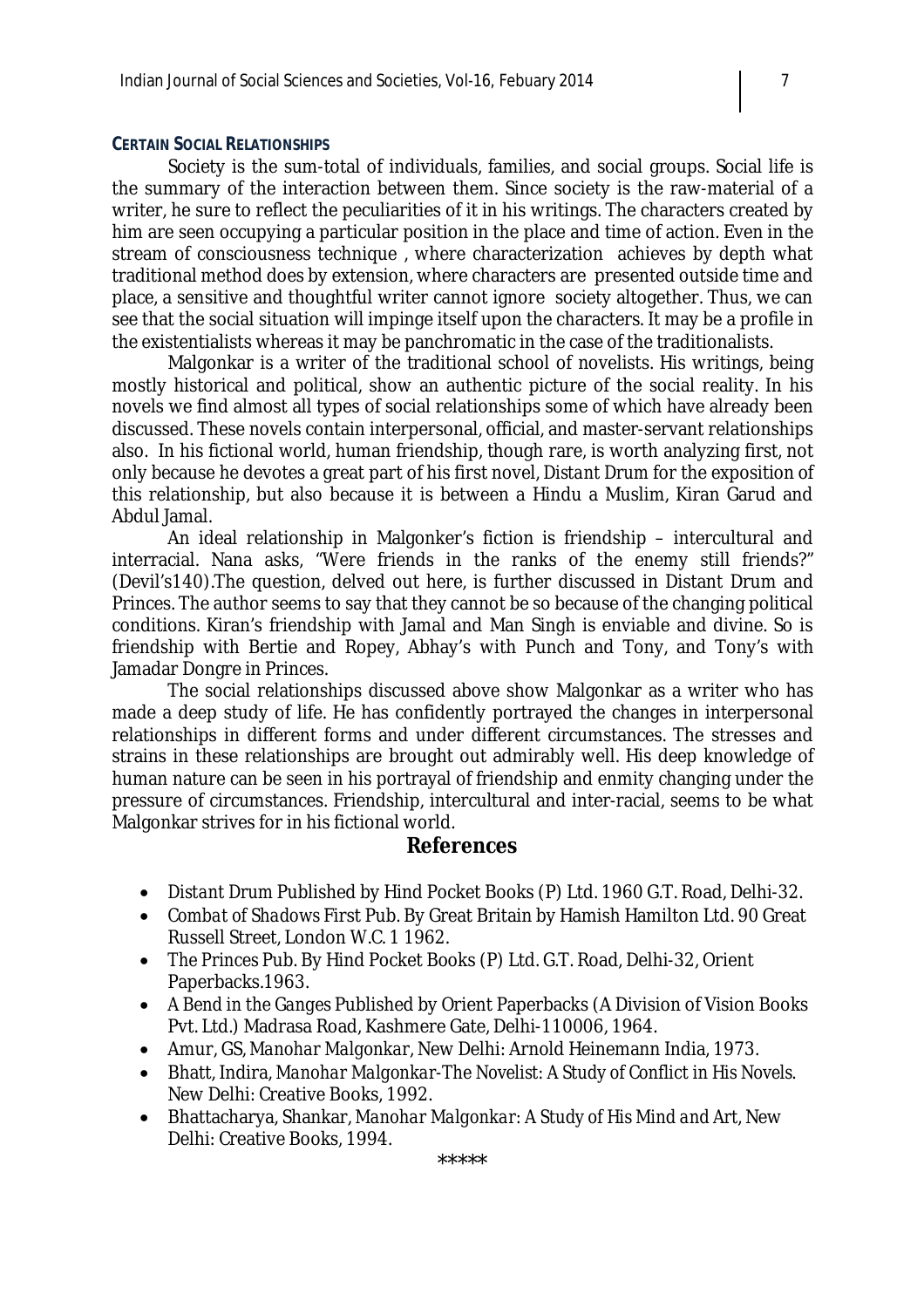# chlohal nh dsmRrjk) leacqikbp tuin eafkk dsfodkl dk bfrgkl

### fot; jkt  $y\{eh^*$

nohikVu e.My 81-30 ls32-40 nskkUrj rFkk 26-48 mRrjh v{kkak dse/; mRrj ins jkT; dsimkUpy ls mRrj fn'kk eafLFkfr gå e.My dh mRrjh I hek usiky jkT; I syxh gbl gå if pe eatjin&[khjh o I hekig] nf{k.k ea Q\$tkckn, oa ckjkcadh, oa iwic ea cLrh, oa fl)kFkuxj tuinka Is yxh q\$ nohikVu e.My iwic Is if pe yxHkx 180 fd0eh0 rFkk mRrj Isnf{k.k yxHkx 125 fd0eh0 {k= en QSyk q& e.My dh vkdfr Iedksk f=Hkotkdkj t\$ h q& e.My dk Hkk\$kkfyd {k=Qy dk 59 ifr'kr q& {k=Qy ds vk/kkj ij e.My dk insk ea 80ka LFkku g& e.My eal ffefyr tuinkadk Hkkskkfyd {k=Qy fuEu rkfydk eainf'kr gS%k

| tuin    | HkkSkkfvd<br>oelfd0eh0<br>$\frac{1}{2}$ | Isifr'kr<br>$ds$ { $kF$<br>e.My |
|---------|-----------------------------------------|---------------------------------|
| xks Mk  | 4003                                    | 28-13                           |
| Cyjkeig | 3349                                    | 23-53                           |
| Ckgjkbp | 5020                                    | 35-28                           |
| JkoLrh  | 1858                                    | 13-06                           |

### nohi Wu e.My dh Hie lipuk vk tyok; q

nohikVu e.My dk i jik Hk&Hkkx rjkbl{k= dsuke Istkuk tkrk q& ; qkaij Hk&HkHkl ty dk Lrj dkQh Åij gkus ds dkj.k ikuh dh miy(/krk l; klr g& e.My dk mRrjh Hkkx oukals vkPNkfnr g}ftlds vUrk-r cyjkeig tuin ds mRrj cudVok {k = cgikbp tuin ea pfd; k | dtkS/h fu'kkuxk<k feqhigok fcfN; k vk\$ c?kkSyh ds tay q& tuin xksMk ds rql hy eudkig eafVdjh tay rFkk tuin JkoLrh eafl jfl; kdk tay fo'k'sk q\$bueacqeW; ydfMtkadso{k cMh I af;k eaik, tkrsq&cyjkeig eajkIrh] cwk o jkIrh] I wku rFkk duckuka ufn; ka tuin xks Mk ea ?kk?kik] [i; k Vs:h] ikirh ufn; ka tuin coikbo ea [i; k ikirh] ?kk?kik rFkk tiin Jkolrh es ikirh Hkkdyk ykin egkojwk ufn; ka gå bu ufn; ka ds yfrijDr e. My es dbl ukys o >hys Hkh gå e.My eaed; r% nkeV] efV; ki] cybū gYdh rFkk d{kkj fdLe dh feVVh ikbū tkrh g& bl e.My lsÅlj dh ek=k ugh adscjkcj g& e.My ea o"kkl yxHkx 1000 fd0eh0 rFkk rkieku I kekl); r% vf/kdre 46 rFkk ll; wre 2 I Mix V rd gks tkrk g & ; gka xehl r Fkk I fnl ka ea I kekU; I nhl jgrh g & vr%; gka dh tyok; g I kekU; dgh tk I drh q&

### cgilbp tuin dk HK&Kyd ifjp;

fgeky; ds miR; dk ea vofLFkr uiky jk"V<sup>a</sup> dh I hek Is I Ec) cgjkbp tiun ?kua ouka dy&dy] Ny&Ny dirh vFkkq tyjkfk Isinir ufn;k) I Unj eukokjh oU; Ik'kqi{kh dsdyjo Isxnitr Hk&Hkkx ij iljk quyk qui bi ds mRrj en usiky jk"V' nf{k.k en I hrkig vkg ckjkcadh tuin] if pe en [khjh rFkk iwjc fn'kk en xksMk tuin dh I hek, a qua nohikVu e.My ds vurkr pkj tuinka eals, d cqikbp tuin dk foLrkj 27-04 rFkk 28-24 mRrjh v{kkak , oa 81-03 rFkk 82-13 imblnskkUrj clse/; g& tuin clk mRrjkpy rjkblclsvU; tuinka ch Hkkár lije; cukal svPNkfnr gStksyxHkx 20 ifr'kr g&

tuin dh Hkfie cylplnkeV g\$tksdkQh mitkÅ g&;g eq[;r%tuin dslEiwklHkkxkaeaikbltkrhg& l j; jı ?kk?kjk] d\$M; kyk] jkIrh] Hkkdyk vkfn ftykadh ieq[k ufn; kadh rygVh eacywj] nkeV feVVh ikbl tkrh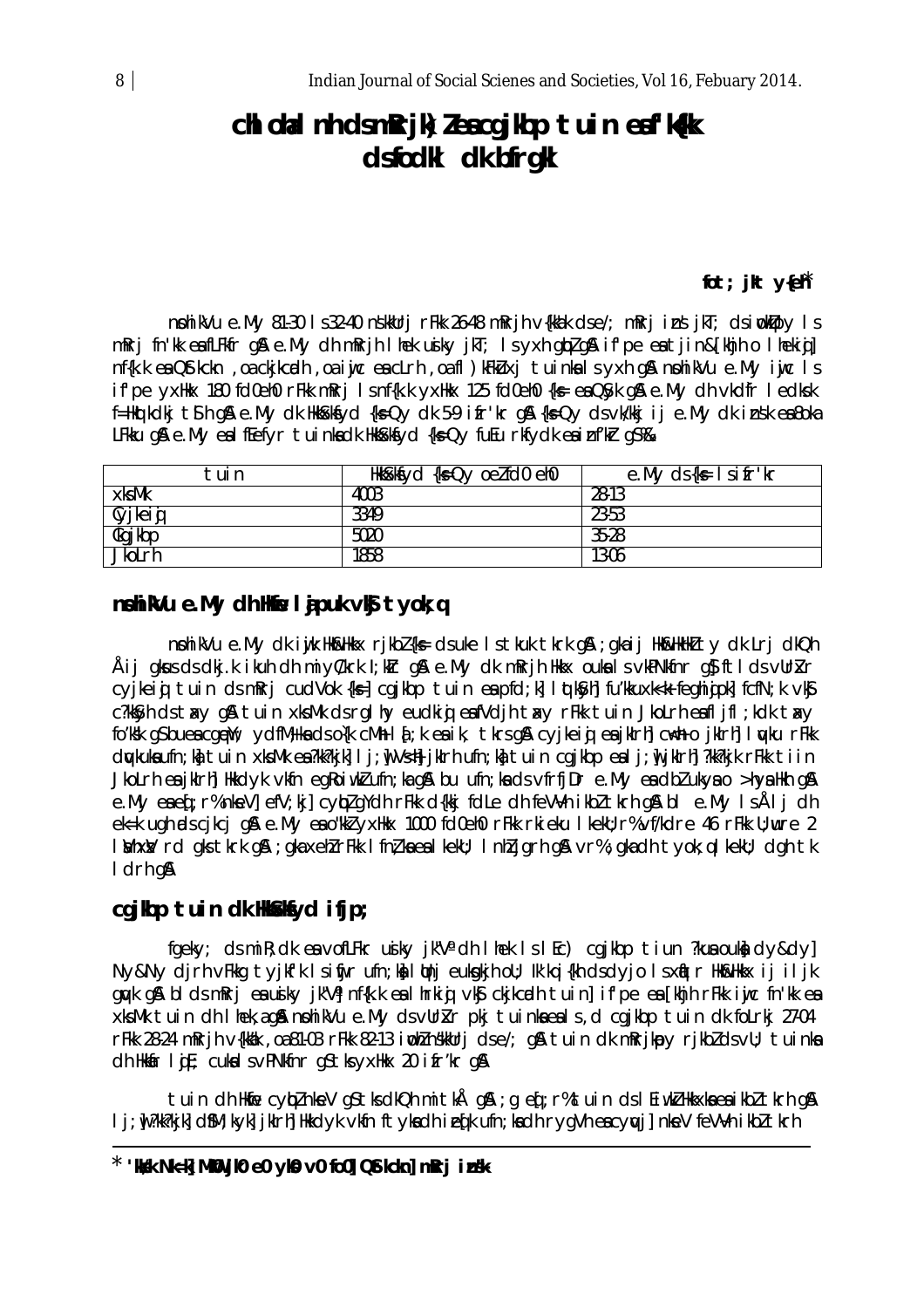g& dgh&dghaij catj Hkfie Hkh g& ftysdsdAN Hk&Hkkx dksNkMelj leLr Hkfie mitkÅ,oapk\$l g& tuin ea iedk ufn; kads vfrfi Dr vU; >hy o rky qs tks fo'kky qs r Fkk fl pkblds iedk lk/ku Hkh q& c?ksy rky 107 fd0 eh014 fprk\$k rky] xuk\$ vk\$ vukjdyh >ky 1482 qDV\$j14 fuxfj;k >hy 1454 qDV\$j14 rFkk x.Mkjk] /kilkrh Msh f>xih dVh ykoy i\$Fkk kih polk ceuh ek\$kqh du] gfFk;k] dqM vkfn ntuka ikdfrd ukya **QA** 

cgjkbp rgl hy dsfpRrk\$k , oa 'kkgig ukuikjk eaeSuk uofj; k] fgl keig dsvfefy; k , oafl rk\$yh eavk\$ vkl & ikl vf/kd ek=k eadadj feujy ik;k tkrk q\$;q Hkfie ds5 ehVj xqjkblrd miyC/k q& ou {k = eaieq[k : i Islky] Vu] equ/k] ?kko] vkluk] cjxn] rml cy] vf'k)] dujkS/k] ftxuk] isukj] dlkkh vk\$ vxblvkfn dso{k ik; s tkrs g& blds vkykok nm/kh]vkuy] jkquh]djkmk] Jc Hkh ik; s tkrs g& cMh ld[; k ea 'kh'ke] [kg]vkg] ley  $ds$  of k likh gå tke u  $ds$  of  $s$  do  $t$  e ds of k likh  $s = 8r = ik$ ; s tk rs gå

ftyseaiedk: i Isdrfu?k?kkV oU; tho illkx dsvfrfjDr fu'kkuxkMk| /kjeid] pfd; k] pnkZvkfn xeyk q\$tqkaf'kdkj iwjh rjg ifrcfl/kr q\$ ftysdh tyok;qxel,oalwfkh xehl rFkk B&M okyh q\$ e/; uoEcj Is Qjojh vr rd 'khr o"kkl gkrh g\$25 fl rEcj 1901 dks 24 ?kb/s ea vf/kdre o'kkl d\$ jxat ea 428 fe0eh0 gbl FkhA tks, d fjdkMZ g\$A ftyseaebZ I okI/kd xeZ eghuk gkrk g\$A bu fnukaearkieku 46 fMxh I \$YI ; I Hkh i gp tkrk a & xelvk \$ /kw Hkih vkakh ik: % pvus Isvk x vl to/kk ealwh dirsa \$ ik: % rkieku 39 fMxb I \$ Yll: vf/kdre rFkk 25-6 fMxh | fYl ; I U; wre jark a tw I svxLr eahukses ikr rFkk fl rEcj I sfnu es rkieku c<Fk q\$ tuojh I koltfud BM dk eghuk gkrk q& 'khr ygj ds idki ds dkj.k i kuh ds cQl t\$h fLFkfr bl eka ea akstkrh a&

### cqilop tuin dk, frqlfl d ifjp;

tuin ds, frqkfld i "Bka ea vurd xkfo'kkyh ikfkf.kd xkFkk, a, oa dFkk, a fleVh q& I f"V ds jpf; rk cEgkth dh jkt/kkuh ds: lk eafo[; kr bl Hk&Hkkx dksifo= xWkolcu dk {k= crk; k tkrk q} dgk tkrk q\$fd cEgkth uslf"V ds vkjEHk ea f"k; kadk I Eesyu ; ghafd; k Fkk mUgkuabls, d riLFkyh ds : lk eafodfl r fd; k Fkk vk\$ jkt/kkuh LFkkfir djusdslkFk \_f'k dty lEesyu fd; k Fkk ftldsuke ij blsceqkjkbp dqk  $x$ ; k tks  $I e$ ; ds I kFk cgjkbp qks x; kA

ftyk xtfV; j dsvudki mRri dKSky dsegkiktk yo dk Hkh; gkajkT; FkkA 'vU/kdki; khu Hkkir\* uked xUFk IsHkh; g I ads feyrk g\$fd Hkj vk\$ Hkkj f'ko dk; gka kkl u FkkA mUgkusblsviuh jkt/kkuh cuk; kA jktk dsilkko Lo: Ik dkykUrj ealkijkbp] HkMikbp vkfn ukekal stkuk x; k tksvc cgjkbp qksx; kA

xir dky ealikijka dh 'kfDr {kh.k qks x;hA 13oh)14oha 'krkCnh ea vo/k ea txq&txq liki jktkvka vk\$ jktirkadse/; ; o) gq ftleacgjkbp dks Hkj jktkvkadk x<+ekuk x; k g& bCucrrk eafy[kk x; k gSfd cgjkbp, d I thj uxj Fkk tks I j; wunh ds ikou rV ij fLFkr g& tc vk; kš dk Hkkjr ea jkT; gwk rks?kk?kjk vk\$ li; w unh ds e/; {k = dks Hkika us viuh jkt/kkuh cuk; k FkkA Hkxoku jke ds i = egkikt yo us r Fkk jktk id uftr dk uke bl h {k = 1 s tkMk tkrk q& eqkjktk yo us JkoLrh dks viuh jkt/kkuh cuk; k FkkA idjk.k eafeys o.ku dsvuotki egkikt tud dsxot v'oØ enu ; gkaoreku fpRrkjk dsfdukjsfuokl djrsFkA

X; kigoha 'krkCnh ea tuin dk bfrgkl, d eg koiwk ?kVuk IslEc) g& IŞ; n Ikykj elm xkth Is LFkkuh; jktkvka us; od fd; k FkkA I S; n elm xkth egem xtuoh ds Hkkats Fka egi B dllukat ds jkLrs I rfj [k igpdj mUgkus vo/k ds cMs Hk&Hkkx ij fot; ikIr fd;k FkkA cgjkbp ds Hkj Fkk: rFkk cutkjk jktkvka us tcinLr VMkbl VMkA 180ha VKS 190ha krkCnh iTtc fatih 424 I u-1033 en dkSM+kvk unh ds rV ii iktk I gay no ds ur Ro ea LFkkuh; jktkvka usfu.kktd y MkblyMkA I S; n I kykj elm xkth vius I e Fkblka ds I k Fk ekjs x; & bl ds ckn dkQh le; rd LFkkuh; 'kkl dka us bl {k= ij 'kkl u fd; kA lu~1226 eal irku bYrqkfe'k dki⊕ ulh: nnhu elm vo/k dk xolui cuk:k x:kA bllsihkquked, d LFkkuh: iktk ls:ò am/kA 1242 ea ulh: nnhu elm uscgikbp ij viuk vf/kdkj dj fy;kA ; gkamlusviuh rkdr eadkQh btkQk fd;k vk\$, d fnu Lo; afnYyh dk lirku cu x; kA ml us vius othi bekennhu jnku dks cajkbp dk 'kki d cuk; kA dryx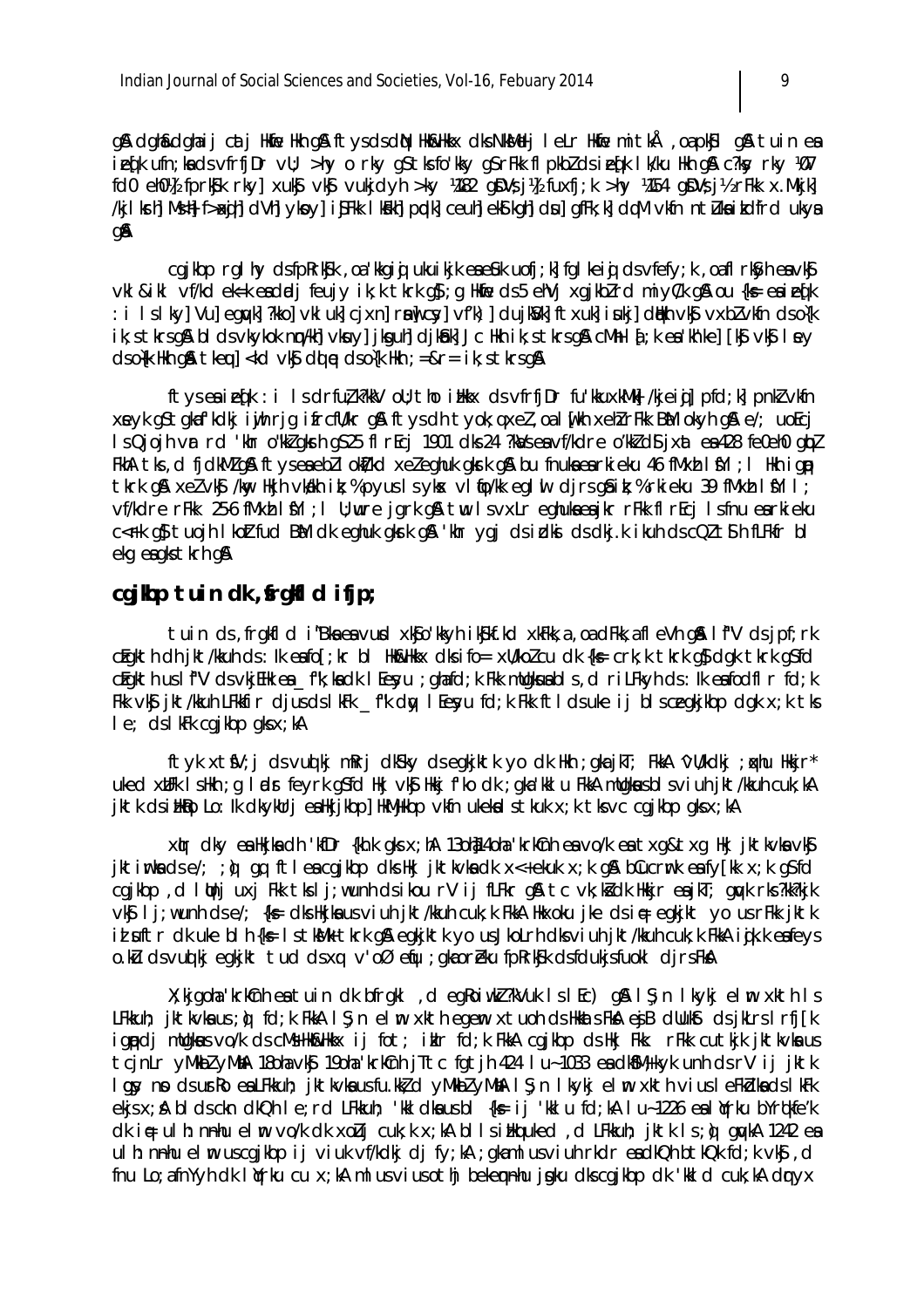[kka dks | brku us vo/k dk xoluj cuk;kA ; gka rktmnhu o jngkuk ds e/; ; o quyk ftlea jngkuk ekjk x;kA I ğrku usi u% vo/k ds xoluj dryx [kku dks cgjkbp dh ckxMkj I ks us dk fun kk fn; kA ys du dryx [kku us cxkor di ul h: nnhu ekafen dk vknsk ekuus isblidki di fn; kA bl dsckn dkQh I e; rd tuin ij fnYyh  $i$ kT; dk fu; a= .k ugha jgkA

bfrgkl ea, i k o ku feyrk gifd vykmnnhu f[kyth ds kkl udky eal irku ds nks dinh vdkyh [kku vký vlhyu [kka dks cgikbp Hkt dj Qka h yxokbl x; hA fnYyh ds lirku fcu rakyd lu-1340 en cgikbp vk; k FkkA og I S; n I kykj elm xkth dh njxkg i j Hkh x; kA 'rkjh[k&, fQjkst'kkgh' ds vud kj caky tkrs le; iw%lirku fQjkst 'kkg rxyd lu~1370 eacgjkbp : dk vkj xkth dh njxkg ij x;kA mlusxkth dh etkil pakinhokih rFkk vU; nuljh bekirkadk fueklk dik;k rFkk ; akadsfuoklh ehi'kka uked , d I Ur dh njxkg dh nfkHkky dsfy, tkxhj Hkh ns nhA

I u-1374 et fQjkst i w % cgjkbp vk; kA bu fnuka {k= ea dtN yWjs x& dk vkrad FkkA fQjkst kkg rokyd usblijdkcwikusdsfy, cfj;kj 'kkg uked ,d jktim dksfu;Dr fd;kA cfj;kj 'kkg dsoak dk I ECU/k eqkHkkjr ds ik. Mo oak Iscrk; k x; k q& cfj; kj 'kkq us yw' ij fu; a=. k ik fy; kA ml us bdkSuk tks [kkuig] egkno ds uke Is tkuk tkrk Fkk ea viuk fdyk cuk; kA fQjkst'kkg rokyd dh eR; g ds ckn fnYyh ea detkj 'kkid dk vij cgjkbp ea iMkA ; g ik; % fnYyh lYrur ds fu; a k is eDir jgkA yksyyksh ds 'kil udky eaml us vius Hkrhts en fen dis tis dkyk i gkM+ds uke I se'kgij Fkk] dis I u-1478 ea cgikbp dik 'kkld fu; pr fd; k yfdu LFkkuh; jktkvkaij og Hkh dkblfu; a=.k u j[k l dkA

ckn'kkg vdcj ds kkludky enitkklfud nf'V Iscgikbp ljdkj dsuke Isvolk ikun en dvyx idk.M LFkkfir quykA bleacqikbp] [khih rFkk xksMk ftykadsdN Hkkx I fEefyr fd;sx;sFkA cqikbp ealj;w unh dsfdukjs, d fdyk Hkh cuok; k x; k FkkA bl dky esjktLo I xg dsfy, cgjkbp I jdkj dks 11 egky Vijxukké eackelk x; k FkkA bl cky eabl {ks cks 0; kikj ch nf"V I seq Roi wk2 LFkkuka eafxuk tkrk FkkA

kkgtgkads kiludky eaftysdsmRrih {k= eacutkikarFkk igkMh tutkfr;kadk ilkBo FkkA 'kkgtgka' us viuh into /kw | vkuk c see ds uke | s d i Fkd i i xuk cuk k Fkk b | e a 148 xkp | fEefvr fd. x. Fka I ykukckn dsuke Isbl i jxuk dk uke ckn eaukuikjk gwkA catkjka dsvkrud dsdkj.k I ykuk coxe bl tkxhj ij dûtk u j[k | dh | u~1637 esilw [kku uked , d iBku filkynkj dkscgikbp ds'knh fdysdh ft[enkjh Ikalim Islykuk xkad dsikpo xkad fn, x, A ; q {k = vo/k dseq Roiwk fq LI kaea Is, d cukA 17 oha vkg 18 oha 'krkînh dk le; tuin earkYyphakjh rFkk fj;kl rkadsp<komrkj dk le; jgkA vo/k dsuokc ds'kkludky ea vfUre fnuka ea cgikbp NkVh&NkVh dblfj; kl rka ea ca/k FkkA

### Lorark I xke vkj cgjkbp tuinÂ

7 Qioih I u-1856 dks bLV bf.M; k dEiuh us vo/k ikUr dks vius dCts exys fy; kA blds i'pkrcaikbo dks e. Myh: ed : ky: cukdi fox QhYM dfe'ui rFkk d\$Vu cuoih fMIVh dfe'ui fu: Dr fd: k x: kA I Rrk dh ckxMkj I Hkkyrs gh dei uh ds 'kki dka dks dMs fontsg dk I keuk djuk i MkA ukuikjk jkT; ds debkjh Qty vyh usladBr fxjkq cukdj fonkq dj fn;k| ftlscefdy nck;k tkldkA

vasth jkT; ds fo: ) iFke Lora=rk I axte dk vIj nsk ds vU; fqLI ka dh Hkkar cqjkbp ea quykA paykih uisk cyllknz fl ml ckMh ds iktk ginRr fl ml bdkMk ds mfnr idk'k fl ml far tuin ds vf/kl d : rkYydnki rFkk fj; kl rkadsjktkvka usbl fonkg eac<p<+dj fgLlk fy; kA jktkvka uslfEefyr Qkst dslkFk y[kuÅ ij /kkok cksykA pnkZdsjktk nfu;kifr] pgykjh ujsk cyHknzfl g viuh I ukvkadslkFk yMkbZeax,A

y[kuÅ eDpr dikus ds ckn ckMh uisk us cake gtir egy dks 'kj.k nus dhiskd'k dhA cake us vius i∉ fofjftl dnz ds lkFk ckMh ea 'kj.k yh] vaxstks us jkuh dk ihNk fd;kA bUga jksdus ds fy, pgykjh] /kk\$gjk rFkk fHkVkSyh dsjktk vkxsvk; }ckjkcndh ftysdsuokcxat ealk; ndj; d) quykA 27 ouEcj] 1957 dkspqykjh ujsk 'kk\$lo ijkØe dk in'klu djrsgq ; o} eaohjxfr dksiklr gqA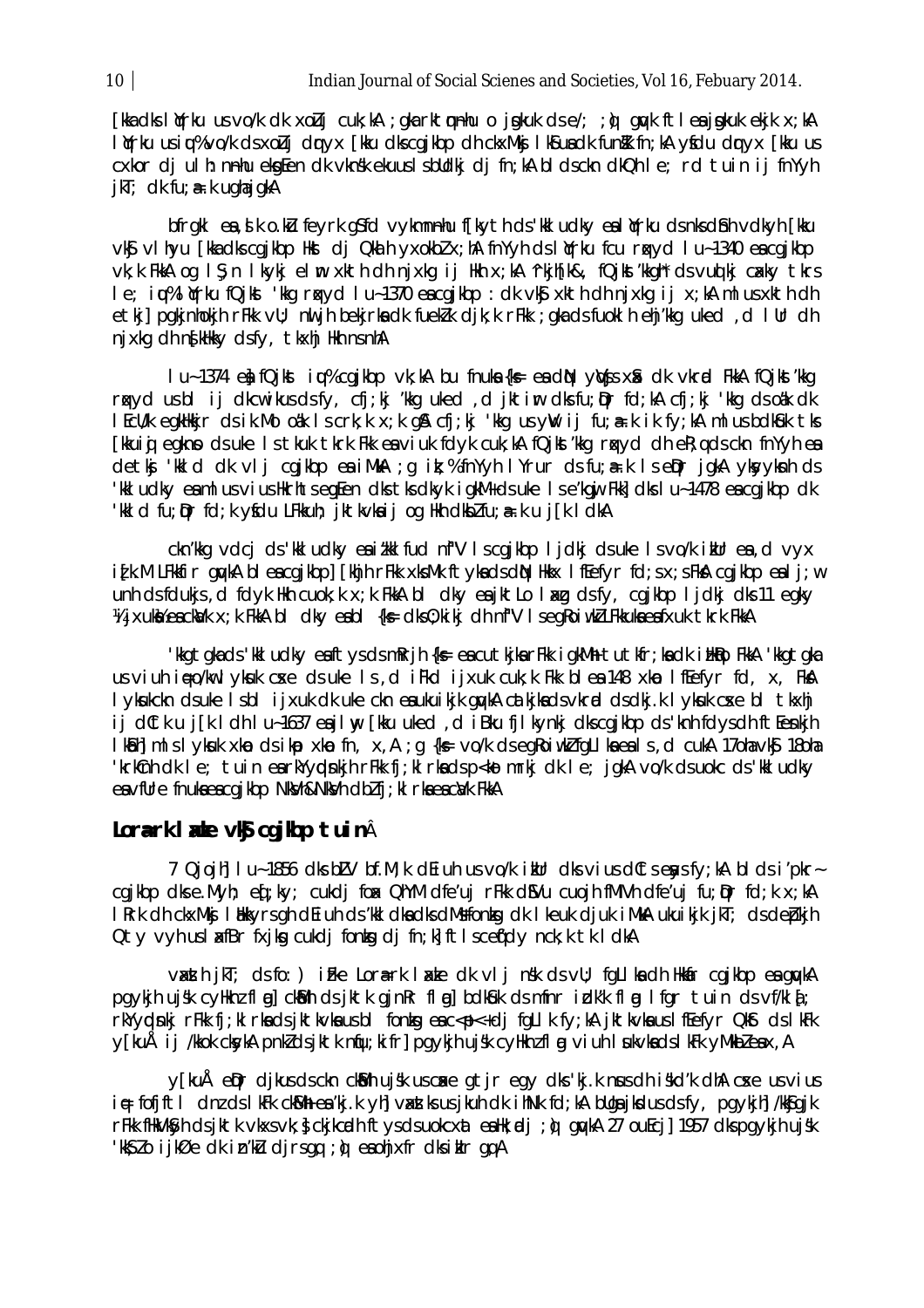Lor<sub>#</sub>rk I axte dks I axfBr djus ds mnns; I s ukuk I kgc i skok rFkk muds HkkbZ ckyk jko i skok Hkh cgikbp e svk, A bu nkuksus jktkvks I s x tr eU=.kk dhA fon toph I sudksus ?kk?kjk d s rV ij cgjke ?kkV es rhu v axxt I fud vf/kdkfj;ksdks dykd dj fn;kA blh ds lkFk fon kgh I ukfu;ksus cgjkbp dks e pr djk fn;kA

17 fnlEcj] 1858 dks jkØk¶V ds urRo en vaxsth I Sudka ds I kFk gks Øk¶V Hkh 53oha jsthesUV ds I kFk vkdi tM+ x;kA v axsth I sudks ds ncko ds dkj.k Lora=rk I sukfu;ka dks > pduk iMhkA 23 fnl Ecj] 1858 dks ukuikjk dh vkj dip dj jgh jkØk¶V dh liuk dk vijgk est cjnLr eplkcyk djuk iMkA 26 fnl Ecj] 1858 dk s ukuikjk i $\psi$ % v axst ka ds v/khu gks x;kA cjxfn;k eamlh fnu lukfu;ka us i $\psi$ % geyk dj fn;kA

29 fnl Ecj] 1858 dks v ax Ll fudk su s vo/k {k s= d s l sukfuj; k sa dh etcmr i fiDr ds ckot m pnk I fdys dk s vius vf/kdkj es ys fy;kA nuljh vkg duZy ØkbLV ds u sr Ro es v axsth I sudks dh ,d V qdMh /ke Zigi vkg inukgk gkrs gg vkxs c<h 30 fnl Ecj 1858 dks du Zy i V ds ur Ro e s V plMh [k Sh?kkV e slj;w ikj ukuikjk fLFkr e q[; V¢M+ Is tk feyhA DyhMs ds urRo ea cadh dh vk j c<+ jgh V¢M+ dk jkIrh unh ij Lora=rk lukfu;ka Is tcjnLr eplkcyk gwkA lukfu;ka ds u siky dh vk sjihNs gVuk iMkA cgjkbp ea vaxath luk dh deku mu fnuka fHkuxk e a d Si dj jgs gk sixtUV us litkkyh] bl izlkj tuin e ai Fke Lora=rk laxte dk s vaxat ka us izy lß; 'kfDr  $ds cy$  cwrs nck fn; kA

ifj.kke Lo: i vaxtka us ck $M$ h fj;klr ds 305] bdk $\hat{\mu}$ k ds 506] pnk $l$  ds 428] r gylhi $j$  ds 303] fHkuxk ds 138] j guyk ds 14, oa V sijgk ds 19 duy 1860 xk a tCr dj fy, x,A bl yMkbZ e a v axit ka dh enn-ds fy, diwfkyk ds jktk dks tCr fd, x, bdk Suk ds 437] ck Sulh ds I Hkh 305 rFkk fHkVkSyh ds 76 day 818 xk ao dh tkxhj dk lok Zhok Zhot and finit ds: i e stn;k x;kA cyjkeid ds jktk dks Hkh vaxztk sa dk lkFk n su s ds fy, fHkUkxk ds  $100$  xkm bdk $\Omega$ k ds 69 rFkk pnk $Z$  ds 255 xkm feys

vktknh dh nu jh yMkbZ dk i kjEHk lu~ 1920 ls ftya e a dkaxul dh LFkkiuk ds lkFk gibA ukxiqi vf/kosku ls yk Vdj din mRlkgh yk ska us dkad ikVh Z dh LFkkiuk dhA mu fnuka tuin ds uxjh; {ks=ka ea gke: y yhx vf/kd ifl) Fkh ijUrq din ckgj ls vk;s dkaxslh u srkvka ds iz;kl ls gk e:y yhx dkaxsl ls t M+ xbA [kn nj dk mRiknu ml  $le;$  mudk, d iefk dk;  $l$  FkkA

lu ~ 1926] en Jherh I jkstuh uk;Mw cgjkbp vk;hA mUgkus,drk] [knnj cu us RkFkk LojkT; ds fy, dk; Z djus dh ykska Is vihy dhA dkaxl dk; drk X ko & x;s vk Sj ljkstuh uk;Mw dk Insk fn;kA lkFk gh xk4kh th  $ds$  vfgalk vk $s$  lR; dsfl)kUr dk Hkh ipkj fd;kA

lu-1928 ealkbeu deh'ku ds fojksk eaftys ealora=rk laxte lukfu;k aus vkokt chikun dhA lkbeu deh'ku tc elicbZ vk;k rks cgjkbp ds ie (k LFkkuka ij iw.kZ gM+rky jghA ykyk yktir jk; ij ykfB;ka dh ccZj fiVkbZ dh I puk I s ; g vkUnksyu ftys e a vk\$ vf/kd eq[kfjr-gksx;kA

 $6$  vi $\hat{\mathcal{Y}}$  1930 dks xka/kh th us Mka/lh rV ij ued dkuwu rka/kA bl idkj ds fun sk lHkh dk axal laxBuk sa dk s fn, x, fd os vlg;k sx vkUnk syu pyk;  $\AA$  4 eb] 1930 dk s xk alkh th dh fxj¶rkjh dh i frfØ;k i ujs n sk e $a$  q b $\AA$ cgjkbp Hkh blls vNwrk ugha jgkA ml fnu iwjs cgjkbp esa gM+rky jgh vk\$j 'kke dks ?k aVk?kj esa tulHkk gbaz ftys e a LFkku&LFkku ij ued cukdj ued&dkuwu rksM+ x;k] fon skh diMka dh gksyh tykbZ xbA diN egRoiw.kZ usrk fxj¶rkj fd, x, vk\$j mllga 6 ekg ds tsy dh ltk glpA uxj ea bl idkj ds vkUnksyu dh /ked xkeh.k {ks=ka ea Hkh gibZ vk Sj ogk ad s ykska us vkUnksyu pykus dk dke fd;kA ; | fi fd rRdkyhu vaxst 'kkldka us vR;kpkj o neu dk ikLrk viukrs ga vkUnksyu dks nckus dk iz;kl fd;k] yk ska dks t sy dh ltk, a Hkh g ba fQj Hkh ;gka ds yk ska us v axt 'kkld ds i $R$ ; d fu.k, ka dk [k qyk fojksk tkjh j[kkA

imal tokgi yky una: us 1931 ds vDV wcjeką entsy dk nk Sk fd;kA mulgkous;gka 6,0a 7] vDV wcj 1931 dk dbZ tulHkkvka dk s lEck S/kr fd;kA in ung: d s vkxeu ls;gka etyweka ea ,drk vk Sj etcmr g bZ ,oa os 1934 rd vlg;kx vkUnk syu pykrs jg a 1937 e sitys e sa Hkh puko vfHk;ku r sth Ispyk] ifj.kke Lo:i insk fo/kku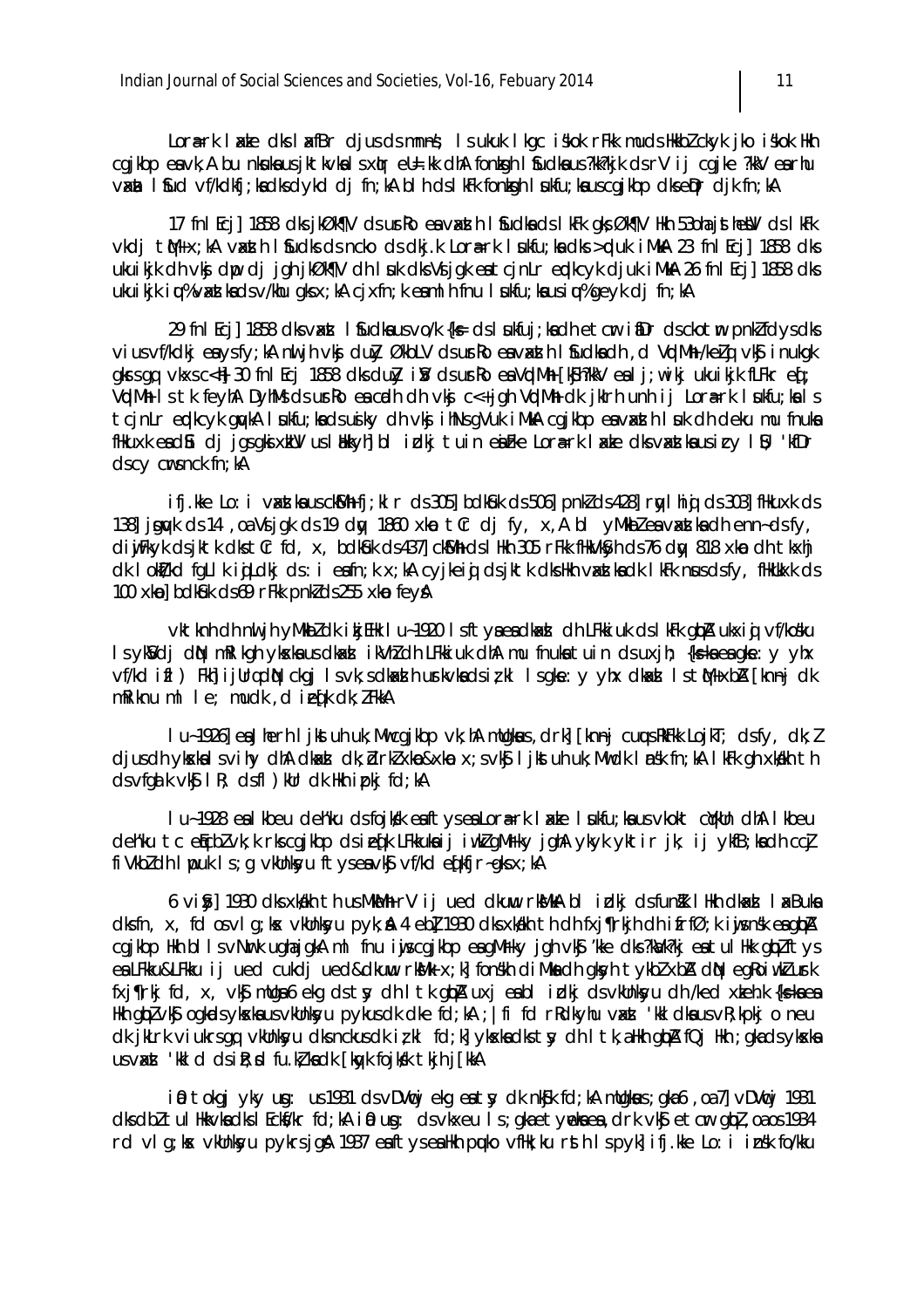Think dsfy, nistnL; pusx, A disad }kik i what caper i kir I j dkj cukus I sftyses bilds I ak Bu dks vk\$ etcrh feyhA

29 vkg 27] Qioih 1938 dks I as Bu dk ft yk I Eesyu vk; kftr gwkA LFkkuh; jktdh; Ldw, dsefaku eavk; kitr bl lleyu eavthr id kn tij Jh jQh vgen fdnobl Jh jkku no ekyoh; vkj vkpk; lujthano uslikkx fy; kA 1938 eadkad I as Bu ds ykska usck<+ihfMFkadks n§kk vk\$ likji ji enn-dhA if. Mr xkfolln cYyllk iUr uslikh ftysdk nk\$k dj ck<+ihfMrkadh dfBukbldksn{kkAblisftyseadkad la<br etcm quykA

1939] eaf}rh; fo'o ; à ds 'kq gkrs gh dkad ea-he. My us bLrhQk ns fn; k vkg ; à ea vaxat ks dh enn-u djusdk fu.kb fy;kA 17 vDVmil 1940 dks xkklkh th us 0;fDrxr I R;kxg vkUnksyu ikjEHk fd;kl ftlds }kjk, d 0;fDr xyh eatkdj ; d dsfo: ) ukjsyxkrk vk\$ fxj¶rkjh nrk FkkA cqjkbp eaHkh blsrsth Is'kq fd; k x; kA 762 0; fDr; ka us vi uk uke fn; k vkg 0; fDrxr I R; kxg fd; k] mueals 371 fxj¶rkj Hkh qq A

Hkkjr NkMks vkUnksyu dsflyflysea 9 vxLr] 1942 dks xkdkh th dhfxj¶rkjh dhcqjkbp ea 0; kid ifrfØ;k qipA ftyseaqMrky vk\$ tayil fudky dj bl vkUnksyu dh 'kq vkr qip] ijUrq LFkkuh; urkvka dh fxj¶rkjh IsvkUnksyu etcrh u idM+IdkA urkvkadk mfpr ekxh'ku u fey ikusvk\$ neudkjh vkpj.k Is ; gkaHkh dk; blrklfglid gkuayx; i jUrqblide; Isligh dne mBkustkus IsdkblcMh; ?kVuk ughagksikbA

1946] ea jk"Vh; urkvka dh fjgk; h gipA iknfkd fo/kku I Hkk ea I kekli; fuokbu I s dkad dksi u% cger ikir qu/kA /khj&/khjs14&15 vxLr] 1947 dh og liggjh jkr Hkh vk;h tc nsk Lora= qu/kA Lora=rk dsfnu nsk dsiefk LFkkukaij ykx, d= gq yk\$ yktknh dk mllgkus Lokxr fd;kA jk"Vh; /ot lekjkgimdd dyDVV ij Ogik; k x; kA futh Hkoukaij Hkh /ot Qgik; s x, A foHkktu ds dkj. k ft yseand isfall s I s ykx vk, ml le; 1375 ykx ftyseaikfdLrku Isvk, Fksftudsiwbkl dh 0; oLFkk dh xbA

30 tuojh] 1948 dks xkakhth dh qR;k dh I pouk ikdj I epok tuin 'kkd dh ygj ea Muc x;kA cktkj] dk; kv; ] I Li Fkku cUn qks x, ] I kFk qh dbl twi fudkys x, vk\$ 'kkd I Hkk, a vk; kftr dh xbA xkakh th dh n(kn eR; qij ykxka us J) kl eu vfir fd, A ftysea 2 vDV cj dks xkakh t; Urh] 15 vxLrj dks Lora-rk fnol rFkk 26 tuojh dks x.kr a fnol dks euk; s tkus dh ij Eijk vkt Hkh dk; e g\$ Hkkjr dh Lora-rk ds fl Yoj tçyh o"k21973 eslors=rk lukfu; ksdksjktufrd isku vkf rkei = inku dj mudk l Eeku fd; k x; kA

#### $itr$   $v$  :  $u$  dh  $vk$  : drk

Mk0 jk/kkd".ku dsvud kj Bfd1 h Hkh nsk dk bfrgkl ml dh Lefr gkrk g& ft1 idkj fd1 h Hkh 0; fDr dsfodkl, oamlufr dsfy, I'kDr Lej.k 'kfDr dk gkuk vko'; d g& ml h idkj nsk ; k jkT; dsfodkl dsfy, ml dsbfrgkl dk egko gkrk g&b

vr%Hkxoku jke ds xk\$o'kkyh bfrgkl o egkHkir dkyhu bfrgkl Isvius dks tkMusokys rFkk Hkir ds iFke Lora=rk I axte en vundj.kh; ; kosnku djusokysbl tuin dhf'k{kk tksfd fdlh Hkh I ekt] jk"V°; k 0; fDr dh vell; fuf/k q\$ dsfodkl dsbfrqkl dk v/;; u djuk ikl fixd q& fo'kkdj 20oha krkCnh dk mRrj dky tks of Kifud , oarduhdh Kku dsfol Qin , oa i xfr dk dky ekuk x; k qn bl ea jktufrd], frakfl d , oa vk/; kfred egko dks tuin dh f'k{kk dsfodkl dsbfrgkl dsv/;; u dks 'kkkkdrklusviuk fo"k; cuk; kA

#### $i$ *tr* $\mathbf{r}$   $\mathsf{v}/$ ;  $\mathsf{u}$  dk eq $\mathsf{R}$  oaik  $\mathsf{t}$  and  $\mathsf{t}$

f'k{kk fdlh Hkh jk"V'| lekt o 0; fDr dh veny fuf/k gkrh g& bfrgkl eaf'k{kk ds lEcU/k eav/; ; u I khdfrd bfrakl dh, d eakoiwkdMh as blfy, fdlh Hkh nsk ds I khdfrd bfrakl enf'kfkk dk fo'kk eako as oabldsv/; ; u dk 'k\${kd eqRovk\$ vf/kd c<+tkrk q& Lora=rk dsckn Hkkjr envc rd f'k{kk 0; oLFkk ds løkkj dsfy, vurd izkl fd, x, vkg vc Hkh izkl fd, tk jasaj fQj Hkh ldkjkked igywutj uahovk jak qstkfd, dxEHkhj fpUru dk fo"k; q&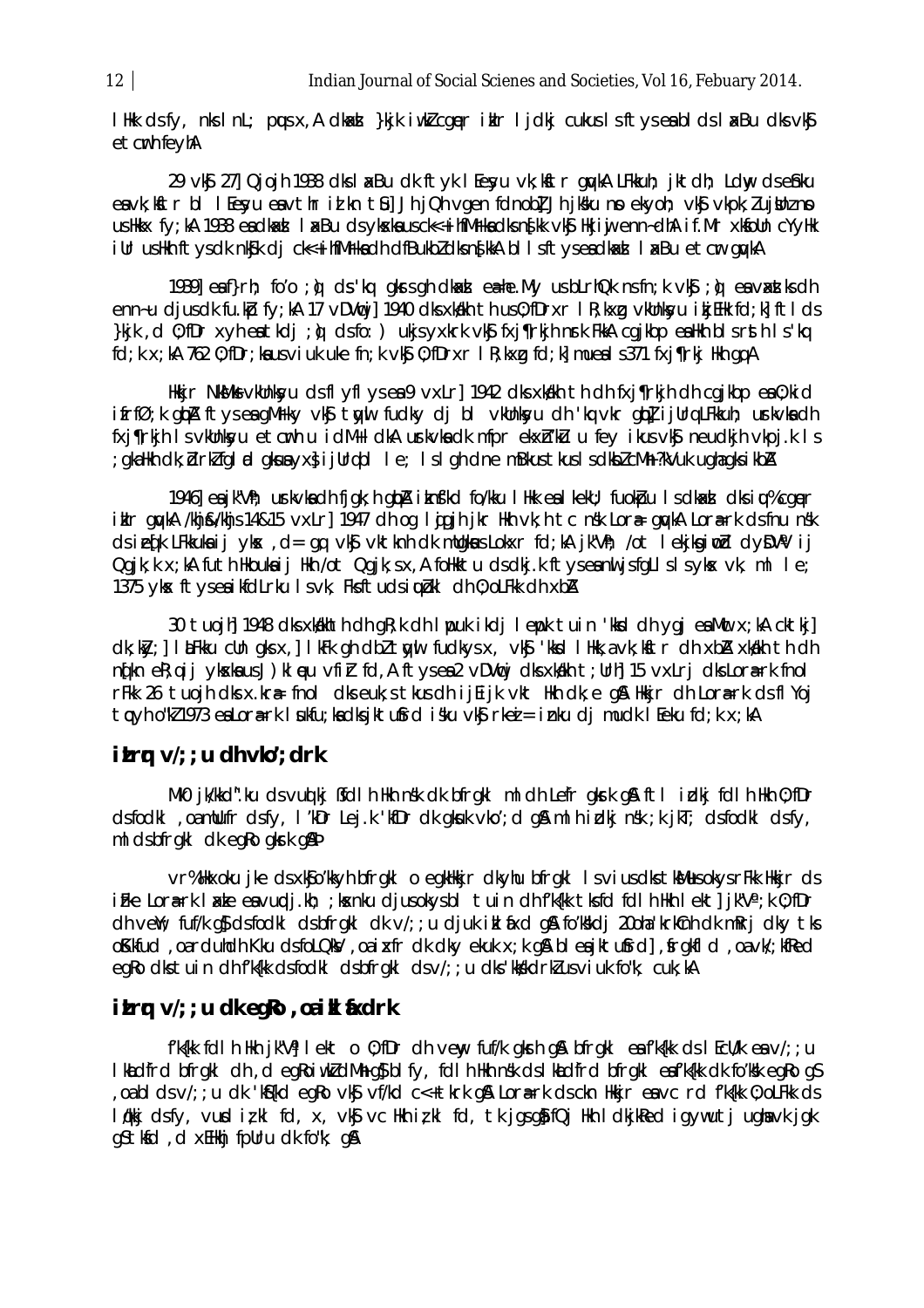jk"Vh; Lrj ,oainsk Lrj ij f'k{kk ds l UnHkleav/; ;u qq qh ijUrqe.My o tuin Lrj ij 'kkskdrkl cgr gh de fd, x, g& itrkfor 'kkk fo"k; B20ohalnh dsmRrjk) leacgjkbp tuin eafk{kk dsfodkl dk bfrgkl b vR; Ur ikl fixd g&

vc rd cgikbp tuin dh f'k{kk dsfodkl ij dkbl'kkk dk; lughafd; k x; k q& Hkk\$kkfyd fLFkfr] {k=h; ififLFkfr;kao vko'; drkvkadks/;ku eaj[kdj bl tuin eaLora-rk dsckn f'k{kk dh ixfr o fodkl dh I EHkkoukvkaij bl v/; ; u eaxEHkhj fpUru fd; k tk; xk] tks f'k{kk dh fn'kk dk fu/kkIjr djusealg; kxh gkxhA vr%itrr v/; ; u day vdknfed 0; k; ke ughagScfYd 0; ogkfjd thou eaHkh vR; Ur I g; kxh g&

#### I thin

- $\bullet$  fge o"kl, oa u iky & ks[kj fl maxksfeA
- xnj ds Ow&ver yky ukxjA
- $\bullet$  cgjkbp  $xtW$ ; jA
- $\bullet$  flik; okj bu bf.M; k  $\lceil k. M \& 3A \rceil$
- $\bullet$  1857&l  $\ddot{\textbf{g}}$ Unz ukFk  $\dot{\textbf{g}}$  uA
- fodkl &iq[rdk] cgjkbp&l puk, oatul adl 2001&2002% follkkx bykgkcknA
- nohikVu e.My dh foLrr I ektkfFkd I eh{kkA
- W.H. Sleeman's Diary-A tour through Oude.

 $*****$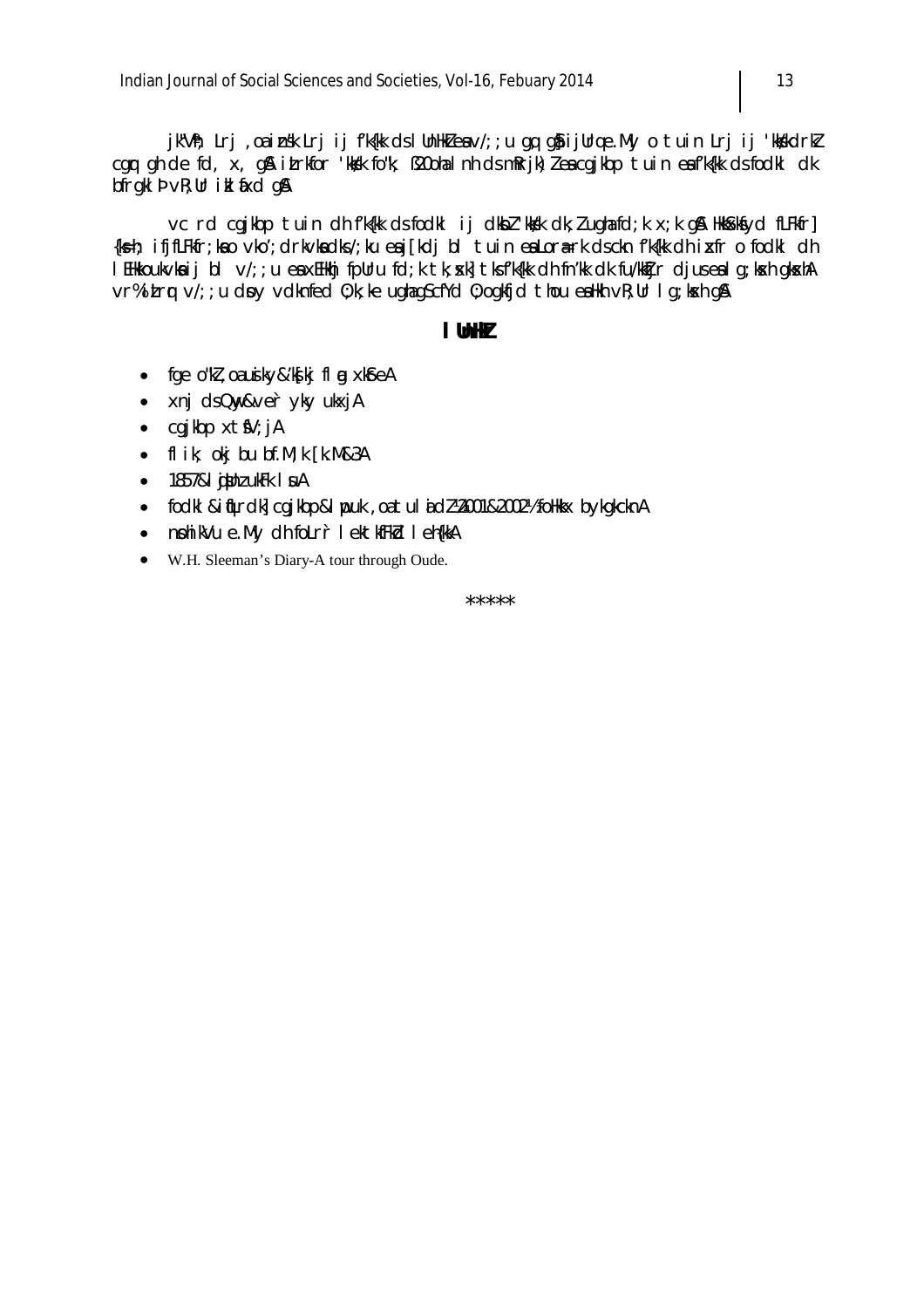# mPPkrj  $ek$ ; fed Lrj dsfuth, oal jdkjh fo  $|ky$ ; kads Nk=& Nk=kv kads xgokrkoj.k dk muds0; fDrRo, oa'k6(kd miyf0/k ij ilko dk v/; ; u

### MKO fot; k Hkj}kt  $*$ MKU ikt thz cakni fla $*$

fk{kk ekuo fodkl dk eny lk/ku g\$vk\$; g vkthou pyusokyh ifØ;k g& blds}kjk 0;fDr] lekt vk§ jk"ValHkh dk fodkl gkrk g& f'k{kk eut); dks og lc iklr djus ealgk; rk inku djrh g\$ftlds og ; kk; qkrk q& f′k′kqviuh ikjfEHkd f′k{kk vius?kjyvwokrkoj.k Isiklr djrk q& ifjokj ckyd dsÅij LFkk;h illkko Mkyrk g\$vkj ckyd of k gh curk g\$tfk ?kj qkrk q& ; q illkko ykllkin vFkok ?kkrd qks I drk q\$cpiu dh vPNs illkkoka }kjk I ltnj 0; fDrRo curk q& ifjokj dk okrkoj.k fd'kkj ds 0; fdrRo fodkl dh i Fke I h<h q& ifjokj esigdi ghog lot adroloth; curk gsvk 0; fDrko dk lokkhlk fodkl gkrk g&

bl volFkk en ckyd ds I okkhlk fodkl dks n{krs gq ckyd&ckfydkvka ds vkgkj ij fo'kkk /; ku nuk pkfg, D; kid I Urifyr vkgkj 'kkjhfjd fodkl ds I kFk&l kFk ekufl d fodkl dks Hkh i Hkkfor djrk gå tc ckyd LoLFk gkrk q\$rksqj dk; ldkseu yxkdj djrk q\$rFkk IHkh dk; kienvkxsjqusdh dkfk'k djrk qjoq IHkh dk; kidks tynh o vPNh rig lh[k tkrk g\$ftllsmldk 'ki{kd miyf(/k Lrj mPp gkrk g& blh idkj 0; fDrRo fodki ij Hkh ?kj dsokrkoj.k rFkk vkgkj dk i;kIr iHkko iMrk g& ftl ?kj ea kkfUr vk\$ LugiwkJokrkoj.k gkrk g\$rksckyd dk 0; fDrRo Ipk: : i IsfodfIr gkrk g\$ ifjokj dk vPNk okrkoj.k o Ifjo/kk, a ckyd ds Kkutlu dh {kerk dks cgr vf/kd illkkfor djrh q& ftlls ckydkadh 'k&{kd miyf(/k dk Lrj mPp qkrk q& 'kkkdrk'usvius'kkk en; g tkuusdk izkl fd; k gSfd futh, oaljdkjh fo|ky; kndsxgokrkoj.k, oalUrfyr vkgkj dk muds 0; fDrRo, oa 'k\${kd miyfC/k ij D; k i ikko i Mrk q\$ rkfd muds dkj. kka dk i rk yxkdj mllga International and the category of the serve in the serve in the serve in the serve in the serve in the serve in the serve in the serve in the serve in the serve in the serve in the serve in the serve in the serve in the se

### $itr$  $y$   $y$ ;  $y$  dh  $v$ ko'; drk

vuchy okrkoju.k en thou dk fodkl gkrk q\$ 0; fDr tle 1s, d fuf'pr okrkoj.k en jark q\$ vk\$ ml ds vkn'kka ds vuq i gh vkpj.k djrk gå ?kj dk mkre okrkoj.k ckydka dh cij vkj Kku dh of) ea itld uh; ; kxnku nrk gå mPpri eld; fed Lri i j i < us okys fo | kfFkt ka dks mfpr vkgkj dh vko'; drk gkrh g\$ D; kind mudh vk; q dk fodkl rhoz xfr Is gkrk g& bl Is mudh 'kkjhfjd of) o fodkl gkrk g& v Kkurk o fuEu vkfFkbl Lrj ds dkj.k ckyd dks mfpr vkgkj u feyus ds dkj.k og dojkkk.k dk f'kdkj gks tkrs gåftlls vkxspydi mudk 'kkihfid o ekufl d LokLF; ilkkfor gkrk g\$rFkk og mu Nk=kalsihNsjg tkrsg\$ftllgamfpr vkgkj feyrk gå dij ¼987½ usmPp vkj fuEu miyfC/k ij illkko Mkyusokysdkjdka ij v/; ; u fd; k vkj ik; k fd mPp miyfC/k okysfo|kFkNzifjokj| LokLF; | lekt vk\$ fo|ky; eavPNk lek;kstu j[krsq&

fn ?ki dslnL; f'kf{kr a\$rksml ifioki dscPpkadsfodkl ii vPNk ilkko iMfk a\$mUqamfpr vkaki: fn; k tkrk gå f'k{kk dk mRre okrkoj.k feyrk g\$ tks ckydkads 0; fDrRo, oa mPp miyfC/k ea egRoiwkZ; ksknku inku djrh g& uk; Mw ¼986½ us vk\$ pkfjd o vuk\$ pkfjd fk{kk dh 'k\${kd miyf(/k ij ryyukRed v/; ; u fd; k rFkk ik; k fd vk\$pkfjd rFkk vuk\$pkfjd fo|kfFkt, ka dh 'k\${kd miyft/k ij vkgkj] ikuh] oL=] ?kj] LokLF;] LoPNrk vkfn I eL; k, a I kFkd : i I s i Hkfor djrh q&

ljdkj ¼983½ us , d v/; ; u fd;k fd xg ifjorlu'khyrk] 'k\${kd okrkoj.k vk;] lkekftd i"BHkfie] I fo/kkvkadsburtke vkj ekrk&firk rFkk ckydkadk I Ecu/k vkfn 001 Lrj ij mPp o fuEu miyf(/k ealkFkd vUrj j[krsFkA

| $^*$ ,e0,0]ih&,p0Mh0A                                                         |  |  |  |
|-------------------------------------------------------------------------------|--|--|--|
| **vfl 0 ikQsl j] f'k(kk l adk; oh0 , l 0 , l 0 Mh0 clkyst clkuigj mRrj inskA- |  |  |  |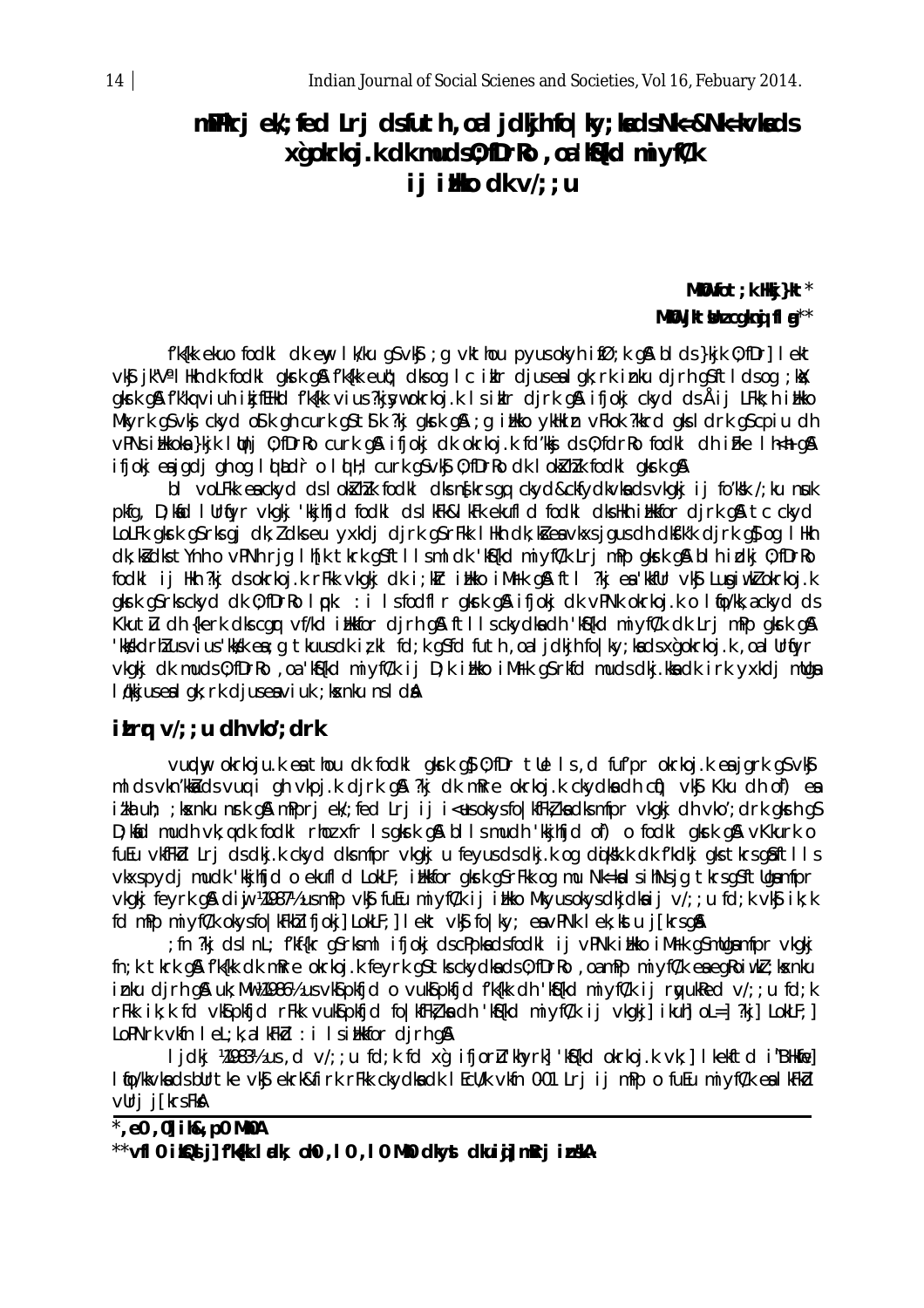itrr 'kks/k ea;g tkuus dk iz;kl fd;k x;k gS fd futh ,oa ljdkjh fo|kfFkZ;ka eals fdu fo|ky;ka ds fo|kfFk}k a ds x`g okrkoj.k ,oa lUr tyr vkgkj dk muds 0;fDrRo ,oa 'k Sfkd miyfC/k ij fdl izlkj i Hko iM+ g & rkfd muds fuEu xa okrkoj.k] lUrtivr vkakj] 0;fDrRo rFkk 'kSfkd miyfC/k ds dkj.kka dk irk yxkdi mUga løkkius e algk; rk i klr gkskhA

### $\textbf{i} \textbf{L} \textbf{r} \textbf{r}$   $\textbf{v}$ /;  $\textbf{u}$  dk mn  $\textbf{s}$ ;

- 1- mPprj ek/; fed Lrj ds futh , oa ljdkjh fo|ky; ka ds fo|kfFk} ka ds x`q okrkoj.k dk v/;; uA
- 2- mPprj ek/; fed Lrj ds futh fo|ky; k a ds fo|kfFkZ; k a ds x`g okrkoj.k dk v/;;uA
- 3- mPprj e $V$ ; fed Lrj ds ljdkjh fo|ky; ka ds fo|kfFkZ; ka ds x`g okrkoj.k dk v/;; uA
- 4- mPprj ek/; fed Lrj ds futh fo|ky; ka ds fo|kfFk, ka ds x`g okrkoj.k dk muds 0; fDrRo Is IEcU/k Kkr djukA
- 5- mPprj ek/; fed Lrj ds ljdkjh fo|ky; ka ds fo|kfFk} ka ds x`gokrkoj.k dk muds 0; fDrRo Is lEcU/k Kkr djukA
- 6- mPprj ek/;fed Lrj ds futh fo|ky;ka ds fo|kfFk,ka ds x`gokrkoj.k dk mudh 'kS{kd miyfC/k ls lEcU/k Kkr djukA
- 7- mPpri ek/; fed Lri ds lidkih folky; ka ds folkfFk ka ds x`gokrkoj.k dk mudh 'kSfkd miyfC/k ls lEcU/k Kkr djukA
- 8- mPprj ek/; fed Lrj ds futh fo|ky; ka ds Nk=&Nk=kvka ds x`g okrkoj.k ea vUrj dk rnyukRed fo'y\\.kA
- 9- mPprj ek/; fed Lrj ds ljdkjh fo|ky; ka ds Nk=&Nk=kvka ds x`gokrkoj.k ea vUrj dk r tyukRed  $f_0' \vee \forall k. kA$

### **ifjlhekda**

mPprj ek/;fed Lrj ds fo|ky;ka ds Nk=&Nk=kvka ds x`gokrkoj.k ,oa lUrtiyr vkgkj dk muds  $0$ ;fDrRo ,oa 'k $5$ {kd miyfC/k ij inkko dk v/;;u fd;k tk ldrk q $5$  ijUrq le;] lhek o lalk/kuka dh deh ds dkj.k lHkh Nk=ka ij v/;;u djuk lEHko ughag& vr% i $L$ r 'kk sk dk;Z e ad soy mPprj ek/;fed Lrj d s futh ,oaljdkjh fo|ky;ka ds fo|kfFkZ;ka ds x`g okrkoj.k ij ibkko dk v/;;u fd;k fd;k x;k g\$A ble a dkuigi e.My ds vUrkr Q: [kkckn o Qr sqx < + 'kgj mPprj ek/;fed Lrj ds futh ,oa ljdkjh fo|ky;k a ds fo|kfFk ka d s  $U$ ; kn'k ekudj v/;;u fd;k x;k] ftlea futh fo|ky; ds 150 Nk= rFkk 150 Nk=k,a vkg ljdkjh fo|ky; ds 150 Nk= , oa 150 Nk=k, a dk s'kkfev fd;k  $x$ ;k g &

| ΙĐ<br>ØO |                                   |     | vi Urtyr |     |
|----------|-----------------------------------|-----|----------|-----|
| Ŀ.       | futh fo $ ky $ ; kads Nk=         | 100 | 50       | 150 |
| $2 -$    | futh fo   ky; ka dh Nk=k, a       | 90  | 60       | 150 |
| $3-$     | $I$ j dkj h fo $ $ ky ; ka ds Nk= | 65  | 85       | 150 |
| 4-       | I jdkjh fo   ky; ka dh Nk=k, a    | 100 | 50       | 150 |
|          |                                   | 355 | 245      |     |

### **itrg 'kkkdk;Zeaiz Dr midj.k ,oa vud aku fof/k**

itrr 'kksk esa 'kks/kdrkZ us I o $\zeta$ k.k fof/k dk iz;k sx fd;k g & mPprj ek/;fed Lrj ds fo|kfFkZ;k sa d s x`gokrkoj.k] lUrtjyr vkgkj] 0;fDrRo rFkk 'k Sf{kd miyfC/k ds v/;;u ds fy, dkuitj e.My ds Q: Tkkckn rFkk  $Qr$ g $x$ < $+$ 'kgj ds futh, oa ljdkjh fo|ky;ka ds d{kk 11 ds fo|kfFk} ka dks U;kn'k ds : i ea fy;k x;k g S ftlea futh fo|ky; ds 150 Nk= rFkk 150 Nk=k,ao ljdkjh fo|ky; ds 150 Nk= rFkk 150 Nk=k,a g& x`gokrkrj.k dk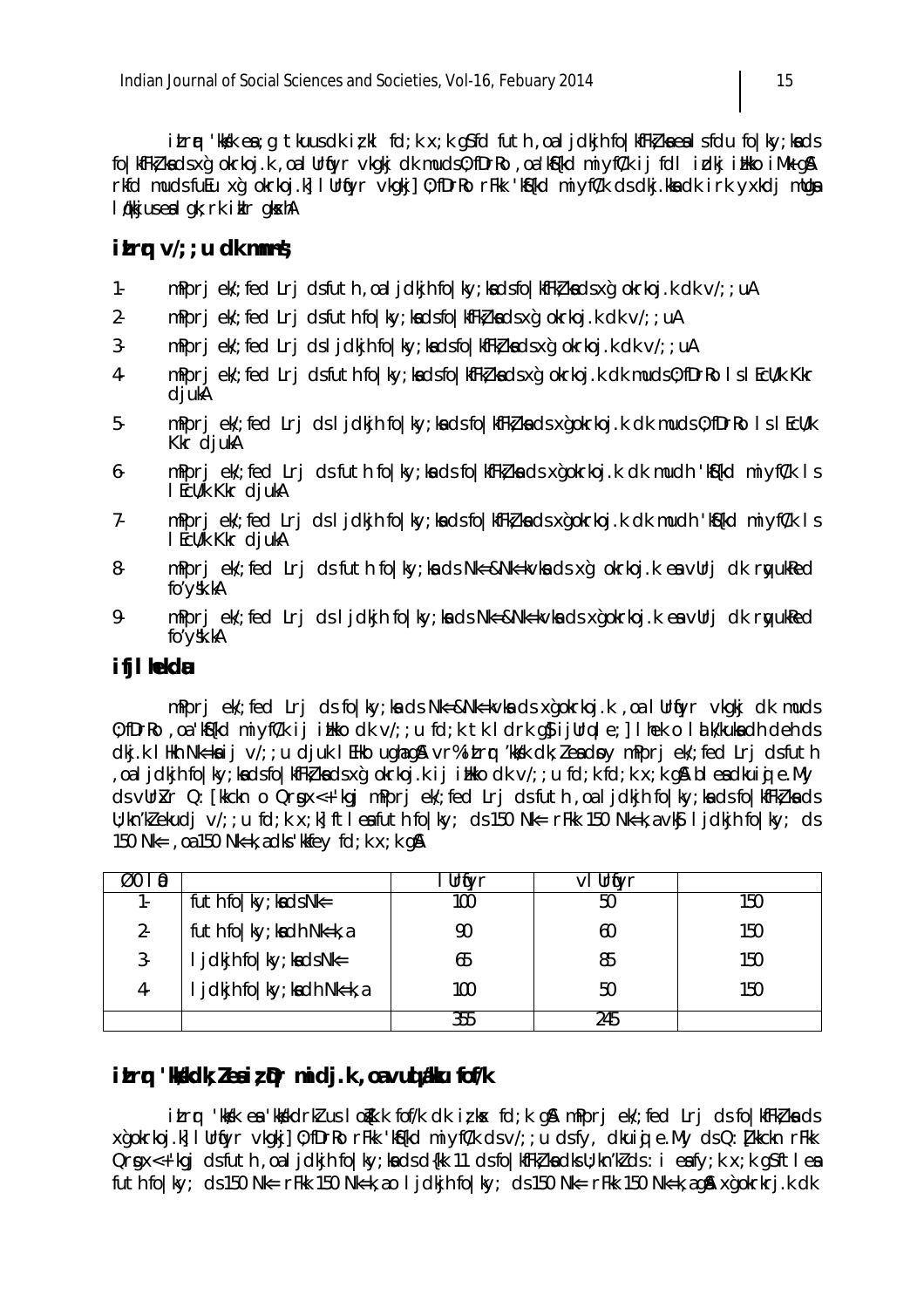$v/$ ;;u djus ds fy, Mk0 chuk 'kkg dk ifjokj ifjosk ekiuh] 0;fDrRo ds fy, Mk0, 10 Mh0 diwj dk 16 ih0 , Q0 ijh{k.k rFkk 'kSf{kd miyfC/k Kkr djus ds fy, fo|kfFkZ;ka ds gkbLdny ds ikIrk adks dk iz kx fd;k x;k g\$A

### **'kks/k ifjdYiuk**

- 1- mPprj ek/; fed Lrj ds futh , oa ljdkjh fo|ky; ka ds fo|kfFk} ka ij x`qokrkoj.k dk muds 0; fDrRo ij dkbl i Hkko ugha i Mfk g &
- 2- mPprj ek/; fed Lrj ds futh , oa ljdkjh fo|ky; ka ds fo|kfFk}ka ds x`gokrkoj.k dk muds 'k\${kd  $mi$  yfC/k ij dkbZ illkko ugha iM $rk$  g&
- 3- mPprj ek/; fed Lrj ds futh , oa ljdkjh fo|ky; ka ds fo|kfFk} ka ds x`gokrkoj.k ea dkbZ vUrj ugha g &

### **fu"d"kZ**

bl v/; ; u ea 'kk skdrkZ us mPprj ek/; fed Lrj ds fo|kfFkZ; ka ds x`gokrkoj.k dk lUrtiyr vkgkj dk muds 0; fDrRo, oa 'k $f(x)$ d miyfC/kd ij ithko dk v/;;u djus ds fy, futh, oa ljdkjh fo|ky;ka ds 600 fo|kfFk} ka dks U; kn'k] ds : i ea pukA lk a ; dh fo'ys"k.k ds fy, e/; eku] ekud fopyu] ØkfUrd vuqikr ,oa dkbl LDok; j dk iz; k sx fd;k x; k g & ftlls fu d"k z bl i zdkj vk, g &

### mPprj eW; fed Lrj ds futh, oal jdkjh fo | ky; kad s Nk= , oa Nk=kvkad s x`gokrkoj.k dk **muds O;fDrxr ij i zHkko lEcU/kh fu"d"k Z**

| $\overline{\omega}$ | $0$ ; fDr $\Omega$ ds | futh fo $ ky\rangle$                                     | Ljdkjh fo $ $ ky;                                       |
|---------------------|-----------------------|----------------------------------------------------------|---------------------------------------------------------|
| $\blacksquare$      | rko                   | $14Nk = 0$ , oa N $k=k$ , $1/2$                          | $14Nk = 0$ , oa N $k=k$ , $1/2$                         |
| $1 -$               | $\mathbf{A}$          | $Nk=$ , oa $Nk=k$ , a n $k$ u $k$ s ea ud $k$ j $k$ Red  | $Nk=$ , oa $Nk=k$ , a n $k$ u $k$ s ea ud $k$ j $k$ Red |
| $2 -$               | B                     | $Nk=$ , oa $Nk=k$ , a n $k$ suks ea l d $k$ j k $Re$ d   | Nk= , oa Nk=k, a nkuks ea udkjkRed                      |
| $3 -$               | $\mathsf{C}$          | Nk= , oa Nk=k, a nkuks ea I dkj kRed                     | Nk=ka ea I dkj kRed , oa Nk=kvka es udkj kRed           |
| 4-                  | E                     | $Nk=$ , oa $Nk=k$ , a n $k$ u $k$ s ea l d $kj$ k $k$ ed | Nk=ka ea I dkj kRed, oa Nk=kvka ea udkj kRed            |
| $5-$                | ${\bf F}$             | $Nk=$ , oa $Nk=k$ , a n $k$ u $k$ s ea l d $k$ j $k$ Red | $Nk=$ , oa $Nk=k$ , a n $k$ u $k$ s ea ud $k$ j $k$ Red |
| 6-                  | G                     | $Nk=$ , oa $Nk=k$ , a n $k$ u $k$ s ea l d $k$ j $k$ Red | $Nk=$ , oa $Nk=k$ , a n $k$ u $k$ s ea ud $k$ j $k$ Red |
| $7-$                | H<br>I                | Nk=ka ea I dkjkRed, oa Nk=kvka ea udkjkRed               | $Nk=$ , oa $Nk=k$ , a n $k$ u $k$ s ea ud $k$ j $k$ Red |
| 8-                  | L                     | Nk=ka ea udkj kRed, oa Nk=kvka ea Idkj kRed              | $Nk=$ , oa $Nk=k$ , a n $k$ u $k$ s ea ud $k$ j $k$ Red |
| 9-                  | M                     | Nk=ka ea I dkj kREkd, oa Nk=kvka ea udkj kRed            | $Nk=$ , oa $Nk=k$ , a n $k$ u $k$ s ea ud $k$ j $k$ Red |
| $10 -$              | N                     | Nk=ka ea I dkjkRed, oa Nk=kvka ea udkjkRed               | $Nk=$ , oa $Nk=k$ , a n $k$ u $k$ s ea ud $k$ j $k$ Red |
| $11 -$              | $\Omega$              | $Nk=$ , oa $Nk=k$ , a n $k$ uks ea ud $k$ j $k$ ed       | Nk=ka ea I dkj kRed, oa Nk=kvka ea udkj kRed            |
| $12 -$              | Q <sub>1</sub>        | Nk=ka ea udkj kRed, oa Nk=kvka ea Idkj kRed              | $Nk=$ , oa $Nk=k$ , a n $k$ u $k$ s ea ud $k$ j $k$ Red |
| $13 -$              | Q <sub>2</sub>        | Nk=ka ea I dkjkREkd, oa Nk=kvka ea udkjkRed              | $Nk=$ , oa $Nk=k$ , a n $k$ u $k$ s ea ud $k$ j $k$ Red |
| $14-$               | $Q_3$                 | Nk=kaealdkjkRed, oa Nk=kvkaeaudkjkRed                    | $Nk=$ , oa $Nk=k$ , a n $k$ u $k$ s ea ud $k$ j $k$ Red |
| $15 -$              | $Q_4$                 | $Nk=$ , oa $Nk=k$ , a n $k$ u $k$ s ea ud $k$ j $k$ ed   | $Nk=$ , oa $Nk=k$ , a n $k$ u $k$ s ea ud $k$ j $k$ Red |
| $16 -$              | Q <sub>5</sub>        | $Nk=$ , oa $Nk=k$ , a n $k$ suks ea ud $k$ j $k$ Red     | $Nk=$ , oa $Nk=k$ , a n $k$ u $k$ s ea ud $k$ j $k$ Red |
|                     |                       |                                                          |                                                         |

### mPprj eW; fed Lrj ds futh , oa ljdkjh fo|ky; ka ds Nk= , oa Nk=kvka ds x`qokrkoj.k dk mudh 'K**SK**d dk miyfC/k ij i**lko I EcU/kh** fu"d"R

- 1- futh fo|ky;k a ds Nk= ,oa Nk=kvka ds x`gokrkoj.k dk mudh 'kSf{kd miyfC/k ij dkbZ i Hkko ugha iM+rk g&
- 2- lidkih fo|ky;ka ds Nk= ,oa Nk=kvka ds x`gokrkoj.k dk mudh 'k Sfkd miyfC/k ij dk bZ i ilkko ugha i M<sub>F</sub>k q&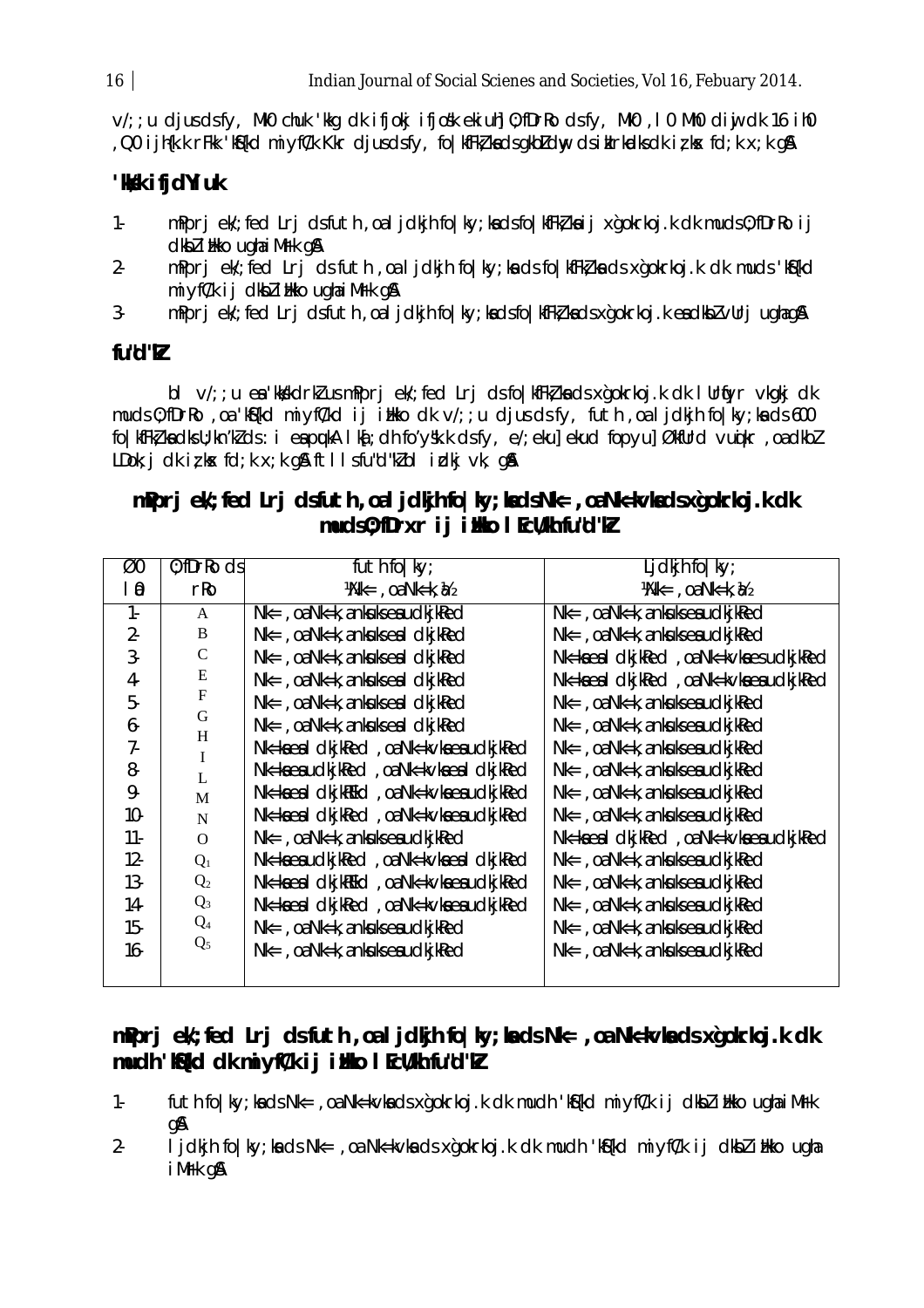| $Ø0$ 10         | xgokrkoj.k ds dkj d             | futh o I jdkjh fo $ ky;$ ds Nk= | futh o $l$ jdkjh fo $ ky;$ ds |
|-----------------|---------------------------------|---------------------------------|-------------------------------|
|                 |                                 |                                 | $Nk=k, a$                     |
| 1-              | ifrcWk cuke Lor <sub>a</sub>    | lkFkbl ¼01 Lrj ij½              | vI kFkb                       |
| $2 -$           | fylrrk cuke ifjgkj              | IkFkbl ¼01 Lrj ij½              | vI kFkd                       |
| $3 -$           | i{kikr cuke i{kikr jfgr         | vI kFkd                         | vI kFkd                       |
| $4-$            | $\prime$ ; ku cuke vogsyuk      | vI kFkd                         | I kFkd ¼01 Lrj ij½            |
| $5-$            | vueknu cuke fujl u              | vI kFkd                         | lkFkbl ¼01 Lrj ij½            |
| $6 -$           | uje cuke BMs I EcU/k            | IkFkd ¼01 Lrj ij½               | kFkd ¼01 Lrj ij½              |
| $7-$            | fo'okl cuke vfo'okl             | vI kFkd                         | vI kFkd                       |
| 8-              | $i$ like $o$ cuke $>$ plus okyk | lkFkd ¼01 Lrj ij½               | IkFkd ¼01 Lrj ij½             |
| 9.              | vk'kk cuke fujk'kk              | vI kFkd                         | kFkd ¼01 Lrj ij½              |
| 10 <sup>°</sup> | [kg/k cuke cUn njoktk           | lkFkbl ¼01 Lrjij½               | vI kFkd                       |

### mPprj eW; fed Lrj ds futh, oal jdkjh fo | ky; kad sNk= , o a Nk=kvkad s x`gokrkoj.k ds **r qyuk lEcU/kh**

#### **lUnHk Z**

- . cp], e0 ch0 & QkFkZ I o} vkWQ fjlpZ bu , twdsku] 1983&1998] okY;we & 2] ifCyLM ckbZ u skuy dkmfUly vkD, tdskuy fjlpZ, M VsuaxA
- diwj jhrk & LVMh vkWQ QDVIZ fjlik \$Uloy Qkj gkbZ ,.M yks ,phoe \$V ,V n twfu;j gkbZ Ldwy yfoy] ih0 , p0 Mh0 , tudsku] vo/k ; whofl Vh] QStkckn 1987A
- . uk; Min t o d o & , dEij fvo LVMh vkMQ n , dMfed , phoe bv vkMQ n LVMbV vkMQ Qkjey , .M ukWu Qkjey, tsd sku] ih0, p0 Mh0, twd sku, l0 oh0 ; 0 1986A
- . I jdkj] ;w& dkUVjhC;nku vkNQ I e gke QDVI Z vkWu fpYMiu LdfryfLVd ,phoesUV] ih0 ,p0 Mh0] I kb0 dydRrk ; fluofl Nh 1983A

\*\*\*\*\*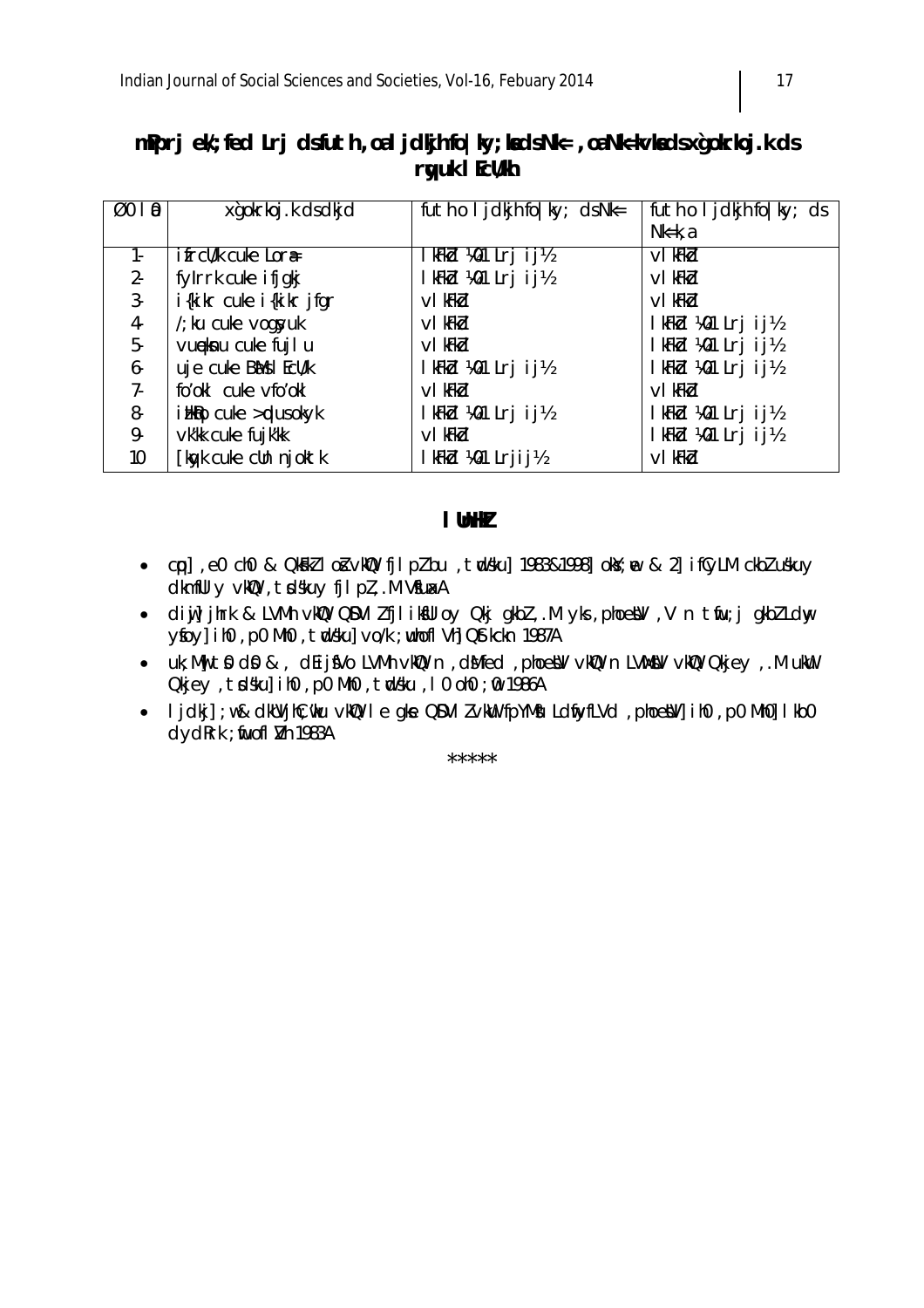# $mRri$  inst eai;  $Vu$  m | bx dk fodkl , d  $vl$ ; ; u

### MKW jkt Unz fd'ksj Hkj}kt \*

i; Mu I d I ka kfjd xfrfo/k q\$ftldh I \$kfUrd i "BHkie mruh qh ikphu q\$ftruh fd ekuo I H; rk] D; kid ekuo gh i; Nu i of Rr mruh gh i Hkkoh g\$ftruh fd ml dh l kdfr o l H; rkA bl fy, ; g dguk vfr'; kfDr ughagksh fd i; Vu] I adfr&l H; rk dk gh, d Hkkx g& igysi; Vu ek= 'rhFkVu' ds: i eagh tkuk tkrk Fkk] ifo= rFkk /kkfebl LFkkukadh rhFkkk=k IQy thou dsfy, vfuok; lekuh tkrh FkhA ijUrq oreku ifjorlu'khy ; a ea ekuo dh I kp ea ifjorlu vk; k q\$ vkt ekuo dk /ku vftr dj mls latkdj j[kuk ugha pkgrk cfYd mldk mi; kx vius Kkuktu earFkk vutko iklr djusdsfy, djrk g& vr%i; Vu, d, slk egkoiwklek/; e g\$ftllsekuo vius Kkuktu dslkFk ghlkFk eukatu , oa vkuun dk Hkh vutko dirk g\$

thou ds vkd"kd] rktxh vkj mRI plrk Hkjs vkj ruko jfgr vfolej.kh; {k.kka dk u;k i gkuk uke qS i; VuA fdrus vkd"kd fNis q\$bl i; Vu 'kûn eafdrukadk brtkj] fdrukadh jksth&jkVh] fdrukadk dkjkskj fVdk q\$ bl i; I/u ds ÅijA IkBkkX; 'kkyh q\$ oq Hkfie] oq uxj vk\$ oq xkma] e\$ku] ioh ou] rV ftUqans[kus Nus vkj vutko djus dsfy, fny epyrs gå i; Nu egt eukjatu gh ugha gj vfiraml dh din uohuj ft Kklk rfir , oa Kku of) q\$ tks eut; ea ine ds I hfrr nk; js dks folrr djrh q\$ I qvflrRo dh ij.kk nrh q\$ Hkk"kk] I Feku, oa I Ekllo; dks fodfl r djrh q\$ {ks=h; rk dks raxfnyh I eklr djrh q\$ rFkk HkkokRed, drk dks i Yyfor dirh q\$ dyk gLrf'kYi vk\$ l kdfr; kadk vknku&inku dirh q&

i; Mu vFkkkkl= dk 'kûn q\$tks, d m|ks dh vkj bixr djrk q\$; q , d vkfFkd fØ; k q\$tksvU; vkfFkbl fØ; kvka dh Hkkar gh ekax mRillu djrh g $\beta$  'i; I/u\* 'kCn dk I adk vaxsth Hkk"kk ds Tour 'kCn I s g $\beta$  tks y\$Vu Hkk"kk 'Tarnoss' 'kCn 1 sfy; k x; k q\$k 'Vkjuks' dk rkRi; Zml r# fo'ksk 1 sq\$ft1 s[kjkn e'khu ij ?kqekrs gq ifg;slstkMelj mi;kx fd;k tkrk g&, ,dk Hkh dgk tkrk g\$fd Vyuj 'kCn fgUnh Hkk"kk ds^rkjg\*lsfy;k x; k q} ftldk vkk; v/; ; u , oa [kkst ls gkrk q& ladr lkfgk; ls i; Nu ds fy, rhu 'kin mfYyf[kr q} tks viusemy 'kCn ∿Vu\* Isladi/kr gn vVu\* 'kCn dk I kekU; vFkZ foll h vU; LFkku dsfy, ?kjs IsitFkku djuk q& ?kj IsitFkku djusdsfy, rhu fo'kkk dkj.k crk, x, q\$&

- $1 -$ 'ijk; Vu\* ¼ ; Vu½ Kku o vkun dh iflr dsfy, ckgj itFkku djukA
- 'nskkVu\* eq ; r% vkfFkbl ykHk ikflr ds mnns; Isckgj tkukA  $2 -$
- $\overline{3}$ 'rhFkWku' nsk dsvnj; k ckgj /kkfed egko ds LFkkuka dh ek=k djukA

i; Vd dksbl idkj Hkh ifjHkhf"kr dj Idrsg\$fd ^i; Vd ik; % vkjke djusdh, d ykylk g\$ftlea 0; fDr vius n\$ud thou IsqVdj eukjatu , oa ruko jfgr thou ds dN {kskka dks thrk g&\* 0; kikj dh gh Hkkar i; Nu ealth vkUrfjd rFkk vUrjkZVh; i; Nu dschp vUrj fd; k g\$t\$s0; fDr dk viusfuokl LFkku Isvius gh nsk eafdlh vu; LFkku ij tkdj dNp le; dsfy, Hke.k dks Lonskh; k ?kjsywi; Nd dgk tkrk g& blds fy, fonskh emkl iklik vilontk vkg i ekf.kd n Lrkostkh dh ck/kk I keus ugha vkrh g svkg viuh Hkk"kk I s gh vknku&inku dk dke py tkrk q& bl dsfoijhr tc 0; fDr vius nsk I sfdI h vU; nsk dh ; k=k ea tkrk q\$rks g fonskh @ vUrjktVh; i; Nd dgk tkrk g& vU; nsk eajgus okyk dkbl Hkh ukxfjd tks ikjik= (Passport) valj fonskh ukxfjd Hkkjr Hke.k djusvkrk g rksml sfonskh i Nd dak tkrk g &

 $*$ , e0 dke0A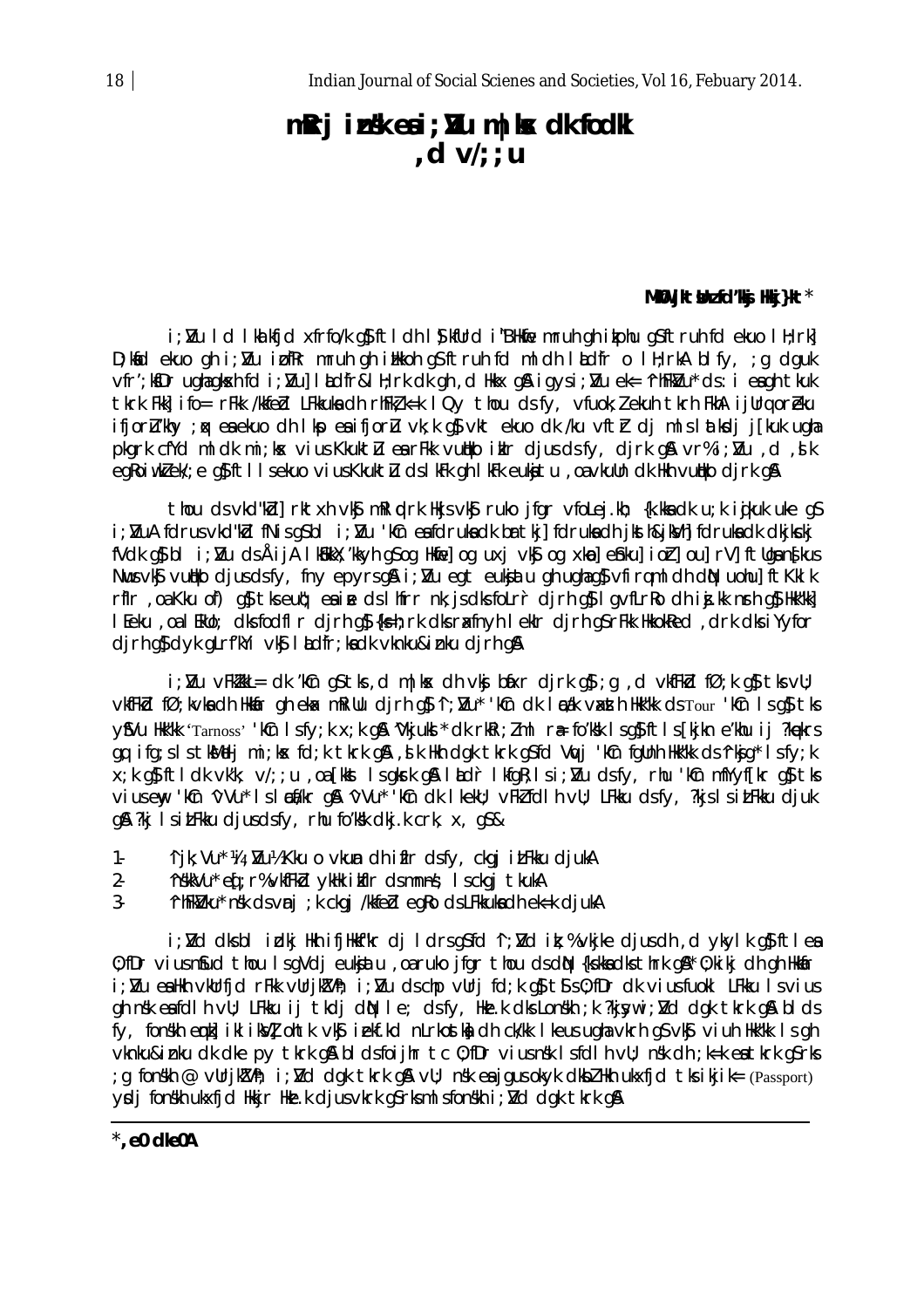Lonskh i; Nd og 0; fDr g\$tksviusfuokl ds I kekU; LFkku ds vfrfjDr nsk ds fd I h Hkh vU; Hkkx dh k = k dirk q\$ mDr 0; fDr vkoklh; LFkkiukvkaeaokf.kff; d vk/kkj ij Bqirk q\$ Bqiko dh vfo/k de Isde; d ikf = vo'; akuh pkfa.A ; k=k dk mnns; iedk ; i l s Hke,k r Fkk l ak; d ; i e amfY v f [kr x frfof/k; ka Hkh aks, I drh g& Hkir Hke.k dh ykylk Is; Dr mfpr ikji = ydj ykusokyk dkbl Hkh fonskh ¼tks Hkir Isckgj dk fuokl h g & t ks n sk ea U; wre 24 ?ka/s dh vof/k ds f y, Bg j r k g \$ fon skh i; N d d g k t kr k g &

ku vk\$ l Eink ds v t U ds f y, 0; kikfj; ka us l n y nskka dh v u d jkekpd; k=k; a i kj EHk dhA bu i phu ; kf=; kadsizklkals'kGu%k'KGu%u; s0; kikfjdekxZ[kqv&ftuls; k=k dhfo'k%k lfio/kk, oaokf.kfT; dksik&lkquds I kFk qh I kFk I kludfrd vknku&inku dk fl yfl yk Hkh ikjEHk dj fn;k FkkA ikphudky ea tks 0;kikj mnns;iwkZ [kkst&; k=k, a /ke] pkj] grg; k=k vFkok 0; kikj grggh; k=k, a dh tkrh Fkh] or eku dky ea mudk Lo: i FkkMk ifjofr'r gwk tc ; k=k, aHke.k] vkuUn o jkekp dsfy, Hkh dh tkrh g& ftl dksi; Nu dgk tkrk g& i; Nu 'kCn I ursgh vf/kdkak 0; fDr; kadsefLr"d eavR; f/kd /ku 0; ; dj ikp fI rkjk gkVyka ukbV Dycka eukjatu LFkyka ea vkufllrn gksjgstu lem, dhrLohj mHkj dj vkrh g& tksHkh gksvc rd i; Vu dksv/; ; u ; kX; vfuok; l, oa xHkhj fo"k; cls: i eaughafy; k tkrk jgk g &

bu I cdsmijklr i; I/u Li"V : i I s, d ekuoh; fØ; k&dyki qh q\$tks I pk| Kku| fodkl | vFkD; oLFkk vký vklun lslEc) g& i; Vu oreku ea, d, ih egkoiwkifØ; k ds: i eamHkjk g\$tksfdlh Hkh jk"Vads vkfFkd fodkl eavl; {k=kaeac<elj ; kxnku nsjgk g& i ; Nu vkfFkd fodkl dsvfrfjDr leLr ekuo tkfr dks oldkb dWhicde\* dsl\ eafijkdj viuk ve i; kxnku nsjqk q& i; Vu vkfFkd eqRo dsvfrfjDr Ikekftd] jktuhfrd] I kludfrd rFkk 'kS{kf.kd nf"Vdksk I sHkh vR;Ur egRoiwkZqSbI ds}kjk fonskh emk dekus vk\$ viuh vkfFkd fLFkfr dks I mi<+cukus ds volj iklr gkrs g\$bl ds vfrfjDr i; Nu] I EifRr rFkk jkst xkj ds volj Hkh mkillu @ miyC/k djkrk q\$ vkt fo'o ds dbl nskka ea ; q fonskh emk vftr djus dk , d eqRoiwkl I k/ku cu pdk q&

i; Mum | kx ds ckjseali"V: i Is dgk tk I drk gSfd; g fcuk fpeuh /kqadk, d, slk m | kx gS ftlealpk vký lkópknick ghmi; kx 'buily' ds: i eafd; k tkrk g& oreku ifjig; eafo'o dslHkh fodflr] fodki khy vký vfodfir nsk kne jfgr bi miky dks ikolur djus dh fn kk e a iz Ru khy gå i modrhil kfg R; dk voykdu fd; k tk, rks Kkr gkrk g\$fd vkfndky Is gh ekuo ds eu ea Lo; a Is nijorhl LFkyka, oa ogka ds fuokfi; ka ds i EcU/k ea Kku ikir djus dh vjojr bPNk pyh vk jgh gå viuh bi vkdkakk dh i mrlgra vurd I kgfl d ykska }kjk le; ≤ ij fofHkUu izkl Hkh fd, tkrsjgs gårFkk; k=k eadbz [krjkads ckotm Hkh I QYkrk, a ikir dh tkrh jqh q& dkyEcI ckLdk&Mh&xkek] Qk°; ku] exLFkuht vk\$ °oul ka<] jkgy I kadR; k; u] 'kadjkpk; Zvkfn egku I kgl h ; kf=; kadksvk/kfjud i; Vdkads: i eatkuk tkrk gA

i; Mu doy rhFM; k=k; k okf.kT; &0; olk; rd lhfer u jgdj ladfr] ijEijk vk§ Kku dh [kkst ls t Mk as cfyd lleiftd yls ylfflid ris i i llih i frf Br awk a i : Nu l s i k''Vh: dhdi.k disc<ikok feyrk as jkstxkj dsvR;f/kd lk/ku miyC/k gkrsgåvk\$j fonskh emk dk Hkh vtlu gkrk g\$;g gLrf'kYi vk\$j dk/hj m|kska clks Hkh ikkel kfgr cljrk g& bl hfy, fo'o Hkj eai; Mu cgr rhork Isc<+jgk g& ntkkal; o'k Hkkjr bl {k= eavHkh vR: f/kd fi NMk au/k as D: kid : aka vUriki/Vh: i: Nu dk dpv ek= 0.9 ifr'kr ah vkokxeu akrk as rFkkfi xr o"W 3400 djkW+dh fonskh emk Hkkjr dksiklr glpA xr foRrh; o"W Hkkjr eavUrjkVh; i; Nu Isiklr fonskh emk  $dk$  chl if r'k r m $k$ rj insk usfn; k q $\alpha$ 

mikri insk dh fo'kkvrk vk\$l hfer la k/kuka dks nskrs an i: Nu&uhfr ea : a 0: oLFkk dh xbl as fd i; Nu fodkl dsdk; I fpfligr i fji Fkkadsvk/kkj i j djkrsgg bl i fji Fkkadsvllrxr vko'; drkud kj I Mell i kuhl fctyh] Hkkstu rFkk vkoklh; tSih enyHkm i; Vu&lfo/kkvkalnyHk dik; h x; hA insk ealeflor .oafu: kStr i; Nu&fodkl o ipkj&id kj grgfuEufyf[kr i; Nu&ifjiFkkadksfpllgkdu fd; k x; k g&

| 1.    | cks) ifjiFk            |
|-------|------------------------|
| $2 -$ | okjk.kl h&foU/; ifjiFk |
| 3     | >ka h&cunsy[k.MifjiFk  |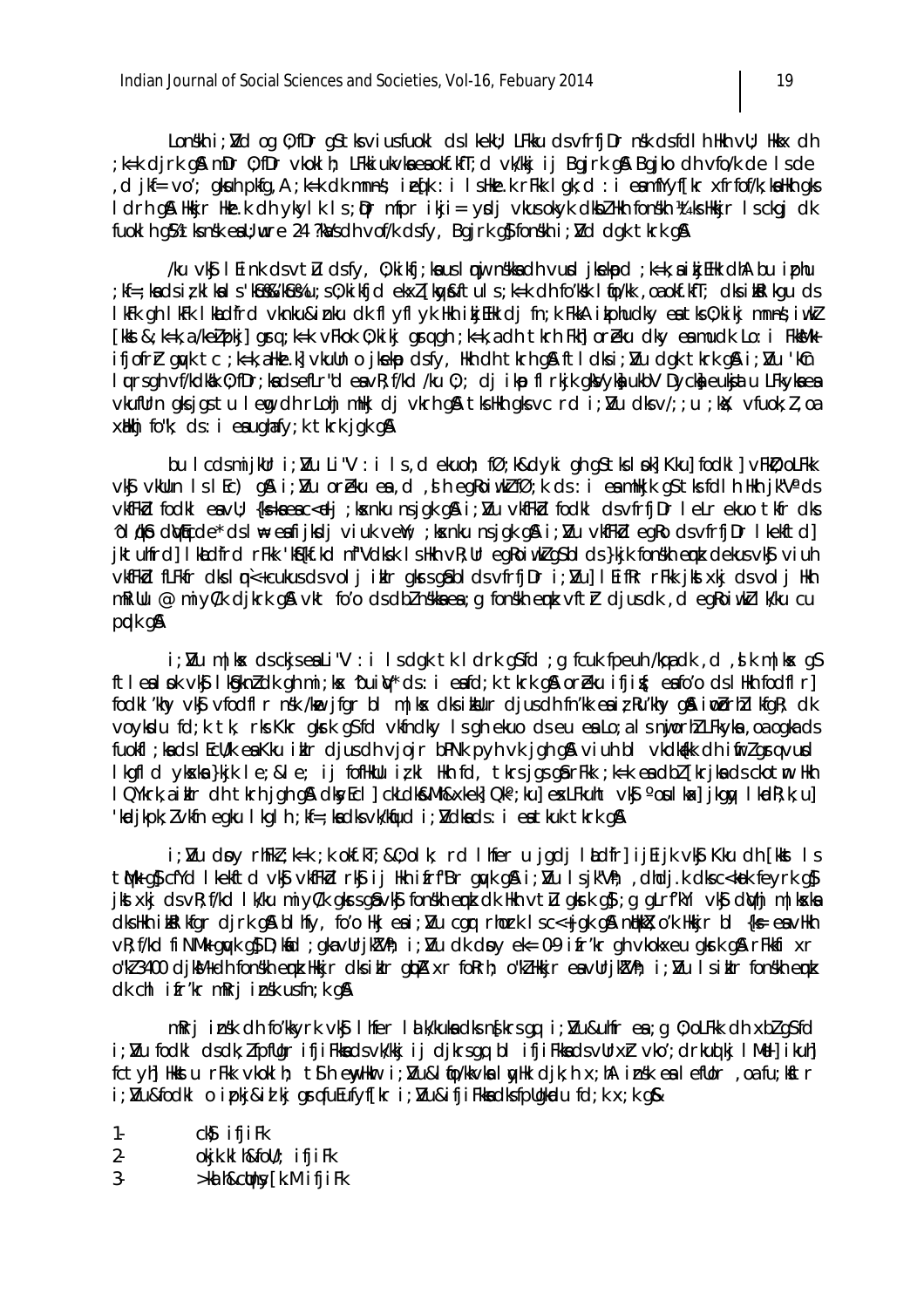$\overline{4}$ oll; tho&bdkslkgfld ifjiFk ctt Wukxjk&eFkjk½ifjiFk  $5$ v[kuÅ&vo/k ifjiFk  $6 7.$ ty&foqkj ifjiFk

oreku ifjosk eafonskh emk vfth djus ds l'kDr ek/; eka ea i; Nu m | kx dk iedk LFkku g & diMk vkg ghj&tokgjkr dsi'pkr~; g rhljk, dk m|kx cu prdk ftllsgekjsnsk dks cMs i £kusij fonskh emk i klr gkrh gå bleaof) dh vilkh vkj ilkh vf/kd l Eilkkouk, agsftl i sl Eilko gsfd vkxkeh le; eai; Nu m | kx fonskh emk vftkk djuseavU; m|ksks dks ihNs NkM+I drk g}fdUrq bl {k= dh vk; earhoz xfr Isfodkl dh I EHkkouk, a vurd 'krkslist Mh qi A bu 'krkse ai; Mdksdsfy, jqusdh mikre 0; oLFkk nusokysqkVy] vPNh I Mela vký; krk; kr dscgri icl/k dsvfrfjDr i; Vdka dks ikkl kgu nusokysvl); I k/kuka dh vko'; drk vulko dh tk jgh g&

bl dsfy, dijn ljdkj vkj l Ecfl/kr jkT; ljdkjka usvud eg Rokdkjkh i fj; kt ukvka dksvkj EHk fd; k qj I kFk ah bl 0: olk: IstM+vkskadk /: ku fonskh i: Mdkads vfrfiDr nskh i: Mdkadks vkdf"kr dius ii Hkh fn; k tk jgk gSftl dsfy, ljdkj us ^vUrjkZVh; Vyj i Sdstkå vk§ jk"Vh; Vyj i Sdstkå dh Hkh 0; oLFkk dh g& nsk eagh, d LFkku Isnuljs LFkku dk Hke.k djusokysnskh i; Mdkadk Hkh iujk /; ku j[kk tk jgk q\$rkfd os Hkh vius nsk ds, d Isc<elj, d u; ukfilkjke n'; ka dks n{kdj vkufUnr gks I d& bl ds fy, nsk ds fofilkUu LFkyka ds i; Nu dk ykłk Hkh tu ekul dksfey jgk g\$ ?kjsywi; Nu grqljdkj Lisky i£dst V£uapyk jgh g\$ftueade Isde 'kidd ds I kFk i; Nu fd; k tk I drk g &

mRri insk xack&; euk t\$h ikou ufn; ka /kkfebl | kadfrd , frakfld rFkk indfrd eaRo ds i; Nu LFkyka o"kl Hkj vk; kftr gkus okys dbl i j Eijkxr-egkkl oka I fgr fo'o ifl) duk eyk vkfn fofo/k vkd"klka I s Ink ifjiwkligk g&mRrj insk viuh ikdfrd]/kkfebl vk\$, frgkfld lef) ds lkFk u dov i; Vu xfrfof/k; ka dkiefk dönz gśvfirgi; Nu m|kx dsfodflr gkus dh vikj lökkoukvka okys blikT; eai; Nu dks vc, d ieqk m|kx ieqk m|kx ds: i eaigpkuk tkus yxk g& mRrj insk ds i; Vu vkd"kZkka dks n{krs gq ; gka i; Ud cMh I {; k ea fujUrj vkrsjgrsg & o"k2004 ds, d ifronu ds vuot kj nsk ea vkus okysgj rhu fonskh i; Vdka ea Is, d m0 i 0 ea r Fkk 10 Lonskh i; Vdka ea Ispkj i; Vd m R rj insk ea vkrs q & o "k 2004 ea 7-83 yklk fonskh i Wd mkri insk eavk, tks o"k 1994 dh rayuk ea 10 ifr'kr yf/kd g& dkykUri eabudh I a k ea fujUrj of) gksjghg&

jkT; eai; Mu m|kx dks cquyk; keh cukus ds fy, mRrj insk ljdkj us dbli; Mu uhfr dh?kkkk. kk dh q\$tks;kstukc) i; Nu fodkl dh fn'kk ea, d eqRoiwklizkl q&bllsmRrj insk eai; Nu dh ogn-l akkoukvka dks rykkus en I gk; rk fey jgh g\$ftlds nijxkeh ifj.kke I keus vk jgs g\$ mRrj insk i; Nu follkkx us uohu i; Mu ; kstuk ds vUrxh-ikT; eatks u, i; Mu ifjiFk cuk; s x, q& bu ifjiFkka eaekLVj ; kstuk, a cukbl tk jgh q& insk ea fl axy Vcy i) fr "| "i; Mu fe=" rFkk "i; Mu iftyl" uked I a Fkkvka dh LFkkiuk Hkh dh xbl q& mRrj insk eai; Nu uhfr ds vUrxRk ikphu fojkl r l jf{kr djus ds fy, 'g\$jVst tku\* rFkk g\$jVst fl Vh\* dh LFkkiuk dh ifjdYiuk dh xblg& I Hkh /kkfebl LFkyka ij vk/kkjHkur I (po/kk, ) u; s dk; Øeka t9 s; kx] vk; ph] ikdfrd fpfdRI k] I kgfI d [ksy vkfn i j Hkh fo'ksk cy fn; k x; k q&

jkT; clh i; I/u uhfr en vxys 10 o"kkien ikp yk[k iR; {k jkstxkj rFkk ipkl yk[k viR; {k jkstxkj cls volj mRiUu djusdkeqRokdkalkh y{; j[kk x;k q& lkFk qh jkT; eavuekshr qkVykadh la[k 80 lsc<kdj 300 djus vk\$ muea fcLrika dh I ajk 5000 Isc<kdi 15000 dh tk jgh g& i; Nu ; kstuk ea itrkfor u, ikkl kgukadsifj.kkeLo: i vxys10 o"kkaeajkT; eafonskh i; Vdkadh I aj; k c<elj 30 yk [k vka] Lonskh i; Vdka dh I {; k 10 djkM+gkusdh I EHkkouk q& ; g ; kstuk oreku enfØ; kfl0kr gkspodh q\$ftI dsvUrxr i; Mu {k= en inth fuosk vxys 10 o"kkies 100 vic: i; s I s vf/kd gkus dh I EHkkouk g& bl icki bl ubli; Mu ; kst uk I s mRrj insk eai; Nu dk Lo: i Hkh ifjyf{kr gkus yxk g&

vkxjk eqkuxj] ie dh vuBh fe'kky vk\$ vius, frqkl fd Lekjdkadsdkj.k fo'o ifl) q& ; qkavkjEHk qq "Ikm.M., MykbV" kkš Isbluxj dks, dublig pku feyh q\$ bf.M; u ; jykbUl}kjk y [kuÅls

 $20<sup>1</sup>$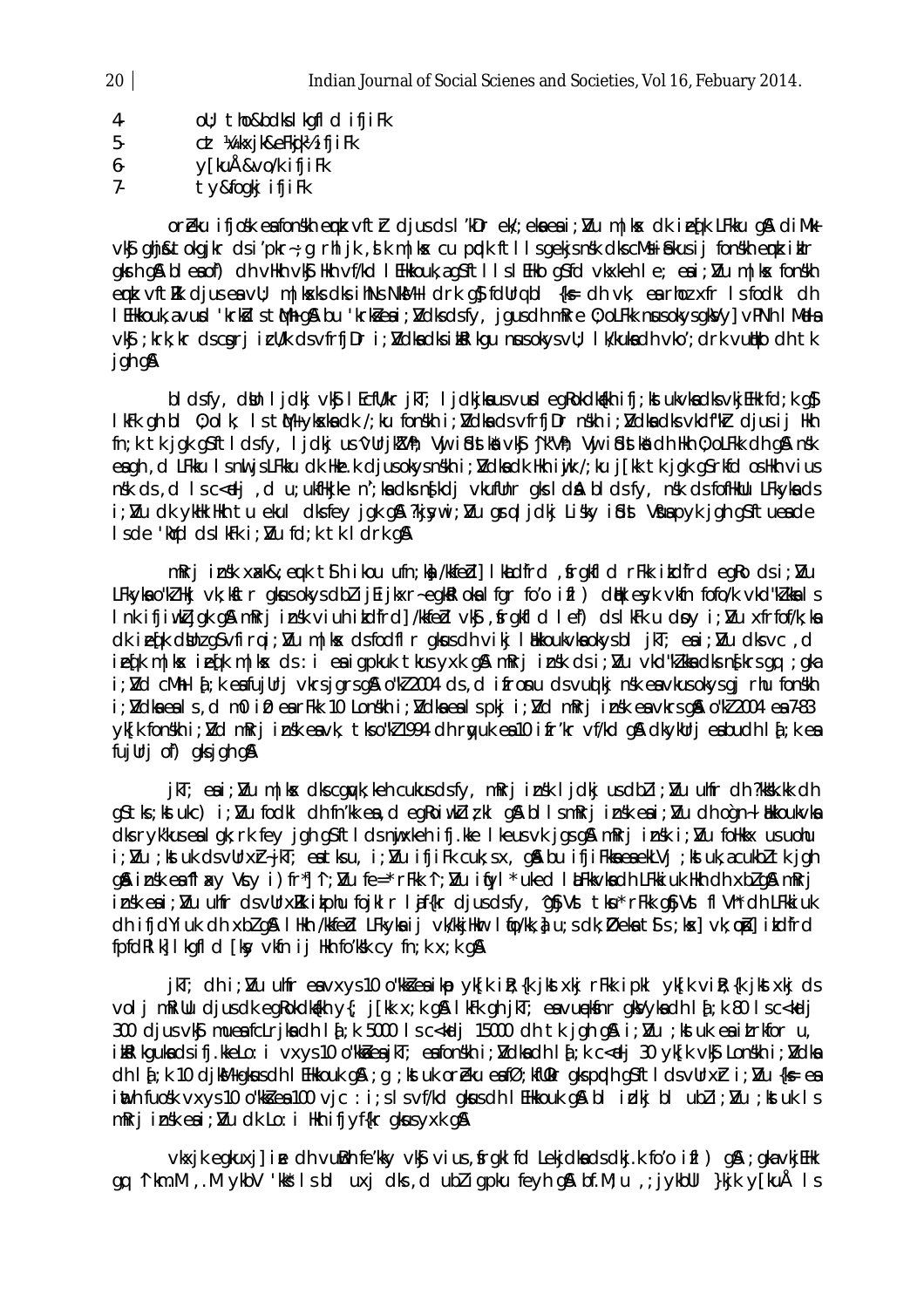'kkjtgkadsfy, vUrjkZVh; ok;qlpk vkjEHk djuk Hkh mRrj insk dsi; Nu dsfodkl grq,d egRoiwklizkl qS rFkk ; g izkl mRri insk esti; Mu dh lef) esimi; kosh fl) gks jak g\$rFkk bl lifo/kk dk i; Md ykhk Hkh ys jąsą& mkrį insk dsie (kuxikatisy [kuÅ] vkxik] okjk.kl heai; Ndkadh c< fh lą̃; k dks nf"Vxr j [krs qq VUr%k"Vh: vk\$ vUrikZVh; ok; alpkvkaeaof) cljus dsfo'kk iz Rufd, tk jgs g& lkFk gh mRrj insk ds lHkh i{kh fogkika ¼3½ dksi; Nu ; kstuk ealffefyr didsml {k= dsfodkl dsfy, ogkai; Ndka dsfy, vk/kkiHkm cgri I fo/kvkadk i cll/k fd; k tk jgk g& bl iz kl I si; Mdkadh I d; k eacgr of) gkusdh I EHkkouk, ag&

jkT; dk i; Nu follkx i; Ndka dks mRrj insk ds I kadfrd rFkk v/; kfRed fojkl r Is ifjfpr dikus rFkk I khldfrd i; Nu dsfodkl dsfy, ifro"kdbldk; Øe vk; kftr djrk gSTkf &

- $>$ ka h eakk o  $\frac{1}{2}$  is 7 uo Eci $\frac{1}{2}$  $1 -$
- $2$ xack equal o okjk.kl h \22 uotcj 1 s5 fnl Ecj\2
- $3$ y[kuÅ eqktlo \\$25 uotcj ls5 fnl tcj\}
- $4$ co eqkRl o dokhuxj % fnl Ecj½
- $5$ xxk okVj jsyh bykgkckn&fetklid&pukj&okjk.klh % Is8 Qjojh%
- $6$ rkt egkklol vkxjk ¼0 ls27 Qjojh½
- $7.$ vUrjkVh; jkek; k esyk&v;k % l s11 fnl Ecj½

vkxjk ds vUrjkVh; egko dks nskrs qq; dka ds i ; kbj.k I j {k.k rFkk v/kkjHkur I pkvka ds fodkl qrq 456 djkM+: i;s dhjkf'k Is, d 'g\$jVst QM\* Mojklr vumku½ LFkkfir fd;k x;k g& IkFk ghi; Vd dsfy, ikr ealth rktegy dks nfkus dh 0; olfkk gruinsk ljdkj izkljr ga y[kuÅ ds Ikhdfrd rFkk, frgkfld egko dks thfor j[kusdsfy, ^d\$jckx g\$jVst tku\* dsfodkl rFkk vU; , \$rgkfld Lekjdkads I k9n; hdj.k dk dk; I vkjEHk gks podk g& y[kuÅ ds, frgkfld jsthMblh ij I km. M rFkk ykbV dk; Øe dk vkjEHk, d vU; vkd"klk gå insk ds Ikadfrd i; Vu dks ikalkfgr djus gra i; Vu folkkx }kjk diN egRoiwkli; Vd LFkyka ij eyka o egkkl oka dks líqu; kftr < x ls ipkfjr djus gramu LFky fo'kkk dk i; Nu dk lkfgk; , oa folkkxh; oclkbV dsek/; e Isogn-Lrjijipkj fd; k tk jak q&

mRrj insk en LFkku&LFkku ij, is vurd nn<l eqy vkfn, frgkfld Hkou qå tks vius fofk"V LFkkiR; dyk, oa HkO; rk ds dkj.k vkt Hkh vkd"kZk dk dbinz q& buds i kjEifjd vkd"kZkhalsi; I/u foHkkx }kjk ^q\$jVst qkVy miknku ; kstuk\* ikjEHk dh xblgSftldsvUrxh insk ljdkj}kjk fu/kkIjr ekudkadsvuq i qSjVst qkVy LFKKfir djus dsfy, forth; I LLFKkvkalsfort I gk; rk ydj gfjVst Hkoukaiutu ek. Kv folrkj o I kTk&l Ttk i j vkus okys vukorhl0;; vf/kdre:i;s7-50 yk[k vFkok ikstDV ds iwkl0;; dk 15 ifr'kr ¼tks Hkh de qk½ ds vuq i vumku ¼ fCl Mh½ /kujkf'k inku dh tk, xhA bl ;kstuk ds vUrxh leFkj] rkMh] Qrgig ½ kalh½ txEeuid] ikeidk ¼tkvkû½ uoxkp ¼vkxik½ iktegy eglka½cLrh½ lur Hkou ¼v[kheid½ Hkin ½vkok½ egsk foykl ¼y[kuŽ vkfn t¶s18 q\$jVst illku ieq[k : i lsmYyf[kr q&

insk dsiefki; Nd dshhads; kstukc), oannri; Nu fodkl dsmnns; Isi; Nu folkkx } kjk fo'ksk fuf/k; ka dh LFkki uk dh xbl g\$ftl ds vUrxh fofHkUu fuf/k; ka ds fy, : i; k 50&50 : lk; s yk[k dh /kujkf/k mu LFkykaij i; Nu follkkx dk; kj okjk.kl hj fp=dW] v; kj; k fodkl , oa l j{k.k fuf/k; ka cu prdh q\$ buds vfrfjDr Vkxjk gfjVst Q.M\* dk Hth xBu fd; k tk pplk gSftl dsfy, yxHkx 717-00 yk[k : i; sdh /kujkf'k tek djkbl tk podh g& i; Mu follkkx ds: i; s 25-49 djkM+ ds ifj0; ; ds foijhr vk; &0; ; d ea: i; k 17-19 djkM+ dk ikfo/kku q& budsvUrxh ftyk; kstuk dsfy, : i; k 700 djkWl+ dUnh; ; kstuk qrq: i; k 754 djkWl+ ck<sup>o</sup>; I gk; frr ifj; kstuk ds vUrxh : i; k 1-00 djkM+rFkk jkT; ; kstuk ds vUrXkh : lk; k 1-65 djkM+dk ikfo/kku g&

cunsy [k.M ifjiFk ea: i; k 5-93 clikM} eFkik i£dst ea: i; k 3-58 clikM} inokipy i£dst cls vUrxh cí) LV gfjVst dNnz dh LFkkiuk gra: i; k 0-2417 djkM} fetkiaj esi; Nu dNnz dh LFkkiuk gra: Ik; k 0-10 dikM} x<ek?kkV dsfodkl dsfy, 0.91 dikM} qfjVst @ inth fuosk qrg: i; k 0.52 dikM+rFkk ligkrky enVW , oaØhMk I fo/kkvkagrg: i; k 0-0164 dikM+dh 0; oLFkk dh xblg&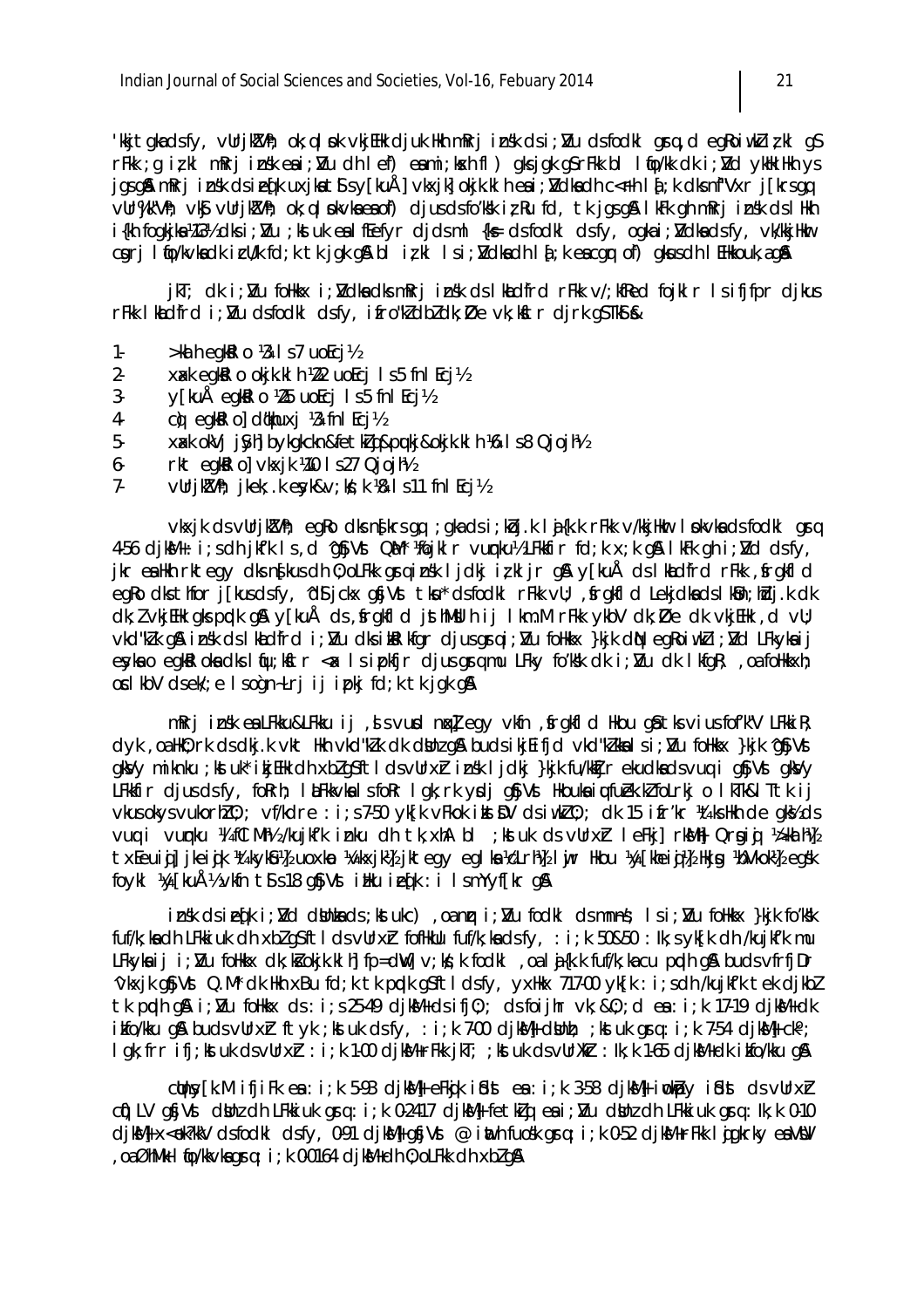bl rig Li"V g\$fd mkrj insk ikphu le; Isgh /kkfebl vk\$, strgkfld egko okyk {k= jgk q\$; g {k= Hkxoku Jhike pUnz th dh tUeHkie ¼;k};k} ikp rhFkdikadh tUeHkie JkoLrh vk\$ v;k};k];kx fk irtfy] yo d¢k dh ØhMkLFkyh] pk\$klh gtkj \_fk;ka dh riLFkyh u\$e"kkj.;] n/khfp nku LFkyh fefJ[k] fgUnicetLye, drk dhirhd njxkg ls;n elm xkth vkj nok 'kjhQ] leLr Hkce.My dk, dek= dYio{k ikfjtkr rFkk lid Mke eg Riwkl fk;kadh ril Fkyh vkg de LFkyh jg podk gå blds vfrfj Dr ;g {k= xkgoe;h bfrakl okyk vfolej.kh; {k = jak a \$, frakfl d dky e \*; aka ds 'kkl dk \*}kjk cuok; s x, vn Hkr ~ vk\$ fo'kky , frgkfl d HkoukalsHkh ; g {k ≡ ifjiwk2g&

#### I UnHZ

- ushi txekqu fiq & 'i; Nu, oa; k=k dsfl) kuri r{kf'kyk idk'kuj ublfnYyh
- ikBd] th0 d0 & Hkir eai; I/u m|kx ixfr lel; k,a, oalEHkkouk, a; kstuk] lppuk vk\$ idk'ku eaky; ] ubl fnYyh] ebl 1993]
- T. B. Singh U. P. Tourism, Respondents and prespects, The national geographical journal of India Vol. XIX, Part-2.
- R. B. Singh Transport geography of Utter Pradesh, N.G.S.I. Rescarion publication No.2.
- , I 0 ih0 fl m & vkxjk esi; Nu fodkl | vkfnR; ifCy'kl l ublfnYyh 2004  $\bullet$
- I puk, oatul EidlfoHkkx] mRrj insk] vo/k vrd] 1996-
- ullnu jkfar & vo/k vid funskd I puk, oatul Eidlfolkkx] mRrj insk 1998
- d¢] vfer & fojkV fojkIr Igstsif'peh mRrj insk] n\$ud tkxj.k] jfookj] 26 Qjojh] 2006-
- , I 0 i h0 fl m & i ; Nu ; kst uk j st uk i rdk'ku e Fknik | 2003-
- Anand, M. M. "Tourism and Hotel Industry in India, A study in management, Prantichall of India, Pyt. Ltd. New Delhi, 1976.
- fjNkfj;k]geyrk & ^ifjogu I ok eai; Nu fodkl dk vk/kkj\*];kstuk]1&5 vDVmcj]1990]
- oh0 ih0 fl m , oa vk'kk fl m & ^l kekftd vkfFkd fodkl eai; Nu dh Hkfiedk\* e/; insk eai; Nu]  $v$ kfn $k$ : if $v$ kl  $l$  e/; inskl 2000-

\*\*\*\*\*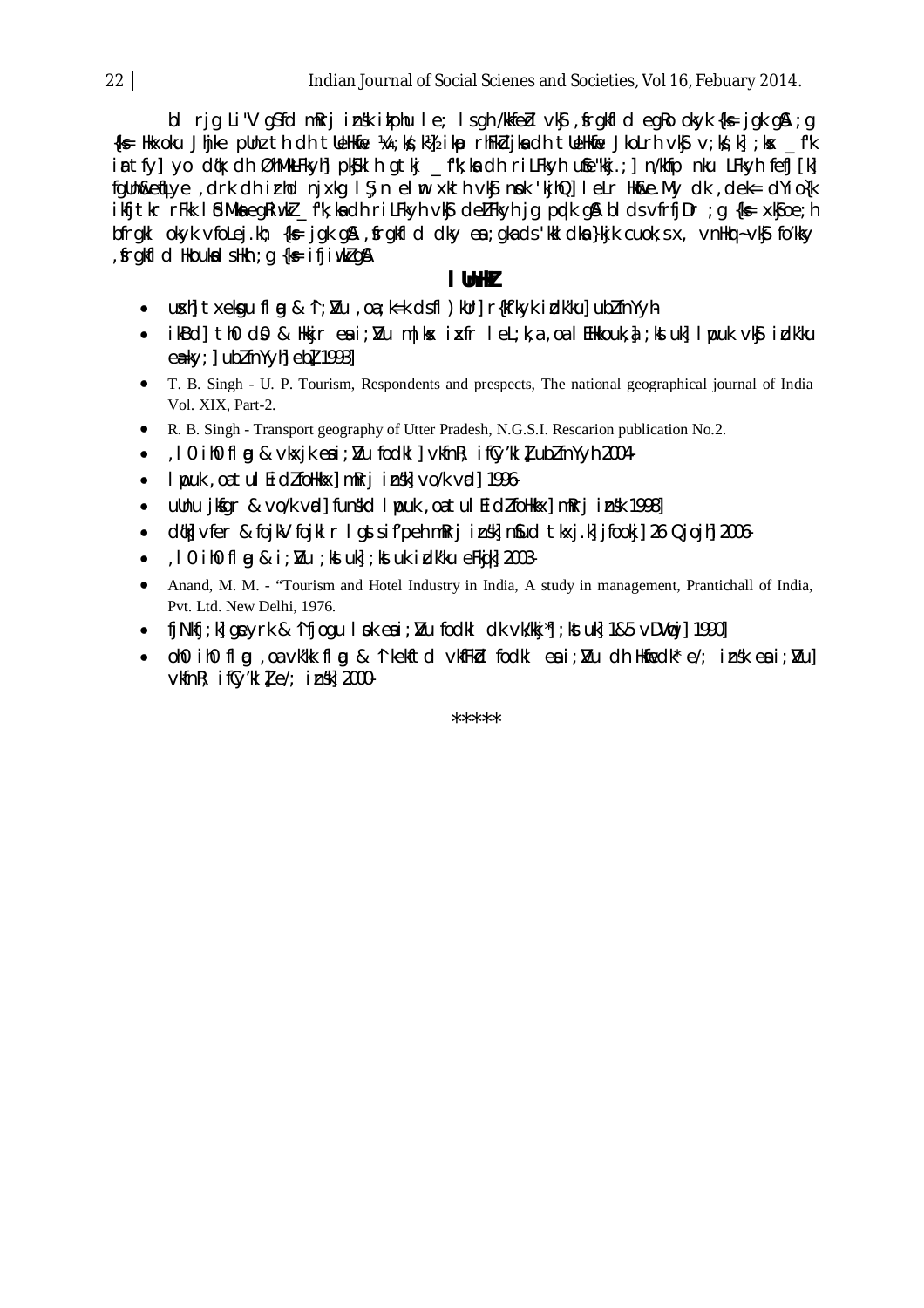# mRrj inst dhiefk tutkrh; lel;k,;

if'e fe $Jk^*$ 

Hkkjr dksvktkn qq vkt 67 o"kdqksx, nsk eacqr din cny x; kA ijkuk Hkkjr dgha [kksx; k] vc rks U; w bf. M; k dk vkxkt q& qj rjQ ifjorlu dk nk\$ cMh rsth Ispy jqk q& ; qka yXkHkx I Hkh tkfr; k) /kekšea 0; kid i £kusij cnyko qq q}ijUrqqekjsnsk dsvkfne tutkfr ds thou eaifjorl cqr qh /kheh xfr Isqks jgk gå dgh&dgharksbueaifjorlu dsfu'kku Hkh ughafn[krå nij njkt bykdkaea;svkt Hkh mlh ijEijkxr thou 'kyh eathrs gå budh I clscMh I el; k vkfFkd gå ; g oks vk/kkj g} tks fd I h Hkh tkfr] tutkfr ; k nsk dsfodkl eniefk LFkku j [krh qn fcuk /ku dsvkt dkbl Hkh dk; l I EHko ughaqn

Lor⊕rk IsinDlvxst Ijdkj dh uhfr ;q Fkh fd tutkfr;kadksiFkdRo eaj[kdj mudh ;FkhfLFkfr dks cuk, j[kk tk, A 1947 ds ckn fodkl ifj; kst ukvka ds uke ij vkfnokfl; ka dk mtkMuk vke gks x; k g& lu-1949&50 ea72-2 ifr'kr ou Hidre I jolkj olh Fkh 1973 eal jolkjh ouka olk {k=Qy c<elj 95-3 ifr'kr gks x;kA vkfnokfl; kalsmudh tay vkj tehu Nhu yh xbA etcijh eabudks taykalsiykf; r gkuk iMkA

vktkn Hkkjr ea; svkt Hkh xqykekadh rjg jgrsgå vkfne I enk; kadh fLFkfr eadkblvk/kkjHkr ifjorlu ugha guyk g\$ os Info dh rjg 'kks"kr o ofipr g\$ vk/ktjud I H; rk rks bu I jy ykska dh yksd i rfRr; ka dks eglui djusea Hkh v{ke jgh g& bu e'khuh ; q cds u ekbanka us vkfnoklh {k=ka ea ?kd dj mudh la<hracht /ofu; ka idfr dh y; vk j og I c dN tk muds thou dk vfuok; I fall k ja a j mudks uj "V dj fn; k a j ydnd diMkalsltsykskadsigpusdsckn vkfnokfl; kaeaxjhch] 'kkkk.k vk\$eY; kadk lak"k2c<k gh g&; sv/kuaxsyks ijthfo;kadsfo: ) lâk"klrksdjrsjq}yfdu mllqadHkh mYy√kuh; lQyrk uqhafeyhA<sup>1</sup>

TH; lekt us bliga vIH; o fi NMk ekudi ukdki fn; k gå ljdki us diN tutkrh; dY; k.k ; kstuk, a ykxwdidsviusdtllsefDr ik yhA bu ; kstukvkadk okLro eabudksfdruk ykHk feyrk qS\; sfdrusifr'kr f'kf{kr gksik, g\$\budh fdruh lel;k,anij gksikblg\$\bUghalc ckrkaij e\$viusbl y{k dsek';e lsidk'k Mkyuk pkgrh gurkfd I Ppkbl ykskads I keus vk I da

### Hkjrh; tutkir; kadk, frqkild i{k

Hkir, dío'kky vký fofo/krkvka okyk nsk gå ftldh Hkkýkfyd] I kekftd] I kadfrd fofHkUurkvkads vfrfjDr dN fo'kk jhfr&fjokt ijEijkvkaokysekuo I em feyrsgåtksgeavk'p; bfdr djrsgådfBu o nnke ififLFkfr;ka ea thou&;kiu djus okys ykx] tgka lk/kkj.k eut; tkus dh dYiuk Hkh ugha dj ldrk], dh ifjfLFkfr; kaeaHkh osykx 'kkfUr, oal Urk'sk dslkFk viuk thou 0; rhr djrsgå

ikjEHk Isgh Hkkjr fofHkUu tkrh; lengkadh 'kj.kLFkyh jgk gå tksckn ea; gkadh ikdfrd lEinkvkals illkfor gkdj; ghaij cl x, ctueavkfne tkfr;ka;k tutkfr;ka;k Hkn 'kkfey g& Hkkjr eatutkfr;kadks vud uke fn, x, q& dN ykx bllga ol; tkfr; ka dgrs q& Hkkjr ljdkj us budks vud fipr tutkfr; ka dgk D; kid bliga fi NMs oxkidh, d fo'kik vuq ph eaj [kk x; k g SrFkk buds fy, vf/kdkj Lohdr fd, x, g & y Sh , fYou] fjtys rFkk BDdj ckik usbudksvkfne tkfr; kadgk gå ßvkfnoklib 'kCn dk ikjElk eablikbl/kelipkjdka us Hkir dh din tutkir; ka dsfy, izkx fd; k]; q vasth ds B, ckfiftuhth 'kCn dk i; k} q& vkfnoklh dk 'kkfCnd vFkZqSvkfndky Isnsk enjqusokyh tkfrA fdUrqfdIh Hkh tkfr dsfy, bl 'kCn dk izkx uqhafd; k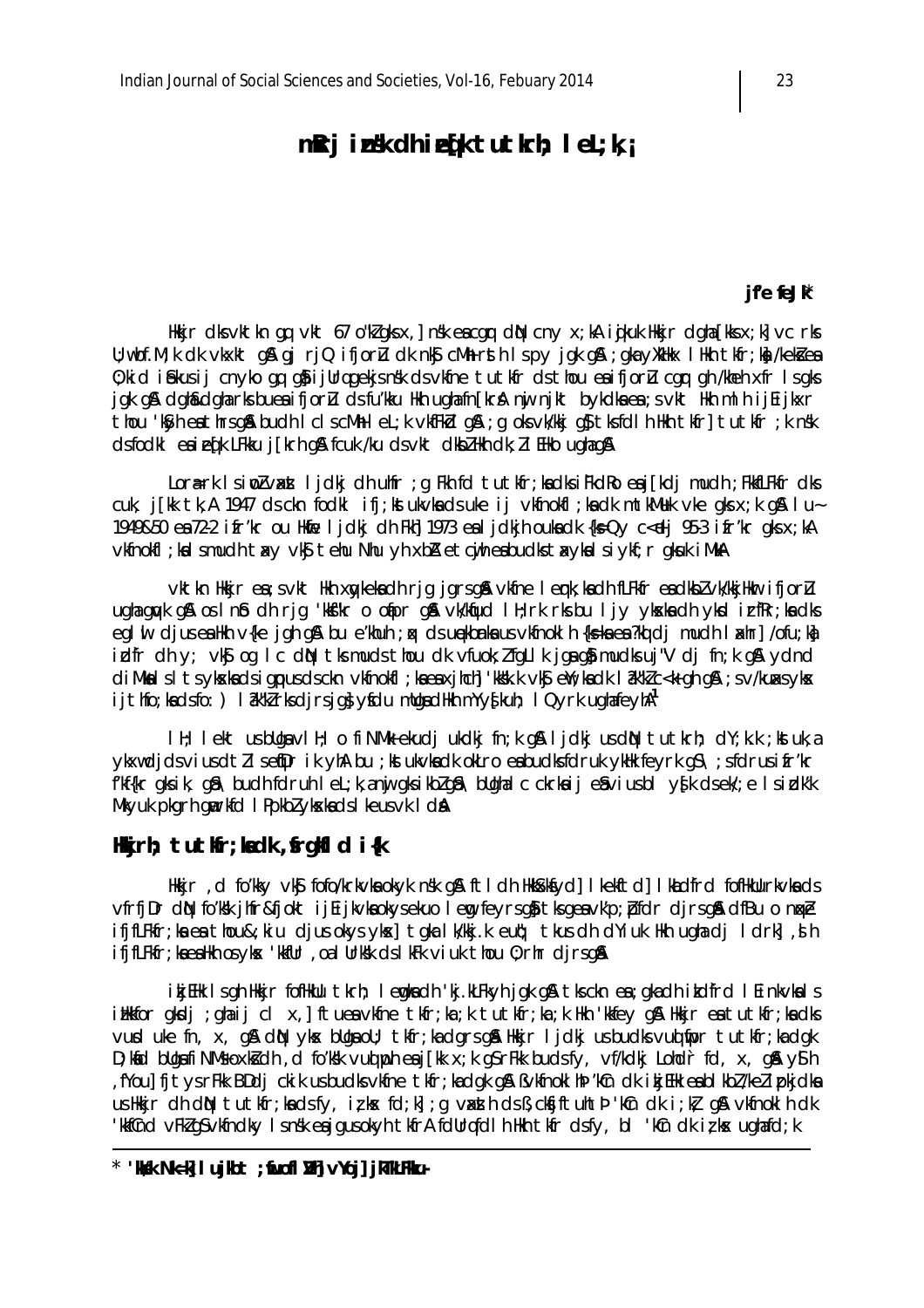x; k q\$ D; kid buealsyxHkx l Hkh oreku tutkfr; kaHkkjr eackgj Isvkblekuh tkrh q& vktdy tutkfr; ka ds dN jktulfrd urkvlaus vkfnokl h 'kin dks viuk fy; k g& Hkir dh dbinh; l jdkj }kjk idkf'kr ßvktdyp uked elft d if=dik ds, d fo'kklad dk uke Hkh 'vkfnokl h vad' Fkk] i jUrq Mk0 ?khj; s us bl 'kCn dks 0; ogkfjd r Fkk o Kkfud nkuka gh nf"VI svuij; Dr ekuk gå osbliga 'fi NMs gq fglinit dgrs gå okLro ea bl 'kin dh vkM+ ydj din ykx viuh tkfr dks Hkkjr dk vkfnoklh crkdj fo'kskf/kdkjka dh eka djrs qå lekt'kkL=h; nf"Vdksk I sbudks tutkfr; kadguk gh vf/kd mi;  $\rho r$  g $\mathbb{R}^2$ 

### vfoll for mRrj insk eatutkr; ka

mRrj insk eavud fipr tutkfr;kadh dw tula;k 1991 ea2-88 yk[k FkhA mRrikpy jkT; ,d iFkd jkT; gks tkus ds ckn 76 gtkj tutkfr;ka mRrj insk ea 'Ksk jg xbl tks edjr% [khih] cyjkeid] JokLrh] cqikbp] eqiktxat] fcTkuk\$ ftyka eafuok| djrh q& vfoHkftr mRrj insk \mRrjkpy jT; ds xBu ds iwb2 ea doy ikp tutkfr;ka& Fkk: ] cDlk] HkkSV;k] tkSulkjh ¼[kl½vk\$ jkth & vud fipr tutkfr ds: i eantZFkhA

### folkktu dsckn dhfLFKfr

oreku mRri insk ea; kfu follkktu ds ckn Fkk: o cDI k dh dN vkcknh vkg dN fc [kjh qb] tutfr; ka 'kk jq xblq& mudh dw l{; k o"kl2001 dh tux.kuk ds vud kj 1]07]963 q\$ftle&Fkk: 83]544] ckBlk 4]367 rFkk dn fc[kjh qbltutkfr; ka201052 qhtksnllemgkaeafoHkDr qh

### eg Roiwk I a Skyfud I aksku

I u-2002 uoEcj eghus ea Hkkjr I jdkj }kjk, d fo/ks d tkjh fd; k x; kA bI fo/ks d dk uke Fkk Byud fipr tkfr; ka vk\$ vud fipr tutkfr; ka vknsk] nu jk I akksku fo/ks d 2002] rnud kj i mbl2 mRrj insk ds nl MOZI enk; ka dks vud fipr tutkfr dk ntkI fn; k x; kA oreku eady 12 I enk; vud fipr tutkfr; ka ds: i ea ntl g& mi; Dpr fo/k; cl & 2002 cls i"B l {; k uk\$ X9½ ea l j clkj }kjk fuEufyf[kr tkfr; ka clks vud fipr tutkfr; kadh I uph eal fEefyr fd; k x; k q&

- $1 -$ XKM] /kti k] uk; d] vksk] i Bkih] jktxkM+ eqkjktxat] fl )kFkLuxj] cLrh] xkj[kiqj] npfj;k] eÅ] vktexa:} tk\_iqj] cfy;k] xkthiqj] okjk.klh] fetWi vkS I kullknz ft vka ea
- $2 -$ **「kjokj X「k¶kkj½** nofj; k] cfy; k] xkthig] okjk.kl h] bykgkckn vk\$ I kuHknzftykaea
- $3$ lgfi: k & vfvrid ftysea
- $4$ ijkfg; k & I kullknz ftysea
- 5c\$k & I kuHknz ft ysea
- iujok ; k i kfudk & I kullknz vký fetki ý ftysem  $6 -$
- $7$ vxfi: k & I kullknz ft vsea
- 8i Vkih & I kullknz ft ys ea
- piks & I kullknz vkg okjk.kl h ft ys ea 9.
- $10 -$ Hklp; k ; k Hklju; k & I kuHknz ftysea
- Hkbp; ka; k Hkbp?, k & I ksuHknz ftyseaipkI h cls: i ea  $11 -$
- $12$ piks & nikh ral hy

### x\$ vuo fipr tutkr; ka

2002 ds fo/ks d eanl vuolipr tkfr; ka dks vuolipr tutkfr; ka dk ntkl feyus ds mijkur Hkh vHkh dN lenk; qS tks ekuo'kkL=h; nf"Vdksk ls tutkfr; ka qS i jUrq mUqa vud fipr tutkfr; ka dk ntkl ugha fey ik; k q&<sup>3</sup> n(k dh ckr; q q\$fd bu tutkfr; ka dks l jdkj }kjk vud fipr tkfr; ka dh l jph ea j[kk x; k q& I kekftd U; k; ds nf"Vdksk I sfdl h , d tutkfr I emk; dks vud fipr tkfr en j [kuk I gh ughagh D; khd fdl h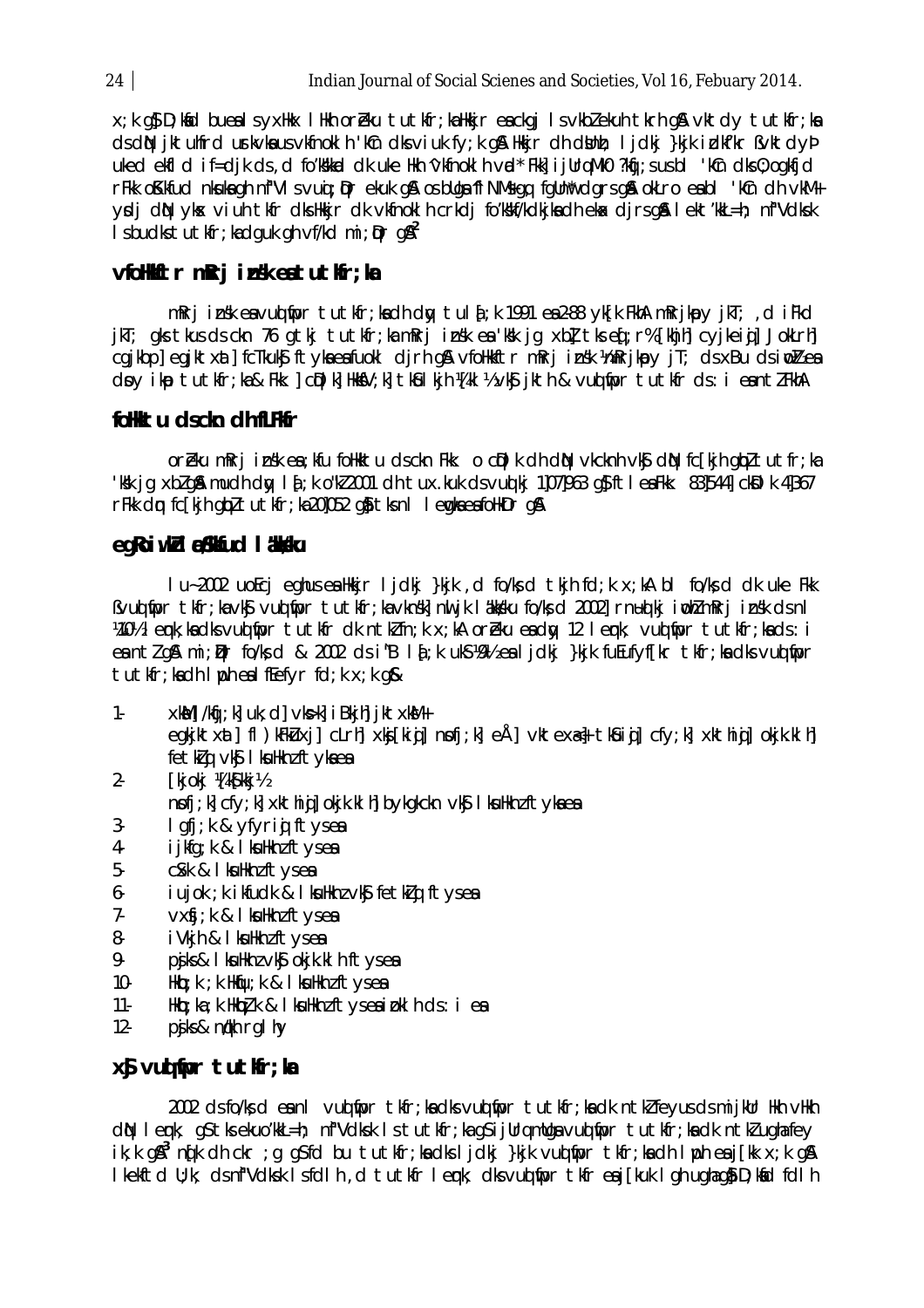Hkh nf"V Isnfkk tk, rksdky] dkkVok]/kkakj vkfn vLi'; Ienk; ughag\$ mRrj insk eax\$&vud fipr tutkfr;ka dky] dkjok] /kxj ¼/kjkp½ q} tks i ph2 mRrj insk ds e\$kuh Hkkxka eajgrs q&

mRrj insk ea vud fipr tutkfr;ka dh diy tuld;k 1991 ea 288 ykfk FkhA mRrjkfk.M jkT;, d iFkd jkT; gks tkus ds ckn doy 76 gtkj tutkfr;kamRrj insk ea 'kkk jg x;ha tks eq ;r% [khjh] cyjkeiq] JokLrhl cgikbpl egiktxatl fctuki ftyka ea gå vfolkkftr mRri insk mRriklk.M ikT; ds xBu ds imlea doy ikp tutkfr; ka Fkk: ] cplk] HkksV; k] tkglkjh X[kl½ vkg jkth&vud fipr tutkfr ds : i ea ntl FkhA folikktu dsckn HkkGV; k] tkGl kjh vkG jkth tutkfr; kamRrjk[k.M dh tutkfr; kagks xbA

mRrj insk dh tutkfr; ka i gkMh {ks=ka}tayka nynyh Hkfie; ka}mRrj&i m2ds rjkbZ{ks=ka}ufn; ka ds fdukjs cfludsxknokaeafuokldjrhqnA, slsLFkkuijvkokxeudhlnpk: lio/kkuqksikusdsdkj.kburd lalkjds Ik/ku uahaiano ikrsa& :a=ky; | rkj?kj] Iekpkj i=| j\$M; k} Vsyhfotu] nijHkk"k ,oafl uek vkfn dh I qo/kk, a vHkh {ks=kaealpk: : i lsck; lughaclj jgh g& vr% tutkfr; kack {ks= eq[; /kkjk lsvHkh iwkli lstM+ughaik; k an

#### fuok $\mathbf{l}$  {k =

mRrj insk dh tutkfr;kaeaFkk: tutkfr Ią̃;k ds vk/kkj ij IcIs cMh tktkfr g& bldh tulą̃;k 83]544 g\$ ;seq; :i Iscgjkbp] JkoLrh] cyjkeig] y[kheig] [khjh] ckjkcadh] xksMk] Hkkacj {ks=kaeafuokl dirh q& ckDlk| fctuk\$ ftysdse\$hkuh Hkkx eaHkkHki ,oarjkbl{ks=kaeaikbltkrh q& dkjok tutkfr mRrj insk ds I kullknı ftyka ea rFkk djfg; k cfl u ds xkmka ea fNVi $\psi$ : Ik ea jgrs g& mRrj insk dh I hek Isyxs I jxqtk oajhok ½e/; insk½ rFkk iykew½cgkj½ dh I hek Isl Vs xkoka eafeyrs g& mRrj insk eabudh tul [ak 1500 g& dky tutkfr mRrj insk d 'kødjx<+eadjNuk vk\$ estk rglhy eaipklh g& vurd tutkfr lemg, sigStks ukeek= dsfy, , d qksdj Hkh vuds Lor# mi&Hkkxka ea foHkDr q& ; smi&Hkkx vius vkiea Lo; a iwkl biblkb; ka q & vk\$ lem ds l nL; ml fof'k"V mi&Hkkx ds ckgj fookg l cak djusds fy, Lorne ugha jgr& mnkgjk.kkFkl Hkkjr dh fo'kky xkM tutkfr mRrj insk ds nf{k.kh fetkig Isydj nf{k.k eneqkjk"V° ds vkfnykckn vkj vkU/k insk dsokjaky ftykard QSyh q& viuh eny Hkk"kk eaosftUqaHkh 'dkbru' dgrsq\$ oslc xkM tutkfr dsvrxh qh VKrsgå fdUrgfHkUu&fHkUu {k=kaeamudh Hkk"kk vk\$ I kdfr ds vurd : i vkt nskuseavkrsg& i wih xkM tutkfr vurd Lora tutkir; ka ea follkDr gå e. Myk ds xkall cLrj ds eij; k vkj ekiM; k] vkinykckn ds jktxkal vkj okjaky ds dksk]; s l c , d gh fo kky ifjokj ds Lorna In L; g& ehfM+k vk\$j enfj; k ea fookg ugha gks l drk vk\$j iktxkM vkS dksk ealkh fooka I kko uahaan nffk.kh NRrhl x<+dsl hfer fksl eaxkMkadsrhu I em as & vekr xkMl /ki xkM vk\$ mfM+k jktxkMA buealsiR; d dk tutkfr ds: lk eaLora , oaiFkd vfLrRo qA<sup>4</sup> tutkrh; lekt ifjoru dsuktod nkj Isxotj jok oj au; slkekftd] vkfFkd] jktuhfrd , oa Iklidfrd cy mldsiojkru I kelftd thou dksmnofyr di jasan tutkrh: let kykadk o ku diusisinādna Lei kh: r F; ka i i idk'k Mkyuk vko'; d q&

iFke ; s l eL; k, a fofikklu tutkfr; ka ea fikklu&fikklu gå ckå; l ekt l s l Ei dkådh i dfr ea fikklurk gå f}rh; dN lel; k, a t\$ s vkfFkd o 'k\${kd} l Hkh tutkfr; ka ealeku q\$ rks dN lel; k, a i R; d tutkfr dsfy, fof'k"V qi rrh; tutkir; kadh bu lel; kvkadsifr fikulu < x lsifrfØ; kvkadh qi dh miklkq lstw jqhaqs rksdN grk'k o fujk'k g& mRrj Hkkjr dh tutkfr;kafofo/k idkj dh leL;kvkadk f'kdkj g& budh dN ieq[k I eL; kvkadk o.ku fuEufyffkr qS&

#### $V$ KFK $d$  | el $:$ k.a

vFkD; oLFkk ds vUrxh ekuo thou ds IHkh igyquka dk I ekosk q& blds di igyw, is qiltks ikfjfLFkfrdh; zkkyh ea, drk LFkkfir djuseal qk; d qkrsqå tutkrh; thou dksidfr Isyxkrkj låk"k2 djuk iMrk q& okLro eatutkrh; thou ealUrgyu dk vHkko Li"V: i Isngkus dks feyrk q& Hkfo"; ds ifr vk'oLr gkuk rFkk l ak"ke; thou 0; rhr djuk gh budk , d y{; cu tkrk g& buds vkstkjka fuokl LFkkuka o vu; Hkkfrd I kexh I s ; q Li "V vuneku yxk; k tk I drk qSfd mudh oLrqa, oa vko'; drk, a mudh Lo; a dh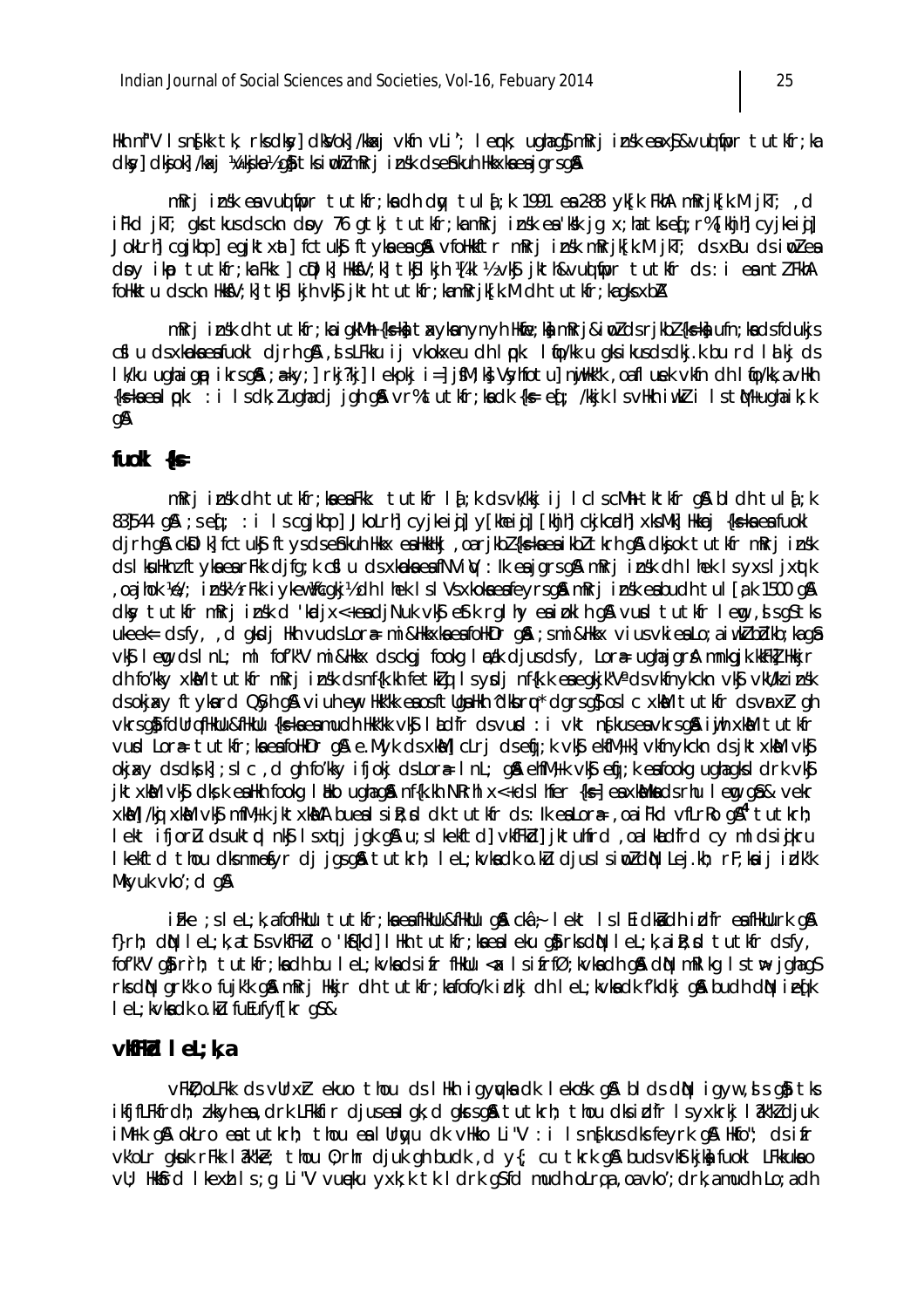miyfC/k; kads I k/kukard gh I hfer gå mllgkus vkt rd Lo; agh i ; köj.k dh 'kfDRk rFkk Hkkfrd vko'; drkvkads chp, d I Urnyu dks dkjxj cuk, j[kus dk ; Fkkl EHko iz kl fd; k] i jUrn; q LokHkkfod q\$fd bls vf/kd I e; rd ughacuk, jikk tk ldrk gå c< fh gblvkcknhl i dir dk åkl | Hkie dh mit eadeh tavkadk vikok mlea itkilfud ifrcU/k rFkk I clsegRoiwkZckr gS& ckgjhtxr dk tutkrh; thou ij illkkoA vyx&vyx LFkkuka eavyx&vyx iikko qq q& diN LFkku vkt Hkh ,dsq& tgka tutkrh; thou vFkD; oLFkk ds I fludV q& MhO , u0 etenki, oa Vh0, 10 enku Hkirh; tutkfr; ka dh 1 eL; kvka dks 1 Eidł, oa vyxko tfu ekurs g&; g  $Iel:k, a n k i d k j d h q s k$ 

- dN I eL; k, j tks nsk ds xteh.k thou dh gj os I Hkh tutkfr; ka ea i kbl tkrh gj buea I kekftd] vkfFkd  $1 Iel$ ; kvka dks i [kk  $x$ ; k g &
- $2$ dN I eL; k, a tutkrh; ykskard gh I hfer gS tS s & LFkkukUrj.kh; df'k] Hk&{kj.k] 'kkSk.k ds dkj.k Hkdkejh rFkk ijEijkxr vkfFkd fØ; kvkadk ifjR; kx bR; kfnA

### LFKwKUrj.Kr; dfk

LFkku ifjofrh df'k IsrkRi; I gS& tehu dsfdIh Hkkx envLFkkbIle; dsfy, df'k djdsmldsNkM+ nuk rFkk fQj vU; nu jsHkkx eadfk djukA bl i) fr eadtgkMh Is?kustavkadksdkVdj fxjk fn;k tkrk gâ tc ; slifk tkrh q\$rksmleavkx yxk nh tkrh q\$vk\$ dN le; ckn ml jk[k ij ju%u, cht cksfn, tkrs g& xehldsekie entakyknedksdkvk tkrk gsrFkk o"kkl rulsindmlen QI ynscksnhitkrh g& blidkj, d LFkku ij nksvFkok rhu QI yamxkbltkrh qå bldsckn nu jsLFkku ij blh izkkyh dsvud kj df"k dk; ll Eillu fd; k tkrk gå ftl [kr ij Ql yaigys mxkbl tk prdh gå /khj &/khj sogka ou Lifr; kamx tkrh g\$ vk\$ og LFkku tay dk : i /kkj.k dj yrk q& iul%blh i ) fr I sogka [krh dh tkrh q& c\$j; j , fYou usbls^, DI dYVhosku\* vFkkr-digkMh }kjk dh tkusokyh [krh dsuke dh | Kk nh q& c\$k tutkfr dsykx blscokj df"k dsuke Is  $i$  plkins q&<sup>5</sup> bls > p [krh Hkh dgns q& foo $\ell$ ; {k= dh Fkk: tutkfr takyka dks lkQ dj pkoy rFkk xUus dh [krh djusyxsq& I kuHknzftyseac\$k tutkfr taykadksdkVdj ; k tykdj [krh dsfy, Hkfe r\$kj djrh q& i Fkihyh tehu gkusdsdki.k mllgaetciju >kfM;kadksl kQdj [kr r\$kj djuk i Mrk g&

ckDIk tutkfr ds vkfnokIh fo'kkr% unh| ukys vFkok txy ds I ehiorhl Hkkxka ea jgrs qA ; s Hkh >e df"k ij fullki gårFkk I kullknzftyseamMhl k I svk, gg i pkl h llkb; k tutkfr llkh LFkkukUrfjr [krh djrsgå ou folkkx }kjk yxk;h x;h ;g [krh lkh yxlkx l ekflr ds dkxkj ij g\$ ,d h fLFkr ea bu tktkfr;ka dh fLFkfr vR; Ur n; uh; gksjgh gSD; k ljdkj dsikl budh vFkD; oLFkk dk dksl (kkjus dk dkbl vU; mik; q\$\ lidki tks \_\_.k nrh q\$ ml ij LFkkuh; egktu rFkk Ikgwdkj dk dCtk gks tkrk g\$ muds I gkkj ilakh vFkok I ekt Inklicka usbl fn'kk eaizkl fd; k gå budsnf"Vdksk dksle>rsgg diN ykska dk er g\$fd ofKkfud rk\$ ij LFkkukUrj.k df"k dksviuk;k tk; ftleau rkstehu vFkok oukadk upllkj gksu gh df"k mRiknu eadeh vk, A LFkkukUrj.kh; df"k ds ckjs ea buds /kkfebl vU/kfo'okl ka dks Hkh bl h i bkj leklr dj lakkj fd;k tk l drk q\$ tutkfr; ka vkt ifjorlu ds ekM+ij qå ftuea vk/kfud lekt dh vkdkakkvka ds lkFk&lkFk vkfne lekt dh Hkkouk, a Hkh fufgr q\$ ftudk osiwkł i IsR; kx ughadj ik, q&

### Holdk'rdkin 0; oLFK, oadf'k Hie dk vHko

Lorerk dsi'pkr-tutkfr; kadk mudstaykaij Isvf/kdkj Ieklr qksx; kA mllgatay NkMelj eshkuh bykdka ea fuokl djuk iMkl tgkau mudsikl dkbl tehu Fkh vk\$u gh dkbl0; olk; D;kad mudslkjs0; olk; rkstavkalstMsFkAlidki }kik nh xbZHkfie I kgudkjkarFkk LFkkuh; tehmkjka}kjk de i\$kaeabulsgMi yh xbZ g& ck/; gkdi blga Jfed ds rk\$ ij dke djuk iMrk g& ; sd tleabrus Muc x, g\$fd d tlu pudk ikus dkj.k Lo; agh bligkus viuh tehus I Bkadsgokysdj nh vk\$ Lo; adghadsu jgA vr%doy ewkotk vFkok tehu ndj mudla vkfFkd foillurkvkal scpk; k ugla tk I drk cfYd budlsLFkkuh; 'ktsk, k drkvkal sHkh cpkuk gloskla<sup>6</sup> mRrj insk eadky tutkfr , d Hkieghu tutkfr gå budh thiodk dk vk/kkj rbnj Rrk] i RFkj I sfufer fofHklu I kexh vký d'ikd tenijh rFkk cákyk etnijh ds: i gå Fkk: rFkk ckBRIk tutkfr Hkwdk'rdkjh ds paky ea Qalh gå Hkie Isvyxko rksvastkads'kki udky eagh ikiEHk gksx:k Fkki tc tutkrh: {ks=kaea tehnkih rFkk itok.kkadh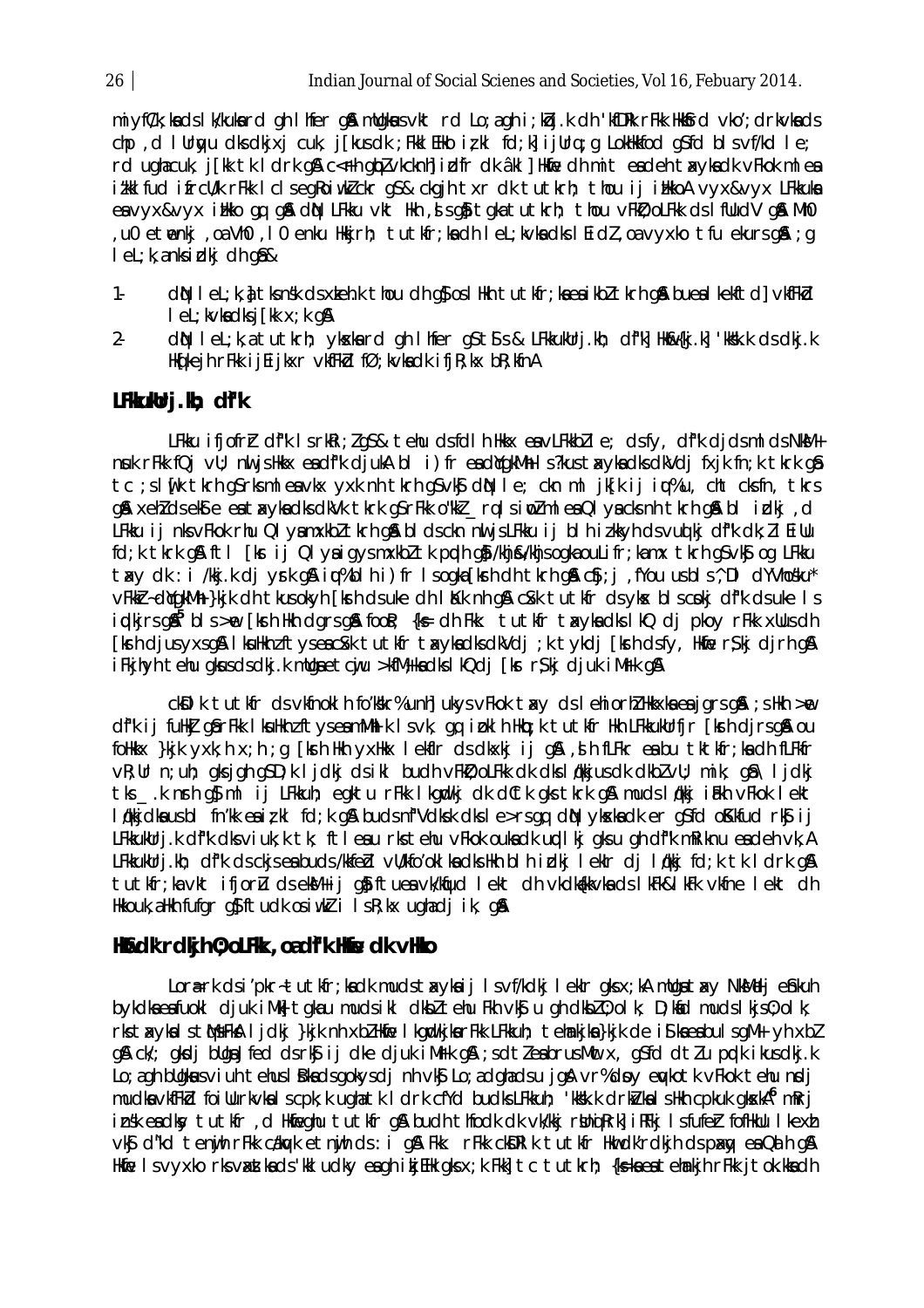0; oLFkk dks ykxwfd; k Xk; k FkkA rc igyh ckj tutkfr; kadkseglul gyk fd ; s tay vk\$ Hkfe mudh ughag\$ os d d"kd ds: i eamlea [krh dj jgsgåftlds, ot eamllga yxku nuk gå /khj&/khjstehmkjh 0; oLFkk leklr, akusii :s0:kikfi:kads'kkkk, kdk f'kdki akus vx& Hkfe ds tfVv dkuwkao cahTkkrkadsiTk&iTkko IsvufHkK bu ykska dks yww solk flyflyk py i Mk yks ; sviuh tehukals cn [ky gkus yxa c \$xk tu tkfr vius dks tay dk vkneh ekurs qå; s Fkkkulla com LFkkukurfir [krh dirs q& ikFkfed : i Is ouka I s ikir oLruyka i j qh fullki gkrsgårFkke/; likkjreaetnijh dk dk; likh djrsgå

mRrjinsk ljdkj ds gky ds dN QS yka us Fkk: tutkfr; ka ds fy, vkfFkd ladV [kMk dj fn; k g& fodkl dsuke ij mRrj insk ljdkj ustutkfr;kadsou in'ksij iwklifrcU/k yxk fn;k q& mUqau rksou Is ?kkl dkVus nh tkrh q\$vk\$u qh ifRr;kabdVBk djusfn;k tkrk q&; fn os ou ea?kkl dkVus tkrs q&rks ou follk kx ds fu; eka ds fo: ) de bkjh tutkfr; ka ls: i; s ekakrs q& y[kheid] [khjh fLFkfr ngkok uskuy ikdlds ou&vf/kdkfj;kausikdZdsipsk}kjkij 'kke ikp ctacUn djusdk fu.kł fy;k g& bl Isnqkok uskuy ikdZdk ekxlikdldspkjkarjQ fuokl djusokyh Fkk: tutkfr dsykskadh thfodk [krjseaiM+xblqSD;kad mudk ?kj ykS/us dk ekxlikdllsgkdj xqtjrk gSvk\$ i bsk }kj i kp ctsgh cUn gkus dsdkj.k mudkstYnh ?kj okil? vkuk iMfk qå bl dkj.k budh [kjkc vkfFkd fLFkfr vkj Hkh [kjkc qkrh tk jqh qå blh idkj ljdkj usfcuk vkKk dseNyh ekjusij jkd yxk fn; k q\$ ftldsdkj.k mudh vthfodk cih rjg ilkkfor qblg& ftl tehu  $dk$  mi; kx Fkk: 'krkf $ln$ ; kalsdjrsvk, gåvc mldsmi; kx dsfy, ou folkkx okysmulsLokfeRo dk iek.k i= ekxrsqi tksfd ik; %vui<+Fkk: ykxkadsfy, cMk efdy dke yxrk qi blidkj, d fnu Fkk: ykx viuh Hkfie Isah ofiprakidi Hkfikejh dhekîrejusdsfy, ck/; akstk; xxA

### $\lceil k \rceil$  | xghrk

bl 0; oLFkk dh ; q fo'kk'rk q\$fd fcuk dBkjs ifjJe ds qh [kk| lkexqh dk lpu djuk iMrk q\$ t Si Sitath inkFk [Qy] Qmy] i Rr} ydMh] tMka vkfn dks, d = djuk] eNyh ekjuk] f'kdkj djuk vkfnA c\$ck tutkfr I kullknz ds tayka ea I s rsti RRkk| 'kgn| vkpyk o ydfM+ka vkfn I axg djds LFkkuh; cktkjka ea cprs gå dkjok o dky tutkfr dh thfodk oukkikfnr I kexz gh ij gh fullkj gå budk ef; mRiknu vkovk] rbni Rrk] 'kgn rFkk ckall sfufer pVkbl Vkdjh o chMh dk i Rrk , d = djukl egwk chuuk rFkk bu phtkadks cktkj ea copdi is k dekuk a k Fkk: tutkfr taykadsfdukisfuokl diusdsdki.k dkQh an rd taykaji ah fullki g& ckDlk tutkfr igkMkgdstavkglstMk&cWh Qy&QwlflUnij xkn] NgkMkjdsj] Iryh cukusdk dPpk inkFkZekd, d= djuk] oU; thokadk fkdkj djuk vkfn dh fullkjrk q&

Lore rk itfir ds i'pkr-ljdkj dh ublou utfr ds dkj.k ouka dk Lokfeko ljdkj ds ikl igp x; k gå oli; lå k/kukadslaxg.k] oli; thokadsf'kdkj vkfn i jifrcak yxk fn;k x;k gå foo'k gkdj blgade etnijh ii Brdnkiki eqktuki, oam | kx ifr; kads; qkaetnih qrqcik/; qkuk iMrk g&l Eifr bu tutkfr; kadh [kk] I aghrk] tks tayka i j vk/kkfjr Fkh] yxHkx I ekflr ds dxkj i j vk ppdh g& ekfQ; kvka rFkk 0; kikfj; ka dk tayka ij dûtk gkus ds dkj.k tutkfr;ka}kjk , d= oukklikfnr I kexh dks de iss ea buls [kjhn dj cktkj ea dbl xuk nkekaji copdi eukQk dekrsg& mRri insk dh dky tutkfr Hkfeghu gkusdsdkj.k budk iujk ifjokj ;k rksetnijh djrk qS;k rksouklikfnr I kexh dks, df=r djrk q& bllgaetnijh o oLrykadsenY; nkukagh de feyrsgå Mk0 etmkj usfy[kk g\$%ßvkfnoklh tkuojkadh rjg dke djrsgårFkk bulslk/kkj.kr;k tkuojkadh rig 0; ogki Hkh fd; k tkrk g&P

### dik, oai'kikyd lekt dh lel; k, a

Hkir dhiefk tutkfr;kadfk dk;ldjrh qåtksmudh tfodk dk ikFkfed I k/ku q& tutkfr;kads chp ipfyr df"k ljy idfr dh g& ; s; Fkk l EHko df"k dk; l dk; l djrs g\$ fdUrq viuh n\$ud vko'; drkvka dh ifr/likh df'k ds }kjk ughadj ikra fupyh tehukaeaQly mitkuk vf/kd ljy ga rjkb/{k= dh Fkk: tutkfr dks df=e fl pkbldh vko'; drk de iMrh q& ; sekVk vukt mxkrs q} t\$ s & /kku] nky] cktjk] dknks bR; kfn de egko dh QI yamxkrs gå ; svddky d''kd gkrs gå 54-5 i fr'kr Fkk: rFkk 18-3 i fr'kr ckDI k df'k dk; lea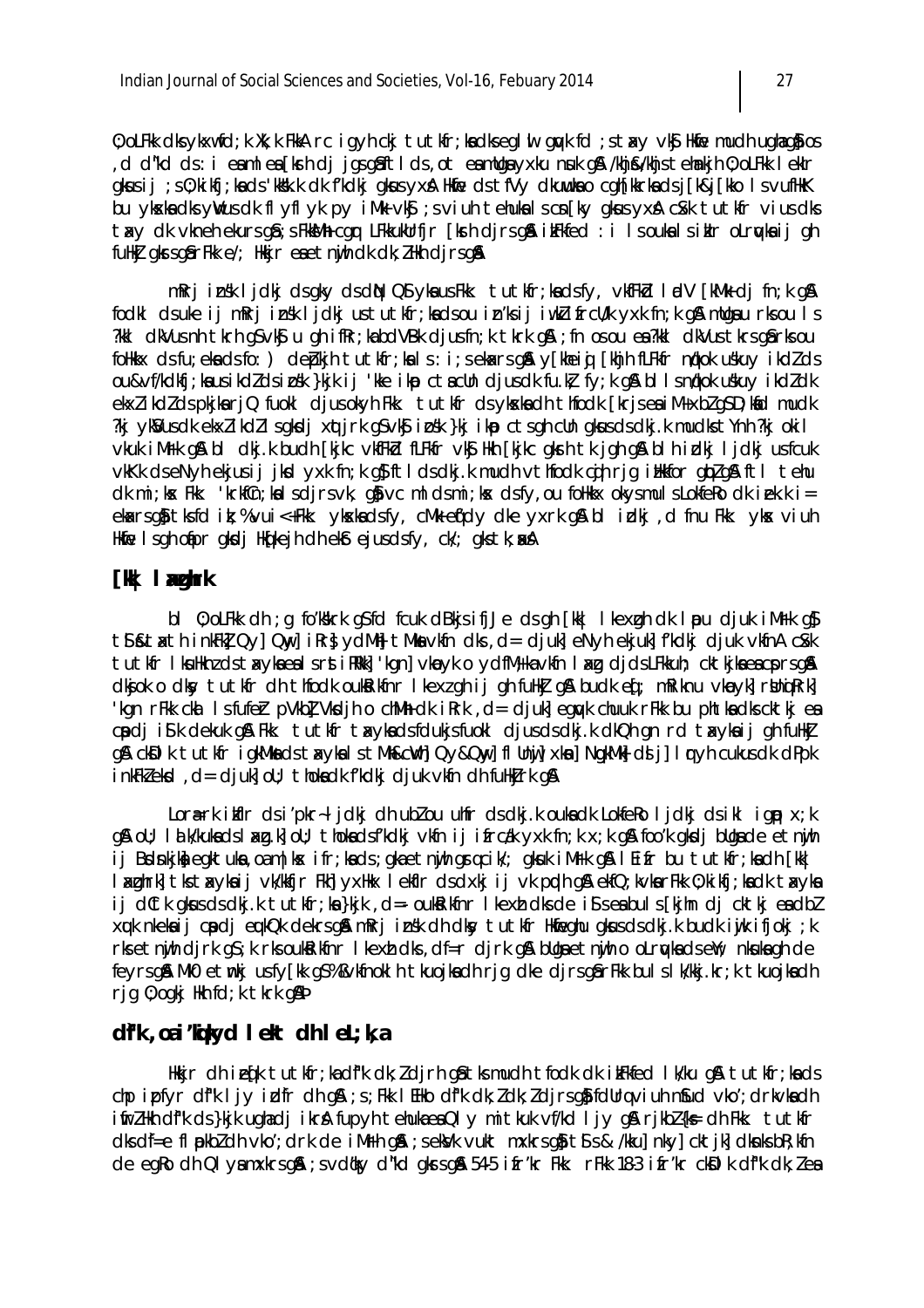lay Xu q& or eku le; ea Fkk: pkov r Fkk xulus dh [krh v Hkh djus y xs q& i poj t y| t y ks} en k r Fkk de Je Is vf/kde mRiknu ikir djrsg $\hat{a}$  QyLo: i ; g LFkkbl thou 0; rhr djus yxsg $\hat{a}^7$  ckDIk tutkfr dk ieqTk m e df'k gå [krh ea jch] [kjhQ dh QI ya mxkrs gå l fCt; ka ?kj ds ikl gh mxkrs gå fl pkbZ ds l k/ku l ay Hk gkus ds dkj.k xuju puk] ds kjh, oa ykgh rFkk /kku] eDdk o xlluk mRiknu djrs g& budh df'k ijEijkxr rduhdh ij vk/kkfjr q& i'kqikyu eaxk;] c\$y] Hk\$] cdfj;kavkfn ikyrs q& ;s eqkksidk ikyu /kelds fo: ) le>rsq&xkM+tutkfr;kadhthfodk Hkh df'k o i'kikyu ij vk/kkfjr q&vBkfj;k tutkfr;kaeai'kikyu iefk dk; l q A df'k dk; l NkVs i fekus i j djraq A m krj i nsk dh tutkfr; ka i 'ki kvu ea ea t; knk: fp ugha y rh]; su rksnij/k mRiknu u eki mRiknu vkj u gh Åu mRiknu ij vkfJr gå; sdpy viuh vko'; drkvkadsvud kj gh i'kykadksikyrsgå tutkrh; ykskadk cgr cMk fgLIk yxHkx 80 ifr'kr df"k , oal cá'kr 0; olk; IstMk gå th0, 10 ?kij; s ds vud ki] Hkirh; tutkir; ka ds ykska dh I el; k [kirgika dh I el; k g& muds thiodki ktu dk car cMk Ik/ku Hkife q\$vk\$; qh I olieq{k I eL;k Hkh q&; q I eL;k LFkkukUrfjr df"k ij ifrcdk dsckn rks vkg Hkh Hk; kud akrh tk jah al vc vf/kdkak tutkfr; ka ds vks Hkfeahu akspads as; k akrs tk jas al jath dk I oFkk vHkko q\$, oa buds i kyrwi'kyka dh uLya ?kfV; k qå vPNs chtka, oa [kk | ka dk vHkko gkus ds dkj. k mRiknu illkkfor gkrk g&

### I kelftd I eL; k, a

tutkrh; lektkaeafLFkfr o dk; lls 0; fDr ds lkekftd LFkku dk ckkk gksrk g& 0; fDrds fof k"V xqk I dy lekt ds vU; I nL; ka dh vud fLFkfr; ka qks I drh q& fofHkUu fLFkfr; ka ds 0; oqkj I dy I adkh I kekU; d mudsdk; lekustk I drsgå okg; lem, d mllur vkj 'kfDr'kkyh : i eatutkfr; kal Eedk vk, gå blfy, u dpy mudseflr"d enou-tutkfr ds ykskndseflr"d en Hkh , d Li"V J'Brk ; k fuEurk dk lirj.k cu x; k an oka: 'kfDr; kadseu eabu ykskadks | H; cukusdh rhoz vfHkyk"kk Hkh qi pkasos 'kfDr; kafallnwaka; k xj fallnw k blkbå vf/kdkak tutkfr; ka us fallnw/keldks JSB le>dil [km fallnw tkfr lipuk en insk ikus ds fy. iz Ru'khy jgh gå yfdu ik; % bl iz kl ea l Qy gkus ij Hkh tutkfr; ka dks; k muds vf/kdkak Hkkx dks fallnw lipuk esfuEu Jskh qh feyrh g& ftlgsle>ikuses; k ftudk I keuk djusesosvl Qy jgsg&

tutkrh; lekt ealkh larj.k dh nhokj [kMh qks xblq& mudksiqyslsilkao'kkyh oxllkeatl; djus ea igys I Qy gks x, vk\$ ubl I fo/kkvka dk ykHk mBk ik, os Åph Jskh ea fxus tkus txs g& 'kKk vf/kdkak tutkfr; ka fuEu vk\$ detk\$ oxlds : i ea thou fcrkus dks etcij q& fodkl I cakh dk; Øeka dk ykHk Hkh tutkfr; kadk ; g mPp oxlgh mBkrk g& detkj oxSigysdh rjg mif{kr vk\$ 'kks"kr jg tkrk g& fofHkUu /keks r Fkk ladfr; ka ds i likko ea vkus ds dkj.k tutkfr; ka ds lekt ea fofiklu lel; kvka dk tle gavkA diN i ed k I eL; kvka dk o.ku ufEuor~g&

### 1- cky fookg

fgUnw/keldsillkko en vkusdsdkj.k tutkfr; knencky fookg dhifkk ipfyr gksxblg}tcfd bu ykskn eafookq ik; %; okoLFkk eagksts FkA Hkkjr eavusd I enk; kads vkxeu I s Hkkjrh; fL=; kaij vusd isdkj ds ifrcak yxk, x, A inklifkk] cky fookg] f'k{kk ij jksd] nonklh ifkk t\$svusd lkekftd ifrcak yxk, x, ] ftudk illko tutkrh; fl=;kaij iMkA Fkk: | c\$k| xkM}+ dkjok vkfn tutkfr;kaeacky fookq iFkk ipfyr q\$ fqUnw/kel dsillko dsdkj.k jtlovk i pidli; k nku Isiq; i klr gkusdh /kkj.kk rFkk xjhch dsdkj.k de mez dscPpkadk fookg djuk budh etajh g\$ D;kid mezc<usij ngst T;knk nuk iMfk g\$ rFkk lekt dh cih fu;r mudh cfV: kaji iM} bllsjavsah mudk fooka di nrsaarkfd mudh cVh liffkr ja IdA dN diffkvkadsilkko ds dkj.k tutkfr; kads cfPp; kadk thou f[kyus | simp] qh eq >k tkrk q&

### 2-  $fL =$ ; kadh fLFKr

tutkfr; ka ea fL=; ka dh fLFkfr cMh fo"ke gkrh tk jgh g& câeno 'keklus vurd, dh ifjfLFkfr; ka dk o.ku fd; k q\$tqkatutkfr; kadh Hkkyh&Hkkyh fd'kkfj; katkslekurk] Lora-rk of'kf'ky; k&u u\$rdrk dsi; kbj.k eaiyh c<h qi di s; sbu I H; dqykusokys NkV&ekVs vf/kdkjh] 0; ki kjh] rdfuf'k; u ; k Jfedka }kjk Nyh tkrh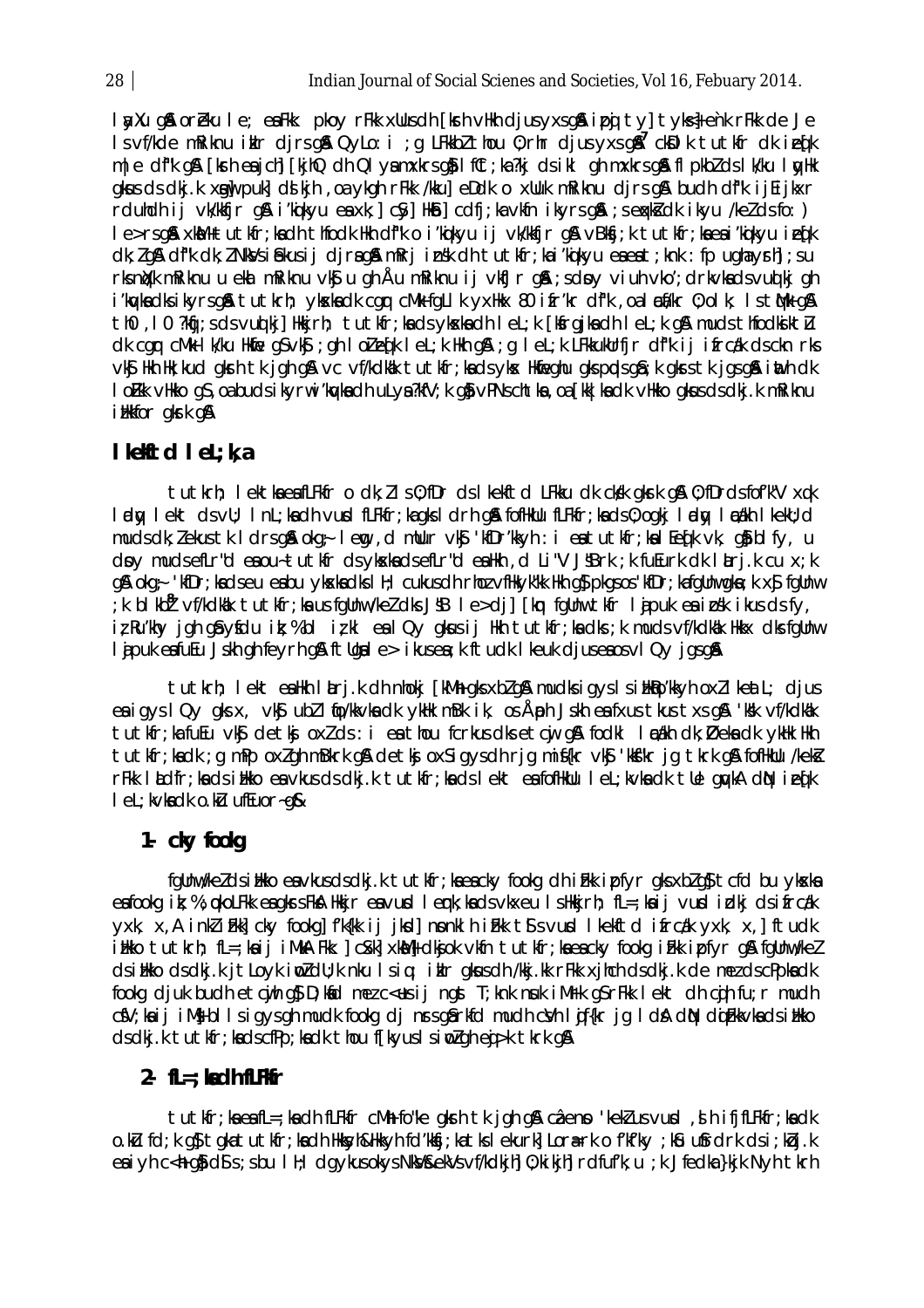g& dHkh /kkfks IsdHkh ifsdscy IsdHkh dpy 'kfDRk izkx Isbu vYgM+ckykvkadksosviuh vrd/kfiuh cuk vrs gå os [kakgky vkjkeng ftunxh ds fy, vkdfkr glarh gå bu mtMs&m[kMs vkfnok]h I ektla es L=h dh fLFkfr vR: r n; uh; qks xbl q& ifjokj ds ykska ds I kFk og Hkh tehnkjka ds [kfygkuka ea ; k [knkuka cxkuka ; k QDVfi; ka ea etnuih djus ds fy, ccl gks xblg& dke ds yEcs ?kb/s rFkk vLoLF; dj okrkoj.k, oa de etnuih vkin ds }kik budk 'kkkk.k gkrk g& ehuk jk/kkd".k vius y{k 'nh fØfeuy VkbCl bu enkl if Malh eacrkrh g\$ fd vast itkilfud vkj ifyl vf/kdkfj;ka rFkk I o.ki fgUnayka dh ?kerw I ektka dk thou i ) fr ds ckjs ea vKkurk rFkk } \$k bu ?kerwtkfr; kadsfo: ) "fØfeuy VkbCl dkuw\* cukus eal qk; d quykA ; srFkkdfFkr "I blikar" "I H; lekt"?krrwlektkadhfL=; kadksghu vkpj.k okyh ekursg&; gh ughabUgavijkf/kd tutkfr; kafl) djus dh dkf'k'k dh xbA

mkrj insk ds igkMh bykdka ea dbl vud fipr tkfr;ka,o tutkfr;ka nkl ka dh rjg jgrs vk, gâ vk\$ cakyk gkus ds dkj.k muga viuh fL=;ka dks fnYyh]ejBrFkk vU; 'kgjka ds os;ky;ka ea Hkstuk iMrk g\$l, s h neudkjh I kekftd 0; oLFkk ds f'kdkj ig "k rks gkrs gh gå I kFk gh fL=; ka dks neudkjh ig "k dh dkepdrk dk f'kdkj gkuk i Mfk gå cakyk etnijh fl=;kadh flFkfr dk, d mnkgj.k ân; dks>d>kj nrk gå tks Hkokuh i Vuk ea vk; kftr f'kfoj ea fn [krk q\$tqka efqyk, a f'kfoj ea Hkkx yusdsfy, viuh >kjMh IsrHkh ckqj vkbZ tc mUqa ru <dusdsfy, ILrh ekVh I kfM+ ka ckVh xbA<sup>9</sup> ftI nsk ea, d s/kuk<; oxlqStksnfu; k ds 'kh"kl vehika eafxuk tkrsg& mlh nsk ea, ik Hkh rcdk g}ftlds iV eau vllu g\$u ru ij diMs-vkj os xysrd dtleaMmcsgq vkRegR; k djus dksfoo'k g&; sgekjsnsk vk\$ I ekt dh foMEcuk g& vHkkoxtr thou] dfBu ifjJe] dqiksk.k dh f'kdkih bu eavkvkadh fLFkr vfr n; uh; aks tkrh a& o') koLFkk vkr&vkrs; s'kkihfid vks ekufl d; i lsVW tkrh q&

### 3- fuj $\{kjrk\}$ ch lel; k

tutkfr; ka ds egRoiwkZIeL; kvka ea Isfuj{kjrk, d cgr cMh IeL; k g& f'k{kk ds vHkko Isgh; g vák&fo'oki ka dajhfr; ka da adkijkadsedMæky eaQa sga gâvk \$bi h dkj.k; s'kks"kr gkrsjgsg & vkt dh f'k {kk i) fr mudh vko'; drkvka, oa vkn'kki ds vuq i u gkus ds dkj.k gh buea dkbl fo'kk ifjorl gha gks ik; k g & vk/kfjud f'kfkk bllgabudh I adfr I snij ystkrh gå i <k&fyfkk oxl budh I adfr , oa budksg; snf"V I snfkus vxk a \$ 0\$ s Hkh or eku f'k fkk 0: f Dr dks fuf'pr fn'kk u nd i HkV dko i \$ k dirh a \$ ; a hcikst x kih dk i e fk dki. k g& tutkfr;kadsvudkud xkp,dsHkh qStqka,d Hkh ifjokj Ikfkjuqhaq& vf/kdkak tutkfr;kaealkfkjrk 0&5 ifr'kr dschp q& ublf'k{kk uhfr dsdkj.k ijEijkxr f'k{k.k l aFkkvkadsåkl gkuslsmllgsviuh l adfr dh f'k{kk ughafey ikrh g& mudsviusykd lkfgR; ij Hkh illkko iMrk g& bl idkj f'kf{kr oxl, oavf'kf{kr oxldk Hkh I ak"NZ [kMk gks x; k g A<sup>10</sup> vud fipr tktkfr; ka ds Nk=& Nk=kvka ds I Eed[k vuddayu dh I e: k, a i fak gks tkrh g&, dsNk=IkekU; Nk=kadschpviusdksvyxegluldjrsgo\$D;kadmPptkfrdscPpsmUgaviuslkekftd nk; is ea 'kkfey ughadir a f'kf{kr vud fipr tutkfr ds 0; fDr ds fy, ?kj ea ekrk&firk ; k ikfjokfjd okrkoj.k ds lkFk Hkh vundhy djuk dfBu gks tkrk g\$ D;kad, d rjQ rks vk/kajud lkp dh ykylk vk\$ nuljh rjQ ijeijkxr ladkikadk ncko gkusdsdki, k folkFkhZnksijLij fojkkh fLFkfr; kadschp Qaltkrk gSftllsmlds fodkl eack/kk mRillu gkrh g&

vud fipr tutkfr; ka ea i psk dsfy, ; kk; rkvka dk uhpk Lrj j[kuk Hkh I eL; kewd gks tkrk g} D; kad , d s cPpks i Dsk rks ik yrs qå i jrg os fk{kk l al Fkku dh 'ks{kd xfr vksj vU; l kekU; fo | kfFk} ka dh miyfC/k; ka ds I kFk dne ughafeyk ikrsifj.kker%mudk 'k\${kd Lrj fxj tkrk q\$vk\$ mueaghu Hkkouk i\$nk qks tkrh q\$ dbl ckj rks fo | kFkhZ dpy Nk=ofRr ikus ds fy, gh f'k{k.k laLFkkuka ea i pskyrs gå okLro ea tutkfr; ka ea f'k{kk dh let; k caed kh a b, d vkj vkfnokl h {k=kaeafk{kk dh dkbl letjpr 0; ooLFkk ughag\$vkj nu jh vkj taka0; oLFkk as oaka : a tutkrh: Hk"kk dsek/: e I su akus dsdki.k vf/kd vkdfiz uahacu I dhA ekrk&firk vius cPpka dks Ldw Hkstusea: fp ugha yst D; kid mudh thfodk i Hkkfor gksh g&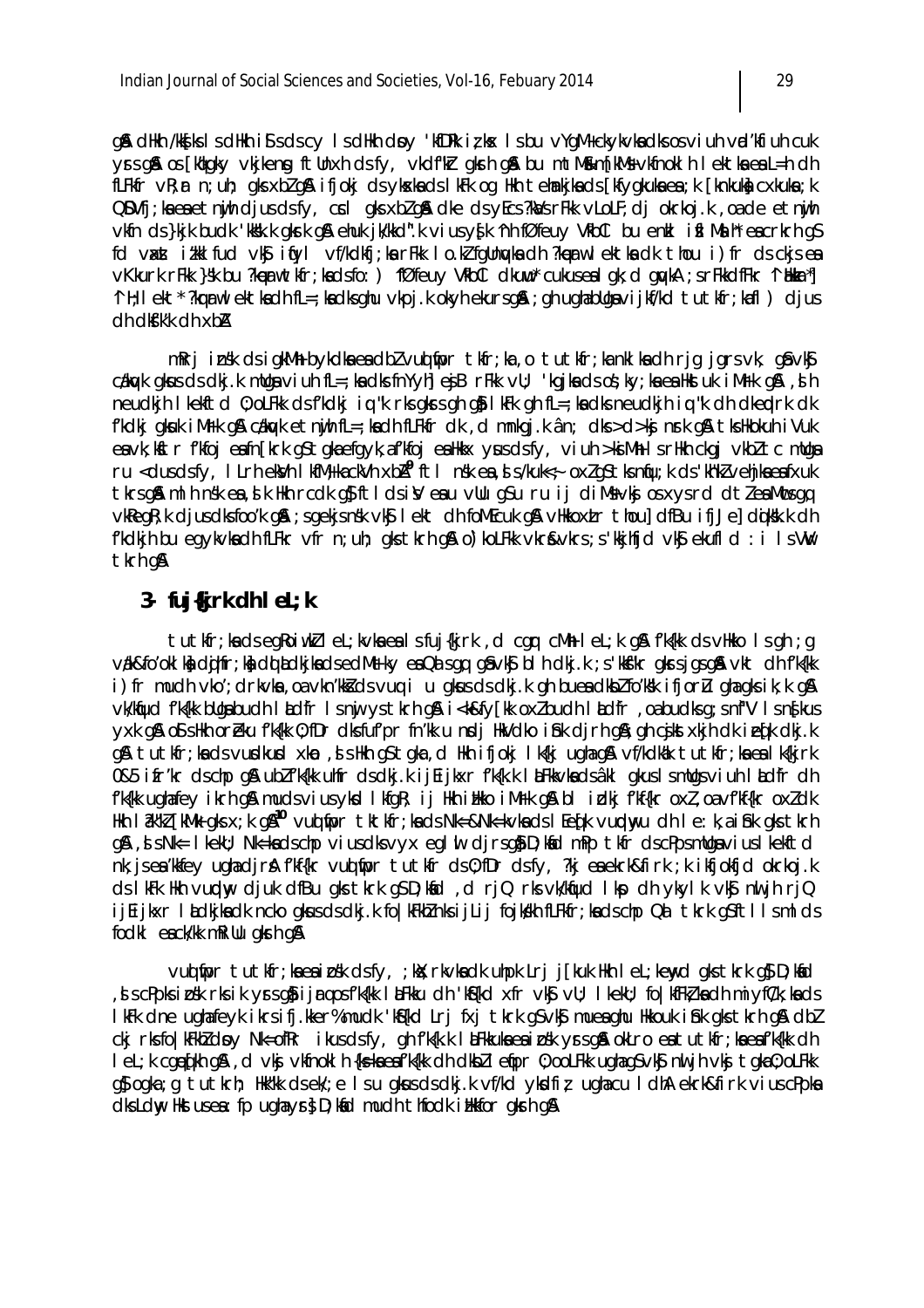### **4- e|iku ,o a LokLF;**

cg ritchu dky ls tutkfr;kses fL=;ks rFkk ig:"kks}kjk Lon skh <ax ls cukbZ x;h 'kjkc ds mi;k sx dk ipyu jgk gSA dN le; jgys rd e|iku dh ;g vknr dkbZ leL;k ugha Fkh] D;kafd blds fy, mu ij dkbZ vfrfjDr vkfFkd ck sugha FkkA ckgjh I emgka ds I Eidl ds QyLo: i vkfnokfl;ka }kjk vc uxjka e a cuus okyh  $dP$ ph 'kjkc rFkk fonskh <ax dh 'kjkc dk mi;kx fd;k tkus yxk g & Ik/kkj.kr;k e|iku dh vknr ifjokj ds lhfer lk/kuka dh dher ij fodflr gks jgh g &<sup>11</sup> ;g ,d , sh leL;k g \$ftldk i Hkko i wis tutkrh; lekt ij iM<sub>Fk</sub> g S fu/kurk] Hkq[kejh] csdkjh Is t w>rs gq ;s viuh ijskkfu;ka dk gy u'ks earyk'kus yxrs g & ftldh otg I s budk LokLF; [kjkc gkus yxrk g &

vf/kdrj tutkfr;ka rjkb&{ks=k) ?ku&taxyka vkj nnke igkfM+ka ea fuokl djrh g S, Js LFkkuka ij egkekfj;ka dk izdki osih Hkh vf/kd gkrk gs vk sj nuljh vk j vakfo'oklka ds dkj.k tutkfr;ka vk Skf/k;ka ds lsou ea fo'okl ugha djrhA jkosh dh >kM&Qud rd gkrh jgrh g $\delta$  tc rd mldh e $R$ ;q ugha gks tkrhA vusd ,slh tutkfr; ka g} ftuesa f'k{kk ds izlkj ds dkj.k valkfo'okl de gavk g} fdUrg muds {ks=k ads vklikl LokLF; dh lpok,a miyC/k gkus ds dkj.k , situtkfr;ka ln So gh chekjh e a Qalh jgrh g Slfo'k skdj eysj;k] ppd] g Stk] Ropk dh chekfi;ka ikty;ka xatrik sy vkfnA Fkk: tutkfr esa "gkV\* ¼Weekly Market½ ds fnu dPph 'kikc ds lkfk cklh tyśc;ka [kkuk mudk yksdfiz; vkgkj g\$ iq"k gh ugha cfYd fL=;k Hkh 'kjkc dh HkVBh ds pkjka vkj cBdj mUe Dr : i ls 'kjkc ihrh gS vkSn ckn es [kk|kUu cpdj iklr jkf'k ls ihiks 'kjkc [kjhn dj ?kj ys tkrh g&

tutkrh; {k s=k a e a ihus ;k x; ty dh deh Hkh , d x EHkhj leL;k q \$ ftlds dkj.k budk LokLF; geskk [kjkc jgrk g& ljdkj }kjk fd, x, fofo/k iz;klka ds ckotm nnke tutrh; {ks=ka ea ty dh miyC/krk dh leL; k dk lek/kku ugha gks ik jgk g&

### **5- jktuhfrd p sruk dh leL;k**

Lor<sub>#</sub>rk Is ind vaxtka us tutkfr;ka dks jktuhfrd xfrfof/k;ka Is vyXk&Fkyx dj j[kk Fkk ystdu Lor $\epsilon$ rk ds ckn T;ka gh Hkkjrh; urkvka us nsk dk 'kklu lEHkkyk rks tutkfr;ka ds yk ska dks bl nsk ds ukxfjd ds : i ealfØ; Hkmedk fuHkkus dk ek&k feykA xke ipk;r] ipk;r lfefr] ftyk ifj"kn} fo/kku lHkk ,oa laln rd es tutkfr;ks dks jktuhfrd xfrfof/k;kses Hkkx yus dk vf/kdkj g& ijUrq tkx: drk dh deh ds dkj.k tutkrh; urk mrus illkko'khy ugha g aftruk dh gkuk pkfg, A<sup>12</sup> tutkrh; ifjosk jktuhfrd tfVyrk dk f'kdkj gks x;k g\$A ogka ijEijkxr tutkrh; ipk;r] mlds e q[;k ;k nske qk Hkh cus gq g S vk\$j iztkrkfU\*=d fod Unhdj.k ij vk/kkfir ipk;rkad s xBu d s Hkh iz;kl fd, tk jg s g & bld s vfrfj Dr i $t$ kklu de D kihl ts s iVokihl pk Sdhnkil Fkkusnkj vkfn Hkh tutkrh; thou dks i Hkkfor dj jgs g & bruk gh ugha ou vf/kdkjh vk Sf fodkl vf/kdkjh Hkh tutkfr;k a ds fy, le> eau vkus okyh jktuhfr laxBu dh tfVyrk ds id kj ea;ksknku ns jgs gå blh i dkj] mudh ijEijkxr ipk;r ds QS yka dh miskk djus yxs q& ynkyrka ij vk/kkfir vkfnoklh ;k le`) vkfnoklh ijEijkxr ipk;r ds QSI yka dh mi{kk djus yxs g& vnkyrka ij vk/kkfjr vk/kqud U;k;&O;oLFkk dh iphnxh mudh I e> I s ckgj g S vk \$ os Hk sy & Hkky sy k x ble a Q a dj y w tkrs g \$ a

#### **6- vU; leL;k, a**

tutkrh; lkekftd thou leL;kvkadk, digt g & mudk i wik thou leL;kvkals f?kjk g w k g & lH; lektka ds lEid Z ds dkj.k os viuh okLrfodrk dk Hkwydj vk/kfudrk dh nkSM+ e a 'kkfey gks x, g\$ftlds dkj.k mudh Hk"kk] /keZ rFkk ijEijkxr 0;olk; Hkh dkQh iHkkfor gwk g& ijladfrxg.k ds dkj.k ;s uohu oL=ka [kku&iku dh riQ vkdf"kir gks jgs g & vf/kdk akr% vkfnoklh U;wure oL=ka dk iz kx dirs vk, g & dgha&dgha rks os uXu gh jgrs Fkshillra vc os ckgjh lengka dk xnZu ds uhps rd oL=ka ls <dk n s[krs g &vk \$j ;s leng mudh uXurk dks friLdki dh nf"V ls ng[krs g & rks os Lo;a ij yfTtr eglwl djus yxs g & ;s ugha ik;k g } ftlds dkj.k muds diMka ea cncw vkus yxrh g& tutkrh; lekt ea {ks=h; Hkk"kk dh qh tkudkjh qkus ds dkj.k ;s lekt dh eq<sup>-</sup>; /kkjk ls ugha t qu<sub>+</sub> ikr sa 'kgjh thou 'kSyh, oa ckâk yk ska ds lEid Z ea vkus ls tutkrh;ka ij fo'ksk iikko iM+ g& uxjka ds r\$kj eky tSls fly&flyk;s diMso vkbZuk] da?kh] xath] v.Mjfo;u] fjcu ,oa izkk/ku dh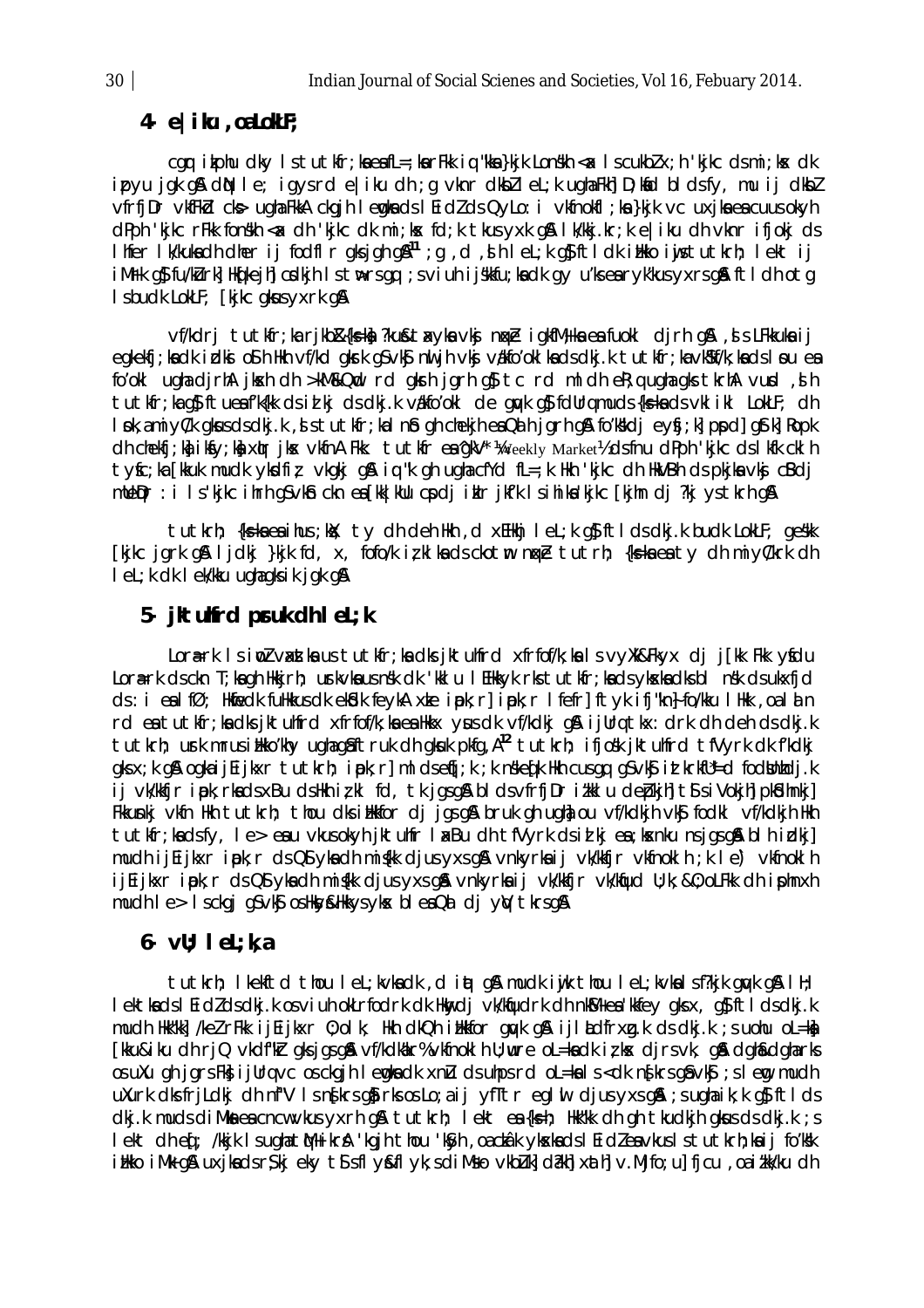I kexh] lykfLVd ds I k/ku vynefu; e ds cru bR; kfn dk mi; kx tutkrh; I ekt djus yxk q& intk] i olo oblfgd I tdkjkaealkh ifjorl vkus yxsga

### fu"d"k

fofHkUu I jdkjh izklkadsckotm tutkrh; lekt eavfk{kk] colkjh] Hkq[kejh rFkk thou dk vfr fuEu Lri bllaa'kkihfid o ekufl d : i IsdkQh detkj cuk jak q& efqyk,adblickj ds'kkkk.k| fo"kerk vkj vlij{kk dh f'kdkj q& vk/kfjud fodkl ds illkko Ismuds ijEijxr] I kekftd vf/kdkjka vk\$ Lora=rk ea deh vk\$ ft Eenkfj; ka dk cks Hkh c<k g& df"k dk; I ea vd¢ky vk\$ mllur [kkn] cht dk vHkko gkus ds dkj.k vukt dh ifikokj vPNh ughagkrhA ijEijkxr 0; olk; eafo?kVu gkusls; scodkjh dh Ie: k Istub jgsg& IH; Iekt }kjk I H; rk vk\$ fodkl dsdk; Øe cM\$mrkoy\$u vk\$ vfu; fer : i I sykxwfd, x, q\$vk\$ ifj.kker%budk thou d"Ve; gks x;k g& cky fookg} fl=;kadh Lora=rk ij dBkjk?kkr] cskij iFkk] vkfFkd 'kkkk.k] Hk&LokfeRo fNu tkuk vkfn let: kallt: rk dsl Eidzdk ifi. kke an

### I lhH

- 1. tkkhì jke'kj.kì vkfnokl h l ekt vkj f'k{kk xWFk f'kYihì ublfnYyh 2012] ISBN : 817917.06.08 (PB) i "B  $04$ .
- 2. frokjh i e kadj I kekftd ekuo kkl= eksar cipi buvjusky 4649B/21] vul kjh jkM nfj; kxr ublfnYyh 110002 2010 ISBN: 978.81.907173.5.9 i "B 164 169 -
- 3. JhokLro] MKO , 0 vkj0 , u0 lkekftd ekuo foKku ) Kkjr dk tutkrh; I mHk2 'kfkj idk'ku] 101 pd thiks jkMl bykgkckn ISBN: 81.8957.19.6, i B 242 243 248-
- 4 nmst ': kekpi.k] ekuo vks ladirliktdev idk'ku iko fvol 1ch urkth lakk'k ekxi ubi fnyvh 110002 | iuelnr 2010 | ISBN : 978.81.267.1913.6, i "B 238 239-
- 5- mirh MkO qfj'pUnz Hkirh; tutkfr;ka jktLFkku fqUnh xUFk ,dkneh t;ig ipe lakkS/kr ladj.k 1997 ISBN: 81.7137.230.9, i "B 114 115-
- 6 mirh] MkO qfj'PkUnz Hkkjrh; tutkfr;ka jkTLFkku fqUnh xUFk ,dkneh] t;iq ipe lakkf/kr ladj.k 1997 ISBN: 81.7137.230.9, i "B 1417-
- 7. [1 a] ch0, u0 ekuo Hakky] iz kx jurd Hkou bykakckn] ISBN: 2006.81.86539.32.8 j"B 319-
- 8- egktu] MKO /kebhi] MKO deysk] tutkrh; lekt dk lekt'kkL= 2013] food idk'ku tokgj uxj] fnYyh 7 ISBN: 81.7004.260.7, i B 282-
- 9. tkkh xkik Hkkir eal=h vlekurk fallnh ek/; e dk; ko; funskky; fnYyh fo'ofo | ky; 2011 ISBN : 978.93.80172.43.9, i B 191-
- 10- nuc} fxfjtk id kn 'kEHkuukFk ik.Ms] I kekftd ekuo'kkL= 2005] feJk V\$Max dkjikjsku okjk.kl h] ISBN : 81.87119.38.1. i B 411-
- 11. VXDkV th0 dQ eukt NkifM+kl , chihMh ifCvf'kx akml vkxik 2012&14 Book code 1848 i"B 2481 249-
- 12 yokfu; k] MkW, e0, e0 Hkir dk lekt'kkl=1 filplifCydsku t; id] fnYyh 19981 ISBN : 81.85789.73.8, i "B 373-

\*\*\*\*\*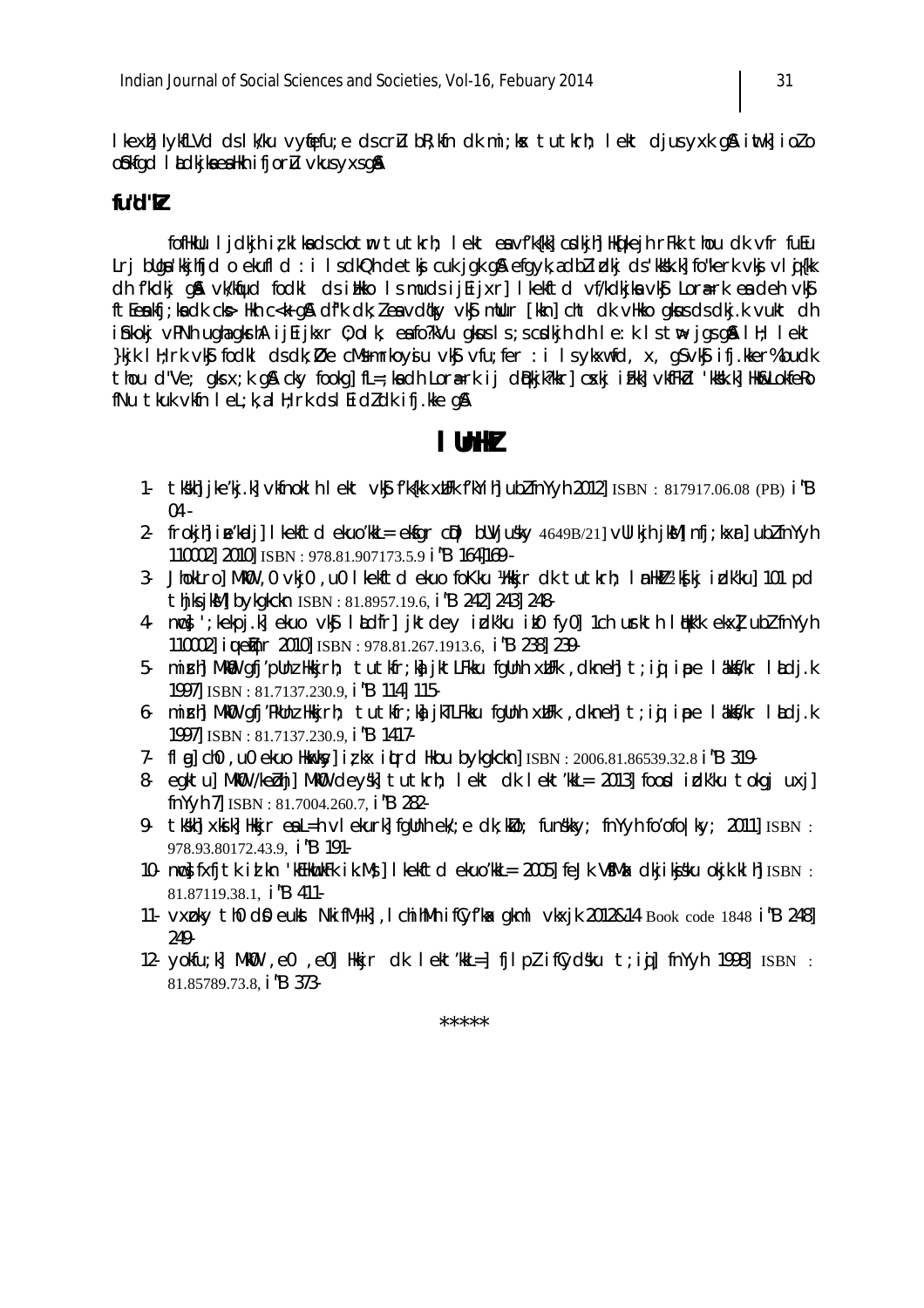## Hikir eau DI voln % el : k, oa l el/klu

#### MKOV f<sup>"</sup>kd\$k fl  $a^*$

I u-1967 ea Hkkjr ds if pe caky ikur ds nkftIyax ftys ds flyhxwlh vune. My ds , d xkm uDI yoknh Isifik qq I'kL= vkUnku usvc Hkir ds09 fofHkUu ikUrkads106 ftykadksviusyiVseaysfy; k  $\alpha$  with  $\alpha$  is the set of the set of the set of the set of the set of the set of the set of the set of the set of the set of the set of the set of the set of the set of the set of the set of the set of the set of the s o.ku I ehphu qkxk &

if'pe cxky & oreku eaif'pe cxky ds pkj ftys uDI yokn Is cih rig ilkkfor g& uDI yoknh tgka Is uDI y I 'kL= vkUnksyu dh 'kq vkr qiblq\$lsijs [kkjhckMh vk\$ Qk\$ hnoj dk {k= 256 oxlehy esQ\$yk qqvk q\$

mRrjinsk & mRrjinsk ds IkuHknł fetkiqi pinkSyhi okjk.klhi eÅ cfy;ki dokhuxji nofj;ki xkthiqi o cthnsy [k. M uDI yh xfrfof/k; kalsi Hkkfor qå ; gka yxHkx 25 Fkkuk {k=ka ea 300 xkmbka ea uDI yh xtyka ck opLo qå

mMhlk & vkerký i j vki/kk vkfM'kk kmMhlkk yky jak enjak podk g\$yfdu dy 30 ftyknen I svkdkz insk o NRrhl x<+1 s | Vh | hek ea 19 ft ys ekvkokn | s Hk; adj : i | s = Lr q& ; gka o "k2 2000&01 ea uDI yh xfrfof/k; ka c<h q& ; qka ds mRrjh ftys, e0 l h0 l h0 vk\$ nf{k.kh ftysih0 MCy0 th0 ds x<+jqsq&

egkjk'Va& iwblegkjk"Va dk x<fpjkSyh budk x<+gStcfd pnig]xkfM;k]; oreky] HkMkjk vkj uknM+ftykadks uDI yxtr vkkk inski NRrhl x<+vk\$ e/; insk ds uDI y itkkfor {k=kals I Vs qq q&

e/; insk & e/; insk ds ckyk/kkj] eMyk] fMMkjh rFkk I h/kh ftyka eauDI yh fgal k T; knk icy gS oS s ikUr ds VU: {k=kaeabudkimkko c<+igkg&

>kj[k.M & dekcsk iwjk >kj[k.M udlyh lfØ;kr ls = Lr q}ysidu blea 24 eals 21 ftys blls cojh rjq illkfor q& ; qka i ykew x<eky] ykroji xerk] qtkjhckx] dkMjek] ckdkjk} fxfjMkq] /kuckn mxz uDI y fqa k dh piv eag a ; gla N% uj DI yh I ax Bu dle dj jgs g a ; s g a & r r h; k i tr fr devh >kj [k.M i tr fr devh] n ihiği fycisku Ýðu vkMD bf.M;k] >kj[k.M tulâk"k]enDRk ekpk] la DRk ixfr'khy ekpk] vk§ Hkkjrh; dE;nuLV i kVhl VekvkoknhVA

NRrhl x<+& fiNysyxHkx 30 o"kkilsuDIfy; kaus [kfut lEink lslEiUu bl {k= clksfqalk xtr clj j [kk q\$ NRrhl x<+ds16 ftykads150 ifyl Fkkus xHkhj : i Islonnu'khy q& nkopskMk| dkodsj] cLrj] do/kk] cyjkeig vk\$ I kjxqtk ftykaeaekvkpkfn;kadk tMsetcr q&;gkads<kblgtkj I svf/kd xkpkseauDI fy;kadh I Rrk q&

fcqkj & fcqkj dsHkkstig ftysds, dokjh xkp eauDI yokn dh vugday okrkoj.k feykA bldk ifj.kke ; q quyk fd fcgkj ds 38 ea 22 ftyka ea budk vPNk [kklk i lkko gå fcgkj ds nf{k.kh&if'peh ftyka ea i Vuk] x; k] vkjakkckn] diejį jkonrkl] tokukcknea uDI fy;ka dk compionys I silkko oja ifpeh paikju] i moki paikju] fkogj] I hrke<h edk¶Qiid nihkakle/kouh budsu, folrki {k= q&tcfd | qilklcxulik; | o\$kkvhlcDli vkfn ftvka ealth uDI fv: kadk ithko /khi &/khisc<+igk g&

vkVkeinsk & mMhlk vkg NRrhl x<+lsyxh lhek okysbl nMdkj.; {k= eauDIfy; kadh etcm idM+q& ; qka ds cjay] [kkae] eMd] futkekckn] uyxkMk eqctuxj] vkfnykckn] indi xknkojh] djheuxj] mRrj ryakuk] ukyeyk, oa i kyukMwea uDI fy; ka dk dkuw pyrk g&

\* vfl LVsV i bQs j] LukrdkRrj jktuh'r 'kA\_= foHkx] yky cgkng 'kA\_=h LukrdkRrj egko|ky;] xksMk] mRrj i nsk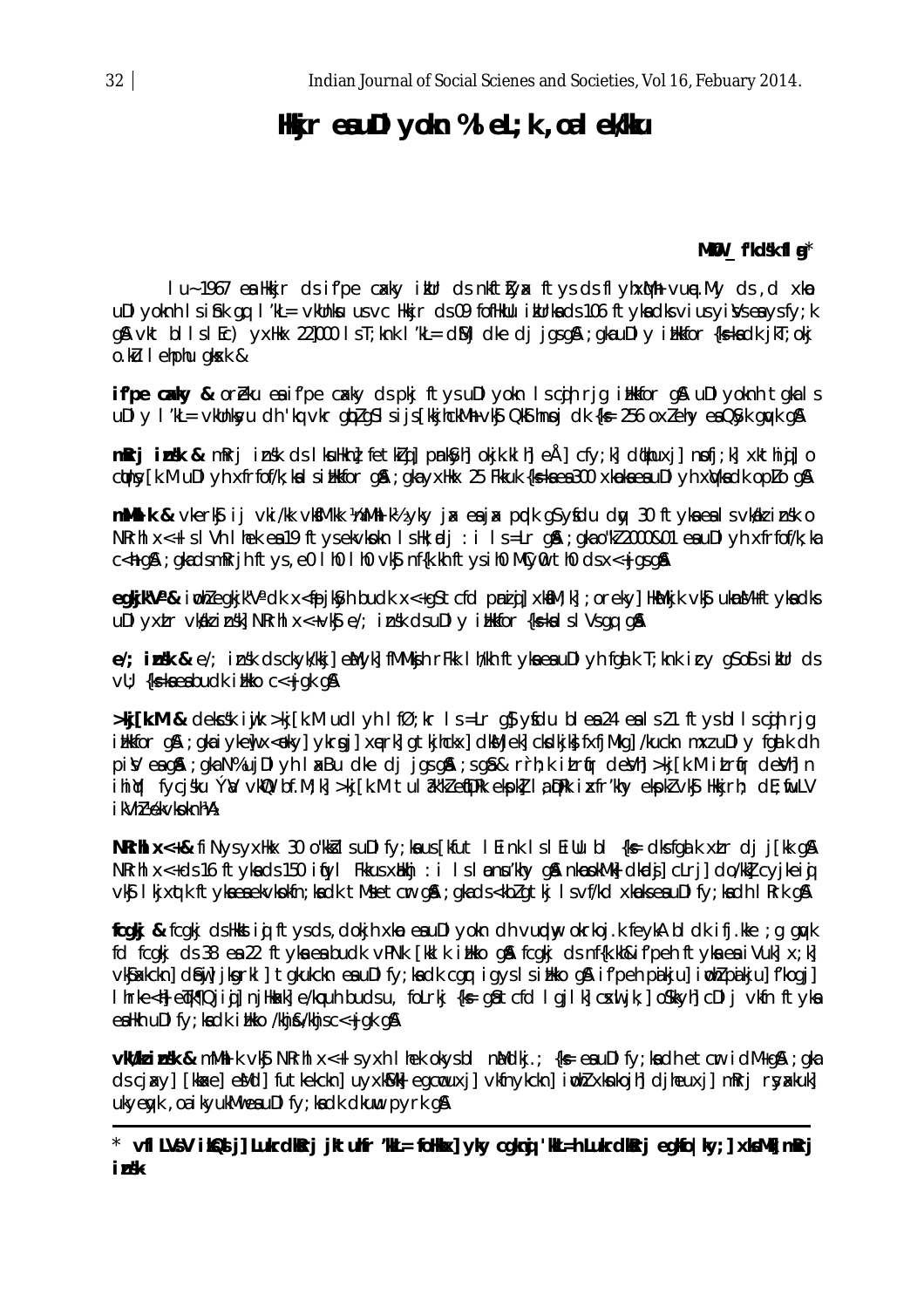bl rjg Li"V q\$fd nsk ds 40 ifr'kr Hko&Hkkx ea yky xfy;kjk Q\$y podk q\$ftldk day {k=Qy 880000 oxlfdykehVj q\$vk\$ ftlexyxHkx 50 djkM+tul {; k fuokl djrh q\$

vc ; fn ge uDI yh I xBukadh ppkldjarksijisnsk eaoreku eadn 56 uDI yh xw I fØ; gå bueals dN dk mYy{k vifjgk; lgS%&

- $1$ vf[ky Hkjrh; Ikt; oknh ny klekvkoknhilo oreku esi okt/kd pfpr uDI yh I xBu g& bl h I xBu us clri esiktuhfrd fciknih ij geyk fd;k Fkk ftlesfolkpi.k 'kDylegbhz deklunyky iVyler dbldnnkoj dkad h urk ekjsx, A ; q I XkBu 21 fl rEcj 2004 dks, e0 I h0 I h0 I h0 i h0 vkbD ¼ e0 , y0½ ikVhl; fieVh , oa ih0 MCym0 th0 ds vkilh ey Is cuk q\$ftldh vk\$pkfjd ?kkšk.kk 14 vDVmzjl  $2004$  clks  $q\phi A$
- $2$ ekvloknh dE; tull V IV j; kuh , e0 IH0 IH0 dh LFkkiuk 20 vDV til 1969 dks glpA blds lafkkid vell; I u vklj dligkbi pVthi FkA bi I akBu us 1971 ea fcgkj I svi usvkliljsku dh 'kq vkr dh vklj dblcMsujlaxikadksvatke fn; k ftleamPp tkfr dsykskaftleaT; knkrj yks IhO ihO vkbD ¼ eO1/2 eapysx, g& ijUrq; g [krjukd vk ]Øwj l xBu vHkh foylur ughaguyk g&
- $3 -$ I h0 ih0 vkbD 14e0, y01/2 ikotuy I by deblh dh LFkkiuk I u~1977 eagbA bl dsurk I R; ukjk; k fl @ , oallkk"di ullnh Fksh bl I axBu dk {ks= yc cksdkiks yksi /kuckn rd I hfer aks x; k ash
- I h0 ih0 vkbD ¼e0 , y0½ I sdsM I bVy deVh dh LFkkiuk I u~1972 ea qbA ; q I asBu I h0 ih0 vkbl  $4-$ 4.60, yol s dunn; devin ft i dk urko i R; ukjk; k fi m djrs Fk; i svyx gkdj vfLrRo envk; k vk; o Skkyh] Hkkxyig] cksdk ea vkt Hkh Ifø; g &
- I h0 ih0 vkb0 ¼e0 , y0½ jM ¶y\\$ clh LFkkiuk pUnity\k jMMh us clhA igys; sl h0 ih0 vkb0 ¼e0  $5 -$ , y0½ ikfotuy IsV'y deVheaFk; ijUrq1979 eablisvyx qksx, vk; 1980 ea; q laxBu vkfLrRo eavk: kA : a tesknid {k = eal f $\varnothing$ : a&
- I h0 ih0 vkbD ¼e0 , y0½, u0 Mh0 ch LFkkiuk 1988 eagbA ; g I xBu i mlz pEikjul njHkxkl I eLrhiqi  $6 -$ /kuckn rFkk ent¶Qiq ealf $\emptyset$ ; q&
- $7-$ **I h0 i h0 vkbD ¼e0 , v0½HkbZ th xi dh LFkki uk 1990 ea abA : a l xBu if'pe cxkv ea l fØ: q\$**
- Ih0 ih0 vkbD ¼e0 , y0½ tu'kfDr , d NkVk uDl yh x\/ g}ftl dk {k = paikju , oa d£ej gSrFkk ; s 8m $Rri$  insk ealkh  $1fØ$ ; g&
- 9. I h0 ih0 vkbD ¼e0 , v0½ vkWkikbtsku deVh Hkh NkVk uDI vh xV aS tks fcaki ds d£wi vkS mRri insk dsjkcVkat ftysealfØ; aA
- ihi (I okj xi ch LFkki uk 22 vi Sy] 1980 dks dk Shki Yyh I hrkje Sk Vd S , I 0½ ds }kj k dh xb A ; g  $10 -$ Hikir dk I okt/kd i Hikito'kkvh I akBu jak q& bl ds dov vkWk i nskd en ah 54 QkjtV LDokM q& bl I acBu dk I EcU/k i kfdLrku dh vkb0, I 0 vkbD vk\$ usiky ds ekvkokfn; ka ds I kFk Hkh jqs q& vc bl I as Bu us I h0 i h0 vkbD Yekvkpknh1/2 eaviuk fov; di fy; k q &
- $11$ ihi (I xujyyk vlehid k xBu 02 fnl Ecj) 2000 dk is ds vkrudh I xBu ihi (I fycjsku vlehid FK fQvhihd ds U: wihind ikVhz dh rig link k cvka }kik u Dlfv: ka ds f[kvkQ fd, tkus okvs gevks dks foQy djusdsfy, fd;k x;k FkkA ;q I xBu n.Mdkj.; cu {k = ft I ea vkU/k i nsk] mMhl k] eqkjk"V} NRrhl x<+ds{k= 'kkfey qhiealfØ; jqk qhil I EHkor%; q l xBu Hkh vc l h0 ih0 vkbD ¼ e0% l s qh tM+x:ka&
- dk/kMusku des/ht vKQ ekvkbLV ikVht ds 09 ekvkpknh I xBukadh LFkkiuk Hkkjr] Jhvalk] cktvknsk  $12$ vký ujky ds 09 ekvkoknh laxBuka usfeydj 2001 ea dh q& bl dk mnns; nf{k.k, f'k; k ea mifLFkr Thin ekykokni i kfVz ka yksi tax Buka dh xfrfof/k; ka dse/; tello; LFkkfir diuk q&

bi icds vfrfjDr vk\$ Hkh dbl i xBu vk\$ ny g& bi dk dkj.k; g g\$fd uDify; ka ea Hkh fofHkUu emnia dis yodj vii I h vucu gish qs visi buea Viv gish qs QyLo: i NkV&NkVs xij i dikk ea virs jgrs q& uDI yh I XKBu ; k ny pkgs dkbl Hkh gks i juramudk I ka Bfud < kpk, d gh fo'kkk i dkj dk gkrk g& bu I a Buka ealclsÅij iKsyr C; üks gkrk gSftlea 12 ls 15 lnL; gkrs g≤ jj gkus okyh fxj¶rkfj; ka vk\$ eWHKMka ea arkar akus ds dkj.k budh InL; I {; k ?kV Hkh tkrh gS vk\$ fQj u, InL; mudk LFkku yrs jgrs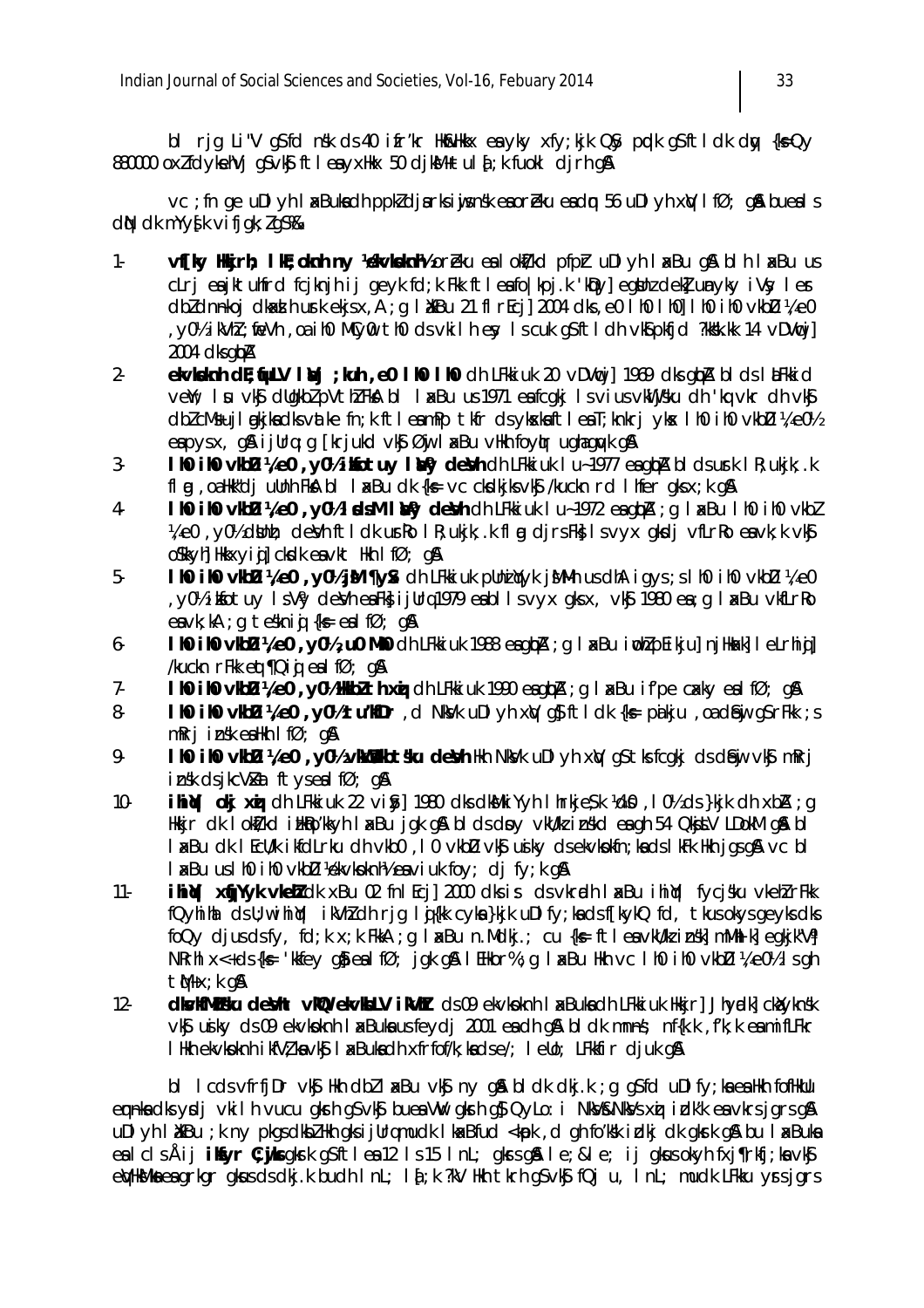gå bldsckn dümb: lifefr glsnh g\$ftlea 35 ls40 rd lnL; glsrsgå fxj¶rkjh vl\$j eWHkM+dsdkj.k budh I { ; k ?kVrh&c<Fh jgrh g& bl ds ckn tksiy deVh gkrh g\$ft I s dN I xBuka ea LVV deVh Hkh dgk tkrk g& bl dk dkj.k ; g g s f d t c dkb z u Dl y h l x Bu f d l h j k T; dks t S s f c g k j k v kU/kz i n sk ; k dkb z v U; dks t ksu ea ekurs qâ rks os mis LVV deVh dqus yxrs qå cMs i äkBuka ea , d&, d jkT; dks dbl tku ea ckv'rs qå t is & fcqki] vk\$ ; @ ih0 ds I hekorh? {k=ka dks feykdj I ku&xak tku dk uke vDI j I ekpkj i=ka ea idkf'kr qkrk jark gå blds ckn ftyk devha krha a tc uDlyh bl Lrjds I xBuds fy, ftys dks bolkblugha ekurs gå rks ml s ft yk de Vh dars af ugharks os bl s fMoht u de Vh dars af bl ds ckn LDok; M gkrs af ft liga nf {k, k ea nyke dak tkrk aå I h0 i h0 vkbD ¼ e0½ ds vdys vkU/k i nsk ea 54 LDok; M aå

: fn ae uDIfy; kalst Wh fadd ?kVukykadk Id; kRed fooi.k nsks rks Iu-2003 ea 15971 2004 ea 1533] 2005 ea 1608] 2006 ea 1509] 2007 ea 1565] 2008 ea 1591] 2009 ea 2258] 2010 ea 2213] 2011 ea 1960 rFM 2012 ea 1412 faild ?kVuk, a giblig & miyC/k vkadMka ds vuolki uDI yh failk ea ifrfnu, d Is vf/kd vke ukxfid ekis tk jasa \$1 u-2003 1 s 2012 rd 10 o k a dw 8494 v k ekis x, a sf tl e a 4952 v k e ukxfidl 1840 li {kkdehlvk\$ 1702 uDI yh ekjsx, q& blh rjg fi Nys10 o"kk}eauDI fy; kausli {kkcykals3232 qfFk; kj Nhu fy, tcfd li{kkcykausuDIfy;kals5832 qfFk;kj tCr fd,A

VC: fn uDIfv: kadsvL=&'kL=kaii nf"V Mkvh tk, rksmudsikl NkVsqfFk: ki t\$sfiokYoil fiLVvl ik: Qv] dckbll], I kWV jk: Qv] I c e'khuxu] ykbl/ e'khuxu] i kVkcy, l/h Vkd xu] i kVkcy jk: Qv] ekVkj] qSM xuMH] ySMekbUI cMsifekusij ekstm g& ; g I kjsgfFk; kj vo Kk rLdjh dsifj.kke g& fLFkfr ; g gSfd , e0 d0 47 jk; Qy, d ckjh eDdseafey tk jgh g& exi dh cuh filly ek= 15 ls201000 eavkl kuh lsmiyC/k gS ftldslkFk, d Hkih exthu eDr nh tkrh g& ekvkokfn;kadsikl IscwylinQ tidly Hkh ciken ga gåtks bXySM ea fufer g& [kno]; k , st ful ; ka clk clguk gS fcl uDI fy; ka clks vc fQyhind ] rophy vkg usiky Is vR: k/kfud afFk: kill poki midi.k vkf /kuikf/k iklr aksiaha&

fn Hkir eauDI yh ykUnkyu dsfy, mRrink;h dki.kkadh foopuk dh tk, rksdN rF;kadk mYy§k; t: jh gks tkrk gå ikjEHk eatc ljdkj us Hkfie løkkj ykxwdj Hkfieghuka eatehu dk forj.k rksdj fn;k ijUrg tehu ij oktrfod dûtk ughafey ikuk uDI yokn dsiuiusdk, diefk dkj.k jak gå blh rig ljdkj us U; wre etnijh rks ykxwdj nh yfdu oklro esetnijksdk etnijh ughsfeyrh Fkh rc uDI yh urkyksuschid ds cy ij etnijh fnykus dk izkl fd;k vk\$ mllga etnijka dk leFkLi feykA bl h rjg cjkstxkjh]xjhch]vfk{kk] Hkfkeih tkfrokni detkjks dk mikih Muu DI yokn dsiuius dsiodkfyd ykj LFkkbldkj.k gj

uDI yoknh vkUnkyu T; knkrj tayh bykdka ea juik vkj etcm fLFkr ea Hkh ogha g& bl dk dkj.k vkfnoklh cqY; {k=kaeafodkl dh vunfkh rFkk oreku le; eacqik"Vh; dEifu;ka}kjk [kfut lEink dsnkqu ds nk\$ku vkfnokfl ; ka dh irkMuk , oa muds i wbkl dh dkbl 0; oLFkk ugha gkuk g& bl ds vykok uDl yh I axBuka Is the ghas dh 'hadk ea vDI j funkk vkfnokfl ; ka dk mikih Mu ghask Hkh i edk dkj.k gå mnkgj.kLo: i 17 ebl 2013 dks NRrhx<+ds chtkig ftyseavlilyk xkp ealg {kk cykads gkFkkaekjsx, vkB dfFkr uDI y mxpkfn; kaea nl lky lsde vk; qds cPps Hkh Fks ftuds gkFkka eadkblgfFk; kjugha FkA; fn taxy eauDlyhgeyka ds ckjs ea I e>uk qSrkscLri dh pkj tsyka ea cUn d\$n; ka ds ckjs ea "I puk ds vf/kdkj\* ds rgr ekakh xbl I puk ij ppkl djuk t: jh q& nrokM+ ty dh {kerk 150 cin; ks dh g\$ vk\$ ; gka ekvkoknh vkrodh gkus ds vkjki ea 377 vkfnoklh cün gâ bih rig nikiz tsy dh day {kerk 396 can; ka dh q\$51 vkfnoklh efgyk vkg iq "k vkradh qkus ds vkjki eaclin gå dkadj ty dh {kerk 58 g\$ tcfd ; gka ekvkoknh vkradoknh gkus ds vkjki eadw 144 ykx cun gâftlea 134 vkfnoklhiq "k] 06 vkfnoklhefqyk, a vk\$ 4 vu; g& blhrjq txnyiq ty dh{kerk 629 g\$ftleauDIyh gkusdsvkjki ea546 ykx cUn g\$ftuea512 vkfnoklh g\$rFkk 53 efgyk, ag& bueals9 ykx ikp I ky Ist; knk I e; IscUn gSt cfd 08 ykskadh chrs, d I ky Isvnkyr eadkbliskh ghughaqblg&iis NRrhl x<+ea; q l{; k 5000 lsÅij q& blh lsvUnktk yx tkrk q\$fd vkfnokfl; kadsuke ij cu jkT; kaea vkfnokl h dh I kekftd fLFkfr fdruh [kjkc q&

yfdu bldk rkRi; l; q ughagfd uDlyh I makuthfir ds ik= g&D; kfd fgald okei Fkh i fryl dk efkfcj vkfnokl h ig "kka efgykvka vkg" cPpka dks Hkh fu'kkuk cukrs g& os lig{kkcyka dkg jkturkvka dks yxkrkj ekj jgs gå rFkk oslan tura= U; k; ikfydk eut; thou dh xfjek dks Hkh eqko uqhanrs vk\$ doy jDrikr eafo'okl dirs all yfdu xilc, oa vf'kf{kr vkfnokl h uDl fy; ka dh tekr ea 'kkfey gkrs tkrs gli D; kid l kE; okn dh opkfjd vkj vkfnokfl;kadh Hk[kejh,d nu jsdsiujd cu tkrsgSvkj gj xjhc tkauDlyh urkvkadsl Eidlea vkrk g\$ dks; g yxus yxrk g\$ßejs ikl [kkus dsfy, dN| ughag\$vk\$ ikus dsfy, lalkj iMk g\$b mllgayxrk g\$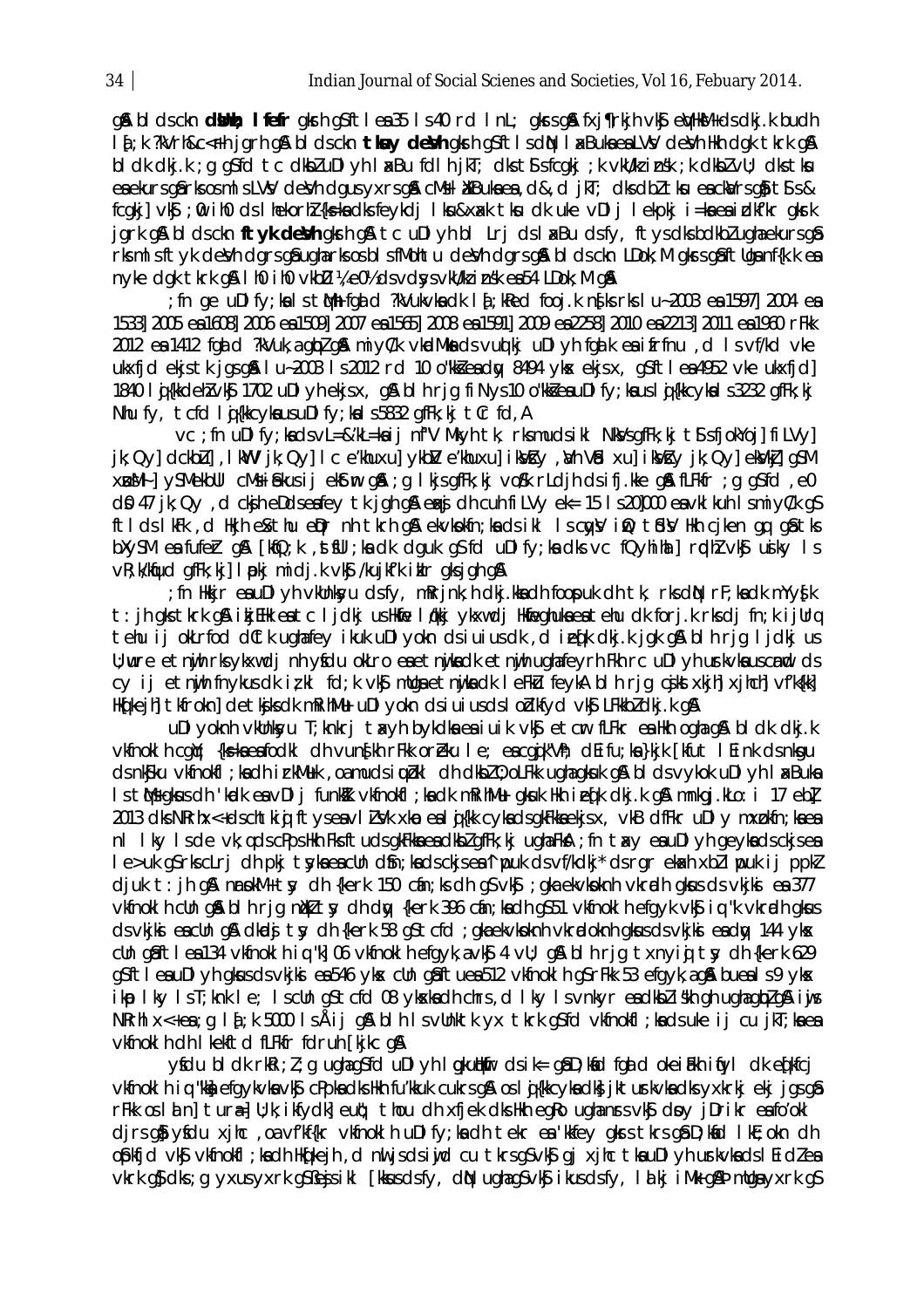fd bl ykdræ usmudksdN ughafn; k] u jkVh] u jktxkj] u f'k{kk vk\$ u gh l j{kkA vr%mUga vc 'kkfUr dh I Qyrk dsckn LFkkfir gkusokyh I odkik dsvf/kuk; dRo eagh Lra-rk vk\$ I Eeku fn Fkkbli Mfk g&

: Ifi I tio/kku fuekick bi I Ecli/k eail pr Fka Hkkirh: I tio/kku dsvuð Nn 244 ¼1½ eavi ei egkkv: vksi fetkje dks NkM+ckdh jkT; ka ea vud fipr {ks= ?kk\$"kr djus vk\$, ds {ks=ka ds i tkkl u grafo'kšk 0; oLFkk ds i ko/kku an blh vupNn IstMh ikpoh vuolpoh ch/kkik 6 enik"Vifr dksfdlh {k= fo'kk dksvuolnfor {k= ?kks"kr djus ds vf/kdkj qå fcqkj] xqtjkr] e/; insk] eqkjk"Vj mMhlk vkfn ikUrkablh iko/kku ds rqr~'vuq fipr {k=\*?kk\$"kr fd, x, FkA ikpoh vud poh dh /kkjk 3 ea mYysk qafd ftu ikurka ea vud fipr {k= ea yksks ml ds jkT; iky ifro"kil EcfU/kr {ks=ka dh fLFkfr ij jk"Vifr dks fjikWl naka blh rjg ikpoh vud poh dh /kkjk 4 ds vud kj ikT; iky dksbu {k=kadsdY; k.k dsfy, tutkfr I ykgdkj ifjokn xfBr djusdk vf/kdkj g\$ftlealEcfll/kr ikUr dh fo/kkul Hkk ds rhu pk5kkblvud fipr tutkfr ds ifrfuf/k gkus gh pkfg, A bl h rjg bu {ks=kaea kkar vk\$ I dkI u dsfy, tutkfr I ykgdki ifi"kn dsijke'kI sfo'k'k fu; e cukusdh 'kfDr Hkh jkT; iky dksnh xblg&

Li "Vr% I pf/kku fuekirkvkadh I txrk I sdkbi yklk ughafeyk gå nsk dh fopkjghu nyra=h jktuhfr I s xincka dks I h/kk ykhk ugha igpk g& I ao/kku dh 'kiFk ysdi dke djus okys I Rrk/kh/kka us xincka vud anor tutkfr; ka vk\$ vud fipr {ks=ka dh ?kk\$ mi\$kk dhA bl h dk ykHk fqad d uDl yh lemka us mBk; k q\$ vk\$ vkt n\$k ds 106 ft yka ea budh I ekukri I jdki gå xihc cuokl h dlrku&dyDVj I sll; k; ugha ekarå uDI yh vnkyra tul wokbldjrh qi Qi yk l wkrh qsvkj fø; kflor Hkh djrh qi dHkh&dHkh l jdkjavkj jktuhfrd ny Hkh vthc rig dsfuekk ydj I krk dh de tkjh dks i dV djrs q &; k okV cukus dspDdj e a dN Hkh djus dks r \$ kj qks tkrsg&eydkufxjhdsdyDVjohOd".kkdkseDrdjusdscnysftuvkBekvkokfn;kadksNkMkx;kFkkmlea d cMsekvkoknh vDdhjktwgjxksky dhiRuh ,0 inek Hkh 'kkfey Fkha'; gekvkokfn; kadsifrujeh dk vthc, mnkgj.k gå blh rjg fouk; d lu dks; kstuk vk; kstus eg kojuklin ngdj laix ljdkj us loj{kkcyka i tyll [kino]: k, tiul; ka vkj nsk dh I kekli; turk dks u tkus dkiu I k I nsk fn; k tcfd fouk; d I u dk ekvkokin; ka Is tulko iujh rjg IslkQ gkspodk g& blh rjg vkijsku xhu gaV ea kkfey luj{kk cyka ds tokuka dks Hkh vius gh nsk ds ukxfjdka i j xksyh pykus ea tks vkfRed d"V gkrk gS og Hkh egRoiwkig & ysdu uDI yh, i k ugha I kprå nkrokMk eauDI fy; kaus 76 tokukadh qR; k dj nh tcfd djfxy l ak"k ealkh, d fnu eabrus qh toku ekjs x, FkA db & db Fky I uk vk\$ ok; q I uk v/; {kka us I ko Zt fud c; ku fn, q \$fd I uk dks uDI fy; ka I s y Mus dsfy, ughayxk; k tk I drkA ckr diN gn rd Bhd Hkh g\$yfdu vc uDI fy; kalsfuiVusdsfy, d vyx rstriki vkj vk/kfud ifri{kk izkkyh ea; Dr I B; cy cukusdh t: jr gStksdBnh; xg eaky; dsv/khu gkA

vc ; gka ; g itu fopkj.kh; gks tkrk g\$fd vkf[kj d\$s vk\$ dgka I s uDI fy; ka ds ikl /ku vkrk g\$ vkf[kj budsvk; dslkr D;k q&, slk irk pyrk q\$fd uDlyh laxBu viusitikko okysbykdka eafdlh Hkh fuek.kldk; lij jankjh VDI 14yoh16 r; dj nrsgå pkgs Bodnkj gks; k ljdkjh; k futh I Hkh dks vUrr% yoh nuh gh gkrh g& blh rjg ; sykx vkS| kfxd ?kjkukalsekfld yoh olnyrsg& taxy eamRiknu dkjkckj IstMslHkh dkjkckfj; kael yu rmwiRrk dkjkckjh ekfl d yph prokrsg& ekvkokfn; kadsi ikko okys{ks=kadsfdl ku vk\$ etnij Hkh viuh dekbldk, difr'kr vc LoPNk Isinku djusyxsq&bldsvykok uDIyh vo&k [kuu dksvatke ndi Hh /ku dekrsg& uDI fy;kadsvk; dscgr cijsi{k Hkh g& uDI yh eknd inkFkkidh rLdih]udyh ukWsdh rldjh vkj qffk; kjkadh rldjh djdshkh /ku dekus yxsqåtkscqr qh fullnuh; q&

gka; q Hkh fopkj.kh; q\$fd ykf[kj uDlyh yiuh bl cMh dekbldks [kpldgkadjrsg&tkudkjkadk dquk q\$fd uDI yh viuh dekbldk 20 ifr'kr fqLIk viusdMj dsdY;k.k dsfy, djrsq& 60 ifr'kr laxBu dks pykus vk\$ qfFk; kjka rFkk xksyh ck: n ij [kp] djrs q\$ rFkk 'kšk 20 ifr'kr fqLlk ?kk; u d\$Nj ds bykt ds fy, [kplfd; k tkrk q&

bl l EcU/k ealokt/kd egRoiwklrF; ; g gSfd uDlyh tu leFku tWkusdh viuh dkf/k'k ealQy gkrstk jgsgåtc uDI yhjsyxkfM+kadkscakd cukrsg}jsyosLVskukadksmMkrsg}ifyI Fkkukaijgeyk djrsgå k I o. ku foll kuka ds [krks dh QI y dkVus ds fy, vkrs g\$rks muds I kFk I £dMka I a j k ea yky >. Mk y dj vud iq "k] efgyk, a vk\$ cPps Hkh gkrs g\$ y\$du vc igys okyh ckr ugha jghA vc ykBh M&Mka I s yMus okyh uDI yh [krjukd qfFk; kjka vk\$ ySMekbal dk izkx djus yxs qSrFkk Hkkjr dh vkUrfjd lig{kk dsfy, xakhj puk\$rh cu pods a \$ fQi Hkh uDI fv: ka dh o \$k ekxka i i /: ku ngdi mllaa fu i Vkus dk i wkl I Qv iz kl I idki dks diuk ah pkfg, A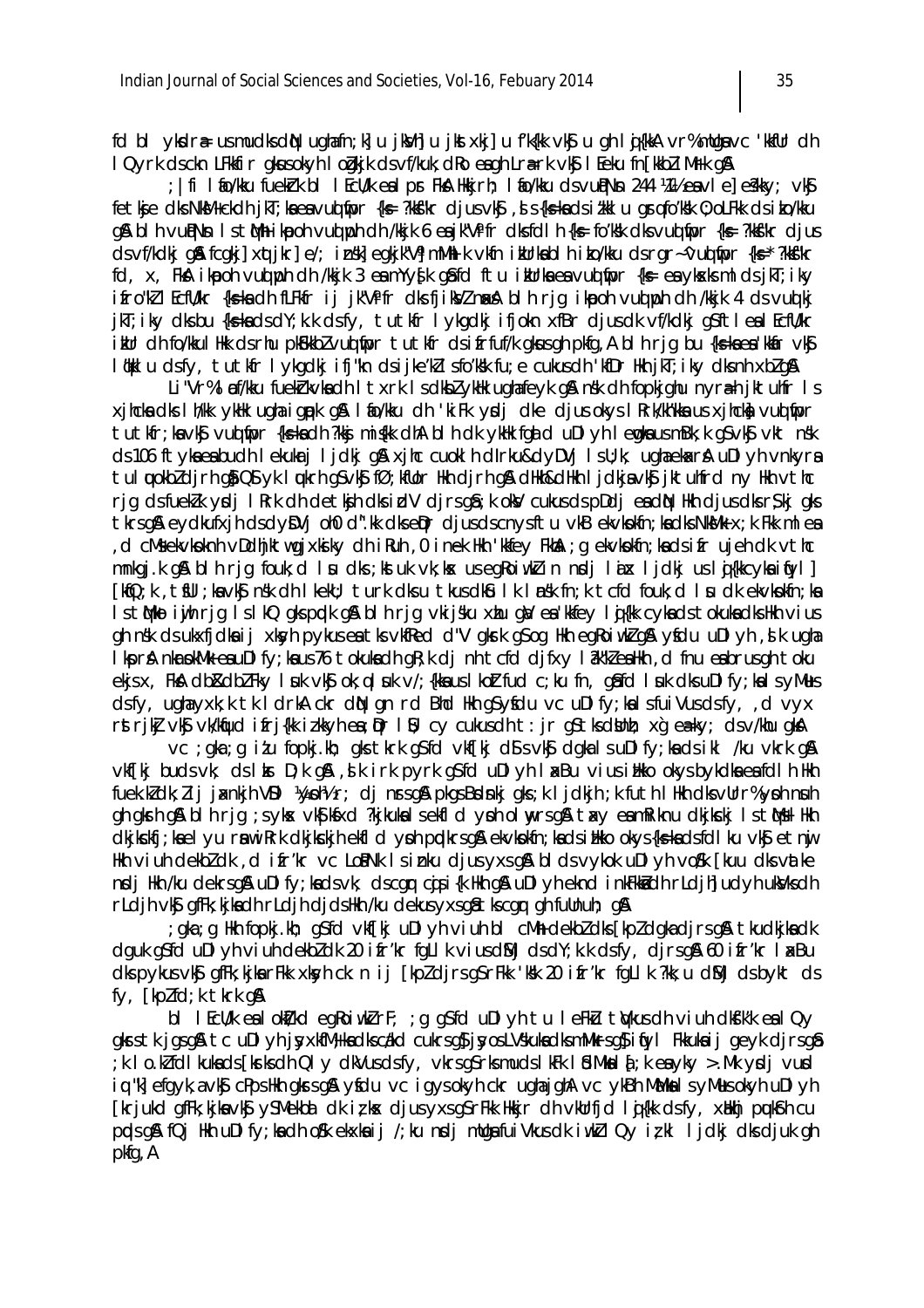tc Hkh uDI okn dh I el; k dks I ekir djus dh ckr gkrh g\$rks ck\$) dks vk\$j kturkvka dk, d rcdk ; g dgus yxrk g\$fd LFkkuh; ykska dks jkstxkj nsdj] fodkl i \$dst nsdj] vkfnokfl ; ka dh xjhch nij dj bllga ed: /kkikeavkukpkfg, AvktuDIfy; kadkIkykukctV 1400 dikM+: i; slsHkh T; knkgSvk\$; glkik/ku d\$svkrk q\$Åij of.kir q\$lkFk qh;q Hkh mYy{kuh; q\$fd yky xfy;kjseafodkl Hkh rHkh Iblko qksik,xk tc ekvkokfn; kadkslø; : i lsdetkj dj fn; k tk; A

gka Ekâ, d ckr Li "Vr% dguk pkgakk fd uDI fy;ka ea rhu rig ds yks gâ, d rks xihc] 'kkf"kr] oapr; vkfnoklh I keku; tu gårks nuljs os I 'kL= yMkds gårFkk rhljs gåuDI yh usrka I keku; tu dks uDI yh usrk 'kk'k.kfoghu 0; oLFkk dh vkl fnykrsg\$vk\$; gh urk vius l'kL= dMj ds}kjk opLo dk; e djrsg&rHkh vkU/kz insk] NRrhl x<} >kj[k.M] fcgkj 1 s if pe cakky rd yky xfy; kjk QSy pqdk g& ysidu uDI yh usrk rks l Rrk ikir djuk pkgrs gå gj uDI yh ust vius dks ekvkt ysuu Is de Økfurdkjh ugha I e>rk vkt usiky ea ekvkoldfn; kadsfoy; usrksbl dk eukcy vk\$ Hkh c<k fn; k q&

bl hfv, esikQ 'kCnka ea dauk pkark aufd uDI vh urkvka dk v{; fodkl dHkh Hkh uaha jak a\$ ; srks fl Ql vk\$ fl Ql vf/kl RrkRed jk"Va dk fueklk djuk pkgrs g& fQj Hkh uDl yokn Is fui Vus ds fy, cgwlk; keh ultin dh t: jrg&, d rksiwik uDI yoknh vkUnksyu vk\$ bl IstMsIHkh I axBu x\$&dkuwh q\$vk\$ fqad d q\$vr% bu ij dBkj 10; oan. MkRed dk; bkgh cgr t: jh g& nu j} ljdkj dh lgk; rk , oafodkl jkf'k dks HklVkpkj ds HkV p<+us Isfupys ik; nku ij [kM+sykskard igp ik; skA; | fi dVnz I jdkj us ifryl dfeł kadks cwV iQ okgu miyC/k djkdj]iftyl dfełksdsfy, chek ;kstuk 'kq djd}ljsMj djusokysuDlfy;kadsfy, iunbkl ktuk 'ka did} uDI y illkfor {ks-kaea cikstxkiks dks ykHk nusea i ay dids rFkk uDI yh i pki vfHk; ku I s; fuiVus dsfy, lidkih ipki 'ka dids dblmik; kaij dke fd; k q\$ ijUrabu I cdsfy, dUnivk\$ ikT; kaea lg; kx cgr t: jh q&

vur enes at a dauk plank and ekvloknt vkg upl vt mu xitic vkfnold : kn vkg fdl kuknds fv, Hkt ?kkrd g&ftudsfy, yMusdk osnkok djrsg& vr%vkt Hkkjr I jdkj dk dke ykdræfojk/kh I Hkh 'kfDr;kadks? IB; : i IsijkLr djuk g\$ uDIfy;kadsmnns;kadk : ekuhdj.k djusokys rFkkdfFkr fo[;kr Ikekftd dk; drkvkaij ikh vrd¢k cgr t: jh gå lekoskh jktuhfrd ifØ; k vk\$ fodkl dk, tsMk rks vfuok; lgSghA

#### I thik

- $\bullet$  x(i)  $Y \vee k$ ;  $\phi$  del & i j'kojke x(ur-
- uDI yokn %mnlko vkj fodki & ykulinz dękj dlinu-
- $\bullet$  jk"Vh; loj{kk & v'kksd duekj flog-
- $\bullet$  jk"Vh; j{kk, oalqi{kk & ikQ, y0 tQ flq.
- · MCVO MCVO MCVO MkW osniu; k MkW dke-
- UkDI ykbV enew & nkl xirk folyo-
- bu n ord vkmp uDI yckMh & I rekurk cuth?
- v fgLVh vkW uDI ykbV emetV bf.M; k & I c.kj {kk-

 $***$ \*\*\*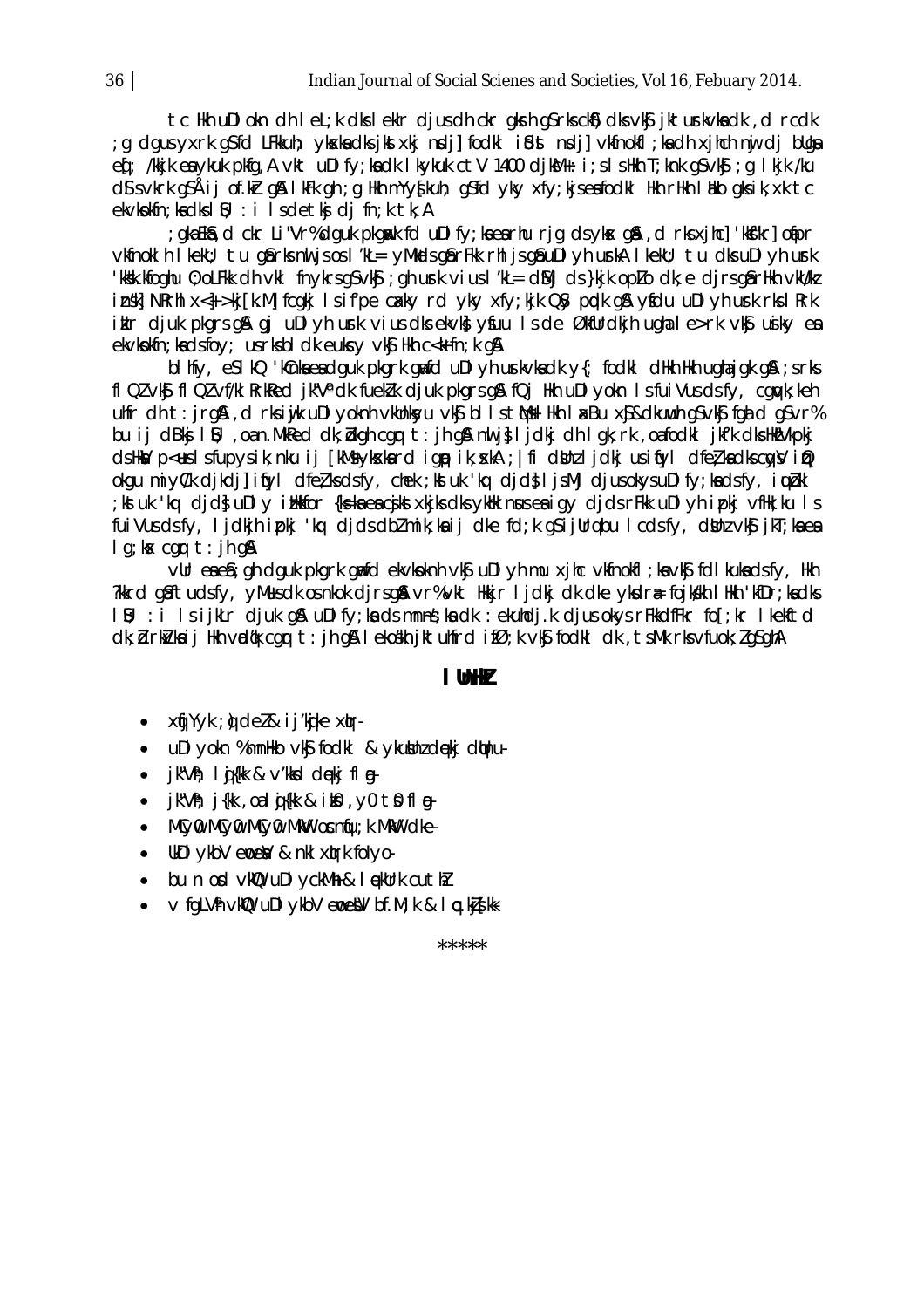# pulolaeaefgylvlach Hiedk

#### MM vtù feJ\*

gekjs /ke/kkL=ka rFkk I kfgfR; d xtlFkka ea dgk x; k g\$fd tgka ukjh dk I Eeku ugha gkrk ogka nork dk fuokl ughagkrk %b; = uk; Lrqin; UrsjeUrsr = norkAB ukjh dksek<sup>1</sup> cgu] iRuh] i n=h ds: i ea Åpk LFkku fn; k x; k g& dgk x; k g\$fd ukjh I Eeku] J) k] fo'okl dk irhd gkrh g& i jUrq 0; ogkj eabl dk mYVk gkrk g& ukjh VigUnwefgyk½ dks Kku] "kfDr] /ku dh nnoh ds: i eaØe'k% ljLorh] nnxk] rFkk y{eh: i eaifrf"Br fd; k x; kA a fdrus vk'p; I dh ckr q\$fd intk djrsle; qe L=h dks nph ds: i enekurs qq s dgrs q\$fd tks nph leLr; ikf.k; ka ea 'kfDr : i ea fLFkr qS ml dks ckjEckj izkke<sup>2</sup> ijUrq 0; ogkj ea ml s 'kfDrghu ¼ kekftd] vkfFkd, oa jktuhfrd½ cuk dj j[ksq&, d rjQ qe y{eh dh jkst intk djrsq&nuljh rjQ ?kj dh y{eh kL=h½ dksvkfFkd vf/kdkj nuseal dkp djrsgål/pkga og Lo; aml dh gh dekbl D; kau gkAl/2

ofind dky en Ikekftd] 'Kakf.kd] vkfFkd] jktuhfrd : i Isiq "k dh Ied{k<sup>3</sup> L=h enkydky en I kekftd] 'k\$kf.kd] vkfFkb] jktuhfrd : i I sfi NMh xbA i jEi jk vk\$ jhfr&fjokt dsuke i j voekuuk] ; kruk] 'kkšk.k dk f'kdkj gkrh jghA

Lore-rk vknkyu ds nkjku gekis ik"Vh; urkvka us?ki dh pkginhokih ea dh ukih dh ghu n'kk dks eglul fd;k rFkk mudsmRFkku dsfy;siwik izkl fd;kA; |fi uotkxj.k ds'kykdk ig "kka& jktk jkeekgu jk;] Hkmp ed[kkik/;k;] cáde pmz pVth] egknp xkfolln jkukM} foodkulln] xkiky d".k xk{ky} us bl dh i f"VHkfie r \$ kj dj nh FkhA gekjs Lora-rk vknkyuka ds egkuk; d egkRek xkakh us bl I EcU/k ea I cl s vf/kd eg RojwkZ Hkfiedk vnk fd; & os L=h&iq "k ds I ekurk ds i {k/kj Fk&<sup>4</sup> xk/kh th dk ekuuk Fkk fd efgykvkads vkxs vk; sfcuk dkbl Hkh vknkyu I Qy ugh gks I drkA muds iz kl ka dk gh Qy Fkk fd ?kj dh pkgjnhokjh ea jgus okyh vcyk ukih vktknh dh yMkbleac<&p<dj fqLlk yhA fo'Kk : i Isfonskh oL=karFkk I kekukads ofg"dkj eafL=;kadh vge Hidiedk Fida vianksyuka ds nišku vurd efgykvia distsy Hida tikuk i Mik taka milias dBkj ; kruk; a nih xbA liktuh uk: Milv: .kk vkf'kQ vyh]i fMr fot; y{eh] I prk di ykuh vkfn dk uke ge cMsxollsyrsg&

Lore rk vknkyu ds nkjku ukjh dh ghu n'kk ij tks fpurk 0; Dr dh xbl Fkh ml ckr dks /; ku eaj [krs ggsl fo/kku fuekirkvkaus; g 0; oLFkk dh fd ukjh vkg ig "k eadkbl Hkn u gka vuigNn 14 15 16 19 40 42 47] 332 Is; q ckr Li"V qks tkrh q& bu vuqNn dks iilkoh cukus ds fy; s l e; & l e; ij dN I qi{kkRed vf/kfu; e Hkh cuk; sx; A fQj Hkh efgyk; a l kekftd] jktuhfrd] vkfFkd : i l sfi NMh jghA

Hkkjr nfu;k dk I clscMk ykdrægå;gk;dh 60 djkM+ernkrkvkaeals30 djkM+ernkrk efgyk gå puko dsle; bi ckr dksckj&ckj j{kkidr Hkh fd;k tkrk q\$yfdu fl Qloky yusdsfy; & tc ifrfuko nus dh ckr vkrh q\$rksqekjk iq "k i/kku lekt eg ekM+yrk q& D;kad mlsbl ckr dk Mj q\$fd ;fn efqyk;a vkxsvk xblrksmudk jktuhfrd oplo lekir gkstk; xkA ; g ckr gekjsjktuhfrd nykadsvkpj.k Isli"V g& yxHkx qi ny efqykykadksuke ek= dk fVdV nrk q& ftu efqykykadksfVdV fn; k Hkh tkrk q\$mudsihNsHkh ikVhldk; g fopkj fNik jgrk g\$fd efgyk cxkor dh jktuhfr ughadjxh] ikVhldsgj Q\$ysdksvkjkem dj ekustil gesk fouez culi jastin of sdBkj nyt; 0; oLFkk dsdkj.k; g ckr car I hek rd ig "k i frfuf/k; ka i j Hkh ykxwgkrh g& fi Nyspkj pukokaeacMsjk"Vh; nyks}kjk efgykykadksfn;sx;sfVdV dsyk/kkj i j ; g Li"V gks

<sup>\*</sup> folkkxk/;{k] jktuhfr'kkl=] f'koifr ih[th[clkyst] 'kkgjrx<} fl )kFklxj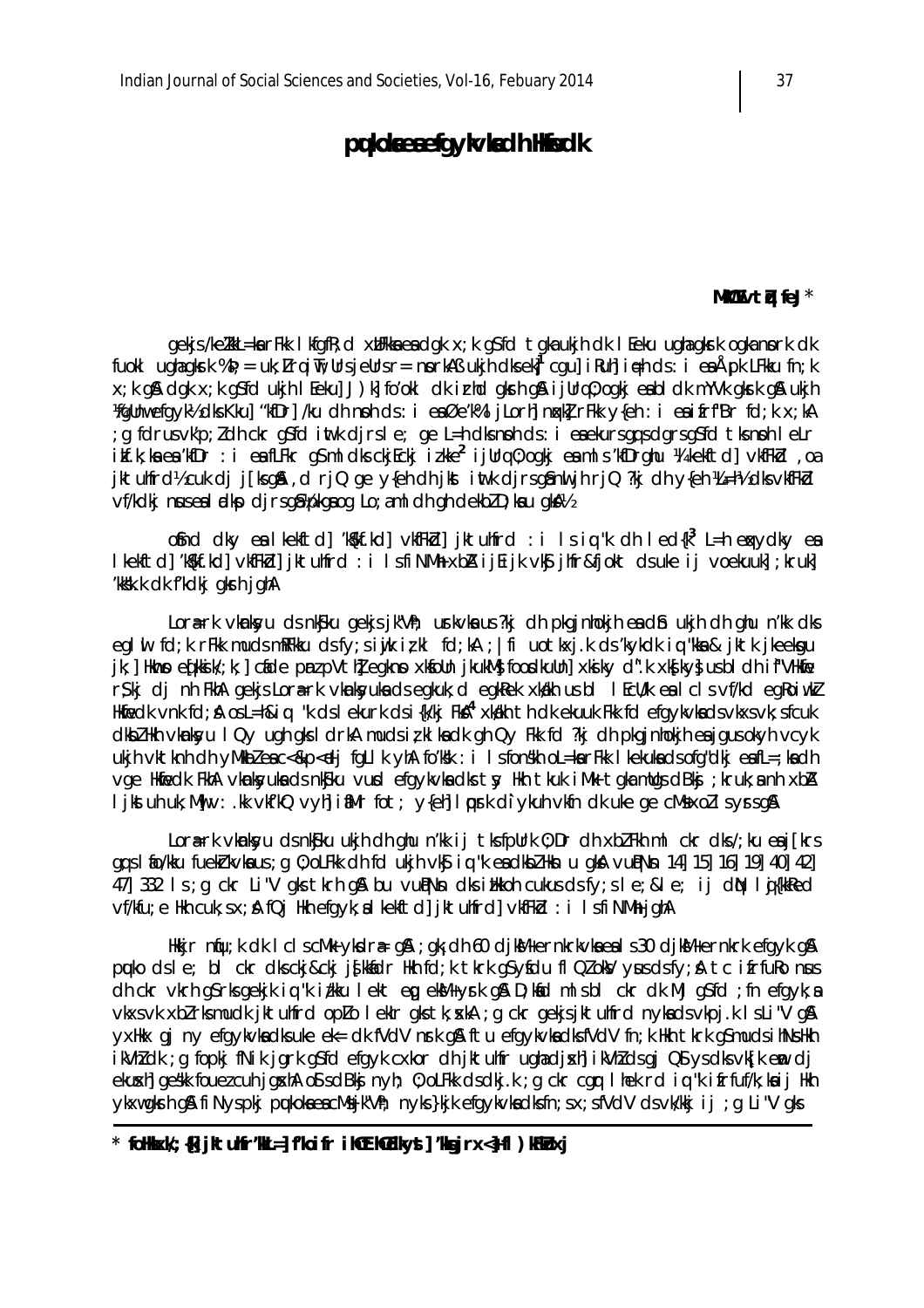tkrk g\$fd muds}kjk 10 ifr'kr lsvf/kd efgyk mEehnokjkadksfVdV ughafn;k x;k tcfd mudspuko thrus dk ifr'kr yxllkx Bhd FlkA

#### Vcw,

| IkkfVZ kj |           |             | yksd I Hiki pulko 1998   yksd I Hiki pulko 1999   yksd I Hiki pulko 2004 |          |           |          | $\sqrt{\kappa}$ di Hkk puko 2009 |             |
|-----------|-----------|-------------|--------------------------------------------------------------------------|----------|-----------|----------|----------------------------------|-------------|
|           | i R; k'kh | $f$ ot; $h$ | i R; k'kh                                                                | $fot$ :h | i R; k'kh | $fot$ :h | i R; k'kh                        | $fot$ : $h$ |
| dkxl      | 38        | 10          | 5 I                                                                      | 14       | 45        |          |                                  |             |
| Hkktik    |           | 15          | 25                                                                       | 15       | 30        | 10       | 44                               |             |

gekik lekt efgykykadks lekt eamPp LFkku nusdh rksckr dirk g\$yfdu tc yf/kdkj nusdh ckr vkrh rks ihNs gV tkrk g& gekis nsk dh; g I cls cMh =kl nh gSfd, d rjQ rks ge bl ckr dk nEHk Hkirs gS fd gekjk ykkdræ niju; k dk I cl s cMk ykkdræ gs i jurg nu jh rjQ ykkh ernkyka Xefgyki dh Hkkxhnkjh irhdkled gå ge bl ckr ij xoldj Idrsgå

gekih i/kkuea-h efgyk XLole Jherh bánjk xkkkh/2, oa jk"Vifr Jherh ifrHkk ikfVy jg prolh g\$ gekjh oreku ykoli Hkk dh v/; {k] nsk dh I cl s cMh i kVhl dh v/; {k] ykoli Hkk eafoi {k dh urk] jktLFkku dh eq; eah ol #kjkjktsfl &/k; k] rfeyukMq dh eq; eah t; yfyrk] if'pe cxky dh eq; eah cuth muliff , oa fnYyh dh iwl ed ; eath efgyk FkhA blds iwl Hkh I work diykuh ufllnuh I RiFkh I bhk vuoj | rkbeij | tkudh jkepllni t; yfyrk] jktlinz dkSy engy] jkcMh noh] I dkek Lojkt] mek Hkkjrh] ol U/kjk jktsfl &/k; k ed[; eah jq podh q\$\ dini; jktulir ea din vu; efgykvlatis eerk cuth jskplk plskjin utek giriykg elfgfluk fdnobl jktekrk flå/k;k XLoCl½ vkfn dk uke fy;k tk ldrk g& ysdu ;g uke mpdjy;ka ij fxuk tk ldrk g& vkt efgyk; acl | jy | gokbl tgkt | c pyk jgh gå dbl ifrf'Br dEifu; kaeal hEblEvkE gåfQj jktuhfr eaefgykvka dk vdky D; ka bl dk , d ek= můkj g\$ vf'k{kk rkfd mudsjktuhfrd Hkkxhnkjh dsfy; sljdkj }kjk fu; kftr fodkl dk izkl ughafd; k tkukA ; gh otg g\$fd vktknh dsckn dsckn Islan eaefgykvkadsifrfuf/kRodk ifr'kr 0 ls11 dschp jgkA

| vke puko        | $0^{\prime\prime}$ | $dy$ I hVka dh I $f$ ; k   efgyk I nL; |                 | efgyk I nL; kadk i fr'kr |
|-----------------|--------------------|----------------------------------------|-----------------|--------------------------|
| $\overline{1}$  | 1952               | 499                                    | $\overline{22}$ | $4-4$                    |
| $\overline{2}$  | 1957               | 500                                    | $\overline{27}$ | 5-4                      |
| $\overline{3}$  | 1962               | 503                                    | $\overline{34}$ | $6-8$                    |
| $\overline{4}$  | 1967               | 523                                    | 31              | 5.9                      |
| $\overline{5}$  | 1971               | 521                                    | $\overline{22}$ | $4-2$                    |
| 6               | 1977               | 544                                    | 19              | $3-4$                    |
| $\overline{7}$  | 1980               | 544                                    | 28              | 7.9                      |
| $\overline{8}$  | 1984               | 544                                    | 44              | $8-1$                    |
| 9               | 1989               | 517                                    | $\overline{27}$ | $5-3$                    |
| $\overline{10}$ | 1991               | 544                                    | 39              | $7-2$                    |
| $\overline{11}$ | 1996               | 543                                    | 39              | 7.2                      |
| $\overline{12}$ | 1998               | 543                                    | 43              | 7.9                      |

Vsw ch ykdi Hk eaefqyk ifrfu/ko 14 km/sHkirh; puko yk; kx] uśluy byb'ku oko1/2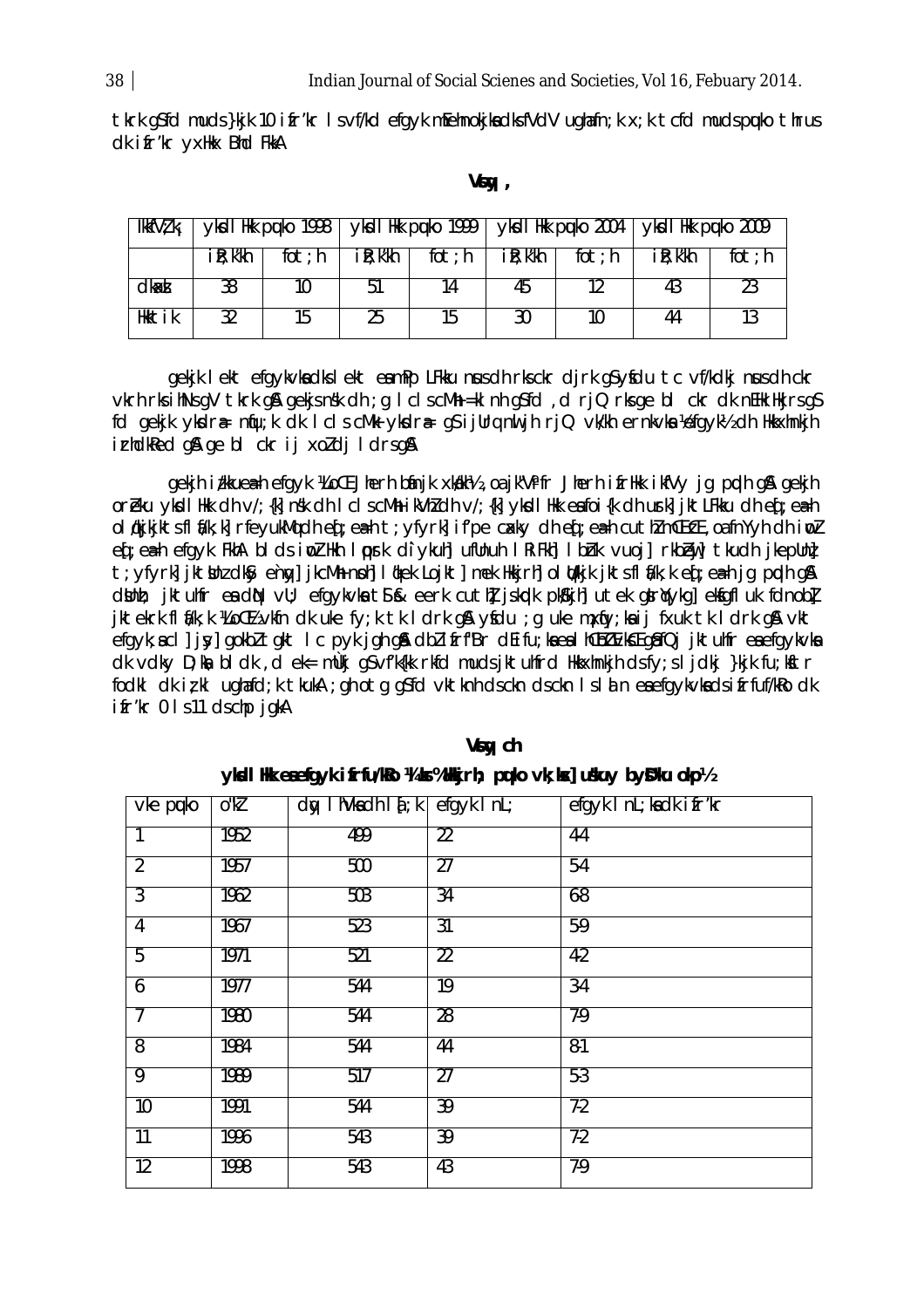| $\sim$<br>יי | 1999 | <br>543                         | 49 | 88           |
|--------------|------|---------------------------------|----|--------------|
| 14           | 2004 | 543                             | 44 | 0 Z          |
| 4F<br>טו     | 2009 | $\overline{\phantom{a}}$<br>543 | 58 | 10.0<br>IV O |

1952 ds ykdl Hkk puko enefgykvknds i frfuf/kRo dk i fr'kr 4% Fkk] tks 1957 en 54% 1962 en 6-7% 1967 ea 5-9% 1971 ea 4-2% 1977 ea 3-4% 1980 ea 5-4% 1984 ea 8-1% 1989 ea 5-2% 1991 ea 7-2% 1996 ea 7-2% 1998 ea 7-9% 1999 ea 8-8% 2004 ea 8-2% or Eku ea yxlikx 11% g &

e/; oxh} ifjokj dh efgyk; a jktuhfr ea bl fy; sugh vkuk pkgrh g\$fd mllga bl ckr dk "kk; n Mj jgrk gSfd mllgajktuhfr eavkusij cgr cMh dher prokuh iMskh ekufl d 'kksk.k ds kFk 'kkihfid 'kksk.k Hkh aks I drk q& efavkyka ds bl Hk; dks nij diuk akska ft I Hkh i kVhZ ds I nL; ; k i nkf/kdkfi; ka ds ckis ea , sl h f'kdk; r feyrh g\$ml dsf[kykQ dBkjre dk; bkgh gkuh pkfg, A fl Ql U; k; ky; ls vijkf/k; ka dh I tk gh ugha cfYd i Fke nf"V; k vijk/k fl ) gkusij vkthou puko yMusij i frc) gkuk pkfg, A

7308 74 os I &o/kku I akksku ds ckn efgykvka dh fLFkfr ea YLFkkuh; jktuhfrd Hkkxhnkjhl/s ea diN I gkkj vk; k efgyk; s c < & p < dj puko e a fg L I k y sjgh g år Fkk fot; h g ksjgh g  $\lambda$  y fd u puko ds ckn budk I kjk d ke ifr egkn; ds}kjk fd;k tkrk g& bllga ek= vaxBk yxkuk;k gLrk{kj djuk iMrk g& bl 0;oLFkk dksrkMusdh t: jr q\$vU; Fkk 73 oka 74oka I tio/kku I akksku, d dkuwuh i to/kku ek= cu dj jq tk; xkA tc fuoktpr efqyk Vipk; rks ek nu jkads I gkjsjg sh rks og foll h nu jh efg yk dk I gkjk d\$ s cu I drh g\$ diN fuoktpr efg yk vka usn{krk impd dke Hkh fd; k g& bl idkj ge n{krsg\$fd 73oa74oalakkku dsckn jk"Vh; Lrj ij rksefgykvka dh Hkkxhnkjh esidkbl fo'kk cnyko ugh yk; k gå gk; LFkkuh; Lrj ij cnyko nf"Vxkoj gks jak gå

; fn gekjs jkturk okLro ea efykyka dk mRFkku pkgrs gå pukoka ea efgykyka dh i likkoh Hkfiedk pkgrs gå rks bl ds fy, mllga efgykvka ds f'k{k.k&if'k{k.k dh 0; oLFkk djuh gksh] efgykvka dks fl Ql efgyk InL; dh nf"V I sugha, d vke InL; dh nf"V I sn{kuk gkxkA u doy I a n eacfYd i kVhl ealkh efgykvka dh Hkfiedk c<kuh gkxh] I Hkh i kfVł, ks dks feydj efgyk vkj{k.k fcy dks i kl djkuk gkxkA ; g fdrus nqfk dh ckr g\$fd nkuks cMh+ jk"Vh; ikfVłka ¼ Rrki{k&dkxd | foi{k&Hkktik½ dh ykdl Hkk ea usrk efgyk qå fQj Hkh efgyk vkj{k.k fcy ikl ughagks ik jok gå bl ledvk en fuoktpr efgyk ifrfu/k; kadh Hkfiedk vkg Hkh c<+ tkrh gå; fn gekjs urk] fuoldipr ifrfuf/k, slk dj I ds rks; q eqkRek xkalkh ds ifr I Pph J) kat yh qkxhl xkalkh th us jkT; 0; oLFkkl "kkl u 0; oLFkk dk tks I i uk nskk Fkk og I kdkj gkskA

#### I thin

- 1. ; k noh I ol Hkurskgekr: isk I aLFkrkA uelrl; AA uelrl; AA uelrl; Sueksue AA ngkll Ir'krh] ipe v/; k; 71] 72] 73] xhrk id ] xkj[kig] I a 2059, d I kS vBkjgok I adj.k] i l 114
- 2- ; k nn I ollkurskg kfDr : isk I aLFkrkA uelrl; AA uelrl; AA uelrl; Sueksue AA nxkllr'krh ipe v/; k; 32 33 34 xhrk id xkj[kiq] la2059, d lkSvBkjgok ladj.k i u 112 3. vFkobn eadgk x; k g\$fd L=h dks; K djusdk vf/kdkj Fkk]; gk rd fd og iq "k ds lkFk; q eaHkh tkrh
- FkhA VEkobn & 20 & 126 & 10
- 4- besl=h&iq "k dh I ekurk eafo'okl j[krk qilp blfy; sfl=; kadsfy; seSmUqhavf/kdkjkadh dYiuk dj I drk gwtksig "kka dksiklr g&B egkRek xkakh qfjtu & 16 & 3 & 46

 $*****$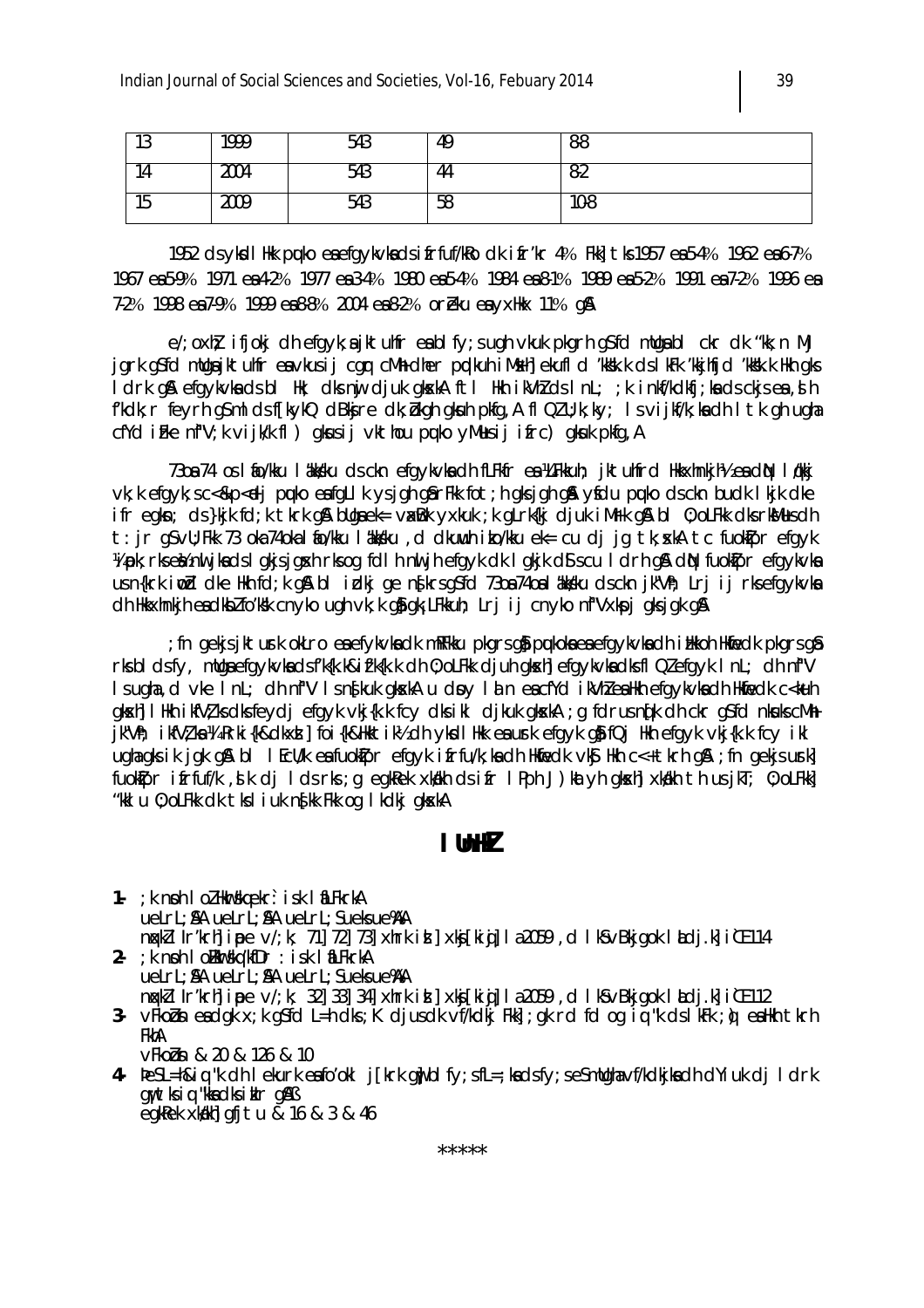# 'kgjh ckyd ckfydkvkadself; ka dk ryuked  $v/$ ; ; u

nhi doek\*  $q$ eyr $k^*$ 

f'k{kk nsk dh jh<+q& ftl idkj fodr jhB ls,d 0;fDr LoLFk ugh jg ldrk mlh idkj fodr f'k{kk 0; oLFkk Isnsk dk fueklk ughagks I drkA oreku fo'o lekt dh n'kk dksnskdj; g dguk xyr ughagsfd vkt dhfk{k 0; oLFkk eadghau dghadkblu dkbldeh g& vius ghnsk dhvkj nf"Vxr djarksik; aks fd jk"Vh; ufird pfj= dk vHkko I o} nf"Vxr xkpj gksjgk g& vf/kdkak 0; fDr fdl i dkj vf/kd I svf/kd /ku dek; k tk l d} bl h ea iz kl jr q& , d k D; kà bl dk eny dkj.k q\$f'k{kk ea enY; f'k{kk dk vHkkoA f'k{kk ea enY; dk i V akus I seut: dks I t ki dk okLrfod Kku akrk a & ml s thou ds vfllre mnns: dh t kudkih akrh a & mlealetior vknrkadk fueklk gkrk g& lekt Isvudkklughurk] HkVkpkj] 'kkkkk] ikikpkj vk§ i{kikfrrk t\$ h coikb; ka noi qkrh q& I ekt eal ofk 'kkfur dk I kekT; LFkkfir qkrk q&

thou eal Qyrk dk vk/kkj okLro eafk{kk eafufgr g& I e; ds I kFk&I kFk f'k{kk dsmnns; Hkh cnyrs jars gå LokrU=; kirj Hkkjr en fk{k dks lekthdj.k dk l'kDr lk/ku ekurs gg blds }kjk os fDrdrk o ukxfidrk ds xqkkadks fodflr djusdkir, Ru fd; k x; kA vktdy ge fk{kk dks 0; olk; kkleqk djusdkir, Ru di jasaf tkfd i wih rig Isxyr all fkkk }kjk fod Yikaea Ism kre dkspwusdh dakyrk fod fl r akuh pkfa, A mkre fodYi dsp;u dh ifØ;k okLro eaeW; ifØ;k g& eW; 0;fDr ds thou ds iR;d {k = ml ds fØ;k dyki] 0; ogkj vkfn esfufgr gkrs g \$; s thou ds dtnz fcUng g \$ftl ds }kjk ml dh l eLr 0; fDrxr] I kelftd rFkk I kadfrd xfrfof/k; kal pkfyr gkrh gSo fn'kk inku djrh g\$

'el'; ' "k'n dk vasth : iklrj.k Value y f Vu Hk"k ds Valuer IsmnHkr g Sftl dk v F k' I Unj v P Nk ; k xqkoku gkrk g& okLro eaeW; osekin.MgSftuds}kjk y{; kadk puko gkrk gSHkkjrh; euhf"k; kauseW; kadh foopuk ekuoek= ds dY; k.k dh dkeuk djrs qg s dhA Hkkjrh; vkn'kljqk qS fd&l Hkh I (kh qk) I Hkh fuHkl; qka I Hkh dk dY; k.k gks vk\$ dkbZ Hkh nqTkh u gkA Hkkjrh; fopkjdka useW; ds fy, ^iq "kkFk2 dk iz ks< fd; k gA iq "kkFkZ pkj g\$&/keZ vFkZ clke ek{kA MkO jk/kk cley eq[kthZ usfy[kk g\$x e\Y; , cl tfVy l EiwkFk g\$ pru ik.kh 'kkL=h; , oa I kekftd vkn'kln'kk q\$---- en'; , degko q\$tks qe , doLrqdksmlhoxldhvU; oLrqvkadh rwuk esinku djrsq&

en'; ka dh I af; k cqnr vf/kd q\$fQj Hkh din fo}kuka us din i eq[k en'; dh ppk'dh qna ch0, u0d0 jmMh us viuh introd "en tudsku". Mog tud en rhu indki ds en ka dk myvsk folk a ka ka ka ka ka en kaz vkfFkd eil; 181/2 euks ofKkfud eili; A fk{kk 'kkL=h 'ksj rFkk LVkax us eili; ka dks rhu oxkš ea ckalk q\$ 141/2 I kBn; kRed eYi; 1/2½ I gk; d eYi; 1/3½ ufrd eYi; A blh rjg I sfeYVu jkodh usnksidkj dseYi; ka ¼ 1/4 l gk; d Web villine en: dh ppk dh qn : s nkuka en: ra fø: kred : ika I s i i Li i I Ecill/kr qn 0: oqki ds : ika I s I EcfU/kr] I Hkh eiY; vfUre voLFkkvkalsI EcfU/kr I Hkh eiY; kadsixfr eal gk; d gkrsgå 0; ogkj dk , d <a, d fof'k"V vfUre en'; dsctk; vud vfUre en'; ka dhi kflr ea I qk; d qks I drk q\$rFkk vud i dkj ds 0; oqkj : i fdl h, d vfUre eW; dh ilflr eal qk; d qks I drs q& eW; kads oxhdj.k eabD Lilltj YE. Spranger! egkn; dk Hkh cgr cMk; kxnku g\$ blgkus N% iefk eW; ka dh ckr dh g\$ tks fd l h 0; fDr ds thou fuokg dsfy, vko'; d gkrk q\$; sN%eW; q& ¼1% I kekftd eW; 12% vkfFkd eW; 18% iktufrd eW; 14% /kkfed eW;

<sup>\*</sup> ipDrkj johthzfl g LEkkjd egkfo | ky; ] I fgcki j xkMkj mRrj in sk  $\star\star$  **Welk** Nk=k-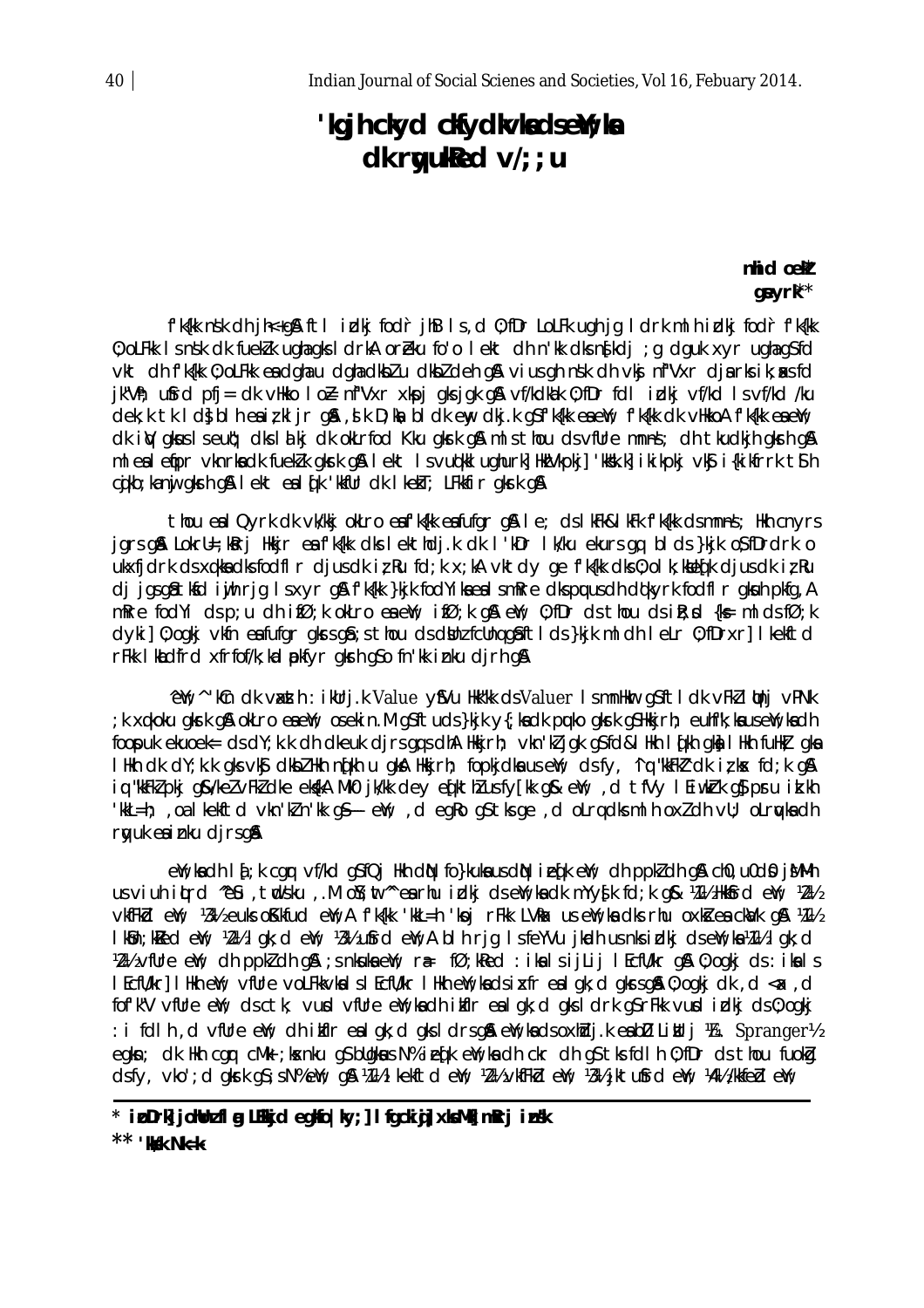151/2 | Kon; killed eil/; 1/61/2 | Sykfurd eil/; I kekftd eil/; okyk 0; fDr n; k Hkko o Hkarko I si wkZgksrk gSI ekt dh I pk gral fØ; jark gSo viusfar dsfy, nu jkadk mi; kx ughadjrk gA

Ikludfrd elf; okyk 0;fDr fefJr Iludfr dksle) /kjkogj dkl Eeku djrk q\$l Hkh /kekidk vknj djrk q\$fofo/krk ea, drk dk Hkko j[krk q\$rFkk f'k{kd ekrk&firk] vfrfFk; kadk efqykvka I Urka nskHkDrka rFkk jk"Vh; Hkk"kkvkadk vkni dirk q&

eut; dks thou ds fy, Hkkstu dht: jr gkrh g\$leLr lekt rFkk mldh dk; lizkkyh vkfFkd enl; ka ij vk/kkfjr gkrh g\$tul{;k ea of) ds lkFk&lkFk /khj&/khjsvkfFkd en/; vf/kd egRoiwkZgkrstk jgsgårFkk eut; Hkksrdoknh gkrk tk jgk g&

IkBn;kled eW; dsekun.M q&ftulsge Ibhirk dk fu.kł dirsg&l Unirk]dyk]Ix-hr]idfr] oskilkikk d{kk eain'ku 0; fDrxr cukoV vkfn {k=kalsl EcfU/kr gkrh g&

I Sy kfulrd en '; dk vfilki k; fpulru i zkku] 0; ogkfjd r Fkk o Kkfud nf "Vdkskka I sgå v Fkk I E; I s I Ec) dk; kies: fp yus Isq&; q eW; IR; dh [kkst fdlh fØ; k ds I Sundrid fu; eksids Kku dh fi iklk dks i dV djrk q\$l\$kfUrd eW; okyk 0;fDr ml v/;;u eadfBu ifjJe djrk q\$tksu;srF;ka,oalEcU/kkadkstkuus  $dh$  ml  $dh$ ;  $M$ ; rk ea of) djrk g $A$ 

jktufind en, dk vihkir, 'kiDn Isg& bl en, dsdkj.k dkbl0; fDn muljkaij ien, LFkkfin djusds fy, if ir gkrk g& nuljs ds Åij 'kklu djus rFkk mldk urko djus dhiry bPNk ds: i eabl enl' dks ifjHkkf"kr fd;k tkrk q&

/kkfeld eiY; thou ds/kkfeld vutklir;ka fopkjkarFkk i bfRr;kadh vkg lidsr djrk gå bloj [kmpk ea vkLFkk, oa fo'okl mldks tkuus dhft Kklk| nibh i dki ka Is Mjuk| mlds fu; eka rFkk i rhd vkn'kki ds vuday vkpj.k djuk vkfn ds: i eadh tkrh g&

ew; ka ds fuekk , oa fodkl dh nf"V I s fd' kkj koLFkk I cl } eq koi wkk voLFkk q\$ bl voLFkk ea ckydka ea e)'; kadk Li"Vhdj.k gkrk g\$vk\$ fdlh, d e)'; dksvk/kkj cukdj viusthou dksy{; fuf'pr djrk g& nuljka 'kûnka ea dak tk ldrk g\$fd; gog volfkk g\$ftlea ckyd vurd vllr?}llnka ea my>k gkrk g&og lR; &vlR; ] ufrd&vufrd vkfn fcUnykaij fopkj dj vius thou n'ku dk fuekk djus yxrk qf tkle; ≤ ij mlds dk; l0; ogkj ea ifjyf{kr gkrk g&

mnns; & 'kgjh ckyd , oa ckfydkyka ds thou eil; ka kjktufrd /kkfebl] vkfFkbl] I kekftd] I kin; kited , oa I S kfUrd<sup>y</sup> dk v/; ; u djukA

ifjdYiuk & 'kqjh ckyd , oa ckfydkvka ds thou eW; ka kjktufrd] /kfebl] vkfFkbl] I kekftd] I k0n; kled , oa I S kfUrd½ ea dkbl I kFkd vUrj ughag &

**ifjlheu &** ordeku  $v/$ ; ; u eaek, fed folky; ka ds mu fd'kkjka dks 'kkfey fd; k x; k q\$ tks d{kk 11&12 ea V/; ; ujr qS; sfo | kFkhZ | Hkh oxkB \/dyk okf.kT; rFkk foKku\ | sl EcfU/kr q\$\

**U; kn'kZ &** itr $\mathbf{r}$  'kkok  $\vee$ /; ; u ea QStkckn ftysds 16 ljdkjh cx\$ ljdkjh ekU; rk ikIr fo|ky; ka ls 500 fo | kfFkZ kadks "I knns; U; kn'kZfof/k" }kjk p; fur fd; k x; kA

orèku lel; k ds v/; ; u ls l EcfU/kr vkdMs, df=r djus ds fy, Mk0 D; nth vkye, oa i∉ jke th fl a JhokLro }kjk fufer "en"; ekiuk" uked midj.k dk izkx fd;k x;k qn% bl izukoyn dsek'e Isdy N% en: ka ¼ kekftdl iktufrdl vkfFkdl /kkfedl lkn: kredl l Skfurd½ dk ekju fd: k x: k q& bl en: ekjuh eady 60 in q& ik; d in dsmkri dsfy, fydrl; kx fu/kkik fof/k dk iz kx fd; k x; k q& mkri dsikp fodYi vR; kf/kd Iger] Iger rVLFk] vIer rFkk vR; f/kd vIger g& bu ikp fodYikaealsfdIh, d fod Yi dk p; u ik; d in dsfy, fd; k tkrk q&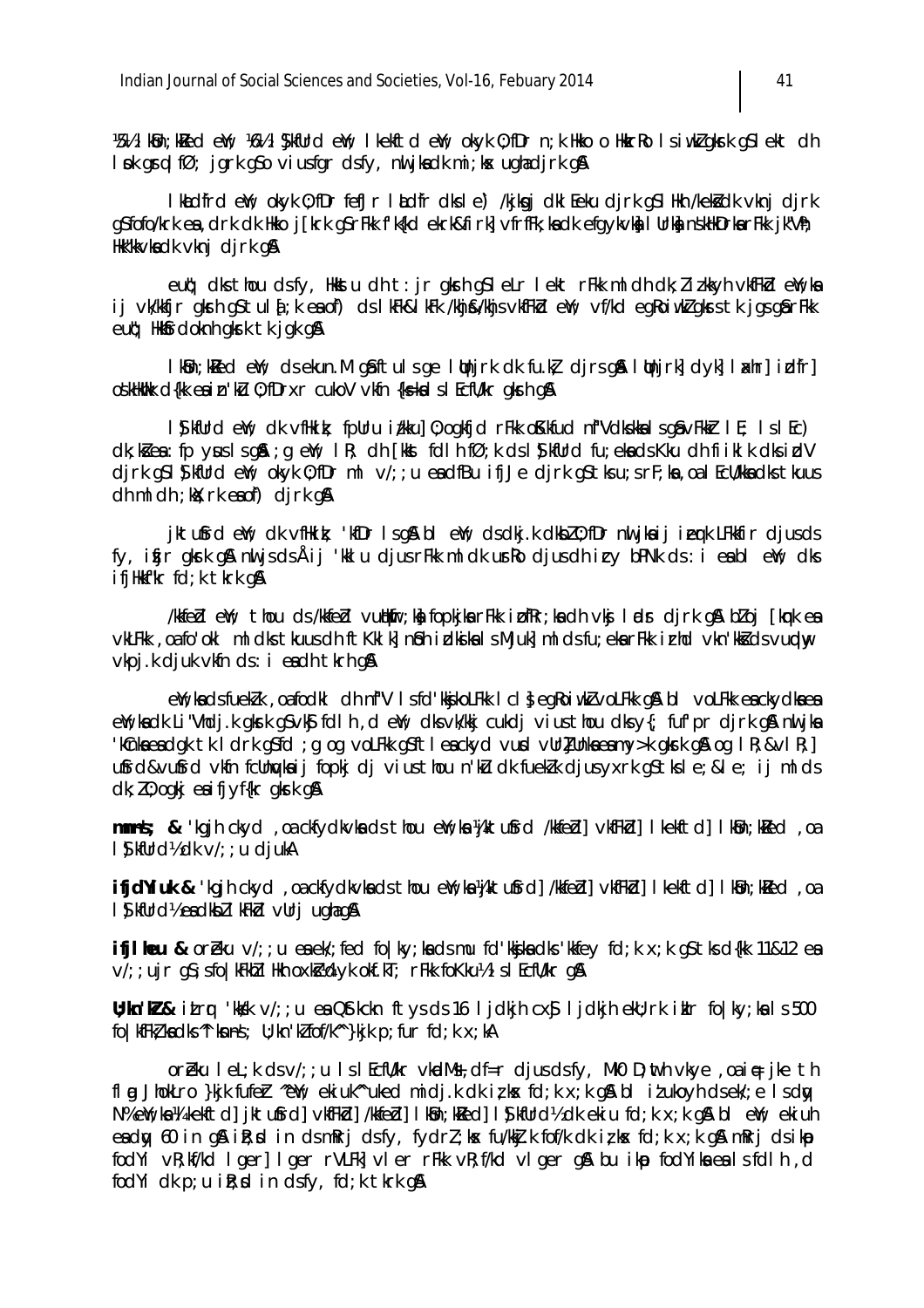"Wesk fof/k & oreku v/; ; u dsfy, 'kkskdrk! }kjk "o.kukRed I o{k.k fof/k" YDeseriptive Survey Method!/2 dk iz k $x$  fd; k  $x$ ; k g $\&$ 

inrladsladyu dh fof/k & inRrladsladyu qrq'lldsldrld }kjk m0i0 dsQttlckn tuin ds16 ljdkjh, oax\$ I jdkjh ekU; rk ikIr fo|ky; kaeal s100 'kgjh Nk=k, a, oa150 'kgjh Nk=kadks' kkfey fd; k x; k q&

#### $Nk=ka$  ch  $1f:k$  $\emptyset$ ekad 'kgj  $\overline{1}$ ckyd  $150$  $\overline{2}$ ckfydk 100 250 ;  $\overline{\mathbf{x}}$

fu"d"N, oa 0; k[; k & 'kgjh Nk=&Nk=kvka ds thou eW; ka ds v/; ; u grq p; fur N% eW; ka ; Fkk&I kekftd jktufrd]/kfed]vkfFkd]Ik9n;kLed,oal§kfUrdeY;kalEcfU/krinRrkadkIdyufd;kx;kq&

#### rkydk&2

'kgjh Nk=kadsthou eW; kalsl EcfU/kr Vh0 iklrkd

| eV                           | Vh0 iklrkadka dk vk9 r | eY;kUrj              |
|------------------------------|------------------------|----------------------|
| $1 - 1$ $\int$ kfllrd $eV$ ; | 44                     | $\overline{v}$ r Lrj |
| 2- vkfFkd                    | 46                     | vkir Lrj             |
| 3- I kBn; kRed               | 44                     | $v$ ks r             |
| 4- I kekftd                  | 45                     | vkir Lrj             |
| 5- jktufrd                   | $\overline{35}$        | vkir Isde            |
| $6$ /kkfe $b$ eW;            | 44                     | $v$ ks r             |

#### rkydk&3

'kgjh Nk=kvkadsthou eW;kalslEcfU/kr Vh0 iklrkd

| e¥;            | VIO i Mrkdks dk vKS r | e¥; Lrj |
|----------------|-----------------------|---------|
| <b>S</b> kfUrd | უუ                    | ∨k¶r    |

#### rlfydl&1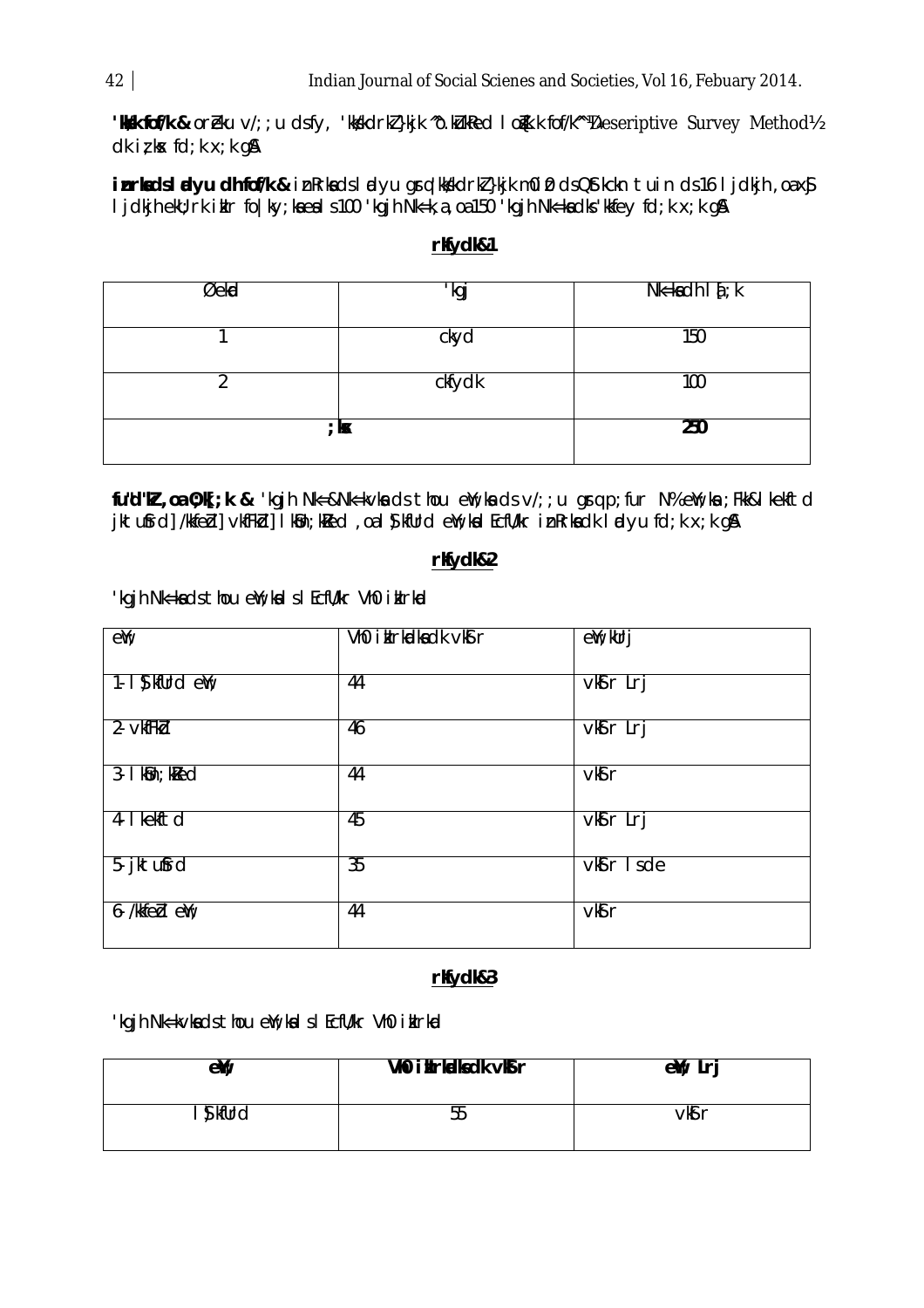| <b>vkfFkb</b> | 44              | vM∫r      |
|---------------|-----------------|-----------|
| I k¶n; kled   | 44              | vkir      |
| Lkekftd       | 34              | vkir      |
| jktufrd       | $\overline{33}$ | vkir Isde |
| /kkfebl       | $\overline{48}$ | vkir      |

rkfydk&2 ds voykdu Is Li"V q\$fd 'kqjh ckydkads I \$kfUrd] vkfFkd] I kBn; kRed] I kekftd rFkk /kkfed ei'; I kekli; Lrj dk qsijllrqjktufird ei'; dsifr mnkl hurk ifjyf{kr qkrh q& rkfydk&3 ea'kqjh ckfydkvka dsv/; ; u dksinfkir fd; k x; k qj; rkfydk&3 IsLi"V qkrk qj; fd I j; kfUrd vkfFkd] I kjin; kjed] I kekftd rFkk /kfeblem/; I kekul; Lrj dk ikulr gwyk gStcfd jktusfrd em/; vksir I sde g&

bl rig IsmijkBr Ika[; dh; vkadMksIsirk pyrk q\$fd eM; ka ij fyax , oa okrkoj.k dk illkko ugha ifjyf{kr gkrk g\$'kgjh {k= ds ckyd&ckfydkvka ea tgka I kekftd} vkfFkd} /kkfed} I kBn; kRed, oa I \$ kfUrd eW; tgkavkSrgSoghajktuSrdeW; nkukaeavkSrlsdeg&

ifj. Weladh foopuk & 'kgjh Nk=&Nk=kvkads/kkfeb | kekftd&vkfFkb | SkfUrd | k9n; kRed eY; vk9r Lrj dsiklr gg gåtcfd jktufrd ell; vkir Isde iklr gg gå; fn jktulfrd ell; dsfxjkoV ij nf"Vikr fd; k tk; rksdgk tk I drk q\$fd oreku jktuhfrd ifjn'; ealkadj fxjkoV vk; h q\$urkvkaeau\$rdrk vHkko fujUrj fn[kk;h iM+jqk q\$A,sh fLFkfr ealekt dsuo; pdkadksbl ilkko Isnijuqhaj[kk tk Idrk q\$A,sh fLFkfr eajktufrd eir; ka eafxjkoV vkuk LokHkkfod g&

Vhitlirkadka ds vk/kkjij; fn n{kkitk; rks Kkrigkrk g\$fd 'kgjh ckydka ea tgka vkfFkd eY; I clis i likko'kkyh qSoqka'kqjh ckfydkvkaeal SkfUrd eiY; vf/kd i likko'kkyh q& vU; eiY; kaealkh vUrj nf"Vxkpj qkrk g& 'kgjh ckydkaeal kekftd e¥; de g\$tcfd 'kgjh ckfydkvkaeajktufrd e¥; de g&

fu"d"kt% ge dg I drs gå fd ell; ka, oa vkn 'kksi dk vk/kkj jk"Vh; pruk g\$blea ogh ell; I gk; d gks I drsg&tks0; fDr] lekt rFkk jk"V" dsifr lefir gkA f'k{kk ds}kjk, seW; kadk fodkl fd; k tkuk pkfg, tks 0; fDr dks Indh. krk Isåij mBkdj oldkb dVlicde dh Hkkouk dk fodkl dj IdnA

### I UnHZ

- ikQ : gsyk] I R; i ky & eW; f'k{kk D; k] D; kad\$ & vxpky i fCydsku] vkxjk&2
- ik.Ms jke'kdy , oafeJ & ^eW; f'k{kk^ vxpky ifCydsku] vkxjk&7
- tSJh & eW; f'k{kk] vak ifCydsku fnYyh
- vkpk: likeefirl& ^e\t; iid f'kfkt^1 vkpk: ldwl rwlhidlokik.klh

 $*****$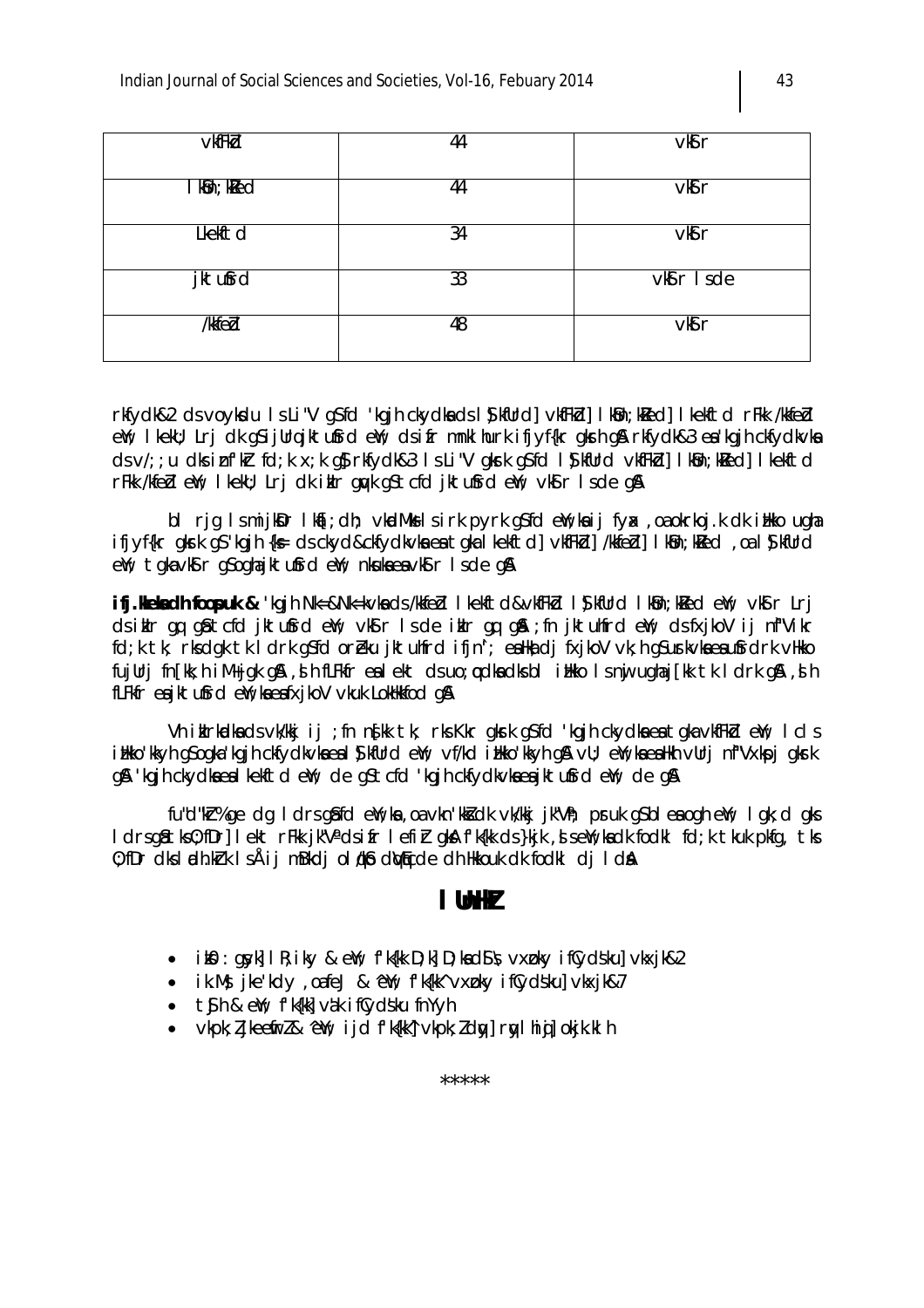# **Heapth**  $\mathbf{F}$  explicitly the field of  $\mathbf{f}'$

#### MWW. Multr dekj fl  $\mathbf{a}^*$

f'k{kk ekuo thou dk , d egRoiwkly{; gkusds kFk&lkFk okaNry{; kadh ikflr dk , d lk/ku g& 'k\${kd y{; kads I UnHkZeamPPk f'k{kk] rduhdh o 0; ol kf; d f'k{kk vkfn dh ppk】 cqu; knh f'k{kk dsy{; kard ig)bs cx\$ vFkghu g& vr%fk{kk 1 slEcfU/kr fdlh Hkh fpUru ealc dsfy, cqu; knh fk{kk dh vfuok; rk 'kkfey gkuh pkfg, A

fo | k ) if 'k{kk½ ds fcuk euq'; dk 'kkjhfjd fodkl rks | EHko q\$tks lk'kqdk Hkh qkrk q&ijUrqeuq'; dks,d eut; cuusftlisog lekt dsvundav dk; djusrFkk letpr : lk islek; katu djusrFkk ekuo dksithirj] ixfr'khy] I tx , n i co cuus grq l kekftd] l n skked] ekufl d r Fkk ufrd fodkl vko'; d q & tk fkkk ds fcuk l EHko ugha f'k{kk eut); dh Hkkoh l EHkkoukvka dh ifirl dsfy, vUrjfufgr {kerk dk fodkl djrh gsrFkk ekufld LokLF; , no vkrfid 'kfDr;kadk leflor fodkl di vkpik ea jk løkki , no ifjorl yk nin ga ftllsog fdlh Hkh ifjosk ealkeatl; LFkkfir djuseal Qy gkrk ga

Hkkjrh; fk{kk dk Lof.ke bfrgkl jgk g\$\ o\$nd dky Isgh fk{kk dh T;k\$r inTkofyr dj Hkkjrh; fo)ku thou dksidk'keku djusdkizki djjgag& vaxat fo}ku ,Q MCyw FkkeW usdgk dh ^^, slk dikbz nsk ugha g\$\ tgka Kku ds ifr ine brus ikphu le; Is ikjEHk gwpk gks ftruk<br>Hkkjr ea;k ftluabruk LFkk;h vk§ ′kfDrkkyh iHkko mRiUu fcl;k ftruk Hkkjr ea^euq'; thou eaf′k{kk cls egkojwk, kosniku ds dkj.k osnol cko eglye "kki u dky es fk{kk dh fu%krd 0; ol Fkk Fkh fk{kk nuk juhr dk; l r Fkk egku nku] I e>k tkrk Fkk xq f'k"; ds e/; vkn'kl, oa firk i ne ds I EcU/k Fka fcfV'k dky ea Hkkjrh; vFkD; oLFkk ds I kFk&I kFk f'k{kk dh 0; oLFkk yM{kMk mBhA 1813 ds vkKk i = dh /kkjk&43 }kjk Hkkjr ea "fcfV'k fk{kk dh vk/kkjfkyk^`j[kh x;hA 1835 eaebJkysdh i{kikriwkIfk{kk uhfr dk jki.k fd;k ftl isHkkjrh; fk{kk dh n'lk fnu ifrfnu; kvnku ds dkj.k gh 1854 en pkyl I bM us dgk fd "dkbl Hkh fo"k; gekjk /; ku bruk vkdf"kr uqhadirk ftruk fk{kk Hkkjr dh 0; (kLFkk djuk gekjk ifo=, o iuhr drl); g& blds ckotm Hkh vfuok; l, o fu%Wd f'k{kk dh 0; oLFkk dk fu k; l fcfV'k 'kkl d vi usrRN rFkk fufgr LokFkl dsdkj k ughays I dA

chi oh 'krkinh en vurdla >a>kokrkndschp bfrgkl usdjoV cnyh] 15 vxLr 1947 dks nsk LorU=rk dk t'u euk jak Fkk oahant jh vkj f'k{kk] ixfr dh vkj u;h ØknŪr ds Lõf.ke ;nx dk I n⊨ikr djus ds I kFk u;h fn'kk dh vkj vxd j aksjah FkhA

Hkkjrh; I fio/kku dsi HkBo I Ei Uu] I ektoknh]/kelfuji\$k] ykdrkfird x.kjkT; rFkk ukxfjdkadksLora-rk] I ekurk] Hkkrko] U; k; ], drk] v[k.Mrk, o cU/krk ts smPp vkn'kks ds dkj.k f'k{kk dks enyHkr vko'; drk ekurs qq bl dsfy, dbl  $\vee$ ull $\wedge$ nkads $\vee$ Urx $\uparrow$  micU/k fd; k x; kA

g fufobkn IR; g\$fd f'k{kk ekuo thou dk Iclsvko';d Iludkj] Ikekftd ifjorlu dk vk/kkj vk\$; vkfFkd millufr dk , d I kbr I kku g& fk{kk gh og I kdkj g& tks 0; fDr dh fHkllurk ds vk/kkj i j Hkn ; kk; curk gå egkilek xkilk dsvud kj "fk{kk l sejk vilktik; cPps; k i ks+ds'kjhj] eu vkj vkilek enfo/keku l okiltre xqkkadk I okikh.k fodkl djuk gamfk{kk }kjk bu xqkkarFkk; kk; rk dks vf/kdkf/kd mi; kskh cuk; k tk I drk ga bih rF; dks nf"Vxr cukus ds mnns; Is vxktidr 'kCnka ea fu%kird , a vfuok; If'k{kk dks "jkT; bi I to/kku ds dk; killor fd, tkus ds le; Is 10 o''kids vllnj IccPpkadsfy, tcrd; spkhig o''kidh vk; giwkiughadj yx) fu%Wd, p vfuok; lf'k{kk inku djusdk iz kl djxkA<sup>n</sup>

Lku~1982 eanknk Hkkbluk\$ksthusHkkjrh; fk{kk vk; kx ¼q.Vj deh'ku½ ds I keus ikFkfed f'k{kk dksfu‰kjd vký vfuok; I cukus dheka j[kh FkhA; | fi mudh b] eka dk Lohdkj ugha fd; k x; k] i jurq b] eka ea vfuok; I rFikk fu‰kird i kFkfed fk{kk dh vko'; drk dh vkj I cdk /; ku vkdf"kř t: j fd; kA I u

\* i bDrk]f'k(kkkk\_=]ykMZcg)k egkfo|ky;]Ikds uxj]:ibMhgk]cgjkbp]mRrj insk-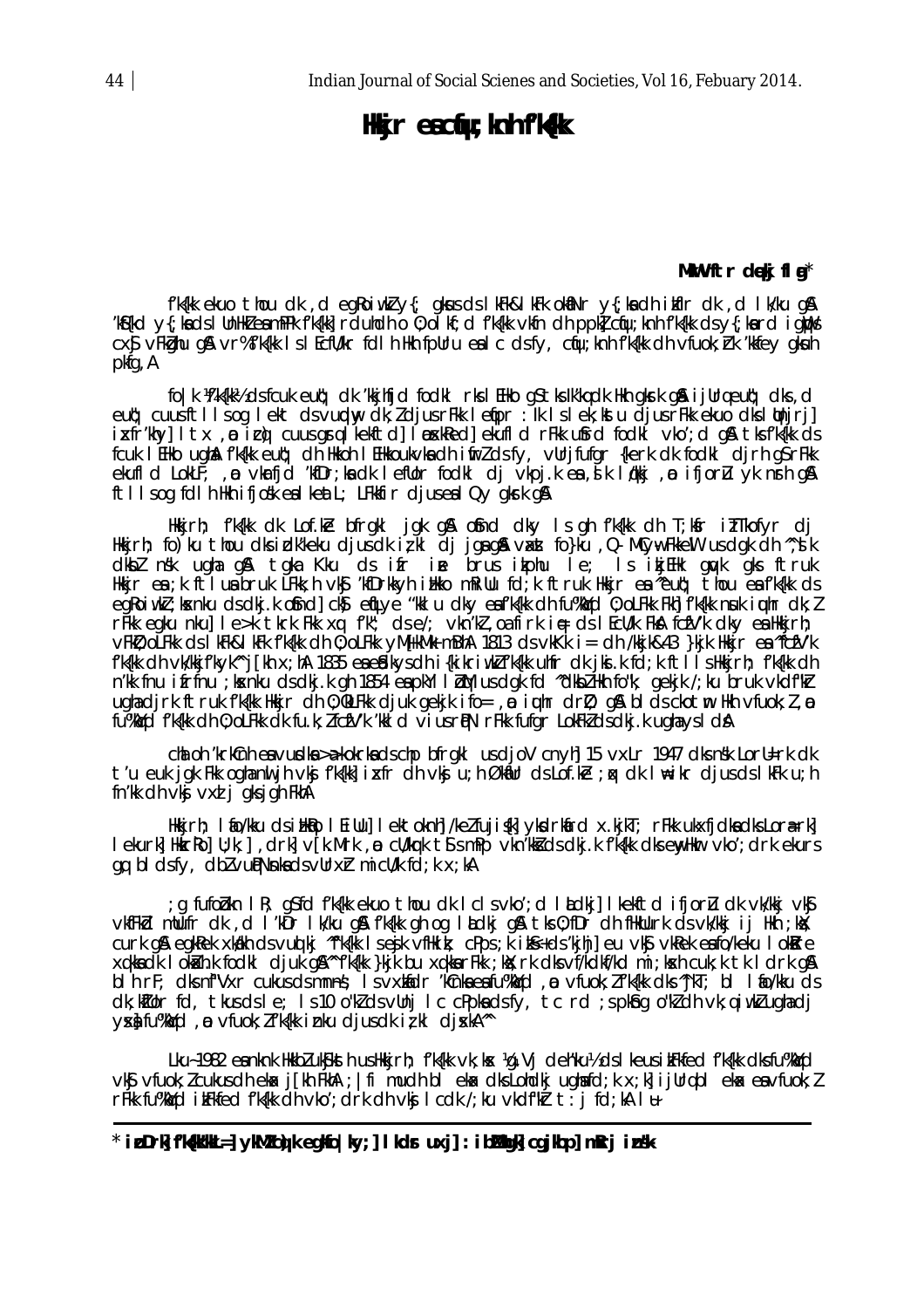1893&1996 ds e/; cMkShk ds egkjkt fl;kth jko xk;dokM+ us viuh lEiwkZfj;klr ea vfuok;Z ikFkfed f'k{kk dh  $0$ ; oLFkk dhA blds mijkUr 1918 ea e Suj e a vfuok; Z i kFkfed f'k{kk ds fo"k; e a vf/kfu; e cuk;s x; A vktknh ds Ik'pkr ~ 1948 en f'k{kk dks I gh fn'kk nus ds fy, i gyk f'k{kk vk;ksx I oliYyh jk/kkd".ku ds urRo en xBu fd;k x;kA blds ckn lh- ,- ch- ,- f'k{kk lfefr ¼1949½ y{e.k Lokeh egiyh/kj f'k{kk vk;kx ¼1952½] jke pUnu f'k{kk lfefr ¼1956½] cqfu;knh f'k{kk lfefr ¼1957½] nqxk ZkbZ n ske q[k f'k{kk lfefr ¼1958½ galk e grk f'k{kk lfefr  $\frac{1}{4962864\frac{1}{4}}$  HkDr oRly f'k{kk uhfr ¼1986½ vkpk; Z jke enfr Z f'k{kk l fefr ¼1990½ tukn L jMMh f'k{kk l fefr ¼1992½] iks ;'kiky f'k{kk lfefr ¼1993½] t's vurd f'k{kk vk;ksxk $\mathcal{D}$ lfefr;ksdk xBu fd;k x;kA buds }kjk dh xbZ lartin;ka dh fjik VI ykxw Hkh ugha dh xbI fd nulja dk xBu dj fn;k x;kA ;g flyflyk pyrk x;k vk $\mathfrak s$  lHkh fjik vks dk sykxw dju sdh fn'kk es f'kfFkyrk cjrh xbA blds vu qkj lekt es lerk vk Ju;k; dh dh Hkkouk dk s QSyus ds fy, bl iz.kkyh dks viuk;k tkuk t: jh g SA leku xg.koRrk okyh f'k{kk nsus Is fodkl dh lEHkkoukvka dk ykHk mBkus dk ekGdk lHkh dks fey I d skA vk;k sx dk ekuuk Fkk fd bl i slkekftd t $M$ ko vk\$j k "Vh; , drk dh jkg [kgyxh yfdu vk; kx dh fl Qkfj'k ugha ekuh xbA inth izkku pykus okyh ikbbV vk sj fof'k"V oxk si f'k{kk d sun ka  $\overline{d}$ k s cUn ughafd;k x;k cPpka dk s mudh ekrihk"kk ea f'k{kk nsus dh txg /khj&/khjs v axth dh izkkurk dks c<+k;k x;k l kekftd ew; vk $S_j$  dk $S_j$  ds fodkl eafk{kk dh Hkmfedk dks udkjk  $x$ ; k g $S$ 

### $\blacksquare$   $\blacksquare$

- vgywokfy;k & ^jk"Vh; 'k S{kd uhfr;ka} fefuLVh vkQ ,twd sku] Hkkjr ljdkj] ubZ fnYyhA
- $\bullet$  timeshind vxpky & ^fodkl'khy Hkkjr eaf'k{kk] ^vk;Z cqd fMiks ubZ fnYyhA
- okbD ihO vxpky & 'fjlpst bu bejftax QhYMI vkQ ,twdsku] LVfyk ifCy'kku] ubZ fnYYkh A

\*\*\*\*\*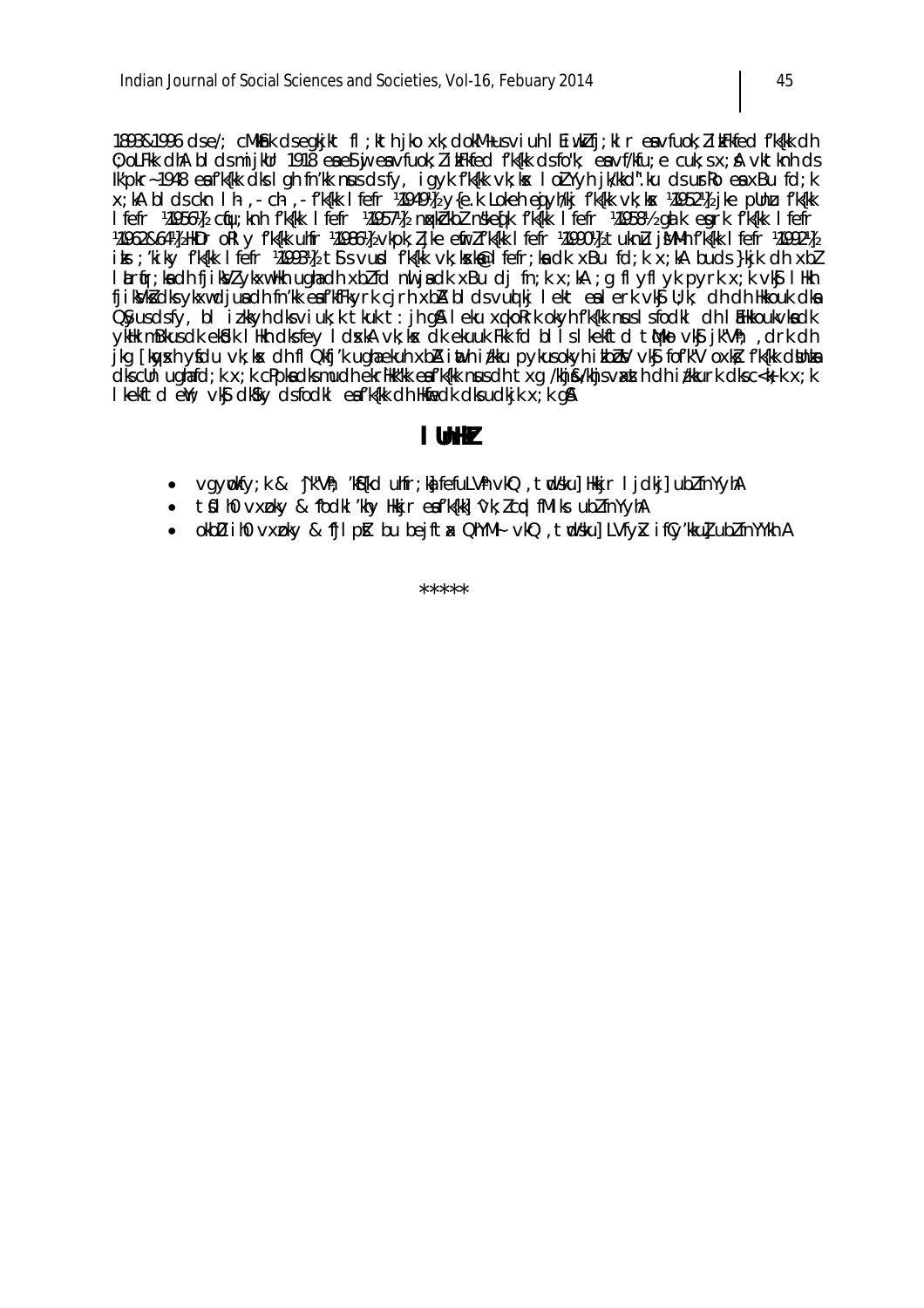# m Rrj insk I gdkjh xke fodkl cid fyfe VM dh lel; wadsiewku grale bo

#### food Jhokro\*

mRrj insk Igdkjh xke fodkl cid fyfeVM , d , s k I aFkku gS tks xkeh.k tuekul dks di"k i 'knikyu , oa diVhj m | kskadsfy, fofHkUu inkuds\_k inkudjrk g& cfd dksviusdk; ZeafofHkUu idkj dh lel; kvkadk I keuk djuk iMrk q& bu let; kvka dsifjit; ea mfpr lek/kku miyC/k ugha g& mRrj insk lgdkjh xke fodkl cfd fyfeVM dh fofHkUu I eL; kvkavk\$ I pkokadksfuEufyffkr : ikaeanfkk tk I drk g\$%&

- i. cud di''k Hidre dsen'; (D.M.Circle Rate) dk 50 ifr'kr .k inku djrsg & tks dilkh&dlikh vi; klr oadHkh&dHkh cktkjeW; dh vi{kk vf/kd qkrk q& Ål j Hkfe ;k vuqi;kxh Hkfe ij Hkh \_.k inku dj, fn; stkrsgåftlls\_kolmyhughagksikrhgå ifj.kker%cfd clk cMhek=kea\_kMnctkrkgå blcs I ek/kku grqcbdks dks df"k Hkme ds okLrfod cktkjeW; ds 60 i fr'kr rd \_k i nku fd; k tk; A Hkme dken, kuduj bathfu; jka i s djk; k tk; o mudk nkf; ko cuk; k tk; j ftllsfdlku lkh yklkkflor glosk rFkk cad dk k Mucrs k eaifjofrt gkuslscp tk; skA
- ii l k yusokysû; fDrew, mnns; dis NikMdj vil; mnns; ka vFikir x\$j mRi knd dk; ka ea\_k dk iz kx\_ dirsg\$rFkk le; ij pudk ughaikrsg\$ bldslek/kku dsfy, kis kx fuxikuh vf/kdkjhdh fu;tDr cu) } yijk dh tkuh pkfg, tks fujUrj \_k iz pr dk; koi j nf"V j[kaftlls vuqtiknd dk; koi ea\_k ds iz kx ij vodet yx I dxk rFkk \_ k yusokyk 0; fDr I e; ij \_ k Hkh podrk djxkA
- iii. kolnyh chsfy, côd vf/kolkfj;kadksdbłckj \_\_.kh chsikl tkuk iMrk qSftlls\_\_.kh]\_\_.kolnyh\_\_.kolnyh\_\_\_\_\_\_ 0; ; kaearhork Isof) gksjgh gå bldslek/kku grq\_k olnyh 0; oLFkk eaifjorlu djuk pkfg, rFkk nks I puk, anus ds mijklr \_\_.k dh ol wyh I jdkjh yxku dh rjg dh tkuh pkfg, ft I I s \_\_.k ol wyh 0; ; de fd; s tk  $\log k$  .k olw  $0$ ; ; fn fuf pr l hek I s v f/kd g kus y x a r ks .k i j m l dk c ks Mky k tk; A
- okf.kfT; d câdka dh ruyuk ea mûi û l gdkjh xke fodkl câd fyû dh 'kk[kk, a de gâvFkkir l Eiwkle.My iv. eaek= 13 'kk[kk,agatksde ga bldsfy, ik; d fodkl [k.M Lrj ij m0i0 lgdkjh xke fodkl cad fyfeVM dh 'kk[kk [kksyh tk; ftlls u doy côd dk 0; olk; c<skk oju~d"kdka o côd nkuks i{k ykHkkfUor gkaka
- cûd de blfi; ke vf/kdkfi; kadh laf; k de q\$o mudsifk{k.k dh mfpr 0; oLFkk ughaq\$tkscûd dh dk; l  $V_{\cdot}$ izkkyh ij foijhr ilkko Mkyrh gå bldsfy, depkfj;kao vf/kdkfj;kadh Hkrhždň tk; rFkk mudh dk; Therk oddkyrk esof) djusdsfy, okf.ktr; d chiksds if kkk.k I alfkkuksdh I gk; rk yh tk, A
- vi. cid ij \_k inku djusdsfy, jktuhfrd ncko iMrk qSifj.kker%jktuhfrd ncko e $\sin s \times s_{\pm}$ .kka ch ol wh gkrh gh ughags ojuk-ol wh clepkfj; kacls lkFk , s s \_\_ kh nq; bgkj ch l hek rd pys tkrs g& fn chủ disthior ji kuk gồ ristichtrd noto ridky i likko I soun di nuk pktg, vụ Fik chủ 'ki?ku';  $ph$  eR;  $q$   $k$ ;  $k$  ij  $q$  $k$  $>$  $k$  $+$
- vii. \_k inku djusennykykndk vR; f/kd gLr{ki gSftlencid dsdepkjh@vf/kdkjh vo%k /ku vftr dj dojk=ka dks \_\_.k nodj côd dks chekj ds : i ea ifjofr'r dj jgs g& bl ds lek/kku ea vf/kdkfj; ka dks le > uk gkosk fd jksth jkWh nous okyn I alfkk ekads leku g\$ ; fn ml s gh [kkstkyk djkoss rks csikst xkj gkous eavf/kd le; ughayxxk bl FkkMsls/ku dsykyp Isdebkjh o vf/kdkjh cpao cid dhinth dkslgh LFkku o li k = ka ea yxk; a rFkk nykyka dh 0; oLFkk dks lekir djarlikh qe cid dks [kotkqky ns k i k; ak A

<sup>\* &</sup>quot;KKKKFKH" oKf.kT; Indk;] MKO jke eukaji ykko;k] vo/k fo'o fo|ky; QStkckn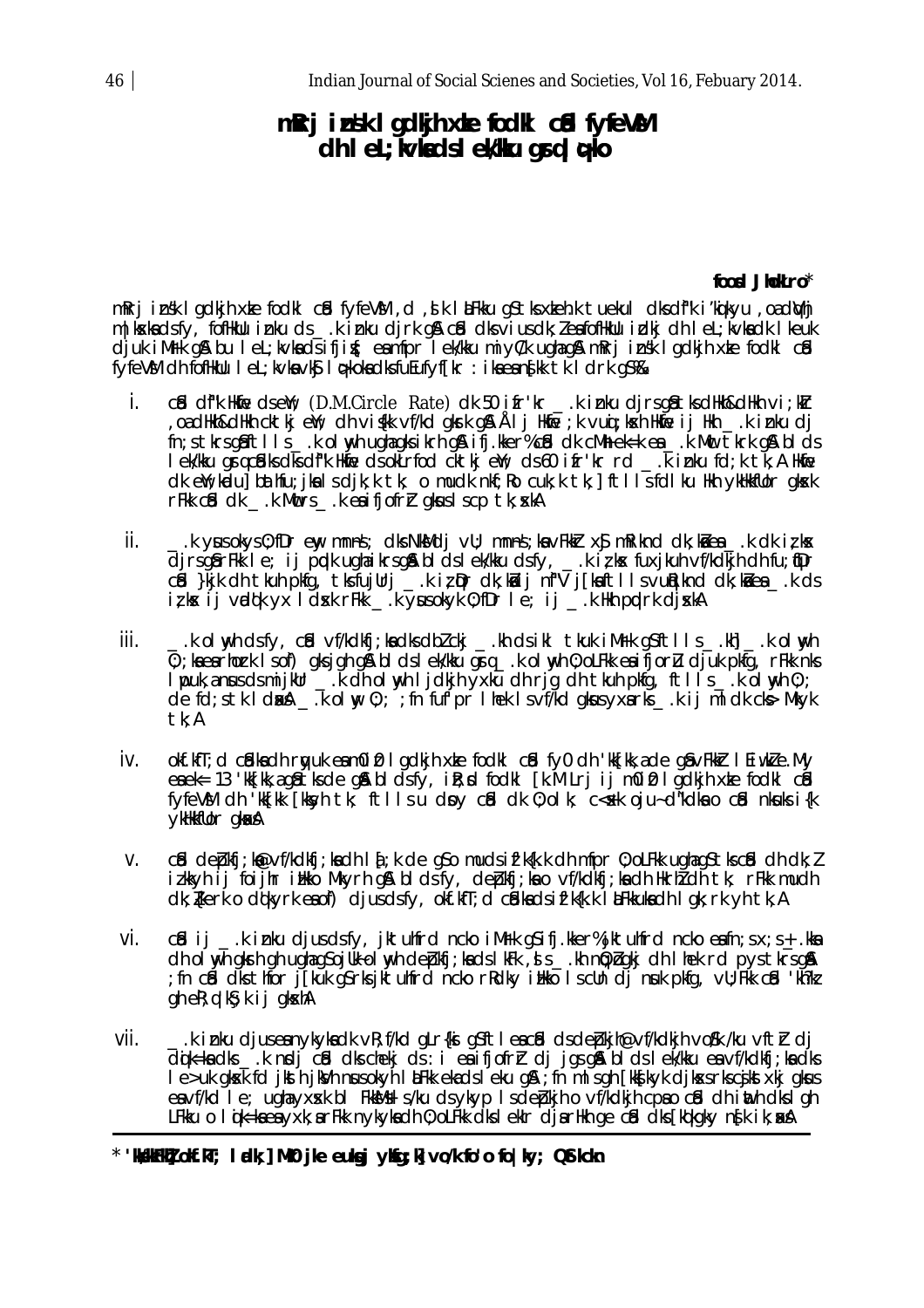- viii. cid dsol wh@\_.knkrk vf/kdkjh ik;%igkus\_.kkadksol wuseau;s\_.k inku dj nrsgåtksnyny dsleku güst gå tc rd igkuk \_k putrk u dj fn;k tk; u;k \_k inku ughafd;k tkuk pkfg, D; knid i gkus \_\_. k dks prdrk djusdsfy, u; k \_\_. k i nku djusdh 0; oLFkk nyny en Qa ust Slk g &
	- cûd dsikl foRrh; I kr vi; kir gâtksgâHkh og \_\_. kkads: i eau olny fd; stk I dusokys\_\_. k dh ix. rig g& c&d dks \_\_.k i= o ckWM+ ds: i envius vPNs In L; ka Is foRr iklr dj inthea of) dj for rh; I ks c<kus pkfq, A

## I UnHZ

- Rog Turner : India's urban feaure.  $\bullet$
- Smith T. Lynn The Pschlology Life.  $\bullet$
- Makim Marriot Village India.  $\bullet$
- mRrj insk I gdkjh xte fodkl cid fyfeVM dk old"kid vk; 0; ; I EcU/kh nLrkost A

\*\*\*\*\*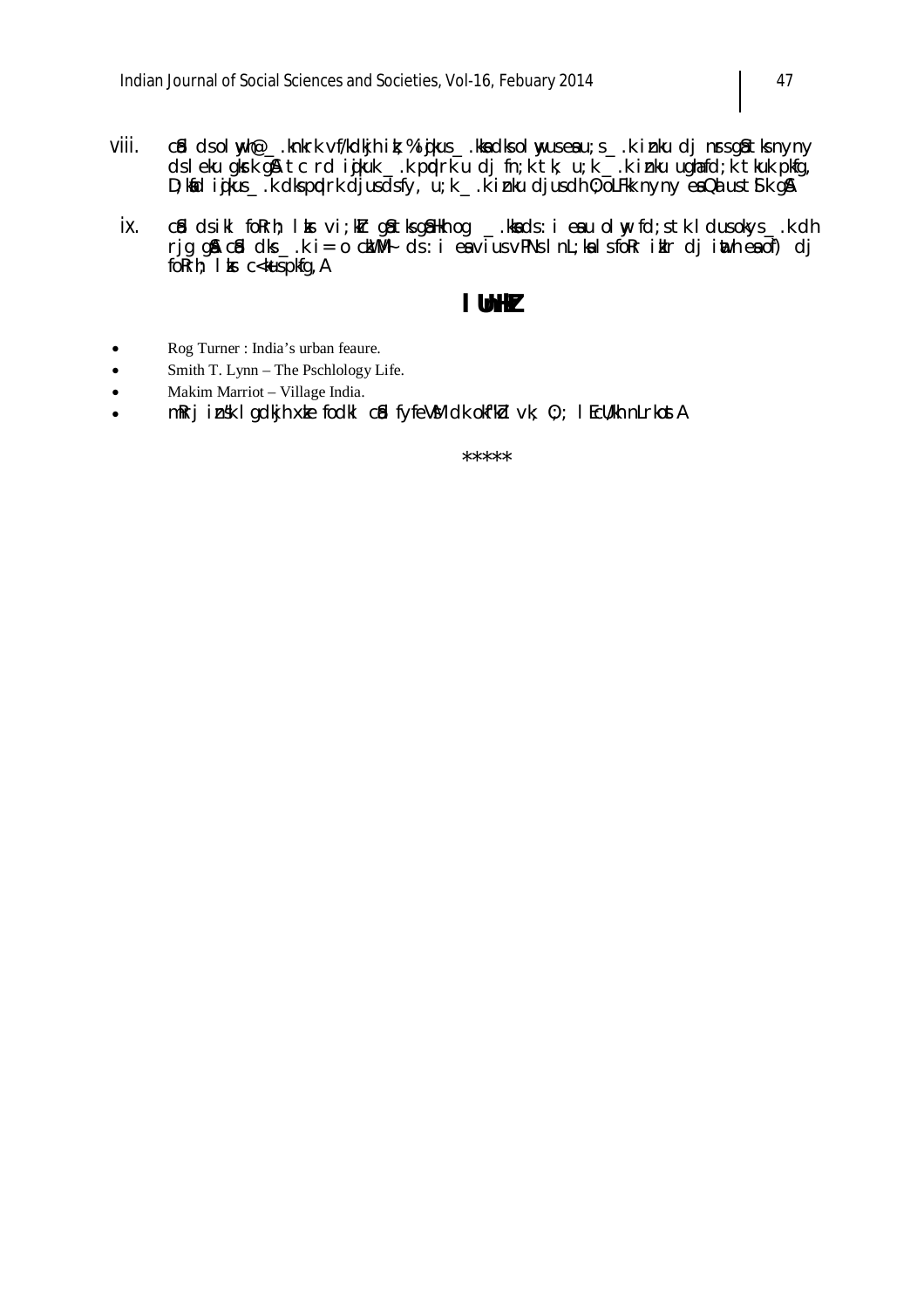# **ilfinal Ludwith Light , oax\$&l jdkin fo | ky; la** dh J&Brk eal qk; d dkjdkadk rwukked  $v/$ ; ; u **Volluig e.My dsfolkk I UnHOEY**

## v'kkd deki<sup>1</sup>

LorU=rk itflr dsi'pkr-Hkir usuohu vk'kkvk) mPp egRokdk(kkvka, oal uugisHkfo"; dh dYiuk djuk vkjEHk di fn; k Fkk i jUrg budks I kFkd, oa ew Z : i nus ds fy, f'kfkk dh vko'; drk FkhA bl I R; dh vullkfir gkusij jk"V" urkvka usláo/kku fuekik dsle; vupNn&45] 46 dh jpuk dh Fkh ftlealkomka fikfkk 10 o"ki dsle; kurjky ea 6 1 s 14 o"kurd vk; q dh ckyd o ckfydkvka dksnusdk i ko/kku j [kk x; k FkkA bl h i d x ea MkO jk/kkd".ku th usdgk g\$fd þ^; g gekjk y{; fdl h Åpkbldksiklr djuk g\$fdUrq tksmldh vk/kkj f'kyk g\$ ; fn og detkj g\$rksviusfufn!V y{; dksiklr djusdsctk; mllsni gkrstk; xxA\*\*

vr% 'kkskdrk' us ikFkfed Lrj ds fo | ky; ka dks vius 'kksk v/; ; u~ dk vk/kkj cuk; k g} ftl dk ieq[k dkj.k q\$fd f'k{kk ?kj dsmijkUr fo|ky; }kjk qh I oliFke inku dh tkrh q& ikFkfed fo|ky;kadk okrkoj.k] much ekuo ds ifr fu"Bk rFkk I ekt dks tkxr djusdh dYiuk dks I kdkj : i nuk gh folky; h JSBrk dk vk/kkj gkrsg& cpiu ealh[kh glp] ckrkadk izkx ik;% lHkh ekuo&ik.kh ikSkoLFkk rd djrsg\$ vr% ekuoh; dkSkykadsfodkI dk vk/kkj] ; gh ikFkfed fo | ky; tkus tkrsg&

oreku le; eadkuig e.My eavud idkj dsfolky; i ikFkfed Lrj ij I pkfyr gå i jurg mudh JSBrk fof k"Vrk, oa eg Rrk bu ikFkfed fo | ky; ka dh xqkoRrk ij vk/kkfjr gkrh g& fofHklu idkj dsfo | ky; ka ea dN fo|ky; fo'k'sk iflf) , oa [; kfr iklr n{ks x; sg\$ i bsk ds le; vf/kdrj turk dk lopko dN fof'k"V] ifl) ikFkfed folky; ka dh vkj n{kk x; k g& vkf[kj, si dkoll s r Rog & tks I keku; & tuekul dks fof'k"V idkj dsikFkfed folky; kadh vkj vkdf"kr djrsg&

vr% I kollkkfed f'k{kk ds fodkl ds I kFk&I kFk i kFkfed Lrj ij I jdkjh , oa xf&l jdkjh i kFkfed fo | ky; ka dh J'JBrk ea I qk; d dkj dka dk ryukRed v/; ; u vR; Ur vko'; d q&

### $itr$  $y$  v/; ; u dh vko'; drk

itrr 'kkk dk; lvfr vko'; d , oa0; ogkfjd vko'; drk Isifjiwklg& cPpkadh vk; qikp o"kligprsgh ikFkfed folky; kadh vko'; drk eglul gkus vxrh g\$, oaft Eenkih vfHkHkkod ds li ji vk tkrh g\$fd og vius cPps dksfdl Ldw eaipsk fnyk; avks fdl Ldw eaught vkil eainNus, oaikl iMksl; kals tkudkjh djusij dN gh JSB folky; I keus vkrs g& 'kkskdrk'dk fopkj g\$fd i &; d i kFkfed Lrj ds folky; dks mRre , oa JSB Jskh eagh gkuk pkfg, 1 D; kad ikFkfed f'k{kk] I EiwkIf'k{kk dk vk/kkj vFkkr-tM+gkrh g& tM+dks etcr djuk] mlsflapr djuk ge llkh dk i fke dri); gå blh mnns; Is kkykdrkus "ikFkfed Lrj ij ljdkjh, oa x\$&ljdkjh fo|ky; ka dh J\$Brk ea I qk; d dkjdka dk rwukRed v/; ; u\* fd; k q\$ bu dkjdka dk vud j.k djuslsikFkfed Lrj dsfo|ky; kadh fo"kerk gh lekIr gks tk, xhA

## $itr$   $v$   $t$  ;  $u$  dsmnns  $t$  :

itrr 'kkk lel; k dsfuEu 12 ie (k mnns; fu/kkijr fd; sx; sq%)

- ikFkfed fk{kk iklr djusokyscPPksHkk"kk vk\$ xf.kr dk I gh Kku iklr dj I da  $1 -$
- ikFkfed Lrj dscPpsviusvkl & ikl dsifjosk dk rdiwkIfo'ysk.k dj ykk  $2 -$
- lekt dsfy, mi; Dr ufrd ell; kadk fodkl bu cPpkaeagksik; A  $\overline{3}$
- cPpkadksle; Isitrda, oaMi vkfn miyC/k gksik; A  $4 -$
- cPpkadksNk=ofRr le; lsfnyk;htk;A  $5 -$
- folky; eaLoPNrkl 'kkpky; oaty dh lefpr 0; oLFkk dh tk; A  $6 -$

<sup>1</sup> vfl LVsV ik2d j] ch0 , M0 foHkx] MkW th0 ih0 vkj0 Mh0 iVy egkfo | ky; ] vjkSy] clkuig uxj]  $mRri$  insk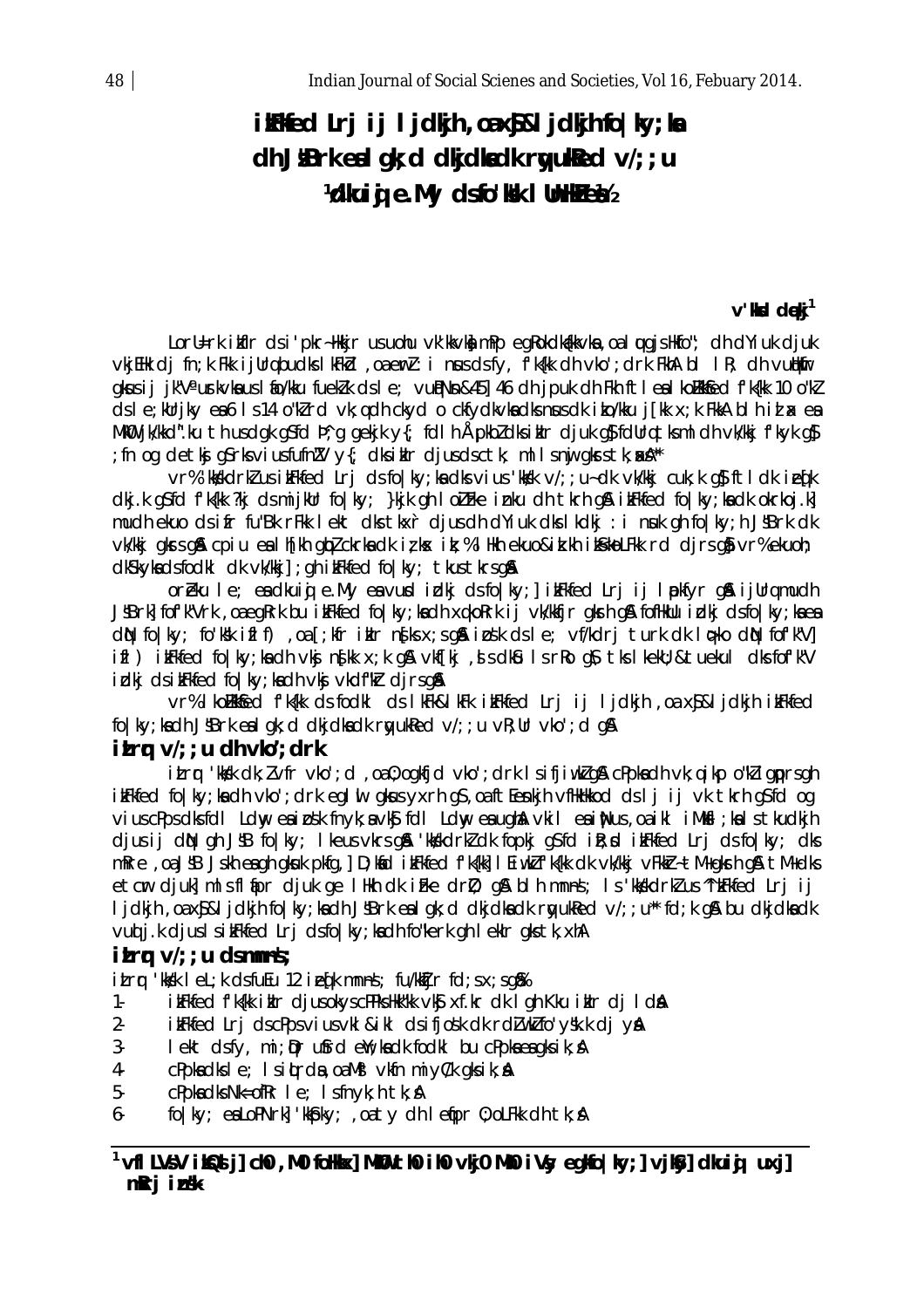- 7- fo $|ky\rangle$  e sipfyr if 'kf{kr , oad q\ky v/; kid miyC/k djk; stk;  $\hat{A}$
- 8 v/; kid }kjk iwis le; fo|ky; e sig di iBu&ikBu dk dk; ll Eillu dik; k tk;  $\AA$
- 9- fo $|ky\rangle$  e sikB<sub>7</sub> vuoprh $\mathbb{Z}$ fØ; kvksdk lopkyu fd; k tk, A
- 10- ikFkfed fo|ky;kse sa xjhch js[kk ls uhps jgus okys cPpk sa dk ukekadu lqfuf'pr djukA
- 11-  $Nk=8$ mifLFkfr esof) I fuf'pr djukA
- $12$  f'k{k.k dk; l ds vojk skdka dks de djukA
- 13- fo|ky; ea Cysd ckwll pkWd| MLVj vkfn dh O;oLFkk dh tk; sA
- 14- v/; kid dh I  $\mathsf{pk}$  'krka, oa ifjyfC/k; ka dks tkuukA
- 15- ¼d-½ fo|ky;k sa dh J s"Brk e sa lgk;d dkjdksa dk ljdkjh ,oa xSj&ljdkjh izkFkfed fo|ky;k sa rFkk 'kgjh  $i$ kFkfed fo $|k$ y;ka, oa xkeh.k ikFkfed fo $|k$ y;ka ls ryuk djukA
	- $\mathcal{W}$ k $\mathcal{V}$  fo|ky; ka dh J $\mathcal{B}$ rk ealgk;d dkjdka dks ikB; $\varnothing$ e ea viukdj ikjfEHkd f'k{kk dks J $\mathcal{B}$  cukukA

## **ifjdYiuk;sa**

- itrr  $v/$ ;;u ,d vkn'kk $\ell$ ed lo $\ell$ k.k g $\ell$  bldh e $\ell$ ; ifjdYiuk,a fuEufyf[kr g $\ell$ s
- 1- ljdkjh i tFkfed fo|ky;ka , oa x\$&ljdkjh i tFkfed fo|ky;k a dh ekudka ds vuq i voLFkkiuk l fo/kkvka e a dkbl vUrj ugha ik; k tkrk g &
- 1-%a½ 'kgjh ljdkjh ikFkfed fo|ky;ka ,oa 'kgjh x\$&ljdkjh ikFkfed fo|ky;ka dh ekudka ds vuq i voLFkkiuk I to/kkvka ea dkbZ vUrj ugha ik;k tkrk g&
- 1-%b½ xkeh.k ljdkjh ikFkfed fo|ky;ka ,oa xkeh.k x\$&ljdkjh ikFkfed fo|ky;ka dh ekudka ds vuq i voLFkkiuk I to/kkvka ea dkbZ vUrj ugha ik;k tkrk g\$
- 2- ljdkjh i t $F$ kfed fo $|k$ y;ka ,oa x $\S$ &ljdkjh i t $F$ kfed fo $|k$ y;k a e a xjhch j $\S$ kk ls uhps jgus okys cPpk ad s ukekadu esidkbZ vUrj ugha ik;k tkrk g&
- $2\frac{1}{4}$  'kgjh ljdkjh i $kF$ kfed fo $|k$ y;ka ,oa 'kgjh x $\frac{1}{2}$ k] jdkjh i $kF$ kfed fo $|k$ y;ka ea xjhch j $\frac{1}{2}$ kk ls uhps jgus okys cPpka ds ukekadu ea dkbZ vUrj ugha ik;k tkrk g &
- $2\%$ b $\%$  xkeh.k lidkih ikFkfed folky;ka rFkk xkeh.k xS $\&$ lidkih ikFkfed folky;k sea xihch j suhps jaus jaus okys cPpka ds ukekadu ea dkbZ vUrj ugha ik;k tkrk g &
- $3-1$  jdkjh iteral follky; ka , oa x $$k1$  jdkjh iteral follky; ka esa f'k{kd&Nk= vu $\dot{q}$ kr esa dkb $\dot{q}$  vUrj ugha ik;k tkrk g&
- $3\%$ a½ 'kgjh ljdkjh i $kF$ kfed fo|ky;ka,oa'kgjh x $$kI$ jdkjh i $kF$ kfed fo|ky;ka ea f'k{kd Nk= vuqikr ea dkbZ vUri ughaik; k tkrk g&
- $3\%$ b½ xkeh.k ljdkjh ikFkfed fo|ky;ka,oa xkeh.k x $\S$ &ljdkjh ikFkfed fo|ky;ka ea f'k{kd&Nk= vuqikr ea  $dk$ bz vUrj ugha ik; k tkrk g $\alpha$
- 4- ljdkjh i kFkfed fo|ky;ka ,oa x $$k1$ jdkjh i kFkfed fo|ky;ka esa f'k{kdka }kjk f'k{k.k dk;  $l$  ds vfrfjDr  $vU$ ; dk;  $l$  djus ea dkb $l$  vUrj ughaik; k tkrk g $\alpha$
- $4\%$ %a $\%$  'kgjh ljdkjh i $kF$ kfed fo|ky;ka,oa kgjh x $\$$ &ljdkjh i $kF$ kfed fo|ky;k a eaf'k{kdka }kjk f'k{k.k dk; $l$ ds  $v$ frfj $Dr$   $vl$ ;  $dk$ ;  $ld$  jus ea dkb $l$   $vl$ rj ugha ik; k tkrk g $A$
- 4-%b½ xkeh.k ljdkjh ikFkfed fo|ky;ka,oa xkeh.k x\$&ljdkjh ikFkfed fo|ky;ka ea f'k{kdka }kjk f'k{k.k dk;Z  $ds$  vfrfi $Dr$  vU;  $dk$ ;  $ld$  jus ea dkb $l$  vUrj ugha ik; k tkrk g&
- 5- ljdkjh i kFkfed fo|ky;ka ,oa x\$&ljdkjh i kFkfed fo|ky;ka ds f'k{kdka dh ;k k;rk e a dkbZ vUrj ugha  $ik; k$  tkrk g $\mathbf{\&}$
- $5\%$ a½ 'kgjh ljdkjh i $kF$ kfed fo $|k$ y;ka oa 'kgjh x $\$$ &ljdkjh i $kF$ kfed fo $|k$ y;k ads f'k{kdka dh ;k k;rk e a dkb $\ell$ vUrj ughaik; k tkrk g&
- $5\%$  xkeh.k ljdkjh ik $F$ kfed fo $|k$ y;ka ,oa xkeh.k x $$k]$ jdkjh ik $F$ kfed fo $|k$ y;k ads f'k $f$ kdka dh;kk;rk es  $dk$  vUrj ugha ik; k tkrk g $\alpha$
- 6- ljdkjh ikFkfed fo|ky;ka ,oa x\$&ljdkjh ikFkfed fo|ky;ka ea Nk=ka grq miyC/k xqkoRrk ; @r  $;$ kstukvka ea dkb $l$  vUrj ugha ik;k tkrk g $\alpha$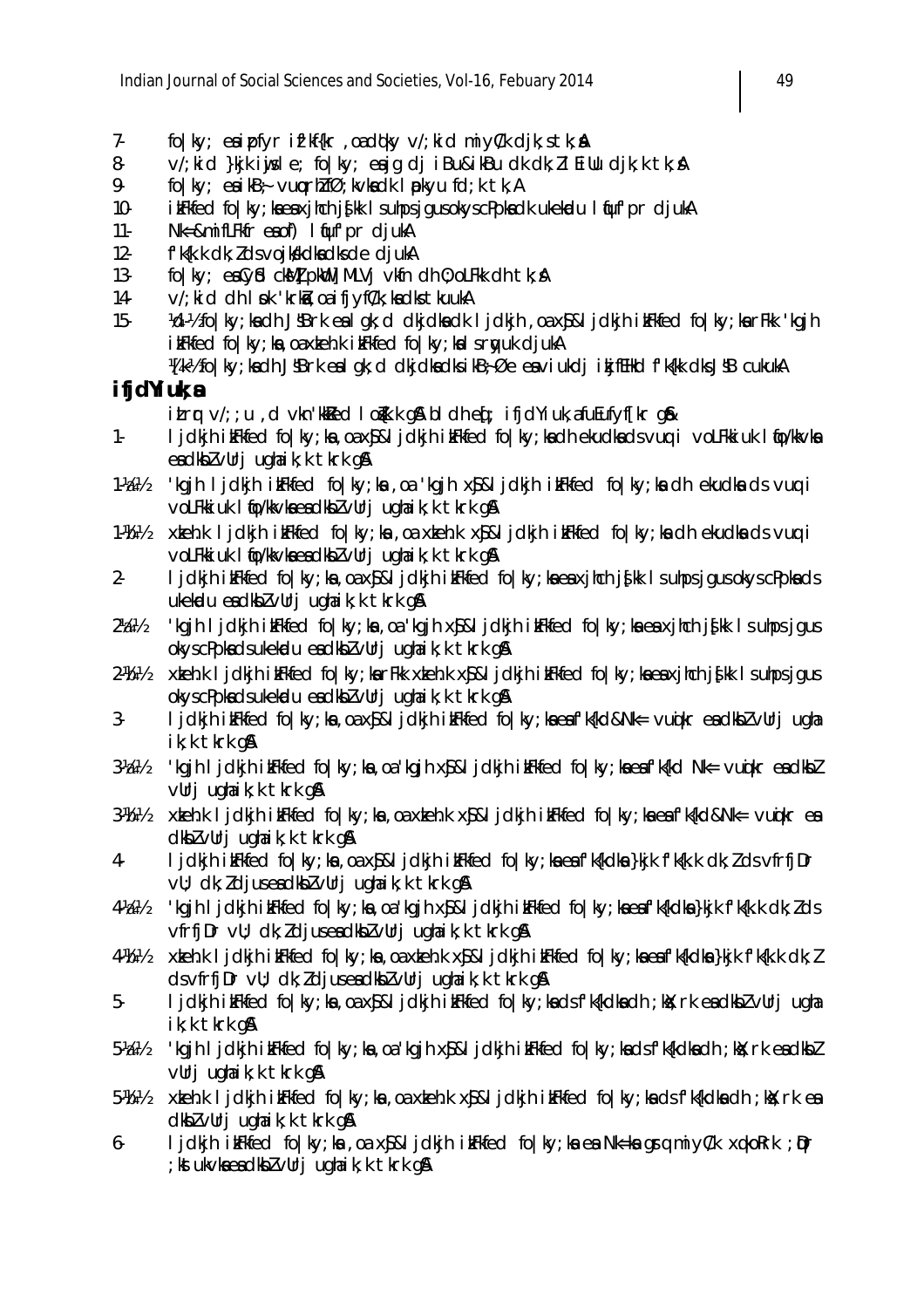| 50                                              | Indian Journal of Social Scienes and Societies, Vol 16, Febuary 2014.                                                                                      |
|-------------------------------------------------|------------------------------------------------------------------------------------------------------------------------------------------------------------|
| $6\%$                                           | 'kgjh I jdkjh i kFkfed fo ky; ka , oa 'kgjh x\$&l jdkjh i kFkfed fo ky; ka ea Nk=ka grqmi yC/k xqkoRrk<br>; Qr ; kst ukvka ea cikbl vurj ughaik; k tkrk g& |
| $6\%$                                           | xteh.k I jdkjh itFkfed fo ky;ka ,oa xteh.k x\$&l jdkjh itFkfed fo ky;ka ea Nk=ka grq miyC/k<br>xqkoRrk; pr ; kst ukvka ea dkbl vUrj ughaik; k tkrk g&      |
| $7-$                                            | I jdkjh i kFkfed fo ky; ka , oa x§&l jdkjh i kFkfed fo ky; ka ea Nk=ka dks [kṣydm dh I tjo/kkvka ea dkbl<br>vUrj ughaik; k tkrk g&                         |
| $7$ /a/ $h$                                     | kgjh ljdkjh ilfkfed fo ky;ka ,oa kgjh x§&ljdkjh ilfkfed fo ky;kaea Nk=kads [ksydm dh'<br>I fjo/kkvka ea dkblvUrjugha i k; k tkrk g&                        |
| 7 Mb                                            | xteh.k I jdkjh itFkfed fo ky; ka , oa xteh.k x\$&I jdkjh itFkfed fo ky; ka ea Nk=ka dks [kṣy&dm dh<br>I fjo/kkvka ea dkblvUrjugha i k; k tkrk g&           |
| 8-                                              | ljdkjh itFkfed fo ky;karFkk x\$&ljdkjh itFkfed fo ky;kadsijh{kkQy eadkblvUrj ughaik;k<br>tkrk g&                                                           |
| $8\%$                                           | 'kgjh I jdkjh ikFkfed fo ky;karFkk 'kgjh x\$&l jdkjh ikFkfed fo ky;kadsijh{kkQy eadkblvUrj<br>ughaik; k tkrk g&                                            |
| $8\frac{1}{2}$                                  | xteh.k I jdkjh itFkfed fo ky; karFkk xteh.k x\$&l jdkjh itFkfed fo ky; kadsijh{kkQy eadkbZvUrj<br>ughaik; k tkrk g&                                        |
| 9-                                              | ljdkjh ikFkfed fo ky;karFkk x\$&ljdkjh ikFkfed fo ky;kads 'k\${kd okrkoj.k eadkblvUrj ugha<br>ik;k tkrk g&                                                 |
| $9\%$                                           | 'kgjh ljdkjh ikFkfed fo ky;karFkk 'kgjh x§&ljdkjh ikFkfed fo ky;kads 'k§{kd okrkoj.k eadkbl<br>vUrj ughaik; k tkrk g&                                      |
| 9 Mb                                            | xkeh.k I jdkjh ikFkfed fo ky; karFkk xkeh.k x\$&I jdkjh ikFkfed fo ky; kads 'k\${kd okrkoj.k eadkbl<br>vUrj ughaik; k tkrk g&                              |
| $10-$                                           | ljdkjh itFkfed fo ky;ka rFkk x\$&ljdkjh itFkfed fo ky;ka ea Hkk"kk rFkk xf.krh; fodkl ea dkbl<br>$V$ Urj ughaik; k tkrk g $\lambda$                        |
| $10\%$                                          | 'kgjh I jdkjh i kFkfed fo ky; karFkk 'kgjh x\$&l jdkjh i kFkfed fo ky; kaeaHkk"kk rFkk xf.krh; fodkl<br>eadkblvUrjughaik; k tkrk g&                        |
| 10- <sup>1</sup> /b <sup>1</sup> / <sub>2</sub> | xkeh.k I jdkjh ikFkfed fo ky;ka rFkk xkeh.k x\$&I jdkjh ikFkfed fo ky;ka ea Hkk"kk rFkk xf.krh;<br>fodki eadkbł∨Urjughaik;k tkrk g\$l                      |
| $11 -$                                          | l jdkjh i kFkfed fo ky; karFkk x\$&l jdkjh i kFkfed fo ky; kads Nk=kads I okikh.k fodkl eadkblvlrj<br>ughaik; k tkrk g&                                    |
| $11$ /a/ $h$                                    | 'kgjh I jdkjh i kFkfed fo ky; ka rFkk 'kgjh x\$&l jdkjh i kFkfed fo ky; ka ds Nk=ka ds I okikh.k fodkl<br>eadkblvUrjughaik; k tkrk g&                      |
| $11\%$                                          | xkeh.k I jdkjh i kFkfed fo ky; karFkk xkeh.k x\$&I jdkjh i kFkfed fo ky; kadsNk=kadsI okikh.k fodkI<br>eadkblvUrjughaik; k tkrk g&                         |
| $12 -$                                          | l jdkjh i lifkfed fo ky; ka rFkk x\$&l jdkjh i lifkfed fo ky; ka ea Nk=ka ds i fr Hkn&Hkko jfgr okrkoj. k<br>eadkblvUrjughaik; k tkrk g&                   |
| $12\%$                                          | kgjh ljdkjh itFkfed fo ky;karFkk 'kgjh x\$&ljdkjh itFkfed fo ky;kaeaNk=kadsifr Hkn&Hko''<br>jfgr okrkoj.k eadkblvUrj ughaik;k tkrk g&                      |
| 12-Mol/2                                        | xteh.k I jdkjh itFkfed fo ky; ka rFkk xteh.k x\$&l jdkjh itFkfed fo ky; ka ea Nk=ka ds ifr Hkn&Hkko<br>jfgr okrkoj.k ea dkblvUrj ughaik;k tkrk g&          |
| $13 -$                                          | l jdkjh i kFkfed fo ky; ka , oa x\$&l jdkjh i kFkfed fo ky; ka ea Nk=ka dh mi fLFkfr ea dkbl vUrj ugha<br>ik;k tkrk g&                                     |
| $13$ -Va $\frac{1}{2}$                          | 'kgjh I jdkjh i kFkfed fo ky; ka , oa 'kgjh x\$&l jdkjh i kFkfed fo ky; ka ea Nk=ka dh mifLFkfr ea dkbl<br>vUrj ughaik; k tkrk g&                          |
| 13 Mol/2                                        | xteh.k I jdkjh itFkfed fo ky; ka, oaxteh.k x\$&I jdkjh itFkfed fo ky; kaeaNk=kadh mifLFkfr eadkbl<br>vUrj ughaik; k tkrk g&                                |
|                                                 |                                                                                                                                                            |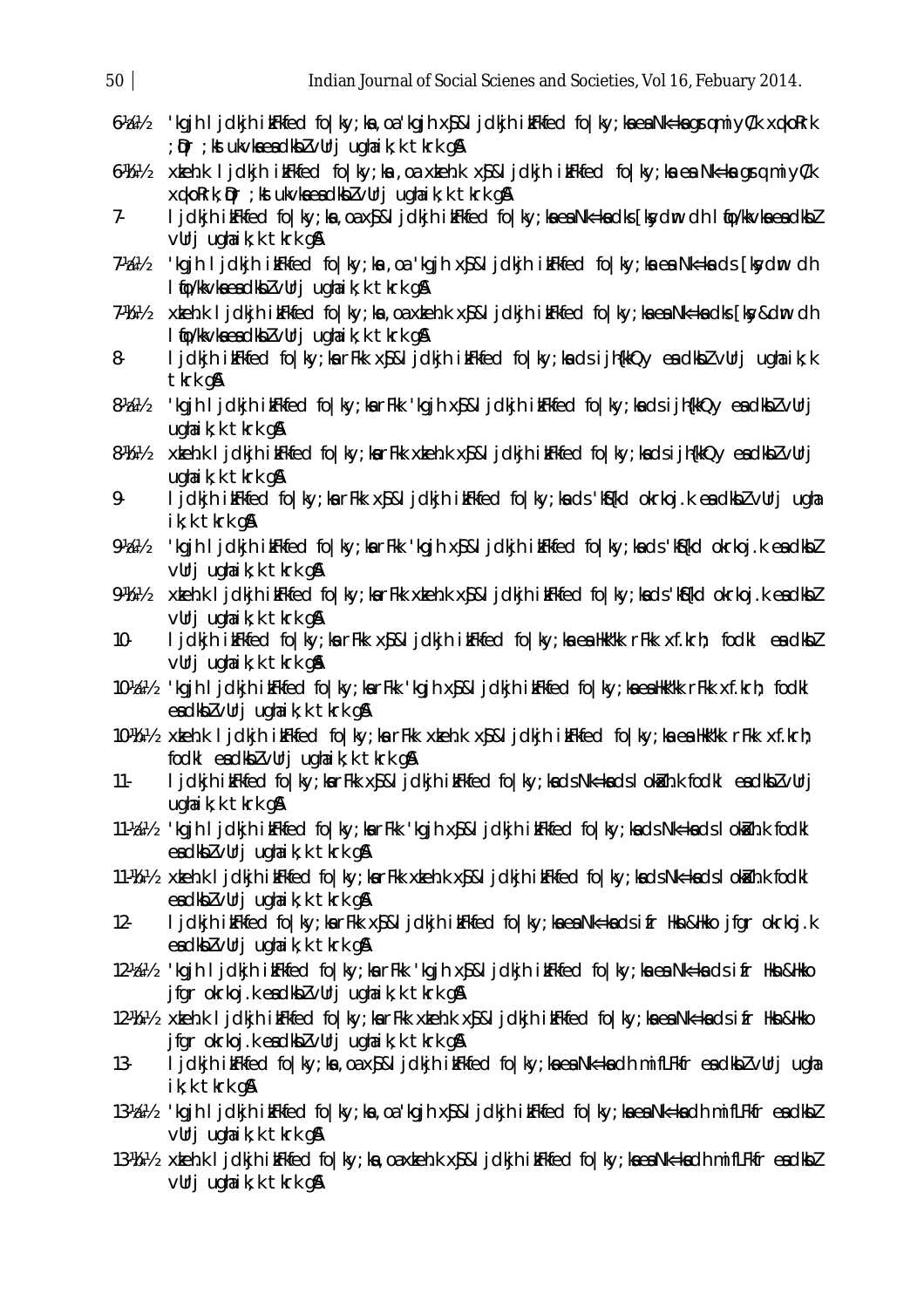- 14- ljdkjh i $kF$ kfed fo $|ky\rangle$ ka,oa $x\$ &ljdkjh i $kF$ kfed fo $|ky\rangle$ k sea dk; $\ell$  fnolk a dh la $\ell$ ;k e a dkb $\ell$  vUrj ugh a ik;k tkrk g&
- 14 $\frac{14}{4}$ %a½ 'kgjh ljdkjh i $kF$ kfed fo|ky;ka ,oa 'kgjh x $\frac{5}{8}$ kljdkjh i $kF$ kfed fo|ky;ka ea dk; $l$  fnolka dh l $\frac{5}{4}$ ;k ea  $dk$ b $l$  vUrj ugha ik;k tkrk g $\beta$
- 14-%b $\nu$  xkeh.k ljdkjh fo|ky;ka, oa xkeh.k x $\beta$ &ljdkjh ikFkfed fo|ky;k sea dk;Z fnolka dh l $\delta$ ;k ea dkbZ vUrj ughaik; k tkrk g&
- 15- ljdkjh i kFkfed fo|ky;ka ,oa x\$&ljdkjh i kFkfed fo|ky;ka e a f'k{k.k dk;Z ds vojk skdka e a dkbZ vUrj  $u$ gha ik; k tkrk g $\alpha$
- 15-¼a½ 'kgjh ljdkjh i kFkfed fo|ky;ka, oa 'kgjh x\$&ljdkjh i kFkfed fo|ky;k a e a f'k{k.kdk; Z ds vojk skla e a  $dk$ bz vUrj ugha ik; k tkrk g $\alpha$
- 15-%b½ xkeh.k ljdkjh ikFkfed fo|ky;ka,oa xkeh.k x\$&ljdkjh ikFkfed fo|ky;ka ea f'k{k.k dk; Z ds vojkkdka e a dkbl vuri ugha ik; k tkrk gå

## **ifjlheu**

'kkskdrkZusitrr 'kksk leL;k ds v/;;u ds fy, v/;;u {ks= dk s fuEu fcUn yksesifjlhfer fd;k g&

- 1- it r with dk;  $l$  e sa d sow it farmed follour; the same formulation of  $l$  in  $k \times k$  of  $s$
- 2- itrr 'kksk lel;k ds vUrx $k$  dsoy dkuigi e.My dh ikjfEHkd f'k{kk ds fodkl ij nf"Vikr fd;k x;k g SA
- $3-$  bl v/;; u eadkuigi e.My ds IHkh ftykals nRrladfyr dids bu {k  $\frac{1}{2}$ kals lEcfU/kr f'k{kk d s mUu; u ii idk'k Mkyus okys dkidka dk v/;;u fd;k tk; skA
- 4- bl v/;;u e a l UnHk ds: i e a vu pNn 45, o a 46 ds vu q kj] xq ko Rrk ds dkjdka d s fy, e.My ds I Hkh ftyka ea ls 20&20 ¼20 th0, l0½ \$ 120 ¼,u0th0lh0½ = 240 ikjfEHkd fo|ky;ka dh JSBrk dks ekik tk; sk rFkk J $B$ Fk ealgk;d dkjdka dk v/;; u fd;k tk; skA
- 5- itrr  $v/$ ;;u esp;fur N% ftyksds ikFkfed f'k{kk ds fØ;kUo;u eslak;d izkkukpk;Zi f'k{kd] izU/kd] lenk;] ekrk&firk] laj{kdka xkeh.k f'k{kk lfefr;ka ds lnL;ka dh Hkkxhnkih dks Kkr fd;k x;k q\$ blh Hkkxhnkjh ds vk/kkj ij Kkr fd;s x; A fcUn wka I s J s $Brk$  e a I gk;d dkjdka dks [kkstk x;k g A
- 6- vUrr% v/;;u {k = dh 0; kidrk dk s ns[kr s qq dkui $j \in M$ y d s N% ftyk » ¼dkui $j \in M$ kui $j \in M$ kui $j \in M$ dUukst] Q: *I*kkckn] vk\$\$k rFkk bVkok½ dks fy;k x;k q&

### **'kks/k fof/k**

bl v/;;u estenyr% lo $N_{k}$ k fof/k dk izkst fd;k x;k g & prid itror 'kks/k lel;k dk v/;;u vkn'k Ewyd lo (k.k }kjk fd;k tk; xkA blfy, 'kkkdrkZ }kjk viuh ljyrk ds fy, izukoyh] erkoyh ,oa nRr  $\mathbf{I}$  adyu i $\mathbf{i} = \mathbf{I}$ k fuekZk fd;k x;k g &

## **tula[;k ,o a i zfrn'kZ**

itrr 'kkk v/;;u eadkuig e.My ds vUrxł N% ftyka dkuig uxj] dkuig ngkr] vk\$\$k] bVkok] Q:  $I$ kkckn] dUuk $t$  ds I Eiwklika Fried fo $|k$ y; vkr s g Sftudh I  $i$ ; k 14943 g Stk s dkui $i$  e.My ds 50 Cykdka I sa l s lEc) g S bue a 14219 ljdjh i kFkfed fo|ky; , oa 724 x § ljdkjh i kFkfed fo|ky; vkrs g &

blh lEiwk tul  $\{x; k \leq k \}$  ifrfuf/kRo djus dsfy, mnns; ijd fof/k }kjk ifrn'kkidk p;u fd;k x;k g S ftlea dkuig e.My ds lHkh N% ftyka Isnl&nl dh Iq;k eauxjh; ljdkjh ikFkfed fo|ky; rFkk blh idkj  $x$ keh.k ljdkjh ikFkfed fo|ky;ka dk p;u fd;k g& ftudh l $f$ ;k 120 g\$rFkk blh izlkj uxjh; x\$&ljdkjh ikFkfed fo|ky; ,oa xkeh.k x\$&ljdkjh ikFkfed fo|ky;ka dk p;u fd;k g\$tks 120 g&vr% dkui $j$ e.My ea dw 240 ikFkfed fo $|k$ y; ka dk p; u fd; k g &

## **'kki eaiz Dr pj**

Lor<sub>#</sub> pj& ikFkfed fo|ky;ka dh J'SBrk ealgk;d dkjdA vkfJr pj& ikFkfed fo|ky; ka dh J'<sub>S</sub>BrkA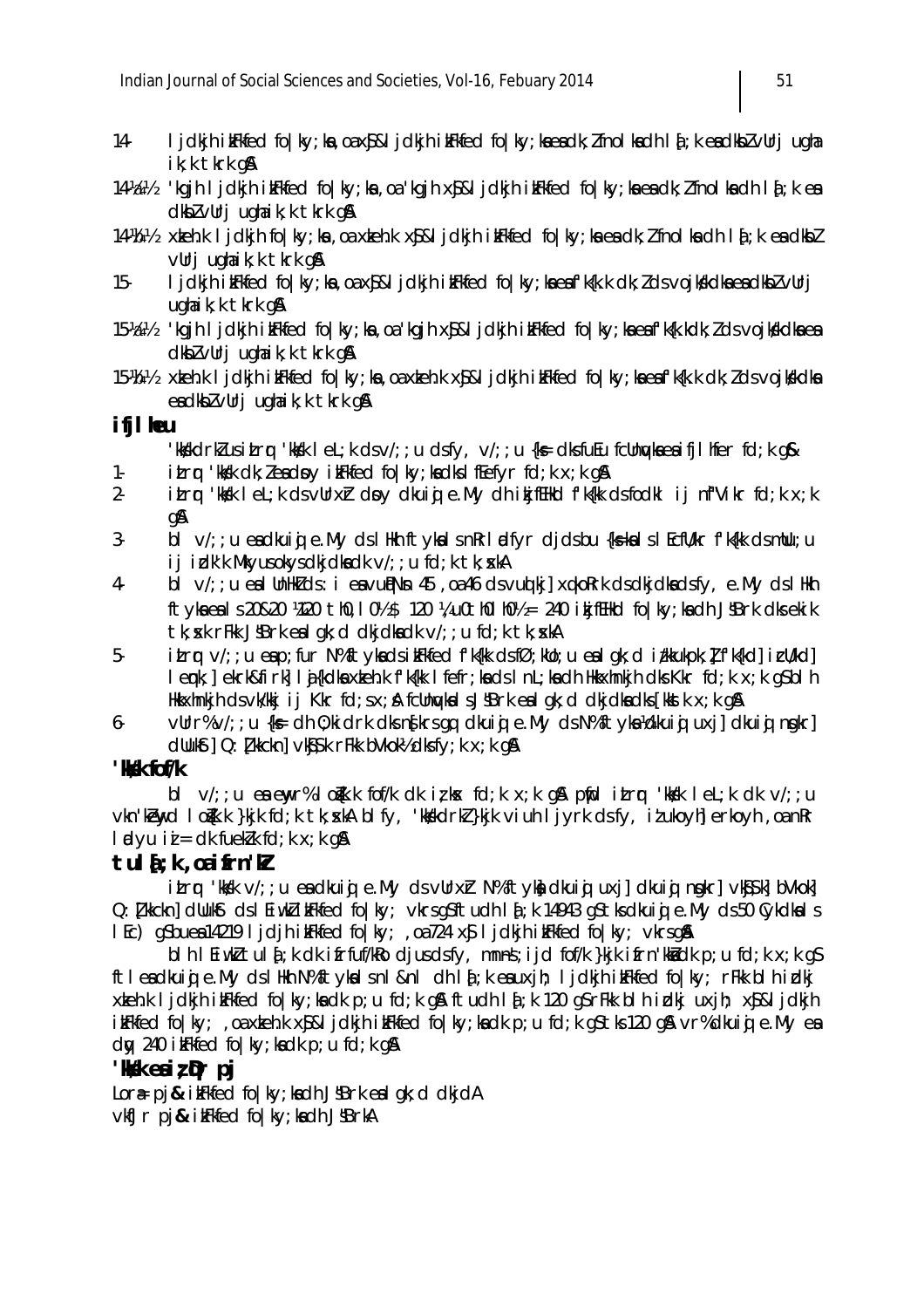## **lkaf[;dh; fof/k;k¡**

vk ad MHs ds fo'ys"k.k gr q e/; eku rFkk ekud fopyu dk iz;k x fd;k x;kA nks fofHkUu lewgk ads e/; l kFkd vUrj Kkr djus gr qØkfUrd vu qikr ¼C.R.½ dk iz, kx fd;k x;k g & nks le wgka ds fofHkUu dkjdka ds e/; lkFkbd vUrj Kkr djus grq  $\chi^2$ ;k iz; k fd;k x;k g &

**rkfydk &1 ljdkjh rFkk x\$&ljdkjh i kFkfed fo|ky;kadh JSBrk eslgk;d dkjdkadh ryuk** 

| JSBrk eal gk; d                   | N   | <b>Mean</b> | S.D.  | <b>Mean</b> | Df  | C.R.     |
|-----------------------------------|-----|-------------|-------|-------------|-----|----------|
| dkjd                              |     |             |       |             |     |          |
| ekudkadsvk/kijij                  | 500 | 4.566       | 1.169 | $1-70$      |     | 20-737   |
| voLFkii uk I fp/kk, i             |     |             |       |             | 998 | **       |
|                                   | 500 | 6.266       | 1.412 |             |     |          |
| <b>Ueldu</b>                      | 500 | 1.996       | 0.801 |             | 998 | 23.680   |
|                                   | 500 | 0.970       | 0.545 | 1.026       |     | **       |
| f'Kkd Nk= vuikr                   | 500 | 0.236       | 0.282 |             | 998 | 21.876   |
|                                   | 500 | 0.718       | 0.404 | 0.482       |     | **       |
| f'Kkdla}kjk f'Kk.k                | 500 | 5.230       | 1.341 |             |     | 44.336   |
| $dk$ ; <i>l</i> dh vfrfj $Dr$ vU; |     |             |       | 4.422       | 998 | $**$     |
| dk: l                             | 500 | 9.652       | 1.782 |             |     |          |
| f'Kkdladh; K; rk                  | 500 | 0.700       | 0.424 |             | 998 | 16.520   |
|                                   | 500 | 0.308       | 0.319 | 0.392       |     | $* *$    |
| Nk=lagramiy0k                     | 500 | 3.216       | 1.001 |             |     | 29.466   |
| xqkoRrk; Dr ; kt uk, ;            | 500 | 5.428       | 1.340 | 2.212       | 998 | $**$     |
| Nk=kadksmiy0k                     | 500 | 1.854       | 0.773 |             |     | 36.963   |
| [ky&dm dh I tp/kk; a              | 500 | 4.190       | 1.183 | 2.336       | 998 | $**$     |
| i jh(kQy                          | 500 | 0.542       | 0.424 |             |     | 11.438   |
|                                   | 500 | 0.890       | 0.532 | 0.348       | 998 | $**$     |
|                                   | 500 | 0.470       | 0.376 | 1.194       | 998 | 32.444   |
| 'Ko(kd okrkoj.k                   | 500 | 1.664       | 0.732 |             |     | $**$     |
| <b>HK'K rFK xf.krh:</b>           | 500 | 0.904       | 0.547 |             |     | 15.136   |
| fodk'k                            | 500 | 1.508       | 0.705 | 0.604       | 998 | $**$     |
| Nielads I okkh.k                  | 500 | 2.980       | 0.988 |             |     | [25.757] |
| fodkl                             | 500 | 4.828       | 1.264 | 1.848       | 998 | $**$     |
| Nk=kadsifr HknHko                 | 500 | 3.722       | 1.095 | 0.506       | 998 | 7.564    |
| jfgr okrkoj.k                     | 500 | 3.216       | 1.019 |             |     | $**$     |
| Nk=lach mifLFlfr                  | 120 | 81.70       | 5.167 |             |     | 17.277   |
|                                   | 120 | 93.75       | 5.628 | 12.05       | 238 | $**$     |
|                                   | 120 | 227.025     | 6.660 | .916        | 238 | 8.884    |
| dk; Zfnol ladh I 0                | 120 | 236.941     | 8.709 |             |     | $* *$    |

**- 05 ,o a -01 lkFkZdrk Lrj ij lkFkZd gSA**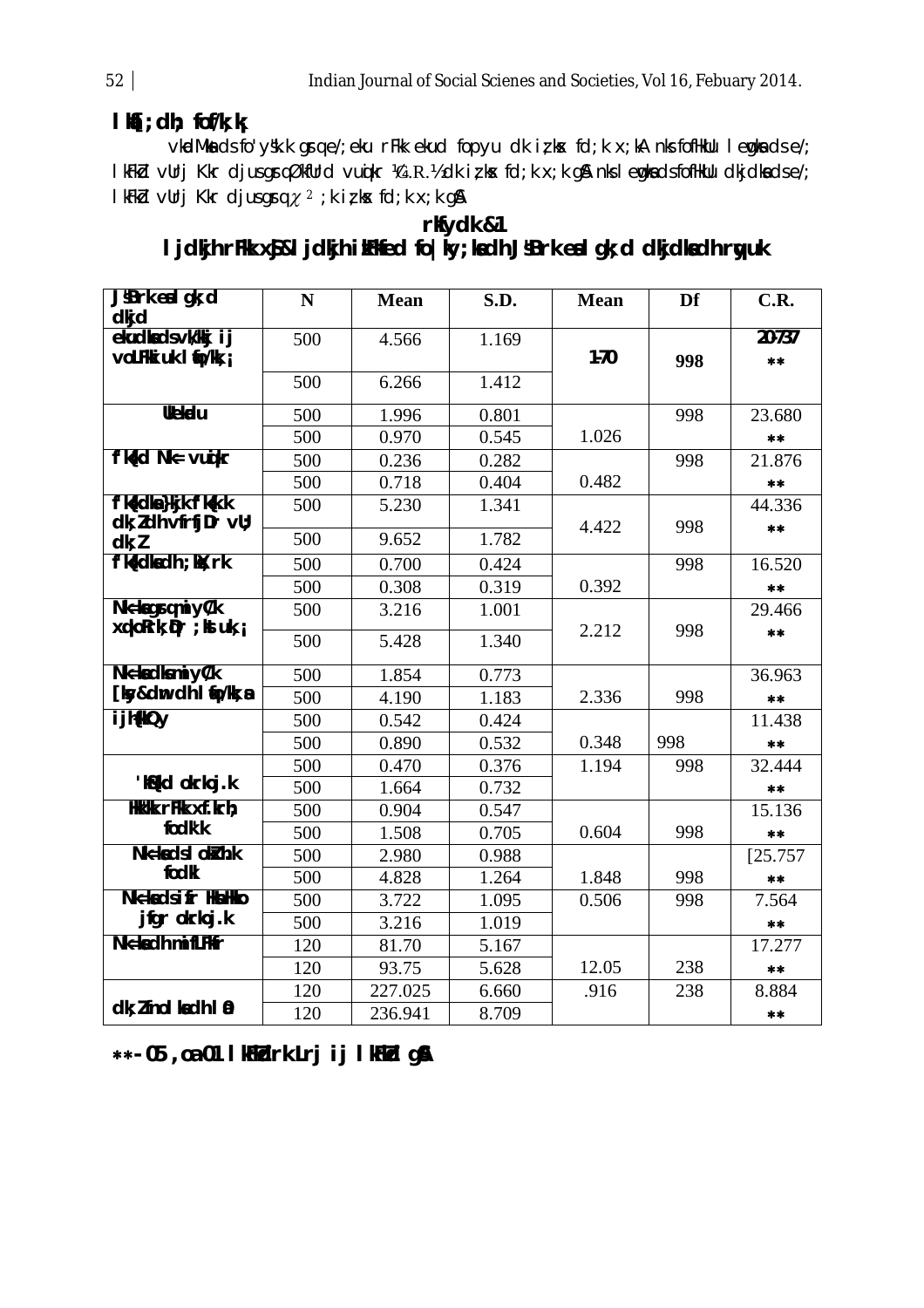| JBrk eal gk; d<br>dkj d       | N   | <b>Mean</b> | S.D.  | <b>Mean</b> | Df  | C.R.   |
|-------------------------------|-----|-------------|-------|-------------|-----|--------|
| ekudladsvk/ki ij              | 250 | 4.728       | 1.268 |             |     |        |
| voLFkki uk I tp/kk, j         |     |             |       | 1.407       | 498 | 15.938 |
|                               | 250 | 6.656       | 1.432 |             |     | $**$   |
| ukekadu                       | 250 | 1.996       | 0.807 |             | 498 | 14.591 |
|                               | 250 | 1.068       | 0.600 | 1.026       |     | $***$  |
| f'kkd Nk= vuikr               | 250 | 0.240       | 0.296 |             | 498 | 14.188 |
|                               | 250 | 0.756       | 0.493 | 0.482       |     | **     |
| f'k(kdla}kjk f'k(k.k          | 250 | 5.472       | 1.303 |             |     | 32.415 |
| dk; I ds vfrfjDr vU;<br>dk; l | 250 | 10.180      | 1.891 | 4.422       | 498 | **     |
| f'kkdkadh; kt; rk             | 250 | 0.740       | 0.493 |             | 498 | 10.515 |
|                               | 250 | 0.344       | 0.334 | 0.392       |     | $**$   |
| Nk=lagramiy0k                 | 250 | 3.304       | 1.080 |             | 498 | 55.207 |
| xqkoRrk; Dr ; kt uk, ;        | 250 | 9.014       | 1.228 | 2.212       |     | $**$   |
|                               |     |             |       |             |     |        |
| Nk=kadksmiy0k                 | 250 | 1.936       | 0.792 |             | 498 | 26.493 |
| [ky&dm dh I tp/kk; a          | 250 | 4.424       | 1.256 | 2.336       |     | $**$   |
| i jkWQy                       | 250 | 0.564       | 0.119 |             | 498 | 8.219  |
|                               | 250 | 0.916       | 0.532 | 0.348       |     | **     |
|                               | 250 | 0.496       | 0.400 | 1.194       | 498 | 16.483 |
| 'k&kd okrkoj.k                | 250 | 1.712       | 0.742 |             |     | $**$   |
| <b>HK'K rFK xf.krh:</b>       | 250 | 0.972       | 0.565 |             | 498 | 11.597 |
| fodk'k                        | 250 | 1.588       | 0.622 | 0.604       |     | $***$  |
| Nk=kadsIokkh.k                | 250 | 3.108       | 1.001 |             | 498 | 19.740 |
| fodk'k                        | 250 | 5.120       | 1.263 | 1.848       |     | **     |
| N⊫ladh ifr HaHko              | 250 | 3.848       | 1.126 | 0.506       | 498 | 4.040  |
| jfgr okrkoj.k                 | 250 | 3.460       | 1.019 |             |     | $**$   |
| N <b>ERdsmifLFKr</b>          | 120 | 81.68       | 5.162 |             |     | 12.602 |
|                               | 120 | 93.96       | 5.507 | 12.05       | 118 | **     |
|                               | 120 | 228.883     | 8.679 | .916        | 118 | 6.593  |
| dk; Zfnol ladh I @            | 120 | 239.433     | 8.850 |             |     | $**$   |

**rkfydk &2** 'kgjh I jdkjh rFkk 'kgjh x\$&l jdkjh ikFked fo|ky;kadh J&Brk eal gk;d dkjdkadh r yuk

#### **- 05 ,oa -01 lkFk Zdrk Lrj ij lkFkZd g SA**

## **rkfydk &3** xkeh.k I jdkjh rFkk xkeh.k x**\$&l jdkjh ikFked fo|ky;kadh J&Brk eal gk;d dkjdkadh r yuk**

| JBrk eal gk; d        | N   | <b>Mean</b> | S.D.  | <b>Mean</b> | Df  | C.R.   |
|-----------------------|-----|-------------|-------|-------------|-----|--------|
| dkjd                  |     |             |       |             |     |        |
| ekudkedsvk/kij ij     | 250 | 4.352       | 1.118 |             | 498 | 13.603 |
| voLFkki uk I tp/kk, j |     |             |       | 1.524       |     | $***$  |
|                       | 250 | 5.876       | 1.374 |             |     |        |
| ukekadu               |     |             |       |             |     |        |
|                       | 250 | 1.996       | 0.800 |             | 498 | 18.530 |
|                       | 250 | 0.872       | 0.529 | 1.128       |     | **     |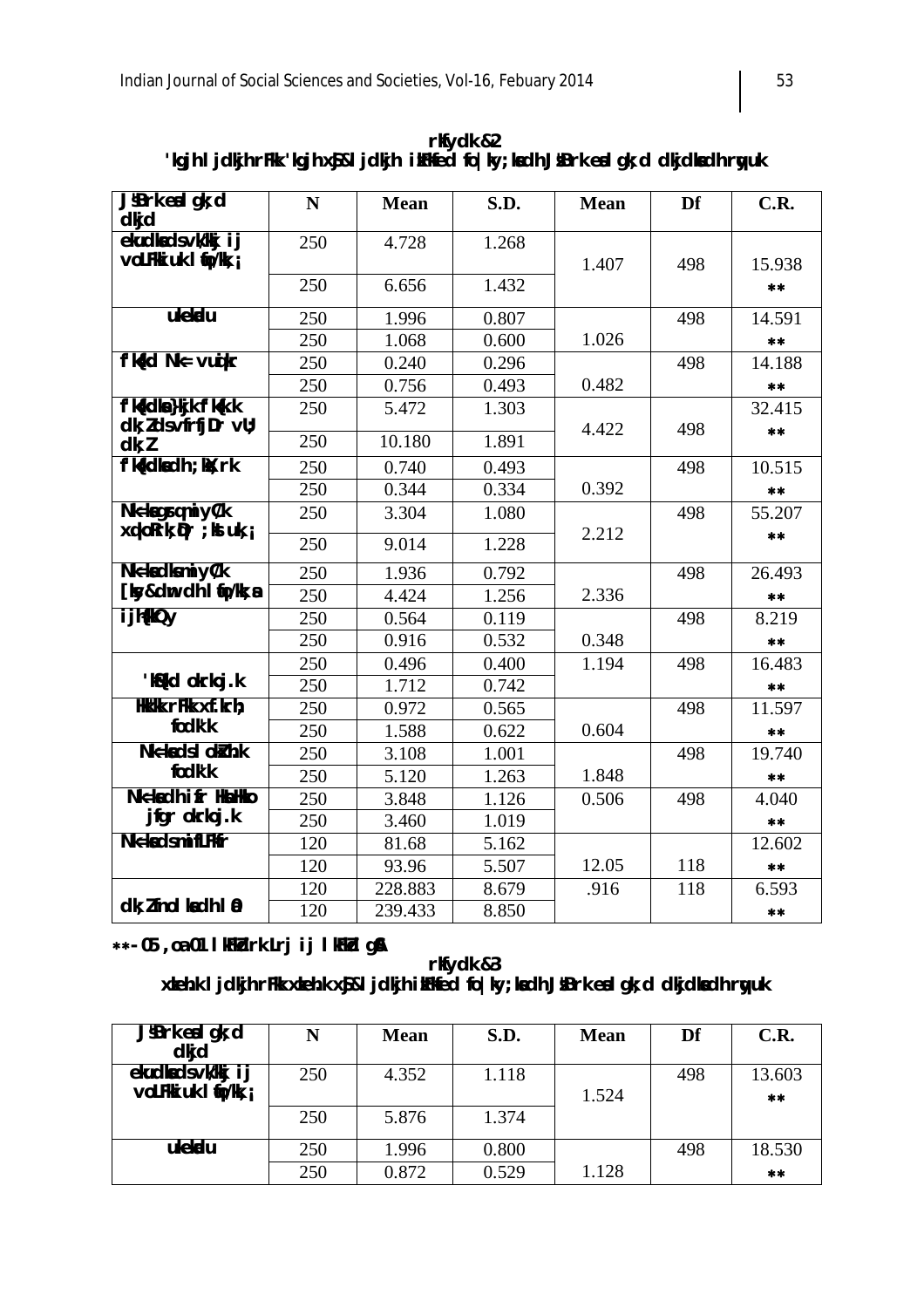| f'Kkd&Nk= vuikr             | 250 | 0.232   | 0.282 |       | 498 | 12.626 |
|-----------------------------|-----|---------|-------|-------|-----|--------|
|                             | 250 | 0.680   | 0.485 | 0.448 |     | $**$   |
| f'Kkdla}kjk f'Kk.k          | 250 | 4.988   | 1.283 |       |     | 30.01  |
| dk; I dsvfrfjDr vU;         | 250 | 9.148   | 1.777 | 4.160 | 498 | $**$   |
| dk; l                       |     |         |       |       |     |        |
| f'Kkdladh; K ; rk           | 250 | 0.660   | 0.481 |       | 498 | 10.862 |
|                             | 250 | 2.272   | 0.296 | 0.388 |     | $**$   |
| Nk=lagsqmiyCk               | 250 | 3.088   | 1.009 |       | 498 | 19.897 |
| xqkoRrk; Dr; ktuk, i        | 250 | 5.144   | 1.285 | 2.056 |     | $**$   |
| Nk=kadksmi y0k              | 250 | 2.076   | 0.869 |       | 498 | 21.205 |
|                             | 250 | 3.956   | 1.100 | 1.88  |     | $**$   |
| ijh(KQy                     | 250 | 0.520   | 0.414 |       | 498 | 8.135  |
|                             | 250 | 0.864   | 0.525 | 0.345 |     | **     |
|                             | 250 | 0.444   | 0.374 | 1.172 | 498 | 22.422 |
| "Ko{kd okrkoj.k             | 250 | 1.616   | 0.737 |       |     | $**$   |
| <b>HK'K rFK xf.krh;</b>     | 250 | 0.836   | 0.501 |       | 498 | 11.040 |
| fodkl                       | 250 | 1.428   | 0.684 | 0.592 |     | $**$   |
| N <sub>k</sub> =kads1okkh.k | 250 | 2.852   | 0.959 |       | 498 | 16.849 |
| fodk'k                      | 250 | 4.536   | 1.256 | 1.684 |     | $**$   |
| Nk=kadsifr HkaHko           | 250 | 3.596   | 1.091 | 0.624 | 498 | 6.664  |
| jfgr okrkoj.k               | 250 | 2.972   | 1.001 |       |     | $**$   |
| N <b>ERdhmifLFKr</b>        | 60  | 81.72   | 5.099 |       |     | 12.149 |
|                             | 60  | 93.55   | 5.558 | 11.83 | 118 | $**$   |
|                             | 60  | 225.166 | 8.660 | 9.284 | 118 | 5.791  |
| dk; Zfnol ladh I @          | 60  | 234.450 | 8.899 |       |     | $**$   |

### **- 05 ,oa -01 lkFk Zdrk Lrj ij lkFkZd g SA**

#### **rkfydk &4** I jdkjh rFkk x**\$&l jdkjh ilfkfed fo|ky; menik;s tkus okysf'k**(k.k dk; Zds vojk kdladh r yukA

| Leg                                                        |           | tux.kuk | Hkou<br><b>fuekk</b>    | fuolipu<br>dk; l | feM&Ms<br>ehy | fyfidh;<br>dk; l | ; kx | $\gamma$<br>λ |
|------------------------------------------------------------|-----------|---------|-------------------------|------------------|---------------|------------------|------|---------------|
| I jdkjh<br>i k0fo0 <i>A</i> 20 <sup>1</sup> / <sub>2</sub> | FO        | 109     | $5 - 2$                 | 114              | 99            | 109              | 483  | 63.04         |
|                                                            | Fe        | 104.46  | 49.83                   | 109.25           | 94.88         | 124.58           |      |               |
| x <b>j</b> ljdkjh<br>i k0fo0 ¼20½                          | <b>FO</b> | ' Mi';  | $\overline{\mathbf{W}}$ | 'W               | ' kU';        | 21               |      | $***$         |
|                                                            | Fe        | 4-54    | $2 - 17$                | 4-75             | $4-12$        | $5-42$           |      |               |
| ; kx                                                       |           | 109     | 52                      | 114              | 99            | 130              | 504  |               |

**- 05 ,oa -01 lkFk Zdrk Lrj ij lkFkZd g SA**

#### **rkfydk &5**

#### **'kgjh I jdkjh rFkk 'kgjh x\$&l jdkjh ibFk**fed fo|ky;kaea ik;s tkus okys f'k{k.k dk;Zds vo**jkkdkadh ry**uk

| Leg                      |    | tux.kuk  | Hkou<br><b>fuekk</b> | fuokbu<br>dk; Z | feM&Ms<br>ehy | fyfidh;<br>dk; l | ; kx | ∼ |
|--------------------------|----|----------|----------------------|-----------------|---------------|------------------|------|---|
| dkjh<br>'kgjh<br>1/601/2 | FO | r –<br>ີ | $\cap$<br>ے ر        | 59              | ٣Π<br>ັ       | СC               | 260  |   |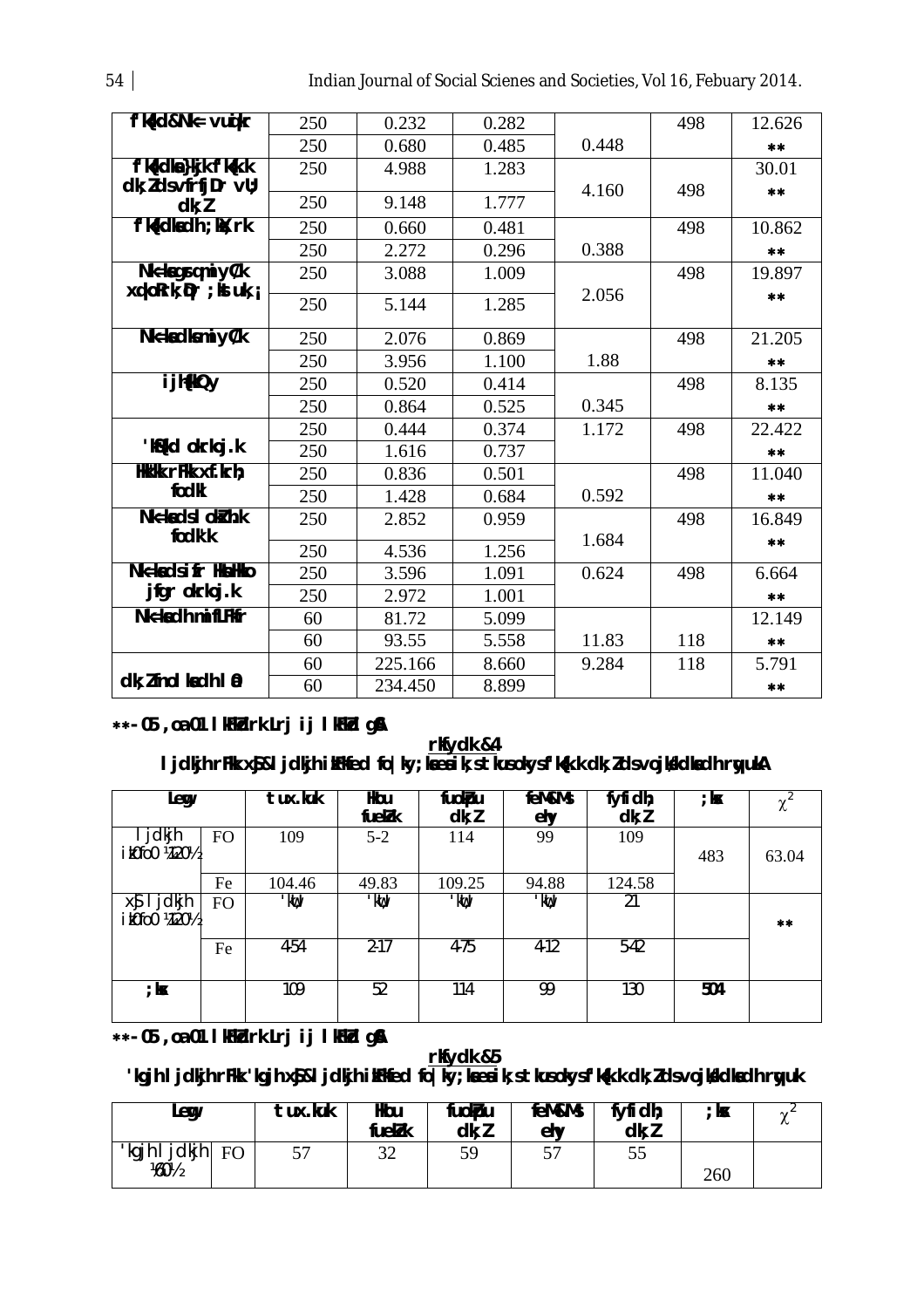|                                     | Fe        | 53.89  | 30.25            | 55.78 | 53.89    | 66.18              |     |       |
|-------------------------------------|-----------|--------|------------------|-------|----------|--------------------|-----|-------|
| 'kgjh<br>x <b>j</b> &l j̃dkjh<br>‰½ | <b>FO</b> | ' kU;  | <b>'W;</b>       | 'W    | "W;      | າາ<br>$\mathbf{Z}$ | 15  | 46-45 |
|                                     | Fe        | $3-11$ | $1\overline{75}$ | 3.22  | $3 - 11$ | 3-82               |     | **    |
| ; kx                                |           | 51     | 32               | 59    | 57       | 70                 | 275 |       |

**\*\* 05,0a 01 l KFK Lrj ij l KFK d g SA** 

#### **rkfydk &6**

## xkeh.k I jdkjh rFkk xkeh.k x\$&l jdkjh ikFkfed fo|ky;kaea ik; s tkus oky sf'k{k.k dk; Z d s vojkkdkadh ruyuk

| <b>Leg</b>                           |           | tux.kuk    | Hou<br>fuekk   | fuolipu<br>dk; l | feM&Ms<br>ehy           | fyfidh;<br>dk; l | ; kx | χ     |
|--------------------------------------|-----------|------------|----------------|------------------|-------------------------|------------------|------|-------|
| $x$ keh. $k$<br>I jdkjh              | <b>FO</b> | 52         | 20             | 55               | 42                      | 54               | 223  |       |
| <i>i kFkfed</i><br>fo ky;<br>1/601/2 | Fe        | 50.64      | 19.48          | 53.56            | 40.90                   | 58.43            |      | 18-45 |
| $x \times f$<br>jdkjh ik0            | <b>FO</b> | <b>'W;</b> | <b>' kii</b> ; | 'W∵              | $\overline{\mathbf{w}}$ | 21               | 06   | $***$ |
| 1/601/2                              | Fe        | 1.36       | 0.52           | 1-44             | $1-10$                  | $3-82$           |      |       |
| ; kx                                 |           | $-52$      | 20             | 55               | 42                      | 60               | 229  |       |

#### **- 05 ,oa -01 lkFk Zdrk Lrj ij lkFkZd g SA**

## **fu"d"kZ**

iklr ifj.kkeka ds vk/kkj ij fuEufyf[kr fu"d"kZ fudkys tk I drs g &

- 1. ljdkjh ikFkfed fo|ky;ka dh viskk xsj&ljdkjh ikFkfed fo|ky;ka ea ik;h tkus okyh voLFkkiuk  $l$  to/kk, a J $\mathcal{B}$  g  $\mathcal{B}$
- 2- 'kgjh ljdkjh ikFkfed fo|ky;ka dh vi{kk 'kgjh x\$&ljdkjh ikFkfed fo|ky;ka ea ik;h tkus okyh voLFkkiuk I tjo/kk, a JSB g &
- 3- xkeh.k ljdkjh ikFkfed fo|ky;ka dh vi{kk xkeh.k x\$&ljdkjh ikFkfed fo|ky;ka ea ik;h tkus okyh voLFkkiuk I tjo/kk, a JSB g &
- 4-  $x\$ &l jdkjh i kFkfed fo|ky; ka dh vi $\frac{1}{k}$ k ljdkjh i kFkfed fo|ky; ka e a xjhch j $\frac{1}{k}$ k ls uhps jgus okys cPpka dk ukekadu Lrj JSB g &
- 5- 'kgjh x\$&ljdkjh i kFkfed fo|ky; ka dh vi {kk 'kgjh ljdkjh i kFkfed fo|ky; ka ea xjhch js[kk ls uhps jgus okys cPpka dk ukekadu Lrj JSB g &
- 6- xkeh.k x\$&ljdkjh ikFkfed fo|ky;ka dh vi\$kk xkeh.k ljdkjh ikFkfed fo|ky;ka e a xjhch j\$kk l s uhp s jgus okys cPpka dk ukekadu Lrj JSB g &
- 7- ljdkjh i kFkfed fo|ky;ka dh vi (kk x\$&ljdkjh i kFkfed fo|ky;k a e a i k;k tkus okyk f'k{kd&Nk= vu ikr JSB g S vFkkr- i fr f'k {kd Nk=k a dh I a ; k de jarh g &
- 8- 'kgjh ljdkjh ikFkfed fo|ky;ka dh vi{kk 'kgjh x\$&ljdkjh ikFkfed fo|ky;ka ea ik;k tkus okyk  $f'$ k{kd&Nk= vu $\phi$ kr J $\beta$ B g&
- 9- xkeh.k ljdkjh ikFkfed fo|ky;ka dh vi {kk xkeh.k x \$ & ljdkjh ikFkfed fo|ky;ka ea ik;k tkus okyk  $f'$ k{kd&Nk= vu $\phi$ kr J $\beta$ B g&
- 10- ljdkjh itaFkfed fo|ky;ka dh vi{kk x\$&ljdkjh itaFkfed fo|ky;ka ea f'k{kdka }kjk f'k{k.k dk;Z ds vfrfj $Dr$  v $U$ ; dk; djus dh I $f$ ; k vf/kd g $\Lambda$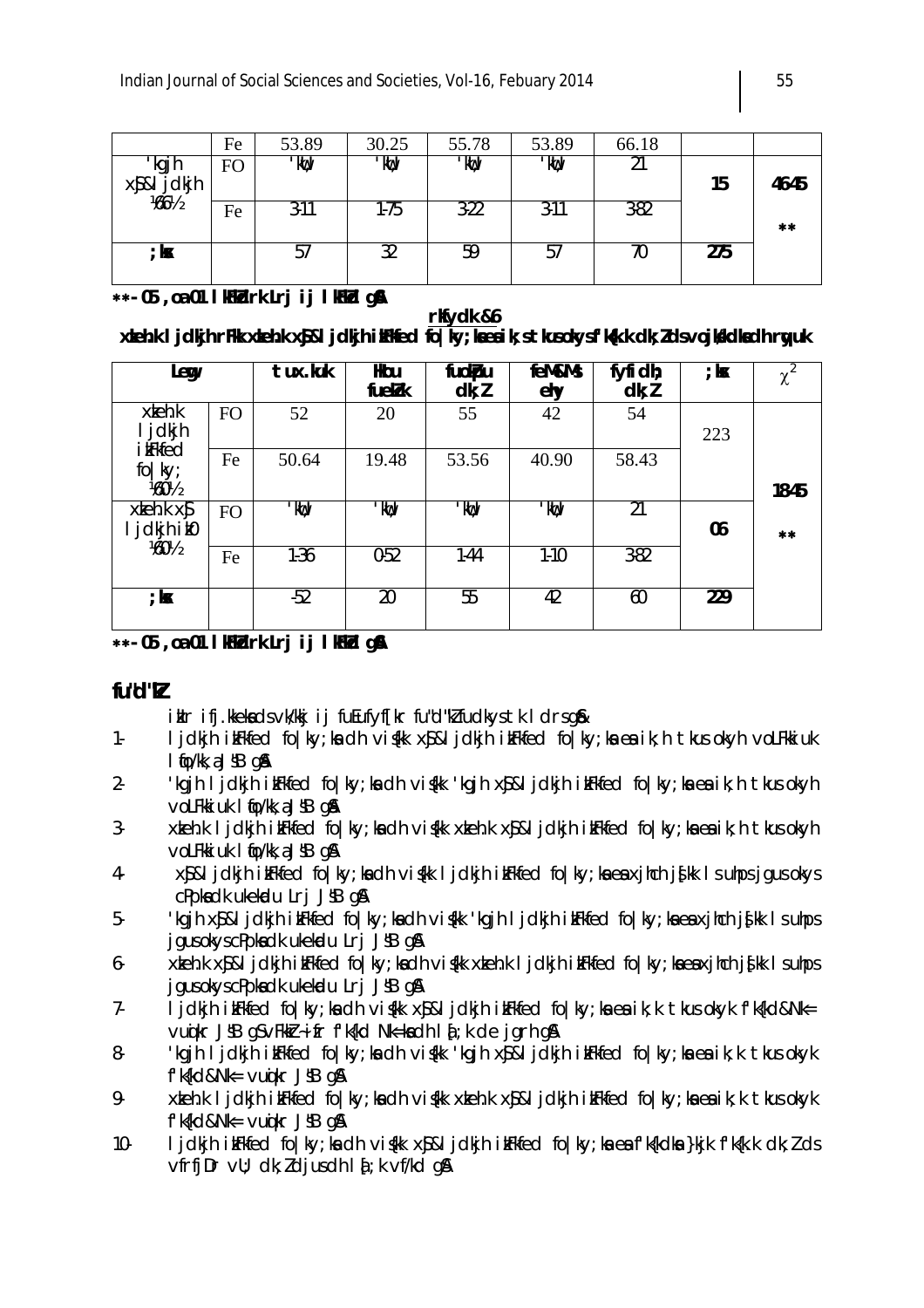| 56     | Indian Journal of Social Scienes and Societies, Vol 16, Febuary 2014.                                                                                                     |
|--------|---------------------------------------------------------------------------------------------------------------------------------------------------------------------------|
| $11 -$ | 'kgjh I jdkjh i kFkfed fo ky; ka dh vi{kk 'kgjh x\$&l jdkjh i kFkfed fo ky; ka ea f'k{kdka }kjk f'k{k.k<br>$dk; l ds$ vfrfj $Dr$ vll; $dk; l dy$ us dh l $l$ ; k vf/kd g& |
| $12 -$ | xteh.k I jdkjh itFkfed fo ky; kadh vi{kk xteh.k x\$&l jdkjh itFkfed fo ky; kaeaf'k{kdka}kjk f'k{k.k<br>$dk; l ds$ vfrfj $Dr$ vll; $dk; l dy$ us dh l $l$ ; k vf/kd g&     |
| $13-$  | x\$&I jdkjh ikFkfed fo ky; kadh vi{kk I jdkjh ikFkfed fo ky; kaeaf'k{kdkadh ; kX; rk J\$B g&                                                                              |
| 14     | 'kgjh x\$&l jdkjh ilfkfed fo ky; kadh vi{kk 'kgjh l jdkjh ilfkfed fo ky; kaeaf'k{kdkadh ; kX; rk<br>$J\sharp B$ g&                                                        |
| $15 -$ | xkeh.k xŷ&l jdkjh ikFkfed fo ky; kadh vi{kk xkeh.k l jdkjh ikFkfed fo ky; kaeaf'k{kdkadh ; kk; rk<br>$J\sharp B$ q $\Lambda$                                              |
| $16-$  | ljdkjh ikFkfed fo ky;kadh vi{kk x\$&ljdkjh ikFkfed fo ky;kaeaNk=kagrq vf/kd l{;kea<br>xqkoRrk; $\mathbf{\hat{p}}$ r ; kst uk, ami yC/k g&                                 |
| $17 -$ | kgjh ljdkjh itFkfed fo ky;kadh vi{kk 'kgjh x\$&ljdkjh itFkfed fo ky;kaeaNk=kagrqvf/kd'<br>I { ; k ea xqkoRrk; \pr ; kst uk, ami yC/k g&                                   |
| $18-$  | xkeh.k I jdkjh ikFkfed fo ky; ka dh vi{kk xkeh.k x\$&l jdkjh ikFkfed fo ky; ka ea Nk=ka grq vf/kd<br>I { ; k ea xqkoRrk; \r ; kst uk, ami yC/k g&                         |
| 19-    | l jdkjh i kFkfed fo ky; ka dh vi{kk x\$&l jdkjh i kFkfed fo ky; ka ea i k; h t kus okyh [ksy&dm dh<br>I fo/kk, a JSB g&                                                   |
| $20 -$ | kgjh ljdkjh ikFkfed fo ky;kadh vi{kk 'kgjh x\$&ljdkjh ikFkfed fo ky;kaeaik;h tkuh okyh'<br>$[ky&dm$ ch $l$ to/kk, a $JSB$ g&                                              |
| $21 -$ | xkeh.k I jdkjh ikFkfed fo ky;kadh vi{kk xkeh.k x\$&l jdkjh ikFkfed fo ky;kaeaik;h tkuh okyh<br>$[ky&dm$ ch $l$ to/kk, a $JSB$ g&                                          |
| $22 -$ | I jdkjh ikFkfed fo ky; kadh vi{kk x\$&I jdkjh ikFkfed fo ky; kadk ijh{kkQy J\$B g\$\                                                                                      |
| $23 -$ | kgjh I jdkjh i kFkfed fo ky; kadh vi{kk 'kgjh x\$&l jdkjh i kFkfed fo ky; kadk i jh{kkQy J\$B g\$l'                                                                       |
| 24.    | xkeh.k I jdkjh ikFkfed fo ky; kadh vi{kk xkeh.k x\$&l jdkjh ikFkfed fo ky; kadk ijh{kkQy J\$B g\$A                                                                        |
| $25 -$ | l jdkjh iliFkfed fo ky;kadh vi{kk x\$&l jdkjh iliFkfed fo ky;kaeaik;k tkusokyk 'k\${kd okrkoj.k<br>$J\sharp B$ g&                                                         |
| 26     | kgjh ljdkjh ilfkfed fo ky;kadh vi{kk 'kgjh x\$&ljdkjh ilfkfed fo ky;kaeaik;k tkusokyk'<br>'k\${kd okrkoj.k J\$B q\$                                                       |
| 27-    | xkeh.k I jdkjh ikFkfed fo ky;kadh vi{kk xkeh.k x\$&ljdkjh ikFkfed fo ky;kaeaik;k tkusokyk<br>'k\${kd okrkoj.k J\$B q&                                                     |
| $28-$  | ljdkjh ildFkfed fo ky;kadh vi{kk x\$&ljdkjh ildFkfed fo ky;kaeaik;k tkusokyk Hkk"kk rFkk<br>xf.krh; fodkl JSB q&                                                          |
| 29-    | 'kgjh I jdkjh ikFkfed fo ky; kadh vi{kk 'kgjh x\$&l jdkjh ikFkfed fo ky; kaea ik; k tkus okyk Hkk"kk<br>rFkk xf.krh; fodkl JSB g&                                         |
| $30 -$ | xkeh.k I jdkjh ikFkfed fo ky;kadh vi{kk xkeh.k x\$&l jdkjh ikFkfed fo ky;kaeaik;k tkusokyk<br>Hkk"kk rFkk xf.krh; fodkl JSB g&                                            |
| $31 -$ | l jdkjh ikFkfed fo ky; kadh vi{kk x\$&l jdkjh ikFkfed fo ky; kaeaNk=kadk lokikh.k fodkl  J\$B g\$\                                                                        |
| $32 -$ | kgjh ljdkjh ikFkfed fo ky;kadh vi{kk 'kgjh x\$&ljdkjh ikFkfed fo ky;kaeaNk=kadk lokikh.k'<br>fodkl JSB g&                                                                 |
| $33 -$ | xkeh.k I jdkjh ikFkfed fo ky; ka dh vi{kk xkeh.k x\$&l jdkjh ikFkfed fo ky; ka ea Nk=ka dk I okikh.k<br>fodkl JSB q&                                                      |
| 34.    | ljdkjh itFkfed fo ky;kadh vi{kk x <b>j</b> &ljdkjh itFkfed fo ky;kaeaik;k tkusokyk Nk=kadsifr<br>HknHkko jfgr okrkoj.k JSB g&                                             |
| $35 -$ | 'kgjh I jdkjh i kFkfed fo ky; kadh vi{kk 'kgjh x\$&l jdkjh i kFkfed fo ky; kaea i k; k tkusokyk Nk=ka<br>ds i fr HknHkko jfgr okrkoj k JSB q&                             |
| $36 -$ | xkeh.k I jdkjh ikFkfed fo ky; ka dh vi{kk xkeh.k x\$&l jdkjh ikFkfed fo ky; ka ea ik; k tkus okyk<br>Nk=kadsifr HknHkko jfgr okrkoj.k JSB g&                              |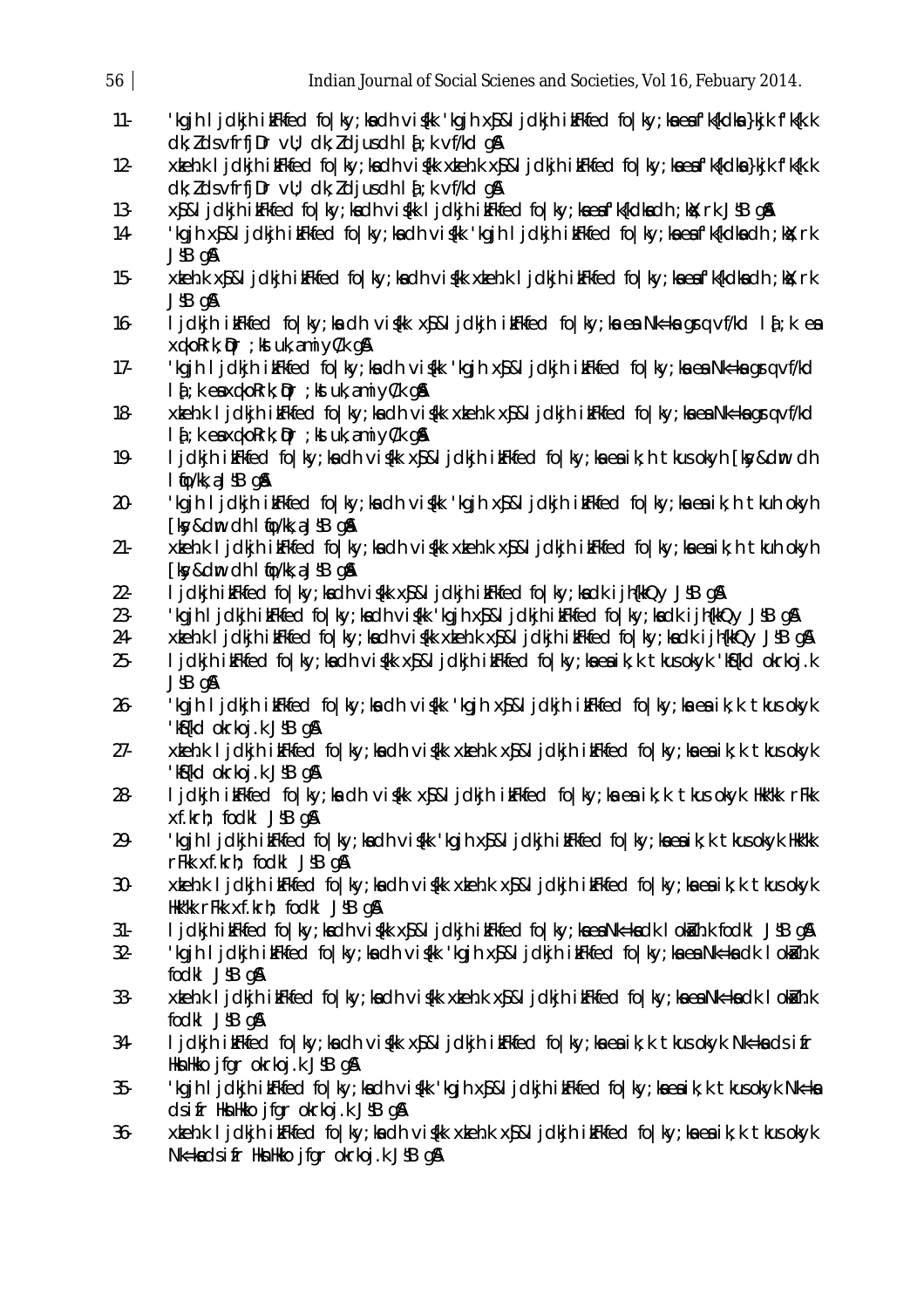- 37- ljdkjh ikFkfed fo|ky;ka dh vi{kk x\$&ljdkjh ikFkfed fo|ky;ka ea ik;h tkus okyh Nk=ka dh  $m$ ifLFkfr vf/kd J $\overline{\text{SB}}$  g S
- 38- 'kgjh ljdkjh i kFkfed folky; ka dh visk 'kgjh xsj&ljdkjh i kFkfed folky; ka e a ik; htku s okyh Nk=k a  $dh$  mifLFkfr vf/kd  $J\overline{s}B$  g  $\overline{s}$
- 39- xkeh.k ljdkjh ikFkfed fo|ky;ka dh viskk xkeh.k xsj&ljdkjh ikFkfed fo|ky;ka ea ik;h tkus okyh  $Nk=ks$  dh mifLFkfr vf/kd JSB g $\beta$
- 40- ljdkjh i kFkfed fo|ky; ka dh vishk x\$&ljdkjh i kFkfed fo|ky; ka e a dk; Z fnolka dh la[; k vf/kd J'sB g SA
- 41- 'kgjh ljdkjh i $kF$ kfed fo|ky;k a dh vi $k$ k 'kgjh x $\delta$ &ljdkjh i $kF$ kfed fo|ky;k se a dk; $l$  fnolk a dh l $\delta$ ;k  $Vf/Rd$  J $SB$   $a\$
- 42- xkeh.k ljdkjh ik $F$ kfed fo $|k$ y;k adh viskk xkeh.k xsj&ljdkjh ik $F$ kfed fo $|k$ y;k se adk; $l$  fnolk s dh  $l$   $l$ ; k vf/kd J $\text{SB}$  g  $\text{M}$
- 43- x $\S$ &ljdkjh ikFkfed fo|ky;k a dh vi $\S$ kk ljdkjh ikFkfed fo|ky;k a e a f'k $\S$ k.k dk; $\overline{l}$ ds vojk $\overline{k}$ ld vf/kd la<sup>[; k eaik; s tkrs g &</sup>
- 44- 'kgjh x $s$ &ljdkjh ikFkfed fo $|k$ y;ka dh viskk 'kgjh ljdkjh ikFkfed fo $|k$ y;ka esa f'ksk, k dk; $l$  d s vojk kd vf/kd  $l$   $j$ ; k e sik; s tkr s g &
- 45- xkeh.k  $x\$ &ljdkjh ikFkfed fo|ky;k adh viskk xkeh.k ljdkjh ikFkfed fo|ky;k se f'ksk.k dk; ds vojk kd vf/kd l  $s$ ; k e sik; s tkr s g &

## **lUnHkZ**

- Altekar, A.S. (1957). *Education in Ancient India,* Banaras: Nand Kishore & Brothers.
- Agrawal, S.N. (1962). *Some Problems of India's Population,* Vora & Co. Publishers Private Ltd., Bombay, Allahabad.
- Agarwal, J.C. (1979). *National Policy in Education, Delhi:* Arya Book Dept.
- Agarwal, J.C. (1987). *Progress of Education in free India: Modern Indian Education & its Problems,* New Delhi, Arya Book Dept.
- Bhatt, B.D. & Agarwal, J.C. (1969). *Education Documents in India 1813-1968, Survey of Indian Education,* New Delhi: Arya Book Dept.
- Bishwas, Arabindo, Agarwal & Surend. (1971). *Indian Educational Documents since Independence,* committees, Commissions, Conferences, New Delhi : Academic Publishers.
- Bhawan, Nishat Ganj, Lucknow, (2010-11), *Annual Report.*
- Bokil, V.P. (1925). *The History of Education in India,* Bombay: Labour Press, Girgaon.
- Basu, A.N. (1946). *Primary Education in India,* Indian Associated Publishing Co.
- Buch, M.B. (Editor), (77-78). *Second Survey of Research in Education.*
- D.V. & Gurucharan Singh, (1972). *All India Educational Directory,* Chandigrah : All India Directories Publishes.
- Desai, D.M. (1953). *Universal Compulsory and Free Primary Education in India,* Bombay: Indian Institute of Education.
- Desia, Dinker, (1938). *Primary Education in India, Bombay* : Servants of India Society.
- Dayal, B. (1947). *The Development of Modern India, Calcutta* : Orient Book Co.
- District Elementry Education Report card: 2010-11.

# **tula[;k i zoztu vkSj xzkeh.k Hkkjr**

.\*\*\*\*\*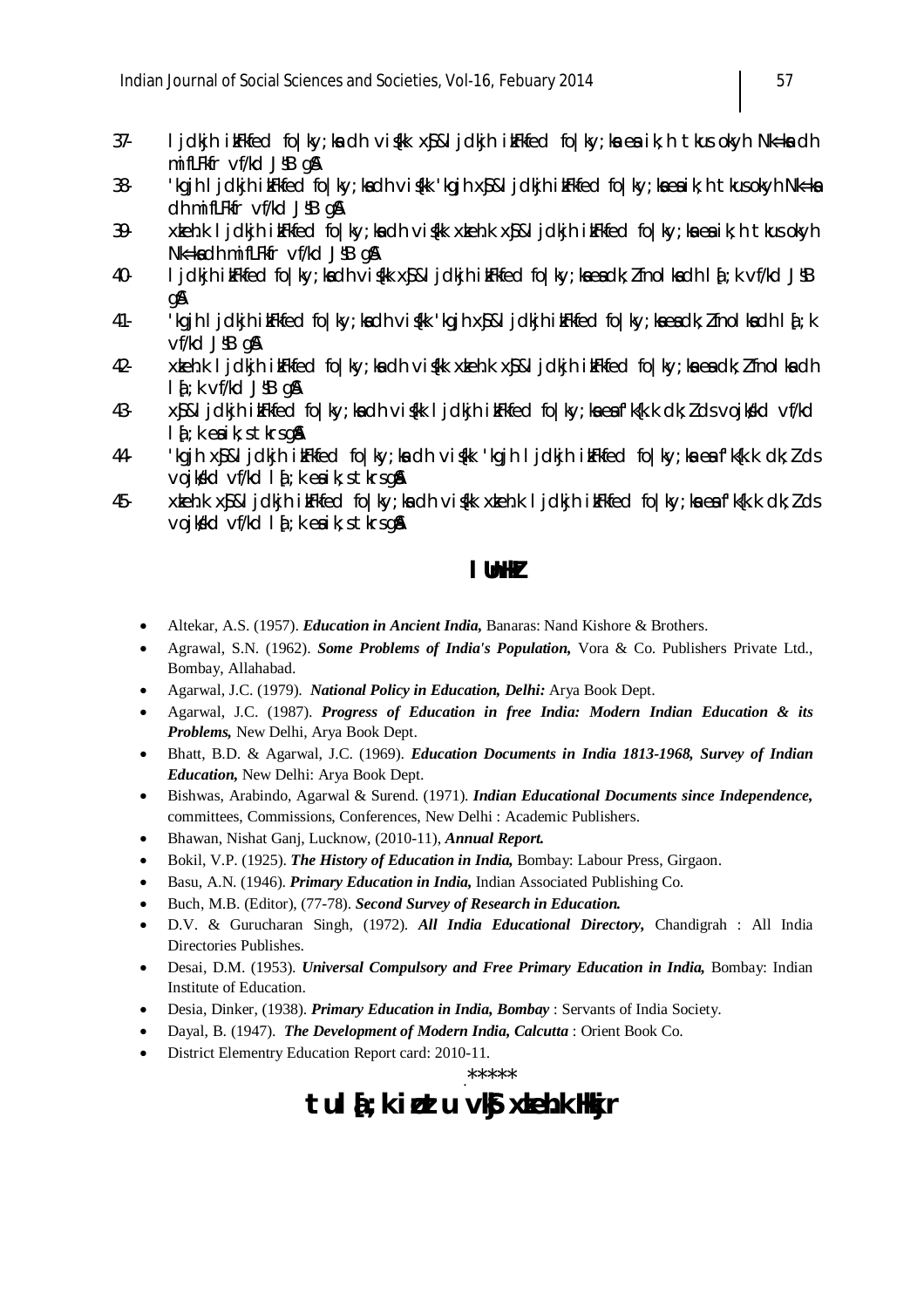#### ike fouka ; kno $*$

tul {; k i ntu dk geskk nkgjk i ilkko i Mrk g& vud l ekt'kkfL=; ka us i ntu ds i ilkkoka dks báxr djus  $dk$  iz kl fd; k g  $k$  ts ts in lho fils us vius  $v/t$ ; u es ; g fu"d" $k$  fudky k g s fd i pt u ls 0; fDr ds I kekftd LRki eaifjorlu gkrk g\$, oaØe'K% I ekt eaHkh tkfr oxllsgV dj, d vyx vkfFkd Jskh dk fueklk gkrk gå ih0 d0 o/ku, oa Jhfuokl ds kchka ea uxjkdedk i ortu I s xkeh.k Jskh dh vkj vkfFkd Jkrka dk i okg akrk as, oadkfyd ifjir : eaxteh.k vFMD; oLFMx dksbl I scy feyrk an

tik fd lolfofnr gisfd Hikijr, d fodki 'khy jk''V gin Qyr% tuli[;k dk inki xkeh.k vpyksist uxjh; {k= dh vkj vf/kd gkuslsvudkud vkfFkd lkekftd, oa jktuhfrd leL;k, a mRillu gksjgh g\$ blls tgk; drjQ uxjkaea ipklh cakstxkjh dh let;k,ac<rh g& oghanuljh vka xkokalslfØ; Jfedkadsiyk;u Is dik dk; I dh I eL; k c<Fh tk j gh g &

fofHkUu 'kkkk v/; rkvka usvius&vius nf"Vdksk Istulą̃; k i bkl dsiHkkoka dk v/; ; u fd; k g&oLrqr% tulą̃;k iprtu dk I clsegRoiwkZiMkko Hkokon3;kfld lakBu ij iMrkgå tulą̃;k ipkl dk rkRdkfyd iMkko iptu dsikjfEHkd LFKku , oamldsxUr0; LFKku ij iMrk g& tgk lsiptd iLFkku djrk g\$ogk; dh tul{; k ea deh gkrhig & ifj.kker % bfPNr LFkku ij ig pusij ml LFkku fo kkk dh tula; k ea of gkrhig & mnkgj.k Lo: i l keku; r̃%; g n{kk tkrk g\$fd fdl h LFkku i j jkstxkj dsvol j de g\$fdurqJfedkadh miy(/krk vf/kd q& dqhaij jkstxkj dsvolj rksmiy(/k q&fdllrq Jfedkadh deh q& bu nkwuks ifjfLFkfr; ka eam Riknu dh ek=k ea deh gkxhA

tc 0; fDr xke Isuxjkadh vkj i bkl djrk qSrc xkeh.k {k=kaeatula}k dsncko eadeh vkrh qS ftlls Hkie dk mifoHkktu rFkk vijnu ughagkrk gå blidkj LFkkukUrjk ds}kjk Hkie ij ncko ?kV tkrk g\$ ftllscpreaof~gkrhg&Hkakky oktrkvkadk i butu l Ecl/kh v/;; u diN fHkllu jgkg&bllgkaus{ksh; i fr: lk i j  $Vf/Rd$  cy fn; k g&

iptu Isyks, d LFkku IsnuljsLFkku ij igpprsgåbl rjg dstulą;k iptu ds/kukRed, oa .kkRed nkuks illkko gks Idrsg&lkFk gh fofHkUu vkfFkd oxka ,oa fofHkUu tkfr;ka ij blds Ikekftd ,oa jktufird illkko vyx&vyx qksidrsq& bldsvfrfjDr f'kf{krka, oavf'kf{krkaij Hkh bldk illkko leku uqha gkrk gå Hkkjr dsxteh.k {k=kaeavkt Hkh vkfFkd Lrj dk foHktu djusdsfy, df"kxr Hkfie gh i e{k vk/kkj&Hkr rko gå bli dsvk/kkjijgh Hkkjr dsxteh.k {k=kaeal Vhd vkfFkd oxhdj.k fd;k tk ldrk g\$D;kad Hkkjr ds xteh.k {k=kaealkekU; r%thou; kiu ek= df"k Isgkrk g& vkfFkd Lrj dksdf"kxr Hkfie dsvk/kkj ij rhu oxkaea follklftr fd; k tk I drk qS%&

I heldr d'hd & bl oxienvf/kdkak vuolinpr tkfr ds yks q\$ tks vurdkurd dkj.kkals Hkfieqhu jqs q\$ buds ikl ukeek= dh Hidie q& f'k{kk ds vHkko ea ; s'kkjhfjd Je }kjk vkthfodk pykrs q\$ftlls budh vkfFkd vk; vR; Yi gkrh g&

y?kg I hekur d"kd & y?kg I hekur d"kdka ds vurkr vf/kdkakr% fi NMh tkfr; ka ds ykx g\$ftuds ikl I hekur d"kdkalsvf/kd rFkk cMad"kdkalsde df"kxr Hkfe miy(/k q& y?kqlhekUr tul{j;k dsipkl IsiMusokys vkfFkd] I kekftd, oa jktufrd i likkoka es I s I c I s T; knk i likko vfFkd gkrk g&

cgn I hekur d'hd &  $v/$ ;; u {k = ealo.k] tkfr; kads ykx gh cMs d'hd g\$tks vkfFkd nf"Vdksk Isl Eillu r Fkk f′kf{kr Hkh q&h blh dkj.k v/;;u {k∈ eabl Jskh ds0;fDr;kadk LFkkukUrj.k vf/kd quyk qSrFkk bu ipkfl;kaea vkfFkd : Ik IslEiUu gkusdsdkj.k gh I kekftd , oa jktufrd i likko I hekUr , oa y?kg I hekUr d"kdka dh vi{kk vf/kd illkkoh jak a&

#### $*$ , e0, 0] Haxley

#### I Unik

<sup>•</sup> Agrawala, S.N.: India's Population Problems Second Ed. 1977, Tata Mc Graw Hill, New Delhi.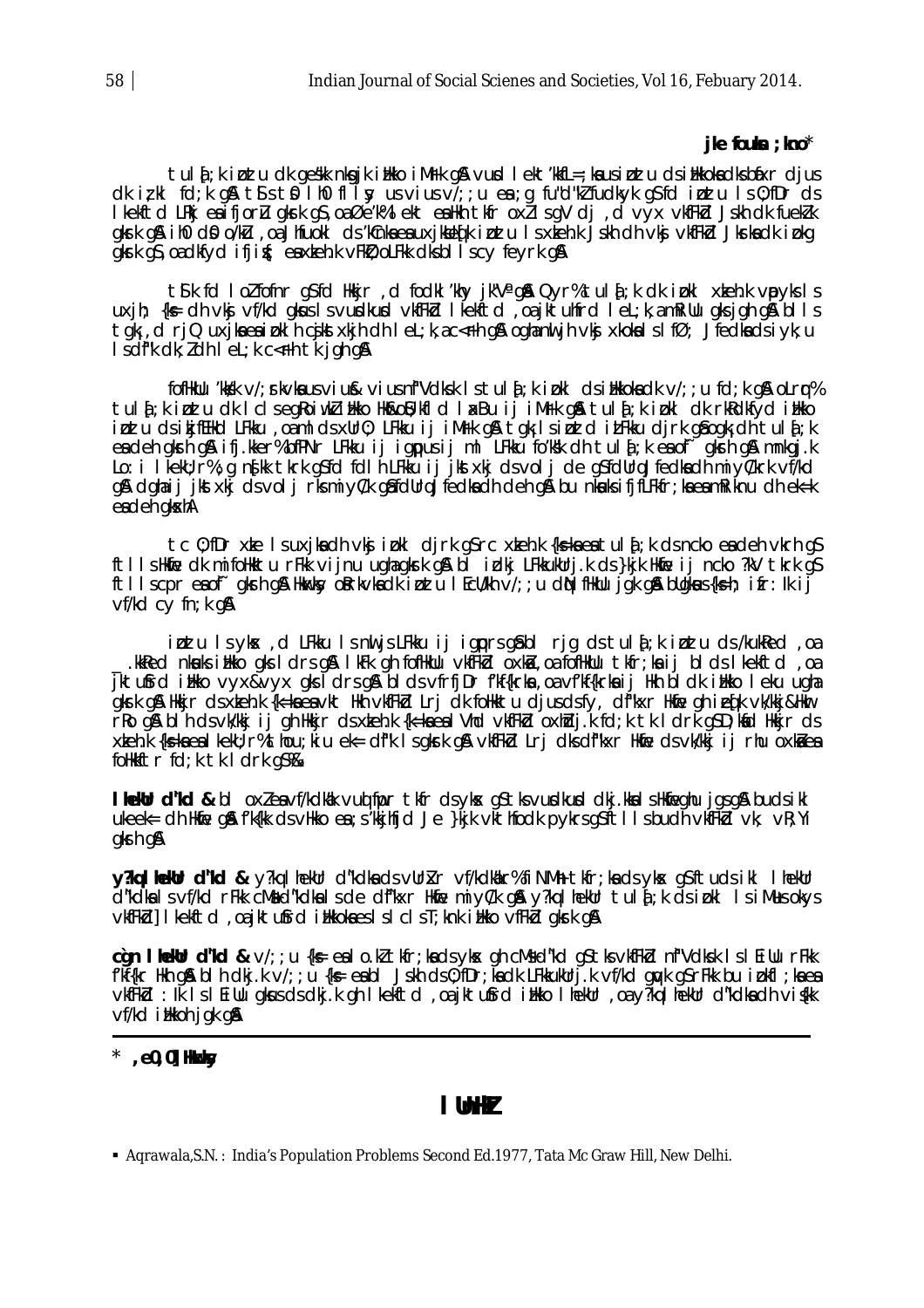- Barclay,G.M. : Techniques Of Population Analysis, John Wiley &Sons, New Yourk,1958.
- Davis Kingsley : Population Of India.

\*\*\*\*\*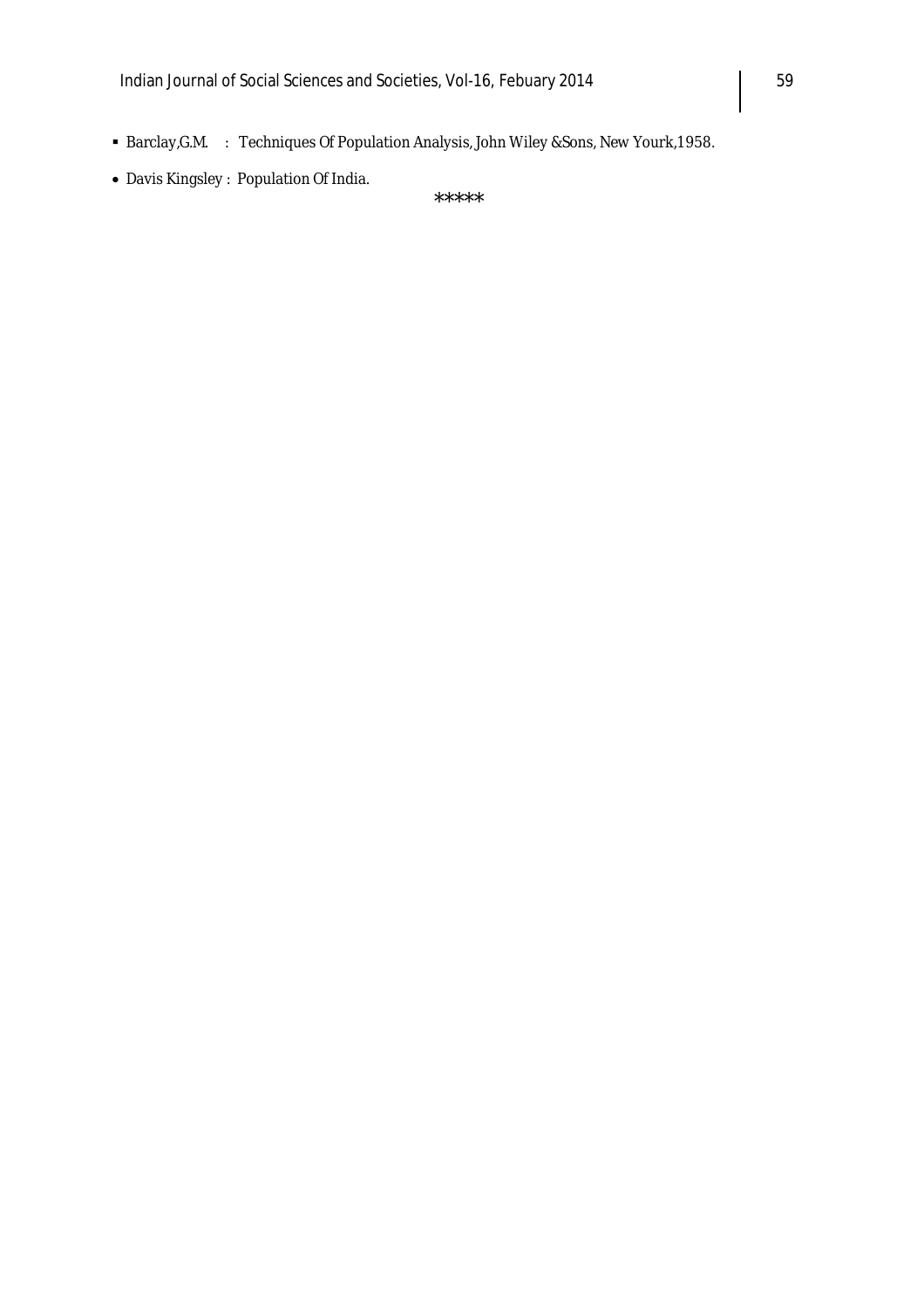# MKU dyke dk urko I Ecl/Kh fopkj

#### MKOV ullgsfl  $q^*$

eut; ublpukfr; kadks Lohdkj dja vyx rjhds I s dke djavk\$ viuh I kp i j n<+jga<sup>x+1</sup> i frHkk] n<Fk oe-latedfrd fojklr dhofk"Vfk ds dkj.k ^eut;\* it.kh txr ealokted"V g& lokt/kd food'khy gkus ds, dkj.k og dk; kå dks LoPNkpkfjrk Isdjuk pkgrk q\$ fdlh Hkh ncko ea ugha okLro ea ukxfjdka dks, sin 'kklu 0; oLFkk gkfnd : i I sokaNr gkrh g} ftl eavojkk jfgr ektyd vf/kdkjkadh ikflr gks, oe-vukgr vkRe I Eeku fey& 'kklu 0; oLFkk ds I EcU/k eajktu; fo}kuka us jktra=] dyhura=] intkra= uked 'kklu izkkyh ds rhu Hkn ifrikfnr fd; s g} mueal a nh; ykdra= ykxka dks l okt/kd ykdfiz g\$ ^Hkkjrh; l ao/kku dh itrkouk ea gh I Eiwklikken I Eillu I ektoknh /kelfujisk ykdrka=d x.kjkT; dk mYysk g&\*2

ittkrkfi=d 0; oLFkk dsnks: i gkrsg&%

 $1$  $i$ *R*;  $\{k$  *i t*t $k$ ra=

 $2 \forall$ ile; {k ; k ifrfuf/; ked itkra=

oreku le; ea jkT; ka dh ogn tula; k vk\$ ifjf/k dh fo'kkyrk ds dkj.k yxHkx txr ds l Hkh jkT; ka eaifrfuf/; kRed ykdr a qh Lohdk; I q& "Hkir Hkh, d ifji Do itkrkfi=d nsk q&"3

ittlers en turk vius ur lo dk p; u djrh q} ftls 'tu ifrfuf/k' ds uke Is tkuk tkrk q& bu p; fur ifrfuf/k; ka ds ek/; e Is turk } kjk 'kkl u dk Id pkyu fd; k tkrk g& urko ds I xBu dks 'j ktuhfrd ny\* dgk tkrk gå jktulfrd ny ykdræ ds i eqk LrEHkka ea , d gå "usrk vkly Hkk"kk ds Leader dk fgllnh : ikUrj q}ftldk 'kkfûnd vFk2 ^ekx2 n'kid\*] ^uk;d\* vxd j ^vxwk\* q&\*\*4 urk dk lkekU; vk'k; tufqr eæ vgfulk jr jgus okys i Fk in kid Is gj tu fgrfkrk I ukruh Hikirh; vo/kkj.kk gj uriko ds I Ecu/k ea Jh jktuk Fliqq dsfopkj q $\delta^{\prime\prime}$ tk ykolfiz qkrk q $\delta$  ogh urk curk q $\delta^{\prime\prime5}$ 

Mkill dyke us^urk\* ds I Ecl/k eamYy{k fd;k q\$fd ^urk oLrr%og q\$tksnluikals;q vi{kk j[kusds ctk; fd osml dsfy, D;k dj I drsg\$; g I kprk g\$fd og nuljkadsfy, D;k dj I drk g&<sup>not</sup> MkwO dyke ds urlo ea, is xqkka dh vkdkakk dh qs tks I nis "LokUr% I qkk;" ds ctk; "cqqt; fqrk;" dks thou dk /; s okD; ekuA

R; kx vk\$ fu%LokFkZ dh Hkkouk Isjr 0; fDr In\$ vpLth; jasa\$vk\$ bfrakI dh i\$Dr; kadsLof.ke v{kjka ealdkakk; eku HkhA urko dks R; kx vk\$ fu%LokFkZ Hkko Isdk; Z djusdh ifrefirZ ekuk tkrk q& urko R; kx vk\$ ijLokFkZHkko Isdk;Zdjusij ghimtuh; gkrk gSrFkk Ikekftd vkn'kZcurk gSbfrgkl dhiaDr;kadk Lof.ke  $\vee$ {kj HkhA

#### $ursRo$  dsidkj

mnHko dsvk/kkj ij urRo dks I kekU; : i I snksoxkiesfoHkkftr fd; k tk I drk gS%

1. ijEijkxr usio %fojkl r eagh usio vf/kdkj iklr ykska dks ijEijkxr usiro dh iaDr ea LFkkuLFk fd;k tkrk qå Hkir eaHkirh; jk"Vh; dkad dk urko bl dk JSB mnkgj.k xkkh ifjokj gå ftl eaif.Mr tokgjyky ug: dsmijkUr Jherh bfUnjk xkakh] Jh jktho xkakh] Jherh Iksu; k xkakh] Jherh eudk xkakh] Jh jkgqy xkakh , oa Jh o: .k xkakh bl Lof.ke dMh eal dkkakk; eku g&

2. Locii) foy{k.krk IsiMur usRo %ftUgkusviuh ifrHkl] n{krk] ifjJe] fpru o yxu IsusRo dh iiDr ea LFkku ligf{kr dj fy;k g\$bu egkekuokadksvxpr Øekadr fd;k tk ldrk g\$Mk@ jke eukgj ykag;k Jh t; idk'k ukjk; k] Jh vVy fcqkjh cktişh] Jh yky d".k vkMok.kh] I uh eerk cuth] I uh t; yfyrk] I uh ek; korh] Jh vjfolln dstjhoky vkfn q&

okLro ea Hkkjrh; usrko ij vuqkhyuijd nf"Vikr fd;k tk; rksigysnsk eaftruh fj;kl ra Fkhamrus gh ifjokj yxHkx 'kild dh Hkfedk eag& tksHkkjrh; tuekul dk ijEjjkxr urRo eavkLFkk dk |krd g&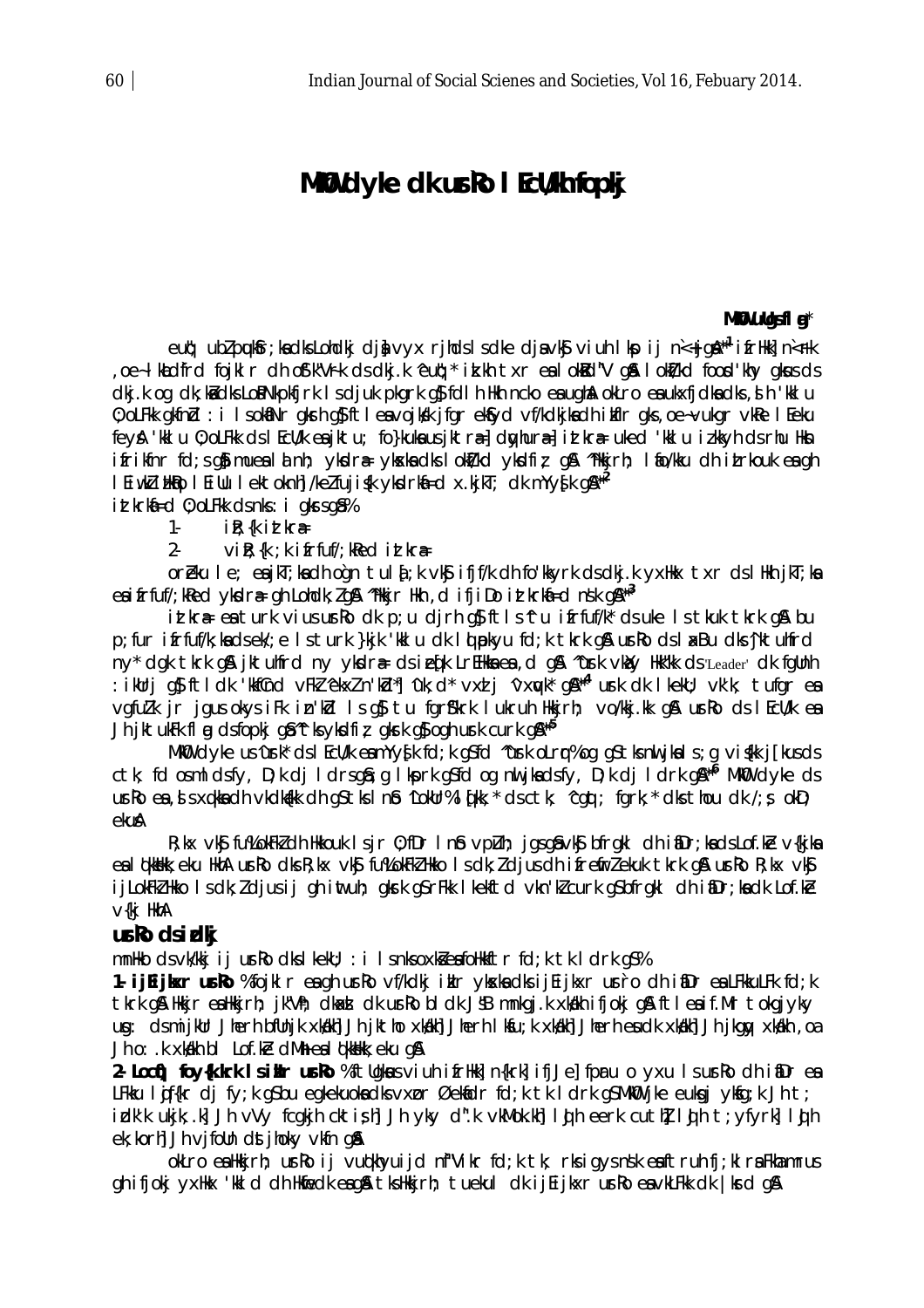## ipDrk choiho'kovk b.Vi dkytl frykdiel ckikcath

MKO dvke dh nf''V eaurko dsidki vxpr qa%

1. ufrd ur Ro % okLro ea jk"V<sup>a</sup> dk l tkfo"; ufrd ur Ro ij vk/kfjr g& ufrd ur Ro Lo; a l okt/kd mi; Qr dk; *l*djrk gSrFkk vU; dksHkh rnor ij. kk inku djrk gSD; kid 'lqkk'; urk\* qh utrd urko inku di ldrk  $Q\mathbb{A}^{*7}$ 

2. m | e'khy ur Ro % MkO dyke us m | eh ea ij.kk| vuqkklu, oe-n<fu'p; h f=xqk dh ifjdYiuk I Qyrk grq dhAm|e'khy urko ykskals; Fkkfpr < x lsdk; ldjusdh i pfùk dh vi {kk djrk q &

3. jpulled urlo % jpulled urlo gh fdl h jk"V<sup>a</sup>dkle) l Eillu, oe-ixfr'lhy jk"V<sup>a</sup> eaifjofrh dj Idrk g& Mk@ dyke usjpukked urko dh vkj bixr djrsgq mYy{k fd;k g\$fd "jpukked urko viuh ijEijkxr Hidredk discnvusdk di: Zdirk af tisfu: ad Isifikkid 0: olfikid Isl vitadi: I funsid I sifrfuf/k r Fiki I Feku ds vkdkikh dks vkRe I Feku fn ykus en I ak; d akt<sup>\*8</sup>

#### $ursRo$  ds  $xqk$

iFoh dk dkbl Hkh eut; l Eiwklughag}ml ds 0; fDrRo eadfri; = $\psi$ ; kadk gkuk LokHkkfod g& iR; d 0; fDr en urko ds xqkkn dk qkuk i wkł isk I EHko ught diN xqkkn dh vf/kdrk, oe-diN xqkkn dh U; wrk gh ekuo 0; fDrRo dh fo'kkirk q& ush tletkr qkrs q& 'kkfCnd iwkh'k dk | krd ugh iR; d 0; fDr eadN xqk idfr inÙk , oa dfri; xqkka dk vtlu djrk q& urk vius 0; fDrRo] Hkk"kk 'k\$yh] dk; D; oqkj , oe~iHkkoiwkZ dk; Zk\$yh Is tu ân; ealFkku liffkr di yrk gâ light; yk xgk lillu ghak gh urko dh igpku gâ

Mkill dyke us urk dks v/kkfyf[kr xqkka | s | e') gkuk vko; 'd ekuk q\$ "urk u; s < a | s | a< Buka dk fuekk dirs qual doky unk foll h I axBu ds fy, Vhe cukus ea JSB 0; fDr; ka dks plied dh rig viuh vkj vkdf"kir djrsgin osvl Qyrkvkadsnkj ealkh i j.kknk; h urko i nku djrsgi D; kid os [krjka | sMjrsugham<sup>9</sup>

; pko; dks urko gral okt/kd mi; Dr Lohdkjrs ga dak fd ^; pk urk\* ah nh?kkof/k urko ykhk ns l drk g& blds vfrfj Dr fuoktor 0; fDr dh I R; fu"Bk fo'ol uh; rk; Dr rFkk i ekf. kr gks I kFk gh I kFk I Ecfl/kr nkf; Ro ea 'i ph.krk' gkfl y gka urko l Ecu/kh xqkka i j Mki dyke o l uh n'kuk i dk'ke-ds okrkvki l s fu% r xqk v/kkfyf[kr qs ~urko esbekunkjh] vk'kkokn] n<&fu'p; ] nijnf'khk fu.kt yus dh {kerk] I eL; k ds I ek/kku dh n{krk] | kg| ] ferHklf"krk] | g; kfxrk] ij. kk&ikRl kgu] | gk; rk dk Hkko] vkox] vkskadschp Hkk"k. k nusdk dkSkv] I as BukRed {kerk t \$ s pkfor x q k vkdkafkr q a<sup>\*\*\*10</sup>

okLro ea ogh 0; fDrRo urRo ds; kx; qSftldh uhfr] fu; fr vk; fundk ea ikjnfkrk] bekunkjh vk; LoPN Nfo > vdrh aks r Fkk osnin' khi vks /ks /khv Hkh aka urko p; u ji Mko d vke us I rd i jaus dk I ad r dirs qq mYy{k fd; k q\$fd "ernkrkvkadks, d s urkvkadk puko djuk pkfq, tks muds puko {k= eadolkyrk vký ikjníkh dslkFk fodkl dsdk; ldj ldrsqkA\*<sup>11</sup>

urk ds xak ds I EcU/k en Mifeju tku ulk elu ds fopki "d vPNs urk ds I cl s earojuk zak ali bekunkjh pfj =  $\vee$ kj food $A^{*12}$ 

mi; Dr foopu Is Li"V qS fd urk eale > vkS I Donu'khyrk ds I kFk qh I kFk I nk'k; rk] ukjhor} dkevrkl itkor-I cvrk rfkk n<fk ah vko'; drk akrh a&

### urko dsnkk

ik; sd 0; fDr dk 0; fDrko xqk, oa nkkka dk le lfeJ.k q& usrko blls bri ugha xqk tak; eut; dk inkun i 1 Qvrk dk i Fk i tklr dirs asoah nksk ml ds l kif.k dks d. V dk dh.k di nrs af ur Ro fu Eu nkska I s jfgr gkuk pkfg, %

1. Lo**BNkokjh i pfük** % usrRo dk I oBNk dk /; ku j [kuk pkfq, LoB"Nkpkfjrk v; kk; rk dk vfHkKku q&

2- aBolfnrk %urk dks aBh uahaakuk pkfa. A aBolfnrk vfoodh dh i apku a&

3. "Kaprk dk vHko % thou ds ile; d igywea 'kaprk >yduh pkfg, A 'kaprk dk vHko urlo ds ixfr ifk dks  $vo:$  dinrh q $\lambda$ 

4. vaxtrrk % us Ro dks Lo: a ds for u . oa fopki i i dnkfi va a u a ha i uk pkfa. A

5- mRdkph ipfük %fj'or [kkjh urko dkserik; dj nrh q& ej.kkl Uu 0; fDr dnkfi vkn'klughagks | drkA

6- fun? rk % urko dks I n\$ I ân; rk fn [kkuh pkfg, D; kid I gn; rk urko ds JSB rk dh i gpku g \$

7- Økskh Lohko %Øksk ekuo 'k=gq\$urko dk I okt/kd egkojwklnokojk q&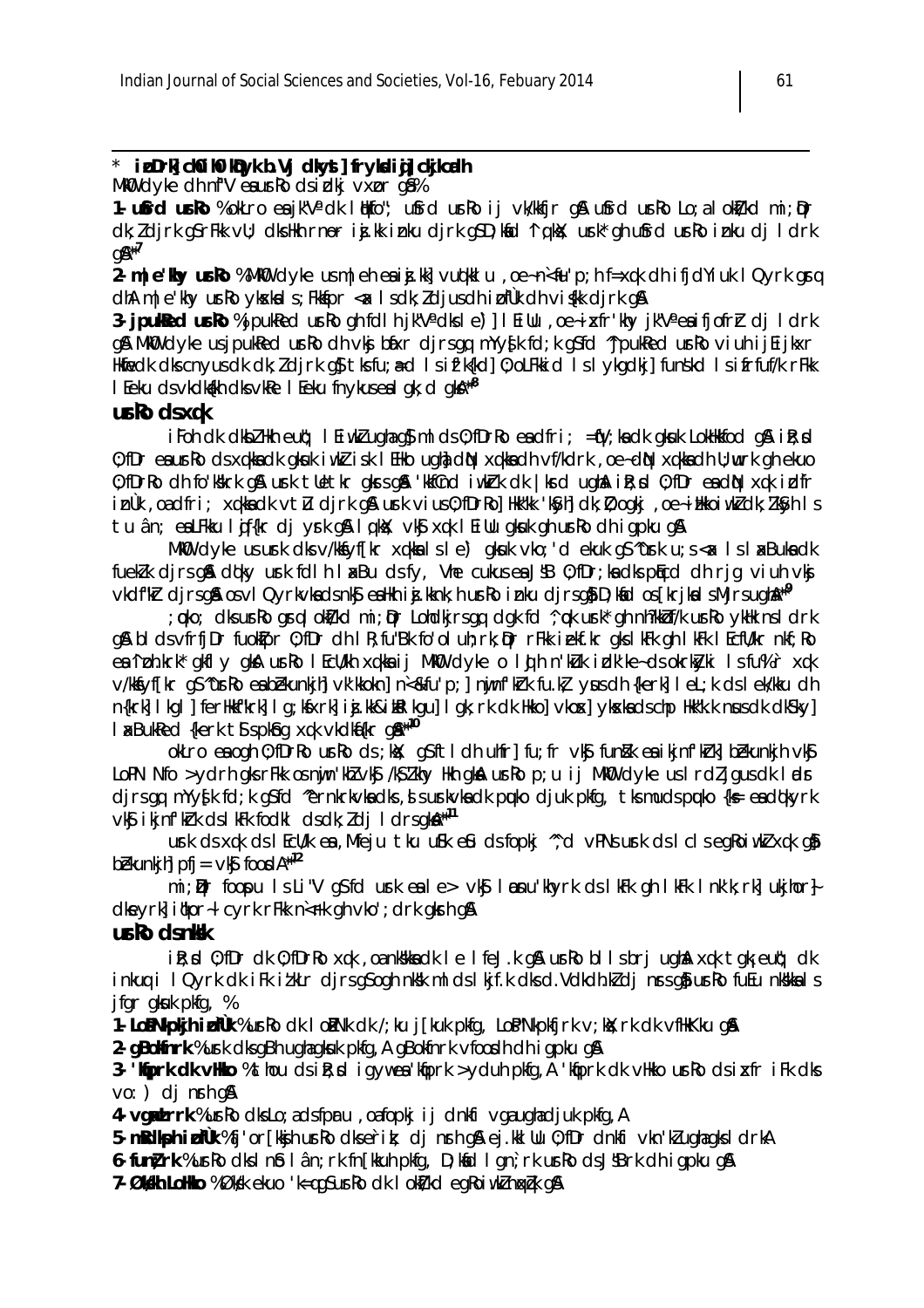urlo dsmDr nadk lem misl Qyrk dsikiku isiFkd dj nrsg&

## $ursRo$  dh  $vRo$ '; drk

Hkkjr dks niju;k dk lokt/kd ^;qok jk"V\* gkus dk xkjo iklr g\$\ og ikdfrd lalk/kukalsifjiwkZo ; pko; ifrHkk Isle) g& jk"Va dk mRre Hkfo"; dpy vkn'klukxfjdka ij gh voyfEcrughag\$ iR; r fodfl r jk"V' ds 'Lolu'khy fpUrd\* urk ij gh vkfJr ghibl fy, Mkm dyke us 'urk' dh eg ukk Lohdkjrs gg mYysk fd; k g\$fd "Hkkjr jk"V" dksnjvly; nk urko dh vko'; drk g\$tksHkkjr dksfodflr jk"V" ea: ikrfjr djusdsfy, vko; 'd ifjoru dks I gh fn 'kk ns I da<sup>\*\*13</sup>

vkt dsuo; pdka dh 'vi{kkvka dk Hkkjr\* tgk; fodkl] jkstxkj] enyHkur t: jrka dh ljyrk lsmiyC/krk vký cyrj ftlinxh dslwolj lgt miy(/k gkA MkW dyke usblhfy, ; wh urko dh vko; 'drk eglul dh D; kid Hkkjr; ok nsk qsvkj; ok urko qh; okvkadht: jrkadksydjī; knk I onu khy qkrsqå qekjh 'kis{kd la Ekkvka dks ur Ro fuekla ij tkj nak vkj ik po idkj ds eflr d ds litu ear Rijrk id V djuk pkfg, A vuot wird eftr"d] I a kach eftr"d] j pukked eftr"d] J); eftr"d vkj ufrd eftr"dA

MKOU clyke usmyyglk fcl; k qsfcl "fkfkk 0; olfkk , sh qkuh pkfq, fcl folkffkikaeal Hkh ikmo iclki cls efLr"d dk fuekk dis rkfd os Hkfo"; eansk dk lukk; urko ns l da<sup>\*14</sup> egku urko ik"Vh; xol dk fo"k; q \$ urlo, ik gls tls jk"V<sup>a</sup> gh ughafo'o f{kfrt ij viuk /otkjkg.k dj I dA Mki dyke dh fpllru iiDr;k; n"V0; a <sup>6</sup> c d . I k ik "V" thsiqus dsfv . J SB txake e is . d aks v k if the sviusur Ro ii xold k \*<sup>15</sup>

f'k{kk thfodkiktlı ij tkj nrh g\$tcfd I{ke urko l'tu ij Hkh f'k{kk dks Focus' djuk pkfg, D; kid vadxf.kr , oa I kfqR; dk Kku i klr djus dh rayuk ea urRo dyk dh I h[k vR; Ur dfBu dk; I q\$ "throck vith djusdsiy, ikik nuk, d I keku; mnns; g& urko dsiy, ikik nuk vyx ckr g& urko dk xak i hik dius okyh f<sup>k</sup>kkk, d 0: fDr dk Kku ds }kik l 'kDrhdi, k dirh al u fd ml s ek= fl ) kUrka dh tkudkih nrh qi cfYd mudsvkilh I EcU/k vkj thou eaml dh mi ; kixrk dsckisealkh tkudkih nrh qi \*\*\*

urlo dk illko dov, d {k = i j qh u qha cf Y d n sk ds I Hkh i {kka dks vius illko ds vkxksk ea vs vrk g& bl IEcU/k eafopkj voykduh; gâ "jktuhfr] itkklu] /kel 0; olk; , oe~foKku Ifgr thou ds IHkh {k=kaea icù , oadYiuk'khy urko dk fodkl vko'; d g& bu llkh {kskadk vlj jk"Va, oe~lekt dsfodkl ij iMrk gå icò urlo gh l'kDrhdj.k dh /kin gå vr, o le; dh ekx g\$fd lekt dsfofHkUu oxkieaicò, urlo dk fodkl aktitlem'kmfrlixfr.oe-fodkl dsifr dYiuk'khyrk.oe-cpuc)rk aka\*17

nsk ds I Hkh {k=ka ds I efodk| ar ai pukked ur ko ij dyke dh fVIi .kh n "V0; qS "nsk ea j pukked urlo dk vujkr ftruk vf/kd gksk fodfl r Hkkjr tsslius dh I Qyrk mruh gh vf/kd I 'kDr vks I Hkk0;  $\alpha$ kwh $A^{\star\star18}$ 

bDdhlohalnh dki Fke n'kd 'vfikuo ; kôu Roe \* dh cquyrk dk I miou q}ftleaikFkfedrk, i fjofrh gkrh tk jgh g} bl fLFkfr ea MkO dyke dsfopkjka dk vunkeu vko'; d gks tkrk g\$ "bDdhl oha 'krkCnh ea, d u; slekt dk vkfollkko gksjgk g\$tgk; inth vk\$ Je dscnyskku dh i/kkurk gkxhA oreku fk{kk i) fr dksubl I gL=kCnh eamllgack 5) cl clk; blukkl cukuk akskA\*\*19

icò urlo dk y{; qh I cdks; FkkI EHko I eFkI cukuk qkrk q} MkIIdyke dh fpUru ifjf/k vaxhdkj djrh g\$fd ", d urk tc ykskadks l eFkZ vk\$ 'kfDr I Eillu cukrk g\$rks urkvkadh , d , th drkj mHkjdj I keus vkrh g} tksjk"Vadhixfr dh/kkjk dksekM+I drh g&\*20

mijkDr foopu dsmijkUr Li"V gSfd MkD, 0 ih0 t0 vCny dkye usurko 'kiprk dsvkn'klsifjr] 40 o"k] ch vk; h I Ecfl/kr {k = e a n{k q k us d s x q k k a d s | k F k q h | k F k fo'ol uh; | i e k f . k r | R; f u "B k ; D r q k us ch vfHkyk"kk dh q&

urlo en oDr0; xr dqkyrk] in knk; h] urlo ink; d] I kgl h] ferHk"kh] I eL; k I ek/kkfud {kerkoku] fo"kerk ealkh etdikgV dh vuojrrk] rijur dk; bkgh djus dh {kerk] I eFkd ernkrkvka dk Hkjkd k thrus okyk] vk'külki lefki plicdh; {kerkoku] nujnf'kirkijd xqkka okyk 0;fDr qh n&fki nkfjn; | fo"kerki vLi'; rk o I kEinkf; drk epr Hkir dk tukdka{kr I iuk iwkI dj I drk g\$rFkk ekuuh; ka ea doy vk\$ doy 1Mkw vCny dyke feys dh ykdkakk ij fojke yx I drk gå blds vfrfjDr 'olakb di tedes i jd fpuruokyk urk gh I'MDr] I e') | I Ei Uu vkfFkd] jktuhfrd egk'kfDr In Ancient time the Golden lird' bDdhl ohal nh dk Hkkjr vFkkr-Hkir 2020 Mki dyke dsLoflud Hkir dksokLrfod : ikdkj nsl drk q\$vkj fo'o f{kfrt ij Hkir ds'kh"k2 ds akus dk 'Yot' Qaik I drk a&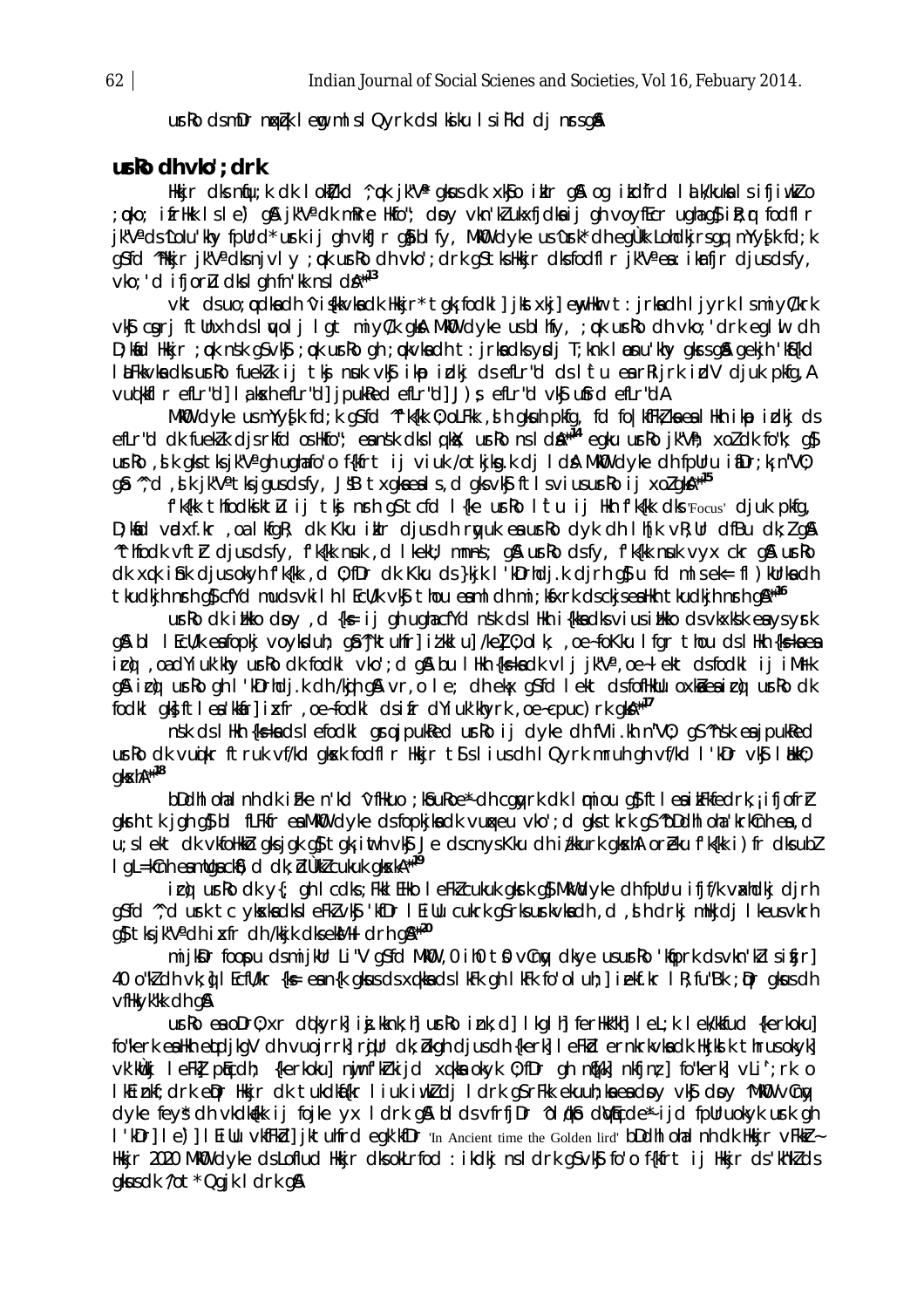- 1. ,0ih0t0 vCnny dyke] okbD I Unj jktu % ^egk'kfDr Hkkjr\* iHkkr izHk'ku 4@19] vklQ vyh jkM] ubZ  $fny'$ k $(110002)$  ladj.k $&$ i fke 2005] i "B $&888$ ] vu okn lfpu flagy] ikB  $&$  look  $\{k$ s Hkkirh; f'k $f$ kk iz.kkyhA
- 2- ys[kd e.My c`t s'k d qekj] vuqikx JhokLro] vk'k qrks"k] IR; Unz fl g % Hkkjrh; Info/kku ,oa jkt 0; oLFkk]; wFk dkfEifV'ku VkbEl] 12 ppZ ysu] bykgkckn&2] G.s. File-3, ikB&3] Hkkjrh; I to/kku dh idfr ,oa fo'k skrk, j i`"B&22-
- $3-$ ,0ih0t0 vCnny dyke % ^ge gkaxs dke;kc\* ithkir idk'ku 4@19] vklQ vyh jksM] ubZ fnYyh&110002] l adj.k&iFke 2006] i "B&62] vu pkn & Jh 'kt|kadj feJ] ikB & relks ek T;kfrxE;A
- 4- **ike vkj0lh0 ikBd** % Bhargav's St. Andardilust Rated, Dictionary Bhargava Book Depr. Twelfth Edilion Gaighat Varansai, Sep.-1965, i`"B&462-
- 5- ek0 jktukFk flgg % v/; {k Hkktik ekuuh; ujbUnz eksnh ds ep ij fn;s x;s Hkk"k.k dk valkA
- 6- , ih ts vCngy dyke % 'vnE; lkgl\* jktiky ,.M IUI] d'ehjh x\J] fnYyh&110006] lldj.k&2008]  $ikB&j$  puk $Red$  usr $Rol$  i "B $&217$ ] vu okn  $&Jh$  vkolih0  $>kA$
- 7. , ih ts vCngy dyke % 'vnE; lkgl\* jktiky ,.M IUI] d'ehjh xsV] fnYyh&110006] ladj.k&2008]  $i$ kB&jpuk $Red$  ur $R$ o $i$  i "B&225] vu okn & Jh vk $\Omega$ ih0 >kA
- 8. 0ih0t0 vCny dyke % ^ge gkaxs dke;kc\* illkkr idk'ku 4@19] vklQ vyh jksM] ubZ fnYyh&110002] ladj.k&iFke 2006] ikB & jk"Valokifj] i"B&635] vu pkn & Jh 'k hkadj feJA
- 9. , ih ts vCngy dyke % 'vnE; lkgl\* jktiky ,.M IUI] d'ehjh xsV] fnYyh&110006] ladj.k&2008]  $i$ kB&jpukRed urRo]  $i$ "B&216] 217] vu pkn & Jh vk $0$ ih $0$  >kA
- 10- , ih ts vCngy dyke % 'vnE; lkgl\* jktiky ,.M IUI] d'ehjh xyl] fnYyh&110006] ladj.k&2008]  $ikB\&jpu$ k $ed$  ur $Ro$ ] i $B\&219$ ] vu $\phi$ kn & Jh vk $\phi$ ih0 >kA
- 11. , 0ih0t \$0 vCnny dyke % ^Hkijr dh vkokt\* jktiky ,.M IUI] d'ehjh x\V] fnYyh&110006] l Ldj.k&2010] ikB&Hkkjr dh vkokt] i"B&219] vu pkn & eg thz dyJ sBA
- 12- cjkd vkckek %  $\Delta$ ubZ jkga u, bjkn ši i Hkkr isij cDil] 4@19] vklQ vyh jk M] ubZ fnYyh&1120002] l Ldj.k&2008] [k.M&vefjdh urro dk i ufuek k] i "B&91-
- 13- , ih ts vCngy dyke % 'vnE; lkgl\* jktiky ,.M IUI] d'ehjh xyl] fnYyh&110006] ladj.k&2008]  $i$ kB&jpuk $Red$  ur $R$ o $i$  i"B&216 $i$  vu $Q$ kn & Jh vk $Q$ ih0 >kA
- 14. ,0ih0t0 vCny dyke % ^Hkir dh vkokt\* jktiky ,.M IUI] d'ehjh xy] fnYyh&110006] l Ldj.k&2010] ikB&f'k{kk dk I gh vFkZ i "B&219] vu okn & egihz dwJsBA
- 15- ,0ih0t0 vCnw dyke % <sup>4</sup>Hkir dh vkokt<sup>\*</sup> iktiky ,.M IUI1 d'ehih xwl fnYyh&1100061 ladj.k&2010] ikB&Hkkjr dh vkokt] i"B&22] vu pkn & egthz dwJsBA
- 16- ,0ih0t0 vCn $y$  dyke] v: k d0 frokjh %  $f$ ot;h Hko\* iHkr isij cD1] 4@19] vklQ vyh jkM] ub Z fnYyh&110002] laLdj.k&2008] i`"B&7] ikB&czkÅ fu;u xfr e sa d.k] i`"B&133] vu qokn Jh vf[kys'kA
- 17- , ih ts vCngy dyke % 'vnE; lkgl \* jktiky , M I UI ] d'ehjh xsV] fnYyh&110006] ladj.k&2008]  $i$  kB&jpukRed urRo] i "B&229] 230] vu pkn & Jh vk $\Omega$ ih0 >kA
- 18- , ih t s vCny dyke % 'vnE; lkgl \* jktiky , M I Ul] d'ehjh x V] fnYyh&110006] l Ldj.k&2008]  $ikB\&jpukRed$  urro] i  $B\&229$ ] vu pkn & Jh vk $\sinh 0 > kA$
- 19. ,0ih0t \$0 vCn tyke] okbD I thi jktu % ^egk'kfDr Hkkjr\* i Hkr i dk'ku 4@19] vklQ vyh jk M] ub Z fnYyh&110002] laLdj.k&izFke 2005] i`"B&88] vu qokn lfpu flagy] ikB & lsok {ks= Hkkjrh; f'k{kk iz.kkyhA
- 20- , ih ts vCny dyke % ^ij.kkRed fopkj\* jktiky ,.M I UI] d'ehjh x\V] fnYyh&110006] lldj.k&2008] i**j**.kkRed fopkj] i "B&63A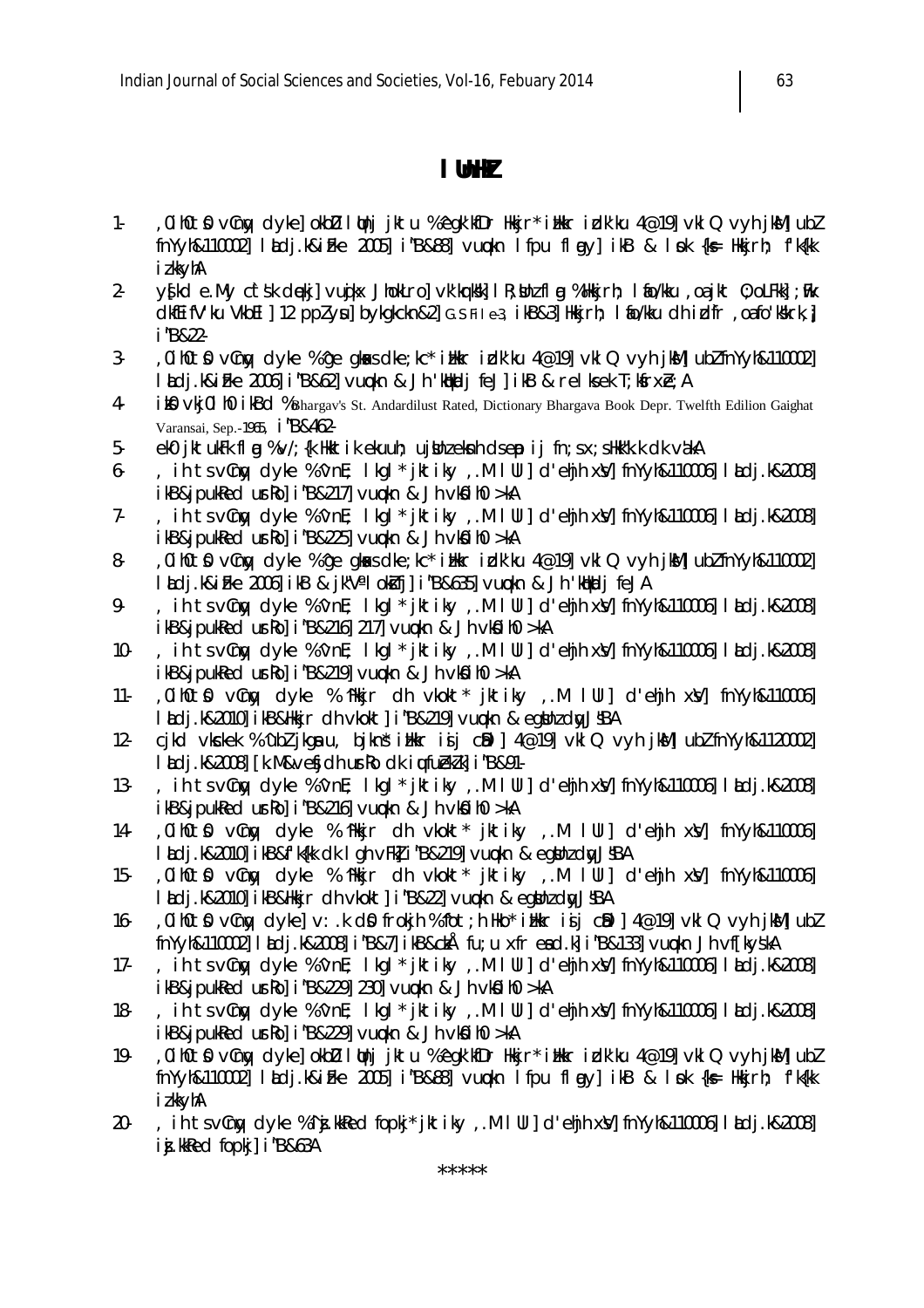# **Kind vud U?Ku %Lo#i**, oamnes;

f'loluh Jhollro\*

I lelftd foklulads Kludkk dsvul kj \*\*vul ákku] i R; ; ka r Fkk I alska vkfn dks dókyrki við 0; of L Fkr dirk q}ftldk mnns; I kekU; hdj.k }kjk foKku dk fodkl]ifjektlu vFkok I R; kiu qkrk q}pkqs og Kku 0; ogkjent gk; d gk v Fkok d yk en \*\*<br>**I h I h ØkQMZ ds vuol kj**] \*\* vuol W kku fd I h I e L; k ds v PNs I e k/kku ds fy, Øec) r Fkk fo koj

fpllru, oafof k"V midj.kkadsizkx dh, d fof/k q&\*\*

**MIO** , eO oekZdsvuotki] "vuotaku , d ck\$) d if $\emptyset$ ; k q\$ tks u; s Kku dks idk'k ea ykrh q\$ vFkok igikuh =QV;ka, oa HkkUr /kkj.kkvka clk ifjektlu cljrh g\$rFkk 0; ofLFkr : i ea oreku Kkuclkkka ea of)  $dirh$   $q\$   $'$ 

vud U/kku dhirdir ds I EcU/k eafd; s x; s fo'y'k.kka ds vud kj vud akku og Øec) o Kkfud i fØ; k] ftleao Khfud midj.kkadsirkx }kjk oreku Khu dk ifjektu]midk fodkl vFkok fdlhu;srF; ch [kkst } kjk Kkudksk ea of) ch tkrh g&

**Vul Alle Ch vlo'; drk %** fo'o ch I kjh i xfr foflkllu {ks=kaeafd;  $sx$ ; s vul Alku ds clkj. k gh I Elko gks I dh g& vkt i xfr ds gkW+ ea vkxs c<us dk, d ek= I k/ku o Kkfu d vuot alku gh g& bl h vuq akku }kjk Kku dsfoLQkV dksle>k tk I drk g& fk{kk vk§euksoKku ds}kjk ge ekuo 0; ogkj dks le>u}mlds i cl/ku rFkk mldh Hkfo"; ds fØ; k dykika ds vkdyu dk i z kl dj ldrs g& bu I Hkh fØ; kdykika dsfy, vud ákku , die (k I k/ku gå Kku dhog 'kk[kk ftlea o Kkfud vud ákkuka dk vHkko gšihNsjg tk; skh 0; ogkj dsfofHklu ?kVdka dks tkuu} mlsmRillu djusokyh ifjfLFkfr; ka dks tkudj ml ds I EcU/k ea Hkfo"; ok.kh djus rFkk 0; ogkj ds fu; a k dk ekxl dpy vud akku }kjk gh le>k tkidrk g&vuq akku ds}kjk ge Kku dksvkj ikFkdrk inku dj Idrsg&vuq akku dk; lds }kik gekik Kku vk\$ Hkh ifj"d`r gkrk g\$vud akku dhvko'; drk gekis Kku dsfodkl ealgk; d gkrh g& uohu Kku dksxfr inku djrh g& vuqlakku ds}kjk u;smnns;kadsikflr grqljy mik; o I oktre I k/ku inku djrh g\$A vr%bu {ks=kaeavuq akku dksfuEufyf[kr dkj.kkalsvf/kd egRofn;k tk jgk g&

- vud akku }kjk Kku ds I we Hkkx dk folrr v/;; u dj uohu o I Ei wklfp=.k itror fd; k tk l drk gå vunt alku Kkudk kal of) vkg fodkl en løst; digkrk gå **xmir Fik Ldb** dk dguk<br>gsfd "foKku dk dk; *l* cni) dk fodkl djuk gsr Fikk vunt alku dk dk; *l* foKku dk fodkl djuk q& vr%ct) erk dk fodkl djuk q\$rksvud akku djuk qkskA\*\*
- g, d mnns; iwklfØ;k g& vuddikku dh lEiwklfØ;k fufpr mnns; dh ikflr dh vkj; vxi j jgrh q\$ bl ea fcuk rF; okyh ckrka dk dkbl Hkh LFkku ugha gkrk q& geatS sykx o okrkoj. k dh vko'; drk gkrh gsosih gh 'ks{kd 0; oLFkk vk\$ dk; Øe dk fuekZk djuk gkskA I eL; kvkads I ek/kku grqekxh ku djuk gkxkA
- mnns; if rl ds fy, ekuo ljy mik; dks iklr djuk pkgrk q& bl ekxl ea vud akku eukfokku] f'k{kk, oa lekt fokku lhkh {k=kaea lqk; d qkrk q&
- vud akku dk i Fk o Kkfud gkrk q S b I fy, ; g : f< x r fo pkjka , o a 0; o gkjka e a I akkj dk ekxl itrr dirk gå vud akku exhktfurivklvitV hkkoukvka dk LFkku ugha gå
- ekuo lekt eaijkuh ij Eijk; ao : f<+ k vHkh rd dk; e g} ml ds i bkg dh xfr dks cnyuk car vkl ku ughaq& ts s j y ds vfo"dkj vk\$ gfjr Økar ds ckn I ekt ea, d cMk ifjorlu fn[kkb] iMk A blh idkj] vud kku ekuo thou dk xfr nus o fn'kk ifjoru en vR; Ur  $I$  qk; c q&
- jk"Vh; rk dh Hkkouk dsfodkl eaf'k{kk dk eqkoiwkl; kxnku jqk q&f'k{kk dk okLrfod mnns; dpy ; ghard I hfer ughajgrk g& vfirgml eapol dkb di dicedes dk Hkko Hkh fodfl r djuk qA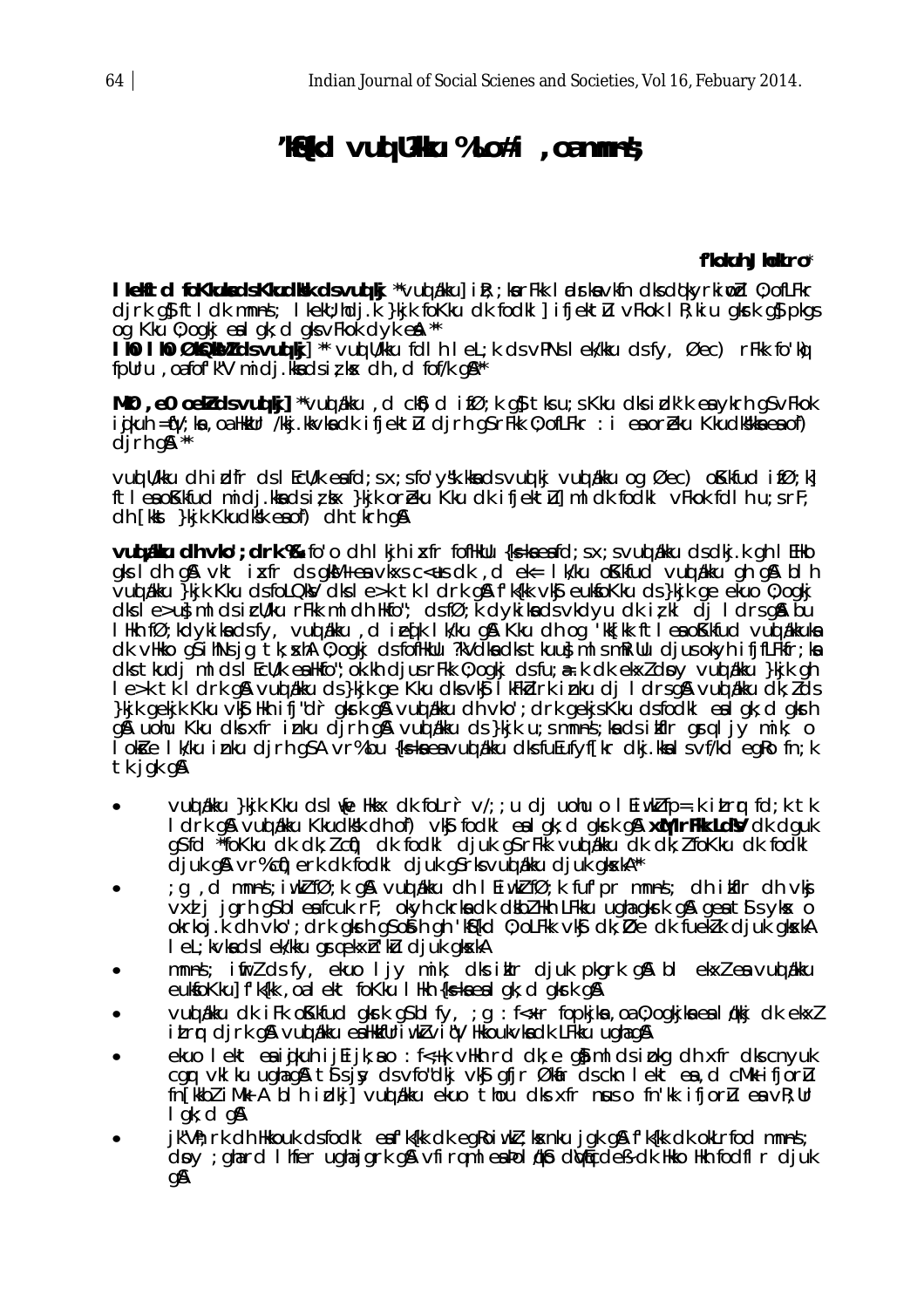\*\* WHAT IN EQ VIO VO/k foo foo Ottickn

tkx: d izkl ij gh bl dh ifirz I EHko g& vud akku ea ykd fgrdkjh Hkkoukvka dk I eUo; gkrk g& b I h cki.k vud akku I s ik"Vh; rk ch Hkkouk cks Hkh vk?kkr ugha i giprk g\$rFkk vllrik?Vh? rk ch ckev i di yfrak Hkh i fi'ir glwrh jarh gâ fofHkllu vud akkuka ds ek'; e I s vllrjk?Vih; rk dh Hkkouk dk Hkh fodkl fd; k tk I drk g&

- vud akkudrkl I R; Kku dh [kkst ea i z kl jr jgrk g\$ vud akkudrkl vius mnns; dh ifirlo viuh mRI pdrk dks kkUr, oal R; dh [kkst dh fiiklk dks Friv dirk q&
- vud akku v/; kid dsfy, ik.k gå vud akku v/; kid dh I Hkh I eL; k ¼ § kfUrd o 0; kogkfjd½ dk lek/kku djdsixfr dk ekxlitkLr djrk g&
- vud akku vurd indki dhit kkl fud xtRFk; ka dks l y>krk q\$o it kkl fud 0; oLFkk ds LoLFk o I Qy I pokyu ea I gk; d gkrk g&

vud ákku f<sup>r</sup>kíkolka Nik=ka vihkhkkodka izkki dkao izbíkolkadks Lozads Kkul i i Li i "d nu isds Kku, oa eukpKkfud, oa 'kKkd IHkh irdkj dh I eL; kvka dk I ek/kku itrog djus ds dkj. k vŘ; Ur egkoi wkł g&

vuoj *t*iku ds Lo: i & ck\$) d vk\$ 0; kogkfjd dkj. kka ds vk/kkj ij leLr vuoj U/kkuka dks nks oxka ea folkDr  $fd; k$  tkrk qS

 $1$ enyllkur vud U/kku (Fundamental or Basic Research)

 $2 0$ ; ogr vud  $\delta$ ku (Applied Research)

ewiller vul Ulku & , I s vul U/kku ftuds fu"d"kki }kjk fdllgha fo'kk o Kkfud fu; eka dk i friknu akk envilker vud U/kku akrsan

"Min/kil dsvuqlig] \*\* enytikur vuqlu/kku dk eq[; mnnsi; u;h ijpukvka dk fueklk djuk g&\*\* enyther vuot U/kku en vuot U/kkudrki itdird ?kVukvkadks vius v/; ; u disfu"d"kkal si EcfU/kr djrk g& bl idkj dsvuot U/kku dk eq[; dkj.k rF; kadk mi; ktxrk dh nf"V Is, d=hdj.k g A

0; ogir vuotumiku & , si vuotukku ftuds }kjk fdlh lel; k fo ksk dk lek/kku vko ; d qka blea fo'ksk fu; ekadk fo'ksk ekeysij illkko tkuk tkrk q&

, Minuki dsvuojkij \*rF;ka}kjk ; fn vud Wkkudrklfdl h fØ;kRed l eL;k dk l eWkku dj}rks ; g vud U/kku 0; og`r vud U/kku dh Jskh eavkrk g&\*\*

okLro en vud U/kku eny : i en rF; kn dk uohu <a lsfo'y'kk itrog dirk q\$ftlds}kjk oreku Kkudkik en of) gkrh gå vud U/kku, d fodki kiled[k i k;; g} bi dh i dfr xk; kRed g} vk/kkj oKkfud q\$ fodkl vflkl p; h g\$ rFkk Kku, oa fo) rk dk fnXn'kd g\$ bu ckrka dks /; ku ea j [krs gq , MoMI rFKk Økucfd usfuEu oxhidj.k fd; k &

- $1$ l ofk.k vud U/kku (Survey Research)
- $2$ **ifof/k vud Wkku (Technique Research)**
- $3 -$ 0; ogr vul U/kku (Applied Research)
- $4$ vkykpukked vull l/kku ((Critical Research)

1. lo**čk k vud Ulku &** pjka dh fLFkfr, oa muds I EcU/kka dh fLFkfr dk ločk k qh bl vud U/kku dk eny mnns; gkrk gå lokk vud Wkku dhidfr le&osk.kkRed gkus ds dkj.k fdlh leL;k ij vud U/kku dsikFkfed Lrjij; q cgr qh mi; kskh q&

**2. if of /k vuolu/kku &** tc fdl h pj dsfujh {k.k dh vund fof /k; k; mi y  $C/k$  qk arks if of /k vuolu/kku bu fof/k; kadk ryukRed v/; ; u dj mudh i Hkkfork dk Li "Vhdj.k djrk g&

3. 0; ogir vuo Ulku & bl idkj ds vuo Ulku ds vrxh 0; kogkfjd let; kvka dk lek/kku itror djrs and yout for the last of the form of the south of the set of yout like the light of the set of the south in the south of the south of the south of the south of the south of the south of the south of the south of the south vud U/kku dsvk/kkj ij ikir fu"d"kka }kjk fo'kk fof/k pun tk I drh q&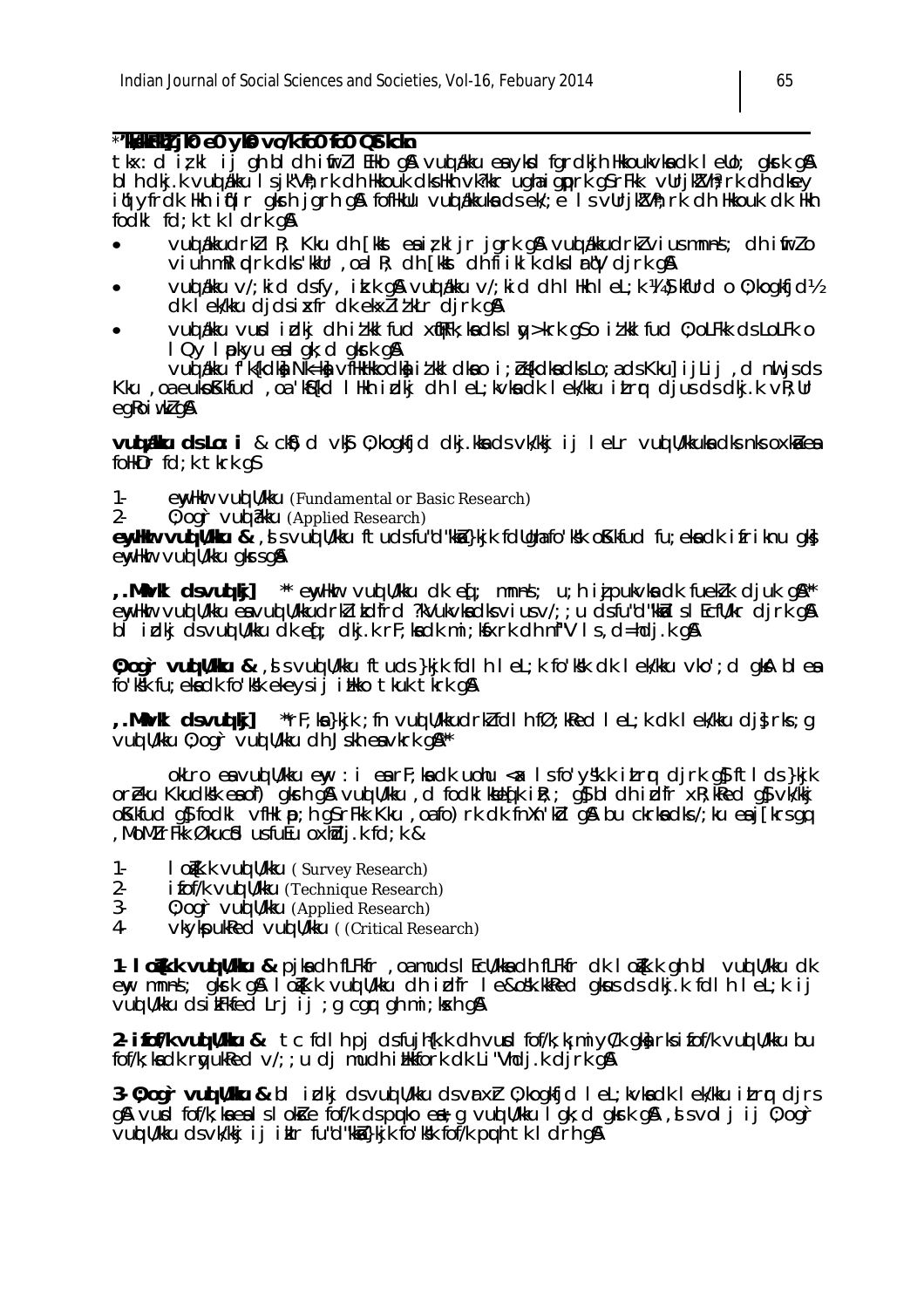4. vkykpulled vull Ulku & ftlds vrxh fdlh fl) kr Isfuxh ikDdYiukvkadk fujh(k.k djrs g} mls vkykpukked vuq U/kku dgrs g& inoZ/kkj.kk ds vuq kj gekjk fo'okl gkrk g\$fd ; fn vud U/kku fd;k tk;}rksfo'k'k Qy iklr gkskA, shivoLFkk exil) kfUrd vk'kkvkadsvug i fu"d"k/dh if "V dsfy, a vuot U/kku gkrk g &

vud U'Hu dsmnns; & vud U'kku olruka i R; ; karFkk I adstavkin dks dokyrki ud 0; of LFkr dirk q\$ ftldk mnns; I kekl; hdj.k }kjk foKku dk fodkl] i fjektlu vFkok I R; ki u gkrk g&

VultrFlk jls us vud U/kku dsfuEufyf[kr pkj mnns; dh ppk] dh g&

1. Hlur rFlok oreku dh ?kVukvladh fLFlofr Kkr diukA

2. puh x; h ?kVukvkadh idfr | xBu rFkk ifd; k dh fo'k&rkvkadks Kkr djukA

3- diN ?kVukvka dsfodki dk bfrgki] gkusokysifjorlu rFkk oreku fLFkfr dks Kkr djukA

4 din ?kVukvka vFkok pjka ea dk; I dkj.k I EcU/k dks Kkr djukA

**Jierh** ; x  $ds$  vuot kj] vuot U/kku cls nks eny mnms ; gkrs g &

1. I kekftd I EcU/kka, oa?kVukvkads I EcU/k eauohu rF; kadh [kkst djukA

2- bl  $\{k = e^{\alpha}$  ikir igkus r $F$ ; kadk IR; kiu djukA

bu nkuksmnns; kadksnksvU; idkj IsHkh O; Dr dj Idrsgå&

 $1 - 1$   $\sqrt{}$  kfllrd

 $2 - 0$ : koakfid

I Sykflurd nf"V I svud U/kku dk mnns; Kku {k = ea of) djuk g& Kku of) ds I EcU/k ea ekuo ft Kklk dh I Urq"V gh I eLr vuq U/kku dk vk/kkj g& vr% vuq U/kku dk i Fke mnns; ekuo lekt vkg ml dh lel; kvkarFkk dk; jizkkyh dsckjseafuf pr fl) kurks dh [kkst djuk g&

0: koakfid nf"V Is vud U/kku ds 0: koakfid i {k dks Li"V diuk] ?kVuk ds dki. kka dk v/: : u djuk ml ij fu; U= k djuk) mudsifr ykska ea tkudkjh ishk djuk) vks I oko nuk vud U/kku dk  $\mathsf{m}$  is equotively morphonously  $\mathsf{q}$ 

#### I Unliv

- C.V. Good, Dictionary of Education.
- Encyclopedia of Socail Sciences.

 $*****$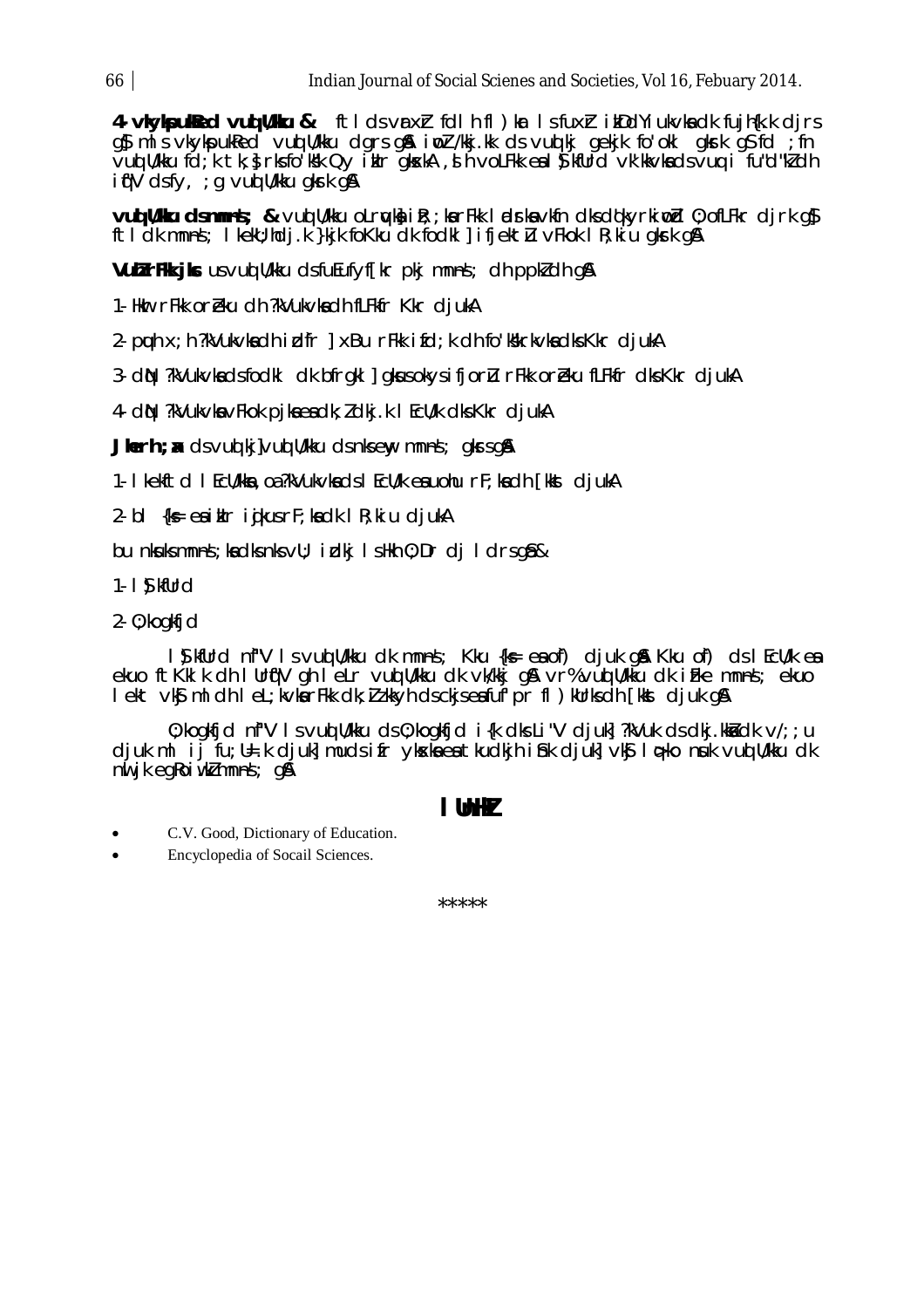# vk/kh ntu; k dk 1 p

#### MKWÑ".k dękj\*

fdl h Hkh jk"Vª ds fueklk ea efgykyka dh Hkfiedk eg Roi wkl gkrh g\$ vk\$; g Hkfiedk os i Hkkoh <a< I s rHkh fullk I drh g\$tc os I 'kDr gkxhA, d mllur I ekt, oa i xfr'khy jk"Va ds fueklk ds fy, gh ukjh I 'kfDrdj.k dh vko'; drk eqlul dh x; hA ukjh I'kfDrdj.k Is vk'k; ukjh dks 'kfDr'kkyh o IkeF; bku cukus Is q& efgykvkads InnHkZeal'kfDrdj.kdksge Ikekftd]vkfFkd, oa jktuhfrd vIekurkvkalsinkgb2leL;kvka, oa fifDr; kalsfuiVusdsihkkoh mik; ds: i eansk Idrsgå oreku Ie; ea?kj&ckgj nkukatxg Hkkirh; ukjh dh d film; Hidiedk glorh gå og i ujsifjokj dksrks i EHkkyrh gh gå i Fke xq# ds: i eacPpka dksvPNs i aldkj Hkh nrh g& tksfd Hkfo"; eansk dsd.k/kkj cudj jk"Vfuek/k eaviuk ;kxnku nrsg& ?kj Isckgj Hkh ukjh dh Hkfiedk derjughag& mlusvrfj{k dh mMku Hkj dj in#"khadsifr viusvonku lsviuh miknsrk dkslinuf'pr dj jgh gårFkkfi vkt Hkh og fofHkUu Lrjka ij HknHkko vkj vlkeurk dhfkdkj gåtcfd mlsl'kDr cukusds vurdkurd izkl tkjh qå ofshkh ukjh I ktDrdjk, d I r iføk gsvkj bldh dkblvflre I hek ughagå fQj Hkh vc rd dhifØ;k dsikjn'hko Irksktud ifj.kke ifjyf{kr u gkuk bl fo"k; IstMk ,d L;kg i{k g\$l

ofinddkyhu Hikirh; lekt en ukih dh fLFkfr vR; Ur mUur o lekutud FkhA rc og u rks yfixd i{kikr dh f'kdkj Fkh vk\$ u qh mudslkFk fdlh idkj dk HknHkko fd;k tkrk FkkA ik;%thou dsgj {ks eaukjh dks I eku vf/kdkj ikir FkA osnddky dh vfnfr] yki kemk] xkxhl es-s h] ?kkskk vkg vikyk ts h fontkh efgykvka us vik/kkj.k [;kfr vft/r dhA rRdkyhu Hkkjrh; lekt entefgykvkndh rstflork ds vuid n"Vkr ikphu Hkkjrh; bfrakl dk fallk cu di vkt Hkh thor an ftl ofnddkyhu Hkirh; lekt en ukfi;knus viuh rstflork vkg ifrHkk dsmPp ifreku LFkkfir fd;sqk) mlsl'kDr djusdh vko';drk D;kaiMk\ fo"k; dslmHklea;q itu  $\frac{1}{2}$  fo  $\frac{1}{2}$  ks  $\frac{1}{2}$  i  $\frac{1}{2}$  s fopkj.kh; q&

g I p g§fd Lok/khurk vkUnkyu dsnk\$ku ukjh es,d ublpruk vk;h vk\$ mlus?kj dh ngyht dk; ykakkA fdUrq bi oxlea eq; r% oqh ukfj;ka Fkh ftudh ikfjokfjd i"BHkie ;k rk jktuhfrd Fkh vFkok ftUqa Ľok/khurk vkunksyu cisusrkvkao lěkt lípkkjckack lkfu/; ikir FkkA lkeku; oxi dh ukjh vhkh hkh mis{kr FkhĂ m I dh fLFkfr ea dkbl fo'kk I nkkj ugha gryk FkkA ; gh dkj.k g\$ fd n\$k dh vktknh ds ckn Hkir dsuofuekik graukih I kfDrdik dh vkoʻ; drk i MhA tc nsk vktkn guyk Fkk rc f k{kk] vf/kdki] gd] I ghkkfxrk] fu kì u] tkx: drk] I kekftd] vkfFkd o jktuhfrd vkfn Lrjka i j Hkkjrh; ukjh fi NMh gq h FkhA vk\$ , ď gn rd neu] 'kkšk.k] HknHkko] vk\$ viekurk dh Hkh f'kdkj FkhA ml sikekt eanks e ntkliklr FkkA bUghal c<br>ckrkadks/;ku eaj[kdj tgkaHkkjrh; lifo/kku ds vulpNn 14 eaefgykvka,oaii#"kkadksjktuhfrd] vkfFkd vk\$ I kekftd {k=kaealeku vf/dkj vk\$ volj inku fd;sx; & efgykvkadks 'kkkk.k] HknHkko , oa neu I s cpkusds fy; sfof/kd li {k.k inku fd; k x; k rFkk mUqalk{kj cukusdsfy, l qf'k{kk dslkFk&lkFk yMfd; kadsfy, iFkd folky; kach 0; oLFkk Hkh 'kkl u }kjk 'kq ch x; hA

ble a clkb  $l$  nks jk; ughafd vkt knh cls ckn Hkkj rh; ukjh clh fl Ekfr ealdkkj vkuk 'ko#gwkA ft l le; nsk vktkn gwk Fkk]ml le; nsk enefgykvkndh I k{kjrk ifr'kr ek= 8-86 Fkk tcfd o''k2011 dh tux.kuk ds víre vkdMkadsvuolki vkt nsk dhefqykvkadk lk(kjrk ifr'kr 646 gsvkg osc< & p<dj jk"Vafuekkea viuk; kxnku nsjgh g& vkt luk lsydj dkblłkh {k = , d k ughacpk g stgka efg vkvka usviuh mivf(/k; ka , oa I Qvrk dsipe u xkMsqknA foKku ds{ks ealkh mudh miyfČk; kaidkj gavfku felkby dsl Qy i{ks k ds fy, efgyk o Kkfud Vsih Fikkel dk uke u fl Qlcgr I Eeku I sfy; k tkrk g ScfYd milga vflauieth dk f[krkc Hkh fey podk g&

ljdkj}kjk efgyk l'kfDrdj.k dsfy, fujrj dne vkxsc<k;stk jgsg&bl Øe entefgyk I 'kfDrdj.k grajk''Vh; fe'ku dkacan egkoiwklekuk tk jgk gå 8 ekpl 2010 dks vUrjk''Vh; efgyk fnol ds voljij nsk dh rkdkyhu jk"Vifr ifrek nohfla ikfVy }kjk efqyk l'kfDrdjk grajk"Vh; fe'ku (Nation Mission for Empowerment of Women NMEW) OK 'KHAI EHK fO ; k x ; k this fol efgykyka Os I kelftdl vkfFkd vkf fof/kd I kfDrdjk grafodki kRed y{; kadh fjfDr; kadh i gpku dsi kFk i efpr i aFkkxr : i jskk r\$kj djusea l gk; d l kfcr gksjgk g& efgykvkalstMh ngst l fgr vll; dilfr; kadsfo: ) dkuw cukdj ml sfof/kd l j{k.k inku djusdsi $\iota$ kl fd;sx;A ipk;rhjkt0;oLFkk e $\iota$ efgykvk $\iota$ dk ifrfuf/kRoc $\lt$ kusdsmn $\iota$ s; Istgkaigys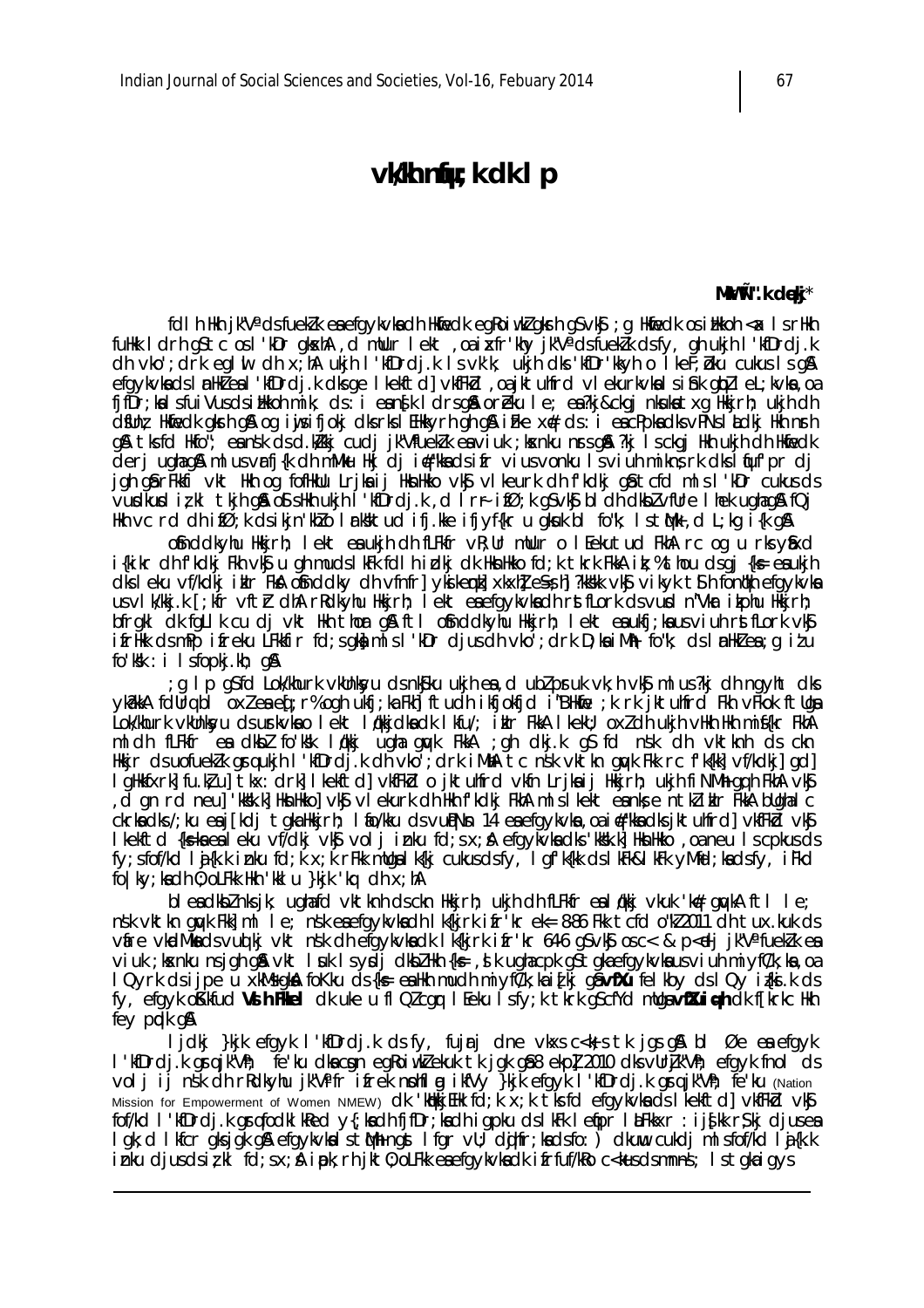#### \* ipDrk jktuh'r foKku chvkj-Mh chMhihth dkyt vkJe cjqt nofj;k

oa'kgjh LFkkuh; fudk;kaeavkj{k.k c<kdj 50 ifr'kr djusdk fu.k, fy;k x;kA efgyk vkj{k.k fo/ksd] ftlea, fo/kkf; dka ea 1@3 vkj{k.k efgykyka dks nus dk i to/kku g& Hkys gh vHkh i kfjr ugha gks I dk g\$ fdUrq i fØ; k ea vo'; gå efgyk I kifDrdj. Kelh nf"V IsblsvR; UregRoiwilde kuk tkjgk gå dke dh xkjUVh dsvfHk; ku ds : i ea kq  $\vec{f}$  fd; s x; s eussisk ds rgr Hkh egykvka dk  $\vec{f}$  o'kkk /; ku j $\vec{f}$  kk x; k vk $\vec{g}$  vkt blds rgr dke iklr efgykvka dk i fr'kr 50 gâl j dkj dh I cyk rFkk bfthijk xkikh ekriko I g; kx ; ktuk efgykvka dks l'kDr cukus dh fn'kk ea eg kowk! Hkfiedk fuilkk jgh g& Hkkjr dk **efgyk fodk! ea ky**; t gka efgykvka dh fLFkfr ea l akkj ds fy, dfvc) af oghaefa vkvkadh I elik ds I elvkku arg**efa vkvkske**dh Hkh LFkki ukjdh tk proth af efa vki i rkMerk Is twiselie yka dh I wokbldsfy, tuojh 2013 ea if pe cakly dsekynk ea i wklefgyk U; k; ky; dh k#vkr dh xb] oghabl flyflysdksvkxsc<krsgq ekp] 2013 eaerpbldsdkyk ?kkMk l = U; k; ky; eaiwklefgyk U; k; ky; dh LFkkiuk dh xblftl eal Hkh depkjh o U; k; k/kh'k efgyk; agh g& U; k; ; ky; dh LFkkiuk dk eq ; mnns; ; k& vijk/kka I stMsekeykadh I uu okbidsnk§ku efgykvkadksgkusokyh ijškkuh , oavieku Iscpkuk g&

gekis ultfr&fu; rka/ks dks bl ckr dk bYe g\$fd fo/kkf; dkvka ea efgyk vkj{k.k ds cx\$ efgykvka dh fLFkfr en I nki ugha gks I drk nsk o jkT; ka ds fy, uhfr; ka dk fu/kkj.k djus okyh fo/kkf; dkyka en tc rd efgykvka dks letpr i frfuf/kko ugha feyskl rc rd uhfrxr Lrj ij efgykvka dh vkokt gkfk, ij jgsthA mudsfgr o ljkmdkj mif{kr jgstan bln ckr dks/; ku enij[kdj efgnyk v knjfkk. krito/ks; d dk ik: i r\$kj fd; k<br>x; kAftlen; g iko/kku g\$fd ykodlHkk]jkT; lHkk , oajkT; fo/kku lHkkvknen:1@3lhVnefgykvknedsfy, vkjf{kr gkxha vkj{k.k dh 0; oLFkk pØh; Øe (Rotation) ds vk/kkj i j l fuf'pr dh xbl g& jktuhfrd nyka ea erD; ds vHkko rFkk {kh.k jktuhfrd bPNk 'kfDr dsdkj.k vHkh ; g fo/ksd vfekfu; e Hkysgh ughacu I dk g\$ fdUrqbl ds vfLrko en vkus ds ckn Hkir en efgykvkndh fLFkfr en I giki vkus dh I Hkkouk gin

; q dquk vlar u qksk fd ljdkjh o lø kkfud Lrj ij efgykvka dh fLFkfr ea lakkj ykus vkg mulga I'kDr cukusdsHkjiyi izkl fd, x;}rFkkfi bl ifjig; ea;g izu de egRoiwklughagSfd bu Ikjsizklkads ckotm Hkkjrh; ukjh fdruh I kDr gbz g\$ ukjh I sthNk ifjn"; cnyk t: j g} fdUrqukjh I sthNs i akl vkt Hkh de ughaqq qå dk; LFkykaij midsikFk yfixd HknHkko] 'kksk.k , oavfLerk ij igkj vkt Hkh tkjh qå ukjh ligf{kr Hin ugha g\$ fnYyh ds **fuHckk dial us** gearks fgykdj j[k fn;k vk\$ Hikkjh lig{kk ls tMa dkumuka dh jų̃uleh{kk cljus as ckn vkijkf/kd ckuwu ¼ akkkku½ vf/kfũ;e 2013 ykuk iMk ukjh vflerk ij gksjąs fujri geys fprlatud rlsgågh| I 'ldDrdj.k dsekvldsvojldild Hingji

olrr%ukjh I 'kfDrdj.k IstMk I cIsvge~igyw;g gSfd fl Qlvf/kdkj vkg 'kfDr ghukjh dksl 'kDr ugha cuk I drs gha I 'kDr cuus ds fy, ukjh dks Lo; allkh vkxs vkuk gkokka ml s **'kDr Lo: ik** ds vius pfj = dks přjrkFkZ cljuk gkosk rFkk vius vf/kclkjka ,oa kfDr;ka clsifr tkx: clgkuk gkoskA lkFk gh vius vf/kclkjka ,oa<br>kfDr;ka clk c<&p<+clj izkos cljus clsguj mUga lh[kusgkoskA clgus clk vk'k; ;g gSfcl ukjh clks Loa Hkh; etcr cuuk iMskA mislkfcr djuk gksk fd og vcyk ughacfYd lcyk g\$rFkk 'kfDr dk int g\$ blds vykok ukjh l'kfDrdj.k dsfy, ;g Hkh t:jh g\$fd lekt dh lkp enifjorlu yk;k tk;A genukjh dsifr viuh ml e/; ; pkhu ekufl drk dks R; kxuk gkskA ftlds rgr~ge mlsnkse ntddk LFkku nrsvk jgsg&; g dke lekt dhigyh bdkblifjokj ls'kq gkuk pkfg, A ; kuh ikfjokfjd Lrj ij yMelh&yMelse/; follkn u dj] y Meth ds I kFk I erk dk 0; ogkj dj rFkk mlsvPNh rkehy ndj ge, d , s i ekt dh LFkkuk dj I drsg & řtlea yáxd HknHkko dk dkbŽ LFkku u gkxkA ukjh dks l'kDr cukus ds fy, ml s f'kf{kr o tkx#d cukuk Hkh vko'; d g& vki dks fdruh Hkh 'kfDr vky vf/kdkj ns fn, tk, a tc rd vki muds fgrkFkkadks tkussaugharc rd ykhkhulor d\$sgkx; f'k{kk dsdkj.k ; g fLFkfr efgykvkadsle{k jgrh g\$vr% mllga 'kr&ifr'kr f'k{kk ds nk; jsea ykuk vR; Urī vko'; dīgā bids vykok; gī Hkh t: jh g\$fd efgykvka dks feyus okys vf/kdkjka o dkunuka chk fØ; klo; u iyih ikjnfkrk Isqka rFkk blealqtrh fn[kkusokysc['ksu tk, all; k; {ks] iqfyl , oa itkklu vkfn en efgykvknigh i  $\{x : k \in k$ dj Hkh ge efgyk i 'kf $D$ rdj.k dh fn'kk en , d dne c<k i drsgå i cl sT; knk t: ih q\$fd ukih dksvki kid Lri ij loki/kd etarh inku djusdsfy, Bkl mik; lijuf pr fd, tk, & D; kid vkfFkd: i IsLokovEch u gkusdsdkj.kmlsghurk]vlekurk, oa ijk/khurk dk Ikeuk djuk iMrk gA

ukjh bioj dh I okülke dir rksgsghi I ekt dh /kqih Hkh g&ml dk 0; fDrRo o dirRo cguyk; keh g&rHkh rksgekjs kkL=kaeamlsinT; crkrsgq; g dgk x; k g\$fd ukjh tgkainT; gkrh g\$ ogkanork okl djrsgA og rks vpuk vký vkjk/kuk dhi k= g\$ u fd vlekurk vký HknHkko dhA ukjh dhe gukk vký efgek dsvuq i vkpj.k di gh ge I gh vFkkiesmlsl kDr vkj I Fekfur cuk I drsgli, fn I ekt dhe kufl drk escnyko vk tk, rks fQjukjh Lor%l 'kDr gks tk; skh vk\$ rc bldsfy, vfrfjDr iz klkadh vko'; drk ghughajgshA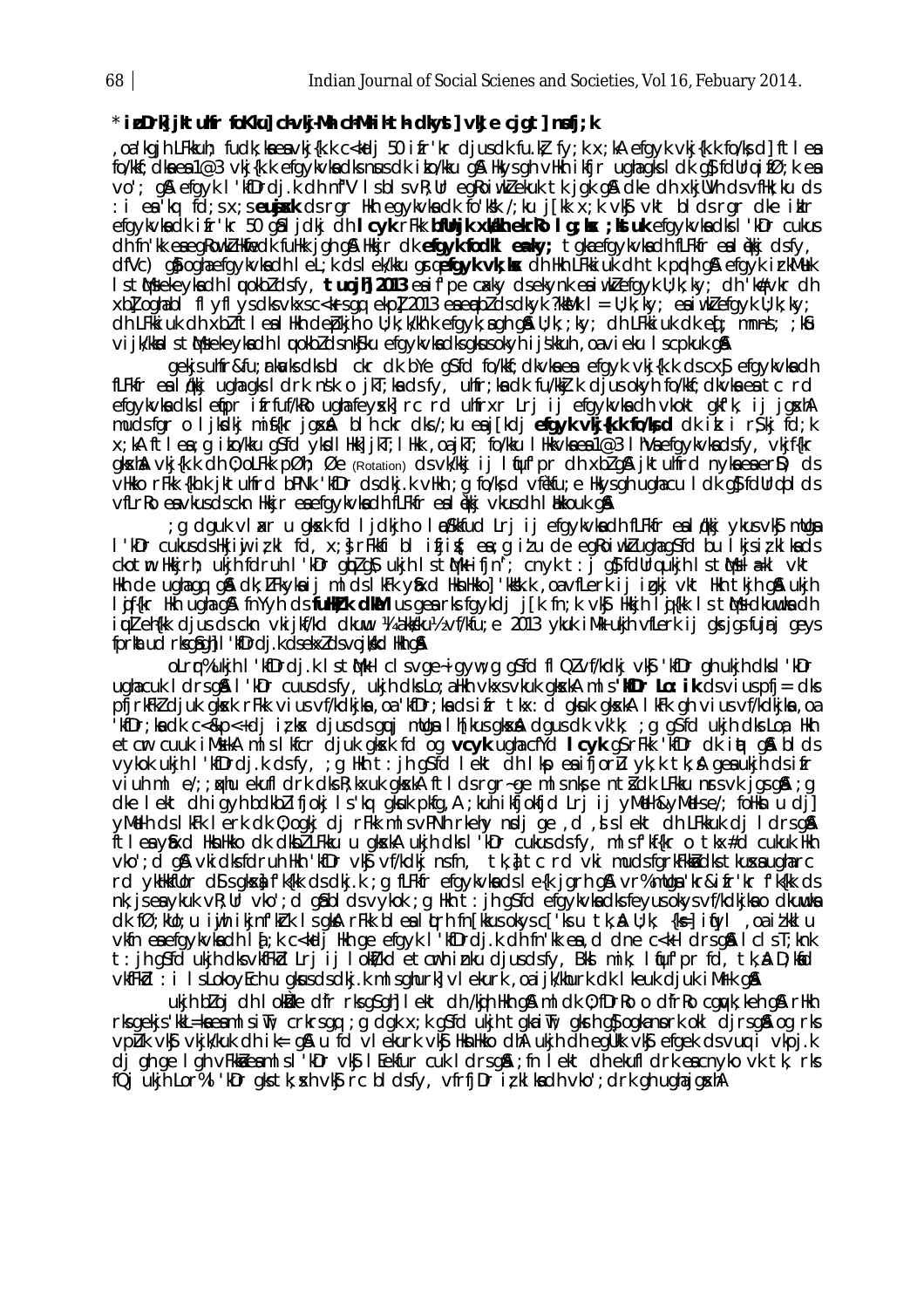# $\mathsf{I}$  alk

- $\bullet$  telu xh; j] n i Qhesy, ;  $\mu$ d
- cVh i QhMue%n i Qfefud fefLVd
- dv feyv] I D'kq y ikfyfVDI
- jkcV LVkyj] I DI , M tUMj
- · tkxj vkyhl u] i QfefufLVd i kfyfVDI , M áreu upj
- · , I -, e vkfdu] tfLVI txj , .M n i Dfeyh
- · thu oh, yh'kVu] ifCyd eLi, M ikbol/ ukeLi
- I tkjuj Vfk] D; k esvkjr ughagw\
- $\bullet$  ublnfu; k] I Ei kndh; ] 8 ekpl 2001
- uoHkkjr VkbEl] 7 ekpl 1998

 $*****$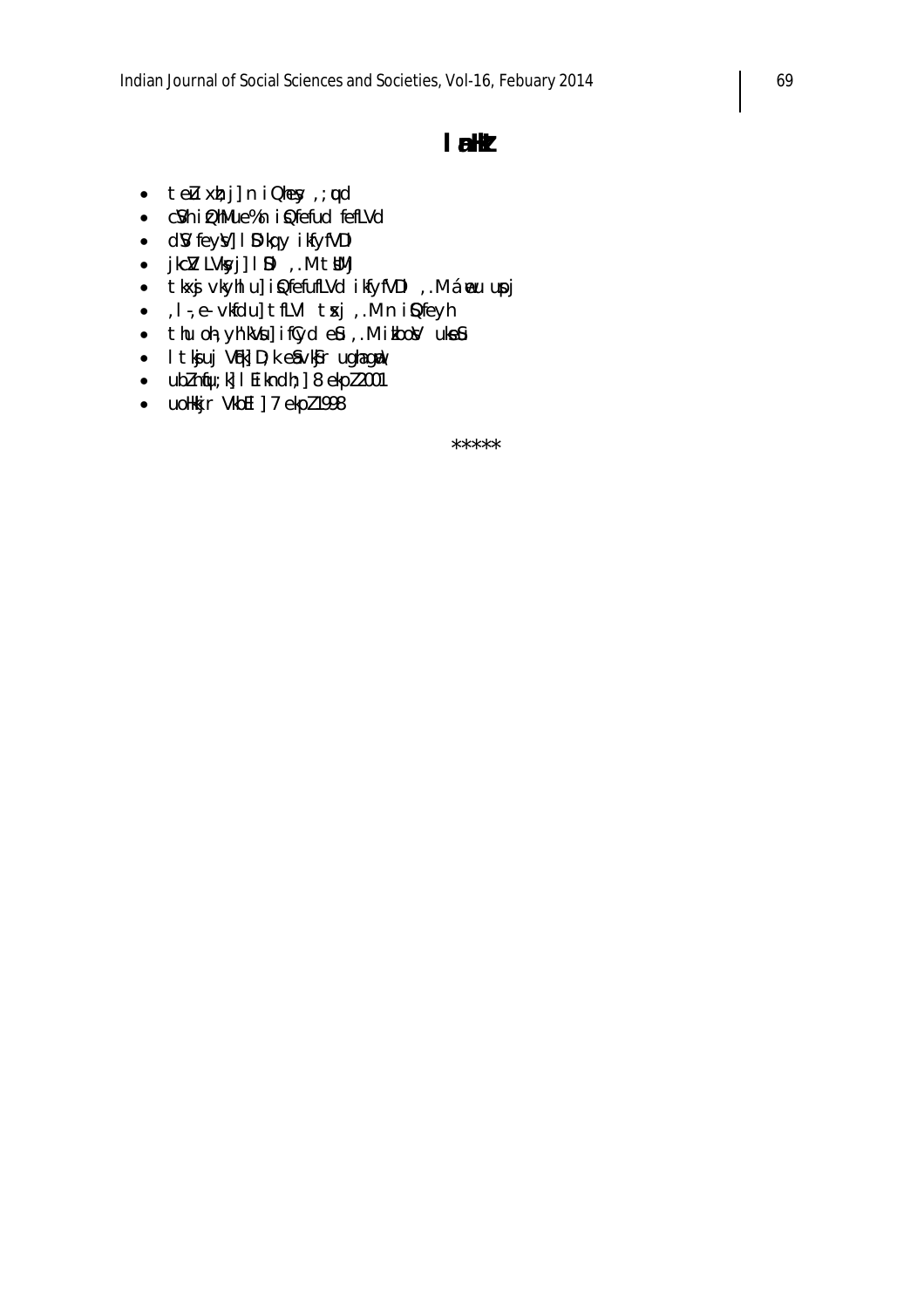# $0$  $0$  $0$  $d$   $i$ ;  $d$  $i$  $j$ . $k$   $v$  $l$  $d$  $s$   $x$  $l$  $d$  $k$  $h$

#### MKW  $\mathbf{t}$ : deki ikv $^*$

millkkDrkoknh rFkk foykl h thou l Ldfr o nkkiwkl fodkl xfr dsdkj.k i Foh dsildfrd l a k/kukadk tistav) tylk=] [kfut&l Eink vkfn dk rsth Isâkl gksjgk g\$, oa osinffkr gksjgsg & I cl sT; knk upd I ku txykadksgyk gå fo'o ds vf/kdkak igkM+uxsgksx, gs vkg ikdfrd ou I eklr gk jgsgå vkcknh c<usds I kFk tayka ea din deh vkuk rks Lokhkkfod Fkk ij tayka di vf/kdkak fouk'k] dkxt] lykbbml] dkMckMlZ vkfn ds dkj kkuka večkin [kuu] foyl h thou dh vko'; drkvka dh i firz rFkk Hkë Vkpkj ds dkj k quyk qå tak yka dk fouk'k okLro eaxHkhj rkRdkfyd fpUrk dk fo"k; gksx;k g& txykadsfouk'k I sHkfie dk dVko gksjgk g} Hkfiexr ty dk Lrj uhps tk jgk g}o "kkio eksie dk pØ fcxM+x;k g& taxyka ij fullki jgusokys djk&Mwa ykska dh ftUnxh ntki gkrh tk jgh gsvks osmtM+jgagå nkskiwklfl pkbl; kstukvkao ikuh dsv; ogkji ilk; fud mojdka o dhVuk'kdka dsmi; kxj [kfut I Eink dk vujxy nkqu vkfn us/kjrh dks und ku ignok; k g k bu ifjfLFkfr; ka  $ds$  clkj.k ekuo thou fuf'pr : i IsladV ea iM+x; k qo $\lambda$  vr%bl ladV Ismcjusclsfy, i; kbj.k clk laj{k.k , d vkoʻ; d igywg& xkakhoknh n'ku bu i; koj.k lEkL; kvka dslek/kku ea, d egRoiwku fodYi gksldrki g& egkRek xkalkh us Inb i; kbj.kh; fodkl dks egko fn; kA mudk ekuuk Fkk fd gea Inb bl ckr dk /; ku j[kuk pkfg, fd bloj usitdfrd lat k/ku ds: i eavent; migkj fn; k g\$vr%geabldk iz kx bl idkj djuk pkfg, fd og lokkere far dk lk/ku cu I da

xkakh thusdak asfd vkt geal; kbj.k in thk.k dslælV dk I keuk djuk i M+jak a A ; a I ælV ed; : i Isikdfrd Ialk/kuwa disvuaky nkigu Ismíkillu guyk g\$l crkgk/kk irdfr ds 'kks"k dk nihifj.kke Hkh Xykocy okfek] vdky] ck<} rstkch o"kk] ok;qinikk.k] ty inikk.k] Hku[kyu] enk inikk.k] jlk;fud inikk.k] lemb riQku] the foylight of the ds: i eal keus vkus yxk q&

 $\lambda$ ykcy okfeix dk eq<sup>r</sup>; dkj.k i; kbj.k e $\lambda$  m"ek voʻkk\$kd x\$ ka dh vf/kdrk qkukA bleaeqr; : i ls dkcUMkbIvkDI kbM dk illkko vf/kd g& bl x\$ dh vf/kdrk dk i eqk dkj k ou dh vuq yC/krk g& vkt fo'o earftl rjg Isouka;k o{kkach vŬ/kk/kqk clVkb/py jgh g&bu lclsoukach I[akˈyxkrkj̃?kV jgh g&<br>ifj.kker%ou egk&lo ;k o{kkjka.k ∨kfn jk"Vh; Lrj ij ekuuk iM⊧k g\$\_gky gh eae\$Dlclkaea^oYMZOkjŁVh diaxi \* dk I Eeyyu quykA I Eeyyu enoukndin dVkblij fprk 0; DRk dh x; hA<sup>2</sup> oukndin miyC/krk dkscjdjkj j[kus o xhu gkml illko dksde djusdsfy, ofod Lrjijitkl fd; tksjgsg $\mathbb{R}^3$ 

ouka dh egRrk dh rjQ egkRek xkakh ushkh ykska dk /; ku vkd"V fd; kA mllgkus dgk fd o{k gea bZku gh ughacfYd thou j{kk dsfy, vko';d Åtklvk§vkDlhtu miyC/k djkrsg}ioso"kklealgk;d gkdj gekjs df'k dks, degkoiwklvkky inku djrsg& egkkek xkkkh usdgk genvf/kd I svf/kd o{k yxkuspkfg, A ftil i s epr i; kbj.k dk fueklk gksl da oreku eseujsk dsvllrkr o{kjki.k; k l kekftd okfudh oul s{k.k vf/kfu; e] ou vkjf{kr {k = bl fn'kk eafuf'pr : i lsi; kbj.k laj{k.k ea, d eqRoiwkldne q &

ouka dh vuq yükrk ds dkj.k o"kki Hkh imkkfor gksjgh g\$ftl ds dkj.k df"k ij cgik imkko iMk g\$ fo'o ea , i scgr l s{k ≡ g\$fl pkbldh l tjo kk miyl/k ughag\$vi\$ ogkauxjka uydu vkfndh 0; oLFkk ughadh tk ldrh ogka ugjka uyda vkfn dh 0; ol Fkk ughadh tk ĭdrh ogka ij [kk|klu ladV m killu gksx;k g\$ vÝhdk dk mkrih Hkkx o if'pe ,f'k;k dk Hkkx bl [kk|kllu lødV dk Ikeuk dj jgk g& Hkkjr dk Fkkj {k= eni;klr o"kklu gkusij ogkach df"k ij cuk illkko iMk g& o"kk'u gkuslshklie dk ty Lrj Hkh uhps tk jgk g\$ftllsis ty ck ladV mRillu gksx;k gå i′kaβif{k;ka ckshkh o"kkl u gkusij thou cksl adV ck lkeuk cijuk iM+jgk g& ikuh dh vuq yukrk ds dkj.k milga nu jka txgla ij i bkl ds fy, tkuk i Mirk gå vr%; fn ges bl [kk|kllu l adV l s fudyuk g\$rksoukadk vf/kd I svf/kd la{k.k djuk gkxkA egkRek xkalkh usviusvfgad uhfr ds}kjk o{kkadh dVkbzij jkd yxkusdkizkl fd; k mllgkusdgk fd i kbj. k dksfdl h rig dk undl ku ignokuk fal k al mudk ekuuk Fik fd oukao iMkadh dVkbl rHkh djuh pkfg, tc og ekuo thou dsfy, mi; kak u gka mugkaus bl ds fy, oukadslafk.k dh ckr dhA xkakh th dh i; kbj.kh; Hkkouk Isifjr gkdj foo o Hkkjr eadblou Ij {k.k vkUnkyu pyk;stk jgå Hkir enfpidk), fidk) uehk cpkvk}fVgjh vkUnkyu] ouksdsli{k.kdsfy, egkojwkl vkUnksyu gå lapr jk"V" us ouks ds lafk.k i j/ku nus ds fy, fo'o ds likh nskka ea fo'ksk vkfFkd lgk; rk miyc/k dik jqk q& IkFk qh o\$'od Lri ij dkiqxul okWul iFoh I Eesyu vkfn I Eesyu blh fn'kk eafd; k x; k  $i \zeta$  kl g&

<sup>\*</sup>ipDrk jktuhr 'kL=]fo'oukfkih0th0dkyst]dyku lirkuig]mRrjinsk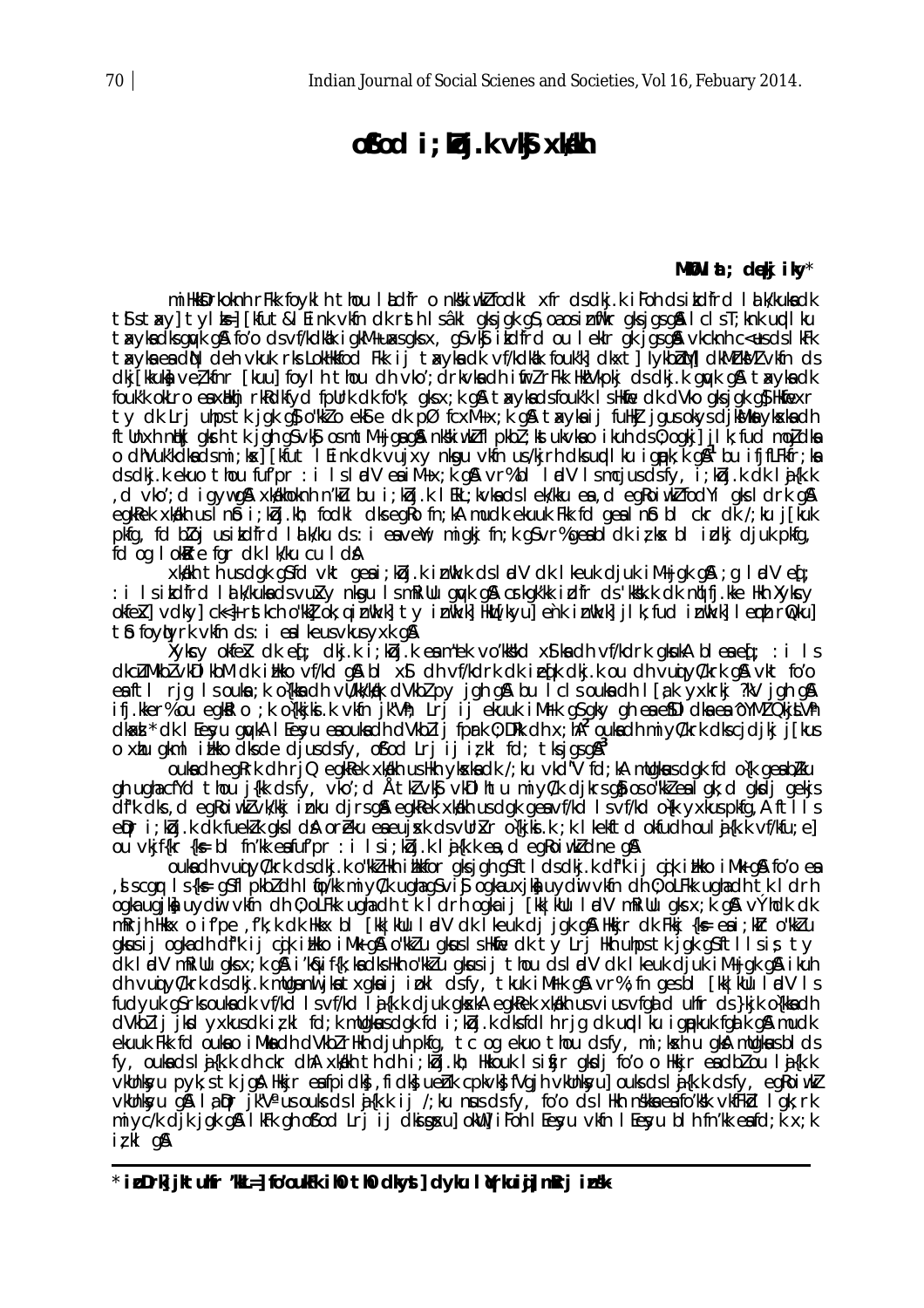ouka dh vWkWkak dVkblisnsk eack<+vk\$ lemids ty Lrjea of) dh leL;k Hkh mRiUu qks xblg& o{k ufn; ka ea vkus okyh ck<+l s gekjh j{kk cljrsg\$ feVVh ch dVku cks jkddj ikuh ch QSyus I s jkdrsgSvr% gesouks dhj{kk djuh pkfg, rkfd lkekf; d ck<+lscpk tk ldA lemadk tylrj rsth lsc<+jgk gA ftlds dkj.k I emzrVh; cfLr;kaMuc jgh g& elicbldsujheu lokbl/eadf=e nhokj [kMh djdsl emzdksihNs<dsyk tk jgkig&; fn bli rjg Islem, dkity Lrj c<rk jgkirks vkus okysle; ealem, rVh; dkn cfLr; kalekir gks tk, xhA vr%xykcy okfeik IsmRillu bl IndV IsfuiVusdsfy, oukadslj{k.k dh vko'; drk g&

ok;qin\ki.ki;kobj.kdhlet;kdh,dieq[klet;kgp&ok;qin\ki.km|kos]okgu]'kgjhdj.kdnNieq[k ?kVd g\$ftulsok;qin\k.k c<rk g\$rki fo|r xg| lhebV] ykgsdsm|kx]rsy 'kkkkd m|kx] [kku i}/kjlk;fud m | kx rFkk ekVjokqu Isfudyusokysdkcu MkbvkDI kbM ok gintkk dsiefk dkj.k q&

egkRek xkakh , sim | kx dk fojkak fd; k tks cgr vf/kd ek=k esi; kbj.k dks infikr djrs q\$ mulqkaus NKV&NKVsm|kx dksLFkkfir djusdh ckr dhA mllgkus dgk fd Hkkjh m|kx l sfudyusokyk /kp/k i koj. K ea feydj mlds x\$ h; ; k okrkoj.kh; lXkBu dks fo?kfVr dj nxkA vkt ge n{k jgs g\$fd cMh&cMh dEifu; ka ftilisfudyusokys/kqalsu doy LokLF; tU; chekfj; kagksjgh cfYd iMi&iKikka ea ikh rjg&rjg dsjkx mRiUu gks tkrsgå m|kskadsfpefu; kalsfudyusokyk /ka/k vke dsQykadksleklr dj nsk gå lkFk gh lkFk ikSkkals fodki dks Hkh i Hkkfor djrk q& vkt 0; fDr dks bu m|kska i s ykHk rks qks jqk q\$ yfdu ykHk dh vi{kk vf/kd gkfu dk Ikeuk djuk iM+jgk g\$ blh mnns; dks/;ku eaj[krs̃gq xkalkh̃ th̃us y?kqm|kxkadksikFkfedrk nhA <u>bu v?komlkes Isu rksfdlň jdki dk intkk akesk cfyd vf/kd Isvf/kd vkeskodksjksti stoli Hidrothkh I wth </u> qkxA

vkt ekvij&okqu Icisvf/kd ok;q dksinfikr djrsq& okquka isfudyusokyk /kqvk /dkclu ekukukDIkbM½ euq; dksghughacfYd iM&ikkkadkshkhuqdIku igpokrkga vkt foo Lrjijbl lel;k ds lek/kku dsizkl fd, tk jgsg&h vkt fo′odslkeusbl o£dfYid ÅtkZdh ryk′k g\$tksde Isde inNk.k mkillu di Idah bih dkik ofod Lri ij tih bikul iki Åtkivkin dsizkx ij tkj in k tk jak qa in yyh dsokquealh0, u0 th0 blh fn'kk ea, dizkl q& vkt qeabl ckr dk, qlkl qksx; k qSfd Hkkfrdrk qea dhh hìn LFkkbl fodki ughans i drhA bi hfy, egkkek xkkh us i kdfrd i a kkuka dsmfpr i i kx dh ckr dghA mugkus; a=ka cik fojkik blih mnns; cisfci; ki fci ; su cloy ekuoh; jkska ciks tile nrsg) ykska cikscjkst xkj cijrs gå cfYd; sitdfrd i; kbj.k dks lokt/kd undlku ignpkrsgå vkt bu okguka lsfudyusokysdkcu  $ekukvkb1kbM 1 s0; fDr ds ifrifkk ræ|'okl fØ; k] an; o eflr''d 1 EclVkh chekfij ka mRilu qkrh qk<sup>5</sup> vr% qe$ okqukadsde Isdemi; kx dsfy, xkakhoknh fopkj/kkjk eaykSuk qkxkA

ty in Whi; kij.k in Whik dhieqk lel; k gjå vkt ykx vius?kj dk diwlk dpjk ufn; kjugjkj<br>hykja rkykcka ea Mky nrsgsftldk i Hiko bruk Hk; adjgkrk gsfd thou tllrqo i kiks vius i kdfrd thou thus </ref> eavieFklgkstkrsg&tyin\k.ket; :ils'kgjhdj.kdsdkj.kmRiUugkrkg&'kgjkaeavf/kdtulf;kqkus ds dkj.k xms ikuho ey dk fudkl; k I gh fulrkj.k ugha gks ikrk ftl ds dkj.k; g is ty ea feydj ekuo LokLF; dks und I ku ignokrk gå<sup>6</sup> vkt of od Lrj ij ty in tk.k, d i en k I el; k cun gobi gå egknek xkalkh us bl in the list couse of fy, x teh. k thou dls viukus dh ckr dgh mulghus dgk fd x teh. k {k = k a ea x ns i kuh dk mi; kx flpkblvkfn dsfy, dj fy; k tkrk g& rkykckao ugjkaeatksikuh gkrk g\$og iwjh rjg IsLoPN gkrk q& vr% gekjs LokLF; dkšfdlh Hkh izlkj Isundlku ugha ignok IdrkA bl izlkj mllgknusev fullrkj.k dsfy, i; kbj.k cisvuply mik; lopk; k fd ey dksik; xi 0; fDr [krkaeaxkM+nxk ftleaog tfiod [kkn ds: i ea ikkkadsfy, ikkkad dk dke djxkk<sup>7</sup> vr%xkkkh thusftl i; kbj.k laj{k.k dhckr dhvkt mldhqeavR; Ur vko'; drk g& vkt geavxj ty inthkk dks de djuk g\$rks xkehk thou o ty icll/ku dh vkj ykSuk gksk rllth ge i; kbj.k ds vurdty thou th I dash

enk intk.k Hkhi;k bij.k dsfy, ,d x EHkhj le L;k g\$A fo′o eaenk intkl.k bl le; tkojka ij g\$A enk inth.k dk iefk dkj.k enk vijnu] vR; f/kd [kuu] jlk; fud mojdka, oa dhMkuk'kd jlk; fudks dk izks q& inthoknh vFkkr-eukQkFkkjh dh 0; oLFkk usvurd Hke Q\$yk; sfd niju; k en Fkk | I kexh dh deh q\$ vkj ml deh dh ifirljlk; fud [kknkadstfj, mit c<kdj gh iyih dh tk idrh ga<sup>8</sup> blh mnns; IsvR; f/kd ilk; fud mijdka dk iz kas fd; k tk jgk gå ftldk ifj. kke gekjsleus; g vk jgk g sfd gekjh viuh mojk 'hter fru<br>ifrfnu [kksjgh gå lkFk gh bldk ihtko ekuo LokLF; ij iM+jgk gå<sup>9</sup>jlk; fud mojdkadsizka: Istehu ij , smi; ksh tho & turqej tkrsg\$tksQlykadsfy, mi; ksh gkrsg&jlk; fud mo.jdkadsmi; ks IsQlykadks, ikuh dh vf/kd vkoʻ; drk qkrh qsftldsdkj.k Qly engxh qkstkrh q&blidkj fdlku dksnngjh qkfu mBkuh i Mirh g\$A xkakh thus bl i; kbj.kh; mojdka dh txg t\$od mojdka dsi; kx dh vkj ykska dk /; ku vkd"B fd; kA mulgkaus dgk fd i 'kayka ds xkcj] ey&e#] HkM+o cdjh dh Hka. kh vkfn I Unh; [kknka I s /kjrh dh mojk "kfDRk dk;e jqrn q&lkFk qh/kjrh dk ikr krexture! I kkj tkrk q\$lkFk qh mudsizkx I sekuon; LokLF; dks ykHk gkrk g&

vkt jlk; fud intkk dksi; kbj.k dsfy, Iclsvf/kd lødV mRillu dj jak als ukhkdh; v.kw.kao Atkldsikks Istksdpjk fudyrk g\$mlsty;k enk eafeydjeut; ds'kjhj dksilkkfor djrsg&bl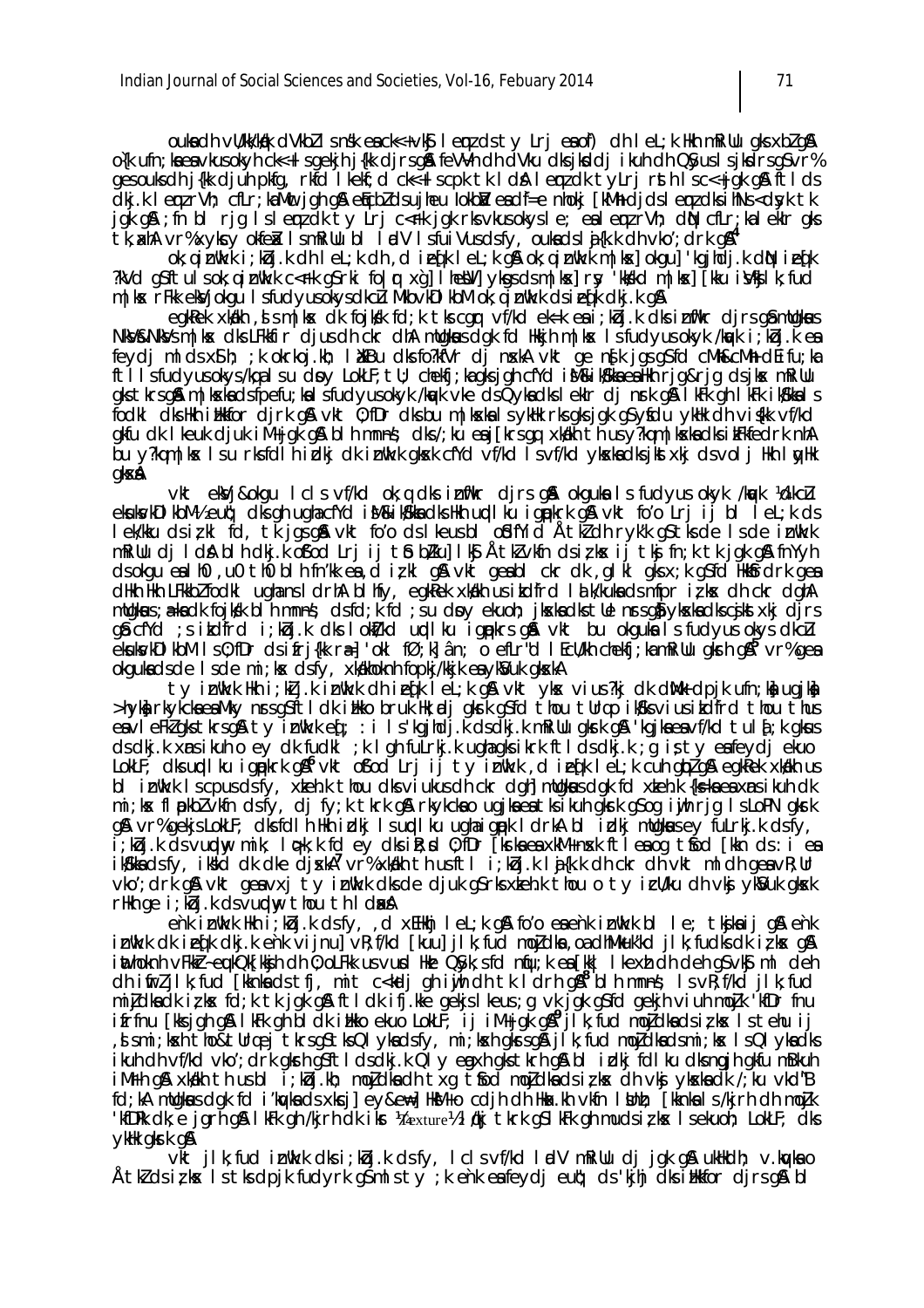jlk; fud inthidals då je pejloxe ekufldo 'kkjhfjdviark dh let; rsth Ism Rillu glsjgh gå villa gky gh ea tkiku dsfj; DVjka ea folQkV Isekuoh; LokLF; dks, d xEHkhj IeL; k mRiUu gks xbl FkhA bl idkj ds inthk.k dksmRillu djuseafodflr nskkadk I clscMk gkFk gkrk gå D;kad os bli dkj dhåtkdk I okul/kd iz kos cijrsgnā o focilrjij bi izkij dsin klk. Is fui Vusdsiz klfd, tk jgsgnā egk ke skalkh usu khlkdh; Åtklom II scuusokys kkL=kacks kq Isfojkk fcl;kAD;kaclm Iclsinkko cksmlgkusfgjkskek vkg ukxk'kkchicls<br>: i eans[k ppdsFkAnlugkusclgk fcl gesgeskk,sislak/kukackmi;kxcljukpkfg,tksfcl ikclfrclsfy,ikkkcl qkA vkt ofod Lrj ij ftl jlk; fud inWk.k dh lel; k mRiUu qblqŠo qekjh Hkkxoknh infRr dsdkj.k qbA vr%egkRek xkkh usdgk fd vxj genviusthou dkscpkuk g\$rksjlk; fud iz kixkndksjkduk gkixkA

vkt gekjslkeustkslclsegkoiwkli; kbj.kladVmRiUu gwk gSog gStbfoywrrkvkStbfookrk dkA thokadsfoyin gkusdk ladV vkt gekjslkeusmifLFkr gksx;k g& bldk ieqk dkj.k i; kbj.k in kk g& vUrikVh: Lri dke dius okyh vkbD ;  $\tilde{0}$  InO , uO dh ubliikV ds vuotki nu; k eaik, tkus okys thoks o oulifr;kals1@3 dsyktr gkasdsdxkj ij gåvk\$;s[krjk fnu ifrfnu c<rk pyk tk jgk g&blh rjg the following the state of the state of the state of the state of the state of the state of the state of the state of the state of the state of the state of the state of the state of the state of the state of the state of vkoki kadk âki ] i kdfrd i a k/kukadk de gkukj vKS| kshdj.k RKFKK voškkfud rjhds i s [kuu ds i kFk vošk f'kdkj<br>vk\$rLdjh dk ekuk g&<sup>10</sup>

xkakh th us tib fofo/krk dks ligf{kr djusdsfy, geskk ifjr fd;kA mulgkaus,d,slk thou n'ku fn;k ftllstið fofo/krk geskk lifuf'pr jg ldrh gið xkalkh thlilkh thokadsifr n;k dk Hkko j[krsFka mudk ekuuk Fkk fcl tksØnjrk ge viusÅij ughadj Idrsog ge fuEu Lrj ds thokadslkFk ughadjuh pkfg,A bl rjg<br>ch fopkj/kkjk dksviukusls/kjrh ij t\$b fofo/krk cuh jgsxhA<sup>n</sup> i;kbj.k dslkFk vkReh; fj′rs t:jh gSvK§ i; kbj.kh; n'kkvkadksle>usdsfy, gesirdfr dslkFk e knj lEcWk dk; e djusgkaxali; kbj.k laj{k.k dk x knlkh th dk tkrjhdk Fkk og vkt gh ught cfYd i kphu dky lsjgk g&og Nhu&>iV ;k >xMsdk rjhdk ught cfYd R; kx; kuh fcYdyy NkM+nusdk rjhdk g&xkakh th dh fopkj/kkjk doy Hkkjr dsfy, ugh) cfYd I kjh nifu; k ds fy, g}ftlsthou eamrkj dj ykx i; kbj.k lj{k.k dh fn'kk eaegRoiwkZHkfiedk fuHkk ldrsg&

### I Unik

- $1$ fl) jkt <MMk| o£dfYid I ekt jpuk| I ol ok I &k irdk'ku| jkt?kkV okjk.kl h| vxLr 2007-
- $2 -$ U; k; k/kh/k PkUn/k[kj /keki/kclkjh] xkdkhfopkj vkj i; kbj.k] I od ok 1 åk i dk/ku] jkt?kkV okjk.kl h] 2009-
- $3 -$ MKO dkerk id kn ik.Ms | i; kbj.k fk{kk, oa Hkkjrh; I mHkl footo | ky; idkku | okjk.kl h 2009-
- $\overline{4}$ U; k; k/kh/k PkUntk{kj /kekt/kdkjh] xkdkhfopkj vkj i; kbj.k] I ol sk l ak i zk/ku] jkt?kkV okjk.kl h] 2009-
- MKO clkerk id kn ik.Ms | i kbj.k fk(kk , oa kkirh; I mHk) footo | ky; i clkku | okjk.kl h 2008-5
- nokšk f=ikBh] i; kbj.k vkink icU/ku, oa ehfM; k l ujkbžt ifCydskul ublfnYyhl 2008-6
- $7$ egkRek xkkkh xke LojkT; uothou idk'ku vgenkckn 2010-
- fl)jkt <MMk]ofdfYid lekt jpuk]lolnk I ak irdk'ku]jkTk?kkV okjk.klh]vxLr 2007-8-
- MKO clkerk id kn ik.Ms | i; kbj.k fk{kk, oalkkjrh; Inlkl footo | ky; inlk'ku| okjk.kl h| 2005-9-
- $10$ i; kbj.k MkbZtlV| 2 jfookj| 29 vxLr| 2010-
- oYMZ Okoll | vDVmzi 2011] vid 2- $11 -$

 $***$ \*\*\*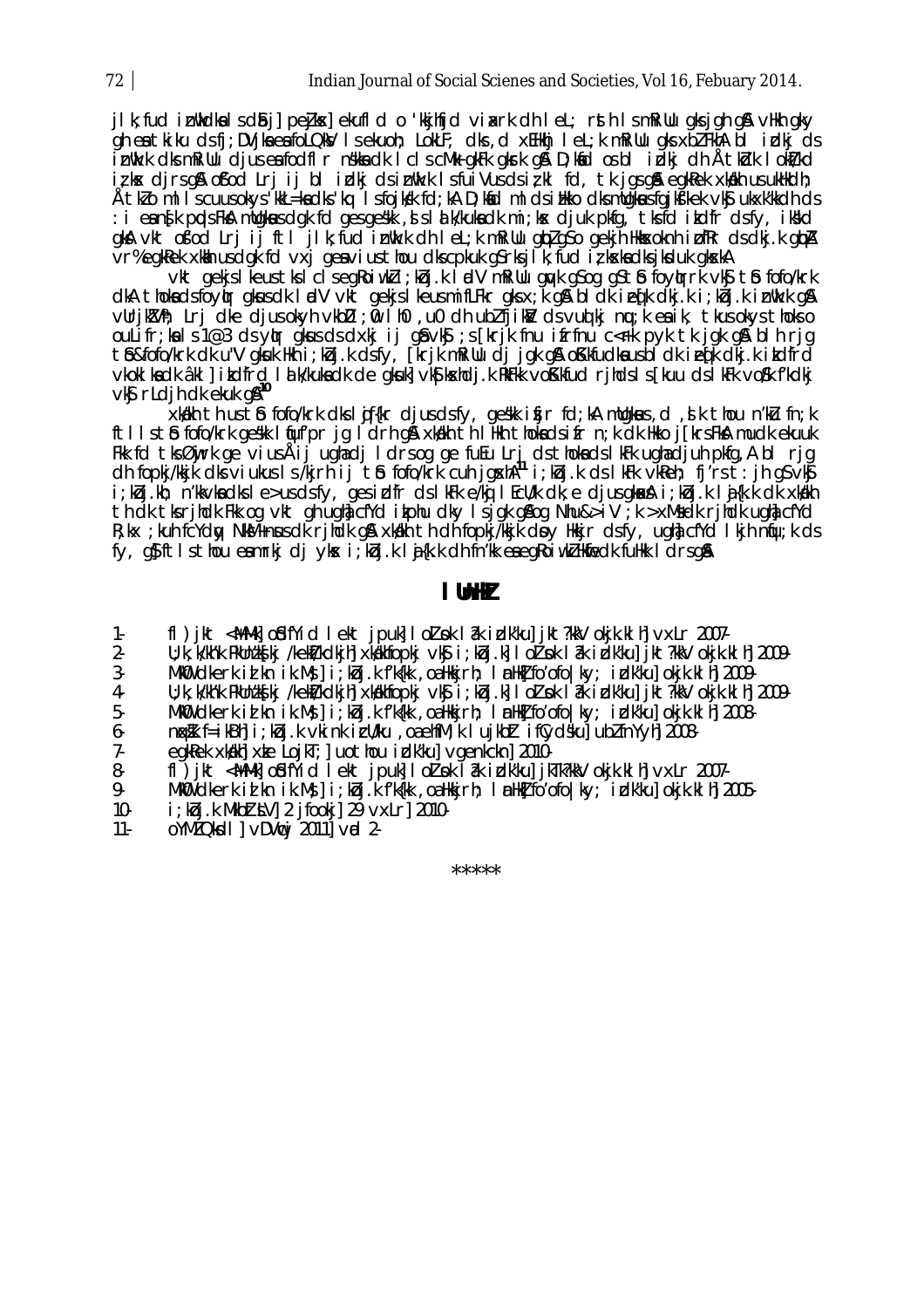# xkeh.k , oauxjh; I hdfr dsfd'ksj ckyd , oackfydkvka dsew;] ekufl d&LokLF; , oafpurk&Lrj dk rwukked v/;; u

## "kHk fi a\* MKOV vo/kk dęki fl $q^*$

I hdfr, d 0; kid vo/kkj.kk q\$ bldsvUrx} oLrqWrFkk vHk\$rd ekU; rk, j fopkj] eW; ] vkn'klrFkk thou 'kýh vkín gkrh g& budk ih<h nj ih<h l Ei kk k gkrk jark g& bl h dkj k fdl h l Ldfr fo'kk ds l nl k k ds I kekftd 0; ogkj en I kekftd ifjoRkLuknds ckotm dkQh I hek rd I ekurk jgrh gå ekuo I ludir dk i kjEHk d fookn dk fo"k; jqk q&;wikih; eqk}hi rFkk bXySM eaik;sx;svk\$ 1880 eauke fn;sx;sÅ"kk ik"kk.kkadks, ikjfEHkd ekuo }kjk cuk; s x; s o iz kx ea yk; s x; s ykstkjka t\$ h Lohdfr dHkh ugha feyh] t\$ h fd ckn dh itxfrgkfld lådfr; kadsmidj.kkadksfeyhg&blealing ughagSfd idkritoh; LFkkukaeafeysvkftkjekuo }kjk cuk; sx; sFkA ekuo usvc rd tksdN vtL fd; k qSoq ml dh I kdfr qSbI hfy, dgk tkrk qSfd ekuo qh og vk'p; ttud it kh g stks I tedfr dk fuekt k g svk sbl I sml dh I tedfr dks Nhu yhft, rks tks dN 'k' k cpsk og fuf'pr gh ekuo ugha cfYd cUnj jgxkA bl h rF; ds dkj.k gkuty us dgk fd Bl Ludfr vukskh ekuoh; i?kVuk g&\*\* I & dfr] 0; fDrRo ij ckyd dsckY; dky I sgh i Hkko Mkyrh g& : Fk cusMDV KRuth Benedict% us fy[kk q} Bftl le; Isckyd mRillu gkrk q} ml lekt dsjhfr&fjokt ftleafd og ishk quyk q} mlds vutto ; k 0; ogkj i j ittko Mkyrsgå ml le; rd tc fd og ckradjusyxrk gå og viuh ladfr dk , d NkVk ik.kh cu tkrk q\$vk\$ ml le; rd tc rd og i<rk q\$vk\$ fØ; kvkaealkkx ysldrk q\$mldh ladfr dh vknraml dh vknracu tkrh gal adir dsfo'okl ml dsfo'okl cu tkrsgap

**xkeh.k I kdfr** dsckjsent kuuk rc rd I EHko ughag Stc rd fd xkeh.k I ekt dk I 0; of LFkr v/; ; u u fd; k tk; A bl mnns; dh ifirldsfy, xkp dk; dLck] uxj] miuxj dh vo/kkj.kkvkalsiFkd djuk qkxk rHkh okLrfod : i Isxko dk d I ah fp= o I hek I keusyk I dskha ekuo dk tletkr Lollkko astd og nul is 0; fDr; ka ds I kFk jquk pkgrk q\$ nuljs lemgka ea og ?knyuk&feyuk pkgrk q\$ og fujUrj nuljs lemg] lemak; ] I LFkk ds 0; fDr; kads I Eidleavkrk gSvk\$vU; 0; fDr; kadksvius 0; ogkj] LoHkko] fopkjka I siHkkfor djus dk izkl dirk q& og Lo: allkh mill is0: fDr: kads0: ogki ea illkkfor gkrk q& verd 0: fDr dk mill is0: fDr: kads1 kFk ifrfØ; k] fofHkUUk I emgkads I kFk mldk 0; ogkj] I kekftd I emgkads ifr mldh eukofRr vkfn I kekftd eukfoKku dh fo"k; I kexh q& xkeh.k I ekt vkt Hkh car dN viuh ekfyd fo'kkrkvkads I kFk thfor q\$fdUrqbI dk ; q vFkZdnkfi udhaqSfd xkeh.k lekt ds<kpseafdlhirdki dsifiorLu udhaqksiqsq&okLro eaxkeh.k lekt ea vi [; idkj ds ifjorl qks jqs q\$ vk\$ xteh.k vius : f<oknh fo'oklka dk R; kx dj jqs q& xteh.k lekt ds vkfFkd&<kpseaifjorlugksjgsgSblfy, xkp dslkadfrd ifreku eaHkh rhork Isifjorlugksjgag& VkftLVjl jsM; k} Vh0 ch0] dry Vh0 ch0] fl unek us x keh.k l ekt ds l khadfrd < kps en ifjorl dj fn; k g & y kd&x hrks ds LFkku ij fluek ds xkus xk; s tkrs gå cå M&ckts ds lkFk cjkra vkrh gå fookg ds lådkjka dh i) fr ea Hkh ifjorlu vk x; k q& rht&R; konkil eys vk\$ cktki vkfn ds okrkoj.k ea uxjh; IH; rk vk\$ Illdfr dk vf/kd itikko ng kus disfeyrk q\$vk\$ xiteh.k I ludfr dik deA ykd xhr] ykd uR;] dakor copkoy] ykd dakfu; ki xkFkk: a vks vksd&l xhr ds ok | &: a | c din daha ihNs NWrs tk jasan buds LFkku ji Vs fidkMil I h0 Mh0 vký ekckby Okul Vh0 oh0 dsihkko dksnýkk tk l drk g&

uxjh; Ibdfr IsrkRi; luxjh; , oa egkuxjh; i; kbj.k ea fuokl cljusokys0; fDr; ka clsifjosk Is q& ftl i;kbj.k eaeut; jgrk g\$ml i;kbj.k dk itkko ift;d eut; dslkekftd]vkfFkd,oa/kkfed thou ij

\* 'kkik Nk=kj eukiso Kkuj Mkill jke euksj ykkg; k vo/k fo'ofo | ky; ] Q\$t kckn] m Rrj in skA \*\*,Iki,VikQdijeukkoKku foHkx]ch0,u0d0ch0ih0th0dkyst]vdcji@kvEcMdjuxj]mRrjinskA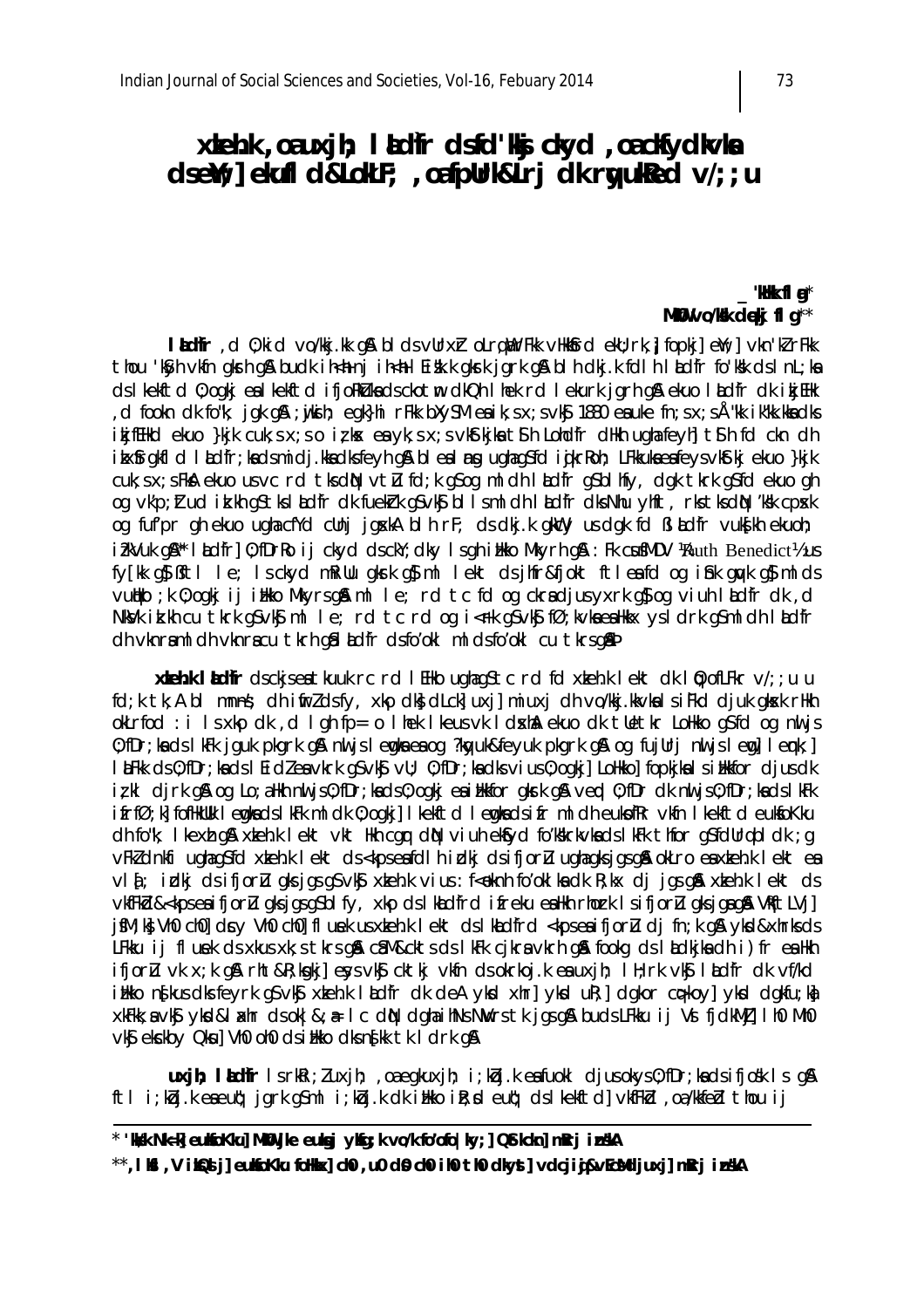iMrk q& uxj fofiklu l Ldfr; kadsint q& l H; rk, oa l Ldfr ds cur& VW rs Lo: i ; qkadh fo'k'krk q& df'k lekt dk viuk, d ij Eijkxr < kpk gkrk g&; g lekt 'krkf $cn$ ; kalsvius eny fo'oklka, oa vo/kkj. kkvkalscakk quyk q& blds foijhr uxjh; lH;rk, oa ladfr le; ds lkFk&lkFk fujrj ifjofrr gkrh pyrh q& vkS| kxhdj.k| ; a=hdj.k , oa foKku dsfodk| usuxj dslkekftd| vkfFkd , oa lkadfrd <kps dks qh cny fn; k q& uxj ds0; fDr; kadh thou&'kSyh] dk; &i) fr] I kp, oaekufl drk vk/kfjudrk dslkpsea<yrstk jqsq&; qh dkj.k g\$fd uxj xkokadh I hekvkadks phjrk gwk vkxs c<fk tk jgk g& bldk idkj tgkard gks jgk g\$ogka rd uxj dh I H; rkvka, oa I kdfr; ka dh Nki xgjh gkrh tk jgh g& vk/kfud uxjh; Hkkfrd I kdfr usekU; rkvkk fo'oklka em; ka vkn'kka, oa ij Eijkvka vkfn ds Lo: i dks cny fn; k q& bl ds dkj. k I kefigd em; ka ds LFkku ij os fDrd eil; ka , oa LokFkki dk tle quyk q& vkt uxj Hkkird I (k&I to/kkvka , oa eqRokdkfkkvka dk dijnz cu pudk g& uxj dsbl vkd"klk usvf/kd Isvf/kd ykskadksviuh rjQ [khpk q& Qyr%uxjh; tulą́;k eavR;f/kd of) gks jgh g& I kFk gh fofHkUu I eL; kvka dk Hkh tUe gks jgk g&; gka fofHkUu tkfr; ka oxkš, oa I ank; ka ea ifrLi)kl, oalâk"klik, tkrsgâ lkFk gh Hkdkejh cjkstxkjh vkokl lel;k vla; chekfj;ka, oac<fsgq vijk/k us 0; fDr ds thou dks ng q cuk fn; k q& vxj ; q dqk tk, fd uxjh; okrkoj.k I dk&I to/kkvka dk dbhz u gkdj fofHkUu I eL; kvka dk dblnz cu x; k g\$rks bl ea dkbZ vfr'k; kfDr ugha gkxhA; gka i R; d 0; fDr rukoxLr jgrk g& cukoVhiu] fn[kkoVhiu , oaegt vkjpkfjdrk vkfn uxjh; thou dk vx cu xblg& bl rjg ; g irk pyrk q\$fd uxj ,oauxjh; thou fofHkUu I (k&l fo/kkvkal sifjiwkljgrsqq Hkh vlrfyr q&

fd'MasikoLFKk vaxsth ds ^Adolenence\* 'kCn dk i;k} g\$ftldh 0; qifRr y\$Vu Hkk"kk ds 'kCn "Adolescere" Is quol qs ftldk rkRi; lqs ifjiDork dh vkj c<ukA ifjiDork doy 'kkjhfjd qh uqha ojuekufl d Hkh gkrh g& fd'kkjkolfkk rFkk o; % I fl/k dks, d ughale>uk pkfg, A o; % I fl/k ¼ kôukolfkk½ fd'kkjkolfkk dk, d Hkkx q}i; k}okph uqhA fd'kkjkolFkk eadpy 'kkjhfjd ifjiDork qh uqhaoju~leLr idkj dh ifjiDork ikbl tkrh qå fd'kkjkolfkk dks I Øe.k dh volfkk dak tkrk qå ftlea0; fDr dh x.kuk u rks ckydka ea aksrh q\$ vký u ilške es ghA og ilš+ughagkrk cfYd ilšerk dh vkj muledk gkrk g& fd'kkjkoLFkk es dril; k) mRrjnkf; Roks vkfn dk vudko gkus yxrk q\$rFkk ekrk&firk vk\$l kfFk;kads ifr mudh vfHkofRr;kaea ifjorl ik;k tkrk q& igysykx; kfoukjEHk )/Puberty½ vk\$ fd'kkjkoLFkk eavUrjughaekursFksD; kfd 'kkjhfjd fodkl iwjk gkstkusrFkk I Urku i fik djus; Ws; gks tkus i j mllgs i ks+eku fy; k tkrk FkkA ysdu tc fd'kkjkolfkk ds eg ko dks Lohdkj fd: k x: k rks: a nskk x: k fd fd'kksikolfkk ea kkihfid ifiiDork ds kFk&lkFk ekufldl kekftd vks konsta ifjiDork Hkh ikbltkrh gå fd'kkj iks+cuusdh r\$kjh djrk g\$yfdu mldh x.kuk ikskeeaughadh tkuh pkfg, ] ; Ifi os itsktspr 0; ogkj djus yxrs gå fd'kkjkolfkk ifjorlu dk dky ekuk tkrk gs D; ktd mudh : fp; kt 0: ogkika 'kkihfid n'kkyka yksi lopska ea ifioru ik: k tkrk gå bl volfkk ea lopskied ifioru viuh iikdk"Bk ij igp tkrk gå blfy, bleal poxkRed riQku vkg ruko gkrk gå fd'kkjkoLFkk dh vof/k; kadksfuEu idkj ls ckWk tk I drk qS%k

| yMds              | yMid; Mu          | fd'ksikoLFkk<br>dk<br>vof/k: ka<br>dh<br>oxhdi.k |
|-------------------|-------------------|--------------------------------------------------|
| 11 o"kl & 12 o"kl | 10 o"kl & 11 o"kl | i on fd'kksjko LFkk                              |
| 13 o"kl & 17 o"kl | 12 o"kl & 16 o"kl | i kj fEHkd fd'kkj kolfkk                         |
| 18 o"kl & 21 o"kl | 17 o"kl & 20 o"kl | mRri fd'kkjkoLFkk                                |

et: Isgekjk vk'k; fdlhillnd igldkjd olantrigub; kvkulln Isg\$A fdlhfdzk; kolantrolrgdk okLrfod vudkokadsvk/kkjij vklklniklr djuk gheny; le>k tkrk g&eny; dk l Ecl/k 0; fDr dh tholk 'Kykh Is gkrk g& eN; kads}kjk IHkh irdkj dh ^phtkš dk eN; krdu fd; k tk I drk g\$ pkgs os Hkkouk, a gka; k fopkj] fø; k] xqk] oLrg 0; fDr] legg] y{; ; k lk/kuA eM; kadk , d m}xkRed vk/kkj gkrk g& eM; lekt ds l nL; kads m} xka dks vihy djrk q\$ vk\$ mllqha ds Hkjkd s thfor jqrk q& 0; fDr tc fdl h pht ds fo"k; ea fopkj djrk] fu.k} yrk; kewl; kadu djrk g\$rksml ij m}x dk Llk"V i Hkko jgrk g&, d mnkgj.k ds}kjk blsLi"V fd; k tk I drk gå fgunyka ea fookg I s I Ecfu/kr, d n<+en/; vur% tkfr fookg g\$ vFkkr-bl I kekftd en/; ds vud ki 0; fDr dks viuh gh tkfr ; k mitkfr eafookg djuk pkfg, A bl ds foijhr vxj dkbl vUrtkrh; fookg djrk q\$rkslkekU; r%; q n{kusdksfeyrk q\$fd ml fookq dh ppk2ml nEifRr dsifjokjkae) iMks ; k xkm e) fe=&eMfv; kaea cMsmRI kg Ism}xiwkI'kCnkaea ik; h tkrh g& mudsokrkyki Is, sk yxrk gSfd ekuks mulghadk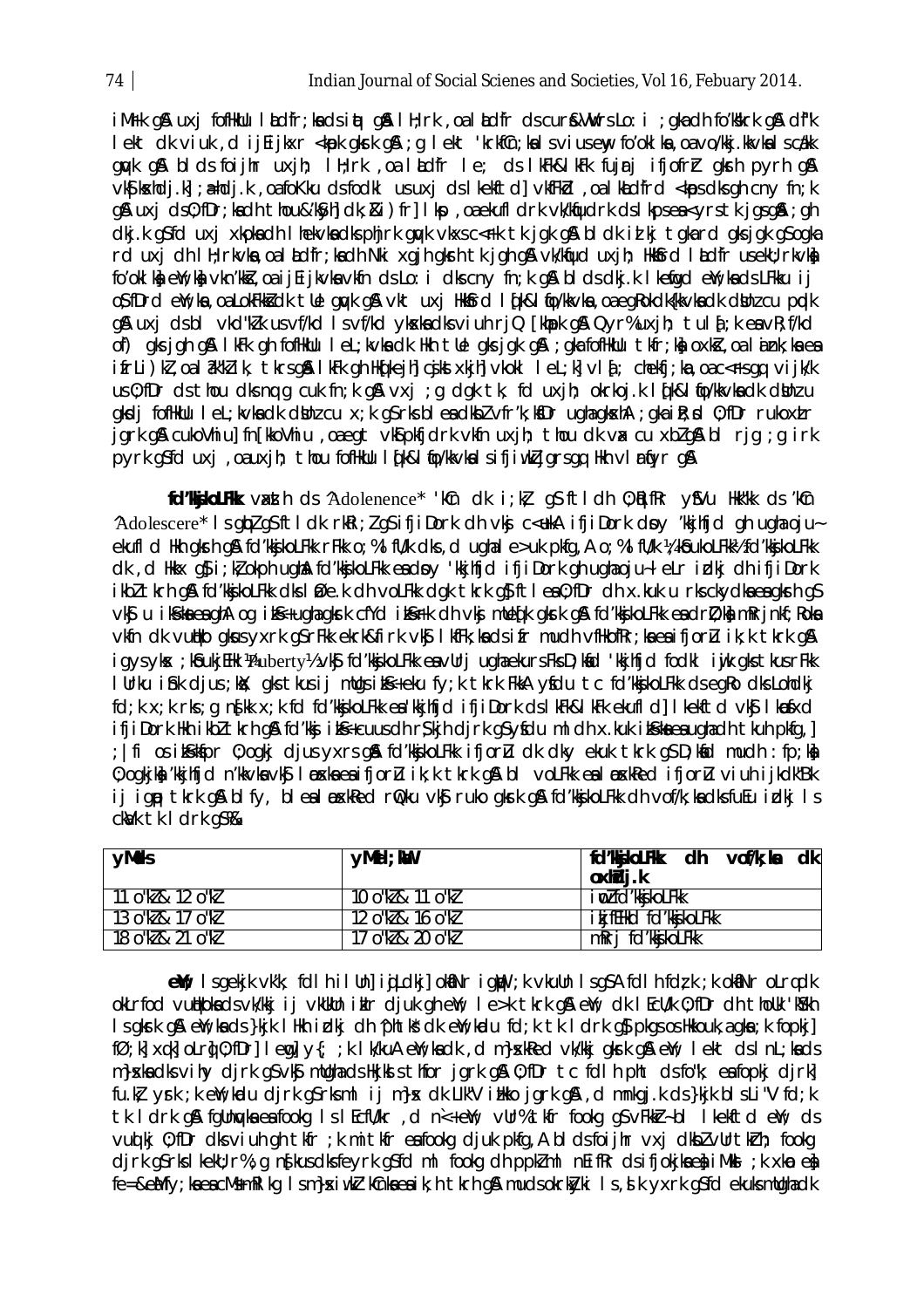$dN$  fNu  $x$ ; k qs ; k mllqha i j dkb $l$  vkQr vk  $x$ ; h qs A bl ds foi jhr ; fn dkb $l$  0; fDr /ke $l$  R; kx] vfqa k ds fl)Wrkaij vVy jądį viuk ikk rd ns nrk g\$rksml dh itkalk ealyks edkfir gksmBrsg\$D;kad ml 0;fDr us Lohding Millia diseluit nic disemit to the line of the life of the line of the life of the disemination of the disemination of the disemination of the disemination of the disemination of the disemination of the disemina 0; oLFkk ekuo&vfLRkRo dsfofHkUUk Lrika; k vk; keka ea 0; fDr dsvundavu dhifØ; k ea egRoiwkZibRl kgu in ku dirh qso ekxh'ku dirh q& ; q , d vkj eut; dsekufl d rukoko l ak"kka dksl w>krsqq vkurfid id asfr o I Ec) rk dks mikillu djrk q\$, oa nul jh vkj vkn'kl vk; ke dh vkj o\$ fDrd o I kefiqd nkuka qh thou dh mllufr dksfunkkr djrk gå en; rFkk en; larjk lekt oladfr dk fuekk djrs gå lkektd ledvka ifLFkfr; ka r Fkk Hkfiedk vka dks I (takr o 0; of L Fkr djrs gå vk\$ bl i dkj 0; fDrRo ds vkn'kZ vk; keka dks <kyrs gå; g 0; fDr ds thou dks vFki wkl cukus en egkoiwkl gkst gå en en 20; olfk 0; fDrko dh lipuk dks ifjHkft r Fkk fu; fU=r dirh q\$vK\$ bldscnysea0;fDrviusvkpj.kka}kikeW;kadhxqkkRed ifj'kf) o ifjektlu dirk q&0;fDr rFkk en kadsbl vkiln lEcU/k dsdkj.k ghen/kaeaifjorl] ifjo/kl rFkk ifjektlu gkrk gn vr%; fn lekt vius vfLRro dks cuk, j[kuk pkgrk q\$rksml dsfy, ; q vko'; d q\$fd og 0; fDrRo dsije ; k l okPp eNr; ka dh fu; fer : i I s i firl djrk jg A 0; fDrRo dh I okkre [kkst I uhjrk] vPNkbl rFkk i e ds mPpre vk; kfRed end; gn blh lunirk] vPNkblrFkk ine dsvk/kkj ij lkekftd lEcU/kka o latFkkvka dh nf"V vksj i umalf"V gkrh g& I Eiwklekuo&I ekt o ekuo&dY; k.k dsfy, bu eW; kadk I aj{k.k vko'; d g&

elufid Lollef; crkrsgq fo}kuka uscrk; k g\$fd ekufid LokLF; 0; fDr dsekufid thou dh og n'kk q}ftldsdkj.k mldsHkhrj,dlrfyr 0;fDrRo fodflr qkrk q\$vkj og tfVyre ifjfLFkfr;kaeaHkh ifjosk ds I kFk mRre lek: kstu LFkkfir di I dus ea leFkZ aksikrk a & ekufld LokLF; ladkh fu; eka vk\$r duhdka dks ifrikfnr djusokysfoKku dks ekufl d LokLF; foKku Mental Hygine» dh I Kk nh xbl q& ekufl d LokLF; ds I Eo/ku vkj ekufld fodfr:kadsfu:a-k ea ifioki vkj ikB'kkvk nks I kekftd r Rokadk eg Rojwk L F kku g krk g& fdUrq 0; fDr ea ekufl d vLoLFkrk dk fodkl mu vurd dkjdks ds dkj.k Hkh gkrk q\$ftudk læak vU; 0; fDr; ka I s ugha gkrkA; s dkjd Lo; a 0; fDr ds Hkhrj ik, tkrs gå vk\$ bUga euk&Kkfud dkjdka ds uke I s tkuk tkrk of ts s & 0; fDr dh futulrih; cf) ml dk pfj = rFkk ml dk l poxkRed thou Vemotional lifely vkfnA bl h idki din fopkjdka usekufl d jkska dh mikifikr ea mu 'kkjhfjd 0; kf/k; ka dh Hkfedk dks Hkh Lohdkj fd; k q\$ tksik: {k vFkok vik: {k : i eaekuf| d fodkikadks tUe nrh a} t\$ scu V; nei vk\$ f| Qfv| vkfnA | ekt vk\$ ljdkj dk nkf; Ro q\$fd osbl fn'kk eadBkj dne mBkdj nsk eaekufld LokLF; dh LFkkjuk dk juhr drl}; iwk di**a** 

fpurk Islkeku; r; k rkRi; ZMj, oa vk'kadk ds nafkn Hkko Isgkrk q\$A I keku; r; k fpurk rhu i dkj dh gkrh g\$& fpUrk] u\$rd fpUrk, oanf(pUrkA nf(pUrk okLro esfpUrk fodfr g\$ 'fpUrk fodfr' in okLro eseu% Luk; fodfr ½psychoneurosis½; k Luk; qfodfr ¼ueurosis½ in dk gh u; k uke g& Luk; fodfr in dk 0; ogkj 1769 extory; e dww *W*illam Cullen<sup>y</sup> ustd; k vk bl s, d Luk; gikx Vnerve disease<sup>y</sup> ekuk A vfdul, d yEcs I e; ds ckn 1886 en dwy u ds fopkj dk fojkk fd; k x; k vkj Luk; fodfr dks, d ekufl d jkx ekuk x; kA mulgkuus dak fd Luk; fjodfr Luk; mksk dk ifj.kke uahags cfyd vpru ij.kkvka, oa }U}ka dk ifj.kke g& mulgkuus bl ekufld jkx ds vUrxir fpUrk] Luk; fodfr] ck/; rk] nitkir vkfn fodfr; ka dk mYyg[k fd; kA vr% Luk; q fodfr ds vUrxh igys ftu ekufld fodfr; ka dh x.kuk dh tkrh Fkha vkt mudh x.kuk fpUrk fodfr ds vUrxh dh tkrh g& ljklu rFkk ljklu KSarason and Sarason, 2007h us Li"V 'kCnka ea dgk fd] BLuk; fodfr, d i jkuk in g\$ftldksvc fpUrk fodfr dgk tkrk g&b Luk; fodfr ) apurk fodfr % dh i fillk"kvka I s Luk; fodfr KfpUrk fodfr1/2 ds I kekU; y{k.k LIk"V gks tkrsg& bueafpUrk] I pokkRed ruko] nkkk, oafujk'kk dk Hkko] v;kkl;rk rFkk vlij{kk dk Hkko] LokFkokn rFkk fofPNUu ikjLifjd IEcU/k] vuE;rk rFkk I vb dh deh] eukoKkfud, oa kijhfjd y{k.kkadh vfHk0; fDr rFkk nkkijwkZlek; kstu jedk g&; gkWmYyfkuh; gSfd bu y{k.kka dsckotm jkskh dk vge-Vegol/bruk I cy gkrk g\$fd og bn lidl/arFkk I i j bxksl/super egol/dsfojkskh ekaks Vantagonistic demands/2 ds chp lek; kstu djus ea cqr qn rd l Qy qkrk q & bl hfy, vurd y{k. kka ds akrsam Hkh jksh viuh thfodk pykusem keku; r%l Qy akrk a& ; a Hkh mYyskuh; asfd bl rig dsekufld jksh ds, d&nksy{k.k ik}; d I kekU; 0; fDr eansk tk I drsg&; fn ge Luk; fodfr ; k fpUrk fodfr dsdkj.kka dh ppkl djarks bl ds fy, t fodl euko Kkfud, oa I kekft dr Fkk I kadfr dkj.k m Rrjnk; h gå fpurk fod fr ds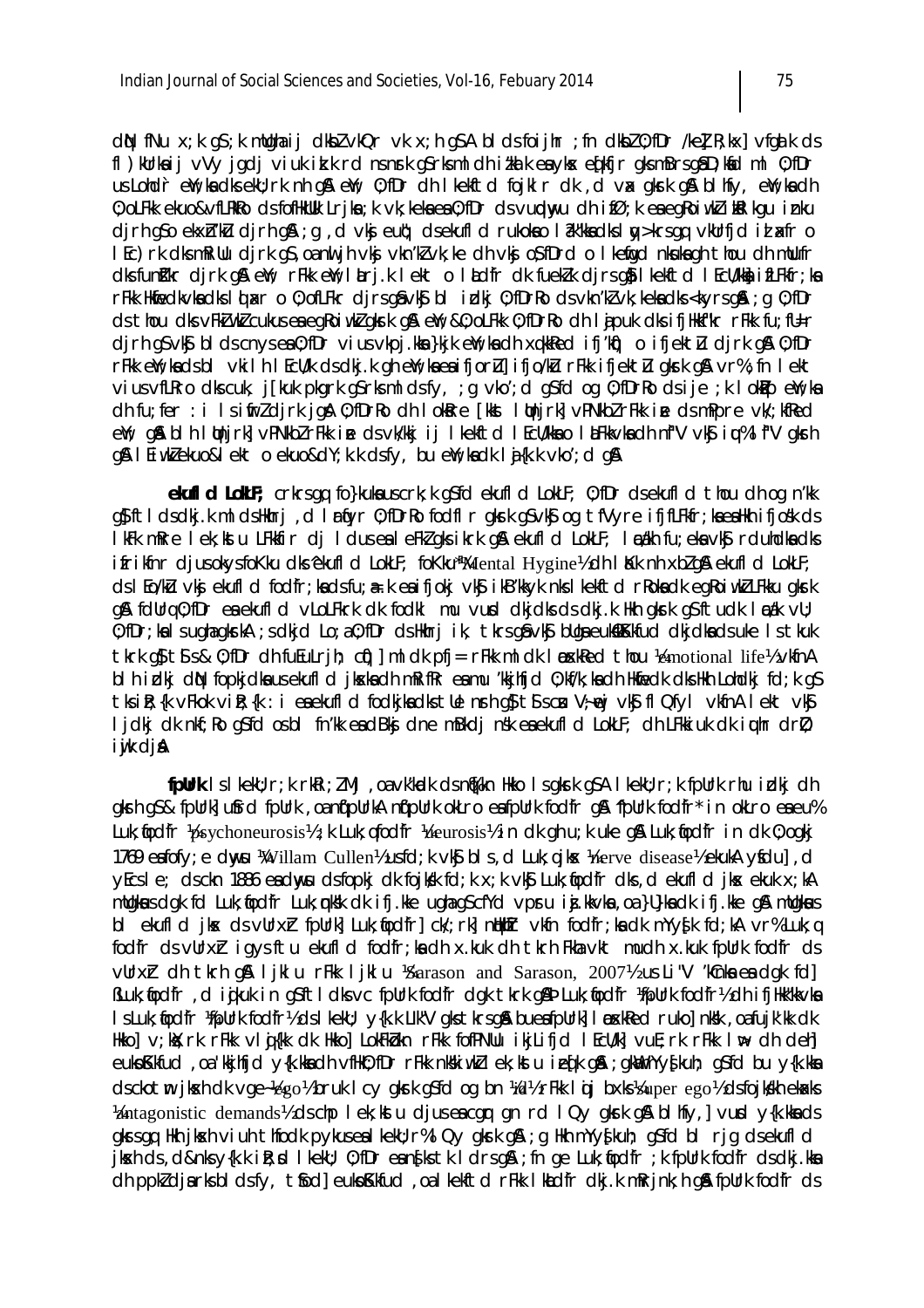76 Indian Journal of Social Scienes and Societies, Vol 16, Febuary 2014.

jkst ds mipkj ds fy, leng fpfdRlk  $V$ group therapy! in  $W$  f'k{kk  $V$ re-education! Lorl= lkgp; l'free association<sup>y</sup> 1 alwpu <sup>y</sup>suggestion<sup>y</sup> vk W fpfdRlk <sup>y</sup>drug therapy<sup>y</sup> vkfn dk mi;k s fd;k tkrk g Sa bu fpfdRlk fof/k;ka i s jk skh dks bruk ykHk vo'; gkrk gS fd og LorU= : i ls lkekU; thou pykus es l{ke gks ikrk g&

# vu**d** *ilku* dh I eL; k

itrr 'kksk en xkeh.k ,oa uxjh; ladir ds fd'kki ckyd ,oa ckfydkvkn en ew;] ekufld LokLF; ,oa fpUrk Lrj dk ryukRed v/;;u fd;k x;k g& xke ,oa uxj ds ckyd ckfydkvka ds eY;] ekufld LokLF; ,oa fpUrk Lrj I EcU/kh I eL; kvka dks fuEufyffkr fcUnyka ds vUrxh jsfkkadr fd;k x;k gS%&

- 1- D; k xteh.k l tudir ds fd'kkj ckyd , oa ckfydkvka ds et'; ] ekufld LokLF; , oa fpUrk Lrj ea fHkUurk  $g$ k srh  $g$
- 2- D; k uxjh; låd fr ds fd'kkj ckyd ,oa ckfydkvka ds eil; ] ekufld LokLF; ,oa fpUrk Lrj ea fHkUurk  $q$ krh  $qS \setminus$
- 3- D; k xteh.k , oa uxjh; l t dfr ds fd'kkj ckydka ds et /; ] ekufld LokLF; , oa fpUrk Lrj ea fHkUurk gk sh  $q\Omega \setminus$
- 4- D;k xkeh.k , oa uxjh; lad fr ds fd'kki ckfydkvka ds en jekufld LokLF; , oa fpUrk Lri ea fHkUurk  $q$ krh  $qS \setminus$

# **vud alku dk mn n s;**

itrr 'kkk Bxkeh.k ,oa uxjh; ladir ds fd'kkj ckyd ,oa ckfydkvka ea ent;] ekufld&LokLF; ,oa  $f$ pUrk&Lri ds rwukRed v/;;uP dk mnns; fuEufvffkr as  $\%$ 

- 1- xkeh.k laLd fr ds fd'kkj ckyd ,oa ckfydkvka ds env; ] ekufld LokLF; ,oa fpUrk&Lrj dk rqyukRed  $v$ ; u djuk $A$
- 2- uxjh; laLdfr ds fd'kkj ckyd ,oa ckfydkvka ds ent; ] ekufld LokLF; ,oa fpUrk&Lrj dk rayukRed  $v$ :  $u$  diukA
- 3- xkeh.k ,oa uxjh; lald fr ds fd'kkg ckyd ,oa ckfydkvka ds ent; ekufld LokLF; ,oa fpUrk&Lrj dk rwukked  $v/$ ; u djukA

# **v/:: u dh l KKdrk**

itrr v/;;u ea xkeh.k ,oa uxjh; lad fr d s fd'kkj ckyd ,oa ckfydkvka d s enY;] ekufld LokLF; ,oa fpUrk&Lrj ds r gyukRed v/;; u ds }kjk fd'kkjka dh I eL;kvka dks I e>us dk xgjkbZ ls iz;kl fd;k x;k q& ; |fi ,slsv/;;u igys Hkh gq q $\delta$ y $s$ du ,slsv/;;uka dh fujUrjrk cgr t:jh g $s$  D;k $\delta$ d fd'kk $\delta$  gh vkxs pydj fdlh Hkh jk"V<sup>a</sup>, oalekt ds d.kZkkj curs gå ene; foghurk rFkk ene; {kh.krk tgkalekt earjg&rjg dh le;k,a [kM+h djrh gS ogh a [kjkc ,oa detksj ekufld LokLF; okys O;fDr;k sa dh vf/kdrk fdlh Hkh lekt dks chekj cuk ldrh gS rFkk lkekU; fpUrk tgka O;fDr dks m|e'khy ,oa ifjJeh cukrh gS ogh a nq%f'pUrk O;fDr dks csdkj dj n sh g  $\lambda$  ; gk a xkeh.k , oa uxjh; l  $\lambda$  d fr dks v/;; u dk vk/kkj cukus ds ihNs e q; lk p;g g S fd Hkkjr dh Lora=rk ds ckn xkp tks fd Hkkjr dk ewy g S vk S vkt Hkh uxjh;dj.k ds reke fodkl ka ds ckot m Hkh nsk dh vf/kdre tula[;k xk bka e a gh fuokl djrh gS vk Sj Lora=rk d s ckn ls ljdkjka u sho}kuka u slekt lakkjdka u s n sk ds ukxfjdka us xk boka dk sfodflr rFkk x keo kfl;ka dk s v ak&fo'oklh ijaijkvka ls nuj gVkdj f'k{kk ds }kjk  $i$ dkf'kr djda iw.k LoLFk cukus dk iz;kl fd;k g  $\lambda$ ; fn ge cg r fiNMs {k s=k a dk Nk M+ n s rk s vkt x ke vk \$j uxj nkuka e a lifo/kkvk a QSku] lk p d s vk/kkj i j car v ri djuk lahko ugha jg x;k g S blfv, x teh.k lald fr vk S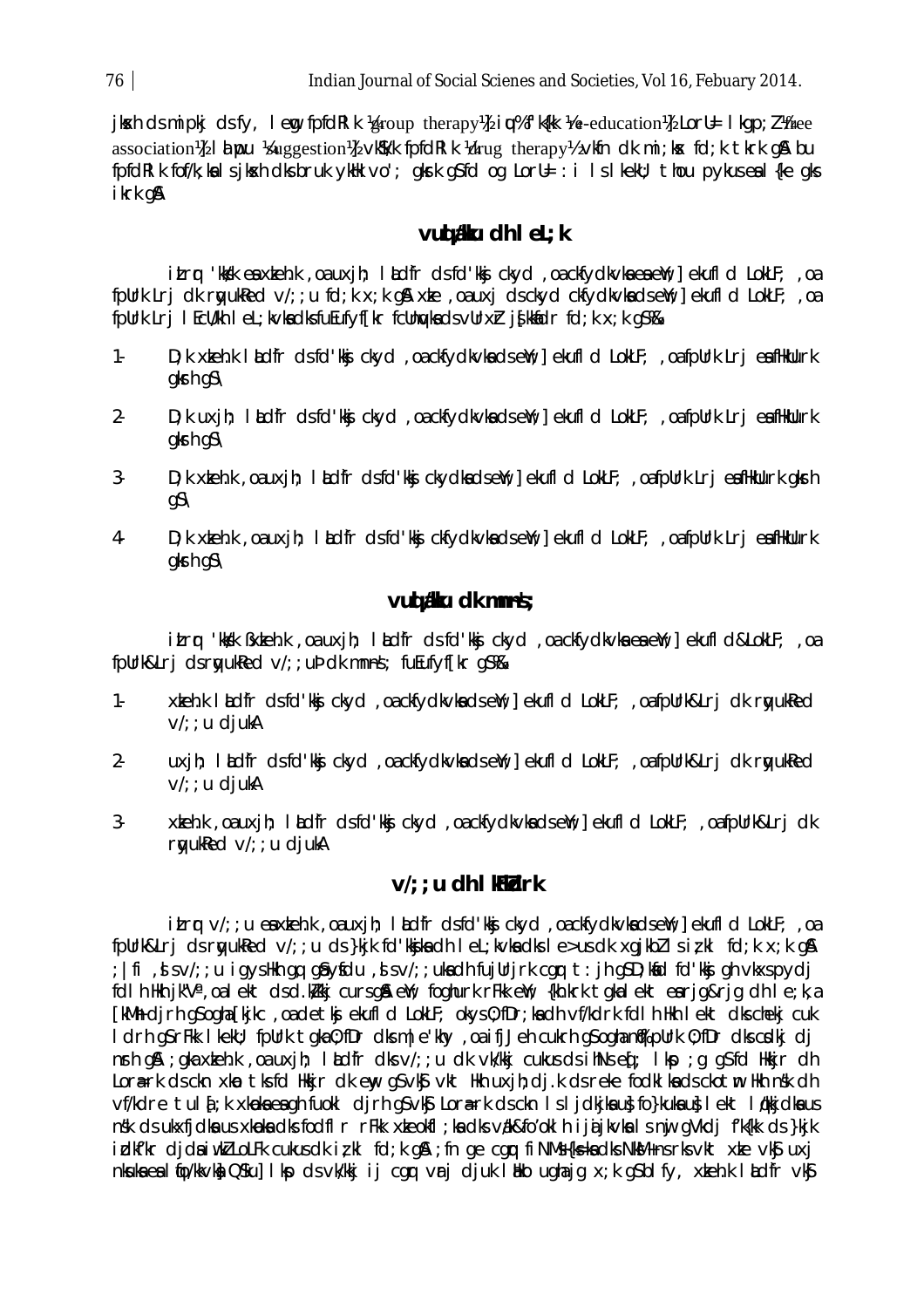uxjh; ladfr ealth vc doy l kekU; fofHkUurk,a gh cph gaftudk ogka ds fuokfl;ka ds ent;] ekufld LokLF; , oafpUrk Lrj eavri ifik di ikus dh lkeF; Zughag& blfy, bl v/;; u dh lkFk drk bl ckr eafufgr gSfd  $D$ ; k vc Hkh bl lacak e sid, x, igys ds v/;; uks is ikir ifj.kkeks dh rjg it r v/;; u e sikir ifj.kkeks is ;gh Li"V gksk fd xkeh.k ,oa uxjh; lad fr ls lEcfU/kr fd'kksj ckyd ,oa ckfydkvka ds ew;] ekufld LokLF; , oa fpUrk  $Lri$  es i; kIr fHkUurk ikbZ tkrh qS

## **v/; ; u dk {k =**

itrr 'kks'k dk {ks= mRrj insk dk vEcMdjuxj vk\$ QStkckn tuin g\$A QStkckn mRrj insk dk cgr igkuk tuin g Stcfd vEcMdjuxj cgr gh u;k tuin g Sftldk e g;ky; vdcjig g Stk sfd igys Q Stkckn tuin ea vkrk Fkk] dh LFkkiuk 29 flrEcj] 1995 dks gib Z g & blfy, Li"V g S fd vEcMdjuxj vk S Q Stkckn nk suka gh ftykses jgu&lgu] cksypky] ladfr rFkk lkadfrd fojklr ,d gh rjg dh g\$A vdcjig ds ckjs es,d [kkl ckr mYy{kuh; g\$fd ;ghaij MkWD jke eukspj yksg;k tksfd Lora=rk lsukuh rFkk Hkkjr dsieq[k lektoknh urk Fk; dk tue guyk FkkA QStkckn tuij dk bfrgkl cM+ gh xk; oiw.k oa le j jgk g & e;khk iq "kk tre jke dh tUeLFkyh v;ks;k Qstkckn ds fudV g&;gh ij ifo= unh lj;w lfn;ka ls dy&dy djrh cg jgh g&; |fi QStkckn dk Bk bfrgkl 18oh a'krkCnh I sikIr gkrk g & QStkckn dh LFkkiuk vo/k dsigys uokc lvknr [kk; us 1730 e si dh vk Sj bls viuh jkt/kkuh cuk;kA vo/k ds rhljs uokc 'k wkmnne Kyk us 1964 e s;gk a lj;w unh d s rV ij, d ngxz dk fuek.kz djok;kA mudk vk Sj mudh csxe dk edcjk QStkckn es gh fLFkr g& ckn es lu~1775 es vo/k dh ikt/kkuh y[kuÅ pyh xbA vkt dk QStkckn IMed vk jj j syekxZ ls y[kuÅ] bykgkckn] okjk.klh] xkjj[kigj vkSj usiky ls ttM+k gapk g\$A QStkckn esa,d fo'ofo|ky;] nt Zuk egkfo|ky; rFkk lSdM+sa fo|ky; g S tgka f'k{kk dh Bhd&Bkd O;oLFkk q\$\;qka ij df"k&fo'ofo|ky;] i'kqfpfdRlk egkfo|ky; rFkk dbZ laxgky; Hkh g& vc v;ks;k vk SQStkckn uxj, d estey x, g srFkk ;gka ij dydRrk fdyk] ukxsoj ukFk efUnj] jke tUe Hkie] lhrk jlkb] Hkjr dqM] lhrk dqM] y{e.k dqM] c£gdqM rFkk x(rkj ?kkV tSls fo'o ifl) LFkyka dks ns[kus ds fy, ifrfnu gtkjka 0; fDr nsk&fon sk I s vkr s g & QStkckn ?kk?kjk unh ds nf{k.kh rV ds fdukjs tyks+e Snku ds mitkÅ fgLlsij clk gwk g&;gka dhie q[k Qlya/kku] xUUkk] xsquvk\$j frygu g& QStkckn ds nf{k.k&iwlea fLFkr VkaM+ 'kgj gS tks fd vc vEcMdjuxj ftys ea g Sea fu;k cds fy, gFkdj?kk oL= dk fuek.kZ gkrk g & or Eku vEcMdjuxj ftys ds jkts litrkuig e ar Eckdw dk cM+s Lrj ij 0;olk; gkrk gA QStkckn ea lk gkoy ds ikl iufctyh mRiknu d bhz Hkh g & Q Stkckn vk Sv Ec M d juxj ftys d s vU; m |k sk a e a phuh izladj.k] efnjk fuekZk] [kk] r syka dk mRiknu rFkk d f"k ; U=ka dk fuekZk ie q[k g & bu ftykads uxj cg qr fodflr ugha g S vk \$j u rks xk a fiNMs blfy, x keh.k ifjosk vk \$ uxjh; ifjosk e a cg qr Li"V vr j ns[kus dks feyrk g A

### **ifjdYiuk**

iirr 'kksk ßxkeh.k ,oa uxjh; lad fr ds fd'kksj ckyd ,oa ckfydkvks ds ewyj ekufld LOkkLF; ,oa fpUrk Lrj dk ryukRed v/;;uÞ ds vUrxh ftu ifjdYiukvka dks fufeh fd;k x;k g $\delta$  os fuEufyf[kr gS $\%$ 

 $\frac{1}{4}$  xkeh.k I kudifr ds fd'kkj ckydka , oa ckfydkvka ds eil; ea fHkUurk ik;h tkrh g A

 $\mathcal{W}$   $\mathcal{W}$  xkeh.k I ald fr ds fd'kkj ckydka oa ckfydkvka ds ekufld LokLF; ea fHkUurk ik;h tkrh gA

- $\frac{1}{32}$  xkeh.k ladfr ds fd'kkj ckyd ,oa ckfydkvka ds fpUrk Lrj ea fHkUUkrk ik;h tkrh gA
- $\frac{1}{4}$  uxjh; ladfr dsfd'kkj ckyd ,oa ckfydkvka ds ent; ea fHkUurk ik;h tkrh g A
- 15-1/<sub>2</sub> uxjh; ladfr ds fd'kkgi ckyd ,oa ckfydkvka ds ekufld LokLF; ea fHkUurk ik;h tkrh gA
- $\frac{1}{6}$ % $\frac{1}{2}$  uxih; ladfr ds fd'kki ckyd ,oa ckfydkyka ds fpUrk Lri ea fHkUUkrk ik;h tkrh q&
- $W_1$  xkeh.k , oa uxjh; lad fr ds fd'kkj ckydka ds en; ka ea fHkUurk ik;h tkrh ga A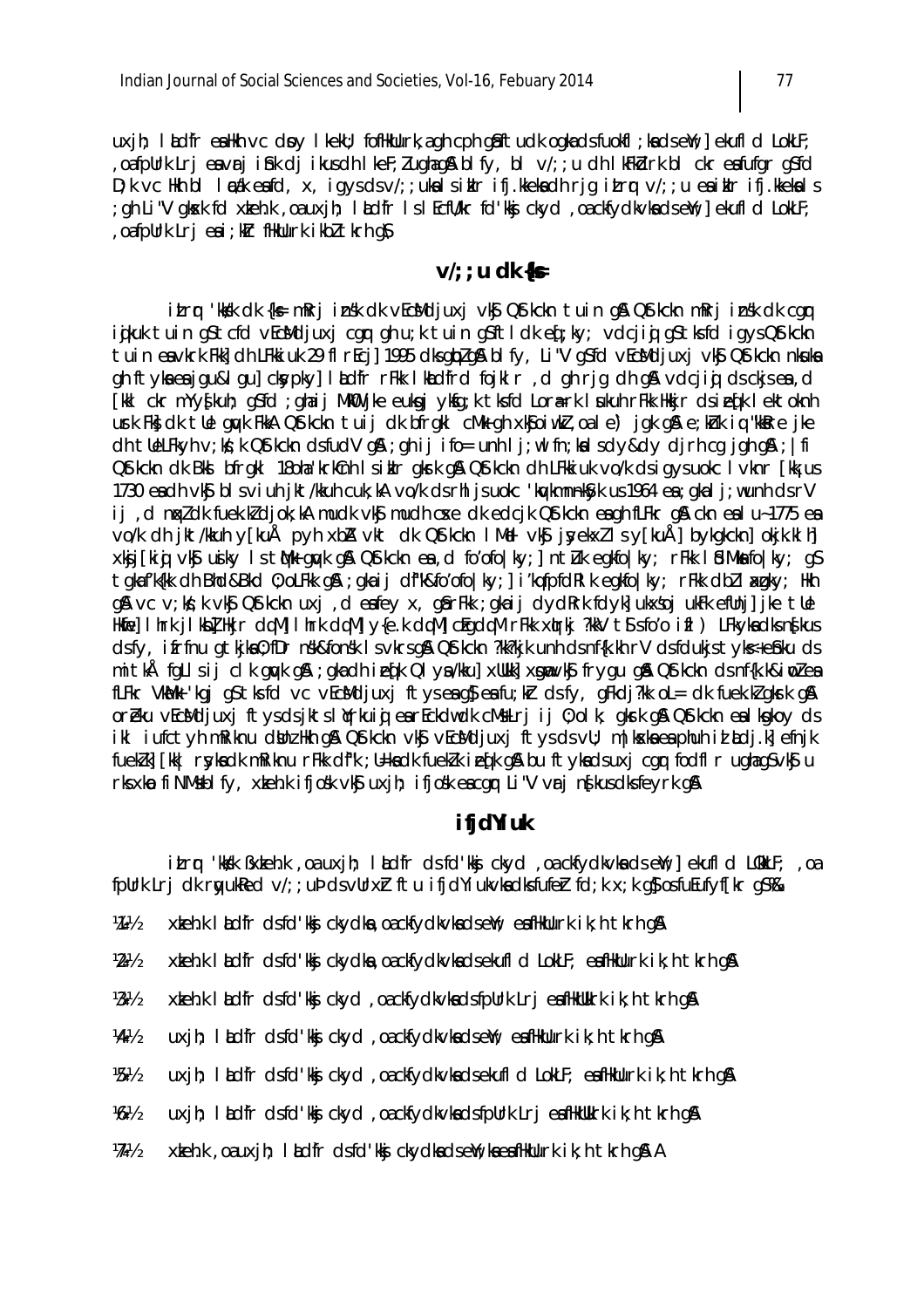| 78<br>Indian Journal of Social Scienes and Societies, Vol 16, Febuary 2014. |  |
|-----------------------------------------------------------------------------|--|
|-----------------------------------------------------------------------------|--|

- 1/81/<sub>2</sub> xkeh.k , oa uxjh; lad fr ds fd'kkgi ckydka ds ekufld LokLF; ea fHkUurk ik;h tkrh q& A
- 1/9-1/<sub>2</sub> xkeh.k , oa uxjh; lald fr ds fd'kkg ckydka ds fpUrk Lrj ea fHkUUkrk ik;h tkrh g A
- $\frac{1}{40\%}$  xkeh.k , oa uxjh; lad fr ds fd'kkj ckfydkvka ds ent; ka ea fHkUurk ik;h tkrh gn
- $\frac{1}{4}$  xkeh.k , oa uxjh; lad fr ds fd'kkj ckfydkvka ds ekufld LokLF; ea fHkUurk ik;h tkrh g \$
- What is, oauxjh; ladfr ds fd'kkj ckfydkvka ds fpUrk Lrj ea fHkUurk ik;h tkrh gA

#### **ifjoR;Z**

itrr vud akku dk;Z ds vUrxIr LorU= ifjoR;Z ds : i ea iz Dr iz'ukofy;ka ½eY;] ekufld LokLF; ,oa fpUrk ekiuh½ eafn;s x;s dFku dks j[kk x;k g\$ vk\$j vkfJr ifjoR;l ds : lk eaxteh.k ,oa uxjh; lad fr ds fd'kkj ckyd ,oa ckfydkvka }kjk mDr ekifu;ka ij fn;k x;k ik;krj q&

#### **vu dáku vílkd<sup>Y</sup>i**

itrkfor vuq alkku dk; I ds vUrx $r$  vuq alkku vfHkdYi ds : i ea  $2x2x3$  dkjdh; vfHkdYi dks iz  $p$ r  $fd; k \times k$  g $s$ ; Fkk & nks leng ½xkeh.k @ uxjh;½ nks ox $l$  ½ckyd@ckfydk½, oa rhu ijh{k.k ½ew}} ekufld LokLF; , oafpUrk ekiuh½ dk 0; ogkj fd;k  $x$ ;k g&

#### **ifrn'k**

itrkfor vud akku dk; I ds vUrxr mRrj insk ds vEcMdjuxj , oa QStkckn tuinka I s I EcfU/kr xteh.k , oa uxjh; laLdfr ¼ifjosk½ ds Lukrd i Fke o"k Z Lrj ds 400 fd'kkj ckyd ,oa ckfydkvka dk i frn'k ds : i ea ; kn fPNd p;u fd;k x;k g S ftles x keh.k lald fr ds 200 ¼100 ckyd ,oa 100 ckfydk½ ,oa uxjh; lald fr ls 200 ¼00 ckyd, oa 100 ckfydk½ dks p; fur fd; k x; k g &

| Øekol | tuin      | fd'ki<br>$x$ keh. $k$ ckyd $ $ ckyd |    | $fd'$ k juxjh;   fd'k jxkeh.k   fd'k j<br>cktvdk | uxjh;<br>ckydk | dw<br>: kx |
|-------|-----------|-------------------------------------|----|--------------------------------------------------|----------------|------------|
|       | 2stkckn   | 50                                  | 50 | 50                                               | 50             | 200        |
|       | vEcMdjuxj | 50                                  | 50 | 50                                               | 50             | 200        |

# **midj.k**

itrkfor vuo alkku dk; I ds vUrxh fuEukadr midj.kka dk itkklu fd'kkg ckyd , oa ckfydkvka ds env; 1 ekufld LokLF; , oa fpUrk Lri ds ekiu grufd;k x;k g S % &

- 1- eW; ekiuh & MkWdkth xkg vkye ,oa MkWjketh JhokLro A
- 2- fefFkyk ekufld LokLF; Lrj iz'ukoyh & th0 ih0 Bkdqj ,oa vkuUn dqekj A
- 3- fl Ugk fpUrk ekiuh & MkW nokkLuUn fl UgkA

#### **dk; Z lEiknu**

vuq alkku esilopuk ds laxg.k ds fy, izlukoyhiz.kkyh vU; iz.kkfy;k sa dh vishkiljy ,oa lLrh g\$A bl izkkyh dk mi;k sx folr  $r$  {k = e sv/;;u d s fy, fd;k tkrk g\$A bl fof/k dk s iz k sx e sykus dk e  $f$ ; mn $+$ n s'; le; , oa /ku dh cpr djuk q& vud akku dh iujh I Qyrk izukoyh , oa ml I sikIr mRrj ij fuHkj djrh g &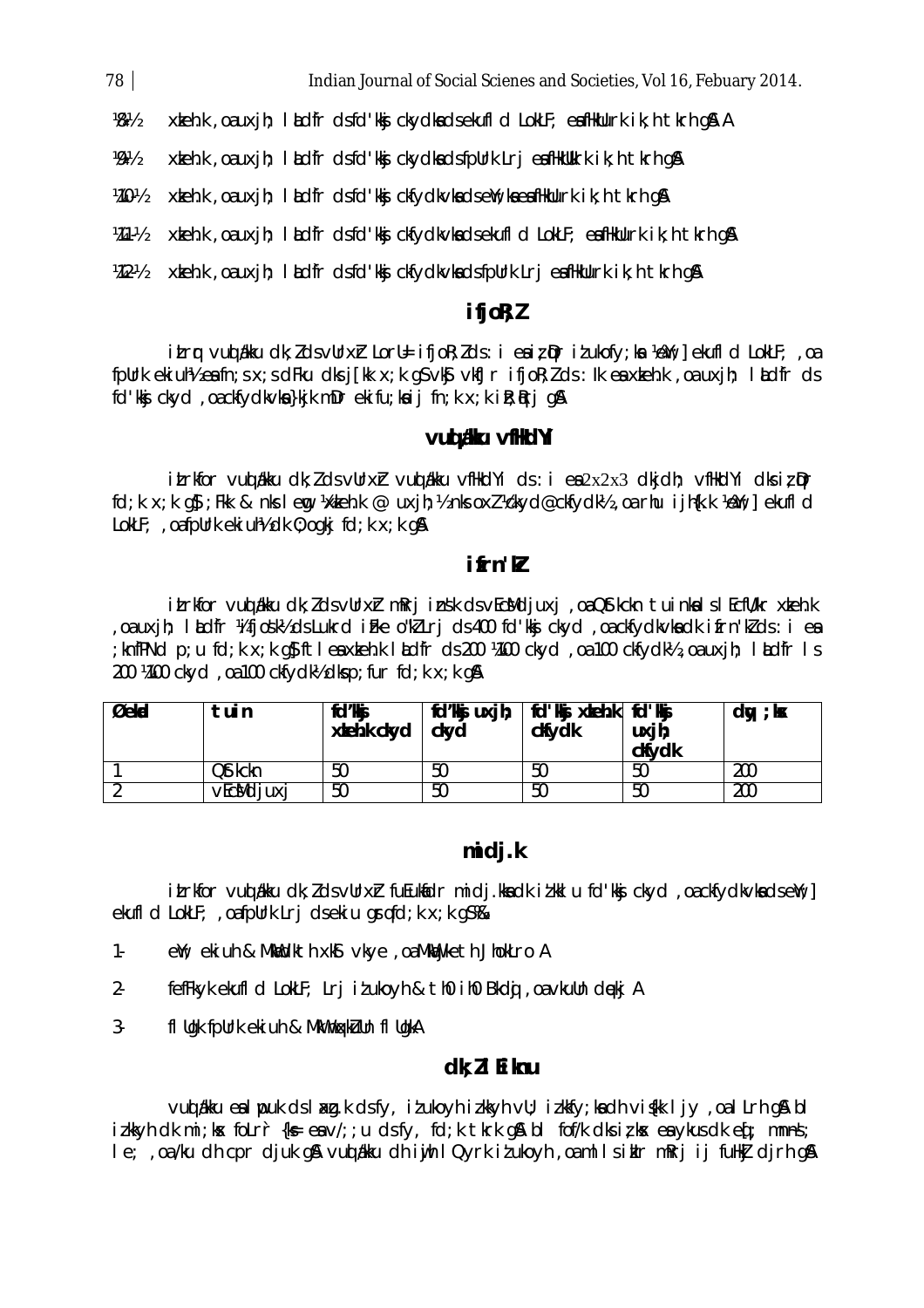bl ckr dks/; ku eaj[kdj qh en'; ] ekufl d LokLF; , oafpUrk Lrj IslEcfU/kr ikekf.kd it ukofy; kadk it kx  $fd$ ;  $k \times jk$  g&

itrr vuo ikku eamRrjinsk dsvEcMdjuxj, oa Qstkckn ftykalsifrn'klp;u fof/klsp;fur dw 400 fd'kkjkalsitukovhimir dik;h x;h q& ftlea100 fd'kkj ckfydk xkeh.k ladfr dh| 100 fd'kkj ckfydk uxih; lådfr dh vkg 100 fd'kkg ckyd xteh.k lådfr då 100 fd'kkg ckyd uxih; lldfr dkg lfefyr  $fd$ ; k  $x$ ; k qSA bl  $\sqrt{2}$ ; u ealukrd iFke o''kds Nk=&Nk=k $\sqrt{k}$ ls qh ituko $\sqrt{k}$ lkik; h  $x$ ; h q&, d k itukof $\sqrt{k}$ ; ka eaitukadsLri dks nskrs qq fd; k x; k q& Lukrd i Fke o"kd dh Nk=&Nk=k, a m Rri fd'kkjkoLFkk dsLri ds qkrs qâ vkâ ikskolfkk ea ipsk dj jqsqkrs qâ tks bu itukofy; ka dsituka dks vkl kuh Isle> I drs qâ bl qrq vEcMdjuxj vKj Qtrkckn ftysdsdy 10 egkfolky; kals Lukrd i Fke o''k' ds fd' kkj ckyd&ckfydkvkadk p; u djds muls it ukofy; ka Hkjokbl xbl q\$a bl q\$q e\$us eqkfo | ky; ka ea tkdj oqka ds ikpk; lls fuonu dj fd'kkj ckyd, oa ckfydkvks ea I s i z kī; ka dks Nka/dj mllgaml hegkfo | ky; ds, d I kQ&I fikjs vkĵ goknkj d{k eavkike IscBk; kAmldsckne fusvius 'kkkk&fo"k; dsckiseal Hkhizkī; kadksi wkhk Iscrk; k rFkk mulgavk'oLr fd; k fd bu itukofy; kadks ifijr djus I smllgarRdky; k Hkfo"; eafdl h rjg dh dkbl gkfu ughamBkuh i MakhA "kksk&icU/k eamuds uke] vk; nirk rFkk egkfo|ky; dk dkbZftØ ughafd; k tk; sk cfYd blds LFkku ij divifud vuper trial the trial chequal uxit critical steak chequing the critical ds fy, vyx&vyx I kfjf.k; ka ea , d I s I k\$ rd gksk| dk iz ks fd; k tk; skA bl ds ckn fo | kfFkZ ka dka rhuka izukofy; ka ds ckjs ea crk; k x; kA efus fl Ugk fpUrk eki uh ds ckjs ea mUga crk; k fd vki dks dty IkS i tuka ea Is i R; sd dks /; ku Is i<&le> di qk; :k uqha i fu'kku vxkuk q& efus feffkvk ekufl d LokLF; Lri itukovh ds ckis ea mllga crk; k fd bl itukoyh ds dy ipkl itukseals ik; d dks lko/kkuh impd i<&le> dj ik; d itu ds fn, x, dy ikp fodYikafcYdw, IR; | IR; | vfuf'pr| vIR; | oafcYdw, vIR; ealsdpy fdlh, dij Iqh dk fu'kku vxkuk a \$ e use if: ekiuh ituko vh ds ckis e a mlla a crk; k fd bl ituko vh ds dw IkB ituks e a I s i R; d dks  $\lceil \frac{k_0}{k_1} \rceil$  is  $\lceil \frac{k_1}{k_2} \rceil$  is  $\lceil \frac{k_1}{k_1} \rceil$  is  $\lceil \frac{k_1}{k_1} \rceil$  is  $\lceil \frac{k_1}{k_1} \rceil$  is  $\lceil \frac{k_1}{k_1} \rceil$  is  $\lceil \frac{k_1}{k_1} \rceil$  is  $\lceil \frac{k_1}{k_1} \rceil$  is  $\lceil \frac{k_1}{k_1} \rceil$  is  $\lceil \frac{k_1}{k_1} \rceil$  is fcYdw vl R; ealsdoy fdl h , d ij l gh dk fu'kku yxkuk g&bl dsckn izkT; kausikjaHkd I poukvkadksHkjk vký fQi vxHkx nka?kWsearhukaitukofy; kadksHki didsrFkk ejsfuonu ii : a nýkdi fd fdlh usrhukaeals foll h Hkh itukovh endkbl Hkh itu ugha NkMk g}viu&viusest ii i[k fn:kA ml ds ckn e\$unl Hkh itukofv:ka dks d = fd; k rFkk mu I Hkh xkeh.k , oa uxjh; I kdfr ds mRrj fd'kkjkoLFkk okys ckyd ckfydkvka dks ân; I s /kU; okn ns djds rFkk bloj Ismu I cds mTtoy Hkfo"; dh dkeuk djds mu I cdks fonk fd; kA I EcfU/kr egkfolky; kadsit/; kidka, oaitpk; ZdksHkh efuamudsviffkr I g; kx dsfy, /kU; okn fn; kA

#### inkriedk I alyu

itrr 'kkk eaxkehk lådfr dsfd'kkj ckyd vkj xkehk lådfr dhfd'kkj ckfydk] uxjh; lådfr ds fd'kkj ckyd vkj uxjh; lådfr dh fd'kkj ckfydk ds: i ea pkj lem, cuk; k x; k gå ifrn'k'ds: i ea Oftkckn vký vEcMdjuxj ftysdsdyy 400 izkT;kaij izkx fd;k x;k gA vr% iR;xd lengeaizkT;kadh I aj: k 100 g\$ ; gka i j e\y j ekufl d LokLF; rFkk fpUrk Lrj dk ijh{k.k djusokyh rhuka izukofy; ka dks I Hkh 400  $i \zeta$  kg ; ka I s Hkjok; k  $x$ ; k g &

# $\mathbf{H}$   $\mathbf{F}$  ; dh; x.kuk

inRrkadk I adyu dj yusij mudh x.kuk dh tkrh gå rhuksitukofy; kadh x.kuk EkuseSuyy eacrkbl  $x$ bl fof/k; ka ds } kj k dh q $\alpha$ 

ett; ekiuh itukoyh eady lkB itu q& eLuyy ds }kjk ik; d I dkjkRed dFkukaij Øe'k%51 41 31 21 1 rFkk udkjkRed dFkuka i jØe'k% 1 | 2 | 3 | 4 | 5 vrd fn; k x; k gå mldsckn efua i tukoyh en i nf'kr gkusokys dy N% idkj dseW; kal SkfUrd eW; | vkfFkd eW; | IqfpiwkZeW; | Ikekftd eW; | jktufrd eW; rFkk /kkfed end; ds vyx&vyx intradional byx&vyx x.kuk dh qn ml ds ckn ents entry Is no shot ints k mi; pr I kfjf.k; ka I s Li "V q \$ t M L dkj; k j k WL dkj dks Vh L dkj eacn y fn; k q &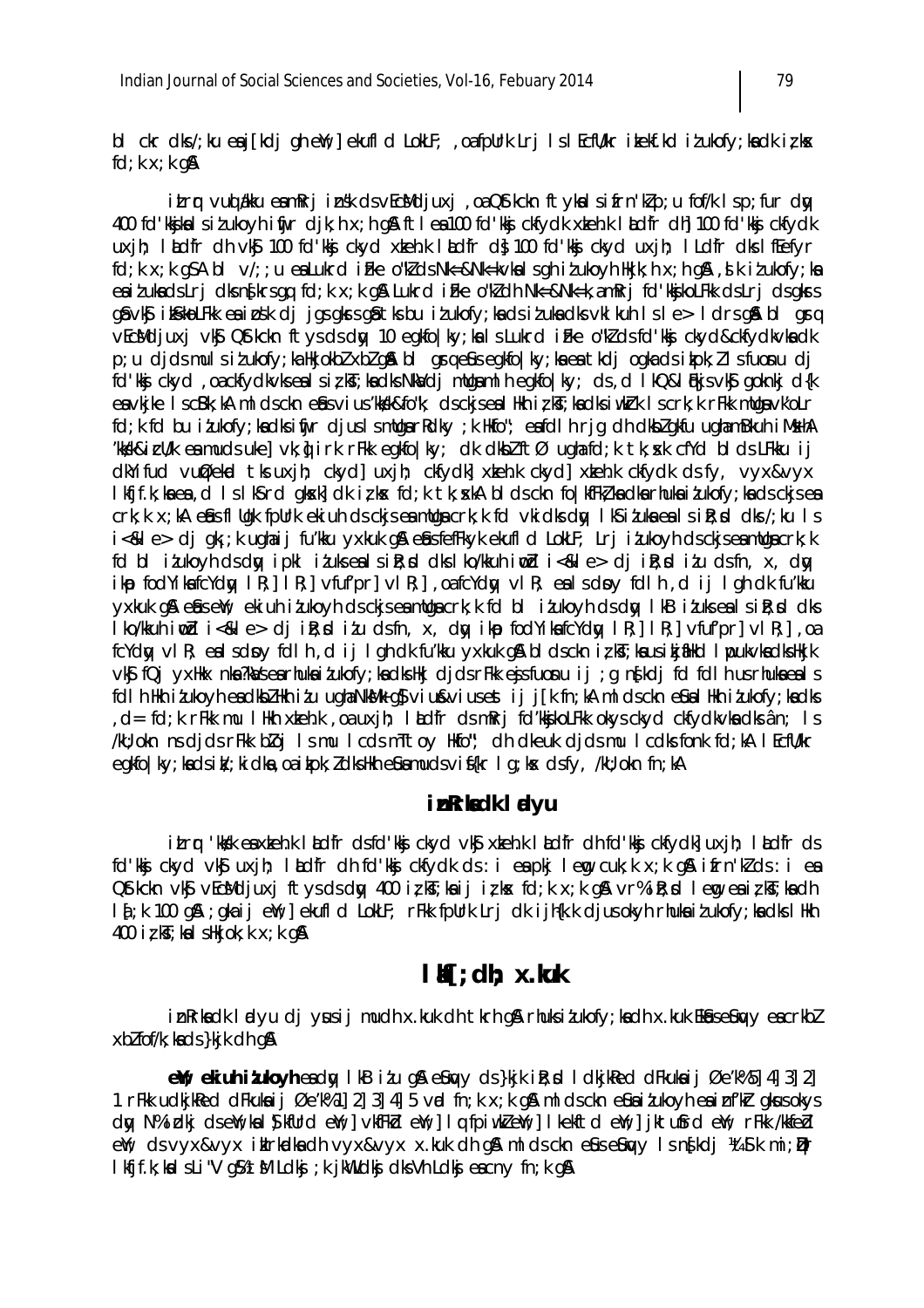**fefFkyk ekufld LokLF; Lrj ekiuh** ead ay ipkl izu g & e Surv ds vu q kj e Sus i R;sd I dkjkRed dFkuksaij Øe'k% 5] 4] 3] 2] 1 rFkk udkjkRed dFkuksaij Øe'k% 1] 2] 3] 4] 5 vad fn;k x;k g\$A ; |fi ; g izukoyh vge vyxkookn] ler dw ik pizdkj ds looks dh x.kuk es l{ke g S ysfdu itrr 'kk sk izU/k d s vkdkj dks c< kus ls cpkus dsfy, e Sua bl rjg dh x.kuk dks Nk M+ fn; k g S vk Sj ekufld LokLF; dh dsoy lexrk  $l$  s x.kuk dh q $\lambda$ 

fl Ugk fpulrk ekiuh esdy lk S dFku g& e Suy y d s vuolki ik;sd gkWlij e Sus, d vad n sdj fu;ekuolkj  $x.kuk$  dh  $a$ A

blds vykok r gyuk djus ds fy, x.kuk esa vko'; drku q kj e/; eku ¼Mean½ dk iz; k x Hkh fd; k x; k q S ftldsfv, fuEufyf $\lceil kr \rceil$   $\neq$  dk iz kx fd;k x;k a S  $\%$ 

#### $M = \sum x/n$

itrr 'kksk ßxkeh.k ,oa uxjh; lad fr ds fd'kksj ckyd ,oa ckfydkvka ds enY;] ekufld LOkkLF; ,oa fpUrk Lrj dk r gyukRed v/;; uÞ ds ifjdYiukvka dks inRrka dh I kaf; dh; x.kuk ,oa r gyukRed foopuk ds }kjk ijhf{kr djus ds mijkUr ;g **fu"d"k** fudyrk g\$fd ftl rjg vEcMdj uxj vk\$ Q\$tkckn ftyka ds xkeka rFkk uxjka ea jgu&lgu] f'k{kk] tkx: drk] le>nkjh] cq̃)errk} iskojkuk cq̃)] lk aLdfrd fo"kerk] vU/k&fo'oklka ds ifr tkx: drk es vUrj lekIr gkrk pyk x;k g\$ oSls gh xkeh.k laLdfr rFkk uxjh; laLdfr ds mRrj fd'kkjkoLFkk ds ckydks , oa ckfydkvka ds ew; ] ekufld LokLF; , oa fpUrk Lrj dk Hkh vUrj I ekIr gkrk x; k g &

; |fi ;fn ge **e\;** dh ppkZ dja rks xkeh.k ckydka ds l\$kfUrd] vkfFkbl] lqfpiw.k] lkekftd]  $i$ ktuhfrd rFkk /kkfe $d$  ew $i$ ;ka dk Lri vk $\beta$ r gå Bhd  $i$ gh ckr xkeh.k ckfydkvka d $s$  cki $s$  ea Hkh dgh tk I drh gå ; | fi xkeh.k ckfydkvka ds /kkfebl enY; dk Lrj vkSlr ls Fkk SM+k de g & blh rjg uxjh; laLd fr ds ckydka dk l§kfUrd] vkfFkd] lq:fpiwk] lkekftd rFkk /kkfed ds ewY; vk\$r g\$A Bhd ;gh ckr uxjh; lad fr dh ckfydkvka ds ckjs ea dght k ldrh gS ysfdu tc ge jktuhfrd ew; ka dks ns[krs gS rks uxjh; ladfr ds ckyd vkg ckfydkvka nkuka iktuhfrd ew; dk Lrj vkg r I suhps g & bldk dkj.k jke efUnj ckcjh efLtn fookn ij vu Ky jktuhfr I suxjka e a n akk /kkfe Cd >xMk ifyl dh ?k j sunh] u skvka d s Qkyr w Hkk"k.kka I s I kekU; uxjh; turk dk o"kksils =Lr jguk g\$ pmid bu ckrka dk xknoka ij uxjka dh vishk dkQh de inkko iM+rk g\$ blfy, xkeh.k , oa ckyd , oa ckfydkvka nkuka ds jktuhfr ewy; dk Lrj vkSlr g &

tgka rd ekufld LokLF; ds Lrj dk l EcU/k g Srks Q Stkckn vk SvEc Mdjuxj ftys ds x keh.k l adfr ds ckydka rFkk ckfydkvka ds ekufld LokLF; dk Lrj cgr vPNk rks ugha g Sysfdu bls [kjkc Hkh ugha dgk tk ldrk gå blh rjg uxjh; låd fr ds mRrj fd'kkjkoLFkk ds ckydka rFkk ckfydkvka ds ekufld LokLF; dk Lrj Hkh cgr vPNk rks ugha g\$ ysfdu bls [kjkc Hkh ugha dgk tk ldrk g&; | fi ckfydkvka ds ekufld LokLF; dk Lrj Fkk&Mk mPPk g S ftlea lq/kkj dh vko';drk g & blh rjg tc ge xkeh.k ladfr ds ckydka RkFkk uxjh; lad fr ds ckydka ds ekufld LOKKLF; dh rayuk dirs g S rc Li"V gkork g S fd xoleh.k laLd fr ds ckydka dh r guk es uxjh; lad fr ds mRrj fd'kkjkoLFkk ds ckydks ds ekufld LokLF; dk Lrj cg qr vPNk g & Bhd blh rig tc ge xkeh.k ladir dh ckfydkvka rFkk uxjh; ladir dh ckfydkvka ds ekufld LokLF; dh rayuk djrs g S rks Li"V gk srk g S fd xteh.k ckfydkvka dk ekufld LokLF; uxjh; ckfydkvka ds ekufld LokLF; T;knk [kjkc  $qS \vee kS$  blealøkkj dh vko'; drk g $s$ 

tgka rd fpurk Lrj dk lædk g\$ rks Q\$tkckn vk\$ vEcMdjuxj ftys ds xkeh.k ladfr ds mRrj fd'kkj koLFkk ds ckydka vk Sj ckfydkvka nkuka dk fpUrk Lrj yxHkx I kekU; g &; | fi xkeh.k ckyd FkkM+ T; knk fpfUrr jgrs gå Bhd blh rjg tc ge uxjh; låd fr ds mRrj fd'kkjkoLFkk ds ckydks vk s ckfydkvka ds fpUrk Lrj dh ryyuk djrs g Srk s LIk"V gkork g Sfd ckydka vk Sj ckfydkvka nkuka dk fpUrk Lrj mPp g SrFkk orZeku ififLFkfr;kses, slk gk suk LokHkkfod g\$A xkeh.k ckydks dh rwuk esu xih; ckydks dk fpUrk Lri mPp g\$ blh rig xkeh.k ckfydkvka dh rwyuk ea uxjh; ckfydkvka dk fpUrk Lrj cgr mPp gå bl rjg Li"V gkrk g\$fd  $x$ k a dh r  $y$ uk e $a$ u $x$ j e $a$  fpUrk Lrj T; knk q $a$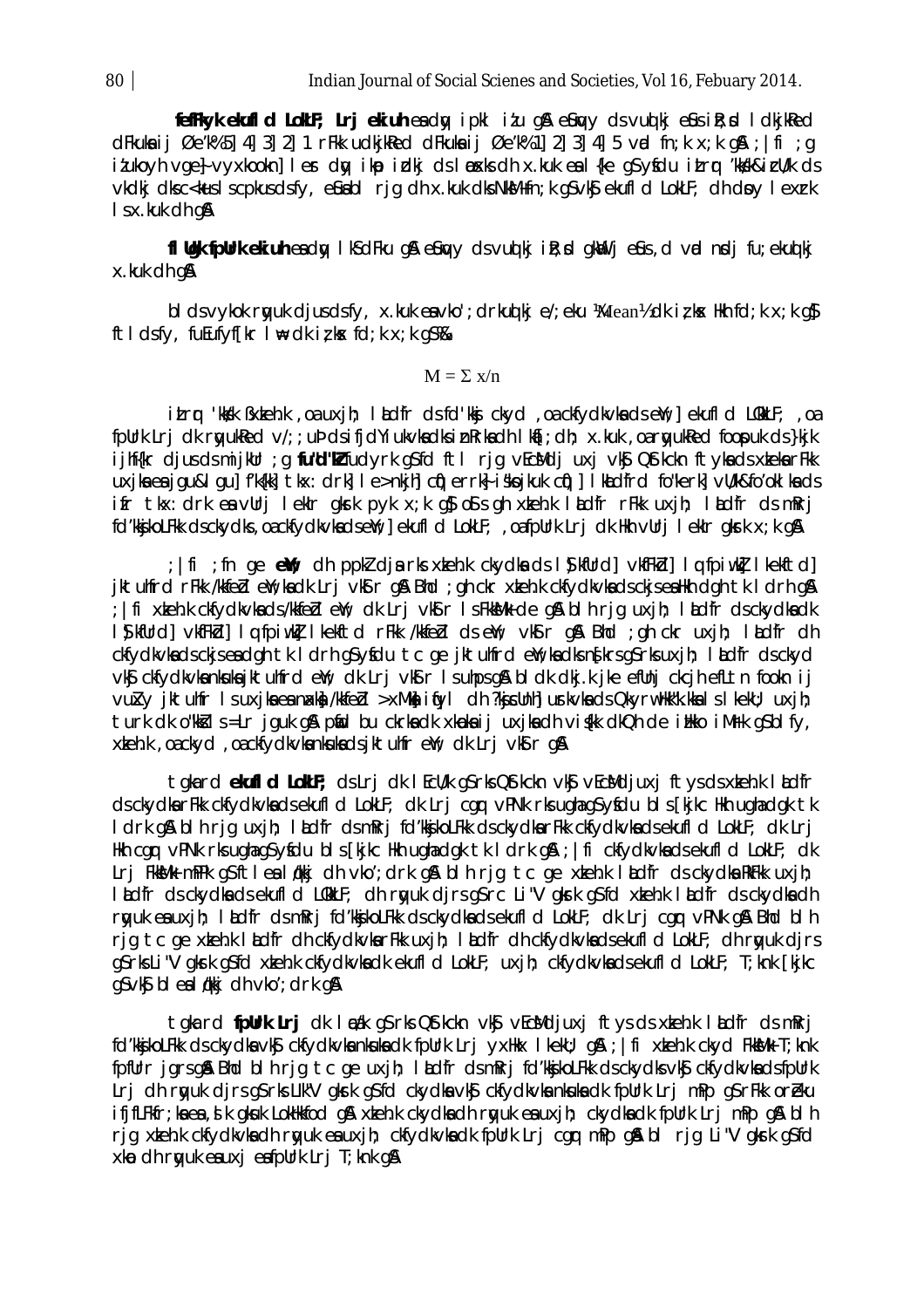bl læ $i$ k en en gig lær muk pligr highet pligs ckyd ckfydk, a x tehl klad frið highs ; klux jh; Itdfr dh mudk cpiu Is gh I gh ififLFkfr; ka ea ikyu&ikkk, gkuk pkfg, A ekrk&firk] f'k{kd dk fo'kk mRrnkf; Ro q\$fd os ckydkarFkk ckfydkvkaealdkjkRed eW; kadk I ekośk djarFkk mueavkRefo'okl dh of) ds I kFk&l kFk 'kkjhfjd etcmh| ekufld ifjiDrrk dk fodkl djå ijUrq; q I c rHkh I bko q\$tc nsk rFkk i bur dh lidkja, si hififLFkfr; ka dk fuekk di I daftlea kksk, k dk vr gks U; k; gks i fr"Bk gks I cdks i kst x ki dh ikfir gka rikh lekt ea lejlrk gkoki itkklu ea LoPNrk gkoki vka ekrk&firk vius cPpka dk mfpr ikyu&ikk.k dj I dasvkj fk{kd mlgavko'; d fk{kk ns I dasa

tglard vU; 'kkklkfFlk, kadksbl 'kkkl fo"k; Isl EcfU/kr vkxsds'**kkk dk; kšgrgl q-ko** dk i*t*u q\$rksejk locko ; gh qs fd 'kkskkFkh2 Qstkckn vks; vEcMdjuxj ftys ds uo fd'kksjk; ikskni ?kjsywefqykvkni dkedkth efgykykaij vyx&vyx; k rgyukRed: k IseW; ekufld LokLF; rFkk fpUrk Lrjij'kkk dj Idrsg&

#### I lhHZ

- Cattell, R. Personality and motivation: structure and measurement rement. New York, World Book Co., 1957.
- Davis, F. A. Item-analysis data, *Harvard Education Papers*, Cambridge, Mas., 1919.
- Dutt, N.K. Psychological and educational implications of the concept of mental health of Indian though, Unpublished Ph. D. thesis, Punjab University Chandigarh, 1954.
- Eighler, R. M. Experimental stress and alleged Rorschach indices of anxiety, 7. abnormal, soc. Psychol., 1951, 46 344-355.
- Flanagan, J. G. General consideration in the selection of test items and a short method of estimating product moment coefficient from the data at the tails of the distribution, *J. educ.*, *Psychol.*, 1939, 30, 674-680.
- Freud, S. *Inhibition, symptoms and anxiety*, Londou: Hogarth Press, 1936.
- Hundal, P. S. Factorial structure of psychometric measures of anxiety and academic achievement, unpublished report, 1968.
- Martin B. The measurement of anxiety J. gen. Psychol., 1959, 61189-203.  $\bullet$

\*\*\*\*\*\*\*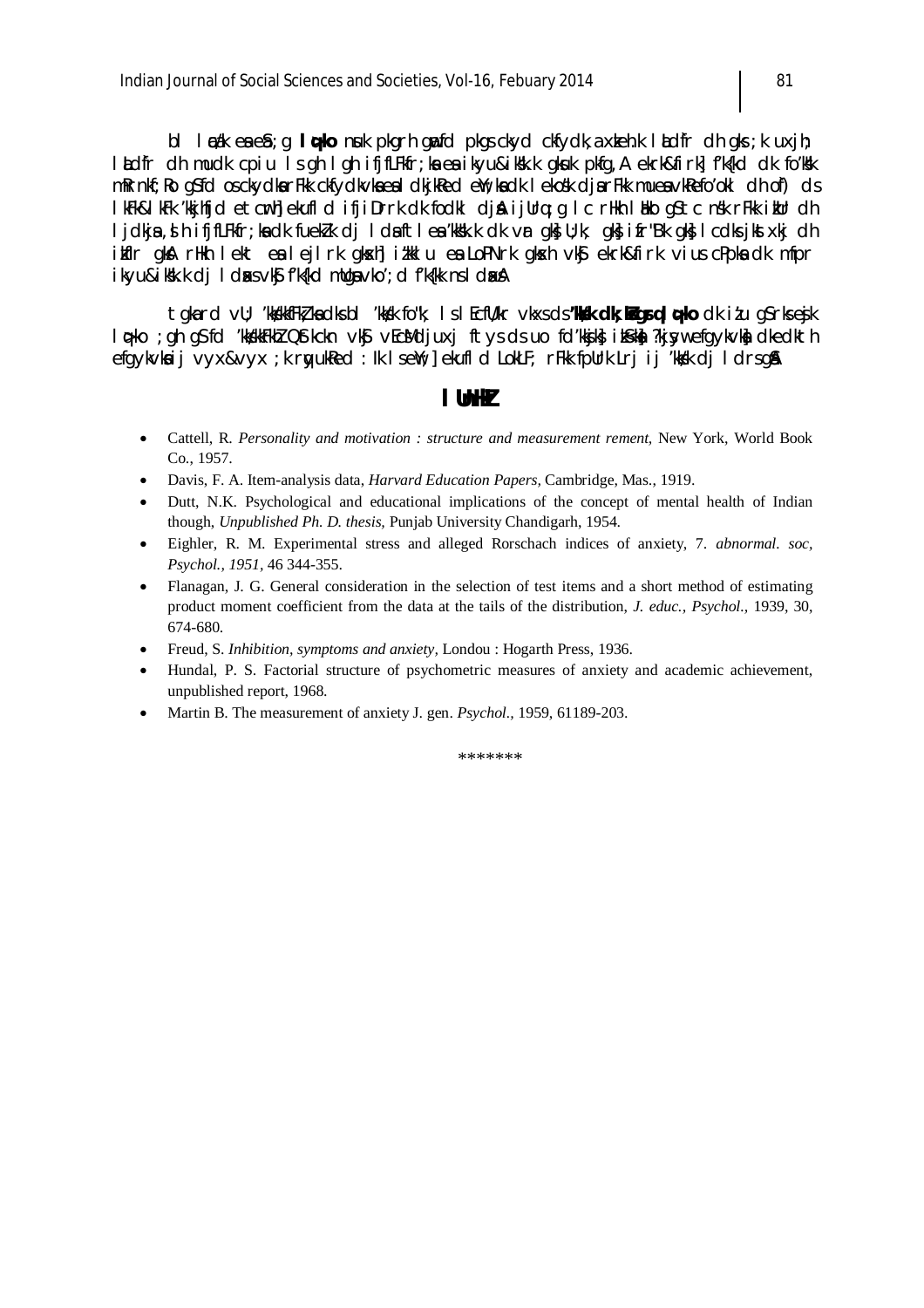# els dikyltu di<sup>k</sup> %; ukuh ni''V

#### MKU vf[kysk dękj pk\$s\*

Hkir eaek\$llkekT; dh LFkkiuk ds QyLo: Ik jktuhfrd vk\$ vkfFkd {k= eamYy{kuh; ifjorl qqA lolifke eksiliktoak dsi Lifkkid pllnxlir ds "kkiu dky ealkkir dk car cMk fall k jktuhfrd, drk dsi # ea c/k x; k] ftleaimblk; kf/k lsydjif'peh k; kf/k rd rFkk mÙkj eafgeky; lsydj nf{k.k eaeSij rd dk {k= I feefyr FkkA brusogn-{k= ij bllsim2fdlh Hkh oak ds'kkI dka}kjk jktuhfrd iHkao LFkkfir ughafd;k x;kA jktumfrd, dhdj.k dsifj.kkelo:k jkT; usloiFke blh dky eadfkj m|kx vkfn mRIkknu dsleLr I krkaij viuk fu; a k LFkkfir dj fy; k vkg, d l q; ofLFkr dfk l s l EcflVkr unfr dksfØ; kfllor fd; kA

car cMsHk&Hkkx ij vf/kdkj dj yusdsdkj.k ek\$ &'kklu dsvUrxr vurd irdkj dh Hkfie vk x; hA r Rolkyhu I krka I s Kkr gkrk g S fol mulki en fgeky; I s y g i nf{k.k en I emz d s e/; d b Z i g kj dh Hkfiel ft I en ou; Hkiie] xkE; Hkiie] i oich; Hkiie] tyh; Hkiie] 'kitcl Hkiie] I e Hkiie] fo"ke Hkiie vkfn FkhA<sup>1</sup> vR; f/kd v™ mRi knu ds fy, bi dky eadfk&l EcU/kh fof'k"V Kku dksikir djuk t: jh qks x;kA jktdh; df"k ds I okPp vf/kdkjh \*I hrk/; {k\* dsfundku eajktdh; Hkne ij df"k dh tkrh FkhA I hrk/; {k\* df"kra=", oa 'kho'kkL= dk fo'kskK gkrk FkkA mlso{kkjksi.k, oala{k.k dk Kku gkrk FkkA<sup>2</sup> d"; kllu mRiknu lk; klr ek=k eagk} bl dsfy, vPNschtkadk I xg fd; k tkrk FkkA ; s cht fofHk"k i dkj ds Fk} ftl ea /kkU; ] i \ij ] Qy] 'kkd] dUn] eny] yrk] {kkê vkfn i eq[k FkA3 cht dis [kr eackus | sigys vurd idki | sml dh trkbl dh tkrh FkhA fofik" kidki dh QI ykadsmRiknu ds fy, filk"k&filk"k idkj dh likfie dk p;u fd;k tkrk FkkA df"kxr dk;kidsfy, rRI EcU/kh ;a=] midj.k] o"kHk]  $\gamma$ gki] c<bl, oa jLI h cukus okys 0; fDr dh mi yC/krk jkT; }kjk I fuf'pr dh x; h FkhA<sup>4</sup> df"k dks gkfu i gpkus okys tkuojka dh Hkh jkodFkke dh 0; oLFkk dh x; h FkhA

QLkyka ds indkj ds vk/kkj ij jkT; }kjk fl pkbl dh 0; oLFkk dh x; h FkhA 'kt|d {k= ea df'k ds fy, 16 ntsk o"kkIvif{kr gkrh FkhAvknIinsk eabldk Ms+xqukvf/kd 124 ntsk16 o"kkIty dhvko'; drk gkrh FkhAlkou] Hikini n] Dokj, oa dikfrid eghus o"kil rij ds vilrxir vkrs Fika pkriekil ds i Fike rFikk vflire eghus diy o"kil dk 1@3 rFkk Hkknks, oa Dokj ekg ea 2@3 o"kkZ gkusij QI y mulke idkj dh gkrh FkhA cht dk puko vk\$ ml dks [kr eackrsie; mi {k= eaflpkblgruty dh miy(/krk dk /; ku j[k tkrk FkkA o"kkl dh ek=k dks o"kklekid : a }kjk ekik tkrk Fkk] tks dk'Bkxkj ds I Eeq'k yxk; k tkrk FkkA

QI yka dh copkbi \_ruyka ds yuq kj dh tkrh FkhA ; Fkk&o"kki ds ykj EHk ea pkoy ds nks i dkj 'kkfy , oa chfg] dknu "/dknki! fry] fiz xq vkfn dh cpkbz dj nus dh tkudkjh ikir gkrh g& o"kkz\_rq ds e/; ea epk Velinia ek"k , oa o"kki ds lk'pkr-dd lithk] el uj] ; o ktka xgu vyl h vkfn dk cks k tkuk ykliknk; d ekuk tkrk Fkka<sup>5</sup> bldsvykok ekse vundny akusij [krkaea vukt cksk tkrk FkkA bu fooj.kka Islanfor akrk a Sfd bldky rd vkr&vkrsdfk&I EcU/kh Kku(; Fkk&tyok; || Hkfie dk i jh{k.k] cht dk 'kkku vkfn dsfo"k; ealk; kIr tkudkjh  $q$ ks  $x$ ; h FkhA

ek\$ blky eamRikfnr QI yka ea fofo/krk ifjyf{kr gkrh g& bI indkj dh fofo/krk dk I h/kk I EcU/k ogk; dh tyok; j d"; &Hkfie] ty&0; oLFkk vkfn Isjgk gkskA, frgkfld I krkalsirk pyrk g\$fd bl dky eax"kk fry] dikl vkfn lk; klr ek=k eamxk; k tkus yxk FkkA<sup>6</sup> ek\$ l'kkl u eael kyka dsmRiknu ij Hkh lk; klr /: ku fn; k x; k FkkA el kyka ea eq; : lk I s dkyh fepl vnjd] thjk| fpjk; rk| l j l ka /kfu; k} e a Qy vkfn dh df'k dh tkrh FkhA<sup>7</sup> bl dky eaQyka, oalfCt; kadsmRlkknu eavk'kkrhr of) gipl ftllsbldh x.kuk jktLo dslisr ds: lk ea akus vxhA ikT; dh vFkD; oLFkk eax<sup>n</sup>kkl tkeul vukil vkel uhdu vkovkl bevhl dVav , oacj vkfn dk eaRojwkl : kxnku FkkA

ek\$ l dky ea df'k ds fy, fofo/k i dkj ds midj.kka dk i cU/k fd; k x; k FkkA ; Fkk& Qky] gfl ; k] fl y] VISH et vi vKrkvhi divussibli us dhe'khui Liriki Ekkoh Xrkfo; kvi p vuh vkfna<sup>8</sup> vR; f/kd vikkriiknu dsfufeur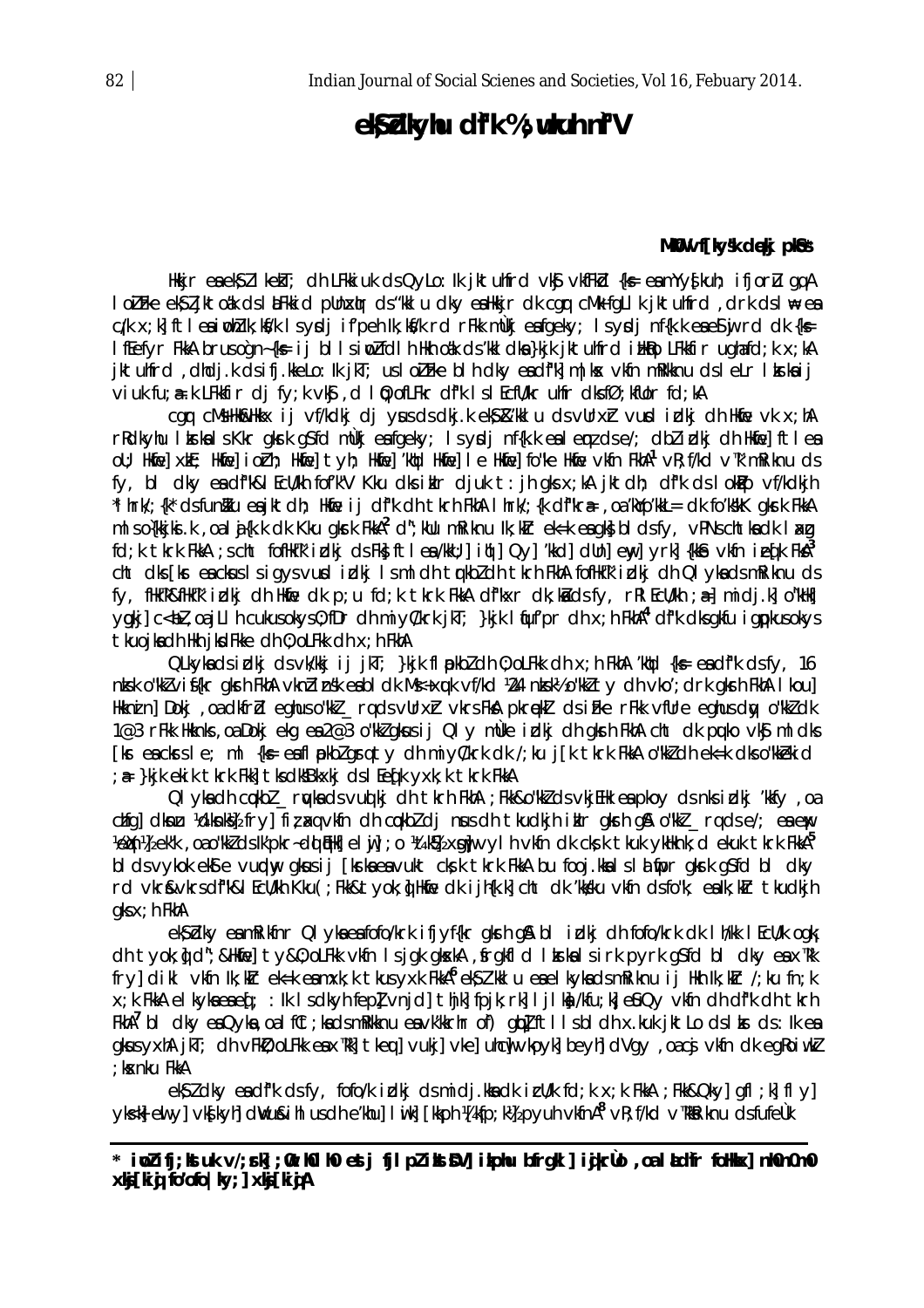bl dky eachtkadslafk.kdh0; oLFkkdhx; hFkhAblifØ; keachtdks, dIlrkgrdjkreavksleavk\$ fnu dsle; /kii eaj[kk tkrk FkkA nyguh Qlykadscht dksrhu fnu ;k ikp fnu jkr eayks earRijpkr-/kii ea i [kuk vishr FkkA x]kk ts s QI vka dk ruk gh cokbl ds fv, mi; Dr Fkk] ftl ds dVs ga LFkku ii 'kgn] ?kh rFkk I wj dh pchlds I kFk ysju fd; k tkrk FkkA bl I sruk : ih cht I affkr gks tkrk FkkA

df"k dsfy, ty dh vifjak; hk I olofnr an bl ds vf/kdkak Hkkx dh i firleks blky en o"kkl }kjk akrh FkhA o"kkZ dh i wZ I wouk dk vuneku ogLifr dh fLFkfr, oa xfr I s yxk; k tkrk FkkA bl ds vykok 'kØ ds mn; ] vLr, oa xfr Is Hkh x.kuk dh tkrh FkhA I y t dh xfr dh fLFkfr }kjk cht ds vadigir gkus dk vuneku 0; Dr fd; k tkrk FkkA bl idkj bl dky eadfk T; kfr'k folk ij vk/kkfjr Hkh FkkA<sup>9</sup> bl le; , d h o"kkZ df"k dk; Z grg yklkdkih ekuh tkrh Fkh ftldscilusdsvllriky eagok, oal wit dhikkuh leku ihfr Isfeyrhig A

: wkuh bfrakl fonkadh nf"V eaek\$ blkvhu df"k&0: oLFkk m™kr FkhA exkLFkuht ds vud ki tehu bruh mitkÅ Fkh fd I ky eanks QI y i fik dj yuk ekenyh ckr FkhA<sup>10</sup> Mk; kMkVI ] fl Y; qdl , oa LVfcks i Hkfr fo}kuka us di''k grullkir dsebikulı likkx dlı mitkå 'kiDr dlı itki k fd; k g& budk er g\$fd mitkå 'kiDr okysebikulı Hkkxkadksflopkbldsfy, ikuh eqf; : lk Isbl {k $\epsilon$  eaipkfqr ufn;kalsiklr qkrk FkkA LV\$cks usdqk q\$fd;qk; d o"kleanks QI y, oa Qyka dhibfir gkrh g& tkMsrFkk xehldh QI yka dksilt; d o"klfu; fer o"kkldk ty Hkh, ikir giksk af ftids QyLûk: Ik vPNh Qiy ds vykok ipi ek=k en Qyka dh Hkh ikfir aks tkrh giki<sup>11</sup> vkxs og dgrk g\$fd felzeauhy unh nf{k.kh ekulw IsHkj tkrh Fkh] ijURkqHkkjr dh ufn;kaeack<+mÙkjh ekulu }kjk vkrh FkhA<sup>12</sup> ; gk; o"kk] I ky eanks ckj gkrh Fkh] ft I dk ykHk fd I kuka dks feyrk FkkA Mk; kMksj I us Lor% LQm2 rFkk nynyh Hidie eamRi "k gikusokysfofilk" kidki dsLokn&; Dr [kk] enykadh i tka k fd; k g&

fu; kdl rFkk, fjLVkcqyl dsfooj.kkals Kkr gkrk gSfd ck<+dk ty uhps mrjus dsckn Hkfe iwih rig lufkh ugha gkrh Fkh] ftlls d"kolka olks bleacht ckus ea vklkuh gkrh FkhA bl dk; lds fy, foll ku viuh I fjo/kkud kj midj.k dk izks djrsFka<sup>13</sup> ;ou ys[kdka usek\$zdkyhu Hkkjr ea df"k mRiknka ij Hkh Ik;kir idk'k Mkyk gå rnud ki ; gk ds I Hkh oxien pkoy; k pkoy I s Rks kj fd; s x; s i n kFki I okt/kd y kodfiz Fka<sup>14</sup> 'k j kc t s s is inkFk2 dk fuek2k Hkh pkoy Isgksrk FkkA bl idkj r\$kj 'kjkc tKSIsr\$kj dh x;h 'kjkc dh vi{kk vf/kd ilm dh tkrh FkhA, d vU; ;wukuh y{kd ; q crkrk q\$fd o"kkZ'kq qkuslsiqysqh/kku dscht [kr ea Mky fn; s tkrs FkA bl ds vullrj mudh jkikbl, oafl pkbl dh 0; oLFkk dh tkrh FkhA QI yka dh fl pkb&grq rkykc rFkk [krkaeaeM&; Qpr D; kfj; k; cuk nh x; h Fkha fu; kdl dsfooj.k dsvk/kkj ij LV\$cksfy[krk g\$fd Hkkjrh; dikl Islive that the olecule; stars Flat; ou bu olela dk mi; lax dins Flat dikl dk izlax nfd; k culcus ds fy, Han fd:k tkrk FkkA

ek\$ I dkyhu df"k, oa df"k&mRiknka I svfHkHkur gkdj Mk; kMkjl i Hkfr; wukuh y{kdka us; g dgus I svius vkidksjkd ughaik; k fd df"k&txr eatksHkh mRikn Kkr q\$ oslHkh Hkkjrh; Hkfie ij mxrsq&; gk; dh Hkfie ds Åij fofo/k iztkfr dsQl y mxk;stkrsq&;qh uqha;qk;dh Hkfie dsuhpsl kuk] pknh]rkck] ykqk vkfn /kkrq;Hkh ik; h tkrh gå [kr eaeDdk cktjk] m<sup>n</sup>kr fdLe dk nygu, oapkoy Hkh mxk; k tkrk gå<sup>15</sup> lky eapfid nksckj o"kk2 gksh Fkh] bl hfy, bl {k= eavukt dk vHkko dHkh ughajgkA, fjLVksyl dksmnAr djrsgq LV\$:ksfy[krk asfd Hkir ds nf{k.kh Hkkx eankyphuh , oat Vkekl h rFkk vU; idki ds [ktcmki el kykadh df"k cark; r eadh tkrh  $FkhA^{15}$ ; ou y $\sqrt{s}$ kdka usek $\frac{s}{2}$ ;  $\alpha$  eax<sup>n</sup>ks ds jl vk $\frac{s}{2}$  vaxij fufer 'kjkc dk m $\sqrt{s}$ k fd; k q&

ek\$ldky ea'kklu rFkk lekt }; df'k , oad "kd lenk; dsfgrkadksliffkr j[kusgrqln\$ iz Ru'khy jgrs FkA ; wkuh bfrgkl fon-exLFkuht ds vud kj ek\$ blkyhu Hkkjrh; lekt lkr tkfr; ka YoxI/2 ea foHkkftr Fkk] ftleals, dtkfr YoxYz d"kdkadk Hkh FkkA<sup>16</sup> bloxZdks'kklu dk lEiwkZla{k.k iklr gkrk FkkA bllgal fud lpk IseDr j[kk x; k FkkA ; s In \$ df"k&deleayxsjgrsFkA; gk; rd fd ; suxjkaeatkusIsviusvki dksjkdrsFkA rhi jsoxiea "kkfey vk[kVd] xkjkyd vkfn dh Hkfedk ek\$i; kkhu df'k ea egRoiwki FkhA Mk; kMkjl dgrk q\$fd bl oxldsifjJe dsifj.kkeLo: Ik ghek\$l'kklu dsvUrxh vk; hvd"V Hkfie df"k; kX; cu x; hA

# I alk&I ph

 $18<sub>1</sub>$ VFKZKKL=1 9-1-18&19A  $28<sub>1</sub>$  $r = 0$  2-24-14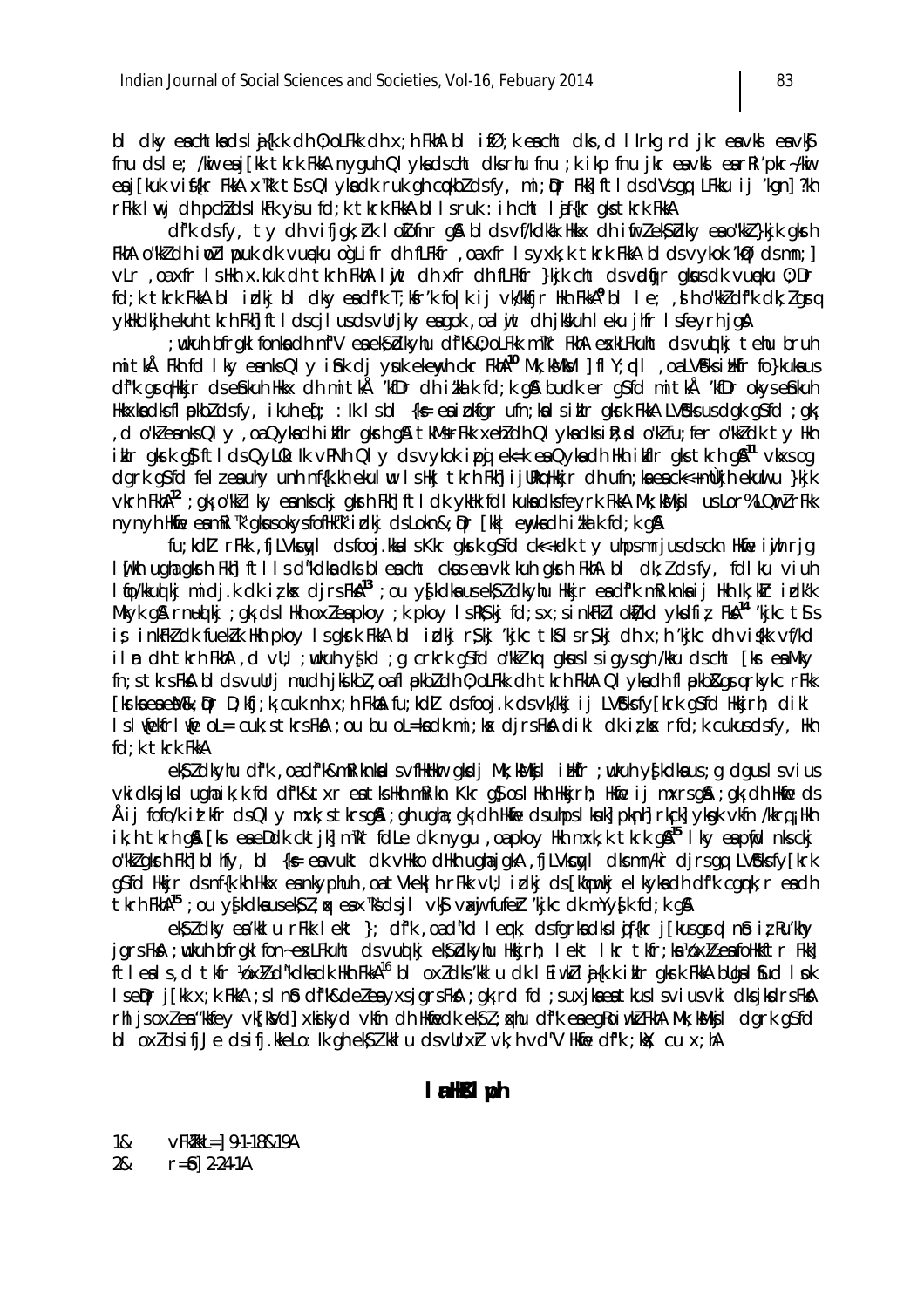- $38$   $r = bA$
- 4& r=So] 2-24-3A
- 5& r=So] 2-24-13&15A
- 6&  $r = 6$ ] 2-15-41A
- 7& r=\$] 2-15-20A
- $88$   $r=6$ ]  $2-15-62$ A
- 9& r=\$| 2-24-7&8A
- 10& Fkkij] jksfeyk 2010] iwo Zkyhu Hkkjr ¼ikjEHk ls 1300 bD rd½ fgUnh ek/;e dk;kOo;u funskky;] fnYyh  $fo'ofo|ky;$ ]  $fnYyh]$  i $0l$   $0$  236A
- 11& et wenkj] vkj0lh0 1960] n DykWidy , dkm.Vł vkWQ bf.M;k] i0 l 0 252] T;kWkkQh vkWQ LV & so 30] dydÙkkA
- 12& LV**t**k 19A
- 13& T; kWkkKOLh vkKO LVSk} 18] i01 @ 251A
- $148$   $r=6$ ] LV $k$ ks  $453/4$  i 0l 0 270A
- 15& T; kkkkQh vkKQ LV \$cks ¼18½ n Dykfldy vdkm.V + 1 i 01 0 251A
- $168$  Fkkij] jk $f$ eyk 2010]  $r = 5$ ] i`0l 0 239A

\*\*\*\*\*\*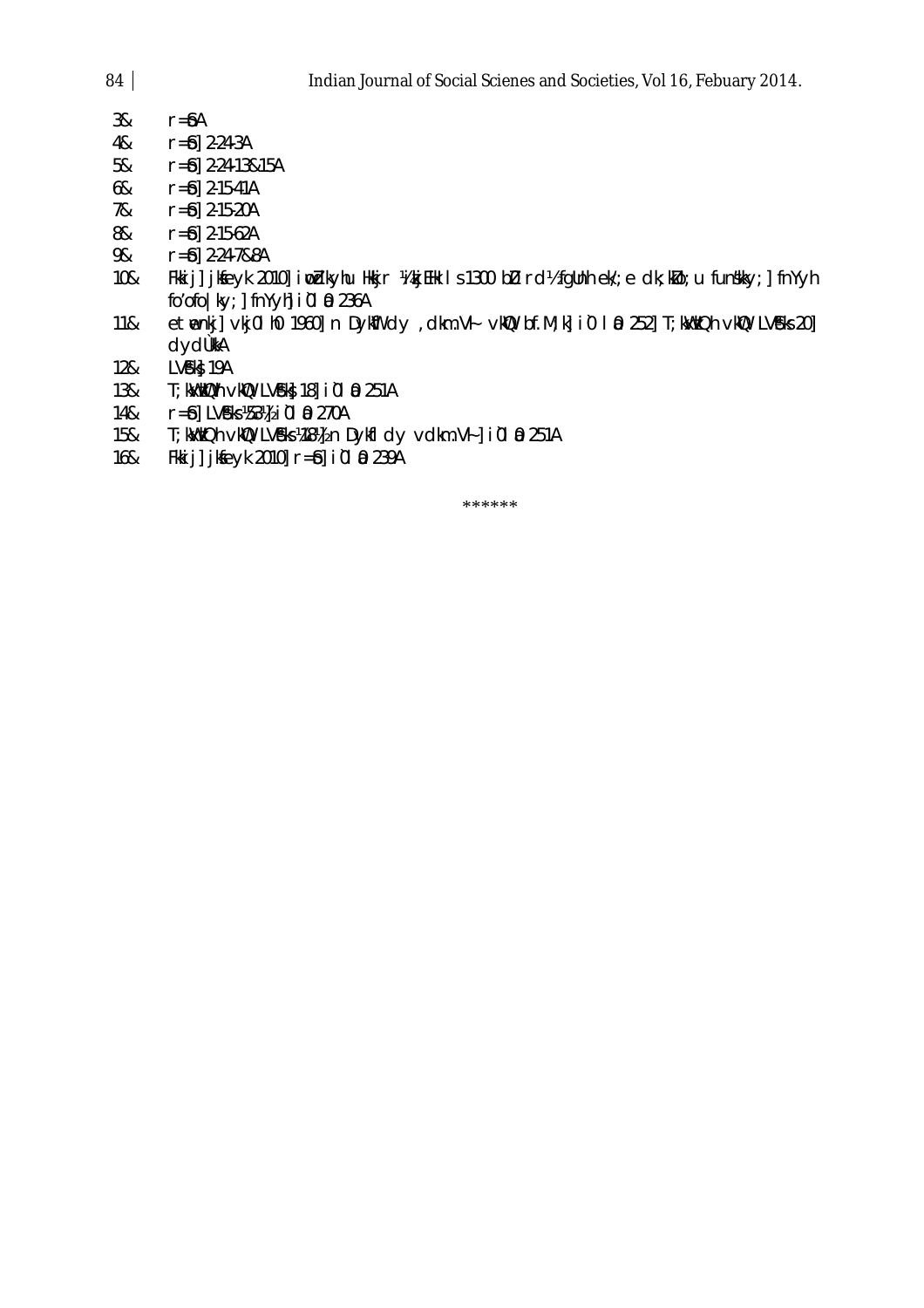# IkdZdh IKFKdrk dscWkd vkraiokn

fot; dekj frokj $h^*$ MKOV I foork ik. Ms  $**$ 

lkdl%BARRC%nf{k.k, fk;kbl{k=h; lq;kx lxBu dkfonsk uhfr dkslkefjd nf"V lsegRoiwklLFkku j [krk q \$ b | d h L F kki uk d h i "B H kfie e a {k = h; dhdj.k \ Regional integration \ d h v 0/kkj.kk q \$ | kdl e a | a F kki d I kr nsk Hkkjr] i kfdLrku] ckldyknsk] Jhyrdk] usiky] ekynho] HkWku q&vk\$ vkBokau; k nsk vQxkflkLrku q&vu&V g\$ VEarnest Hess% us bl vo/kkj.kk dh 0; k[; k djrsgq fy[kk g\$fd 8; g og ifØ; k g\$ftlds}kjk eku fy; k tkrk gSfd fu"Bk] vi{kkvka vk\$ jktuhfrd xfrfof/k; ka dks , s s 0; kid dkhnz dh vksj ekM+nsftl dh I aFkkvka dk {k=kf/kdkj inoLFkkfir jk"V<sup>a</sup> jkT; rd QSyk gkA

 $\overline{\text{td}}$  Q ukbl $\overline{\text{W}}$ oseph Nye $\overline{\text{w}}$  ustv $\overline{\text{W}}$  astd B, dhdi.k dhif $\varnothing$ :k ea, d nulisdsm $\overline{\text{R}}$ rinkf: Rokavk $\overline{\text{s}}$  I keku: farks  $dh$  ekU; rk  $nh$   $x$ ; h  $qM$ 

lkdZVsAARC½ nf{k.k ,f'k;kbZ{ks=h; lq;ksx laxBudh LFkkiuk] fnlEcj 1985 ea <kdk ea qq lkr nskka ds ljdkjka ds f'k[kj l [esyu ea dh xbal ft l dk mnns; ; k fd nf{k.k , f'k; k ea vkilh lg; kx l kekftd] I kudird] vkiFkd] rduhdin] oki kiT; d fodki dks i kul kgu nukA i jurq Hkkjr dk i Mki h nskku ds I kFk I Ecu/k vPNsu jgusdsdkj.k IkdZI EeyukaeafoQyrkeq; : i Isn{kh tkrh jgh g\$, , ik ughag\$fd IkdZdsfodkl dsckn I k¶Vk dsrgr~nf{k.k, f'k;k eaepr 0;kikj c<k i jUrq;g nksifr'kr I sHkh de th0 Mh0 ih0 I svkxsugha c<+I dkA; jus dh rgj I kdleafl xy djah dsfopkj Hkh dbl I kdl I Eesyuka ea pykbl tk joh os i jura I Qyrk gkfl y gks u I dhA<sup>1</sup>

Hkir ikd I EcU/kka ea d'ehi let;k vkradokn fl;kfpu Xyfk;j] ljØhd] raycay uk&ifjokqu ifj; kstuk] oxyhqkj ifj; kstuk] I hek fookn] dkjfxy; p}t\$svusd emnaqatksHkkjr&ikd I EcU/k eafo'kkk eqRo j[krsg&tkslkd]dhlkFkidrkdkslfudfprdguseaegRoiwk]Hkfiedkvnkdjrsg&

Hkkjr vk§mlds iMkelh nskkads I EclVk eadiN ckravo'; ykxwgkrhg}ijllrqblds I kFk diN , si s r Ro Hkh qi ftudk ji kifadr fd;k tkuk vkoʻ;d qi bl ckr ds C;kjs en tkus Isigys;g Li"V djuk mi;ksh gksk fd Hikir ds fudVLFk fdu nskka dks ge Hikir ds i Mikih nsk ekurs gå nskds follktu i s Tillek i kfdLrku vkg ml dsfo?kVu IsmRillu ckXyknsk fu'p; qh bl Jskh eavkrsq& usiky|HkWku rFkk Jhyndk dksiMksh nsk ekuusea dkbl fapfdpkaV ughagks I drhA Hkkškkfyd nf"V phu] vQxkfuLrku] cek! b. Mkufk; k] ekynho vkf ekjhkl bl h Jskh eaj [ks tǐkus pǐfg, A ikfdLrku vky phu ds ikFk Hkkjr ds I EcU/k fof'k"V vky tfVy gårFkk, d cgr cMh cMh I hek rd egk'kfDr; kads I kFk gekjs I EcU/k vuokkfl r jgsg&

Hkkjr dľn Lok/khurk ∨k\$j foHkkt ds lkFk gh cMsiĭ\$ekusij lkEinkf;d jDrikr gnykA bllsHkkjr ∨k\$j ikfdLrku nkukadschpeuewtkovkostajke gksx;k Attarid vDIj?kj dscVokjseagkrk gji follkktu dsckn llin fookn ds dbl xEHkhj empiscpsjg& ftl rjg ikfdLrkuh jtkdkjka us d'ehj ij tcju dCts dh dkfk'k dh ml dh ifj.kfr ; o) ea gh gkuh FkhA bi irdkj vkjEHk Isgh ikfdLrku dslkFk IEcU/kka dk fuokg, d iphnk x&Fkh cu x,kftldslkEnkf,dllkefidlvkfFkdvkfIkddfrdi{kvkileacjhrigxFksqqqM

ikfdLrku dslkeuscMhlel;k;g jghfd og Lor# jk"V'ds: i enviuh vfLerk inf'kr djuk pkgrk q\$rks/kkfeblo dVVjikikhokyk Hkkjr fojkšk qhmldsIclsvkiku jkLrk q&nksukaqhnskkadschpfoHkktu dk dkbl rdl ar vk/kkj ugha gå foMEcuk rks; g Hkh g\$fd 1947 I s 1971 rd Lo; a i kfdLrku ds nkuka fgLl s ¼ mohl ikfdLrku vkj if'peh ikfdLrku½ Hkk"kk vkj lidfr dh xgjh [kkbldsdkj.k vyx FkA budschp dh HkkSkkfyd nich jk"Vh; drk dsitu dksvk\$ Hkh ng g cukrh jghA blh rjg Hkkjr dsi keusHkh; g let; k jgh fd /ketuji\$k jkT; dh ?kksk.kk djus Hkj IsladV dk fuokj.k ugha gks tkrkA tc rd IkEinkf; d vIfq".krk yskek= Hkh cph jgrh g\$vk\$fNVi\V I kEinkf; cl naxsgkrsjgrsg}irc rcl Hkkjr eajgusokyscljkMkseql yekuka clsfy, Hkh bLykeh Nel ikt; ikfdLrku dk vkd"klk viusoru ds: i eacuk jgxkA bl dk ; g vFkl ughafd Hkkjrh; en yekukadk jk"V" i.e. [kjk ugha bldk ,dek= mnns; ;gh lads djkrk gsfd ikfdLrku dkshkkjr en vYila[;dkn] vlurt|Vkn]<br>vf/kf{kr o ofipr rcdksdksmdlk&hkMekdj lkefjd ladV mkillu djusdh lgfiy;r jgsxhA oLrin"& fopkj/kkjk dk ciju; knh Vdjko Hkkjr vkj i kidLrku ds chp fofHklu fookn i shk djrk qs vkj bllga vuko'; d ray nrk ga Hkir&ikd I Ecl/kbaead'ehj I eL; k, d eqRoiwkIfo"k; jqk q $\mathbb{R}^2$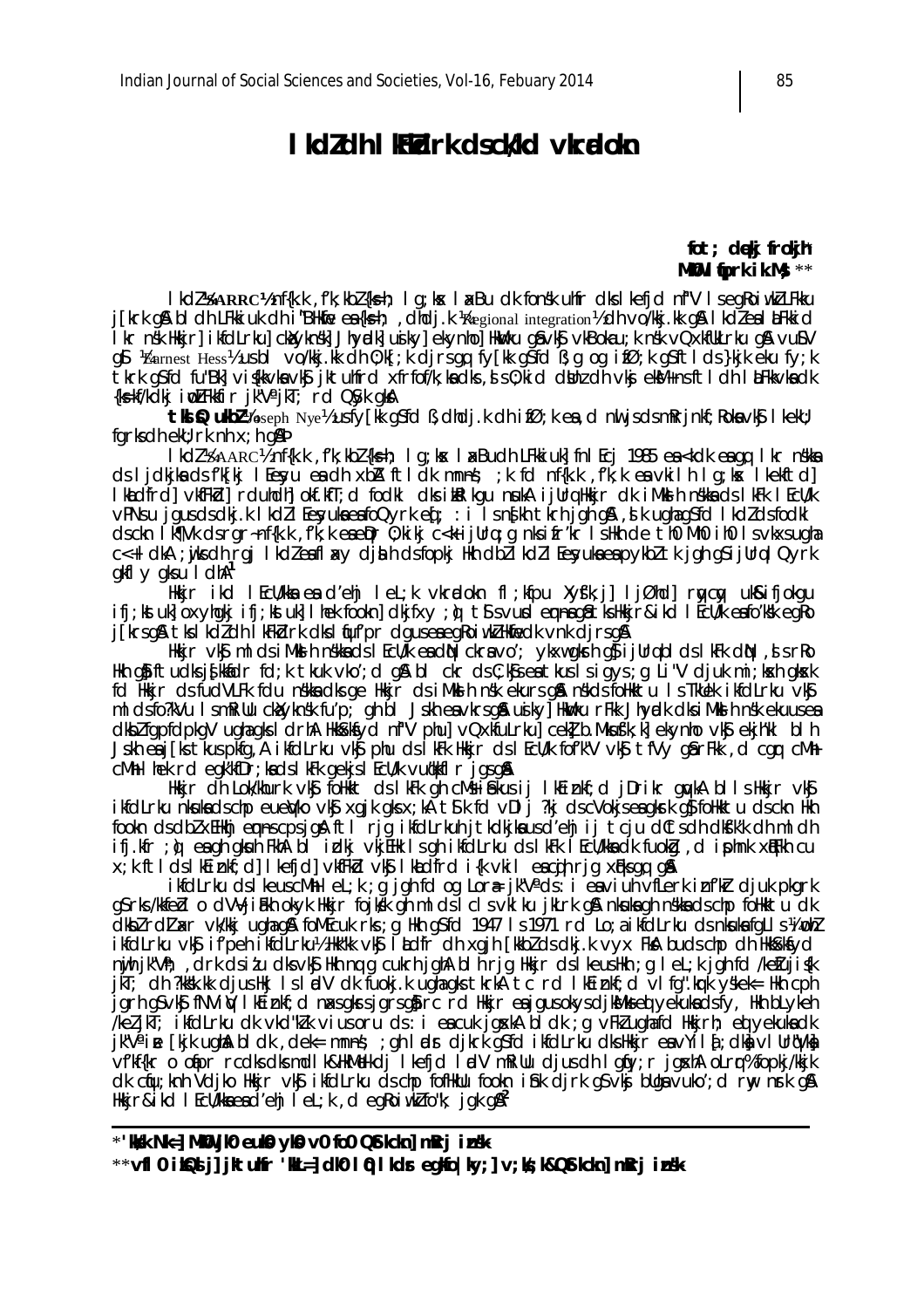d'ehj Hkir ds/ki mkrj en fLFkr vnHkr linj insk q& d'ehj fj;klr dh cqi af;d tular;k ed yeku g\$ ijUrq ogka 'kkiŭ djus okyk jktoak i fn;ka i s fgUnwijgkA bi ds vfrfjDr ogka vurd vkfnokih tutkfr; kack) /kekLuqk; h g& iyih fj; klr dkscgr vklkuh Isrhu Li"V {ks=kaeackLuk tk I drk g\$& tEewdk fgünwrckgYr; éfnkun bykdkj blyken i ilkko okyn d'enj ?kkVn vkj ynnakjk dk ck) i nskAr, d vkj l kefjd<br>dfBukbl;g Fkn fd d'enj dk ¼jkkl dj ?kkVn dk½ l pkj vkj;krk;kr l k/kuka}kjk l h/kk l Ecu/k nsk dsml fgLl s Is Fiki) this intellect of the light of the state of the state of the state of the state of the state of the state of the state of the state of the state of the state of the state of the state of the state of the state of pkarh FkhA Lok/khurk I ade as nkiku mRihMu dsfo: ) 'k[k vcntyk us0; kid tu vkUnkyu dk urRo fd; k FKA 'K[k vCn)(yk fufobkn : i ls/kEk&fuji{k 0;fDr Fks,oaug: th ds0;fDrxr fe= Hkh FkA mudh ykdfizrk ea dkbl I Ung djus dh xqtkb'k ugha FkhA mudh jktuhfrd ikVhl uskuy dkUÝal Hkkjrh; dkad dh I g; kach FkhA budsfoijhr fglinw kkl d jktk gfjfl g ushkkjr eafoy; dsdkblfo'kk mRI plrk ughafn[kkbA ikfdLrku blsvius I kFk feyuk pkark FkkA 22 yDVwil 1947 dksmRri&if'pe I hek ikUrdsdck: fy: ka us, oa vurdka ikfdLrkfu: ka us d'ehj ij vkØe.k dj fn;kA ikfdLrku uslhek ij Hkn I uk dk teko dj fy;kA 4 fnukadsHkhrj gh geykoj vkØe.kdkjh Jhuxj Ís25 ehy nyi ckjkenyk rd tk igpå 26 vDVyi dksd'ehj ds'kkld usvkØe.kdkfj;kals viusjkT; dkscpkusdsfy, Hkkjr I jdkj I sl fud I gk; rk dh ekax dh vkfj I kFk gh d'ehj dk Hkkjr ea I fEefyr djusch i trkuk Hkh dha Hkkjr I jdkj usbl i trko dks Lohdkj dj fy;ka 27 vDV ti dks Hkkjrh; I suk, a d'ehj Hist nh xblrFkk ; yì lekir dj tuer laxg dh 'krlds lkFk d'ehj dis Hikir dk vax eku fy; k x; kA Hikijr }kik d'ehi dh li kik dsfu.ki dsdki.k vkj m/ki i kfdLrku vkØe.kdkfi; ka dksl q; rk nus dh uhfr dsdki.k d'ehj nkukajk"Vkadschp; o) dk {k = cu x; k Aikij EHk ea Hkkjr ljdkj usikfdLrku I sikFkuk dh fd dck; fy; ka dk ekxidindj ni jurq tc bl ckr dsiekk feyus yxsid i fdirku I jdkj Lo; abu dckiy; kadh I qk; rk dj jgh g\$rks1 tuojh] 1948 dksHkkjr I jdkj uslij{kk ifj"kn~ea; g f'kdk; r dh fd ikfdLrku I sl gk; rk iklr dkckfy; knius Hkkjrds, dva d'ehjijvkØe.kdj̃m; kjgsftlisvUrjk/Vh; 'kkfUrvkjijk(k dkš[krjkg)&<br>Igi{kk ifj"kn~usbl leL; kdk lek/kku djusdsfy, 5 jk"Vkna& pdkkLykokfd; k]vt&Vkbuk]vejhdk]dksyfEc; k vký cfYt; e dks InL; fu; pr dj ekkds ij fLFkr dk voykdu djds I e>kfrk djkus ds mnns; Is I a přek jk"Va  $vk$ ; ke dhfu; tipRk dhA ftldsvk/kkjijleL; k dk diN qn rd lek/kku fd; k  $x$ ; k q $\mathbb{R}^3$ 

nf{k.k f'k; k ea phu dh c<rh l fØ; rk Hkkjr ds fy, fpUrk dk fo"k; jqk q\$ l kdl ds l nL; n\$kka ea Jhyrdk nf{k.kh i kVZ 'gou VkVk' clks phu cls gokys djus cls eM+eag&; gkau; k I bud vMMk fuek.kk/khu g&; gka rd ikfdLrku dk Xoknj uKslitud cllnjxkg ijksk : i Isphu }kjk Ipkfyr g& Xoknj dh rjg cktyknsk ds polyxkon conjxkg ij phu ul SI sud vMMk cukus dhr \$kjh eag & bl ds cakky dh [kkMh+ dh loj{kk l kefjd : i l s vfr I pnu'khy gks tk; skA

Kkrū́; gšfd dilih E; kekaj ds dikidilis vikbysmi i j phuh uks I fud vMMs diks yidj fpiirr giyk djrs Fka vc I kdl ds pkj lemb nskka ds ek/, e I s phu Hkkjr dks ?kj prdk g& t cfd usiky] v Oxkfu Lrku vkg Hkw'ku ds i kl I en hekxlughag A

, i k lkefjd nf"V Isirhr gkrk g\$fd lkdldh f'k[kj cBdkaeaHkkjr dksikfdLrku Ismy>kdj phu viuk mYywllWk djrk jgk g& ikfdLrku dsluk ieq[k tujy jkfgy 'kjhQ dk ;g dguk g`sfd d'ehj<br>ikfdLrku dh xnu dh ul g`svkj og d'ehfj;kadsfgrkadh j{kk dsfy, opuc) g};g ,d vuko';d o fookfnr c; ku q} ftldh HkRl Luk dh tkuh pkfg, A tc pg , d k dgrs q\$ rks vk'k; ; gh qs fd ; fn ; g ul dVh rksikfdLrku leklr gkstk, xkA ikfdLrku Hway jgk g\$fd og Hkkjr Isrhu ckj ; o) djujsdsckn Hkh d(N gkfl y ughadj ldk vkj vkt og n;uh; gkyr ealigip x;k gni vkradokndsek/;e lshkkjr dksrkMusvkj detkj<br>djusdh dkfk'kkaeaukdke gkusdsckn vc ikfdLrku lkEinkf;d rkj rjhdsviuk jgk gni oreku ia{K ea ikfdLrku dh vUrjk!Vh; Ik[k cgrj ughaq} vjc nskkalshkh mldscgr vPNs lEcU/k ughaqâvk\$ ve\$djk Hkh mlijncko Mkyrkigrk g\$ carj; gh gksk fd ikfdLrku okLrfodrk dksle>svk\$ lgh jkLrsdksvffr;kj disrlid nf{k.k f'k; kea'khilr vkg fLFkjrk dketcr fd; ktkldA4

ujky] ekynhol vQxkfuLrkul cklyknskl HkWkul vkB ealsikp IkdZnsk lapr jk"V° dh vYi fodflr nskka ¼ yū Mhū I hū½ dh I uph ea gâ I a Dr jk"Va pkVi ds vu PNn 52 ea I ak Buka ds i ko/kku r Fkk I ak Bu dh mRifRr dk fo'y'sk.k fd; k x; k q& I kdlnskkadsjk"Vi; {kkaus; q rd fd; k Fkk fd itrkfor I kdljkT; kadh I Ei Hkij I ekurk] infkd v[k.Mrk] I q{kk rFkk nuljsdsvkfUrfjd ekeyka eagLr{kaj u djusdh uhfr dsvk/kkj ij vf/kd {ks=h; Ig;kx dsfy, dk;ldjxk vk\$; gvi{kk dh xblFkh fd vkfFkd] I kekftd vk\$ I khLdfrd {ks=kaealq;kx djusdk fodkl gloskA

vkjEHk eaftu {ks=h; Ig;ks< dsfy, X;kjg fo"k;kadk p;u fd;k x;k Fkk tks Ipokj] HknecHkZ foKku] krk;kr] taktikuh] i; vu] df'k] vud dku] la pr̃miØe cktkj ibalkau] oKkfud vk\$ ib��ksdh la;ks]; ;  $f'$ k $\{k,k\}$  I Ecli/kh I g; kx vk $\int$  I khtdfrd I g; kx Fk $\mathbb{A}^3$ 

Hkkjr nsk dh fonsk uhfr 'kkfUriwk'Ig&LFkkf; Ro dh jgh g& Hkkjr rFkk Ikdlnskkadse/; ] eq[; : i Is ikfdLrku Isvkradokn] d'ehj lel;k] Hkkjr&cklyknsk Is Ihek&fookn] 'kj.kkFkhlfookn] Hkkjr&Jhyadk rfey I el; k] fyVVsI el; k] Hkkjr usiky ekvkokn] I a nh; ykdrll= Hkkjr HkWku dse/; 1949 dh esh I fl/k] Hkkjr ekynho Islkefind lij{kk lEcWkh fo"k;kadk ;fn fujkdj.k ,oalek/kku qksldsrks;slkdZnsk Hkh lg;kxkRed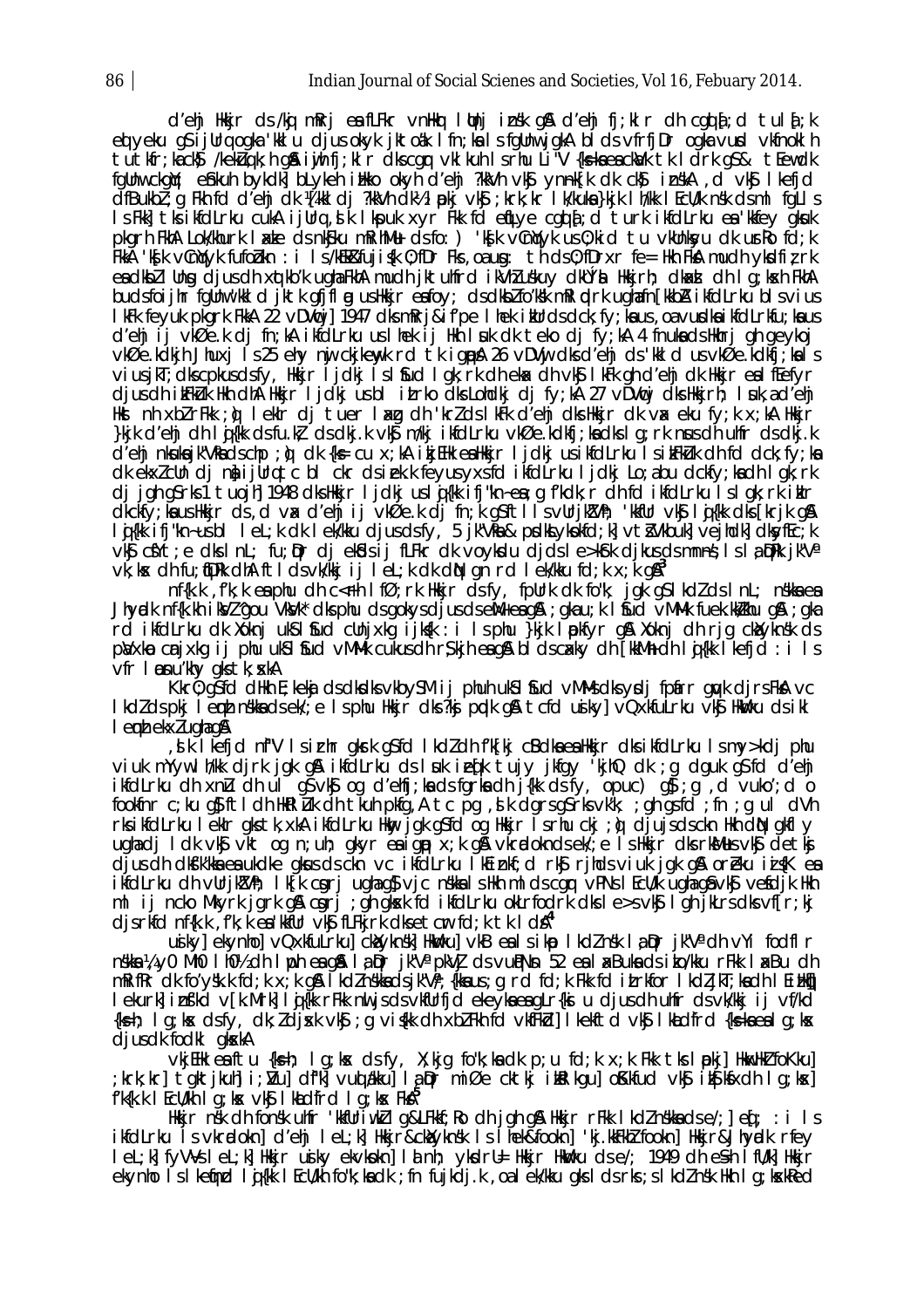: lk IslkdZnskkaea0;kIr vkradokn dh IeL;k]xjhch]cjkstxkjh]vfk{kk]fiNMsiu dksnuj dj ;s{k≡ Hkh fo′o<br>ixfr dh nkM+eaoKkfud]rduhdh vk§okf.kfT;d {k≡eaviuk&viuk Ig;kx fodkl dj IdaxaA

# I UnHZ

- 1. t0, u0 nhf{kr & Hkkjrh; fonskuhfr] i Hkkr i dk'ku] ublfnYyh
- 2 ch0 , y0 QkfM+ ka & vUrjkZVh; jktuhfr] I kfgR; Hkou] vkxjk
- 3 i hisk ir , oa t & v UrjkVh; I EcU/k] ehuk(kh i cIk'ku ej B-
- 4 ih0 Mh0 dk\$'kd& vUrjk!Vh; I asBu] feJk VMhaz] okjk.kl h
- 5 iljijatu & vk/kk fxykl vkg Ikdldh I;kl] I Einkdh;] nfud tkxj.k] 2009
- 6 vej mtkyk & vkridokn dsf[kykQ , d tiv gq I kdlnsk] y[kuÅ cgLifrokj] 27 visy] 2010

\*\*\*\*\*\*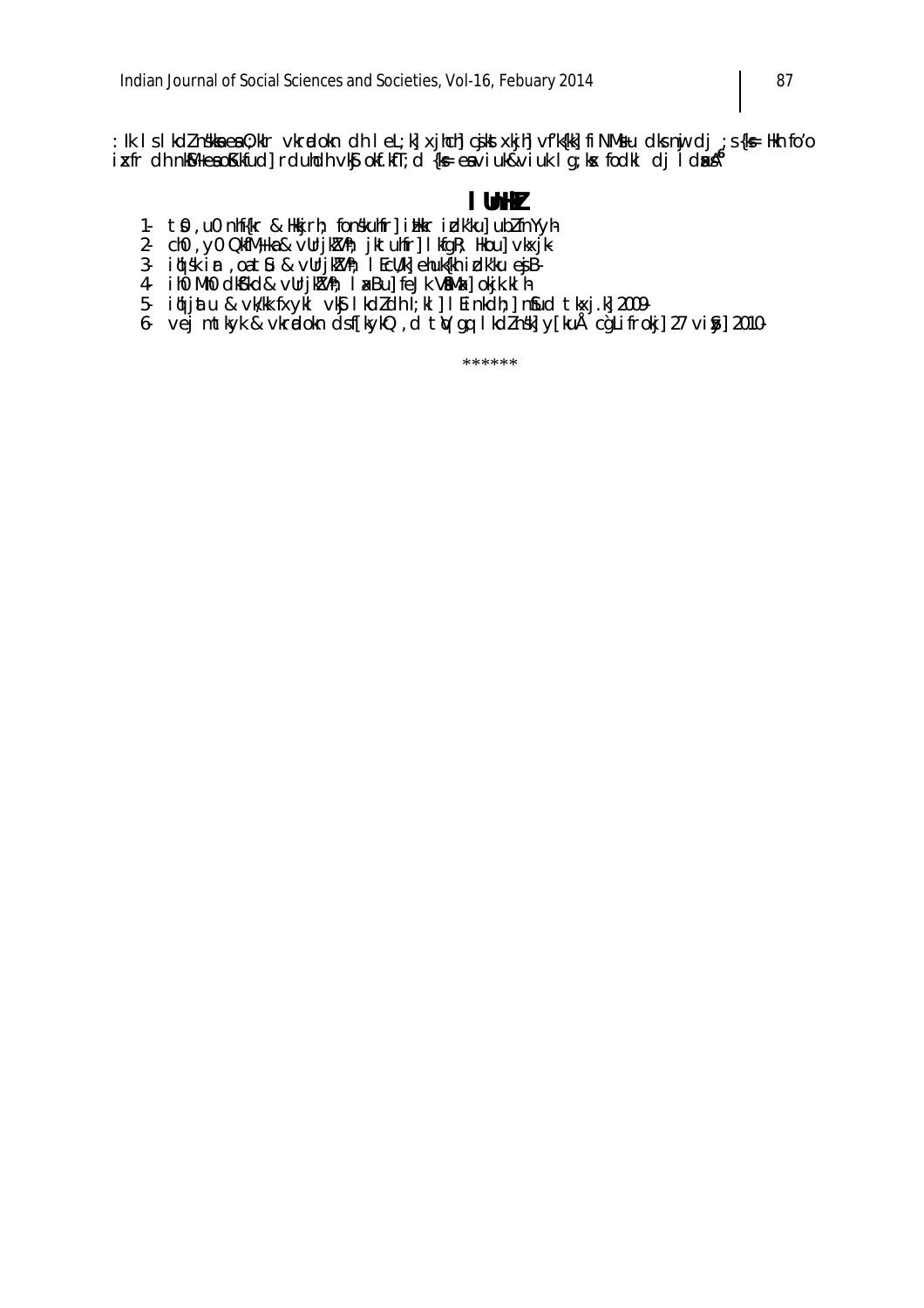# $d'$ ehi Hne dsn'ku'kk $=$  dsvkok:  $2\nu$ ko mudk: kxnku

#### MKU jhrk frokjh<sup>\*</sup>

/ke/vk/j n/ku, d nuljsij vk/kkfjr g& budh miifRr vk/j fLFkfr, d nuljsdsfcuk IEHko ghughag& eutefr dark as fd the v/; ke thank as oah /ke/ ds Lo: i dks thank as vk/; keckk ds fouk dek dk vudBku 0; FkZ q&

## \*u fg vu/; kRefor~df'pr~fØ; kQyeqk"uq\*A

bl idkj Hkkjrh; n'ku dh , frgkfl d i"BHkfie dk ifjp; dsvk/kkj ij ; g fuf'pr gksx; k g\$fd Hkkjr ealgL=kao"kkilsfpllru dh/kkjk vuojr : i lsvkxsc<Fh x; h qSvk\$ mllsHkkjr dhfopkj Hkfe In\$ Isqh mol igh g&

dnkfpr 'kb /kellakj dk | clsikphu /kelq& \*ekgutknMks, M fn b.Ml fl foykbtsku\* uked viuh itrd ealj tku ekky usfy[kk gSfd ekgutknMkavks] gMlik dh [kmkblls; g irk pyrk gSfd 'ko /keldk bfrakl rkeik"kk.k; ax dk vFkok ml Ishkh i widk a& bl idki; a liki dk vR; Ur ikphu /kela&

#### & iR; fHKka; n; e} vkpk; l{kejkt] Hiedk] i01

Hkkjro"kleabl dh rhu /kkjk, a ; k fo/kk, a fodfl r gtpA i Fke dukVd dk ohj 'kôer f}rh; ] rfeyukMq dk 'kiô fl) kur rFkk rrh; qSd'ehj dk v}\$ 'kiô /keA diN fo'kik vurj dsl kFk rhuka ea diN I keku; y{k.k Hkh q&

Hkir ean'ku , d thou lif.k q& ; q fujFkd dkfmy lsmRillu c(i) foykl dh olradHkh Hkh ughajqk vký u gh dovy cký) d 0; k; ke gů bl nák eniř; d n'ku dk /ke/gývký iř; d /ke/dk , d nk'kud vk/kkj gů

dk'ehj dsv}fr 'kfo n'kū dk Hkh d(N, d) k gh vk/kkj g(A) o "kkird bl n'kū dk, d jgl; e; fl) kur ds : i ealk/kd dks Kku djk; k tkrk Fkk ftlds vuolki og vius thou dks <kyrk Fkk vkg v/; kfRed nf"V Is m I dk i jh{k.k Hkh djrk FkkA bldsckn /khj & /khjsdpy mldk mikluk vk\$ vuqBku i) fr gh jg x; h mlds nk'klud i{k dks eutj; Hknyus yxkA dtN I k/kd gh Fks tks bls ekS[kd ijEijk }kjk tkurs Fks rFkk bl dk ekS[kd : i Isgh vko'; drko'k Kku djkrsFk) fdUrqn'ku dsbl fl ) kUr dksfyf[kr : i entifrf'Br djusdk Js egku fpllrd rFkk nk'ktud vkpk; lol aktr dks tkrk q\$ftudk le; fo}kukadserkud kj 8 oharFkk uoha'krkCnh dse/; dk ekuk tkrk gå bligkus f'kol #\* xill k dh j puk dha rc I s y dj vuojr : i I s dk"ehj en nk'ktud xill kkn dh jpuk gksjgh] ft lls dk'ehj"'koln'ku dk okM-e; cgrr le') gks x; k gos bl n'ku ds vHkh cgrr ls xblFk idkf'kr Hkh ughagq g&

dk'ehj"'kon'ku dsit; % nk'kud d'ehj dsgh fuoklh g& vr% d'ehj Isckgj nsk&fonsk ea bls dk'ehj"'kon'ku dsuke Istkuk tkrk q&

#### &dkehi 'kolel tolho pvth' fnyvh ifiev idkku 19871 i01

lon'nu laxa e a ek/kokok; i usik; flkkk n'nu dsuke lsbldk ifip; fn; k q& dk'ehi 'kôn'nu dk fodkl ikt; flkKk fl) kur ds vk/kkj ij gkusdsdkjk bldk; gukedjk guykA bl n'kū dsuke Isgh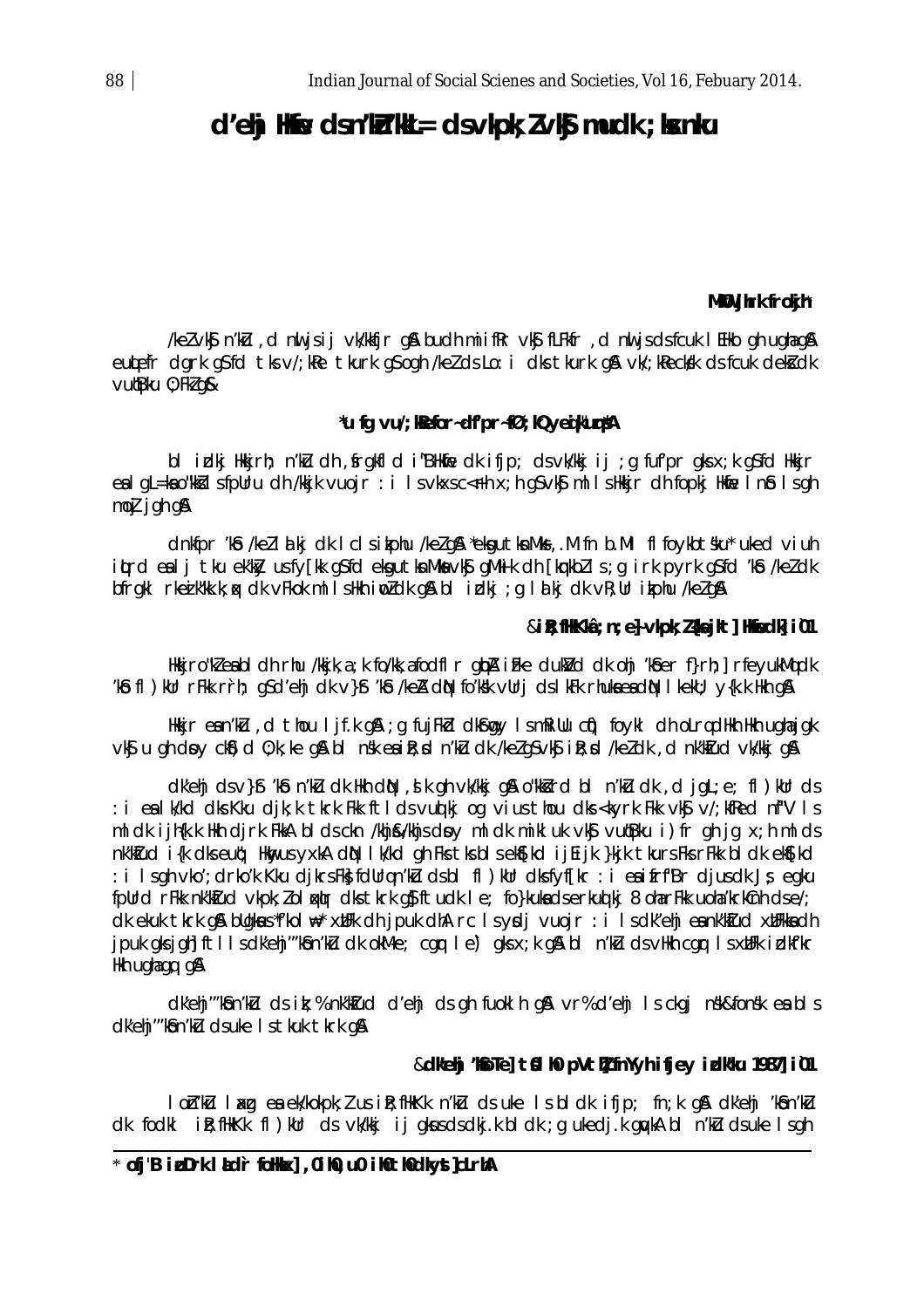mRiykpk; I us bloj i R; fllkKkdkfjdk dh I \: i ea jpuk dhA bl ea I k/kd ; k eut; dks vkReLo: i dk ckkk gks tkrk gå vr% vkRelk{kkRdkj}kjk ek⊈k ikflr dk ; g l j y ekxl viuh fo'k&rk ds dkj.k gh 'kôn'ku ea i R; fHkKk n'ku ds uke Isifl) anyka f'kol nefoef'kun en bl vhknoknn nk'kud I Eink: dks jal; kred I k/kuk ds dkj. k  $j$  q  $L$ ; & I Eink; d q  $k \times j$  k q  $\lambda$ 

#### \*thoykdsjgL; I Eink; kaek foPNfn\*A

&f'kol ⊭ foef'kLuh] {keikt]

dk'ehj"'kôn'kù dk , d uke dykke Hkh q& vkpk; l vfHkuo xyr ds erkuy kj dy rFkk f=d 'kCn i; ki, okph g& Hkxoku f'ko dk uke gh 'kôn'ku eadwy g& I eLr Hknkadk y; bl dwy eagks tkrk g&

#### "rl; ; Rrr~ijaiM; a/We rr~f=d I &Kre~A

#### I oldoHshkultNskr-rns dwelt; rsAA \*

&rU=kykd 3@31

f=d vFkok dty mlh irdkj leLr nf"V ea0; klr jgrk g\$ftl irdkj 'kjhj dsleLr vakaeaik.krRo 0; kir jark aå frykeersyl jülikeersyl/k 'kihikeerthokRek dsleku : a dw rRoleLr "kokxekeerifrf"Bra&

#### \*i (j s x W KL r y s r S angs t hols t y se r A

#### ; Flk rFl& "IIA=k. Hadyelr%ifrf'BreAA

&rll=kykd 3@32

dk'ehi 'kôn'kù dk f=d'kkl= ; k f=dn'kù Hkh dak tkrk as D; kid fl) krU=1 uked rU= rFkk ekfvuh rU= ; sbl n'ku dseq ; vkxe q\$ ftudsvk/kkj ij f=dn'ku dk fodkl qwkA dk'ehj 'kônku dk uke f'ko'kku= rFkk f'ko'kkl u YrU=kykd] v011@31/2Hkh q&

#### $f$  ) kuledelfy U;  $kf$ ;  $fk >=$ ;  $Re dR$  of  $N = fo/keA$

&rU=kykd] Hkk0&1]i0 49

g n'Ku Hkn] HknkHkn rFkk vHkn : i Kku dsrhukairdkjkadh 0;k[;k djrk q&bleaij] vij rFkk; ijkij uked rhu \*f=d\* Hkh Lohdkj fd;sx;sq\$ bu rhukadsvk/kkj ij ifrf"Br gkusdsdkj.k 'kfon'ku dks f=der dak tkrk a&

#### &LoPNUnrU=1 iVy 1@15

eqkFke¥tjh eaHkh bls\*f=dn'ku\*&VrU=kykd]i0 7]20½ dsuke Istkuk tkrk q& VegkFketjh ifjey] of Rr]i0 96½ vkpk; Ilkekulln us bl s "k\$n'ku" uke Isifrf'Br fd; k q& "i'konf"V" dh viuh of Rr fy [krsle; mRivkok: Lusbis\*bloik}; okn\* ch l Kk I svflkfar fd; k a& & Krkonf"VofRr1 vk0 21 i 0 36½\*Lillni llnka\* xllFk eavkpk; I {keikt usblsfkok}; n'kū dok oksa kii himi lihkoji i 0 10½ f=dn'kū dks'kMedelfo Kku r Fkk 'kMAkelkkL=  $\frac{1}{10}$  ds uke Is Hkh tkuk tkrk g &  $\frac{1}{2}$   $\frac{1}{2}$   $\frac{1}{2}$   $\frac{1}{2}$   $\frac{1}{2}$   $\frac{1}{2}$   $\frac{1}{2}$   $\frac{1}{2}$   $\frac{1}{2}$   $\frac{1}{2}$   $\frac{1}{2}$   $\frac{1}{2}$   $\frac{1}{2}$   $\frac{1}{2}$   $\frac{1}{2}$   $\frac{1}{2}$   $\frac{1}{2}$   $\frac{1}{2}$   $\$ g&&\r\l=|kj]i0 92% tks fpr-bPNk vkg Kku dgykrk g& blh i/kkurk ds dkj.k ikf.kfu us Hkh bls vius i Fke I \* vbm.k-ds: i ea v"Vk/; k; h ea fufn!V fd; k q& %v"Vk/; k; h ikf.kuh ekgsoj I \*&1% vkpk; l {kejkt us "Liuh "Mu\_=" uke Isbl n'ku dk foopu fd; k q&& kuiuhfu.k}] i 0 3½ idk'kfoe'kkite Lohkko: i ijef'ko vius LokrU=; LoHkko dsdki.k Lo;agh idkf'kr gkrk jark g& bl dki.k bl n'ku dks\*LokrU=;okn\* dh Hkh | Kk jklr Q& & Moloj i R; fHKK Noef 'Kuh HKx & 1| i 091/2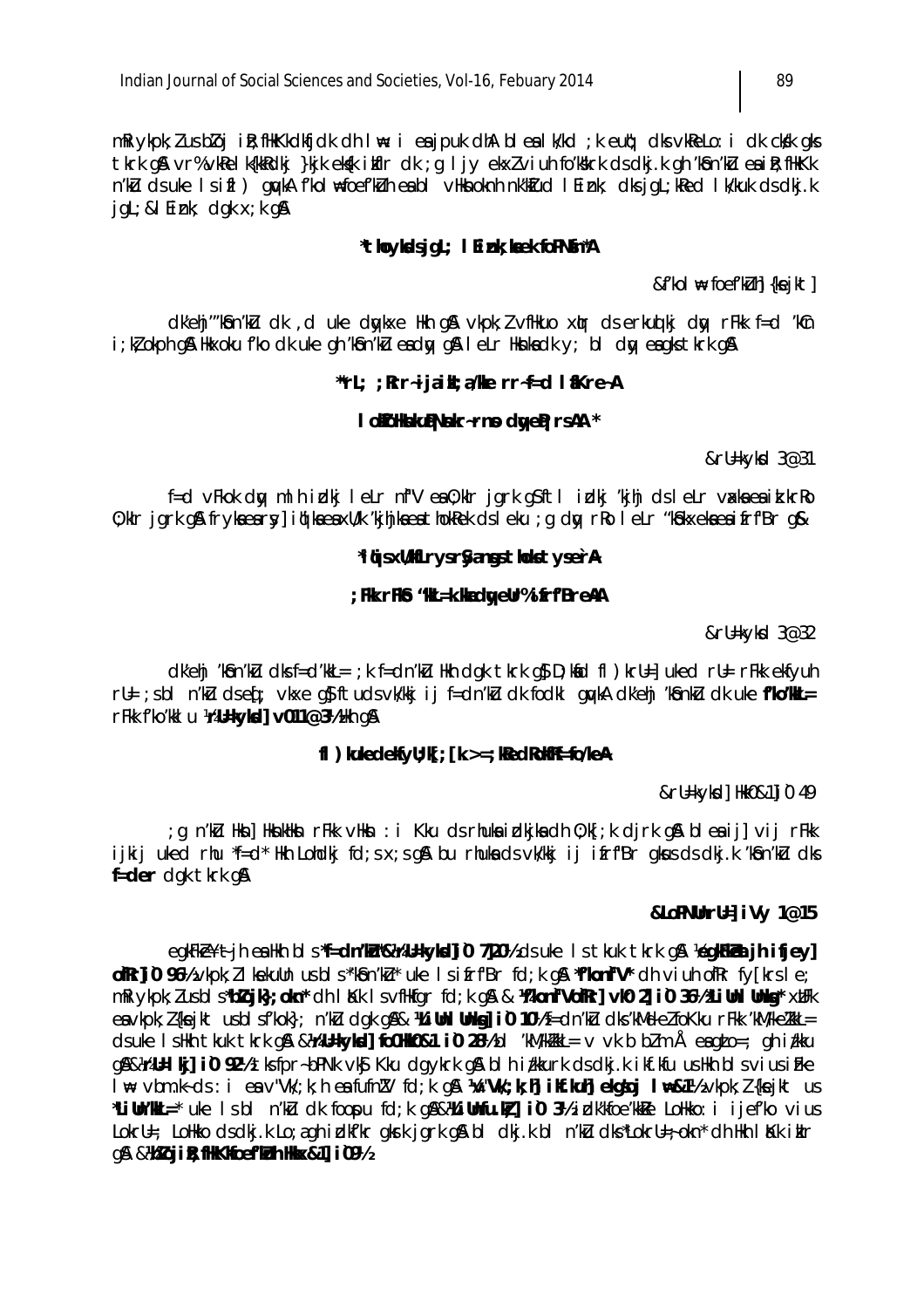'kib nk'ktud 'kibkxekadk mnHko Hkh onkads I eku vukfndky I s gh ekurs gå budk Hkh dky fu.kt ugha gks I drk gSD; kid; g Hkxoku f'ko }kjk mifn"V g& dk'ehj 'kôn'ku dsvkpk; ll kekulln usf'konf"V ea 'kô'kkL=ka dsvfollkko dk myvysk fd; k q\$ dfy; ak dsikjEllk qkusij rRookrk fk I keku; tukal snuj nake LFkkukaij pys x; s rc ykx v Kku ds v W k dkj e a Hk V d rs qq n q K h q kus y x A m I I e; Hk x oku f ko t ks Hkm y i j J hd. Buk Fk ds : i eavorfir Fkt osykskadsnt(Fktalsvikjd: .kt Ishkjx; A rc mulgkasbl jgL; e; 'kkL= dsiqu% ipkjds fy, now k f'k dks vknsk fn; kA muds vknsk Is nok lkenju us ; EcdkfnR; uked ekuli∉ dks mRillu fd; k vk\$ Kookxe dk letrigt; mlsinku di mlsbl n'ku dk ipki djusdsfy, fu;Drfd;KAf'konf"V xUFk entbl n'ku dsikntkko dk o.ku bl h : i esiklr q&

n'ku"kkL= eadk"ehj'kbon'ku dsvkpk;kadk;kxnku laki eabl idkj lsg\$%&

ol wtr & vkpk; lol wtr 'kon'ku dsifke vkpk; lds: i eaifrf'Br q& dk'ehj dsjktk vofUroekldsledkyhu HkVVdYyV budk f'k"; FkkA ftldsvk/kkj ij olokur dkle; uoha'krkCnh dk vkjEHk Lohdkj fd;k q\$

f'kol# rFkk LiUn'kkL= olqxqtr dh jpuk q& bleal#kadh lû 77 q}ftlsvk.ko]'kkDr rFkk lkEHkorhu mik; ka ea follkkftr fd; k x; k g& vkpk; l {keikt] ojnikt rFkk Hkk"dj us l \ka dh folrr 0; k[; k itrr dh g& Lilln'kkl = ij vkpk; llkVV dYyV dh Lillnl oL; ofRr] jked. B dh LillnfoofRr] mRiyos. ko dh Lillnnhfidk vks vkpk; l{kejkt dh LiUnl Unkg rFkk LiUnfu.k} ofRr ikl; q&

'kôn'kù dsfodki en vkpk; i oloxir dh vf}rh; Hkfedk q& HkVVdYyV dk'ehi ujsk vofUroekids ledkyhu FkA og , d fl ) ig "k FkA jktrjáx.kh ea, k k id a mn Air gA

#### \*vuggak; yksikukaHkVVJhdYyVkn;%)

#### vofUroeZk%dkysfl )k Hopeokrju~AA\*

&iktriax.kh 5@66

f'kol #kaij vkpk; I dYyV dr \*e/kokfguh\* uked, d vU; ofRr dk Hkh mYyfk vkrk q\$tksfd I Eiwkl f'kol \kaij fy[kh x;h ofRr q\$tksvikl; q\$ &**\bloj iR;fHKkk foe'kloofRr**\fu%lUng vkpk;loloku|r clk'ehj cls l Litekid vkok: I FkA \*f'kol \\* rFkk \*Lilln'kkL=\* dk'ehi"'kon'ku dh nf"V I svR; Ur earoiwklan

I kekullin & ik; flkKkn'ku dh ijeijk dsf}rh; mkd"V 'kfon'ku dsvkpk; ll kekulln g& bllgkusvius thoudky r Fkk j pulvka ds I Ecli/k en dilabil i ad r ugha gia cfg% | kf; ds vk/kkj j j buds dky dk fu/kkj.k fd;k x;k gia jktkud jked.B ds dky ds }kjk I kekulln dk I e; crk;k tk I drk g& jked.B vofllroekl ds I edkyhu FkA ml h dky ds HkVVdYyV Hh FkA vofUroek/dk "kkI udky 855&883 bD jakA vr% I kekuUn dk I e; Hkh uoha 'krkcnh dk iwko ; k vkBoha'krkcnh dk mRrik) lekuk tk I drk q&

d'YyV ds xq oloxotr vk\$ jked.B ds xq mRiynp FkA mRiynp us oloxotr ds Liun'kkl= xuFk dk mYy{k fd;k q& )**{'konf"V ofRr] i03½** vr% mRiynp ol qxlgr Is vol. Fkk ea Nky's qkrs qq Hkh vol. Fkk ea ol qxlgr vo'; cMs jas akson I kekulln vkg ol adm ds thoudky ds I kehl; dks ng kdj muen f'k"; vkg xq I Ecll/k dh I Hikkouk 0; Dr dh x; h q)VdKehj 'KGoTe] i025½ ysdu I kekuUn us "f'konf"V" eaviuh xq ijEijk eavius firk vkulln dksghviuk xq dgk gå ; g o ak i j Ei j k kbokk kl = ds v kpk; kd ds v o r kj dh i j Ei j k g \$

ik; flikKk n'ku dsiprid vkpk; l fufobkn : i I s I kekulln ekus tkrs q& budk, dek= xilfk \*f'konf"V\* qh ikir q& I kekulin ds firk dk uke vkulin FkkA I kekulinkpk; I us f'konf"V xtiFk ea ft I vk/kkjiHkur fl ) klir dh LFkkiuk dhi ogh ik; filkkk n'ku dsuke Is [; kfr iklr gwkA vkpk; Il kekulln ik; filkkk n'ku dsl kFk&l kFk diN vký Øen'ku dsfo}ku FkA

 $\pm$  ifilike kullnus Lillndkfjdkr Fkk fkol $\equiv$  dkm) j.k vius fdl h Hkh xllFkeaughafn $\pm$ kj fQj Hkh ,dkt yxrk q\$fd mi; Dur nkuka xulfkka dh "k\$yh rfkk fo"k; oLrq dk inkko mu ij fkk] D; kad vkpk; Il kekulln dh \*f'konf"V\* rFkk olokur dh \*Liundkfjdk\* eacar lkE; fn[krk q&; q lkE; rk qh fl) djrh q\$fd lkekuun dh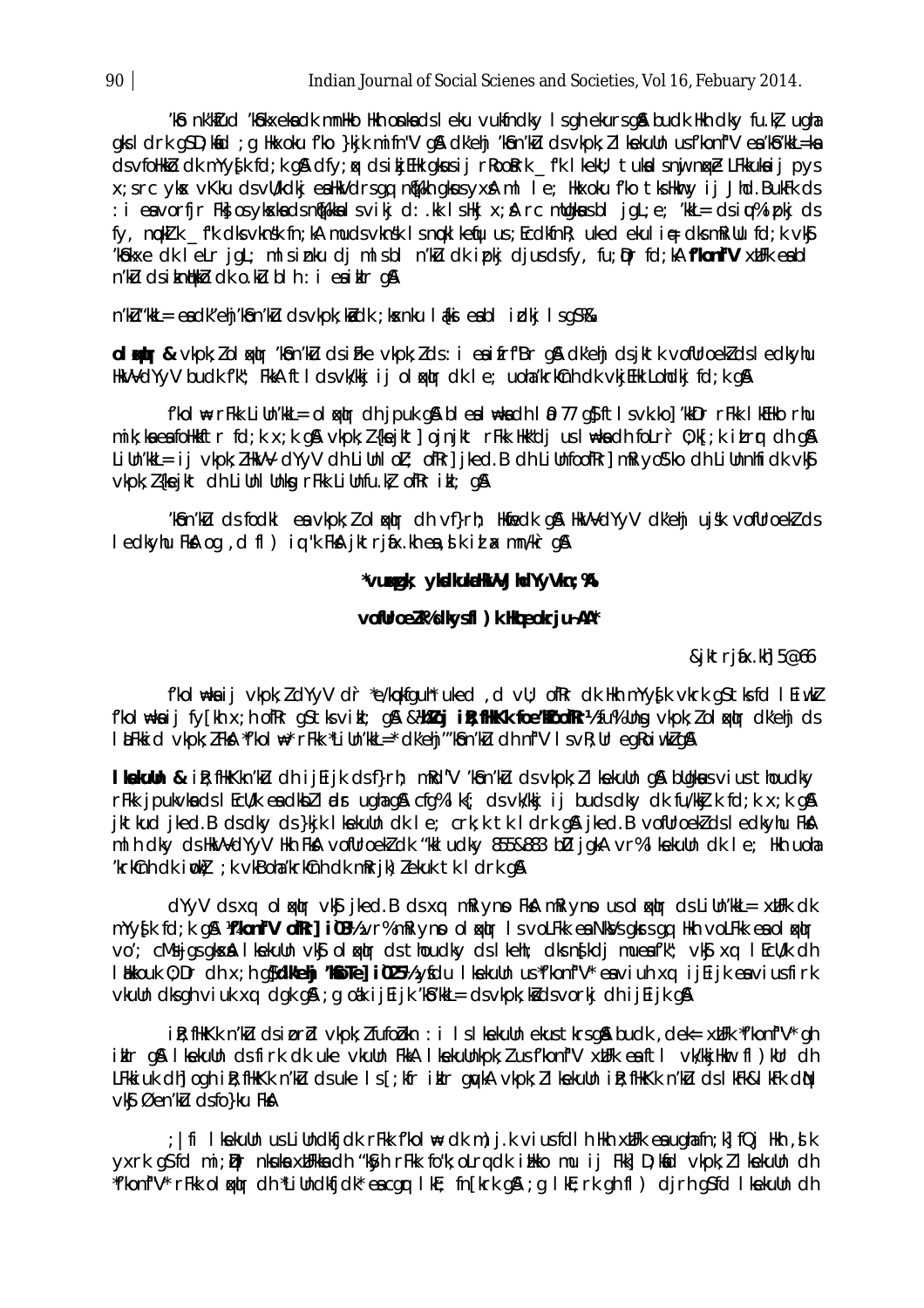\*f'konf"V\* LiUndkfjdk IsiHkkfor qblq\$ )**f'konf"V i04]112] LiUndkfjdk 1@2]i096½** D;kid LiUndkfjdk rFkk  $f'kol \neq f'konf''V^*$  I sind dh jpuk; ag A

 $dN$  fo}kuka us vkpk;  $l$  I kekulln dh vusd jpukvka dk o.k $u$  fd; k g\$; s g $k$  f'konf"V] f'konf"V okfr $d$ ] i jkf=f'kadkfoofRrA

mi; Dr I Hkh jpukvka eafkonf"V gh eg Roiwkl jpuk g & bl xtlFk usu doy d'ehj eagh cfYd d'ehj Is ckgj ds {k=kaeaHkh v}\$"'kb fl)kUr dk ipkj fd;k g& f'konf"V vuqVq NUn eafy[kk x;k xUFk g& bl ealkr I kS' ykkd gå fo"k; kud kj I kr vfgud eafy [kk x; k gå

ifkekfgud eaijn'kk Isypdj ?kVinkfn i; Dr \*f'kork\* fLFkfr dSisvk\$ D; kajgrh gSbl dk fu: i.k fd; k x; k q& nul js ea v}\$ 'kCn dh 0; kdj.k dh nf"V Is foopuk dh x; h q& rhl js ea 'kkDrka }\$oknh "kobka rFkk ikr¥ty erkug kf;;ka ds rka dk [k.Mu fd;k x;k q\$ pk\$ks vkfqud ea bl n'kū ds l EcWk ea dh tkus okyh kadkvka dk lekkku djrs ga fkok}\$ Lo: i dk rkfdd foopu fd; k x; k g\$ lkroa vkfgud dk fo"k; lHkh ikf.k; kaeavult; ir viuh f'kokReHkko dh vullkin dk jqL; vk\$ ml l siklr gkusokyh vkullnkoLFkk g\$

vkpk; I kekulln dks bi xllfk jpuk dh i j.kk rfkk bi dk Kku Lolu e a "f'ko" }kjk i kir qlpl Fkh ) "I venfi **VIO7@1061/2** rFkk I ke kulln us vius xuffk \*f'konf"V\* en Li"V fy [kk Hkh q&

#### \*f'kokokrk f'kok:HkBrkA\*

Vogh 7@105&61/2

blds vfrfjDr : nz key ds , d väk ij l fiklr ofRr fy [kh Fkh] ftldk uke ijkf=frkdkofRr q\$tks vikl; g& ftl dk mYy{k mUqkus xUFk i jkf=a"kdk fooj.k eadbl ckj fd;k g&

#### rndral kekulnikn%LofooRrka

 $&\frac{1}{4}$  if= $\frac{1}{8}$ 'kdk fooi k i 063½

egsojkulln & egsojkulln ek/ko dsi f Fks rFkk buds xq dk uke egkidk'k FkkA & Vegl Fkz et jh i 0 202 rFkk 41/2 egsojkulln; g uke buds xq }kjk fn; k x; k FkkA bl ds vfrfj Dr xkj{k budk ykd i pfyr uke FkkA

#### \*xkj{kksyksdf/k; k nf/kdn"V; k egsojkulln%

#### mlehy; Ife ifjeyellrxid; aeglfle¥t; IeAA\*

&%ogh i 01%

mllgkaus Lo; a clks noi kf.k I Eink; clk crk; k g &

#### Jh noik.k I Eink; kuq fo"VŞLekHkjuq Wkh; râ

& Yogh i 0 108 1/2

egsojkulln usik; flkKk ekxl I s gh vkReKku iklr fd; kA vius xllFk en bl dk o. ku fd; k g& egsojkulln ds vfollkko&dky ds fo"k; ea; q vuneku q\$fd budk le; I kyqoha "krkCnh bD I s i wDZ j qk qkskl D; kid d'ehj dky ijeijk ealkfgc dk\$y dk le; 1629 bD fu/kkIjr g\$vk\$ d'ehj dsoreku dk\$y ; g ekursg\$fd egsojkuUn mudsint FkA

\*egkFke¥tjh\* egsojkuUn dk ifl ) xUFk g& bl ds vfrfjDr yxHkx X;kjg xUFkkadh jpuk dh g\$ftl ea dpy eqkFkeatjh rFkk ml ij fy[kh ifjey Vhdk qh iklr qkrh q& 'k'sk xbFkka dk lødrek= ifjey ea iklr qkrk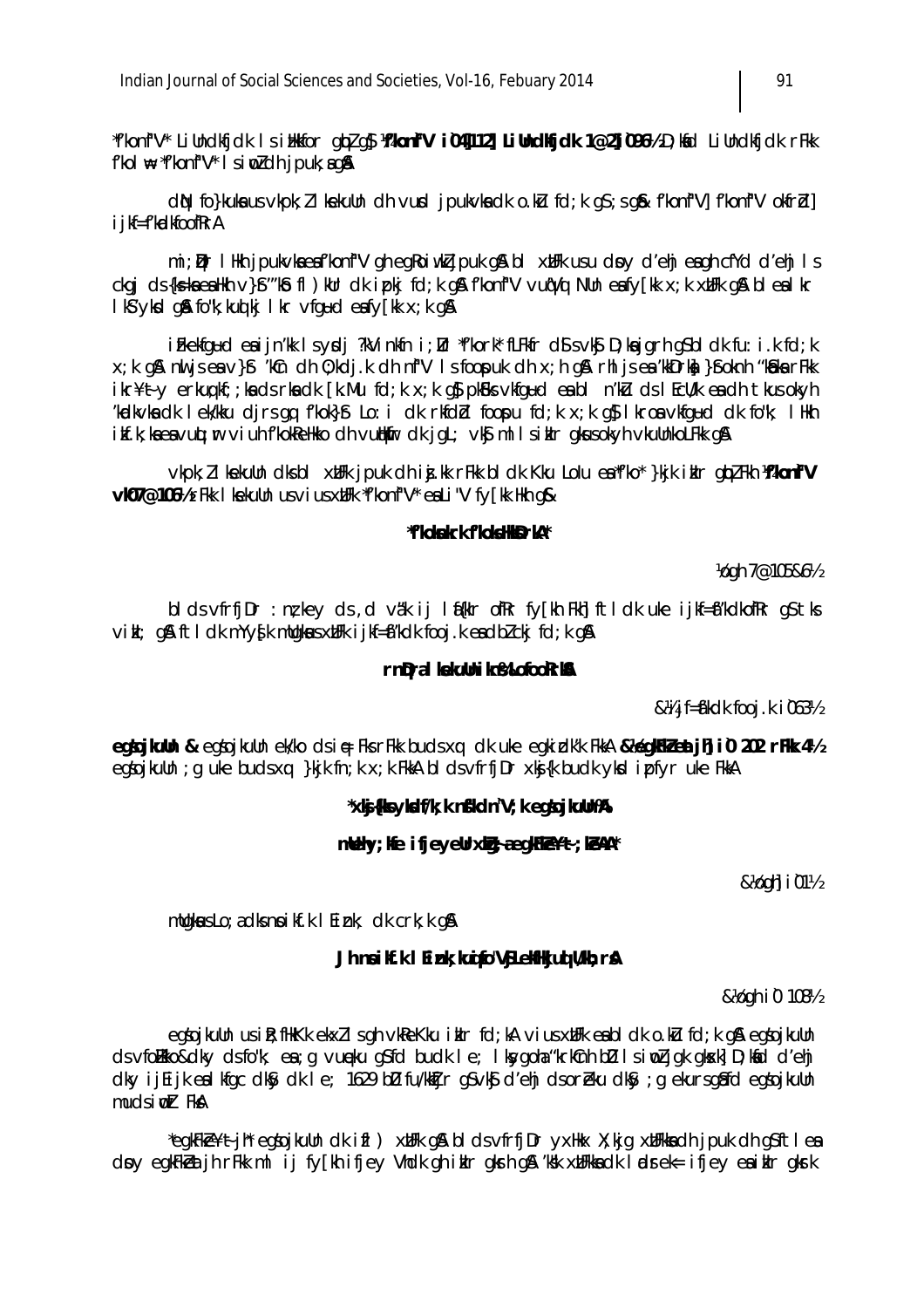g\$ vkpk; legsojkuUn us IkB ikdr xkFkkvkaeaf=dn'ku ds ifrik| fo"k; kadk foopu fd; k g\$ fl); ksxuh us Lolu ean'ku nglj mulgabl 'kôn'ku xulfk jpuk dh ia.kk nh| ftl dsifj.kkeLo: i egkfkeatjh dh jpuk dhA bu itch xkFkkvkadh ladr Nk; k rFkk Vhdk yfkd us gh dh g **& begkFlet it i 019%** bl xtFk ds ek/; e Is egsojkulln us n'ku ds ng q fo"k; dks vyddkfjd 'ksyh en itrop fd; k g & bl en miek] : id] mRifkkfn vurd vyckika dk Hkh iz kx fd; k g & & Yoghi i 0 19½ egkFkeat jh ds f=oldne rFkk dk'ehj uke Is nks I kdj. k i klr gkrs qA

mRiyno & vkpk; ImRiyno dsfirk dk uke mn; kdj rFkk i f dk uke follkekdj FkkA mRiyno vkpk; Il kekulln dsf'k"; FksA inekulln mRiy dslgikBh FksA & Krkonf"VofRr] ikjEHk] 'yksd&2½ mRiyno dk fuokl LFkku xluriqi Fkk tks Jhuxj eafLFkr q&

&Moloj iR; fHkKk] Hkkx&2] iLrkouk½

\*bloi ik: filkKkdkfjdk\* vkpk; lmRiynp dh I cl seqRoiwkl jpuk g& vflikuo xlurkpk; l dserkud kj ; g I kekulln ds Kku dk i frfcEc g&

#### & Voloj i R; fHKKk foef Kuh HKx & 1] i 021/2

g jpuk NUnkc) g\$ftlsl⊯dgkx;kg\$d′ehjds′kbn′kU lkfgR;dk;gekun.M:ivk/kkjxbFk; g\$ftldsdkj.kdk'ehj"'kon'ku vkt d'ehjearFkk d'ehj Isckgj \*i R; flkkk n'ku \*dsuke Is[; kfr i klr g& bl xUFk ij vkpk; lvfHkuo xur useg koj wkl Vhdk fy [kh q\$ft | dk uke \*foef'kuh\* q\$

bl xUFk en pkj v/; k; qnftudsuke qn& Kkukf/kdkj]fØ; kf/kdkj]vkxekf/kdkj rFkk rRokFkJ axpkf/kdkjA rko dsvockýk dsfy, dk'ehi 'kôn'ku enbloj ik; flkkk xuFk enJSB dkbl xuFk ughag& bl xuFk dh 'kŷh rkfdbl 'KSyh gSrFkk bldh Hkk"kk Li"V vk\$rF;iwk2g\$viusblxMFk ij Lo;amRiynpusHkh,d Vhdk fy[kh gSftldk mYysk Lo; a mugkus fd; k q\$ I kFk qh vkpk; Z vfHuoxtr & hbZojiR; fHKKKoef'Kuh Hkx&1]i03 1/2 rFkk {kejkt & hillnfu. k li 0 46½ us Hkh fd; k q & mRiynpus f'konf"V ij Hkh of Rr fy [kh q \$ tks vi wkl: i eamiyC/k q & blds vfrfjDr f'kolrkt=kovh uke Isdfr mRiyno dsnk'klud gkusdslkFk&lkFk dk0; ifrHkk dkHkh ifjp; djkrh qA

vkpk; ImRiynp dsle; dsl EcWk eadkbil Vhd tkudkjh rksiklr ughagSyfdu ; g I kekulln dsf'k"; Fksblfy, budsle; fu/kkj.keafo/kkk ck/kk ughag&vr%lkekuUndsvklikldsle; dk gh bUgaLohdkj fd;k tkrk g&

vkok; Lyfe.k xtr & vkpk; Lyfe.kxtr vkpk; Lyflikuoxtr ds xq rFkk f=dn'ku vkj Øen'ku ds i frf'Br fo}ku FkA & Maloji R; fHKK Kroef'KulmofRr Hkx & 2|i01½ y{e.kxtr vkpk; ImRiyn p dsi∉ FkA viusfirk Is Kku iklr djus ds dkj .k muds f'k"; Hkh FkA

 $b$ lojik; flkKkfoekf'kluh xdlFk ea, d LFkku ij bllga Jh'kkl= dk jpf; rk crk; k x; k g $\alpha$ 

#### JhWL=dn?WVry{e.kxtriknlR;kinf'ktf'kok};okn-A

&MoDi DfoOfoO]i 0 406½

bl l s; q vueku yxrk q sbudh dkbl j puk vo'; j q h q kxh A

vkpk; ZvfHkuo x(r dsle; 950 ls975 bD dsvklikl ghbudk le; fu/kkTjr gkrk g& vkpk; ZvfHkuo xim dk xq qkusdsdkj.k dk'ehj 'kon'ku dsbfrgkl eavkpk; lyfe.kxim dksfo'kik i fr"Bk i klr q&

vkpk; ZvfHkuo xkm & vfHkuo xkm ujflgg xkm dsi ne Fksm Fkk y{e.k xkm vfHkuo xkm dsi R; fHkKk'kkL= dsxq FKA & VrU=kykoll vK01@30½ vfHkuo x(tr dk le; 950 bD ls 975 bD ds chp ekuk x; k q& vfHkuox(tr , d kb; kxh Fks vkt Hkh mllga dk'ehj 'kbn'ku dk JSB vf/kdkjh vkpk; I ekuk tkrk q& vkpk; I mRivno dh bloj

92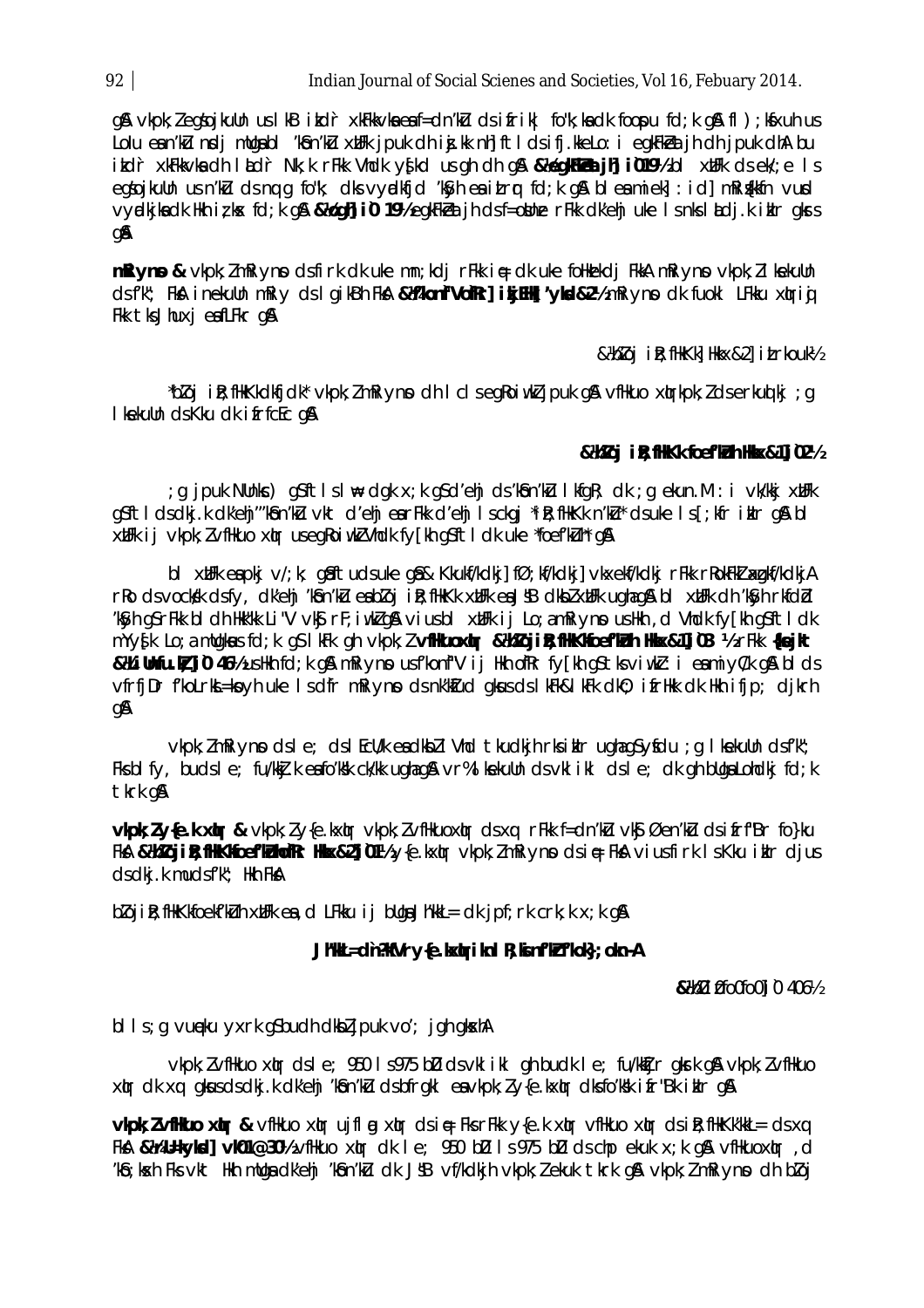ik; flikKkdkfjdk i j vflikuo xim dh foefkuh Vhdk I oU'B Vhdk q\$tksbl xilFk ds rkokocksku dk vR; Ur I k/ku g\$ blds vfrfjDr dk'ehj 'kfon'kLu ds lk/kukRed {k= earl=kykd vk\$ ijkf=f'kadk fooj.k ; s nks xtlFk vR; Ur egkoi wkł g**a** 

vfilkuoxir us bi ds vfrfjDr vil; dbl xilfkka dh likh jpuk dh q\$t\$ & ijekFkl kj] ckskipfndk] ijekFkbpklvkfnA dkevcí) okykadsfy, rksmllgkusrll=klkjxllFkdhjpukdhtksrll=kykdxllFkdkxl : i eal afkir fooru a&

vfilkuo xim dk0; ifrikk Islkh I Ei Uu Fka mudslkh vius xq ds I eku nk'ktud xhr feyrs q & t \$ & Øelrks=] Hkfjolrks=kfnA /ofu vkfj jl IslEcfl/kr dk0; ijd xtlFk /oll; kykkdykpu Vhdk ifl ) g\$

vkpk; I vfilkuo xim ds vurd xim Fks ftuls milgkus caefo | k] } \$k}\$ 'k\$n'kU] f=dn'kU] }\$k}\$rl=] /ofu'kkL=] 0; kdj.k'kkL=rFkk ukV; 'kkL=kfn fo"k; kadh f'k{kk xg.k dh ftudk ukEukmYy{k bl idkj lsq&

- 1. ujflg xbr&; svkpk; lvfHkuo xbr dsfirk FkA bulsmUqkaus0; kdj. k'kkL= dhf'k{kk xq. k dhA
- 2. Harjktru; & ; s }foknh 'k b | Eink; ds xq Fk a bul s 'k bn'ku dh f'k {k ikir dh A
- 3- y{e.k xtr& bul sbUqkausik; fHkKkn'ku] f=dn'ku vkj Øen'ku dh f'k{kk iklr dhA
- 4- **olieulfk&** bligkaus vfilkuo xtr dks }\$k}\$ dh f'k{kk nhA
- 5- blhight& ; s/ofu'kkl= clsfo}ku FkA bul s/ofu 'kkl= clh f'k{kk xg.k clhA
- 6- HAVVrKG& bul svfHkuo x(r usukV; 'kkL= dh f'k{kk yhA
- 7- Heirjkt& ; scgefo | k ds Kkrk FkA bul scgefo | k dk Kku iklr fd; kA

dYyV & vkpk; ldYyV vius le; dsfo}ku vkpk; lFkA budh x.kuk vkpk; lvfHkuo xlm usØen'ku dsvkpk; ki each g & & VrU=kykd& i 0 208&212½Li Undkfjdk eamuds Øe'kk [kk ds vkpk; ] gkus dk mYys k i klr gkrk g &

vkpk; I dYyV }kikifpr dkbllkr ughafeyrk| ftllsbudsle; dk fu/kkj.k fd; k tk I dA vkpk; I HkVV dYyV ol politic dsf'k"; FkA blfy, bligamudk I edkyhu ekuk tk I drk gA & histrjiax. Hk&5@661/2 vkpk; Z dYyV ifrHkk'kkyh rFkk /kkfed fo}ku Fka vkpk; / vfHkuo xtr usbuds}kjk dy fl ) kUr ea ; kxnku dk mYy{k 

Lillndkfjdk f'kol weka ij fy $\lceil k \rceil$ kh x; h jpuk q& vkpk; l ol golgr rFkk dYyV ik; {k rFkk vik; {k : i l s bl I s I Ecfl/kr q&

{lejkt & vkpk; I {kejkt vflkuo x(r dsf'k"; kaeaiFke FkA; g ckr Lo; a vflkuo x(r usrU=kykd eaviusf'k"; ka dh Ipph nrsle; fy [kk q **8 & Yrl Ekykd&i0 37&67½** v U; vkpk; kš us Hkh miy C/k iek. kka Is b I ckr dh i q"V dh g& vfilkuo xur us ru=kykd eackj&ckj {ke 'kCn dk izkx fd;k gStksfd vkpk; Z{kejkt dk gh ckkk djkrk gS foll h vU; dk ughå Lo; a {ke jkt Hkh iR; fHKKkgin; vius xUFk eavius dks {ke 'kCn IsmfYyf[kr djrs g \$

#### 14 R; fHKklgin; & 11/2

vius xq vkpk; I vfilkuo x(r dk ftligkus rl=] dki); 'kkl= rFkk 'kisn'ku i j xllFk fy [kk] mlighadk vu(j j.k vkpk; I {kejkt ushkh fd; kA bllgkausvfhkuo x(m dsykpu ij m|kr Vhdk fy [khA f'kol \kajj f'kol \foef'kIn xUFk dh jpuk dh tk vkxfed /kkjk dh eqkojwk dfr dgh tkrh g& bl ds vfrfjDr LiUn'kkL= ij LiUnfu.kt rFkk Liunlunkg uke of Rr fy [kh tks fd muds Loru= i frhkk dk i fjp; nrk gs r Fkk 'kb 'kkL= dh Liun 'kk [kk i j vfilkuo xim ds nf"Vdksk dks fodfir djus dk i vik Js nrk q& f=d'kkl= dh i jEi jk ea f'kol \ foef'kuh dk eg Roiwk LFkku g &

vkpk; l{kejkt usLoPNUnrU=1 ustU= rFkk foKkuHkjo ij m|kr ofRr fy[kh q& ustU= ij fy[kh m|kr Vhdk 'kon'ku dsØe fl) kur dk fo'kk : i I sifriknu djrk ga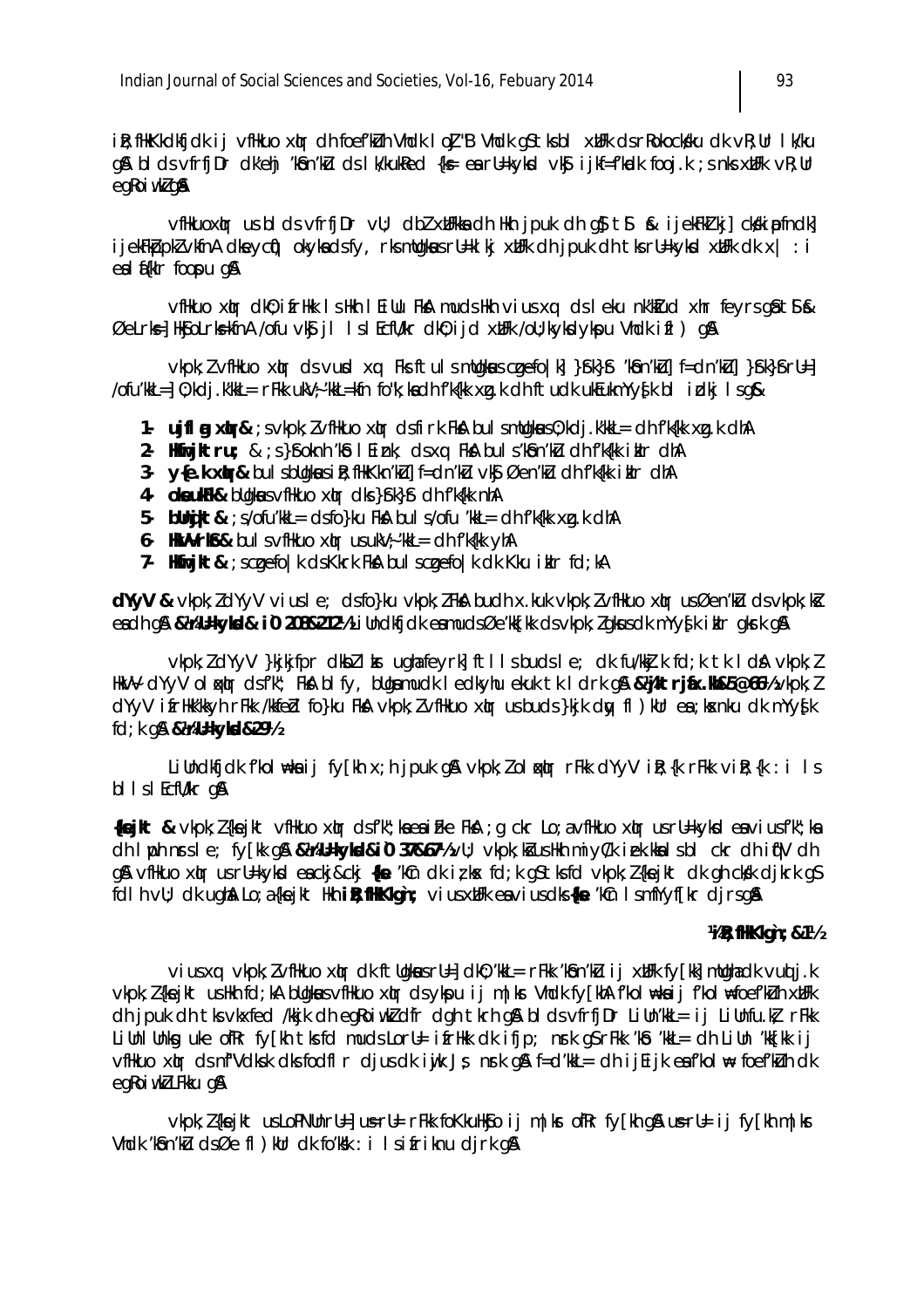vkpk; I {keikt vius dky ds idk.M rFkk ifrfBr fo}ku Fk; ftl dh if"V muds }kik jfpr xUFkk; ofRr; ka vkfn dh xošk.kk Isqkrh qå ijkipfkdk| ilt; flkKkqn; e~vkj Hkjokupdj.k L=ks vkfn {kejkt dsekfyd **XUFK Q&** 

ojnikt & vkpk; lojnikt vkpk; l{kejkt dsf'k"; Fk; ftlusd'ehj tkdj vius xq {kejkt dseq[k lsf'kol#ka dk Jo.k fd; k FkkA ojnjkt dsfirk e/kikt vkpk; l vfHkuo x tr dsf'k"; FkA

### &kkol wolfrd] mil aki½

vkpk; lojnjkt ds firk e/kjkt us vius xbFk xq ukFkijke/kZ & 1 xq ukFkijke/kZ 'yksd 38&40 mn/kir dkehj 'kon'ku vko dkek; uhj hkoliyky tkkhj hkedk i 0 35½ ea fy [kk q s fd \*\*e aviuh vk; q ds pko g kr joa o "kl ea vfilkuo xur ds xu pj.kka ea f'k'; ilkko ls x; k vk\$ pkj o"kk}rd vkpk; l vfilkuo xur ds i knineka ea cBdj eûus 'Kôn'Ku dk v}frker ikir fd;k Fkka bi idki vfilkuo xir rFkk {kejkt dsie;kujki ojnjkt dk dky X;kjgoha bD 'krkCnh ds vkl ikl ekuuk rdlar q& f'kol\ okfrd ds i @ e/kd mu dkSy us bllga l ksygoha bLoh 'krkCnh ds fud $V$  crk;  $k$  g $\lambda$ 

#### &\\\ol \\ol\text{valid itr\ouk i0 4] oinjktdr\\squid{1}

vkpk;ZHKLdj&vkpk;ZHkLdjdhx.kuk LiUn'kk[kk dsvkpk;kieadhtkrhq&vkpk;ZHkkLdjdksxq ijEijkea Iffefyr fd; k tkrk an ykpk; I Jhd. B buds xa Fkn & Mkol #foef' kuh& 1@8½ ykpk; I HkkLdi dk I e; uoha 'krkCnh dsfudV ekuk tkrk g&

 $\emptyset$ e&fl) $\emptyset$ lr dsvkpk; kjealkh Hkkldj dh x.kuk dh tkrh q& Hkkldjkpk; lusfkol  $\ast$  ij ifl) okfrdd dh jpuk dh ftl ds dkj.k fo'k'sk ifl f) dks iklr qq A

HMdid.B & 'kôkpk; kšea HkkLdjd.B dk Hkh uke mYyskuh; q& budh x.kuk mRrjorhlvkpk; kšea dh tkrh q& bligkaus u jikk redkSy dks viuk xq crk; k g&

#### \*dl&yujk&rekt; 'p fo | kinskekl k | A\*

&ിkkLdjh½

vkpk; l HkkLdjd.B dk le; l = qoha 'krh bD ds mRrjk/kl ea qksk], l h l EHkkouk q\$ HkkLdjd.B dh bľojik; filkKk foefkuh ij fo}krkiwklofkr ikir gkrh g}tkslikkLdjh dsuke Istkrh g&; g ofkr vfilkuo x(ur dh foef'kuh Vhdk dks I e>us eami ; kxh q&

I ligc dliğ "Arkullin ultirk" 2& "kökpk; ki dhij Eijk eabudk fof" k"V LFkku q& bllgkus: n; keyrl= ds Hkokuhukel ql z ds vk/kkj i j nohukefo ykl dh j puk dh FkhA budh 'k\$yh dFkkRed 'k\$yh q\$ bl xtlFk ea 16 | xl q\$ | xl dk uke HkfDr qStSS& iFkekHkfDr vkfnA bl xWFk dk vkjEHkd dSyk'k i ordslighj n'; I svkjEHk gkrk g& bldsi'pkrbligkus d'Yio{k uke nk'klud xllFk dh jpuk dh] ftleaviuh vol.Fkk pk\$ig o"kl crk;hA bl idkj budk le; I kygola 'krkînh vuelfur g**î & kohulefoyki i Hiedik'** I kfgc di Sy ds vij; xij Fk f'kofl ) ultir i f'ko'kfDrfoyki i punelfylrol "klfjdklro vkfn mudslokkeidk'k dslQik dh xhrkked vflk0; fDr q&

I kfgcdkSy us viuh ekrk dk uke cii) rFkk firk dk Jhd".k dkSy vius xulFk eacrk; k g&

## Jhd". Whe i j kub firfol Ho%Jhd". kdl Sy% I q A

#### I KgcdKyel w ; ap tuuh cu) icu) I rhAA

& Maphukefo ykl | uoeh HkfDr | i0 1841/2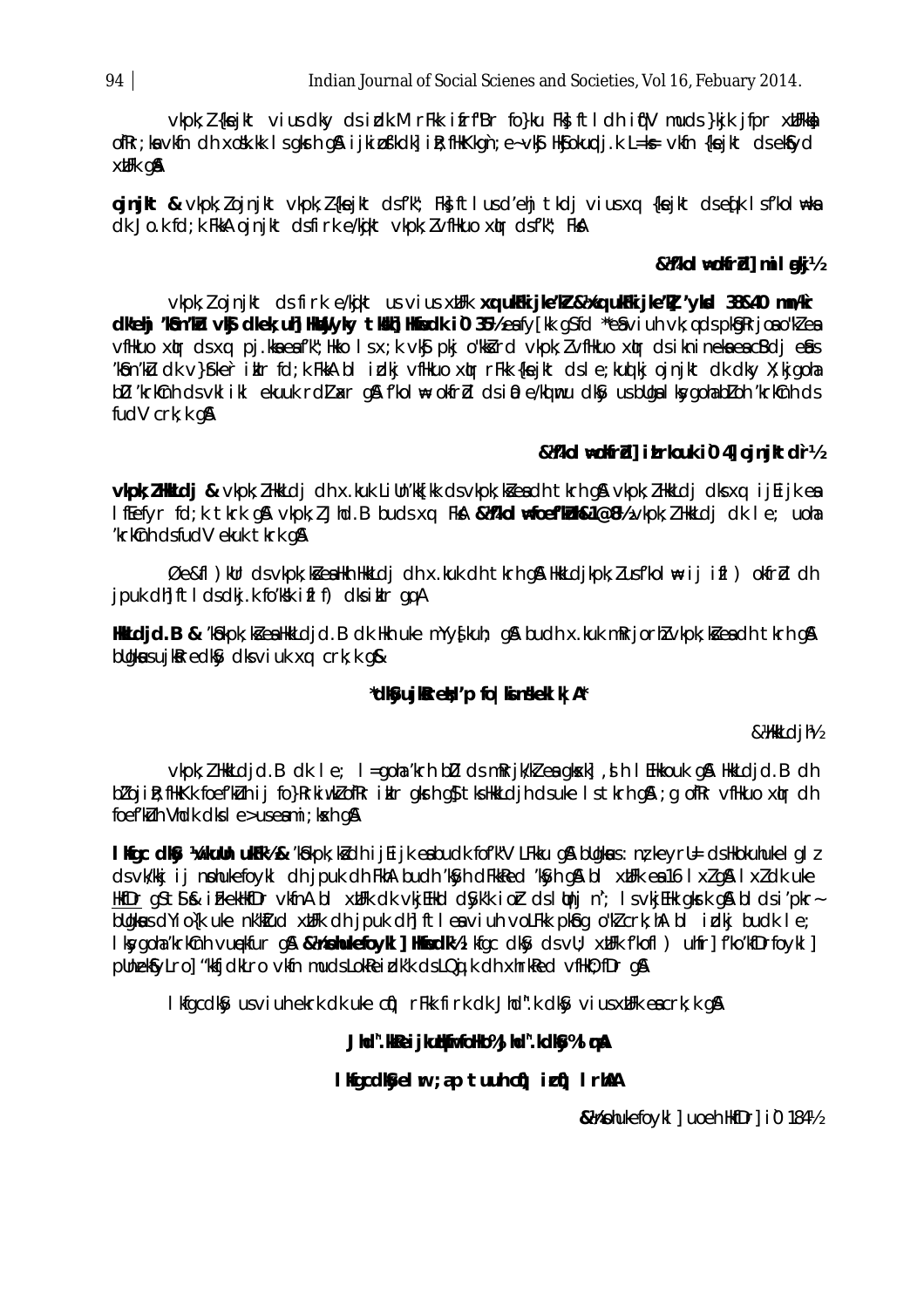vkpk; Z t; jFk & vkpk; Z t; jFk Øen'ku ds vkpk; kš ea eqRoiwkZ LFkku j[krs q& & VrU=kyksI foosd] i0 4341/2 rll=kykd dsdN vkfqudkaij muds}kik fy[kh x; h ofRr Øe fl ) kllr dsbfrakl dksifrf'Br djrh q& l kFk qh I khadfrd rFkk nk'ktud fu; ekadk Hkh ifriknu dirh g&

vkpk; I t; jFk dk le; X; kjgoharFkk ckjgohabLoh 'krkCnh dse/; ekuk tkrk g& vkpk; I t; jFk us : d dh jpuk vyrdkjl ol; ij foef kun Vhdk fy [khA vkpk;  $l$ : d eM-[k I s i no Z ds FkA eM-[k us vkpk;  $l$ t; ifk dk le; 1150 bD "krh ds iwlfu/kktir fd; k a&

#### & Whd. Bpfjr] 25] 301/2

bugkus 'kb'kkl= rFkk vkxe'kkl= dh f'k{kk dY; k.k uked fo}ku Isiklr dh Fkh rFkk ehekl k vk\$ 0; kdj.k dh f'kfkk 'kjik/kj Isiklr fd;kA & WrU=kykkd foosd] i 0 310½ rU=kykkd i j fy [kh x;h food uke Vhdk vkpk; ] t; jFk dh J'SB jpuk qSftlls Kkr qkrk qSfd og , d ifrHkk'kkyh fo}ku FkA bUqkwsf=ij&fl) kUr ij Hkh xWFk fy[kk q & b] ds vfrfj $Dr$  L=k $r$  uked, d dfr Hkh buds }kjk jf $pr$  q & b] ds d  $N$  'ykd vkpk;  $l$  f'kokj $k$ ; k; us viuh jpuk foKkulksjo esmn Ar fd; sg&

bi idki 80tabloh "krkinh isydi ru=kykd dsifl) Vhdkdki vkpk;lt; Fk dsie; rd vFkkr-130ha 'krkînh ds vkjelik rd dk'ehj 'kon'ku dk i'"ka uh; fodkl quyka bi ds ckn dk'ehj 'kon'ku i jekosyd xulfk k Vhdk fy [kusokykadh deh fn [kusyxhA ft I I sbl dsfodkl dh xfr elln i M+x; h], d k vudko gkrk g \$;

f(Wird.B & dk'ehi 'kôn'kù dh fodkl ijEijk ea,d shkh vkpk;d qu qâftlqafdlh xu ijEijk eaughaj[kk x;k g& bueal oi Fke vkpk; 1f(Kird.B dk uke vkrk g&

dk'ehj 'kôn'kù dh fodkl /kkjk ij vkpk; lt; jFk dsckn, d fojke lk irhr gkusyxrk q\$yfdu bl fodkl dh /kkjk dksf{kfrd.B us: dusughafn; k vk\$ blsvkxsc<k; kA f{kfrd.B usNViV jpuk; a dh} ftldk mYy{k fl f) ikn eafeyrk q&

vkpk; I f{kfrd.B us eqku; idk'k uked xuFk dh jpuk dh tks d'ehjh vilkak llkk"kk ea fyf[kr q& &Veglu; idkk] i0 47&48½; g xUFk dk'ehj 'kon'ku dslk/kukRed; kx IslEcfU/kr g& bldsvfrfjDr f{kfrd.B us Lrks-ekyk dks viuh jpuk crk; h q\$ & look j0 47&48½ bl uke dh nks q Lrfyffkr ik. Mfyfi; ka Hk. Mkj VKSI: V FILDI DULVIV: W Ki w K e ami VC/k Q & & MSS NO.E 568 & 569 of 1884-86 BORI POONA) bl s: q fl) gkrk g\$fd Lrks=ekyk f{kfrd.B dh gh jpuk g&

 $dSyl$  we ealth f{kfrd. B dk mYy $\sqrt{s}$ k vk; k q & &  $\sqrt{k}$ qku; idkk $\frac{d}{d}$  i 0 60½ d $S/I$  we lkyq v/; k; ka ea follkDr g} ftliga Lojdyk dgrs g**} "bfr ewl #skg'kM'kLojdykA**\* bueady fl ) klirkadk o.kū fd; k x; k g& budh **U; ki** uke dh pk $\delta$ kh jpuk Hkh if $\delta$ ) q $\delta$ 

 $v$ kpk; Zf'kokik'; k; &  $v$ kpk; Zf'kokik'; k; | bJ kiw2l=goha'krk $cnh$  ds $vkph$ ; Zg& bl le; rd Øe&fl)kulr dk er viusmilaxi : i eaigth padk FkkA f'kokik'; k; Øen'Ku dsysted ugha Fkk ysidu fo Kkullksjo ij of Rr fy [kdj bligkus Øe&er dh 0; k[; k djus ea dkbl vodk'k ugha NkMkA; g foofRr mligkus ml le; ds jktk l dkthou ds dky ¼754&1762 bD½ eafy [kkA fo Kku Hkjo dsmil mkj eaftl dk mYy fk Hkh q\$&

## \*I likthoukilk/kusi{kir dkehie.Myau'irka

#### **VXeflu%kRoafoKkukn- krl xg%l Ke%AA**

&MoKkuHkjo]milmkj½

vkpk; If'koksik/; k; dk f'ko uke Fkk rFkk mik/; k; mudh tkfr FkhA

\*ulfuk f'lofrxíi.ldl6'ldxls=tlR; kild; k; ---A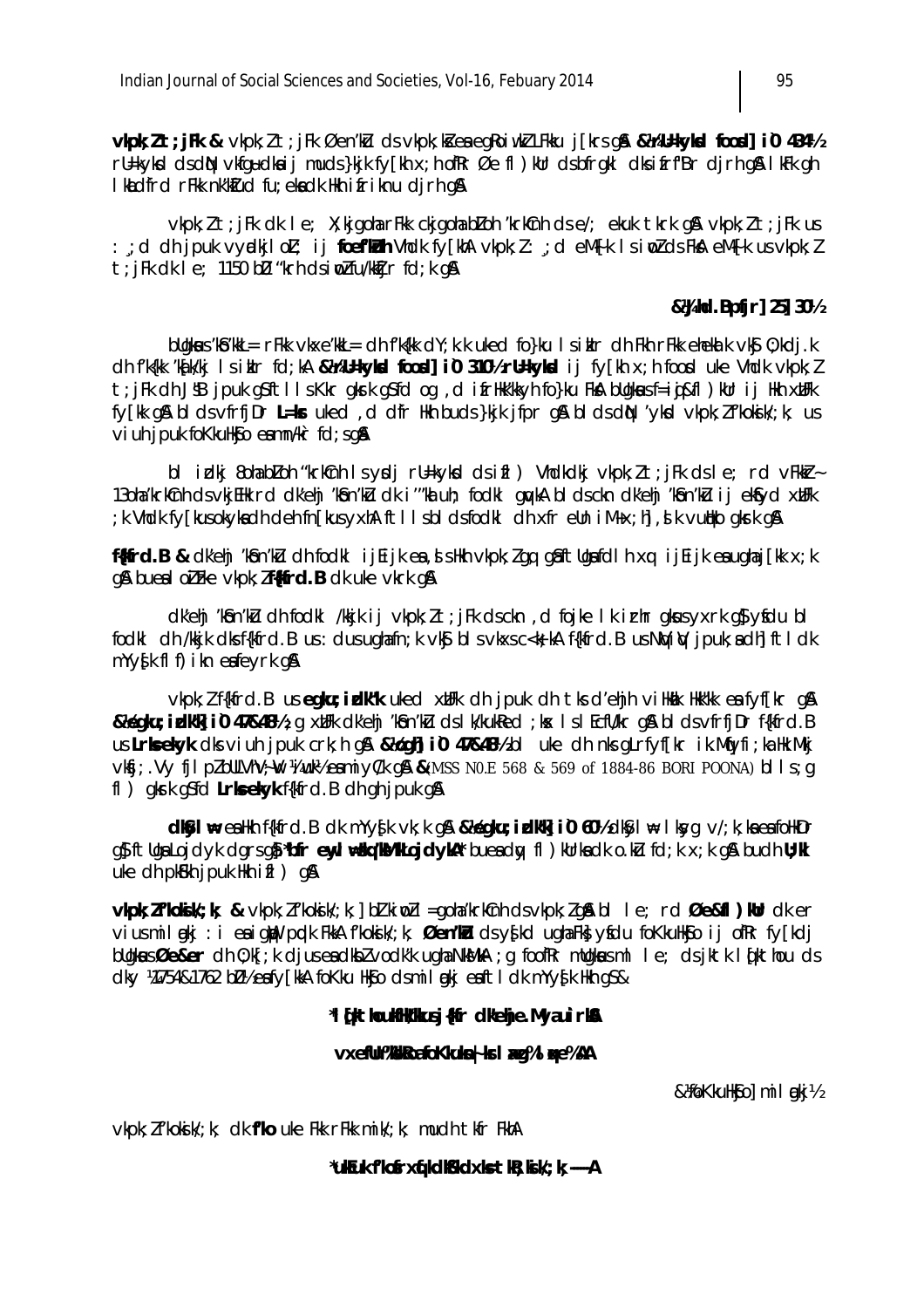# &MoKkuHGo footRr]i01431/2

vkpk;Zf'kokik';k; IsinoZ,clvk\$j'kbn'k'u clsfo}ku gq Fk}ftuclk uke y{ehjke g&bllgkwusi**jkf=frkclk**<br>ij lik{klrfoofRrfy[kh FkhA viuk le; linn-1732 crk;k g&

& 'A j K=&'kd KoofRr] Hiedk] i 0&91/2

\*\*\*\*\*\*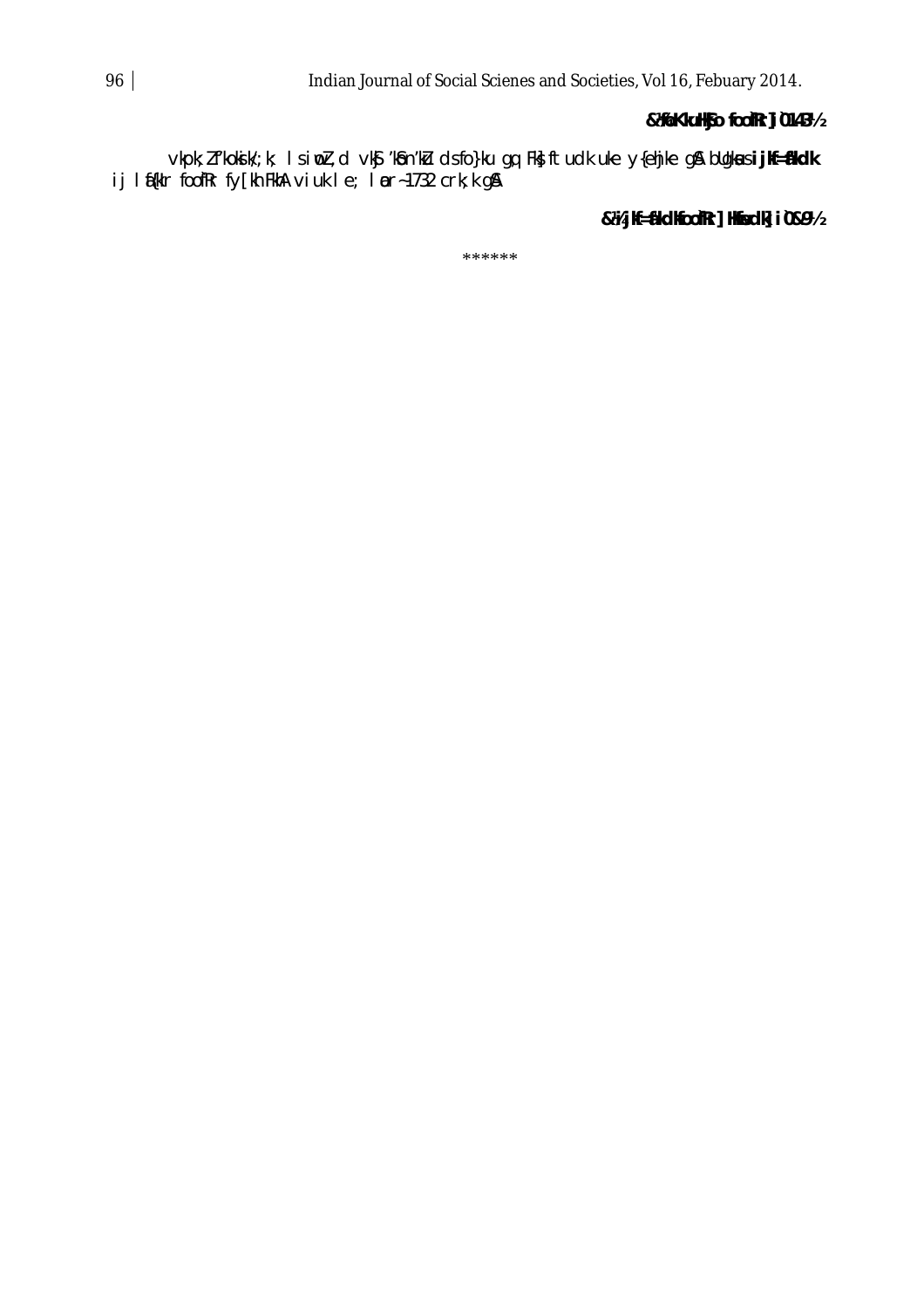# Hkjrh; jktuhr eallemyndj.k dh mlkjrh i pfRr;k

I Urkk deki feJ\* MKOV vkio iho fl a\*

osondj.k dsbl nký eanfu;k eacMk mFky&ifky qksjqk q& fxMMWl usdqk q\$fd Bvkt Ikekftd] vkfFkd] jktufrd I EcU/k , s gf tks jk"Vh; I hekvka dks ykikdj nskka ds chp dh n'kkvka vkfj HkkX; dks fu/kktjr djrs g&b niju; k dh bl c<Fh biplvkRe fullkjrk dks gh osondj.k dgk tk l drk g& thou ds fofo/k {ks=kaea I Eiwklnfu; k dsgLr{ki dksvkt lgt gh Lohdkj fd; k tk ldrk g& vkt i yih nfu; k osohdj. k dschp th jgh g& osohdj.k I edkyhu niju;k dh I Ppkblg&

HkBee. Myhdi.k dks vaxsthea Xykcykbtsku dars gå tks fd vaxsth HkKKk ds 'kCn "Xykc" I s cuh g\$ ftldk vFklgS& xky vFkok iFohA Xykc dk fo'kkk.k Xykcy gkrk g& bldk vFklgS& iwjsfo'o dkslekfgr djus okykA Xykc Iscuh gbū fØ;k dks IKK ds:i eaifjofrr djusij blifØ;k dks 0;Dr djusokyk 'kCn Xykcykbtsku gilftldk vFklgs& iwisfo'o dkslekfgr djusokyhifØ;kA

oKkfudkadh nf"V eaoSohdj.k dh ifØ;k jk"V&jkT; dsvkxsle; vk\$ nijh dk ladipu mRillu djrh g& osohdj.k dk mnkjhdj.k vký futhdj.k I svfHkUu I EcU/k g& bl s I pouk rduhdh, oa tíb&iký káxdh eagks jas Økirdkih ifjorluka I senn fevrh as blea ifr; kfxrkl n{krkl couri mRikndrk, oa ikslkxhdi, k riddh ds ek'e Isixfr dh I EHkkouk g& blesofod vllrl Ec) rk dk rhondi.k vkn ksyukar Fkk fe J.k Isifjiwk fo'o dh nyhy] I EcU/k vk\$ I Eid] fpjLFkkbl kkdfrd vUr%Ø; kvkavk\$ fofue; ij cy fn; k tkrk g&

eq: : i ea Hka&e.Myhdj.k ds rhu vk;ke n{ka tk Idrs g\$& 1 vkfFkd 2 jktuhfrd vk\$ 3 } I kelift d&I kladfrdA bles I olien[k q\$& vkiFkb] vk; keA bls okf.kT; | fuosk] mRiknu vkj inth&i pkg ds I mHkkl eanfkuk gkokka Hkoke. Myhdj. k dk vkfFkd vk; ke fufpr gh, dk vkHkkl djrk g\$fd ; g fodfl r o fodkl 'khy nskkadslekurkenyd lEcWk ij vWkkfjr g}yfdu fo'o dh vHkurinoZ vkfFkd vlekurk dksn{krsgq ; g Wk; uch dsbl m)j.k Islger gkusdksck/; gkrsg\$fd 'Hkoke.Myhdj.k]cgqik"Vh; ifØ;k u gkdj,d iHkqo'kkyh dnaz dk ?kVd cu tkus dk uke g&\* Xykcy inthokn vFkuhfr ea vkokjk inth fu.kk, d dh Hkiedk vnk dj jgh g\$ ftleae[; : i Iscgik"Vh; dafu;kadh rmh ckyrh g& Hk&e.Myhdj.keajk"Vh;&vrjk"Vh; jktuhfr dksHkh eq; : i Is Xykcy vFkUnfr illkkfor djus yxh q& jkT; dk LFkku cktkj dh 'kfDr;ka yus yxh q& qe HkBee. Myhdj.k dk ifj.kke jkT; dh rkdr ds{k; ds: i eaHkh nsk l drs g&

jkT; dk illkkneMy efyu iMusyxk q\$ qkf'k;sij iMsykxkadsifr jkT; dh I qkullkfir o I onukij laty dsckny emikigs an yetich tisle) o ktDr klyh nsk end Vihuk dsn koku vorknadslak k dh xbl vi monu'khyrk vkj Hkijr dsmMhlk jkT; dsdfyx eavkfnokfl;kaij <k, x, tYe eadkblxqkkRed vrj ugha fn[kkbliMrk g& Hk&e.Myhdj.k usleposfo'o eagkf'k; kdj.k dksifjr, oaikRlkfgr fd;k g& jkT; ks dksfu; f=r diusokyh turk dh 'kfDr ii caik"Vh; difu: ka vk\$ ml ds leFkd vk\th dk vik: {k ikko Li"V fn [kkb] iMrk q\$ Hkysqh osfdlh Hkh nsk dk jktuhfrd urko qks; k fQj fdlh Hkh nsk dk le) vkfFkd fodkl A

#### 'Msk Nk=1 MMO il0 e0 vk0 v0 fo0 fo0 QStkckn TKI, V iKQJ j ,oav/;{k jktuhir foKku foHkx] I r ryl mkl Lukrclkerj egkio | ky;] clknhig] l (rkuig

Hk&e.Myhdj.k dslkekftd, oalkLdfrd iHkkokadh vfHk0;fDr lepsfo'o eage nks: ikaeansk ldrs g& fodfl r o fodkl 'khy nkukagh nskkadk , d cMk oximilkkDrkokn dsvkd"kik ealkfer g& likkGrdrkokn dh vákh nkM+eaeut; ek= , d vkfFkd eut; vkg vrir milkkDrk ek= cudj jq x; k q& thou eal kFkdrk dsitu ij I Qyrk dh [kkʃkyh pdkpkʃk gkoh gʃA ifjokj vkʃ lekt Is/khj&/khjsnij tkrstMfoghu 0;fDr dh ekufl d cpluh o fprkxtrk dk of od vkye ; g glid vkt ruko fo'o dk rhl jk I cl scMh pukfrh cidi milkik gli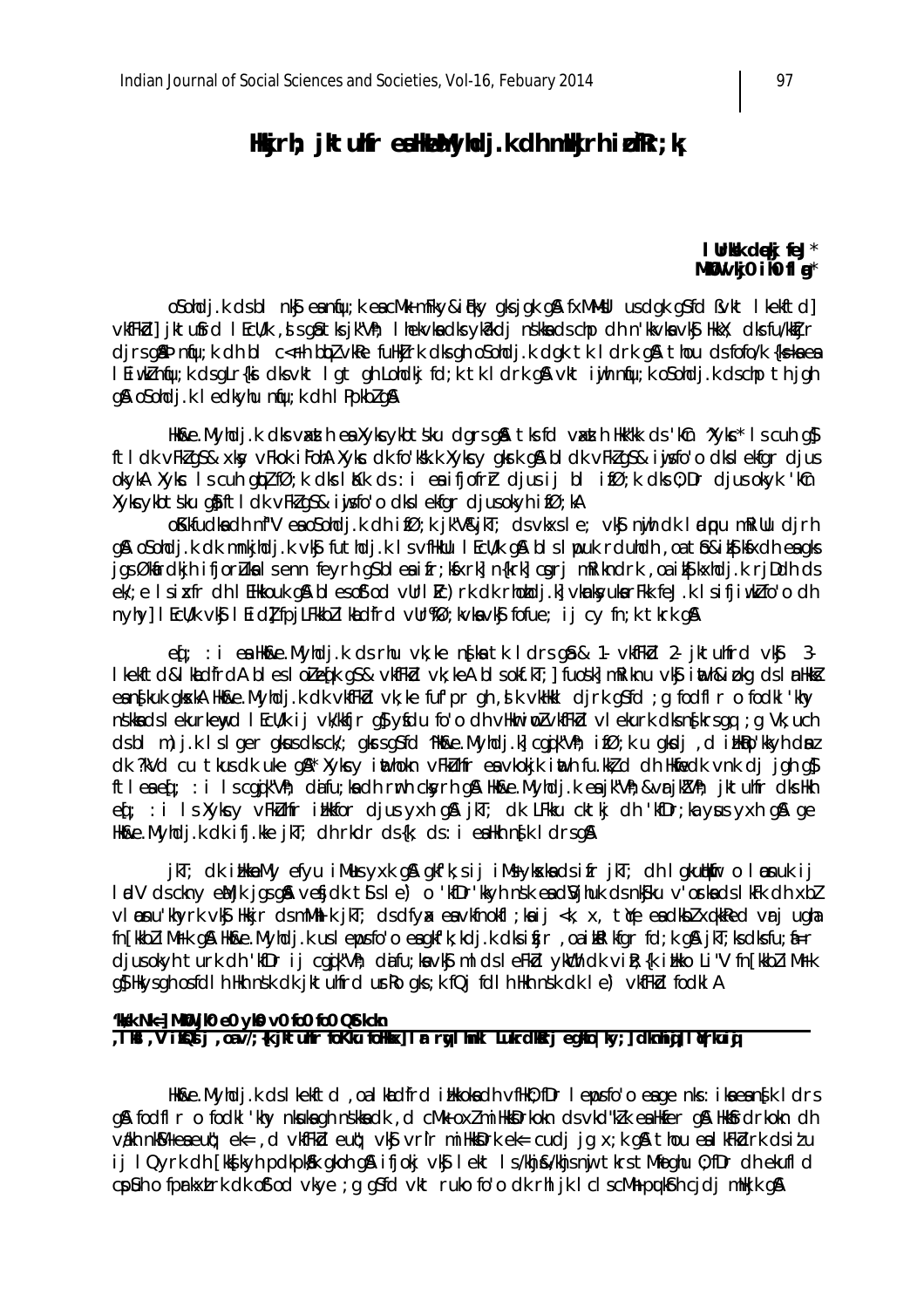I khedfrd vlfg".krk o ofpkfjd dVVjrk Hkoke.Myhdj.k ds I khedfrd i Hko dh nuljh vfHkO; fDr g& Muekal ah akvilutv }kik i ka eko en asakvilu aksvihko; for ah tor=rk i st ka hes asaral vks leps fo'o ea blyke ds yuq kf; ; ka }kik blds fo: ) mHkih fgd d&vfgd d ifrfØ; k dks Hkh Hk&e. Myhdi. k Is tlles I kludfrd HklaMiu ds: i eansk tkuk rfud Hkh xyr ughagkskA

Hkir ealh&e.Myhdi.k dh uhfr;kadsQyLo:i,d u, Hkir dk mn; quyk q\$yfdu dbl,dsigywq\$ tgka Hk&e.Myhdj.k dh uhfr;ka I Qy ugha gks I dh g&; | fi , s h foQyrk dh xkFkk doy Hk&e.Myhdj.k dh uhfr; kalslæf/kr ughag& Lora=rk&i'pkr~lsydj vkfFkd l¢kkjkadsvkjtk rd ljdkjkadk jo\$k bu leL; kvka dsifr Vkyusdkigk gSA Hk&e. Myhdr Hkkjr eajkT; dk List ^cktkj\*}kjk ysuslsljdkj bu emnkadh vkj Is u dpy mnklhu gblg\$ cfYd vius lp\$kkfud nkf; Rokals Hkh eg Qj jgh g\$ {k=h; fo"kerk] vkfFkd fo"kerk] cngky df'k fpruh; ekuo&fodkl, sigh jk"Vh; ljkckj dsfo"k; q&

le; & le; ij gkus okys puko] puko& ind gks jgs lo{k.k] pukoh ppk& ifjppkZ rFkk pukoh ifj.kke dks vxj vke turk dsekul dk, dek= ifrfcc u ekudj Hkkjrh; jyosdsvkjf{kr, oavukjf{kr fMCckadskblea okrkupliyr 'kifey ughk; kf=; kaea Lokhkkfod jktuhfrd ppkl ulpdMkao pk; dh nighkukai jqkusokyh xjekxje cql | lkekftd&/kkfebl vk; kstuka ij tw/s ykska ds løkn&ifjløkn vk\$ fqmh&vaxsth v[kckjka ea ikBdka dh ifrfØ; k ds vk/kkj ij bl vkdyu dk i; kl fd; k tk, fd Hkkjr ea'itk' vius 'ra \* ds ifr D; k l kprh q\$ rks cMh gh grk'kktud vkj fujk'kktud rlohj mHkj dj vkrh g&

jkT; dk illkkeMy vk\$ irki igyst\$k ughajg x;k g\$ tks rcds viuh [kqkgkyh dsfy, jkT; ij fullki Fks os llkh bl rjg I kpus yxs gåfd vc jkT; eamllga ykllk ig pkus dh {kerk ugha jghA ukuk idkj dh {ks=h; vký Ikledfred vflerkvkadkslevedi pyusokysidkusfelle dsik"Vbknij vc mijk"Vh; pruk gkoh gks xblg & Lok; Rrrk vký vyxko dsfy, pyk, tkusokysfdLe&fdLe ds{k=h; vknkyuka usjkT; dksVdjko vký fgal k ds  $nk$  $s$  ea Q $d$  k fn; k q $a$ 

dnzo jkT; ikf/kdkj dk lødV xgjkrk pyk tk jak a & bl lødV ds lek/kku en v{ke akrs tkusds dkj.k jk"Vh; vfliktu jk"V&fuek.k dh ciju; knh jktuhird ftEenkjh vkj ml IstMsvkfFkd fodkl dh puksth Is eg Qjrk tk jqk q&

nsk dshkhrim | kx] /keltkfr] Hk"kk; h vkj tkrh; vflerk tjsl Rrk dsvU; dnkadsl nHkleajkT; dh fof'k"V vk\$ iikkoh Hkfiedk dh vo/kkj.kk vc mruh vljnkj ughajghA blh rjg nsk dsckgj Hk&jktuhfrd vk\$ lekftd lRrk ds danka Is yrli vriklVh; foRrh; laFkkvka ds lkFk&lkFk inth vk\$ okf.kT; dh cquikT; h lipkukvkadslin HkleaHkhikT; dsiHkkodk {k; gksjgk g\$blhdsifj.kkeLo: i Lok; Rrrk ij tkj de guyk g\$ cajk"Vh; dafu; karig&rig dsf}i{kh; vk\$ caj{kh; le>k\$kadstfi; stehu IsmBusokysvknksyukadsf[kykQ iskemh dirh jarh q&

ifl) jktuhfr okkfud jtuh dkBkjh bu ekl; rkvko fo'ysk.k Islgefr trkrsgq dgrsgosfd; g fo'y'k.k vR;r eqRoiwklqkstkrk q\$fd jkT; dh 'kfDr;kafdl idkj of'od inthoknh cktkj dh 'kfDr;ka}kjk illkkfor] Ipkfyr vk\$ fu; f=r gksjgh g& ; gh ugh} Hkn&e.Myhdj.k dsi\$kdkjka usykdræ ds{kfrt id kj dh o£dfYid I Hkkoukvkadks ghi iyih rjgudkj fn;k g& cdk\$y /kh: Hkkbl I B 'fofHkUu I ekt vius jktuhfrd bfrgkl] I keliftd I ajpuk vkj I bldfrd i fjošk dserkfcd ykdra dksugha x<+I då os; g Hkh r; ughadj I dsfd fdl idki osifjofrr gkuk ilm djæA Hk&e.Myhdj.k dhifØ;k uarhljh nfu;k dslektkadks;sxatkbakaHkh  $u$ qha nh $A^*$ 

'khr; q) dky ealkkir dh vrikivh; Hkfiedk dk vk/kkj xw&fujiskrk dh uhfr jgh g& xwfujisk vknkyu usuokinr ik"Vitadh, drk i i cv fn: k a \$1947 o 1949 eallkkir }kik fnYvh eavk: kitr fk: kbl drk I Eewu rFkk 1955 ea b. Mkufk; k ea vk; kftr ckMk; I Eeyu ea Hkkjr dh Hkfiedk ml dh fonsk ultfr ds vrjkZVh; vk; keka dk lødsr nsrh gå 1960 ds n'kd Ishkkjr us xwifujisk vknksyu o la pr jk"Valak ds ek/; e Isfofhkulu vrikVh; ennka ij viuk ilkkoh i{k itrr fd;k g& mifuoskokn dh lekflr] vk.kfod fu%kL=hdj.k o fo'o 'kkfUr] jakHkn uhfr dk fojk/k] jk"Vkadh I ekurk] I a Hkrk o {ks=h; v[k.Mrk dk I eFkU] ub] vrjk"Vh; vFk0; (kLFkk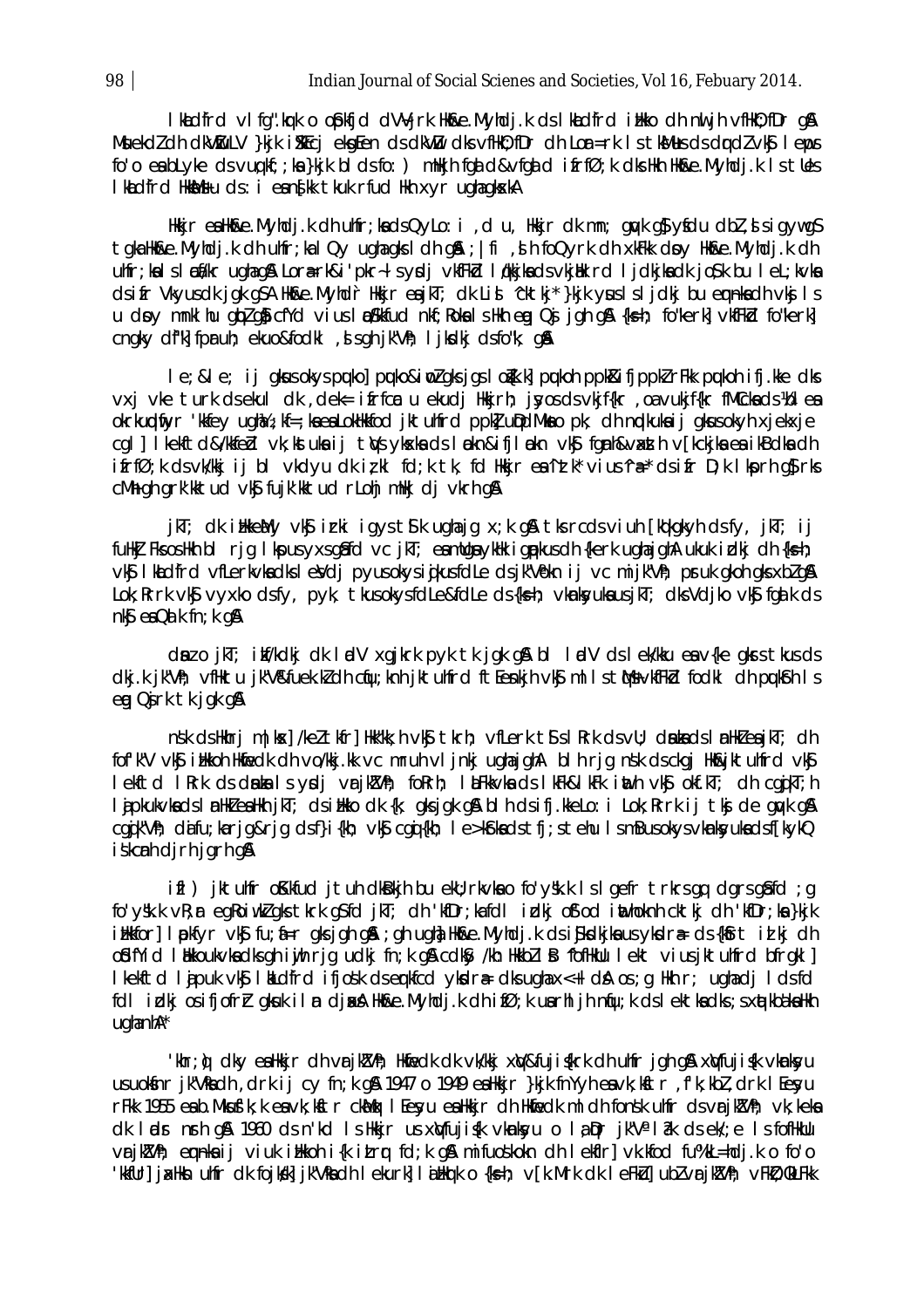ch ekx] vrjkVh; forh; l aFkkvka ea l gkkj rFkk nf{k.k&nf{k.k l q; kx vkfn ds l EcU/k ea Hkkjr dh Hkfedk l nb vxzkh jgh g& bl I EcU/k ealkkir dks rhl jh niu; k ds fodkl 'khy nskka ds i frfuf/kRo dk vol j lkh i klr gu/k iiUrg'khr: 0 dkv ea of od 'kfDr: ka dh xWcUnhl fodkl 'khv nskka dh vkilh QW o detksi: ka rFkk Hkkir dh ?kjsywo {k=h; lel; kvkadsdkj.k Hkkjr dh vrjk?Vh; Hkfiedk Bkd ifj.kkekalsvf/kd u\$rd vkokt ds: i eagh vf/kd egRoiwkIFkhA phu dsgkFkkaHkkjr dh ijkt; rFkk ikfdLrku dslkFk fujUrj lak"klo fodkl dh /kheh xfr us Hkkjr dh vrjk!Vh; Hkfiedk dks i Hkkfor fd; k q&

fo}kukadk, doxlekurk g\$fd Hk&e.Myhdj.kdsQyLo: i Ipkj&i)fr dk vHkriplfodkl gwk g& blus ekuo vf/kdkjkadk Hkoke. Myhdj.k\* fd;k q& blea Mkuyyh ¼986½ foYyyl ¼996½ LVhQul ikWui 1499614 clayh vk f Fikel 149991/2 t S to }ku 'kkfey fd, tk I drs g & budk rdl q S fd I plkj & I k/kuka dh miyC/krk uslepsfo'o eaekuo vf/kdkjkadsifr, duohu ltxrk| lrdrk o lak"klkhyrk dkstle fn;k q& ukbthfj; k ead&l I kjkaohok dk ekeyk gks; k i kfdLrku dh efrkju ekbldk gks; k fQj Hkkjr eax@M+k dk] ekuo vf/kdkjkadsifr u dpy loonu'khyrk c<h q\$ 0kfYd fofHkUu ljdkjkadks Hkh ekuo vf/kdkj dkuw lozakh vius nkf; Roka ds fuogu ea tokcng gkuk i Mk g &

dknows ; a knowled and whole the stop stop is to be depthed to the stop of the stop of the depthed of the depthed of the depthed of the depthed of the depthed of the depthed of the depthed of the depthed of the depthed of fd Hk&e.Myhdj.k dh ifØ;k I svkjksir o ikkl kfgr 'inthoknh fodkl dsekWy' usu doy vkfFkd vlekurk en of) dh gScfYd 'kkf"kro ofiproxkidsle{k thou&; kiu dk lodV Hkh mRillu dj fn; k g& bl dk feyk&twyk illko ekuo vf/kdkjkadsguu ds: i eans[kk tk | drk g& foMEcuk gSfd Hkoke.Myhdj.k eal okt/kd egRoiwkZ Hkfiedk vnk djusokyh cajk"Vh; dafu; ka^vkokjk frryh\* dh rjg fopj.k djrh g& mRrjnkf; Ro vk\$ iknf'khk I s ein bu cajk"Vh; dafu;ka i jekuo vf/kdkj dkuwu lh/ksykxwuqhaqkra, d s ea ekuo vf/kdkjka dk fo'y\k.k Hk&e. Myhdj.k dsv/;; u dh nf"Vdksk I segRoiwkl, oa vfuok; l gks tkrk g &

fu% ng Hk&e.Myhdj.k ds nks i{k q} fdUrq ; qka qekjk mnns; bl dk foopu ugha q& qekjk eq ; mnns; Hk&e.Myhdj.k dh ifØ;k dksekuo vf/kdkjkadslmHkZeafo'yf'kr djuk g\$fd D;k Hk&e.Myhdj.k dh uhfr; ka usekuo vf/kdkjka dh cq&irhf{kr xfjek dkshkh i u,LFkkfir fd; k q\$; k ekuoh; lef)] lekurk] lejlrk oal Qyrk dk I juk fn [kkdj ekuo vf/kdkjkadks ikp&rysdpyusdh jujkofRr dh xblg\$,

tc dkblHkh, Jk IXkBu tks vius y{; dh ifirlds fy, fo'o tuer dh I gefr vko'; d I e>rk q\$ vký mlsilikkfor djusdsfy, vkræl dkirks djrk gývfkok fdlh nu jsnsk enljdkj dkr [rkiyVusdk vkrad ds }kjk izkl djrk g\$;k fQj fdlh laxBu dks fdlh jk"Va fo'kk" ;k jk"Vkns dh ljdkjkns ds fo:) vkradoknh dk; bkgh djus dsfy, vll; nšk dh ljdkjka dk leFku feyk gkrk g\$rksmlsvrjkZVh; vkradokn dgrsg&tclsoSohdj.k; kXykcykbtsku 'kCndkizks vFkZkkfL=; kausfd; k]rclsvkradokndslkFkHkh; g 'kûn tM+x;k g\$\vkræloknh lxxBu tc ijlij lEcU/k LFkkfir dj],d&nuljsdksviusleku ekudj]ijlij l gk; rk djrs gå vkå, d nuljs ds y{; ikflr eal gk; d gks tkrs g} rc ; g dgk tkrk g\$ fd vkrælokn dk osondj.k qksx;k q&vrjkZVn; vkradokn dsiefk v/;rk fczkaØkstj dk Hkn;q ekuuk qsfd chl oha'krkCnh dk vkradokn vius Lo: i eafo'oijd q& fo'o ds vkradokfn; ka ea vkilh eytky q\$D; kad budk enyHkar fo'okl oadk: li) frik: %, d ghirdki ds g& ; g , d nulis dks if kkk. k vk\$ gfFk; kika dhi firlea l gk; rk dirs g& vkradoknus Hkkjr dks xgjk i Hkkfor fd; k g &

cktkjokn dsckjsea; gekuk x; k q\$fd; gvFkD; QkLFkk dksxfr'khy cuk, j[kusea, deqRoiwkZHkmedk vnk dirk aå jia ikxr vFkD: oLFkk eaemk tM+akdi e/: oxddh frtkih eal Mfh as: k tpikr ds: i eaerik: jarh as tcfd i'll k mRiknu&dk; kie ea yxrk as vkg blds ek/; e Is dblykska dks jkstxkj Hkh feyrk a & bls Hkkjrh; vFk0; oLFkk dsifjig; eaHkh ng[kk tk | drk q& o"k2 2000&09 dsvkfFkid | og[k.k dsvuq| kj] miHkksx ij ag [kp]usldy ?kjsywmRikn dh of)&nj ea736 ifr'kr ;ksynku fd;k g&bl id x eages;g Hkh ;kn j[kuk plfg, fd cktligkn en vFkD; oLFkk ds vkHk dk, d car cMk fgLI k cajk"Vh; difu; knds [kkrsentkrk qSu fd 0; fDr ; k fQj ljdkj ds fqLls en cktkjokn ijajkxr lkekftd en ; ka dks Hkh rknalfk qn tkfr&0; oLFkk ; k Nurk&Nur t S h i DfRr; ka dk bl eadkbl vfLrRo 'kk ughajg tkrkA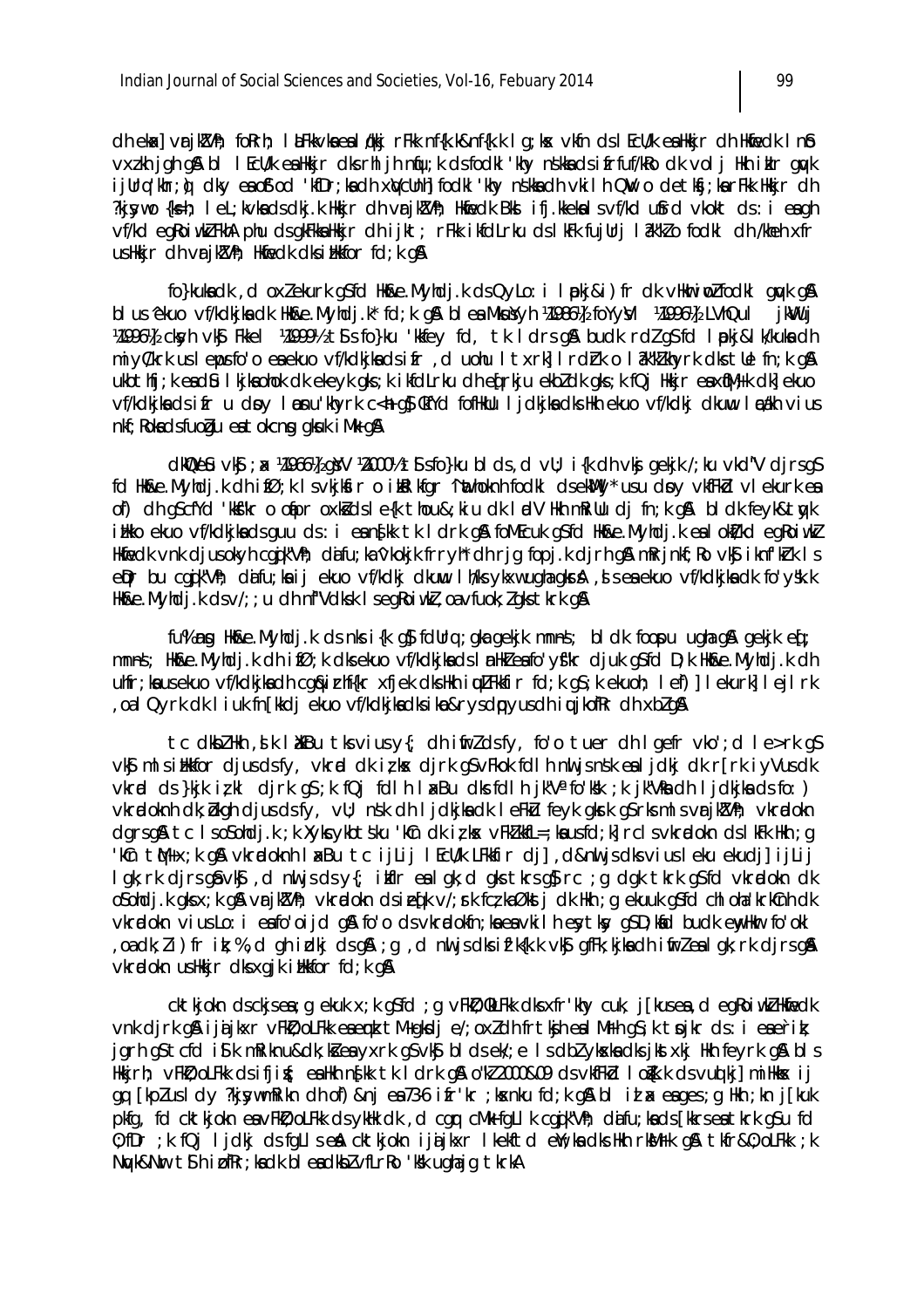millkkDrkokn cktkj esimillkkDrkoknh oLravks ds vfrfjDr I kfgR; tS s {k= esilkh llkkjrh; tu&thou us igyh ckj Xykcy, d: irk dk; e dh g& ie(k Lrakdkj Inkh'k ipk\$h ds 'kCnka ea ekdM vc, d I enpk jpukRed vutto g& YudQrh !AYudQVIeao"k12006 ea, d fo'o iturd eyk vk; kitr gwk½ Isixfr ehku o >eih ry\$k rd I cdh jpukkedrk Xykcy gks xbl g &

Hk&e.Myhdj.k ds oreku nk\$ea cktkj us fgnh dk Lo: i vf[ky Hkkjrh; dj fn;k g& pbluSea dHkh fgnh&fojkkh vkj 'fgnh&vksM; k\* ¼gnh Hkxkvk½ dk nkj FkkA bu inskka ea fojkkk ds QyLo: i fgnh I ekpkj dk id kj.k cm djuk iMk Fkk] ijUrq vkt pNuS ds vfrfjDr cxvyj vk\$ g\$njkckn mu 'kgjka ea 'kkfey gS tgka fgmh fQYeavf/kd djkckj djrh gå tku&ekusnfyr dk; drklvk\$ ikaMpjh fLFkr jktuhfrd Lrkkdkj jfo dekj dgrs g\$fd 'fgnh dk fojkk djusokyh ih<h bfrgkl ealek xblg\$\*; gkard fd rfeyukMgeaHkh ekstmk ih<h dsykx fgnh ugha tkur; rks os ijskkuh eglu djrs gå fgnutrku dh lakfndk ekky ikals dgrha gå & ^, g ifjorlu lidfr&ifjr ughagi cfYd cktkj bldsfy, tkj yxk jgk gi bl idkj cktkj din lkldfrd InHkidea I dkjked Hkfiedk Hkh vnk dj jak g $\mathbb{A}^*$ 

fu"d"kh%; g Li"V gkrk g\$fd udkjkRed ckrkadsgkrsgg Hkh Hkkjr dksHk&e.Myhdj.k IsykHk Hkh gwk g\$vk\$ blea0; kid l¢kkj dh xqtkb'k Hkh g\$%&

Lor<sub>#</sub> Hkir dh miyf(/k ij dkbl Hkh Hkirh; ukxfjd brjk Idrk q\$ fo'o dk I cls cMk  $1$ yksdræ Hkkjr dbl, frakfld i jforlukadk end lk{kh jak ana mifuoskokn dh lekflr ds i'pkr~'khr; o dh follkhf"kdk eallkh xw&fujisk vknksyu ds izkrk ds : i eallkkjr us fo'o ea, d i Fkd i gpku LFkkfir dhA 'khr; @ dh I ekfir ds i 'pkr-Hkh Hkkjr fo'o dh , d mHkjrh qbl 'kfDr , oa I EHkkouk q& vkfFkd I dkijka ds ykxwfd, tkus ds yxllkx nks n'kdka ds i 'pkr-llkh llkkjr ea llkke. Myhdj.k I cákh fookn i wkr; k I eklr ughagyk gå fofo/k Lrjkaij vlgefr] vkykpuk , oafojkk ds Loj Hkh I ykbliM-rsgåijrgfooknka on bl ygj , oa vkakh ea , d jk"Vh; Lohdfr Hkh ng kh tk I drh g & I khdfrd] I kekftd] vkfFkd , oa iktuhfrd Lri ij Hkir ushkole. Myhdik ij viuh egi yxk nh q& dkad vk\$ Hktik t\$sjk"Vh; iktulird nykaealkkke. Myhdi.k dh ulifr;kadksydi ykkkilkar lekurk, oal gefr gå ekDl bknh yks I ektoknh fopkj/kkjk Isifjr jktuhfrd nykadks Hkh Hk&e. Myhdj.k Isdkblijgst ughag& fo'o&iVy ij Hkkjr, d mHkjrh gblvFkD; oLFkk ds: i eaviuh igpku vk\$ lk[k cuk prdk g\$ yfdu ekuo fodkl ds{k= ealkkir dh fLFkfr fprktud g& ekuo fodkl dsrhukavk;ke eR;qnil lk{kirk vk\$ thou&Lri ds ekudka ea Hkkjr dh fLFkfr fprktud q&vr%fu"d"kr%Hk&e.Myhdj.k }kjk cktkj dh 'kfDr;ka ij ekuo fodki dh carih dk nkf; Ro uqha iksik tk idrk q& bih rjg Hkkjr f'k{kk ds {k = e a vR; r fi NMk guyk gå; gka 'kr&ifr'kr lk{kjrk vkt Hkh, d liuk gå Hkkjr eaf'k{kk dslædk eadbli ofRr;ka n{kusdksfeyrh gå fk{kk dsvk/kkj ij jkT; ka eafo"kerk], d gh jkT; eafk{kk dh {ks=h; fo"kerk] yfixd Lri ji f'kikk esto"kerk] xkp .oa'kgikadsvk/kki ji fo"kerk ji /; ku dinr djuk pkfg.A

Hkkjr fo'o ea , d vkfFkd eqk'kfDr ds : i ea mHkjuk pkqrk q\$ yfdu ogka df"k dh n'kk vR; r I kpuh; q& I dy ?kjsywmRikn eadf"k dh fqLI nkjh ?kVdj 21 ifr'kr ij vk xblqStcfd [krh vký mllstws/kakkaijnsk dh 57 ifr'kr tulą;k fułką g& cgolą;d turk dh vkenuh ds L=kr lufkrstkigsgå ik $\Omega$ djveR; llu usbl lmHkZ endgkgSfd Hkkjr vkt ftljkg ij pyjgkg\$ ml Isfo'o vl rfyr gloska, d s ea, d vkj dSyhQkfuzk t S h pdkpkflk okys 'kgjladk mn; glosk rks nuljih vkj xko I gkjk dsjisklrku tih xjhch eaf?kj tk, xa Hkie&l (kkj dh fLFkir Hkh fprktud ga phu us vkS| kfxd {k= ea Nyka< yxkus ds i gys vi us df"k&{k= ea | dkkj fd; k FkkA phu us Hkfie | dkkjka dks dMkblds kFk ykxwfd; kFkk] yfdu Hkkjr ea Hkfie&ldkkj vi; klr g& vkt rd ; gka Hkfie&ldkkj dks dMkbllsvkxwuqhafd; k tk I dk q& Hkkjr eadjhc 56 ifr'kr jktxkj nusokysdf"k&{k= eajk"Vh; vk; dh nf"V Is25 ifr'kr vk\$ tul {; k dh nf"V Is18 ifr'kr fuosk gkuk pkfg, A

Hkirh; vFkD; oLFkk dh I ef), oafodkl dk rkyk fuf'pr gh df"k&fodkl dh deth I s [kg/rk q\$vr%bl InnHkZeavif{kr In(kkj ykuk vko'; d q& df"k dh blh cngky fLFkfr dks ng{krsqq nuljh gfir Økar dh ckr dgh tk jgh gå o"k 1996&97 Is 2010&11 ds chp di kavk; kr ea ikaus pkj Iks

 $100$ 

 $\overline{2}$ .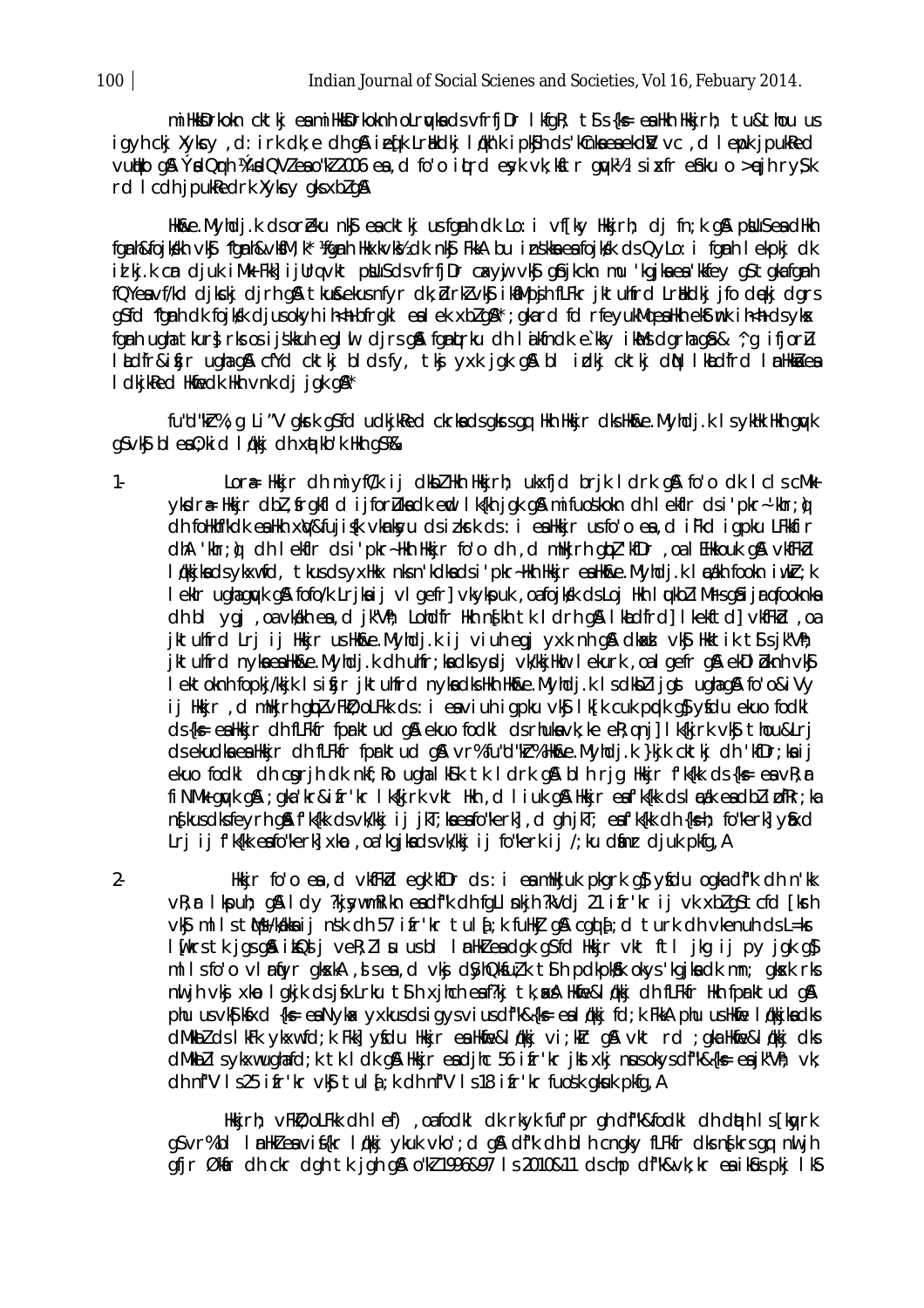ifr'kr dh of) [krjukd lødr nrh gå gfjr Økár dsfy, vko'; d 'kkk| rduhd] cht vkfn ill dkuw ds nk; is ea g& NkVs vk\$ e>kys fdl ku dtlea Mucs qq q& fit ol cfd ds fn'kk&fundkka ds i'pkr~ Hkh I jdkjh vkj futh cid df"k dks i kFkfed {ks ds : i ea\_k dk 18 i fr'kr fqLl k nus dks jkth ugha gå pkj djikM+gDVs j Hkie colkj iMh gå Qyr%Hkir eant jh gfjr Økir dh vko'; drk oreku nkj ea vký Hkh rhoz akstkrh a&

Hkike.Myhdj.k dk inthoknh fodkl ekWly xkp dh vunfkh djrk q& Hkir xkpks dk nsk q& xkoksea nsk dh rhu pkFkkblvkcknhvc Hkh jg jgh gSA egkRek xkakh ds'kCnka ea & 'Hkkjr 701000 xkoksea fuoki djrk q\$ u fd 'kgjkaenA\* vr% vxj xko fiNM+ tk; axs rks Hkkjr Hkh fiNM+ tk, xk vk\$ Hkkjr dk fo'o ds I mHkZ ea tks y{; g\$ml I s ge ofipr jg tk; xxA Hk&e. Myhdj.k dk ykHk xkmbks rd ignpkus dh Rofir vko'; drk q& xkoka ds fodkl ds fy, ikp cfu; knh vko'; drkvka ij cy nuk qkxkA ; s qâ & vPNh IMel} fo | rhdj.k] niji pkj 0; oLFkk] lfØ; o tokcng fo | ky; , oa LokLF; I pk, A xknoks ea cíju; knh vk/kkjHkur I ajpukvka dh Hk; adj deh q& uskuy dkál y vkl $\mathbb D$  , lykbM bdkuklied fjl pl ds vkdyu dsvudki] Hkirh; xkokseanujl pki] fctyh] I Mel] 'kù ty vkij 'kkpky; kadsfy, 15]58]310 djkM+: i;sdh vko';drk crkbl xblg&

Hkkjr en Hk&e.Myhdj.k I cakh fdl h Hkh uhfr&fuekk dks I nå Hk; vkj vk'kadk dh nf"V I s nfkk tkrk gå ; gudkjkked i ofkr fodkl dh mex vkj; ktuk dks grkklkfgr djrh gå mnkgj.kLo: i] Hk&e.Myhdj.k Isiwl;g fprk trkbl tkrh Fkh fd vxj Hkkjr ea eQr 0;kikj dks ikkl kfgr fd; k tk, xk rks blds ifj.kkeLo: i Hkkjrh; dafu; ka rckg gks tk, xh] ijrq, dk dN ugha quykA vkt foiks buQksil vks Vhih, I tsh Hkkjrh; dafu; ka cquik"Vh; dafu; ka ds: i eafo'o ea Nk xblq& vf/kxq.k , oafoy; I cakh uhfr ealkh Hkir dks, sh qh I Qyrk fey jqh q& VkVk vk\$ feRry bl I Qyrk ds Hkkirh; i rhd g&

ein ifrLi)küch pukir; kals Hkkjrh; m|kskacks ykHk guyk gSvkjos vrjküVh; ifr; kisxrk ea cgrj in'ku dj jgsg& Hkkjrh; thou chek fuxe Hkh bldh felkyg&, seavko'; drk bl ckr dh as fd Hkke. Myhdik ds fy, tks yko'; d dne mBk, tkrs a & mlla & Hk; ds : i e a uah k cf Yd puk fh ds: Ik ea Lohdki djuk pkfg, A Hkir ea ov ykxwdjusdh ckr; k; k fQj [kmik cktkj dksfons'k; kads fy, [kksyus dk emnk] buds I dkjkRed mnns; ka rFkk ifj.kkeka dh vkj gekjk /; ku danr gkuk pkfg, A ; | fi fdl h Hkh fu.k} I simpll koltfud I mkn, oal gefr Hkh vfuok; lgkuk pkfg, A

Hkir ea vk/kkiHkur <kps dk fodkl HkuRe. Myhdi.k dk ykHk mBkus ds fy, , d vfuok; l'krlg& vk/kkjHkur <kpk vkfFkd fodkl ea of) djrk qSyfdu Hkkjr ea bl dk fodkl vi;kIr vkf vlarksktud gå i/kkuea=h }kjk xfBr vk/kkjHkr <kpksdh Ifefr dk vkdyu g\$fd o"kl 2012 rd vk/kkjHkr <kpksds fodkl dsfy, 2|62|000 djkM+dh vko'; drk qA bldsfy, futh, oaljdkjh {k=kadk lk>k izkl eqRoiwkIfl) qksldrk q&

Hkkjr en y?kq, oa dWhj m | kxka ds fodkl ij /; ku dinr fd; k x; k g& LFkkuh; Lrj ds m | kx /kakka dh dher ii fonskh daifu; ka dks oih; rk inku dius I s Hkkir ea LFkkuh; vks {ks=h; Lri ii vkska dk thou nidj gkrk tk jak gå fQjkstkckn dk pMh m|ks| djy dk pk; m|ks| erbl dk eNyh m|kx| cukjl dk lkMh m|kx| djy dk ukfj;y m|kx| iatkc dk [ky m|kx] fnYyh&lhyeiqi dk phuh y'i m|kx| dka:Mk dk pk; m|kx| d'ehj dk d' j m|kx| if peh e/; in sk dk puk m|kx| cîkvu dk Quy m|ks| dukiVd dk | qikih m|ks| dkiVvk; e dk fePkim|ks| mRrj insk dk cudj m|ks| tkyákj dk vkstkj m|kst| lijr dk ghjk m|kst| okjk.klh dk Jackj m|kst ts s m|kscka dh fLFkfr [kLrkgky q& bu m|kxkaeadk; jr LFkkuh; etni Hkfkejh dsfkdkj gksjgs q& cgik"Vh; dafu; kals ifr; kfxrk usbudsvfLrRo ij lødV ifik dj fn; k gå fo'o 0; kikj laxBu dsvk; kr lødkh iko/kkukads QyLo: i viuh vrik!Vh; ifrc) rk dksiwik djuseal jdki usLFkkuh; viskkvka, oa vko'; drkvka dh vun∮kh dh q&

 $5 -$ 

 $6-$ 

 $3 -$ 

 $4-$ 

101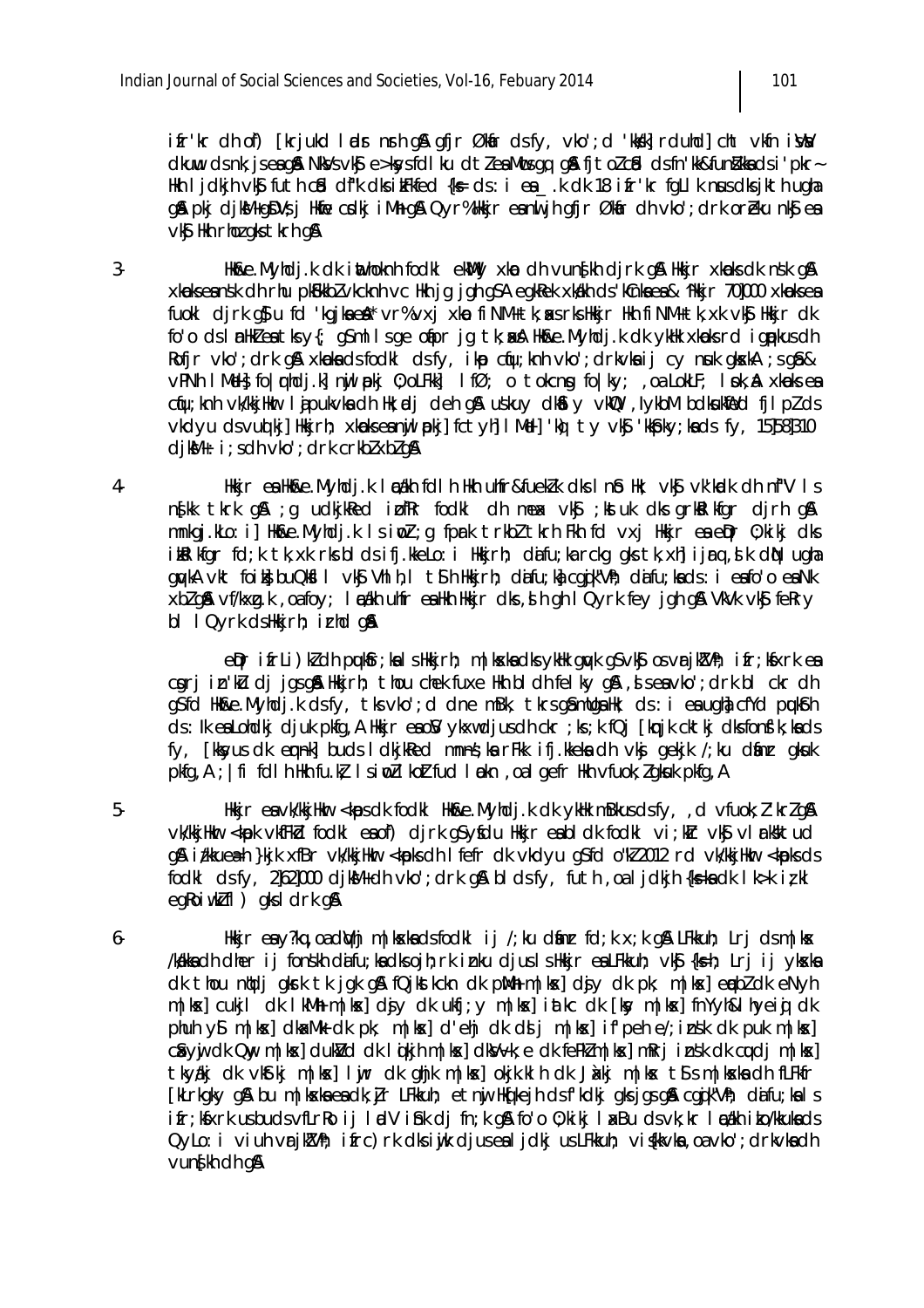; glagelik vlik; bldsfy, dpy Hlake. Myhdj.kdh uhfr; ladksftenkj fl) djuk ughag\$A fuf'pr : i Isbl cngkyh dk I cak I jdkj dh uhfr; ka dh foQyrk I sHkh q& Hkkjr ea I jdkj }kjk nsk ds y?kg, oa dWhi m | kxka dks fcuk ercirh inku fd, Hk&e. Myhdi.k dk vx cu tkuk dkbl I fiopkfir o I qu; ktr dne ugha FkkA Hkkjr dsfoijhr] phu us I oli Fke y?kq, oa dWhj m | kska dks I {ke cuk; k vk\$ /khj&/khjsbUqhay?kq,oad\yhj m|kxkadksfodflr djdsifr;kfxrk dsfy, cktkj dsle{k [kMk dj fn; k gå l afr phu eav?kq, oadWhi m|kx fodfl r voLFkk eagå phu l s l cd vrs qq Hkkir dks Hkh ikFkfedrk dsvk/kkj i j y?kq, oadwhj m | kxkadks 'kfDr 'kkyh vk\$ | {ke cukuk pkfq, A

- Hkkjr ea Hkke. Myhdj.k dh uhfr;ka dks vk\$ T;knk I Qy cukus ds fy, forj.k&izkkyh dks ng Lr cukuk gkokka forj.k&izkkyh dh folakfr;ka dk nijifj.kke g\$fd fodkl dk ykłk lekt dslcls ofipr oxlrd ughaigp ikrkA; ktuk vk; kx }kik ik; k x; k fd yf{kr tu&forj.k }kik [kk| kUUkka dk 58 ifr'tr yf{tr lemp rd ughaignprk g& nkktiwk forj.k ik; d {k = ea n{kk tk ldrk g& I kekli; r%; g vuneku yxk; k tk jgk g\$fd HklVkpkj, oa dojcaku ds QyLo: i I jdkj }kjk I kekftd  $\{k \in \mathbb{N} \text{ is a fd } ; s \times s \cdot 0;$  dk 85 if r'k r $\sqrt{f(kr + \log k r}$  d ughai qp ik rkA bl ds if j.kke Lo: i xjhc rcds ch fLFkfr eatjk Hkh I økkj I blko ughagks i krkA
	- Hkike.Myhdj.k ds oreku nkjea Kku&vk/kkfjr vFkil; oLFkk dh ubl vo/kkj.kk I keus vkbl g& Hkir ea 40 dikM+Je'kfDr q\$yfdu vk'p; ttud : i ls; q fuf'pr Je'kfDr mnkihdi.k ds voljka dk yklk mBkus dsfy, rduhdh : Ik I s daky vkg n{k ughag& Hkkjr dh Je'kfDr fo'kky g}ij daky ught each is ds, d lotes 'kkfey 81 ifr'tr vf/kdkfj; ka usdqt fd Hktjr eafodkl dsfy, Icls cMh pullsth cliu; knh <kpk; k [kikc itkk] u ught cfYd ifrHkkvka dk vHkko g& rduhdh vkondka dh Nkuchu eafuxekadh enn djusokyh QelefjVsdkslEiwklykondkaealsflQl10&12 ifr'kr ghukkijh Kku & vk/kkfjr vFkD; oLFkk eafur u, vud akku vko'; d gks tkrs g& [kntud gS  $vk: d$  fev $A$ fd vuld alkku dksifir diuseal idki dkbl fo'kk fn v plin u ahafn [kk jah q& qekisn sk ea vuld alkku dk ctV vefidh di uh tujv ekvilds vud ikku ds ctV en Hkh de q& Hkkir ds I emps vud ikku , oa fodki dk ctV djhc 6 fcfy;u MkWyj q\$ tcfd tujy ekVIIdk 10 fcfy;u MkWyj dk q& Kku&nkfinz dksu, vuoldkku Isnii fd; k tk I drk an u, vuoldkku dksifir, oa ikalkfar diusds fy, I jdkj dksctV dsvfrfjDr viuh 'ykd&ytkkou' jktuhfrd I ldfr dkshkh ifjofrr djuk gkskA
- Hkkjrh; vFk0; oLFkk dsfodkl eaxHkhj <kpkxr lel; k fo'kkk vojkkk q& lpk{k=] tks nsk ds thMhih ea 52 ifr'kr dk ; kanku djrk q} ml es dy Je&'kfDr ds 26 ifr'kr ykas qh dke djrs q} tcfd thMhih ea21 ifr'kr ykx df"k ij fullki gjittl dk thMhih ea27 ifr'kr ; kxnku gj vFki; oLFkk ea0; kir bu fo"kerkvkadksnij djrsqq bisirfyr djuk vfuok; ZqA
- $10$ ykblal ikt dh lekfir Ishkh ukkblikkgh dk nf"Vdksk ifjofrir ugha gavka itkklfud l dkiha kih ukishi khati dki v ph vki l fø, o tokcha cukuk akska fo'o cid kih o d 2005 en dkihishi dh I fjo/kk vk\$ I gtrk ds i fekus i j nfju; k ds nskka dks uki us ok yh fjiks/Z us Hkkjr dks 110h LFkku fn; kA ykbl ál x dsekeyseanfu; k ds 155 n skka ea Hkkjr 124 oa uncj ij g \$ D; kad Hkkjr ea djkckj v kj EHk djus ds fy, it; % 20 ykbliks dht: jr gkrh g\$ftUga gkfly djus ea 270 fnu dkle; yx tkrk g& dkjkckj 'kg djusdsj&kusij Hkkjr dk 900ka LFkku g& ; gkat: jh eatwih dsfy, de Isde 71 fnu rd /kDds [kkus i Mrs qi] Hkn&e. Myhdj.k dh i fr; kfxrk ds ekgkSy ea; q, d v{kE; 0; oLFkkxr nksk qiA
- Hkir ealfCl Mh dk izkx mRikndrk dh of) dsfv, ughagkrk g&l fCl Mh iktuhfrd vkhk ds  $11$ fy, nh tkrh gå lfClMh dk mi; kx bl idkj gkuk pkfg, fd bldk vf/kdre ykHk lekt ds 'kkf'kr , oa ofiproxidks fey id & bi le; if un dk yklk lekt dk eykbinkj rcdk gh mBk ys tkrk as okLrfod t: iren xihc rcdsrd 1 : i; seals 10 is slkh ughaigp ikra, slh IfCIMh dks I ekir gh di nuk pkfg, A biM; u bdkukWeh fiC; q 2005 ds vkdyu ds vuolkil Hkkir ea x\$&l jdkih IfCIMh dsLFkku ij VDI olnyh djusij U; wre 21745 fcfy; u : i; sdk vfrfjDr dke dsvolj ibik

 $7-$ 

8-

9.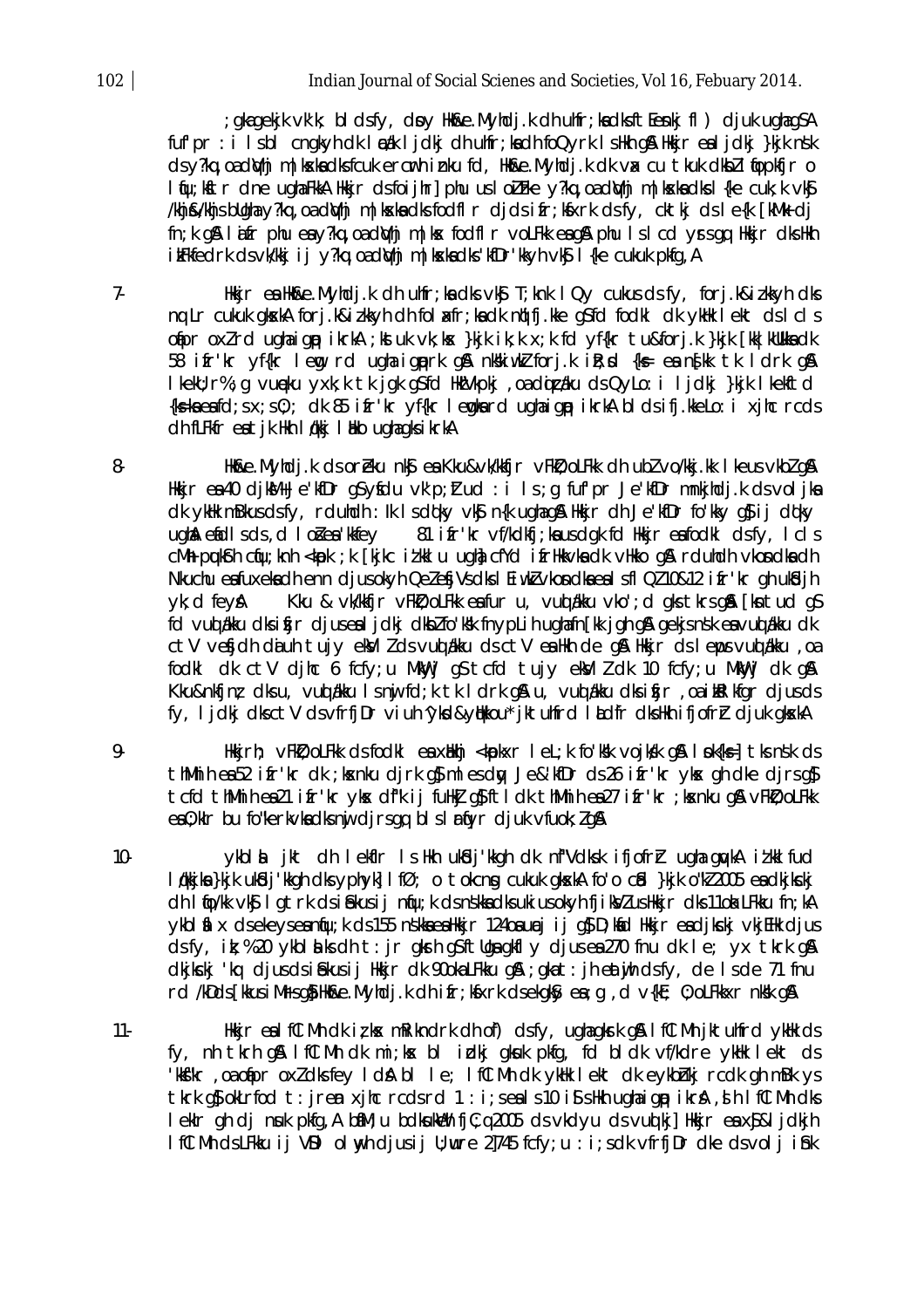dj I drk qå tks vdsys xkeh.k Hkkjr en 150 fefy; u vfrfjDr dke ds volj i i hk dj I drk qå Hk&e.Myhdj.k dsoreku nk\$ea, sh vultikndrk fodkl dsekxlea, d cMh ck/kk q&

- $12 -$ Hkir eadnz, oa jkT; kadk fokrh; ?kkVk I eps thMhih dk 10 ifr'kr q& jkT; I jdkjks eafokrh; vuotkilu ykuk gkskA jkT; ljdkjafoRrh; lgk; rk dsfy, dnzljdkj ij vuko'; d ncko Mkyrh gâ tksleph vFkD; oLFkk dk vfgr dirk g& jkT; ljdkjkadsfoRrh; fnokfy; ju dk vnktk bl ckr ls yxk;k tk Idrk g\$fd jkT; Ijdkjkadk dw dtlo"kl 1998 ea yxHkx <kbl djkM+:i;sFkk tks 2000&2001 eaikp clikM+: i; k qks x; kA bleamRrjkRrj of) Hkn&e. Myhdr Hkkjr cls fy, l adV i hik dj jgk g&
- xBcdku I jdkjkadsoreku nk\$eajktuhfrd nykadse/; Hk&e.Myhdj.k dsl cdk eavk/kkjHkr  $13 -$ I ekurk vk\$ I gefr gkuh pkfg, A bl I nHkZ ea if pe cakky ds eq; eatigs con D HkVVkpk; Z dk mnkgj.k fuf'pr gh vuplj.kh; dgk tk ldrk g& mllgkus turk dh mEehnka dks viuh opkfjd tdMu Is T; knk eqRo fn; k vkg tukkleg kh uhfr; ka ea, d e/; e ekxl dk vug j.k fd; k rkfd I dkjkRed : i I s Hk&e. Myhdj.k dk ykHk mBk;k tk I dA
- HktVkpkj Hkkjrh; vFk0; oLFkk dk nhed q& o"kl 2006 ds , d of od v/; ; u ea Hkkjr dks  $14$ fj'or [kkjh ea i Fke LFkku i klr quyka VkUl i ji h ba/juskuy dsuohre vkodMksea Hkh Hkkjr dh fxurh HkV nskka ea dh tkrh q $\Re$ ; qh uqh $\hbar$  ifl) vFkZkkL=h ik $\Omega$  v: k dekj dsv/; ; u dsvuojki] Hkkjr ea dkys /ku dh vFk0; oLFkk djhc 40 ifr'kr q\$vk\$ iR; d o"k214 yk[k djkM+: i; k dkys/ku ds: i eai\$nk qks jak gå Hkose. Myhdr Hkkjr dsfodkl dsfy, ; g vko'; d gsfd Hk/Vkpkj i j vældk yxå Hk/Vkpkj Hkkjr eavehjh vký xjhch dhs [kkb] dks vký T; knk pkblk dj jak q&
- $15 -$ Hkir ea0;kid Lri ij Je&l¢kikadh vko';drk q& Je&l¢ki mRikndrk dksifir dirsq& phu dk mnkgj.k Hkh; gkafl) djrk g\$fd Je&l (kkjkal su doy nh?kkbf/k eavkfFkd mRikndrk eaof) gkrh g\$ cfYd bl dk yklk llkh vrr%Jfedkadksgh i klr gkrk g\$ 2005&06 ds vkfFkd I o{k.k ealkh; g jskkadr fd;k x;k q\$fd Hkkjr ea Je&dkuw JfedkadstcjnLr lafk.kokn dksifir djrk q&;qka I atBr {k=ka ea Je&xfr'khyrk i frcti/kr q\$rFkk cm vk\$ qMrky 0; kikj I adkh i atfr dks fo'kk #i I s illktor cirs q& o"k2 2000 ea ; qka 771] 2001 ea 674] 2002 ea 597] 2003 ea 552] 2010 ea 477 cm vk; kftr qq A bruh cMh I {; k ea cn vkf qMrkyka dk m | kska i j D; k i i kko i Mk qksk bl dk vueku Igt gh yxk; k tk Idrk gå mnkgj. k Lo#i fnl Ecj 2006 eadkydkrk eaikp fnukads cn dk vlj bruk 0; kid yEck Fkk fd fonskh fuosk ij ckrphr ds fy, 30 uori dks dkydkrk igps vejhdh jktnr vk\$ : ekfu;k ds 0;kikfjd f'k"VeMy dks I jdkj I s fcuk ckrphr fd, c\$x qh yk\$/kuk iMkA fodkl &fojkkh; g ekufl drk vkj l Ldfr furkr i frxkeh g&
- $16 -$ Hkir eabl/iul/ ikS| kfxdh dsfodk| dks Hkir ds 6|00|000 xkpka dsfodk| Is tkMk tk I drk g\$ ; g xkpks ds ykd&fueklk dks ykdrkfi=d Lo: i inku djxkA ; g xteh.k vFkD; oLFkk ds fodkl eaHkh Igk; d fl) gks I drk g& dfk& [kk| & id adj.k] i kojkyu] eNyhikyu] jske& dhV ikyu] gFkdj?kk vkfn v?kamlkskadsfodkl Islatikr I pukvkadksvke ukxfidkard i apkdi mudk vkffkd I cyhdj.k I Mko fd; k tk I drk g&

Hkkjr dh miyfûk;ka, oafoQyrkvks dk y{kk&tk{kk vR;r fo'kky g\$ijUrqvkdMkadh ckthxjh Isijs Hkkjr dslexzfodkl dsy{; dkslkdkj djusdsfy, u, voljkadh ryk'k djuk ,d xHkhj puk\$rh q& Hkkjr vikj vkfFkd I likkoukvkadk nsk gå ; g fo'o dk I cls; ok nsk gå ; gkaekuo&I a k/ku dh i pojrk gå jktuhfrd Lrj ij yxHkx I gefr , oafLFkjrk g\$ bl : i eaHk&e.Myhdr Hkjr dh vkfFkd ixfr /kheh ijrglrk" tud , oa mRI kgtud q& ijrqifjn'; eadbl0; oLFkkxr] uhfrxr] I aFkkxr , oa I jpukRed fol afr; ka, oafonirk, a vo'; foleku gå Qyr%, d 0; kid vk\$ xHkhj 'vkrfjd vkfFkd l¢kkj\* dh vko'; drk g\$ rkfd lekt ds l cl s ofipr oxidks Hk&e. Myhdi.k ds ykHk IstkMusdk IkFkd y{; d '[kkfkyk&vkn'kivk§''iktuhfrd&Lolu\*ek= cudj u jq tk, cfYd bl sgdhdr dk veyh tkek iguk; k tk I dA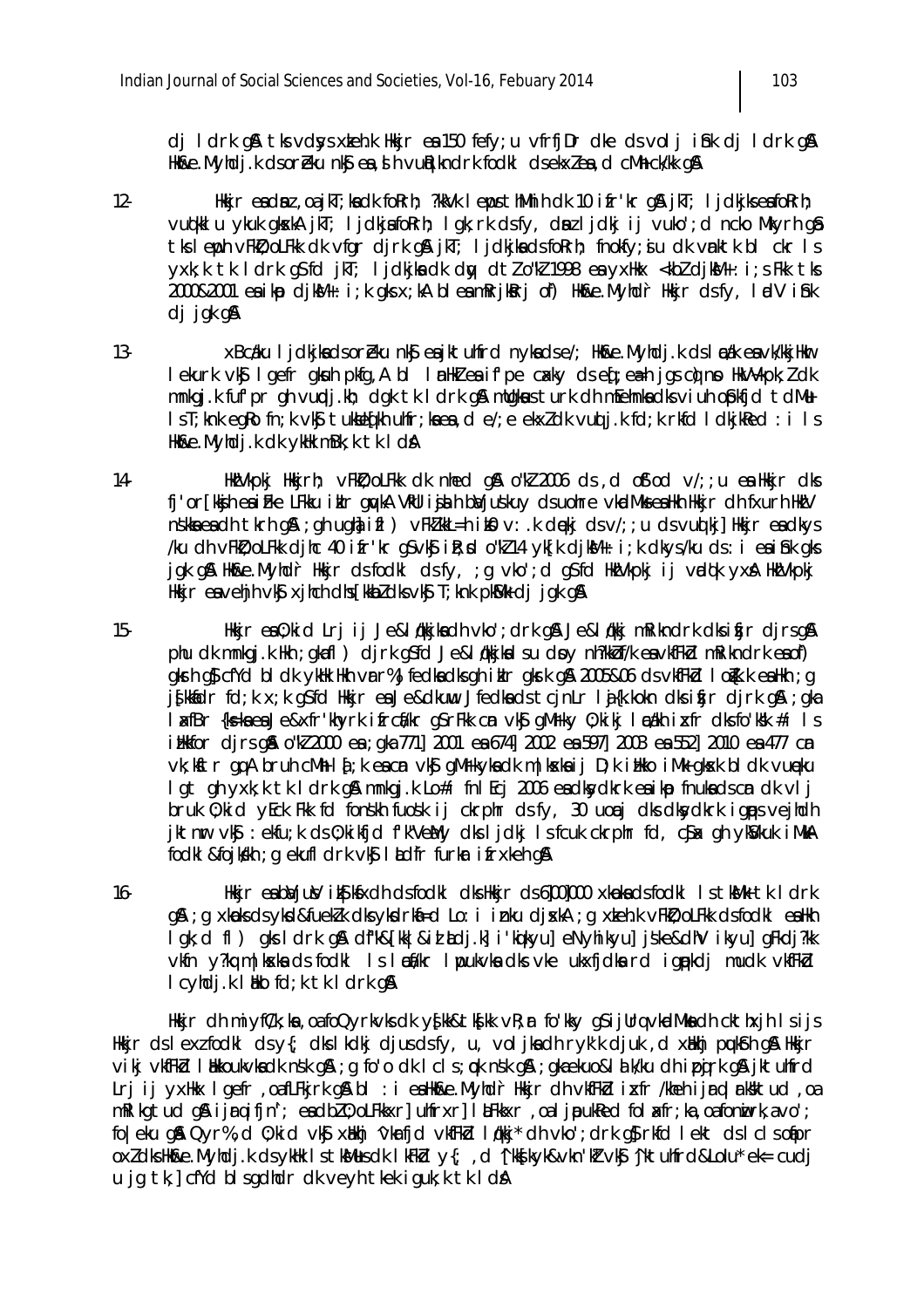# I Unlik

- Ih0 bD , e0 tkM} ba/kMD'ku VqekMulikWyfVdy F; kjh] vkDI QkMl; fruofl I/h id] eq:b] 1977-
- illkr i Vuk; d] I ketT; okn %u; k vk\$ i ji kuk] yksd i t kkl u] ubl fnYyh] 2004-
- illkr iVuk; d] n LVIV VqvuÝhe %, 'kt vkW b beftx oYMI rfydk] ublfnYyh] 2003
- uhjt tij osohdj.k; kiu,%vksfuoskhdj.kj xkxkWzidk'ku] Igkjuioj 2000-
- tWu uMjohu fill ! "Xykcykbtsku vkj", ik; j" jkÅVyst] ynu] 2004-
- txnh'k Hkxorh] bu fMQNI vkVQ Xykcykbtsku] vkDI QkMZ ; fruofI I/h id ] ubZfnYyh] 2004-
- Fkkel, y ÝhMe&i] n oYMZ, t ¶yS/] ixkbu cDl baM; k] 2005-
- thu fofy; elu] yfVu vefjdu , MtLVev % gkå ep g\$t gisV] biLVhV; w Qkw biVjuskuy bdkukileD1 ] okf kxVu Mh0 1 h0] 1990-
- tΩ cpj] VhO dktVyyksvkG chO fLeFk ¼ Q½%Xykcykbtsku Ýke foyksIkmFk , M id]ynu] 2000-

\*\*\*\*\*\*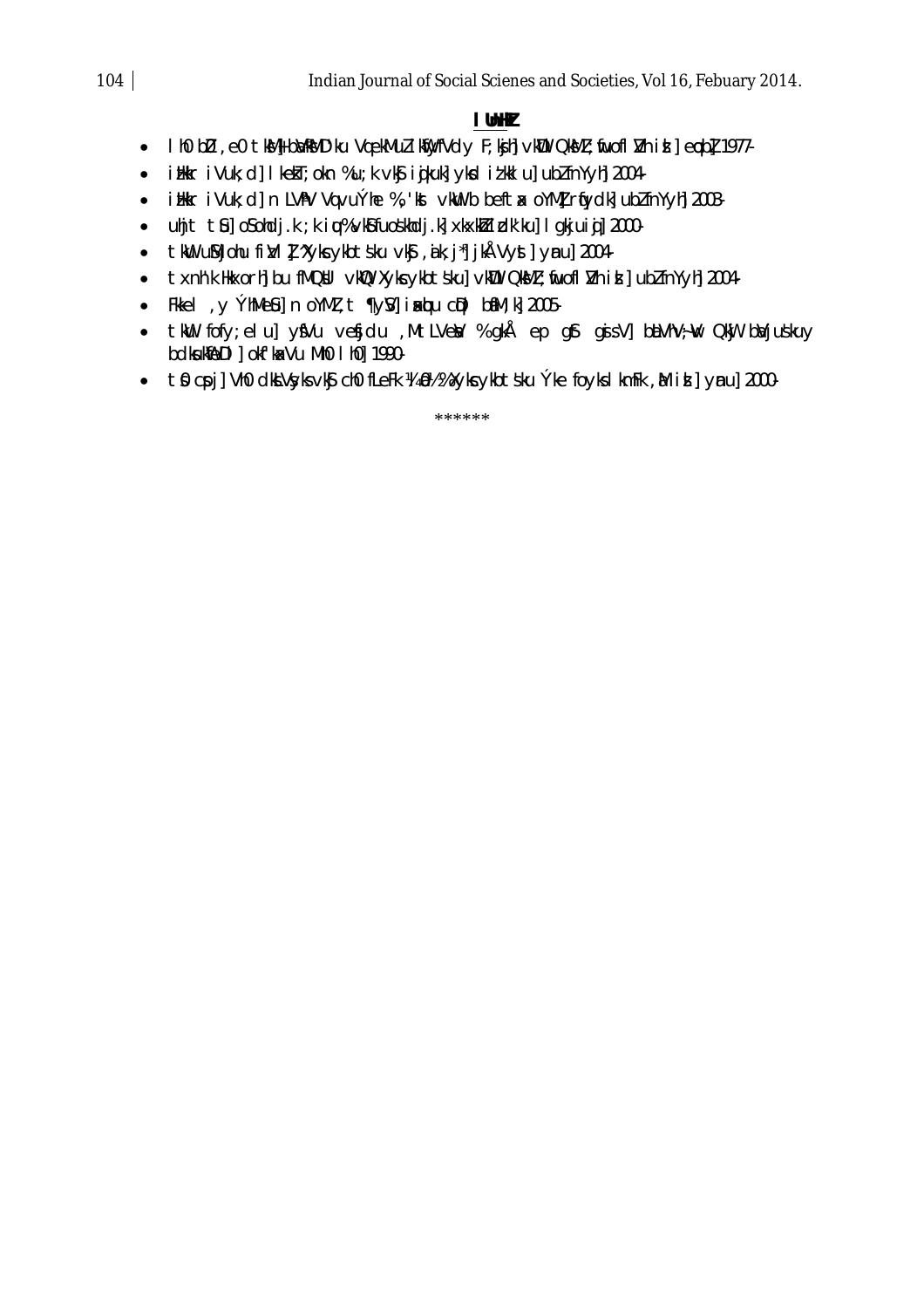## cho, Mo Nk=ksdscho) Lrj dk mudsf'k(k.k vfHkofRr I sl Ecu/k

#### MKO to iho, uo fl  $q^*$ MKW vfuy dekj frokjh\*\*

ekuo fodki ds bfraki en fik{kk dk ea kojukki LFkku akshk a ku ekuo vius tledky en viak; akshk a S mls thfor jous grafofhkulu indkj ds lek; kstu dh vko'; drk gkrh g&lek; kstu dh bl ifØ; k eamldk lh[kuk ikjEHk gksrk g&lh[kus dh ; g ifØ; k ckyd ds tlle yss gh ikjEHk gks tkrh g\$vk\$ thou&i; Dr pyrh jarh gå loli Fike ckyd dks fk{kk dk dk; lekrk dh xkn ls i ki EHk gkrk gå blidkj ckyd dhi Fike i kB'kkyk ml dk ifjokj o ifke f'k{kd ml dh ekaqkrh q& ekuo thou dksfofHkŪu fof'k"Vrkvko viskkvkads pyrs dkbl Hkh eka vius cPps dks iwkl: i Isf'kf{kr ughadj Idrh u gh mlds 0; fDrRo I EcU/kh vUrfulgr xqkkadk fodkl dj I drh g&, d h fLFkfr eafk{kk dk mRrinkf; Ro I ekt ds dU/kka i j vk tkuk LokHkkfod g& I ekt eafk{kk dk mRrjnkf; Ro lekt ds dU/kka ij vk tkuk LokHkkfod q& lekt }kjk fk{kk inku djus dk nkf; Ro lekt ds dN fof'k"V ykska dks fn; k x; k qs ftliga xq | f'k{kd| v/; kid dgk tkus yxkA dkbl Hkh ckyd&ckfydk lqkk; v/; kidka ds iFk&in'kū eagh vius J'Bre fodkl dks iklr djrk g&bl idkj nsk] dky vk\$ ifjfLFkfr; kads vuq i ckydka dks f'k{kk inku dj v/; kid mllga bl ; kk; cukrk gSfd os Hkfo"; ea jk"V&fueklkdh ifØ; ke a viuh Hidredk mfpr fuokg dj I da

fk{k.k&dk;lleLrdk;knieaifo=re~vk\$ijeko';dekuk tkrkq\$D;knid Kku nku dsleku nuljksdkbl Hkh ijfgrk; fufnZV dk;Zughaq& fk{k.k dh ifØ;k fufpr :i Isv/;kid fk{kk ij fuHk]q}D;kad v/;kid fk{kk gh og ek/; e g\$ftlds}kjk Hkkoh v/; kidx.k fufgr dk\$ky rFkk rduhdkalsifjfpr gksldrsg& v/; kid tletkr rksgkrsgå yfdu lekt eaftl l{; k ead¢ky v/; kidkadh vkt vko'; drk fn[kkblnrh g}mlsiwjk djusdsfy, eVBn Hkj tletkr v/; kidkalsdke ughapyk; k tk ldrk g}rksv; kid fk{kk dk gh lgkjk yndj gh bi deh dksijik djusdsfy, izkl fd;k tk ldrk g&; gh dkj.k g\$fd vkt f′k{k.k rFkk f′k{kd&dk; Znknuka ijlij ifØ; kvka dksfo'kkk egko fn; k tk jgk g&

fk{kd&fk{kk dsvlFxh ctj) Lrj rFkk fk{k.k vfHkofRr dk vR;f/kd egRo gkrk g& eut; ds iR; d ekufl d dk; I dk vk/kkj ml dh cq̃) gh gkrh g& f'k{k.k, d ekufl d dk; I g}, s estfk{k.k dh I Qyrk dk v/kkj m I dk cti) Lrj gkuk vkov; d gå nfud thou eacti), d I kekli; 'kun gå ft I dk i z kas db vFkka eafd; k tkrk q& IHth 0; fDr I eku ughagkr} mueaijlij fHkUurk ds dbldkj.k gkrag}ftueací), degkoiwkldkj.k g& vius cn() Lrj ds dkj.k gh ekuo fo'o ds leLr tho/kkfj;ka ea J5Bre~le>k tkrk g& cn() gh ekuo dks i'kayka dh Jskh IsiFkd dirh ga blh ds}kik ekuo gh uohu dk;kidksdjusdh ij.kk ikir gkrh ga

cti) I kekli; ekufl d , oa tletkr; kki; krkvka dk og I ello; g\$ftl dh I gk; rk I s 0; fDr dks ml ds ik; d dk; leal Qyrk iklr djusdk volj feyrk q&; q uohure~ifjfLFkfr; ka ea 0; fDr dk lek; kstu dk; e j [kus ea fo'kšk : lk l s fØ; k'khy gksh gå bl dk l EcU/k vut|koka ds fo'yšk.k , oa vko'; drkvka ds fu; kstu rFkk iulikBu Isgkrk gå vr, o bl ; kkjrk dk fk{k.k ds kFk&lkFk gekjsnfud 0; ogkfjd thou ealkh fo′kkk eg Ro g& ifl) eukoKkfud FkkuMkbd usmRre vut@;k djus,oa uohu ifjfLFkf;rka dslkFk lek;kstu djusdh  $;$  kx; rk dks cti) dak an

d if'k{k.kkFkhZv/;kidgrq;gvko';dg\$fdogvk\$rcfi) Lrj Isvo'; I EillugksD;knid f'k{k.k, ifØ; k en vfilkofRr dk likh vR; f/kd egRo gkrk gå bl fk{k.k&vfilkofRr dk vk/kkj 0; fDr dh cij &Lrj gh gkrk g& prid cri) Lri rFkk fkfk.k ds i fr vflk: fp nikukadk I Ecl/k 0; fDr ds ekufl d i fk I s gkrk g& vfilkofRr d Tekftd ik;; ,oaekufld lkgywg&bldk I EcU/k I kekftd ifjfLFkfr;kaea0;fDr ds0;ogkj dsekufld lk{k I s gkork g&l kvíkj.k 'kûnka eafk{k.k cisifr vfilkofRr IsrkRi;Zv/;kicl cisml 'k\$(kf.kcinf"Vciksk IsgStksf'k{kk]<br>f'k{k.k]f'k{kkFkhZrFkk IeiwkZ'k\${kcl ifØ;k]'k\${kcl ifjfLFkfr;kadsifr fo'k\$k idkj cis0;ogkj ciksbáxr cijrk g&l Li"V: i eafk{k.k vfHkofRr mu 0; fDrRo ipfRr; kadh vkj luds djrk q\$ftuds}kjk follh fuf'pr oLril 0; fDr k fLFkfr ds i fr 0; fDr f'k{k.k l EcU/kh 0; ogkj dk fu.k{ yrk g& f'k{kk&f'k{k.k ds i fr l dkjkked l kp] fpUru]<br>fu.k}] I dkjkRed f'k{k.k vfHkofRr ds i fjpk;d gkrsg&bl i dkj f'k{k.k vfHkofRr f'k{k.k ls l EcfU/kr fofo/k vk; keka; k ifØ; k ds ifr vuØe; k ifrdw, fopkjkadk 0; Dr djrsg&

#### \* 'kks/k Nk=] MkW0 jk0 e0 yks0 v0 fo0 fo0 QStkckn \*\*ikpk; I tsikek eqk0 ckjkcali mRrj insk

kk/kdrk/usviusv/;;u each0, M0 Nk=kadscf)&Lrjdsifji{; eamudsfk{k.kdsifrvfHkofRrdk! v/; ; u fd; k g& bl ds vUrx&k 100 Nk=k/; ki dkarFkk 100 Nk=k/; kfi dkvkadk p; u ykVjh fof/k }kjk fd; k x; kA  $\mathsf{U}$ ; kn'kl nphikVu e.My ds fofHkUu ifk{k.k eqkfo|ky; kals, df=r fd, x; A buds fk{k.k ds ifr vfHkofRr dk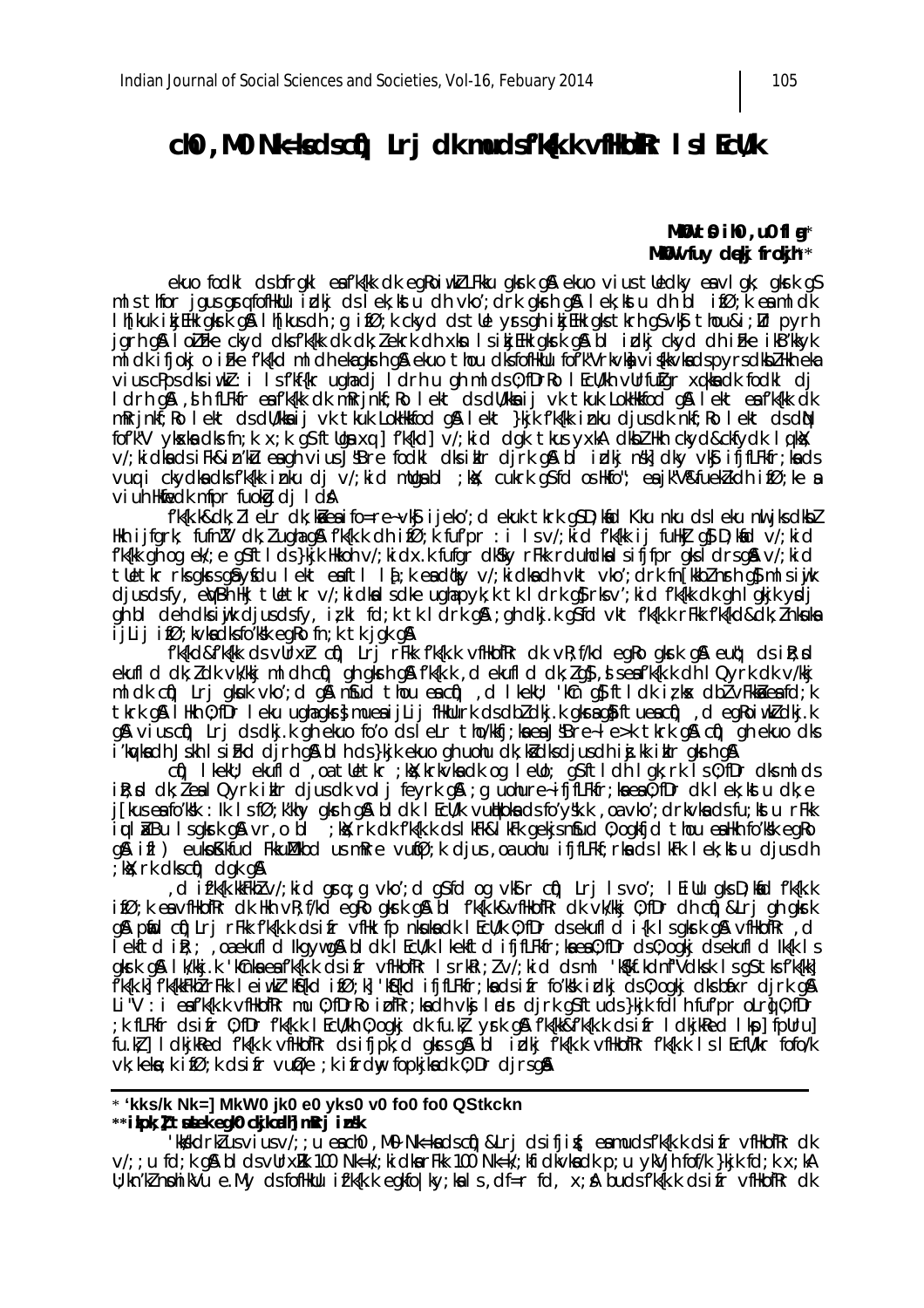| $\overline{00}$ 10 | Ekfir pj                     | $Nk=ka$ dh $1f:k$ | I g&I EcU/k xqkkad | fu"d"kl           |
|--------------------|------------------------------|-------------------|--------------------|-------------------|
|                    | M.V.                         | <b>WW</b>         | 1/2                |                   |
|                    | f'k{k.k<br>ifr               | 100               |                    |                   |
|                    | vfHkofRr 1/ <sub>K</sub> 1/2 |                   | 0-036              | 01 Lrj ij vlkFkbl |
|                    | c(j)&Lrj ¼½                  | 100               |                    |                   |
|                    |                              |                   |                    |                   |

muds c(i) Lrj Is I EcU/k dh ruyuk dh x; h q& ml ds I ql EcU/k xqkkud] Lora=rk ds vak I kj.kh; u vk\$ fu"d"kZ  $f$ uEufvf $f$ kr rkfvdk ean $'$ kk $\lambda$  x  $\alpha$  as  $\alpha$ 

Lor Frk ds vak  $M_{\text{D}} = 198$  - 05 = 0-138 - 01 = 1-181

mijkDRk rkfydk Is Li"V gS fd ch0, M0 Nk=ka ds f'k{k.k ds ifr vfHkofRr dk muds ctj) Lrj Is lglecu/k dk ifjxf.kr lg lecu/k xqkkad 0.36 tks 198 Lora=rk ds vak ij lkFkddrk grq 01 Lrj ij vko'd eku 0-181 I s vf/kd g & vr<sup>%</sup>; g I g I EcU/k WkukRed<sup>y</sup> I kFkd i k; k x; k g &

v/; ; u ea; g ckr Li V gipl g s f c ch0, M0 Nk=ka cls cf) Lrj r Fkk m l cls nf V ls; g fu Eu I g l EcU/k q& ; qkaij /kukRed lql EcU/k lsrkRi; l; q qSfd ch0, M0 Nk=kadsch) Lrj dsc<usij mudh f'k{k.k dsifr vfilkofikr illn c<sxh rFkk cii) Lrj ds de qkusij mudk fk{k.k ds ifr vfilkofikr illn de qkskA l kFk qh ; q ?kVu&c<us dh i pfRr I kFkd gkskhA

vurr% v/; ; u Is; g ckr Li"V gkrh g\$fd ch0, M0 Nk=k/; kid] Nk=k/; kfidkvkadsp; u ea; g ckr /; ku eaj[kuk gkxk fd vi{kkdr vf/kd cfj) Lrj okysif'k.kkFkh2f'k{k.k ds{k= eavk, ftllsfd mueacfj) ds I kFk gh I kFk f'k{k.k dsifr, d I dkjkRed vfHkofRr gksftllsfd osif'k{k.k eaf'k{k.k dsfofHkUu dk\$kykalsvius 0; fDrko dks; pr dj, d ilkko'kkyh f'k{kd dh Hkfiedk dk fuogu dj I d& fdUrqbl dsfy, ch0, M0 dksHkh ch0 Vh0 Ih0 dh rig Hkfo"; dk xkjUVh okyk ifk{k.k cukuk gkyk rHkh JSB c(i) Lrj okys Nk=&Nk=k bl vkj vkdf'kr glass vkj oreku 'listkd i el ; kvladk gy i Eliko gloska

### I Unik

- 1. MKO ekyrh I kjLor] fk{kk eukfoKku dh : i j{kk] y[kuÅ] vkykd i dk'ku] 1994.
- 2. MKOU th0 I h0 HkVVkpk; ] v/; ki d f'k{kk foukn i qtrd efUnj] vkxjk] 2003.
- 3. ih0 Mh0 ikBd] Hkkjrh; fk{kk vk\$ ml dh l eL;k, avkxjk&2] fouksn iutrd efUnj] 1974.
- 4 MKU , p0 d0 dfiy] | Ka[; dkadsenyrRo] vkxjk&2] foukn itrd efUnj] 2008
- 5 MKO egsk Hkkxb] euko Kkfud i jh{k k vkj ekiuj vkxjk] gj i a kn Hkkxb] 'kh{kd i dk'kd 4@230] dpgjh ?kkVI 1993-

\*\*\*\*\*\*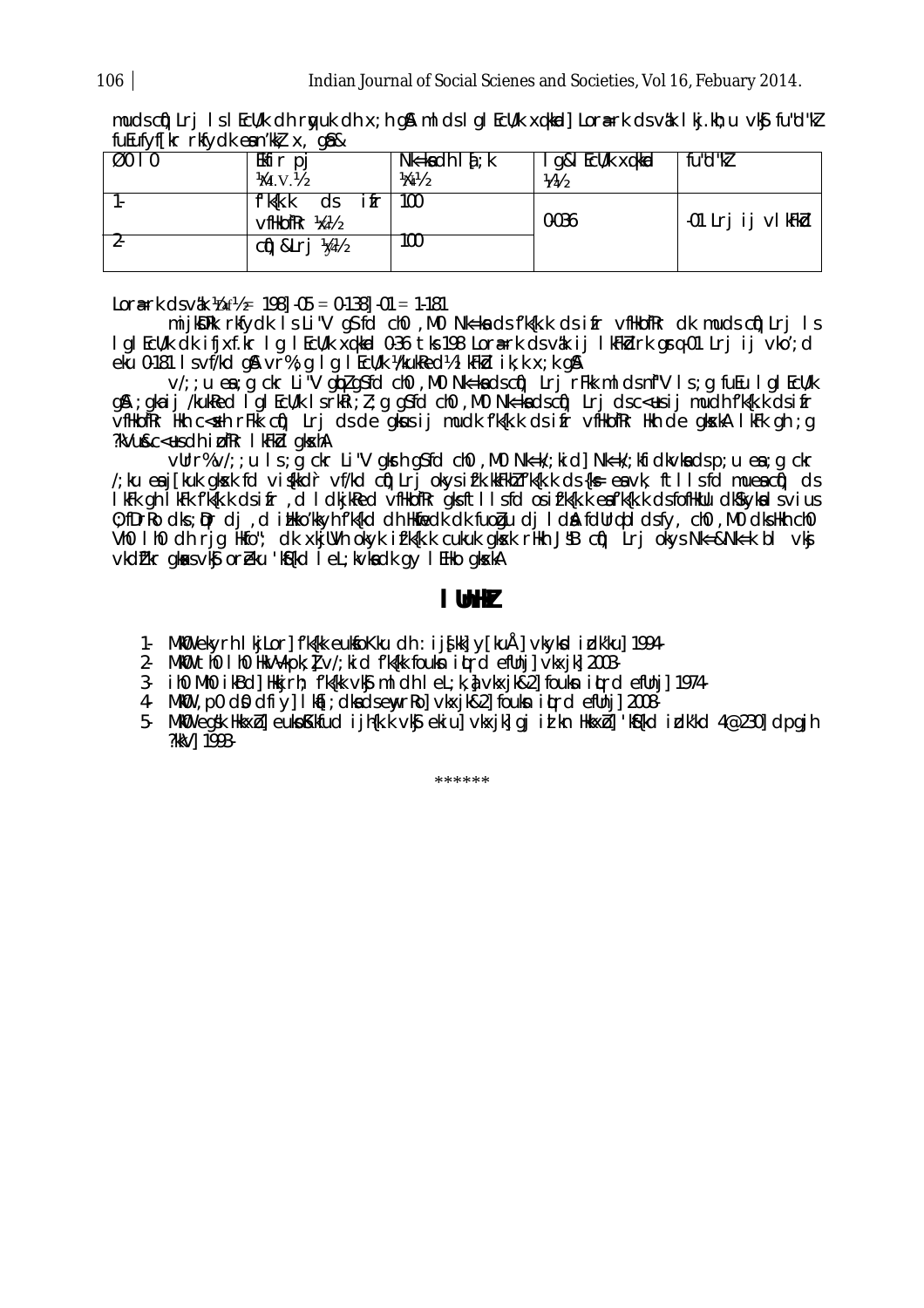# $I k<sup>3</sup>F$ ; &f'kokne; n'ku; k%l x $D e$ %

क्. संस्कृता मिश्रा\*

onkUruke/ks w lq'kkbkkt mifu"kn%ik;%ldyl;& Hkkjrh;L; n'kūl; lks%lksl &LFkrk%lfUrA RkLeknokL; n'kūl; I ofpUruskq Dofpr~IkE; ikfIrLrq fu% ak; bA fpUruifØ; k I ekul krI% dkj.kkr~IkE; a Hktekukfi nf"VHknkRrkonp oskt; efi /kkj; fr ijlijeA , rnoskt; e~ lkt; a p ryukohfFkfHk% Li"Vr; k fujhf{krq 'kD; rA v=kga dk'ehj'kon'kusu lq lf"Vfo"k; sikDrufuxen'kul; lk<sup>3</sup>{; l; n'kul; ryukadraiz fr"; A

 $1k^3$ [; arql R; ep vfrikphufefr ukfLr d'pu l Ungysk% rr%dk'ehjsf'kokno; n'ku}; n; fi vkxefuxek\$ midkjdew: isk Lr% rFkkfi rL; vn; ruhua fodfl ra : ia uwep lk<sup>3</sup>f; kijrjepfr lofonefo% LohdrepA rlekno d'Ikipr- i d <sup>3</sup>x'lkq f'kofpllrua l k<sup>3</sup> $\{$ ; l; i ilkkoe<sup>3</sup>xhpdkjir oDrq 'kD; rA v= DofpRrq fHkllufopkjr; k rkillkkoksub xghrLrfglDofpr-Ik<sup>3</sup>f; erkfu ifjo/; kti I Eekfurkfu I fUrA

ifj.kkeoknlefFkblk lk<sup>3</sup>f;/kkjk idr%lwe:ikr~LFkw:ia;kondalf"VØeaitrkfrAr=iq"kifjrk;k% idr%I oli Fkeacti)%iknthkofr| ci) jq<sup>3</sup>ckj%f=fo/k%; Fkk&I kfRkodksjktl%rkeI 'p\$rA r= I kfRkodknq<sup>3</sup>ckjkndk'k bunz kf.k] rkel kng<sup>3</sup>dkjkp 'kCnLi'kkh;%i ´p ruek=k%ikntkbfur%i i ´p ruek=k ,o vkdk'kknhuka i ´p egkHkrkuka iknikkba doturA rkol "Vs Øeks; a i; kir: isk lekoa Hktekuknofokfnfu 'kôfi nskus yH; rA fduRoL; ka I erk; ka IR; kel; rkoku~ Hknko'; efLRk&; rLrq Ik<sup>3</sup>{; s LFknyk; k% I "V% enys idfrjo ekfurk] rrk#; fLeu~, rkfu idr% fodki Hkrkfu I ´k;kfi rkfRRods:isf'koL;bkfHkO;fDrjfLRkA;rkfg txr%dkj.ke~rqoLrr%f'ko,oA

iq'p |k<sup>3</sup>{;s|f"Vew,kidfrLrqvprubkfLrAfdUrqf'kokno;n'kUsijef'koLrqfuR;pru%A

da iefkeUrjefLr ; r~ lk<sup>3</sup>f;a n'kua rq nofokn;kfLrA vfLeu~ rkono; L; idr% iq "kL; fuR; I RRoa LondrefLrA egkHkrknhfu  $=$ ; kfoll'kfr% rRRolfu idrjo ifj.kke%A fdllrq  $\mathsf{D}$ dk'ehjf'kon'kuenoffpllrul jf.key<sup>3</sup>djkfrA rR;kuq kja fga txfnna i jef'kol; yhykfoykl ek=npA lk<sup>3</sup>{;xr% iq "k" (ki) 'p\$U; 'pkfLrA p\$U; ep rL; Lo: ieA1 fdUrq 'kbsn'kusrqf'koks; nk d¥ppJ\$l q ek; ke<sup>3</sup>xhdq rsrnkl k\$ I kodkfyda I kolkkêa Kkueso; *I* p 1<sup>3</sup>di; ^iq "k"&: iekn/kkfrA oLrq"% 'kôfpUrukor% iq "k% I k<sup>3</sup>{; L; n'kuL; cò &iq "k ,okfLrA iqu'p lk<sup>3</sup>{;L; p\$U;Lo:iek=%iq "kLrq f'kokno;L; 'fpr<sup>x</sup>] ijklaor~ok oDrq 'kD;rA  $f=x$ .ki kE; a rilk; su fpUrusu 'idfr' bR; filk/kkusu  $x^{\circ}$ ; rA I RojtLrel ka I kE; koLFkb i kdfrfjR; tkkop Lohdq r& i ja lk<sup>3</sup>{;L; idfrLRodb lkekU;kA 'kbn'kUL; p idfr%ifriq "kafHkUuk mHk;k%n'kU;k%lf"V%idfriq "klEcU/ki fops uh; kA mHk; =kfi HkkDrHkkk; : is iq "kizlfrl EcU/k% dF; rs fdUrq : i d'pu Hknkokl; rA I k<sup>3</sup> {; kuq kja fuR; 'kg s iq "ks olrq% HkkDRkRoa ukflRkA v= ifrfcEcfcf/ku\$ HkkDrRoa LohfØ; rA fdUrq dk'ehjeno\$ra dFk; fr ; r~ iq "ks HkkDrRoHkkokkR; pA  $V = /$ ; s a ; r ~ 'kbn'kLusiq "kL; kFkhlc) thoek=, okfLrA

| k3{; idfr%emyidfr dF; r\$ vU; RI o2L; k , oafodkj $\Re^2$ ; rLrqifj.kke: iL; kL; leLrL; kutkomekuL; fo'oL; kiknkudkj.ka idfrjoA ,"kk lodkj.ka u rqdL; pu dk; łikA idfrjodkj.ke-txnop rL; k%dk; łA ,"kk lf"V0;k[;k lk<sup>3</sup>{;slRdk;bkn:isfØ;ek.kk yH;rA dk;}iklrk%xqkk%oLrq%dkj.kL;6 xqkk HkofUrA<sup>s</sup> br%j, dk'ehjknofnk'ktudk% i jef'kokr~ I f"V0; k[; ka LokrU"; oknL; kHkkl oknL; pk/kkjs pØ\$A fpPNfDr LroU=kfLr ; rks fq Ik dL; fpnefg% LFkL; kiknkukL; kdk<sup>3</sup>{kedpllrh Lo; k [kfYoPN; b fu; ferkfLrA<sup>4</sup>, rr-LokrU<sup>m</sup>; en fg ijekReu<br>, so; EA<sup>5</sup> fpniL; egsojL; LokHkokSLr bPNk; k fuui{ka iwkiHkQoeA<sup>6</sup>; FkQrefHkuoxlniknS %RA izk'kfoe'kl i% I forLoHkko% i jefko, o : nkr - LFkkoja ; kor - i ekr: i s uhy I dkfnies : i s i kdVefrA, rkfu i ekries ; kf.k f'koknfliklukfu 1 UR; fi flikluon-likki Ura<sup>7</sup> likkfl rkl; I; rkfu dnkpukfi f'kol; ijea Lo; iekPNknf; ra 'kDrkfu u HkofUrA